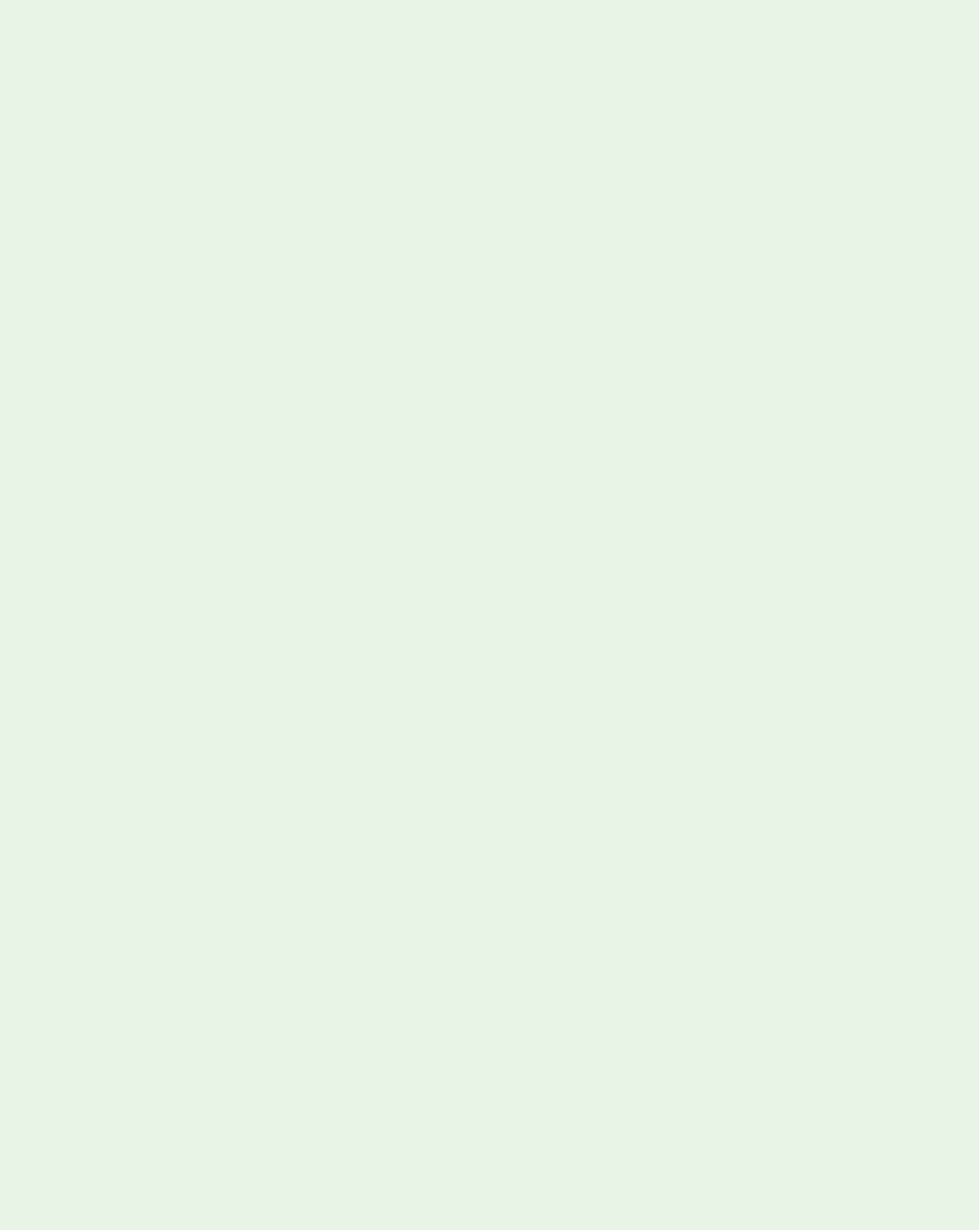# Table of Contents

|       | Foreword                                        | $\overline{4}$ |
|-------|-------------------------------------------------|----------------|
|       | <b>Executive Summary</b>                        | $\overline{7}$ |
| 1.    | Introduction                                    | 23             |
| 1.1   | NDP 2014-16 Development Policy Principles       | 23             |
| 1.2   | Approach and Methodology                        | 24             |
| 1.3   | <b>NDP Preparation Process</b>                  | 27             |
| 2.    | <b>Challenges and Priorities</b>                | 30             |
| 2.1   | Challenges                                      | 30             |
| 2.2   | Priorities                                      | 32             |
| 3.    | <b>National Policy Agenda</b>                   | 41             |
| 3.1   | Vision                                          | 42             |
| 2.3   | Sector Approaches and Policies                  | 42             |
| 3.2.1 | Economic Development and Employment             | 43             |
| 3.2.2 | Good Governance and Institutions Building       | 49             |
| 3.2.3 | Social Protection and Development               | 60             |
| 3.2.4 | Infrastructure                                  | 71             |
| 4.    | <b>Macroeconomic and Fiscal Framework</b>       | 81             |
| 4.1   | Macroeconomic and Fiscal Framework 2011-13      | 81             |
| 4.2   | Macroeconomic and Fiscal Framework 2014-16      | 82             |
| 5.    | Public Expenditure Plan 2014-16                 | 89             |
| 5.1   | Economic Development and Employment sector      | 91             |
| 5.2   | Good Governance and Institution Building sector | 95             |
| 5.3   | Social Protection and Development               | 98             |
| 5.4   | Infrastructure                                  | 101            |
| 6.    | <b>NDP Implementation and Monitoring</b>        | 105            |
| 6.1   | NDP 2014-16 Implementation Framework            | 105            |
| 6.2   | Risk Management Framework                       | 108            |
| 6.3   | Monitoring and Evaluation Framework             | 113            |
|       | <b>Annexes</b>                                  | 117            |
|       | Medium-term Expenditure Plan of Key Sectors     | 118            |
| 1.    | Economic Development and Employment             | 118            |
| 2.    | Good Governance and Institution Building        | 120            |
| З.    | Social Protection and Development               | 124            |
| 4.    | Infrastructure                                  | 128            |
|       | NDP 2014-16 Monitoring and Evaluation Framework | 131            |
| 1.    | <b>National Indicators</b>                      | 131            |
| 1.1   | Palestine's performance indicators              | 131            |
| 1.2   | International standards                         | 134            |
| 2.    | Indicators of Sector Strategy Objectives        | 135            |
| 2.1   | Economic Development and Employment             | 135            |
| 2.2   | Good Governance and Institutions Building       | 140            |
| 2.3   | Social Protection and Development               | 145            |
| 2.4   | Infrastructure                                  | 153            |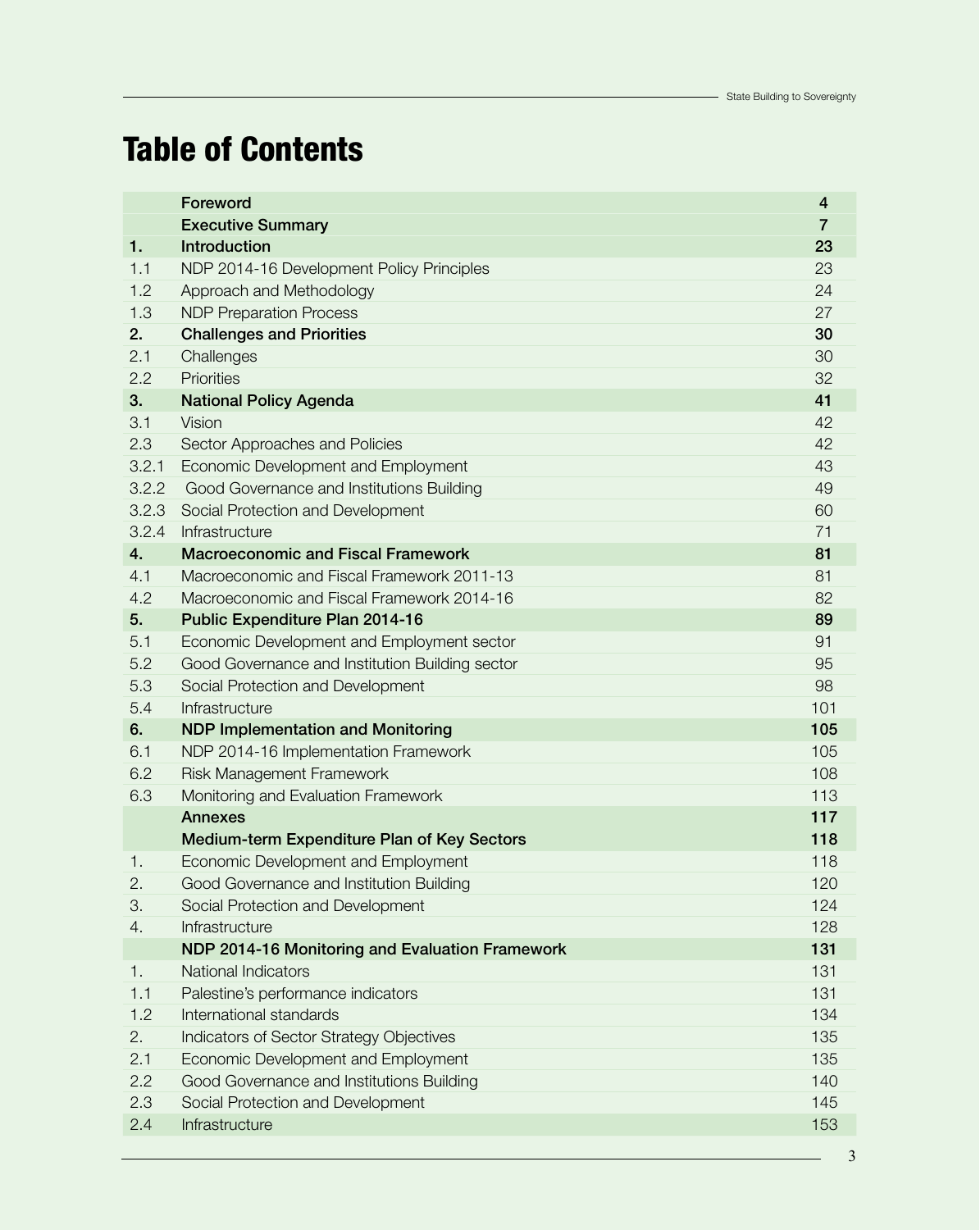# Foreword: National Development Plan 2014-16

This National Development Plan (NDP) 2014-16 is our guiding framework for achieving our supreme national goal: to realise our dream of liberty from the Israeli occupation and establishment of our sovereign State on the June1967 borders with East Jerusalem as its eternal capital. This, along with all our other national aspirations and interests, are the key drivers of the NDP 2014-16.

As we move forward in this sensitive phase of our history, the NDP 2014-16 comprises policies and strategies designed finally to materialise our sovereign State and consolidate its control over our natural resources, develop the so-called Area C, particularly the Jordan Valley, and restore East Jerusalem and Gaza. This plan also signals our determined effort to boost our national economy, bolster our economic independence, and enhance the private sector's ability to build its productive capacity, its competitiveness and its capacity to create jobs for our people. The NDP 2014-16 continues the national endeavour to keep on strengthening the institutions of our future State, ensuring financial stability whilst delivering quality public services efficiently and sustainably.

In implementing the NDP 2014-16, we will be redoubling our effort to ensure a decent standard of living for all Palestinians. In doing so, we will take account of the differing needs and conditions of our people. We will diligently work towards alleviating poverty, reducing unemployment, and promoting equality and social justice. We will continue to strive for a robust democratic political system, grounded in the rule of law, pluralism, separation of powers, and peaceful transition of power. With due respect to human rights and fundamental freedoms, our political system is anchored in values of citizenship, integrity, transparency and accountability. The NDP 2014-16 also envisages enhancement of the role of the State of Palestine in Arab, regional and international forums as well as accession to international treaties and conventions. In support of this endeavour we will continue working to align our legislative framework and institutional structures with international norms.

With absolute belief in this plan, the government reiterates its full commitment to the principles of transparency, accountability, and respect for human rights, including first and foremost women's rights. The government also reaffirms its continued constructive approach to state-building, despite the occupation, to underpin comprehensive, balanced and sustainable development. The NDP 2014-16 will therefore build on achievements of successive Palestinian governments to ensure our public institutions remain ready to govern in the State of Palestine.

The long-standing and effective partnership of our public institutions with local and international agencies will continue to reinforce our effort to achieve our national goals. Strengthened by such partnerships we will, first and foremost, sustain social care initiatives and an inclusive and integrated social protection system capable of providing a decent standard of living for our people without discrimination on any grounds whatsoever. With special attention paid to poor and vulnerable groups, this social safety net will ameliorate pronounced development gaps and inequalities within our society. It will further ensure equality and equitable opportunities for our people. Further, we will ensure a high-quality social service delivery, with a particular focus over the coming period on strengthening the education sector. We must renew our efforts to enable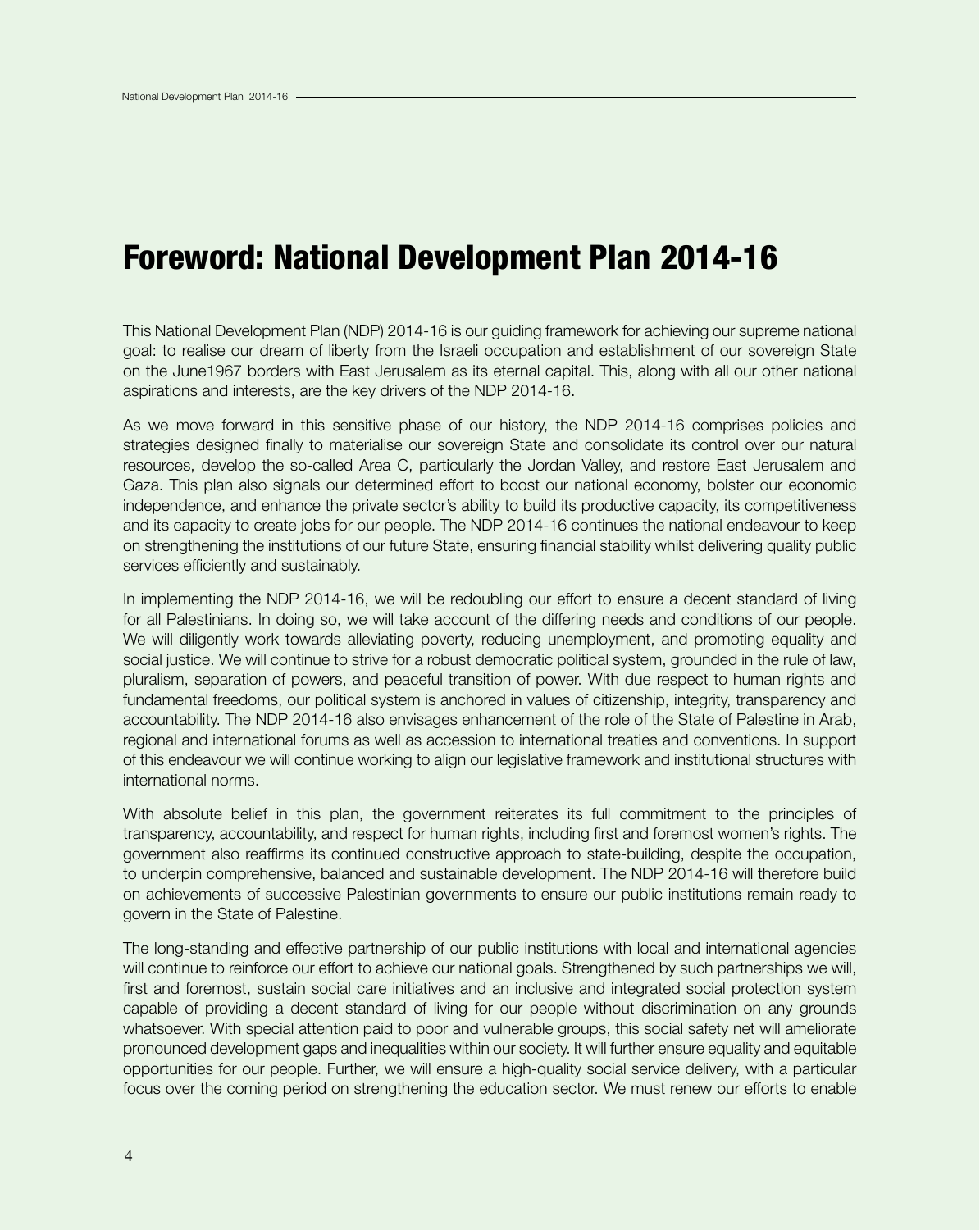our children and youth to engage fully and actively in the development of our nation. The healthcare system will be developed, with focus on delivering higher quality health services.

In line with this strategic vision, we will continue to work with all our determination and persistence. We will remain energised by our national leadership and the on-going diplomatic efforts. We will continue to raise and consolidate international awareness of our national cause. At all regional and international forums and human rights organisations, we will make heard the voice and suffering of our political prisoners held in Israeli prisons. We will strive to secure legal representation for our political prisoners in the Israeli courts. We will provide education, social assistance, healthcare, rehabilitation and social reintegration to all released prisoners. They shall not be forgotten and they shall not be left alone.

East Jerusalem is the eternal capital of our State. The development of the so-called Area C is an intrinsic part of the NDP 2014-16 framework. Our dream of sovereignty and freedom in Palestine is rooted in this land and the rich natural resources it holds for our people. Our effort does not hinge on mere hopes; it is propelled by a real will to guarantee the perseverance of our people in their homeland. Every inch of our land, particularly in East Jerusalem and Area C, must be part and parcel of our national development effort and the building of our national economy. There should be not a shred of doubt; our effort to engage ever more local and international support for our national struggle and our development agenda will continue unabated.

This strategic framework, which guides and regulates the work of government, embodies President Mahmoud Abbas' vision of reaching a just political solution, which asserts our national rights on the basis of international legitimacy and relevant UN resolutions. Our policies, our development goals and our on-going work to implement them are consistent with his vision and the national interest of the people.

I am hopeful, and yet confident, that our national plan will bring success. We have worked hard to develop it, and we have worked hard to strengthen mechanisms and capacities to ensure that its goals and targets are achieved. The hard work of our people, in government, in the private sector and in civil society, will make this a success story of comprehensive, sustainable development and an empowered national economy that will drive growth and prosperity for future generations. We look to our international partners to lend their efforts and resources too for, whilst we aspire to sovereignty, freedom and self-reliance in a state of our own, we need their support.

> Rami Hamdallah The Prime Minister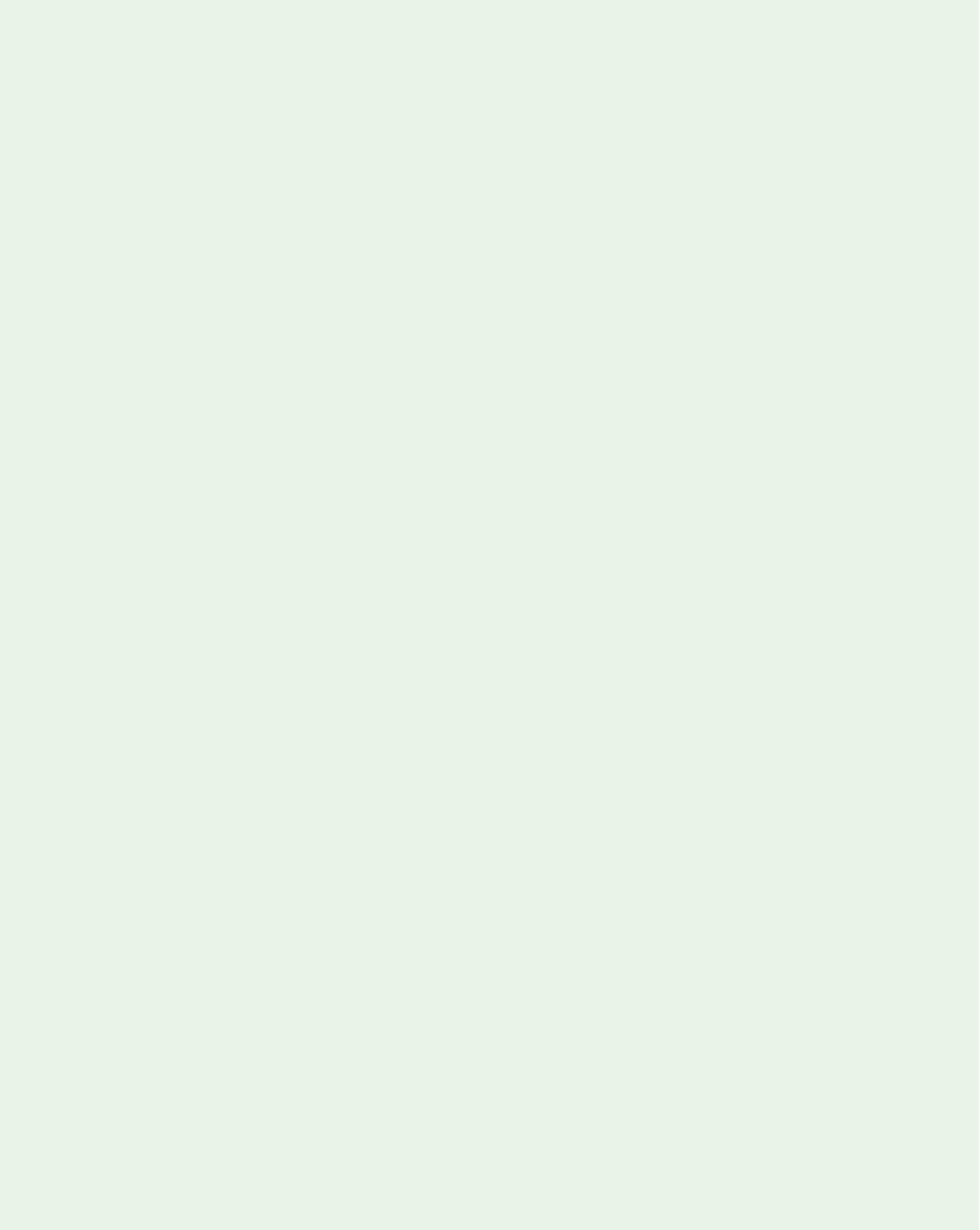# Executive Summary

# Approach: continued improvement of the national planning and budgeting process

The National Development Plan (NDP) 2014-16 is our third tri-annual national plan. It reflects the further embedding of integrated planning and budgeting, a strategic reform through which we are ensuring a comprehensive, coherent, participatory and results-based approach to policy development and implementation. It provides a strategic policy framework, agreed between all stakeholders, including the government, private sector, and civil society, that will guide government operations and development spending over the next three years. Linked to the macro fiscal framework and annual budgeting process, it targets the optimum and transparent allocation of available resources, and the effective and efficient use of those resources.

The NDP is structured along the lines of four key sectors: Economic Development and Employment, Good Governance and Institution Building, Social Protection and Development, and Infrastructure. It is informed by performance evaluations and lessons learned from earlier plans, providing a structured framework to monitor and evaluate effective and efficient policy implementation and public sector management.

In the effort to build and improve upon previous national plans, the preparation of the NDP was informed by a set of principles and guidelines approved by the Council of Ministers on 2 May 2013.

## Table 1: Seven pillars of the approach to developing NDP 2014-16

- Enhanced national ownership of the national planning process
- Broad, effective participation
- Results-oriented planning and budgeting framework
- Realistic and achievable outputs
- Institutionalised planning processes and enhanced accountability and transparency
- A gender-responsive approach
- **Respect for human rights**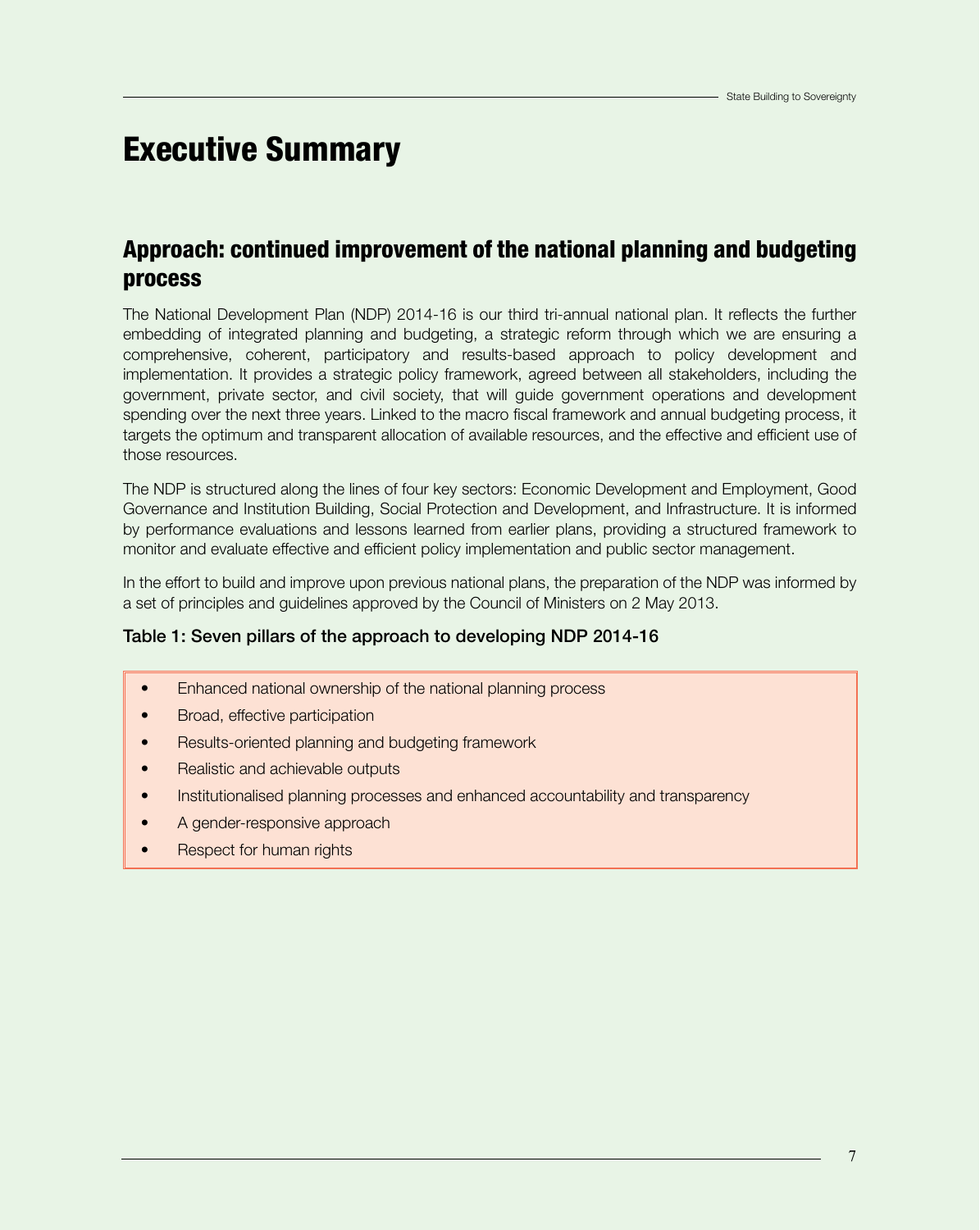The Ministry of Planning and Administrative Development (MoPAD), alongside relevant government bodies, conducted a brief review of the process for preparing the NDP 2011-13. With some important refinements, the review process confirmed the need to adopt a similar approach in preparing the NDP 2014-16.

### Table 2: Key refinements of the approach to developing NDP 2014-16

- Ensure a more participatory approach to preparing the NDP 2014-16: preparation of the plan was grounded in broad-based consultations, involving relevant specialists and stakeholders from across the public and private sectors as well as civil society.
- Mainstream gender equality throughout national planning process: in addition to upgrading the *Guidance on Updating Sector Strategies from a Gender Perspective*, Gender Unit staff were included in membership of planning and budgeting committees at all ministries and government agencies. *A Cross sector Strategy for Promotion of Gender Equality and Empowerment of Women 2014-16* was developed, with relevant priority policies disseminated to the heads of National Sector Strategy Teams.
- Institutionalise a human rights-based approach to preparing the NDP: several workshops were organised with a view to mainstreaming international human rights standards in the planning process. This effort culminated in the development of *Guidance on Human Rights Integration into National Development Plans* authorised by the MoPAD and Ministry of Justice.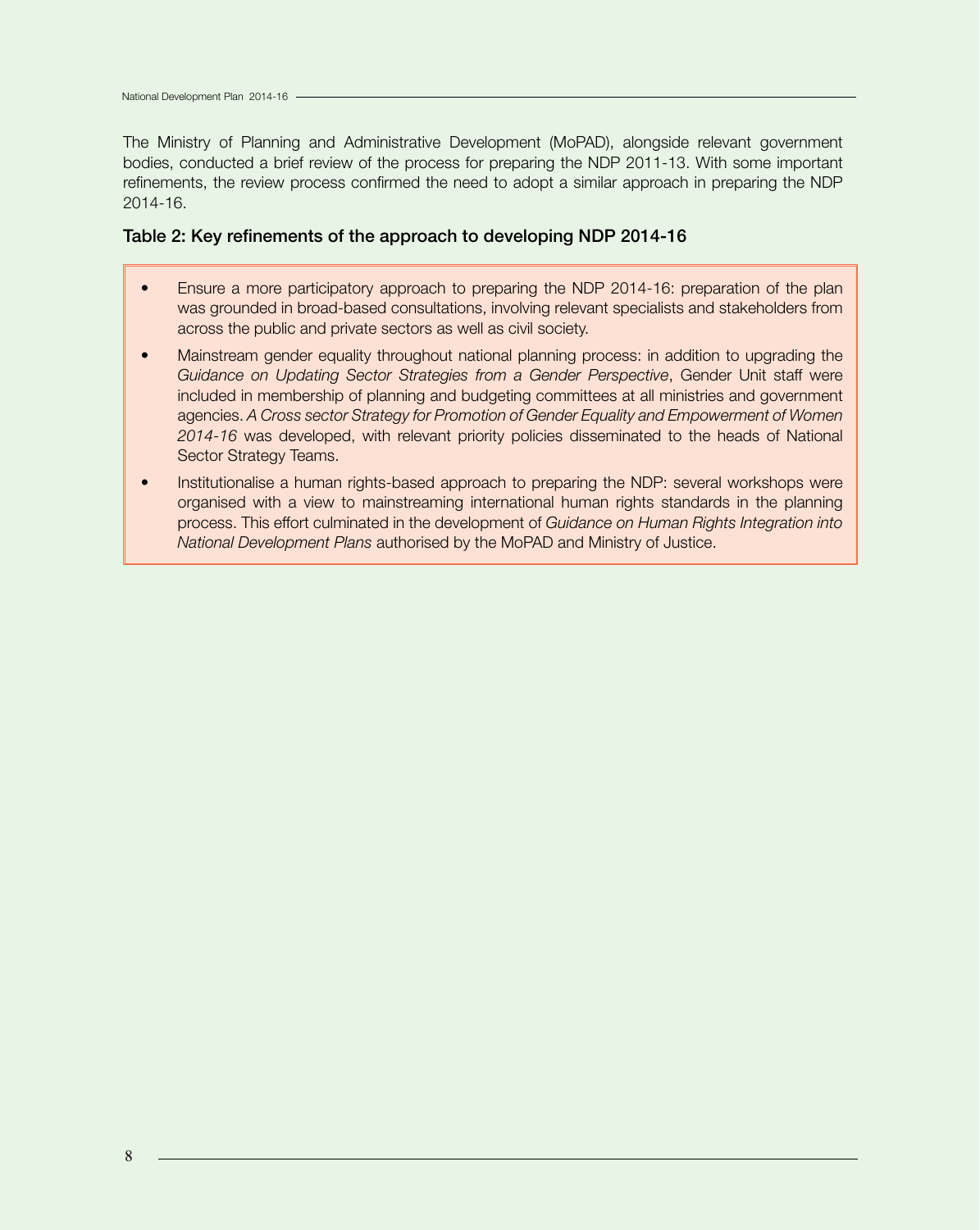## Challenges: a volatile and uniquely challenging policy environment

Our supreme national goal is to realise the dream of our citizens to be unshackled from the Israeli occupation and to live safely in a sovereign State of Palestine, with East Jerusalem as its capital, in which their basic human rights and freedoms are respected and protected. Accordingly, our policy priorities, and the challenges we face in implementing them, must be see through the lens of this vision of freedom. The UN recognition of Palestine as an observer state, and of its border on the territory occupied by Israel in 1967, added momentum to the struggle for our freedom and our rights, and the primary policy challenge for the coming three years is to build on this momentum and make the State of Palestine a reality.

Achievement of our policy agenda is subject to a complex set of intertwined external and internal challenges. The key challenges lie in the complex dynamics of international and domestic politics and the deleterious consequences of these on our economic situation and the living conditions of our citizens.

### Table 3: Key challenges to NDP implementation

#### The Israeli occupation

- De facto control over the lives and resources of the Palestinian people, including borders, farmland, natural resources and aerial space, and determination to undermine our progress and development
- Pervasive control of a significant, resource-rich, part of the West Bank, including East Jerusalem and the Jordan Valley
- Blockade of Gaza; massive human insecurity and de-development
- Wall construction, ongoing settlement expansion, land grabs and home demolitions
- Isolation of East Jerusalem; intimidation and displacement of its Arab residents
- Restricted Palestinian trade and movement, effectively annexing the Palestinian economy
- Violations of Palestinians' basic human rights, including murder, arrests, detention without trial, displacement and destruction of property

#### Internal political and administrative divide

- Distraction from the effort to realise national independence and statehood
- Rendered the legislative council dysfunctional in both the West Bank and Gaza, obstructing democratic accountability
- Entrenched unbalanced and inequitable development across the homeland; undermining alleviation of poverty and delivery of quality social services
- Disrupts national policy and planning, creating fiscal imbalances inconsistent with the need to meet the needs of all members of Palestinian society over the long-term

#### Deteriorating economic situation and financial crisis

- Declining economic growth rates, moving towards stagnation; growth driven by unsustainable, externally-financed spending and expansion in non-productive sectors
- Israeli restrictions on movement and access; denial of access to resource-rich areas that hold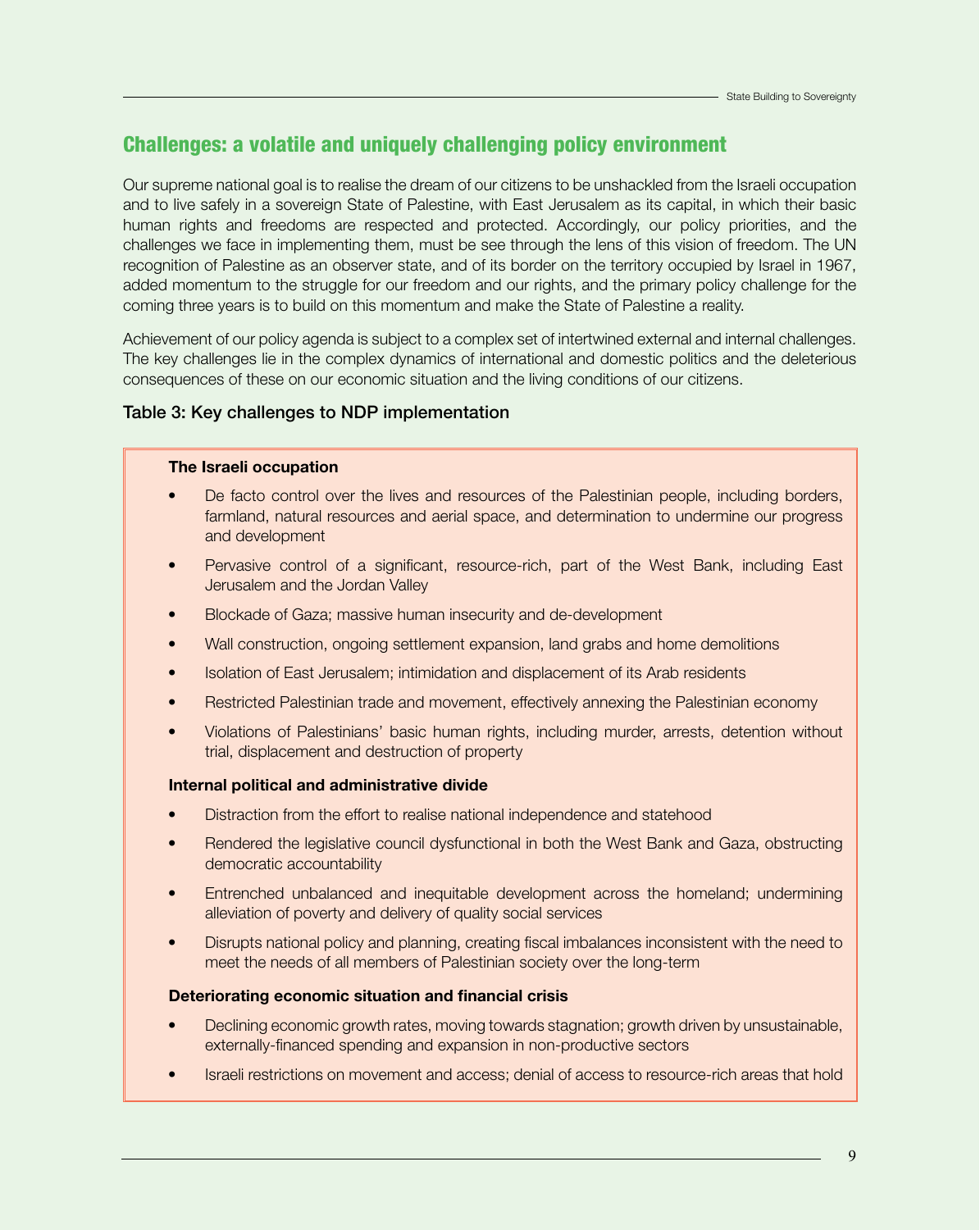the most potential for propelling economic growth

- Ballooning trade deficit and plummeting private investment
- Economic decline exacerbating fiscal crisis, placing downward pressure on revenues
- Shortfalls in pledged donor support, resulting in inability to meet fiscal liabilities

#### Poverty and unemployment, particularly affecting women and youth

- Poverty among individuals is 25.8% substantial discrepancy between the West Bank and Gaza, 17.8% and 38.8% respectively
- 12.9% suffer from extreme poverty, 7.8% in the West Bank and 21.1% in Gaza
- Unemployment rate of 23.7% 19.1% in West Bank, 32.5% in Gaza
- • 43% unemployment of young people aged between 20 and 24 35% among males and 75% among females
- Disenfranchisement and marginalisation  $-$  high proportion of youth are contemplating emigration; female participation in the labour force is low

Implementation of the NDP will be highly sensitive to changes, both positive and negative, in the political context. Accordingly, we will need to keep the NDP under constant review and adapt to significant contextual changes. For example, tangible, irreversible steps towards ending the Israeli occupation would necessitate a major rethink of our macroeconomic and fiscal projections to deal with the likely impact on business confidence and investment. On the other hand, further shortfalls in external donor financing, absent any improvement in political conditions would likely lead to economic contraction and fiscal collapse.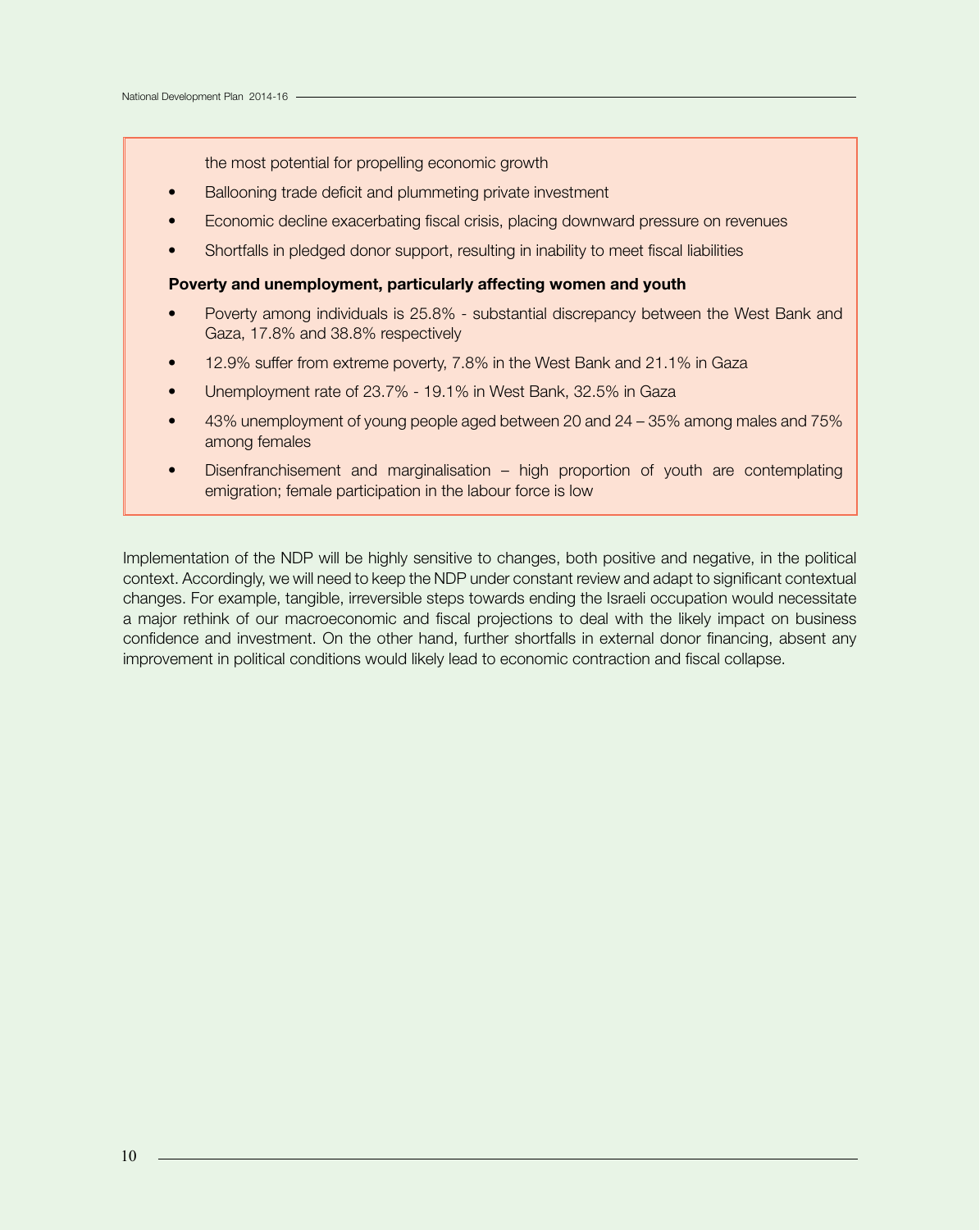## Policy priorities: state-formation under occupation

In this context of an extremely challenging political situation driving a prolonged and debilitating economic and social crisis, our major priority to put an end to its proximal cause – the occupation of Palestine and the blockade imposed on its people. However, and until we achieve this, the existing extraordinary context, including the peculiarities of state-formation under occupation, extreme and volatile political conditions and the uncertainties of the ongoing negotiations process, necessitate a focus on several parallel and overlapping priorities.

## Table 4: Key policy priorities

- In line with the two-state solution and on the basis of the 1967 border, establish state sovereignty and assert control over natural resources. Special attention will be paid to Area C, particularly the Jordan Valley and Dead Sea area, as well as to development of East Jerusalem and Gaza.
- Recover and build a knowledge-based national economy, reinvigorate the private sector, enhance corporate social responsibility, and enhance productive capacity and fair competition, especially in agriculture, industry, tourism, and information technology.
- Continue the institution building process, achieve fiscal stability, improve effective state functions, and develop capacity to deliver equitable, high-quality public services.
- Alleviate poverty and unemployment and promote social justice, taking account of discrepant needs and conditions of various social groups on the basis of gender, age, disability, and geographical regions.
- Enact a democratic political apparatus and promote community safety on grounds of respect of human rights, integrity, transparency and accountability.
- Enhance the visibility of the State of Palestine in Arab, regional and international forums and meet necessary conditions to accede to various international treaties and conventions. To this end, and to meet the higher national interest, national legislative and institutional structures will be developed in line with the requirements of these treaties and conventions.

These policy priorities drive the strategic approaches and objectives at the level of the four main sectors: Economic Development and Employment, Good Governance and Institution Building, Social Protection and Development, and Infrastructure. Many of these strategic objectives will take more than the three-year planning timeframe of the NDP to be achieved. However, we will track progress towards achieving these objectives through our monitoring and evaluation system.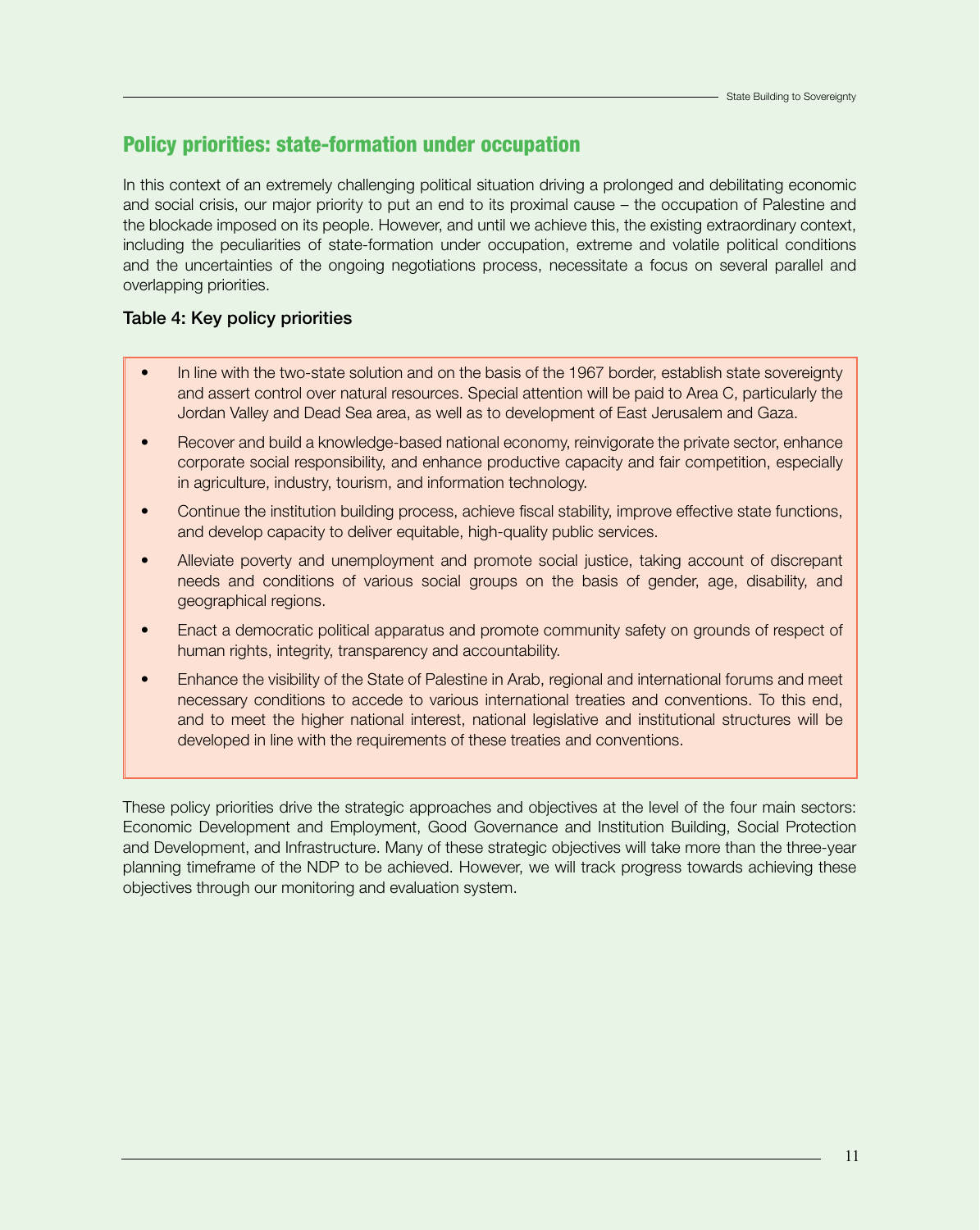## Economic Development and Employment sector

Our efforts in the Economic Development and Employment sector are aimed at safeguarding the right to productive work and a decent standard of living for all Palestinian citizens. We plan to tackle poverty and unemployment head-on, working closely and constructively with the private sector. We will focus on facilitating sustainable growth in the productive sectors, as well as progress towards a more knowledgebased economy. We will also work on liberating the economic potential of the Jordan Valley and other resource-rich areas of the West Bank.

It is clearly a massive challenge to reverse the effects of decades of occupation and de-development of our economy, especially in neglected but resource-rich areas such as Gaza, East Jerusalem and the Jordan Valley. There are no quick fix solutions and it is important that all donor-sponsored economic initiatives are implemented as part of the Strategic Economy Transformation Programme, linked to the NDP .Only through such a programme will we be able to end economic hardship and lay the economic foundations of a sustainable, independent state. Furthermore, strong political will on part of the international community is essential to ensure that Israel relinquishes its restrictions and control over the primary levers of the Palestinian economy.

#### Table 5: Strategic objectives: Economic Development and Employment

Strategic approach of the Economic Development and Employment sector Establish more robust foundations for an independent, equitable and sustainable national economy, which materialises sustainable development, provides decent employment opportunities to citizens and enhance their productivity.

- 1. Investments creating employment opportunities have increased
- 2. An enabling environment for balanced economic growth and development is in place
- 3. National productive capacity and the competitiveness of Palestinian businesses has improved
- 4. Entrepreneurial and innovative initiatives among the youth and women in the economy sector have expanded, both quantitatively and qualitatively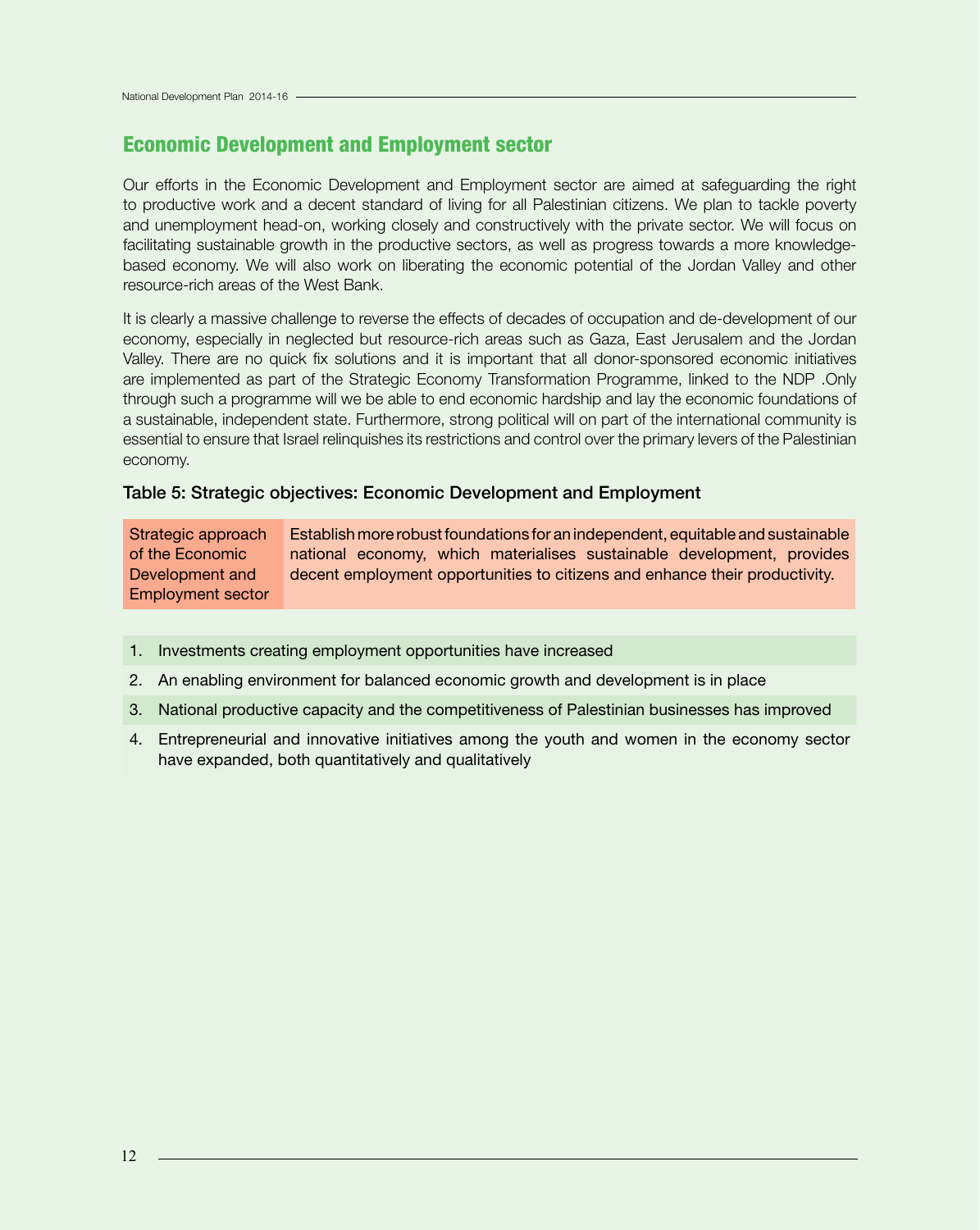## Good Governance and Institution Building sector

Our public institutions are ready to perform functions and carry out responsibilities of a sovereign state – reports of the International Monetary Fund, UN agencies, and the World Bank have repeatedly confirmed this. Over the past five years, the security situation has improved markedly, and so has the wider security sector performance in ensuring public order and rule of law. Public perceptions of security and safety have underpinned increasing trust and confidence in the security and justice sectors, with citizens turning to formal security and judicial institutions in search of impartial justice. Recognising the need for inclusive, regionally-balanced development, we have continued to support and strengthen local government. We have also strengthened the public financial management apparatus, on both the revenue and expenditure sides consolidating transparency, accountability and anti-corruption activity within the public sector.

However, our institution-building efforts and achievements are undoubtedly under threat from the effects of the physical, political and administrative divide between the West Bank and Gaza. Resumption of the normal operation of the legislative council and legislative processes is essential to ensuring long-term, sustainable good governance in the State of Palestine. Reunification would also enable the executive branch of government to implement policies to ensure balanced, equitable and sustainable public services and development throughout Palestine.

### Table 6: Strategic objectives: Good Governance and Institution Building

Strategic approach of the Good Governance and Institution Building sector Institution building on the grounds of respect of human rights, fundamental freedoms and citizenship rights. Citizens will enjoy protection of the law without discrimination under an independent, effective and efficient judicial authority and a professional security establishment. In addition to effective and efficient national and sub-national governments that are capable of high-quality, proficient public service delivery, this strategic approach ensures public participation and a decentralised approach to decision-making and public accountability processes.

- 1. More effective, efficient and transparent management and allocation of public finances
- 2. Local Government Units throughout governorates are more capable of a better public service delivery
- 3. More effective delivery of, and equitable access to, public services
- 4. Enhanced ability to provide security and access to justice
- 5. More effective Palestinian presence in Arab and international forums as well as within Palestinian communities in the Diaspora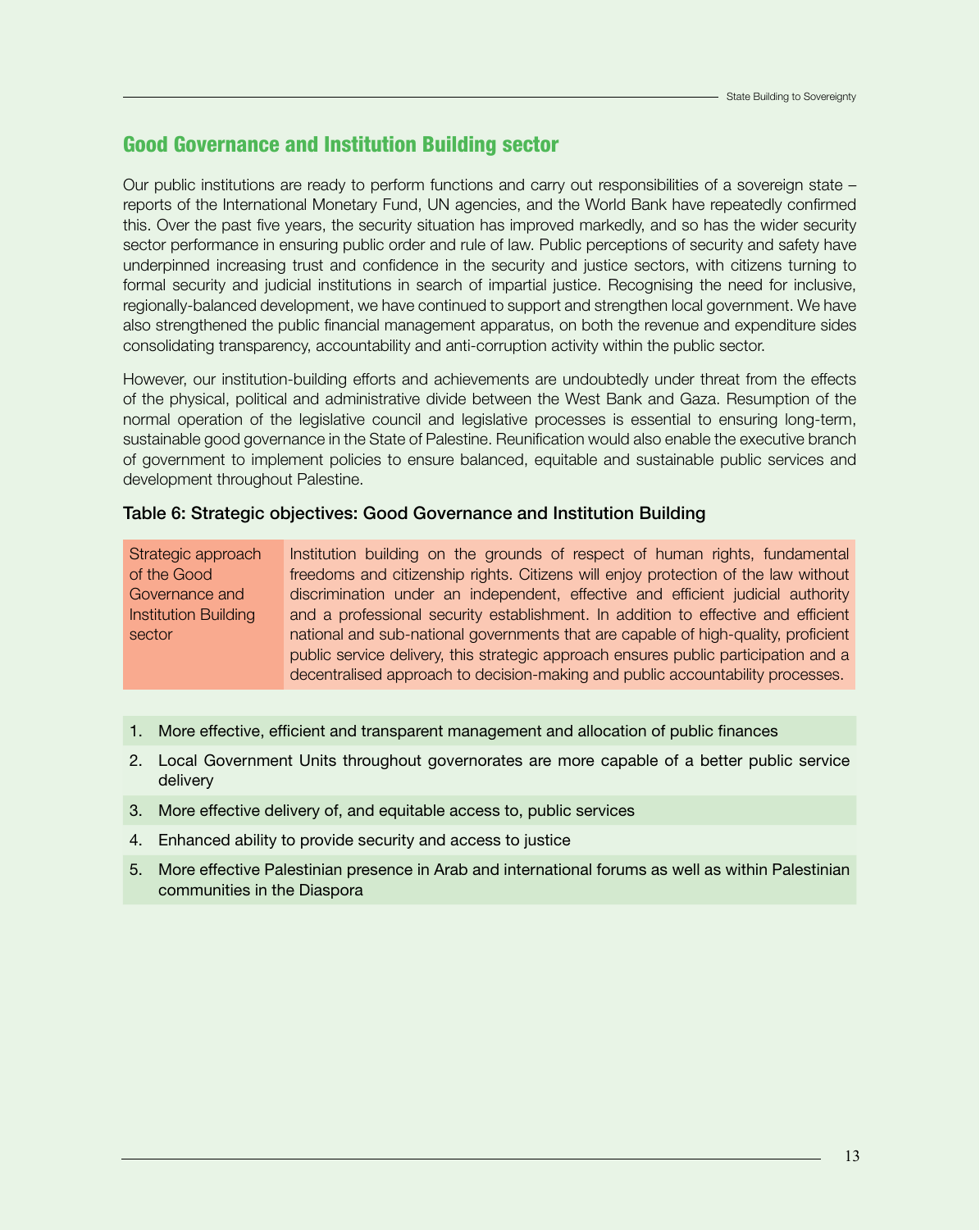## Social Protection and Development sector

We will continue to focus efforts on enhancing and sustaining social services and ensuring equitable access to those services. Service delivery will continue to be organised within a framework of partnership and operational integration with the private sector, civil society, and various UN agencies. We will ensure an inclusive, integrated social protection system that, without discrimination, ensures a decent standard of living for all citizens, particularly the poor and other vulnerable groups. However, we are resolved to empowering our citizens, helping them manage the transition from dependency to self-reliance, thereby achieving prosperity and a decent way of life. We also recognise that strategic and sustained investment in quality education is indispensable to building national human capital and unleashing our potential to consolidate a growing, knowledge-based economy in a free and democratic state of our own.

Ensuring social justice is our top priority in the near-term. We will work towards reducing development gaps and inequities within our society on grounds of gender, age or community. Resources and effort will be focused on the most marginalised areas and groups. We will continue to build on and develop partnerships with the private sector, civil society and UN and international agencies to address and alleviate the high rates of poverty and unemployment, which pose a threat to our social fabric. Recognising its importance to social cohesion and the morale of the nation, we will also invest resources to safeguarding our national culture and heritage.

Furthermore, we are determined to ensure comprehensive and meaningful participation of women and the youth in national decision-making, the economy, and the broader national development process. To fail to do so would be not only be a grave injustice, it would also be a neglect to employ some of our best resources in the national endeavour to establish our democratic state and a thriving economy.

| Strategic approach<br>of the Social<br>Protection and<br>Development sector | Continue to provide sustainable, high-quality, rights-based and gender-sensitive<br>social services, contributing to maintaining social justice between social groups<br>and areas. These will provide protection and empowerment to children, women,<br>young people, the elderly and people with disabilities in a society governed by a<br>pluralistic, innovative national culture, which safeguards its heritage and preserves |
|-----------------------------------------------------------------------------|-------------------------------------------------------------------------------------------------------------------------------------------------------------------------------------------------------------------------------------------------------------------------------------------------------------------------------------------------------------------------------------------------------------------------------------|
|                                                                             | its social cohesion and solidarity.                                                                                                                                                                                                                                                                                                                                                                                                 |

### Table 7: Strategic objectives: Social Protection and Development

- 1. A rights-based, gender-sensitive, and a more inclusive, integrated and sustainable social protection system to alleviate poverty, marginalisation and social exclusion
- 2. Education, higher education, and TVET systems ensure high-quality education for all without discrimination, linked to the labour market and society needs, and keep pace with scientific and academic advancements
- 3. A more integrated healthcare system, providing high-quality, equitable public health care services for all
- 4. More accessible cultural activities, promoting a pluralistic, open and innovative national culture, which denounce all forms of discrimination, as well as preserving and renewing cultural heritage
- 5. Palestinian youth, including males and females, are more capable of participation in the labour market and social, political, cultural and sports events, and contribute more effectively to national development
- 6. An empowered Palestinian woman who enjoys more protection and better participation in the labour market and public life, with easier access to all basic services and with equitable opportunities without discrimination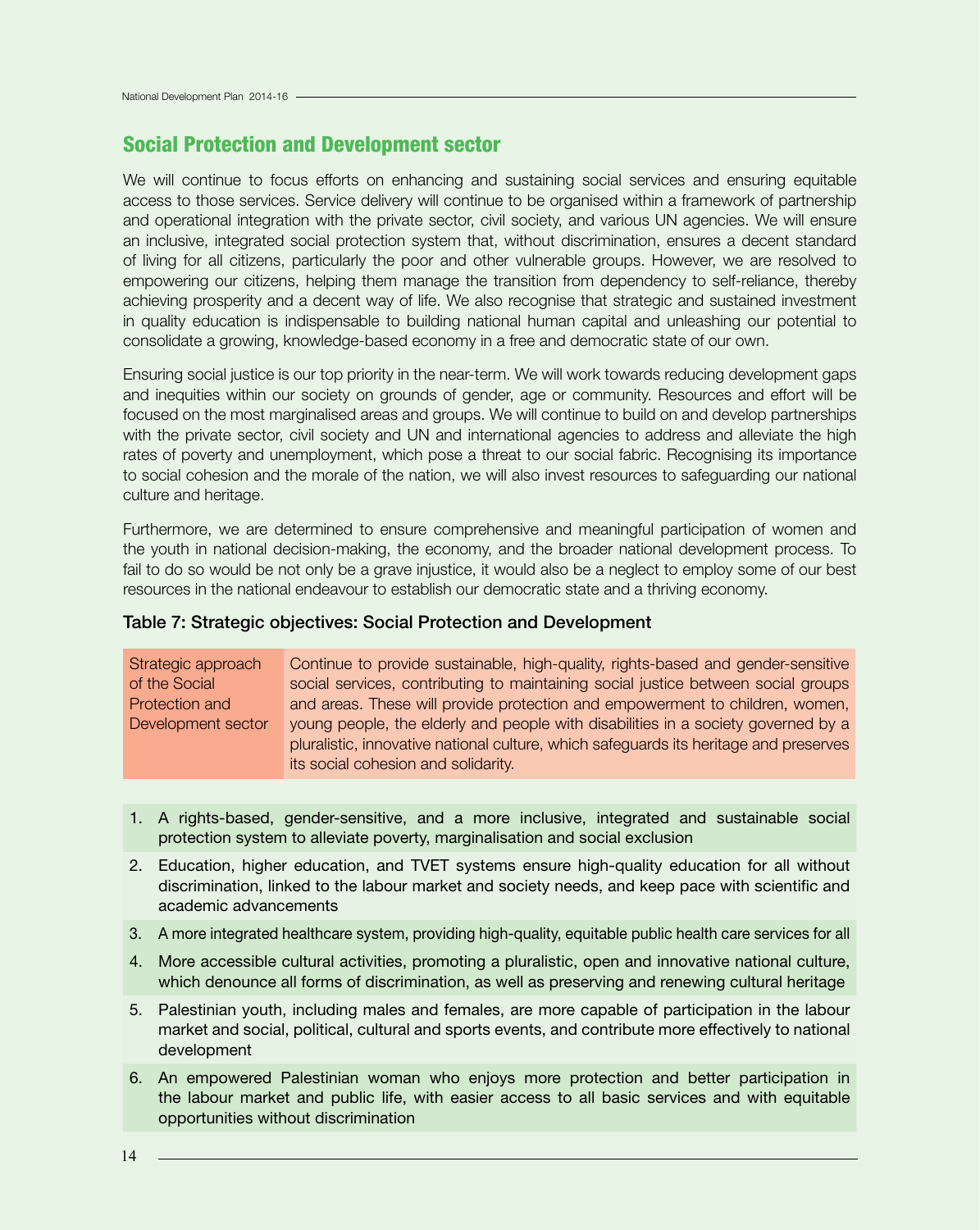## Infrastructure sector

Provision of quality public infrastructure plays a critical role in our effort to deliver fundamental human rights to our citizens, including the right to free movement, the right to adequate housing, and the rights to affordable energy and clean water. Investment in infrastructure is also a central component of our strategy to facilitate private-sector driven growth of our economy. Whilst we have recorded some major successes in infrastructure development, our main challenge remains in ensuring infrastructure connectivity in regional networks and in construction and rehabilitation of key national infrastructure systems. We could address this situation, if we were free to manage our own natural resources, especially in Area C, and move freely throughout and between the West Bank and Gaza. Instead, for example, compulsory connection with Israeli grids, effectively ceding control of the quality and quantity of the supply of public utilities to external actors, results in lower quality services at higher prices.

Finalisation of the National Spatial Plan (NSP) represents a key milestone in our effort to develop our national infrastructure networks. The NSP is currently being developed in partnership with the private sector and civil society. It will provide spatial development policies and priorities for the future State of Palestine and provide more focus on alternative energy sources and environmental conservation. However, as past experience has demonstrated, these improvements in national infrastructure are highly susceptible to indefinite delay and even destruction at the hands of the Israeli government and army.

## Table 8: Strategic objectives: Infrastructure

Strategic approach of the Infrastructure sector A sustainable, equitable Palestinian infrastructure, which contributes to promoting economic development, independence, social justice and connectivity within Palestine and with the outside world.

- 1. Safer and more effective and efficient transportation system and road networks in line with international standards and integrated with Arab and international networks
- 2. Energy secured and supplied to consumers in sufficient quantities, at reasonable prices, and in line with technical and environmental specifications that meet international standards
- 3. A Palestinian water and wastewater management sector that is more organised and more capable of securing water rights for citizens and materialising a fair distribution for all purposes
- 4. A less contaminated Palestinian environment and safeguarded cultural heritage and natural environment, which are managed in a more sustainable manner
- 5. An adequate, affordable and culturally appropriate housing sector, which ensures secure tenure, allows access to public services, and meets citizens' needs more effectively and efficiently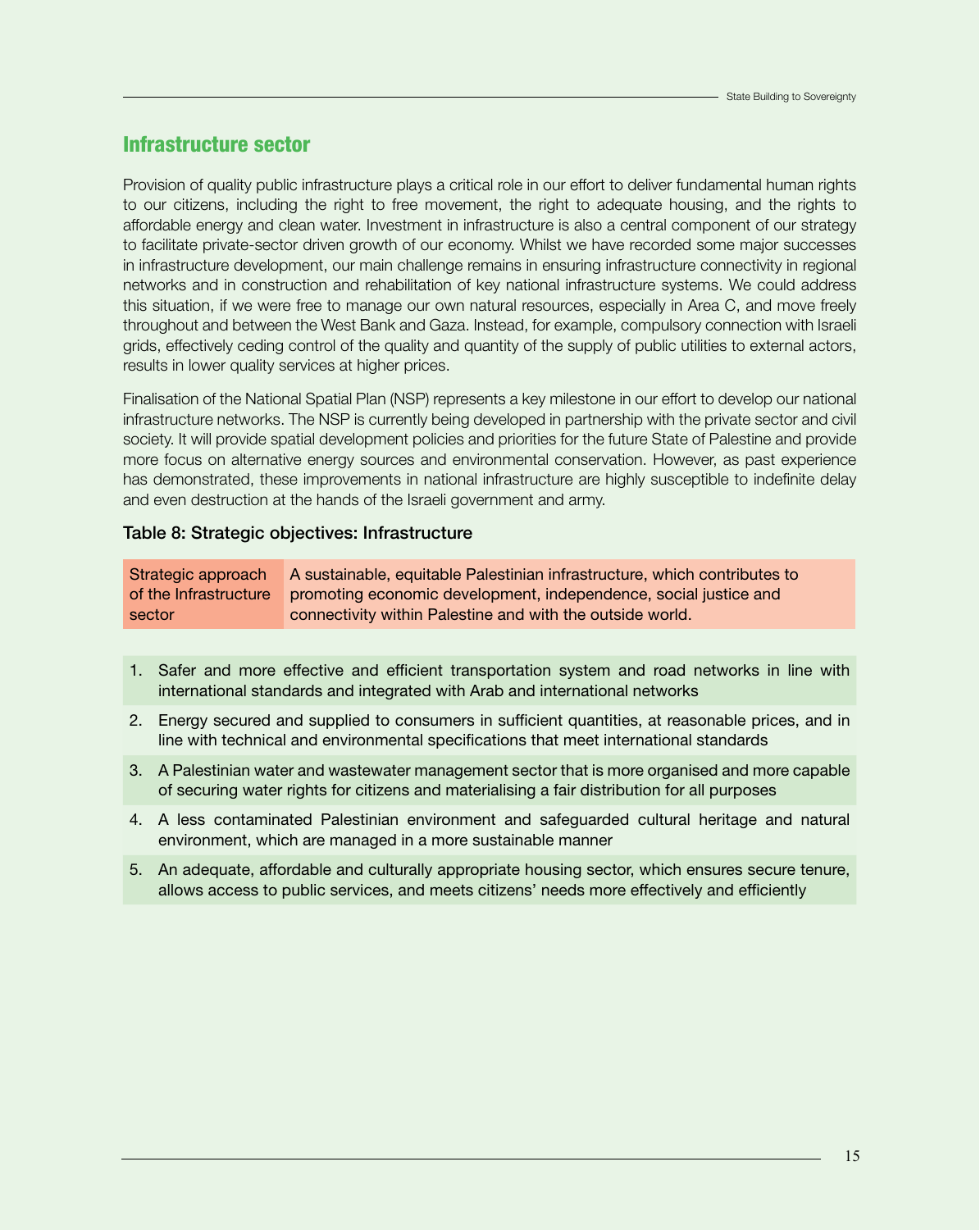## Macroeconomic and fiscal framework: coping with a precarious fiscal outlook

Economic and fiscal projections in the NDP 2011-13 assumed the progressive removal of externally-driven constraints placed on Palestine's economy. This included the removal of all obstacles to movement and access, the lifting of the Gaza blockade, and an adequate financial support from the international community. Under this scenario, real GDP growth was expected to reach 12% by the end of 2013. However, the required steps forward in the international political context did not materialise; Israel has continued to impose constraints on the movement of people and goods and the ongoing occupation prevented any restoration of business



confidence and investment. With ever increasing restrictions on crossing points, Israel has continued its blockade of Gaza and to constrain the movement of goods and people both within the Palestinian territory and into the outside world. Israel has also continued to destroy Palestinian homes and businesses, as well as to seize and deny access to our natural resources. These practices continue to undermine our efforts to build a strong economy and achieve fiscal independence.

Successive Palestinian governments have worked towards reducing the budget deficit and a progressive reduction in dependency on external aid by growing domestic revenues. Compared to 14.9% in 2010, we managed to reduce the budget deficit to 12.2% of GDP in 2013. Rationalisation of expenditure yielded a decline in recurrent spending and net lending to 32.7%, compared with 36.9% in 2010. However, primarily due to the poor economic trajectory described above, we could not elevate revenues, which declined to 20.5% of GDP in 2013 compared with 22% in 2010.

Despite our efforts to achieve fiscal stability and progressively eradicate reliance on external aid, we have been frustrated by Israeli obstacles, stalling national reconciliation, and a national economy in stasis. Consequently, we remained in need of significant external support to cover public expenditures. However, donor financial support has been unpredictable and volatile. It dropped as a percentage of the GDP over the past three years, particularly in 2011 and 2012. Compared to 13.8% in 2010, external aid decreased to 7.6% of GDP in 2012 before rising again to11.7% of GDP in 2013.

In the light of past experience and recognising the need for prudence to prevail over optimism, the baseline scenario of the NDP 2014-16 macro framework assumes continuation of the status quo in relation to political, and hence economic, conditions. Under this scenario, GDP growth is projected to fall in 2014- 16 and reach 1% in 2016. The baseline scenario assumes that government revenues (as a proportion of GDP) will not see a substantial rise absent the tailwinds of economic growth and investment. Recurrent expenditure is projected to drop, declining to 32.1% of GDP in 2016 primarily through wage bill restraint.

The baseline scenario also assumes that donors will continue to provide substantial support to finance the budget. In 2014-16, external support is projected to remain around the same as 2013 (in % of GDP terms). Any shortfall in external financing of the recurrent budget will drive up net lending, public sector arrears and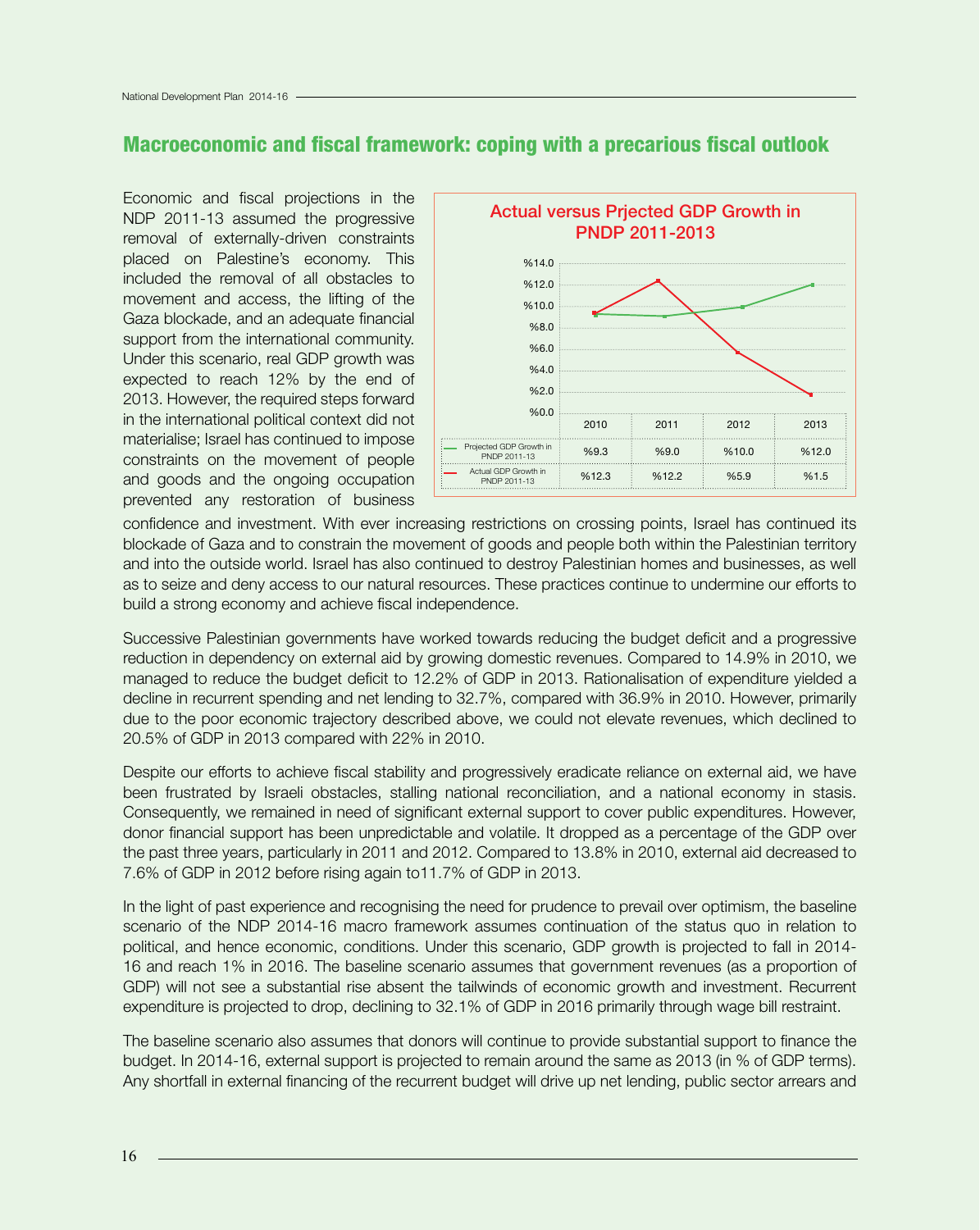borrowing from commercial banks at high interest rates, deepening the fiscal crisis. On the other hand, real progress towards dismantling of the machinery of the occupation and unfettered access to our national resources over the next three years (the optimistic scenario) could easily yield GDP growth in the region of 12% by 2016 and set us firmly on the path to fiscal independence.

|                                    | USD millions |      |      |       |           |       |       |  |
|------------------------------------|--------------|------|------|-------|-----------|-------|-------|--|
|                                    | Actual       |      |      |       | Projected |       |       |  |
|                                    | 2010         | 2011 | 2012 | 2013  | 2014      | 2015  | 2016  |  |
| External financing - recurrent     | 1,147        | 814  | 775  | 1,255 | 1,329     | 1,485 | 1,488 |  |
| External financing - development * | 131          | 169  | 156  | 106   | 300       | 300   | 300   |  |
| Total                              | 1,278        | 983  | 931  | 1,361 | 1,629     | 1,785 | 1,788 |  |

Table 9: External financing (baseline scenario)

\* Amounts do not include off-budget external development financing

## Public expenditure plan: investing in growth, tackling unemployment and poverty

Due to the unstable political and economic situation, the Public Expenditure Plan 2014-16 is framed by the modest baseline scenario of the macroeconomic and fiscal framework. During the next three years, projected total operating and development expenditures will amount to almost US\$ 13.45 billion, including US\$ 11.95 billion for operating expenses and US\$ 1.5 billion for development spending. While operating expenditures are not expected to show a significant increase over the next three years, development expenditures are projected to rise from US\$ 400 million in 2014 to US\$ 500million in 2015, and reach US\$ 600 million in 2016.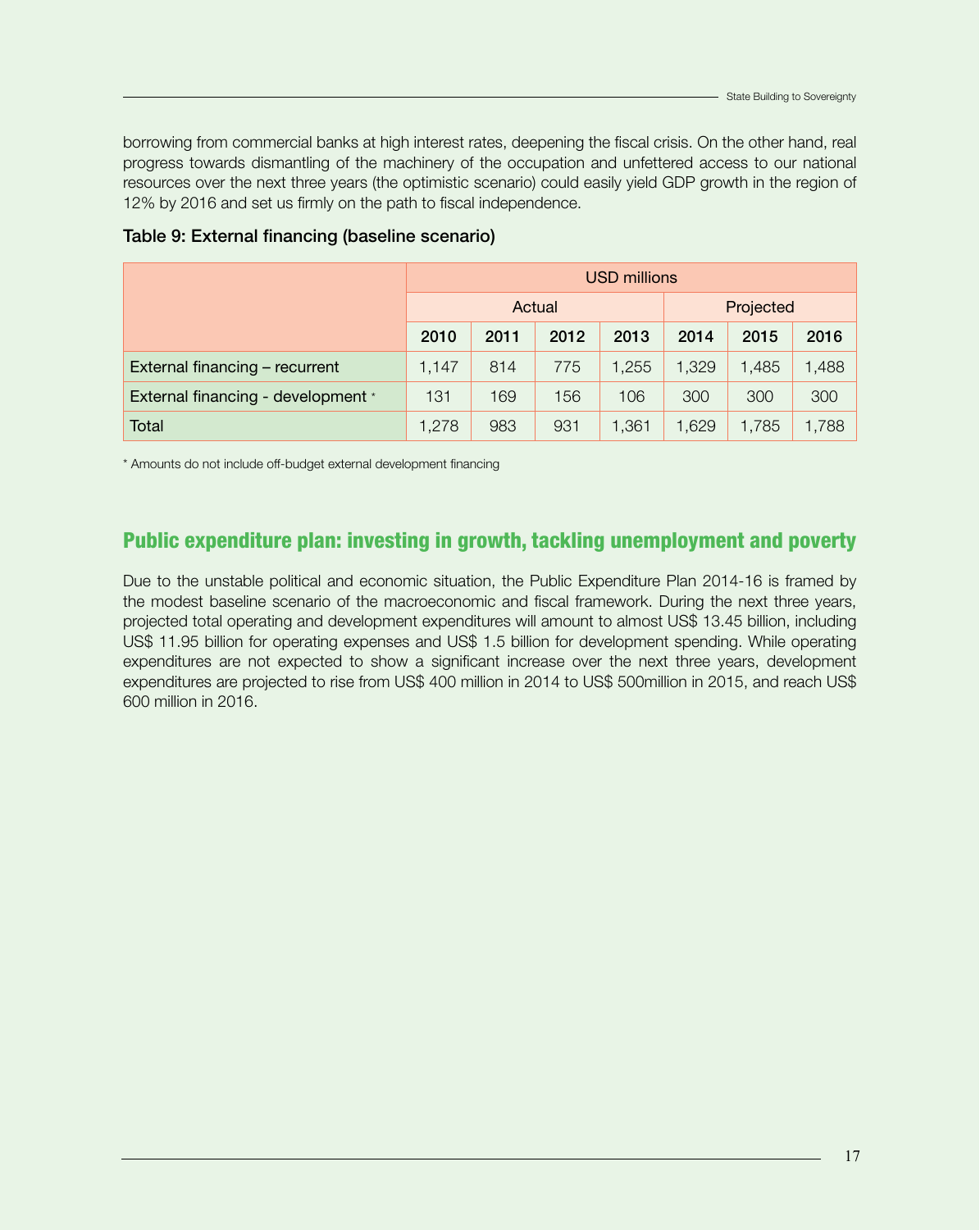| Expenditures(US\$ million)       | 2014  | 2015  | 2016  | Total  |
|----------------------------------|-------|-------|-------|--------|
| Recurrent(including net lending) | 3.866 | 3.982 | 4.101 | 11,949 |
| Development (on & off budget)    | 400   | 500   | 600   | 1.500  |
| Total                            | 4,266 | 4.482 | 4.701 | 13,449 |

#### Table 10: Project expenditures (baseline scenario)

For each of the four major sectors, and their underlying subsectors and programmes, we will appropriate a defined operating and development budget. These appropriations will be aligned with development priorities and reflect our determination to make targeted investments to stimulate economic recovery, tackle unemployment and fight poverty. Notwithstanding the anticipated rise in the absolute value of development expenditures across the four major sectors, resources will be redistributed in line with policy priorities. Accordingly, we will increase investment in the Economic Development and Employment sector as a proportion of total development spending. Similarly, investment in the Social Protection and Development sector will rise significantly. On the other hand, growth in investment in the Good Government and Institution



Building sector and the Infrastructure sector will be more modest.

The public sector cannot carry the burden of financing national development and growth alone and over the long-term. We will continue to partner with the private sector, nongovernmental organisations and international partners in order to build the foundations of a thriving economy that will ensure a decent standard of living for all citizens, reducing reliance on social assistance and public investment.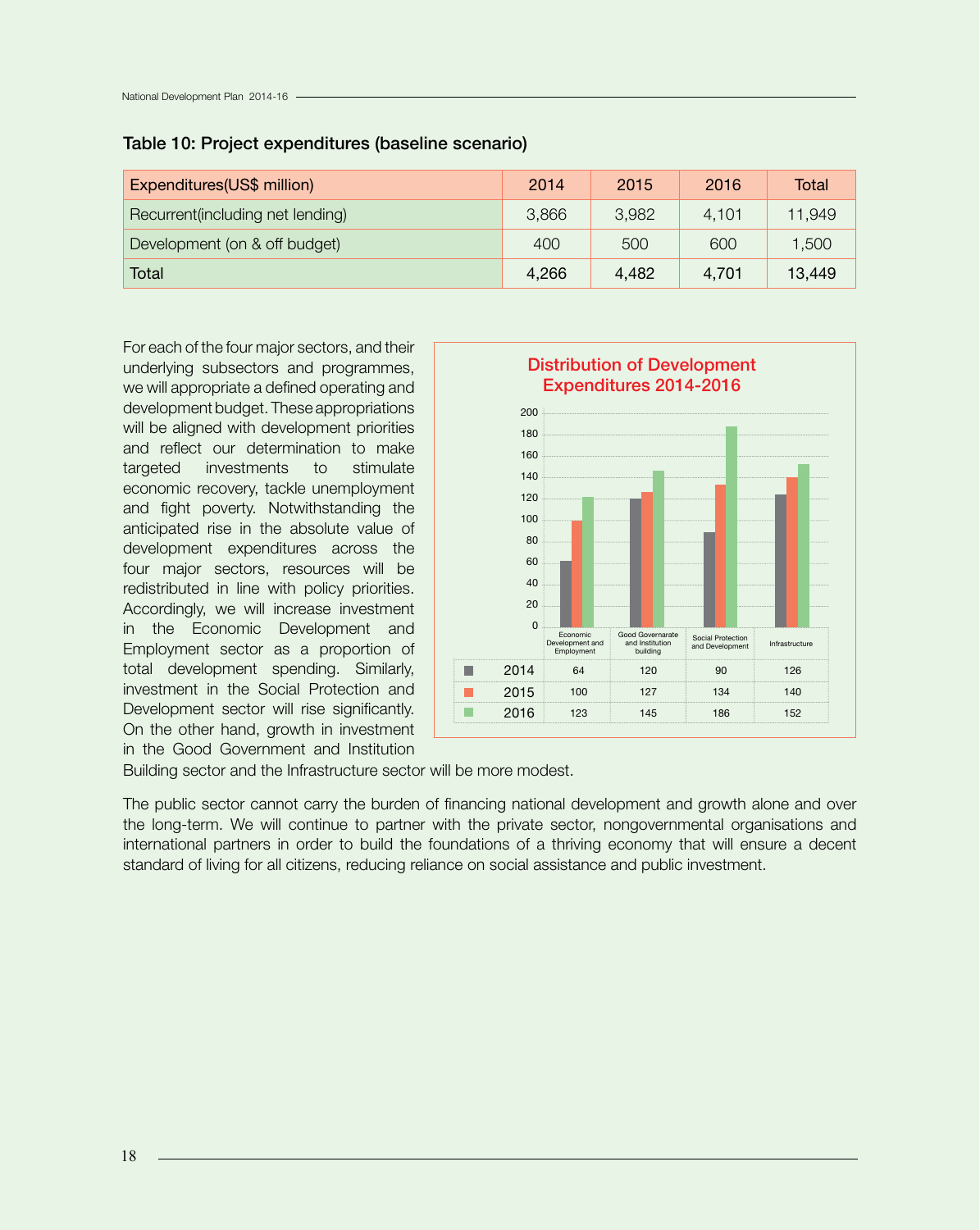## Implementation: managing for results

## Programme budgeting and project cycle management

Provided the current political and context does not take a severe turn for the worse, the NDP 2014-16 will be a reasonable guiding framework for budget preparation and execution over the next three years. Budget programmes developed by line ministries and other government bodies will guide implementation of the NDP 2014-16. These link specific programme goals, objectives and outputs, alongside the related financial inputs, to the NDP policy framework. Development initiatives, whether funded internally or externally, will be integrated into these programmes.

In the light of the protracted financial crisis, public expenditure will remain dependent on donor financing. Achievement of our national policy agenda will require therefore ever stricter application of prudent, effective and efficient allocation and use of available resources. To this end, we will work with international partners to align aid with the NDP 2014-16 priorities. We will coordinate with international partners to ensure aid is delivered, to the greatest extent possible, through the proper institutional channels and, in all cases, in compliance with national laws and regulations. We will work vigorously with development partners towards implementing our "one-gate policy" to drive optimum allocation of external aid, ensuring efficient and effective utilisation of available resources, eliminating wasted and duplicated efforts, and ensuring that aid effectiveness is not jeopardised.

### Table 11:Improvements in implementation mechanisms: project cycle management

- To institutionalise the discipline of the "one-gate policy" and minimize aid that falls outside of the NDP framework, and hence outside national priorities, we are developing a Project Cycle Management System (PCMS).
- Expenditure and results in relation to these projects, whether financed by the government or by donors, will be rigorously monitored through integration of the PCMS with the process of developing budget programmes.
- Government ministries and agencies will otherwise be fully responsible for the management or their respective development projects.
- The roles MoF and MoPAD will be limited to providing guidance, quality assurance and monitoring of consistency and effective coordination between government bodies.
- A Project Registry will be developed to track progress in each project cycle this will provide additional data to contribute to aid management and coordination.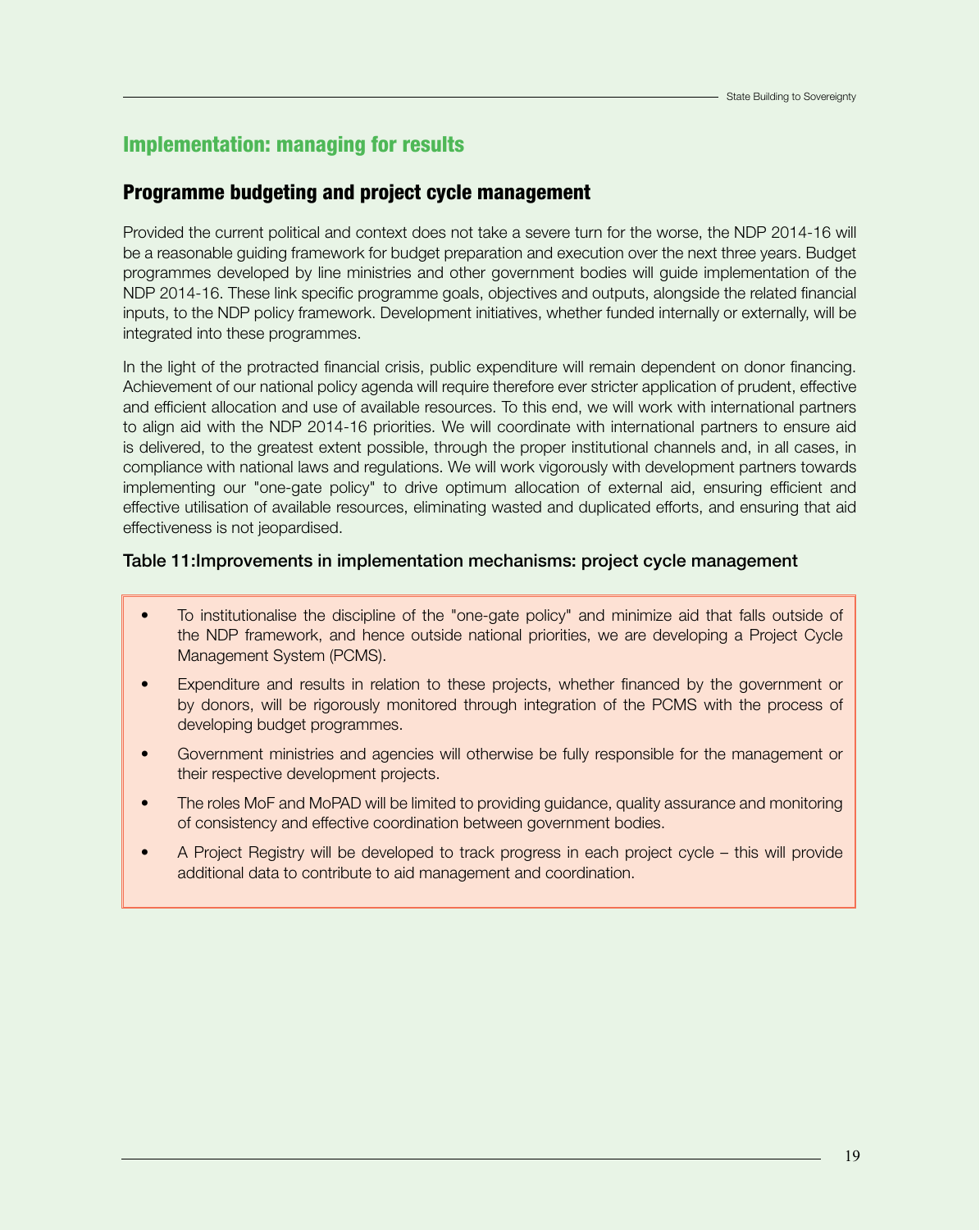## Monitoring and evaluation

In 2009, the Council of Ministers approved the establishment of the MoPAD Monitoring and Evaluation Directorate. The directorate has developed a national framework of indicators along with baseline data that allows measurement of achievements over time. The accountability of government ministries and agencies is enforced by measuring performance against targets set through the national planning process.

The M&E system operates at three levels:

- 1. Micro-level (programmes and projects): Government bodies responsible for policy implementation monitor performance of each of their projects and programmes and provide periodic reports to the MoPAD M&E Directorate.
- 2. Intermediate level (strategies, sector objectives and policy components): In consultation with line ministries and government agencies, MoPAD establishes and operates a monitoring framework based on sector level indicators.
- 3. Macro-level (national goals and objectives): MoPAD establishes and operates a monitoring framework of national indicators used to assess national achievements as well as make regional and international comparisons.

MoPAD will continue to provide annual and semi-annual M&E reports to provide updates on progress on implementation of the NDP. At the same time, MoPAD will continue to work to upgrade M&E systems and procedures at all levels of government so as to improve the quality of, and accountability for, policy implementation.

## Conclusion: status quo or real change?

As we enter our third tri-annual national planning cycle, there is much to be proud of. The security and justice sectors have made great strides in bringing peace and the rule of law in the areas they have access and control. We have made marked progress in improving transparency and accountability in our management of public finances, as well as improving revenue collection. There have also been notable improvements in public infrastructure and public service delivery, despite the constraints on basic operations and development activities imposed by Israeli restrictions. The World Bank, IMF and UN agree that we have built sufficient institutional capacity to complete the establishment of a free and democratic state of Palestine. These agencies have also concluded that the machinery of the occupation, including restrictions on movement and access within and the territory occupied in 1967 and into the outside world, is a primary impediment to a healthy economy that is not dependent on external aid.

There have also been significant improvements in the national planning process itself. We are moving towards a system of programme budgeting and project cycle management that will consolidate linkages between planned outputs and outcomes with resource inputs, including off-budget external financing for development initiatives. This, along with redoubled efforts to enforce our one-gate policy for external aid, will further add to accountability for, and the effectiveness of, all government expenditure and external aid for the benefit of both our citizens and our development partners. We have also embedded gender mainstreaming and human rights-based planning and budgeting through a suite of institutional reforms and this has been the most participatory national planning process in the history of the PNA.

Our previous national plan assumed an end of the occupation and robust economic growth, leading to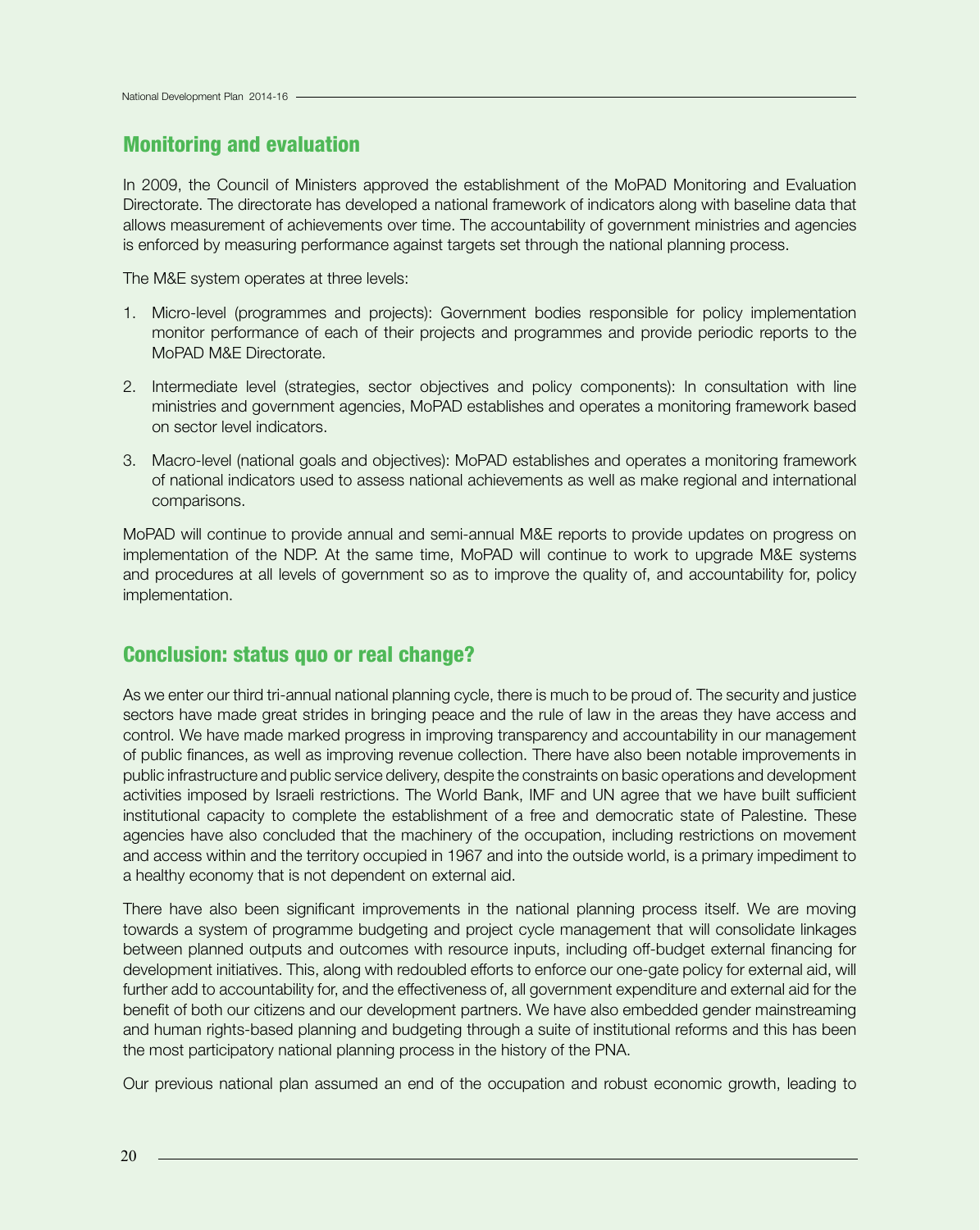a peaceful, stable and prosperous Palestine. This turn of events did not materialise. To the contrary, the occupation, and indeed settlement expansion and land grabs continued, leading to a retreat in economic growth, rising unemployment and poverty, and a fiscal crisis that what further exacerbated by shortfalls in external aid. Compounded by the ongoing political and administrative divide between Gaza and the West Bank, this has undermined the freedom, quality of life and optimism of our citizens, most particularly in embargoed Gaza, isolated East Jerusalem and vast swathes of the West Bank that are cut-off from regular public service delivery by the PNA.

In this national plan, we are compelled to base our public expenditure plan on a more pessimistic scenario that does not assume significant progress on the political front and hence a period of economic contraction and stagnation. Nevertheless, though we will continue efforts to contain our public expenditures, primarily through public sector wage bill restraint, even this scenario assumes that external financing will remain roughly at 2013 levels, rather than the depressed levels witnesses in the prior two years as donor fatigue apparently reached a peak. Should external aid decline once again, we will be forced to review and revise our national plan before the end of the three-year period with a view to assessing if and how we can avert total fiscal collapse.

There is no doubt that we are in dire need of new initiatives to inject confidence and investment into our economy in order to drive growth. This is a key priority of the NDP, as a means of addressing spiralling unemployment and poverty. However, experience of the last few decades clearly demonstrates that such initiatives will only have material and lasting impact if they are part of a strategic programme of initiatives, aligned with national priorities and proceeding against the backdrop of progress on the political front that leads to timely, orderly and irreversible dismantling of the occupation regime. Indeed, if such a state of affairs does emerge, our projections indicate that GDP growth could easily reach 12%. Crucially, we believe that, in pursuing the NDP agenda of investing in productive sectors of the economy and responsible utilisation of resource-rich areas such as the Jordan Valley, this growth would be both sustainable and, under judicious stewardship, would indeed have a positive environmental impact.

Of course, economic growth alone is not our objective. If that is all we achieve over the coming three years, we will have failed to meet the just aspirations of our people. We can settle for nothing short of an end to the occupation and a free, unified and democratic state of Palestine in which our human rights are respected and protected. Only then can we start to reverse decades of de-development and injustice that are now most acutely felt by women and young people across our territory, most particularly in embargoed and isolated areas such as Gaza, East Jerusalem and the 'seam zone' around the Separation Wall, as well as those languishing in Israeli prisons. We therefore urge our international partners to renew and increase their political and economic support in order to finally bring fruit to our effort to build a safe, prosperous and free Palestine on the 1967 borders that enjoys constructive and productive relations with all its neighbours and the international community as a whole.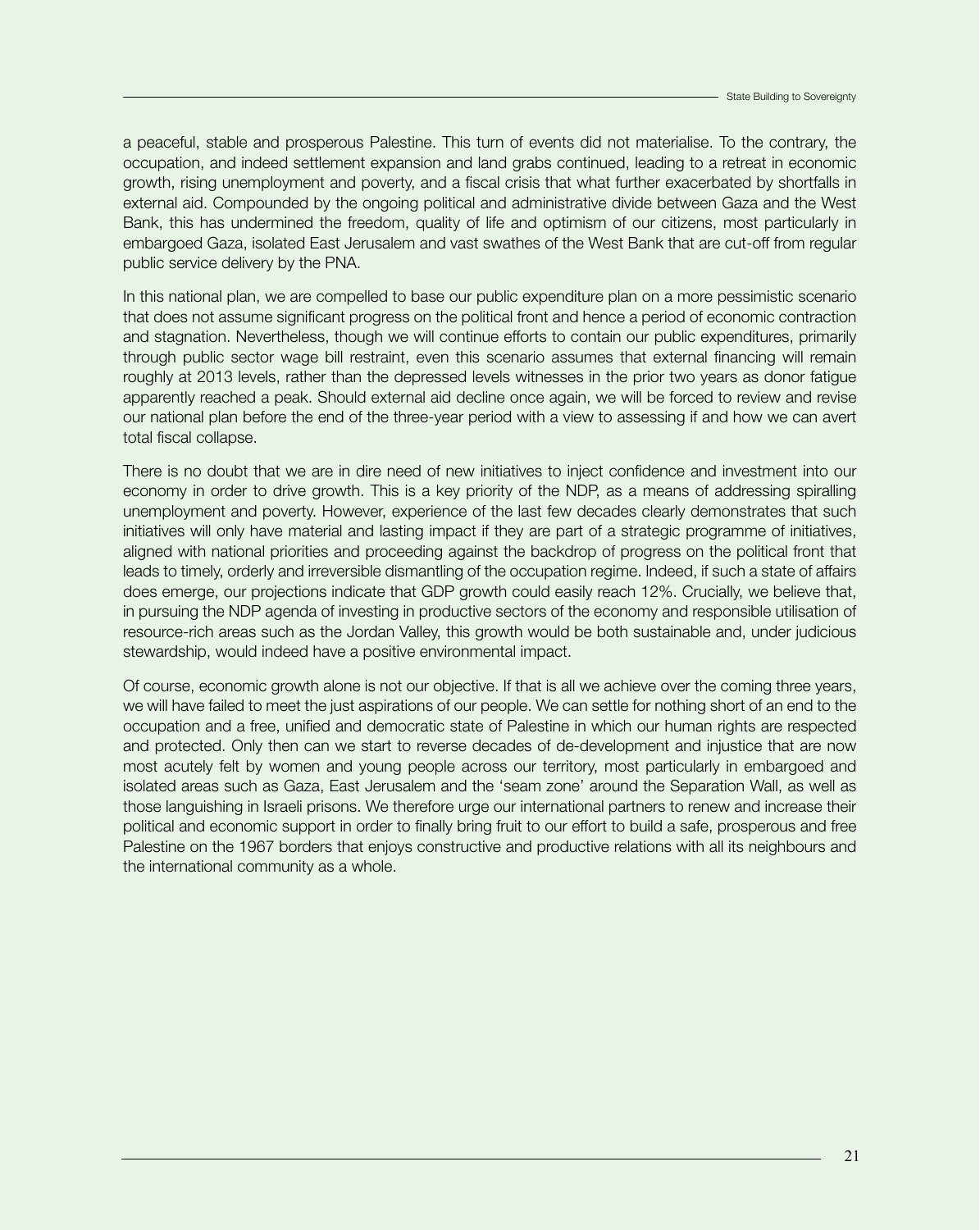National Development Plan 2014-16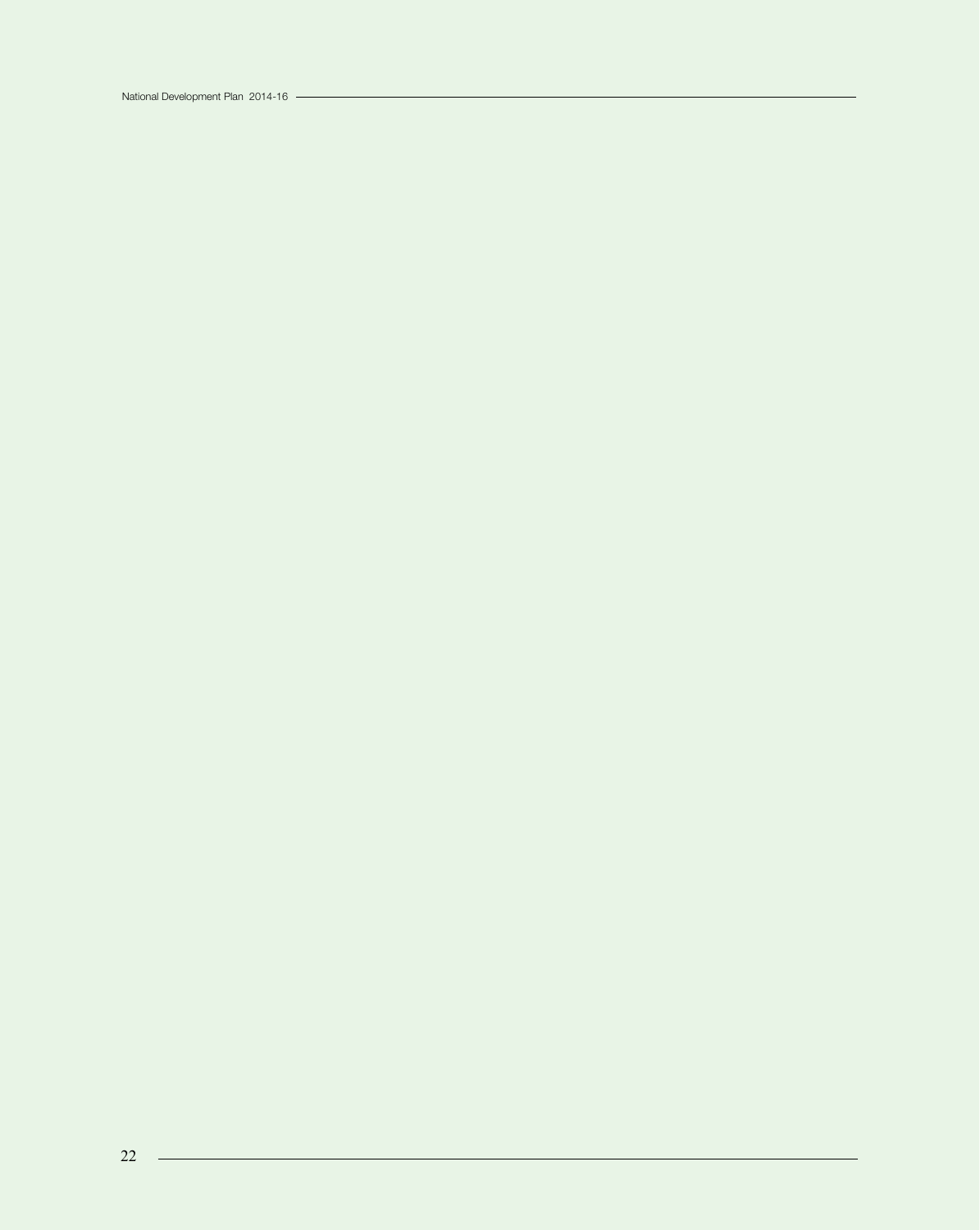# 1. Introduction

The National Development Plan (NDP) 2014-16 is the product of the third comprehensive tri-annual national planning process, the first of which was initiated in 2007. The NDP process is designed to enhance the integration of national planning and budgeting processes. Underpinned by planning experience derived from previous national planning cycles, the NDP 2014-16 further embeds national planning and budgeting integration through a streamlined, coherent, comprehensive and results-based approach. In particular, this NDP is informed by experience and lessons learnt from the NDP 2011-13 process.

The NDP 2014-16 provides a strategic policy framework, which sets Palestinian directions and priorities for the next three years. These are agreed between all stakeholders, including the government, private sector, and civil society. The NDP represents a framework that guides government functions and development interventions and ensures the optimum allocation of available or projected resources, enabling a transparent, effective and efficient use of those resources. It also represents an effort to ensure fiscal stability as well as a realistic, sustainable and equitable development expenditure plan.

Through the current national planning process, the government has paid special attention to promoting and consolidating efforts and achievements made through implementing previous development plans in each of the four key sectors: Economic Development and Employment, Governance and Institution Building, Social Protection and Development, and Infrastructure. To maintain and build on prior achievements in line with national needs and aspirations, the NDP is informed by performance evaluations and lessons learnt from earlier plans<sup>1</sup>. In turn, like the 2011-13 plan, the current NDP provides a practical framework to monitor and evaluate effective and efficient policy implementation and public sector management over the coming cycle. Overall, the NDP2014-16 will enhance management of the development process. In advance, it will identify and validate anticipated results and monitoring mechanisms. Accordingly, the right decisions will be made to ensure tangible achievements.

## 1.1 NDP 2014-16 Development Policy Principles

The NDP 2014-16 is informed by a set of policy principles and guidelines defined by the Development Framework of the National Development Plan 2014-16, approved by the Council of Ministers on 2 May 2013. The guiding principles are as follows:

- 1. Enhanced national ownership of the national planning process: The new NDP will be compiled by national experts and specialists. National actors from across the spectrum, including line ministries and government bodies, will be involved in an organised, integrated planning process that identifies and meets all citizens' needs and aspirations. This is designed to establish a broad consensus on national goals and priorities.
- 2. Broad, effective participation: Broad, effective involvement of all relevant actors in the NDP process is essential to secure a national consensus on major issues and challenges as well as strategic policy priorities and approaches to implementing them. Many stakeholders will also contribute to implementing the NDP and supporting the achievement of national goals. To this end, the participatory approach of the previous national planning cycle will be enhanced to ensure broader participation, coordination,

<sup>1.</sup> In addition to MoPAD-issued NDP 2011-13 Monitoring and Evaluation Reports, these include sector review results compiled by National Sector Strategy Teams in the context of developing and upgrading sector and cross-cutting strategies.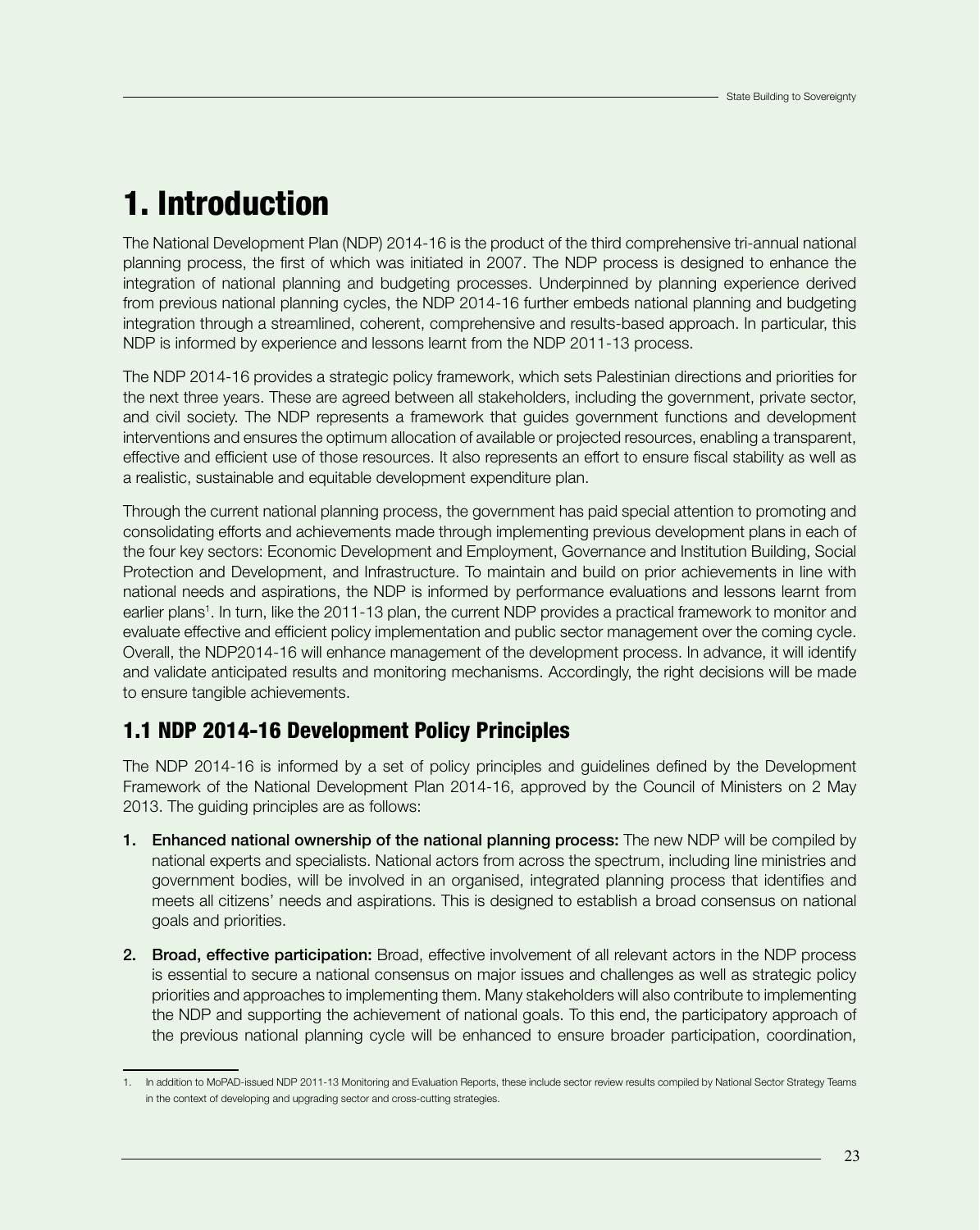and consultation between all relevant actors. These include the political leadership, public and private sectors, civil society organisations, and relevant international agencies.

- 3. Results-oriented planning and budgeting framework: The NDP 2014-16 will be designed to improve and build on previous national planning exercises. It will further align government policymaking and planning functions with resource allocation and budgeting processes. Ultimately, government performance and public service delivery will tangibly improve as a result.
- 4. Realistic and achievable outputs: The NDP preparation process is not an end per se. The NDP must be an effective and efficient tool to streamline decision-making and to manage and support development activity in Palestine. The NDP must be realistic and responsive to national needs and priorities. To this end, the new NDP will include specific policies and clear, realistic targets in line with a reasonable fiscal framework and a definite timeframe.
- 5. Institutionalised planning processes and enhanced accountability and transparency: Bringing greater transparency and accountability to government policy-making and implementation is essential to ensuring the credibility of the NDP. The NDP 2014-16 must be prepared in a fashion that further institutionalises key processes within all ministries and government agencies. Specialised departments will be established and/or reinvigorated to ensure more effective planning, monitoring and evaluation of the NDP objectives and activities.
- 6. A gender-responsive approach: Recognising the significant role of both women and men in the national development process, the government believes that all Palestinian men and women should have equitable access to available resources. The new NDP will build on previous plans to better integrate gender-related issues in national plans and budgets. It will ensure fair distribution of resources between various social groups and secure an adequate level of sustainable development and social justice. This is consistent with the Council of Ministers' decisions on the integration of gender into national plans and public budgets, including the 2009 Council of Ministers' Decision on the Adoption of Gender-responsive Budgets.
- 7. Respect for human rights: The NDP process will be informed by a human rights-based approach. Within national development policies, plans and projects, the NDP will incorporate binding international standards enshrined in relevant conventions and treaties, particularly the Universal Declaration of Human Rights, International Covenant on Civil and Political Rights, and International Covenant on Economic, Social and Cultural Rights.

## 1.2 Approach and Methodology

At the outset of the process of preparing NDP 2014-16, the Ministry of Planning and Administrative Development (MoPAD), alongside relevant government bodies, conducted a rapid review of the process for preparing the NDP 2011-13. With some important refinements, the review process confirmed the need to adopt a similar approach in preparing the NDP 2014-16. The process enshrined the following guiding principles:

- Implement an approach that appropriately combines bottom-up and top-down planning methodologies. This requires that the centre of government develops high level policies for all government agencies and national sectors to establish a guiding, strategic planning framework. At the same time, government bodies need to be allowed space to identify priorities on an institutional and sector level in line with the guiding framework.
- Maintain the strategic approach applied in the NDP 2011-13 process. National policies and targets will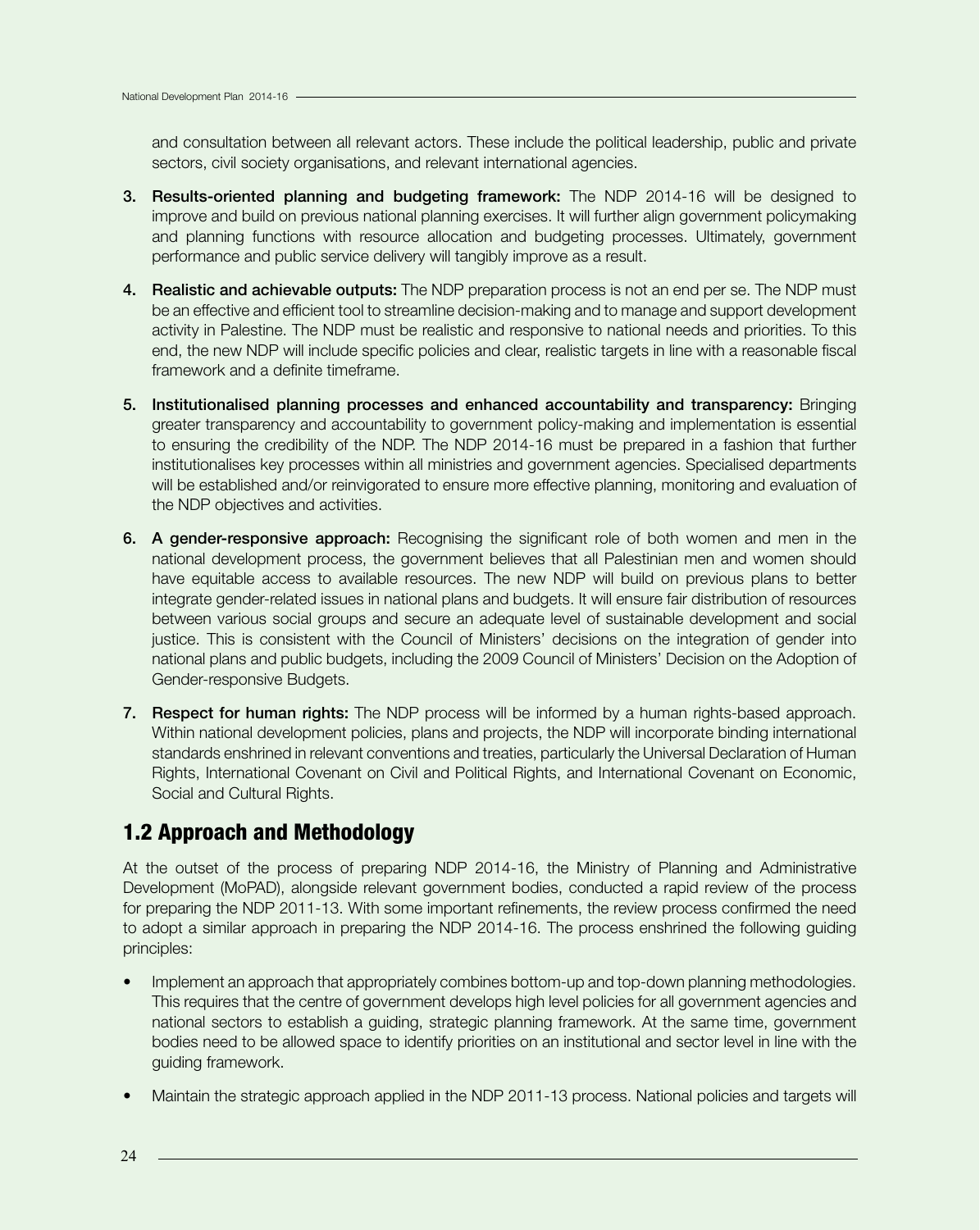be identified through preparation of sector strategies that establish medium-term priorities in line with a long-term vision.

- Update strategies and policies based on available evidence and data. Previous strategies and policies will be reviewed in light of actual results as well as changes in the context, thus laying the foundation for new strategic goals and policies.
- Ensure a more participatory approach to preparing the NDP 2014-16. The approach will be grounded in broad-based consultations, involving relevant specialists and stakeholders from across the public and private sectors as well as civil society.
- Entrench a negotiation-based planning approach. Clear cooperation and coordination mechanisms will be established and appropriate forums created to ensure consensus and coordination in inter-agency planning and implementation.
- Grounded in principles of equality and fairness, the NDP process will mainstream gender equality throughout national planning process. In addition to upgrading the Guidance on Updating Sector Strategies from a Gender Perspective, Gender Unit staff will be included in membership of planning and budgeting committees at all ministries and government agencies. A Cross-sector Strategy for Promotion of Gender Equality and Empowerment of Women 2014-16 will also be developed, with relevant priority policies disseminated to heads of National Sector Strategy Teams (SSTs). These will be taken into account in the development of individual sector strategies. In addition to capacity building measures, planning and budgeting teams will receive necessary technical support to develop genderresponsive plans and budgets.
- To institutionalise a human rights-based approach to preparing the NDP, and in line with the Palestinian Basic Law, several workshops were organised with a view to mainstreaming international human rights standards. This effort culminated in the development of the Guidance on Human Rights Integration into National Development Plans. On 15 January 2014, the document was duly authorised by the MoPAD and Ministry of Justice (MoJ).

The most significant enhancement to the planning and budgeting process underpinning the NDP 2014- 16 was the adoption of programme-based budgeting and performance measurement approach across all ministries and government agencies. The NDP 2014-16 also features a consolidation of recurrent and development expenditures into a single budget, representing a shift from budgeting on a line-item basis to programme-based budgeting. This has allowed further deepening of the integration of planning and budgeting, resulting in better alignment and consistency between the two functions, and ensuring that available resources are realistically allocated to various sectors in line with national priority policies. These enhancements are part and parcel of the government's ongoing public financial management reform programme.

This integrated planning and budgeting approach comprises three key levels:

On the topmost level, the NDP provides the national vision, strategic goals, sector policies, and medium term expenditure framework (MTEF).

On the second level, sector and cross-sector strategies provide a more detailed account of the NDP vision, strategic goals and policies in relevant sectors and subsectors. The NDP and national policy development teams are guided by these sector and cross-sector strategies as they present a detailed perspective of each sector and subsector. These are developed in line with the general framework of the national vision and policies. Accordingly, the NDP and sector strategy development is a reciprocal, complementary process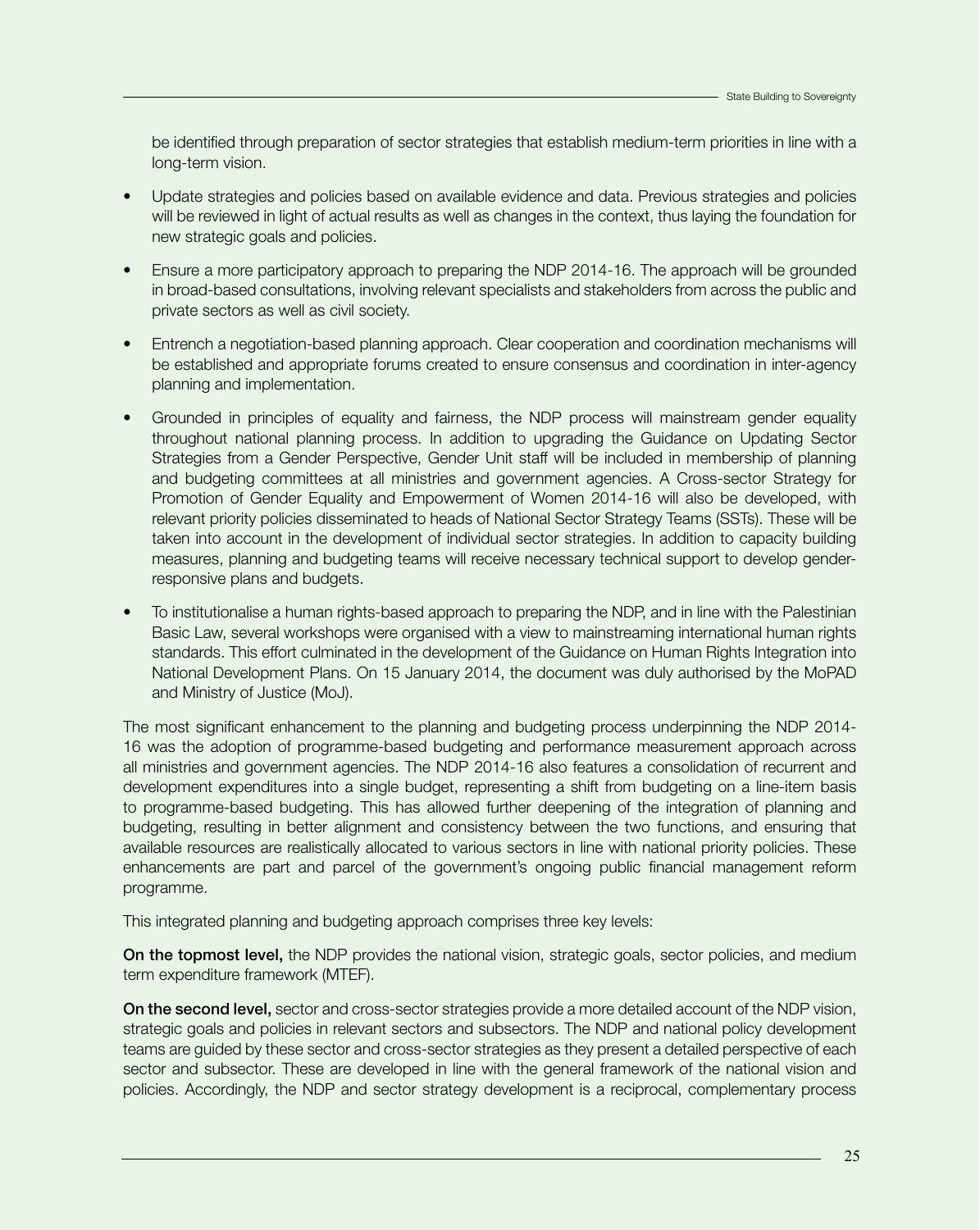designed to establish a unified, consistent development view.

Budget programmes represent the **third layer** of the integrated framework. As expenditure and management hubs in line ministries and government agencies, implementation of budgetary programmes drives the execution of public service delivery in line with strategic goals at the sector and national levels. Budgetary programmes are minutely detailed, ensuring financial resource allocation in line with the annual national budget, and are linked to anticipated results in relation to outputs and public service delivery.

The preparation of cross-sector and sector strategies establishes linkages between the national vision and policy priorities and the budget programmes. Hence, the above three levels are interlinked and mutually reinforcing in terms of providing a guiding framework for policy implementation that is realistic in the context of available financial resources.

Figure 1 below illustrates this integrated, three-tier system, including the institutional arrangements at each level. Coordinating with all relevant public, private and civil society stakeholders, the MoPAD leads development of the National Policy Agenda (NPA) and the overall NDP preparation processes. Various government bodies are responsible for leading the preparation of sector strategies through SSTs, including experts from concerned public, private and civil society sectors. The MoPAD monitors and supports the process of developing sector strategies, providing guidance and support to SSTs as needed. With supervision and support from the Ministry of Finance (MoF) and MoPAD, government bodies are responsible for preparing budget programmes. Finally, in collaboration with the MoPAD, the MoF incorporates all programme-based budgets within the MTEF as well as within annual general budgets.



## Figure 1: Integrated Policy-making, planning and budgeting system and relevant institutional arrangements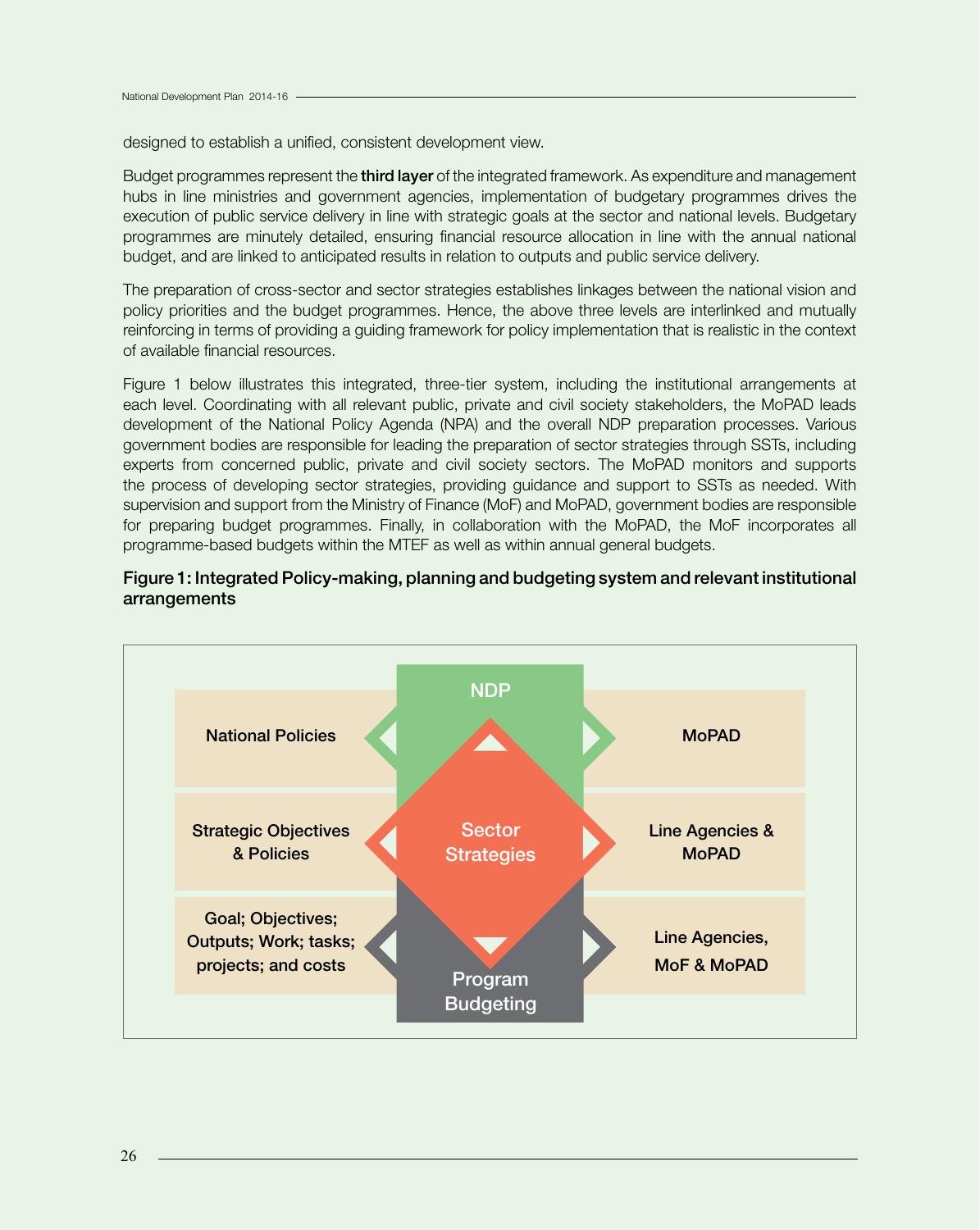



## 1.3 NDP Preparation Process

As shown in Figure 3 below, the NDP 2014-16 was prepared through a multi-step process.

1. In partnership with relevant government bodies, previous approaches in preparing national plans, particularly the NDP 2011-13, were reviewed. Accordingly, the Framework for Preparing the National Development Plan 2014-16 was developed and approved by the Council of Ministers in its Session 54 of 2 May 2013. An ad hoc ministerial committee was established to supervise the NDP 2014-16 development framework and priorities. Chaired by the Prime Minister, membership of the ministerial committee included the Deputy Prime Minister for Economic Affairs, the Minister of State for Planning and Administrative Development, the Minister of Finance, the Chairman of the Palestinian Energy Authority (PEA), and the Chairman of the PWA. The committee was responsible for supervising and guiding the NDP process.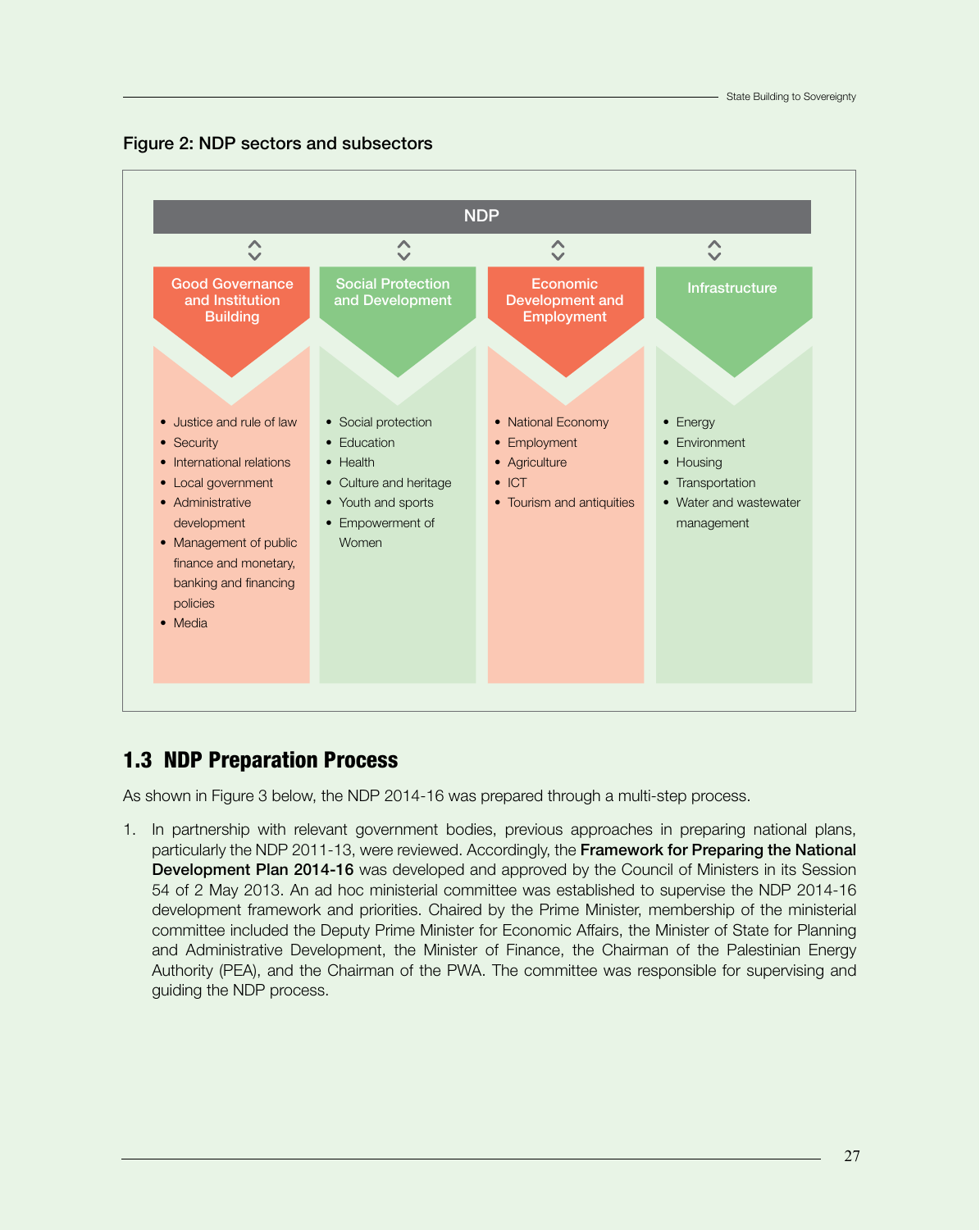

Figure 3. NDP 2014016 Planning Steps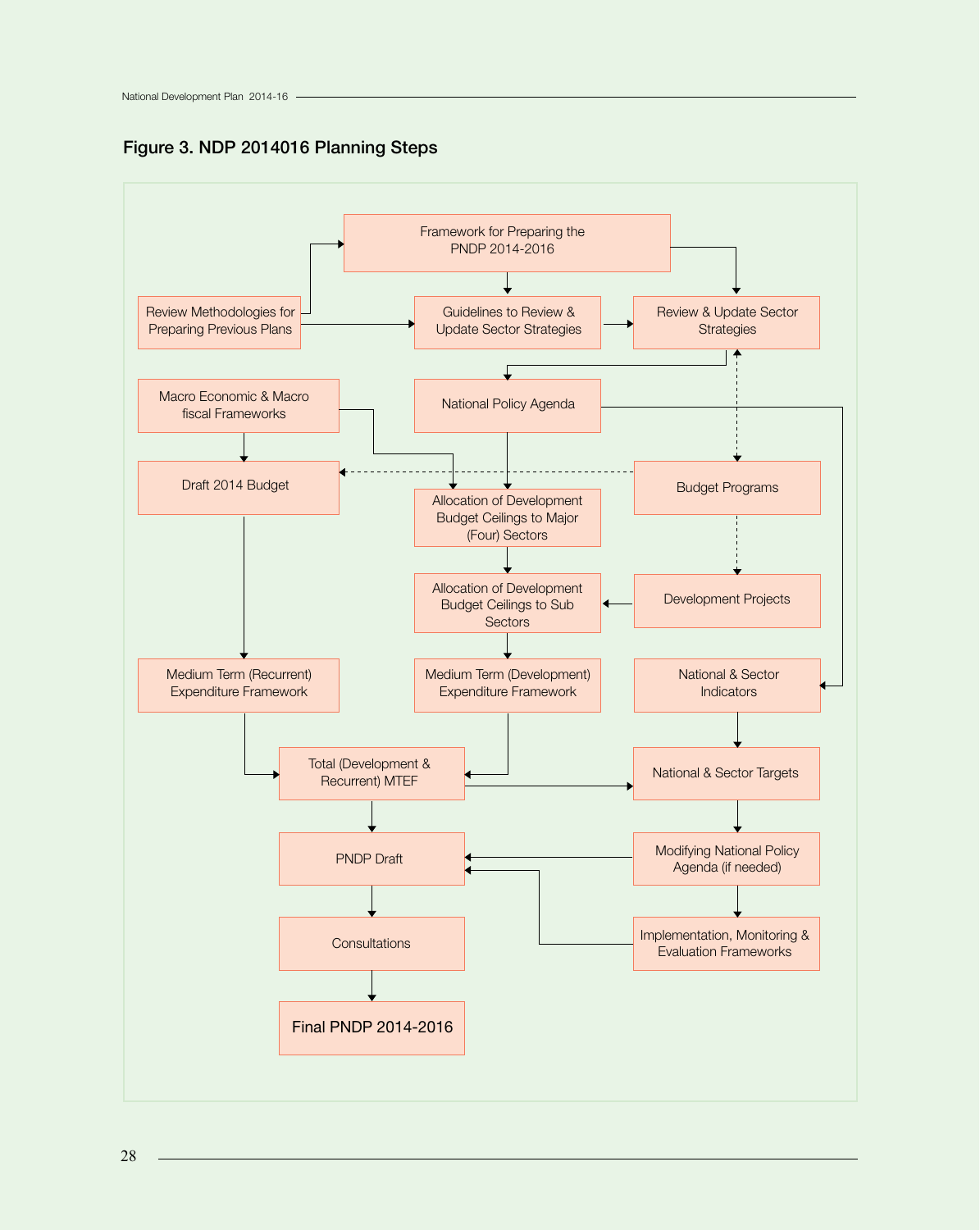- 2. Guidance manuals were developed to review and update sector strategies.
- 3. Sector and cross-sector strategies were reviewed and updated by SSTs. The SSTs included representatives of public, private and civil society actors. The review and updating process was informed by broad-based, national consultations, including the public and private sectors and civil society organisations. International agencies were afforded an opportunity to take part in the consultation event as key partners in the national development endeavour and they submitted comments on draft sector and cross-sector strategies.
- 4. Based on national strategic goals and sector policies, a draft NPA was developed and extensively debated amongst government bodies, private sector bodies, civil society organisations, international agencies, and the broader donor community. To ensure transparency and to foster public participation, the NPA was also posted on the MoPAD Facebook page.
- 5. In line with the policy agenda, indicators of achievement of national and sector strategic goals were identified, ensuring that relevant baseline data was in place.
- 6. In parallel, and in consultation with the MoPAD, the MoF developed the macroeconomic and fiscal framework, including two scenarios: a baseline scenario and an optimistic, scenario.
- 7. Grounded in the macro-fiscal framework and budget programmes of all ministries and government agencies, the 2014-16 Development and Recurrent Expenditure Plan was compiled. The Plan incorporates development projects to address NPA priorities, to be implemented by line ministries and government agencies.
- 8. National targets were identified on the basis of the objectives of budgetary programmes and development projects.
- 9. To further improve the accountability of government bodies, and in coordination with other MoPAD departments and relevant government bodies, the MoPAD Monitoring and Evaluation Directorate developed an NDP Monitoring and Evaluation Framework, including a set of specific, realistic and measurable indicators and targets. These take into account projected financial resources over the upcoming three years.
- 10. Informed by the NPA, sector and cross-sector strategies and 2014-16 macroeconomic and fiscal frameworks, a draft NDP 2014-16 was compiled. Broad consultations were held with local and international partners. The draft Plan was posted on the MoPAD website to allow public access, comments, and proposals for further enhancement. Finally, the draft NDP 2014-16 was presented to and approved by the Council of Ministers.

The following chapters of the NDP 2014-16 present: the NPA in the four key sectors (Economic Development and Employment, Good Governance and Institution Building, Social Protection and Development, and Infrastructure); the macroeconomic and fiscal framework; the estimated operating and development expenditure plan; the framework for implementing, monitoring and evaluating the MOP, and a framework for risk management.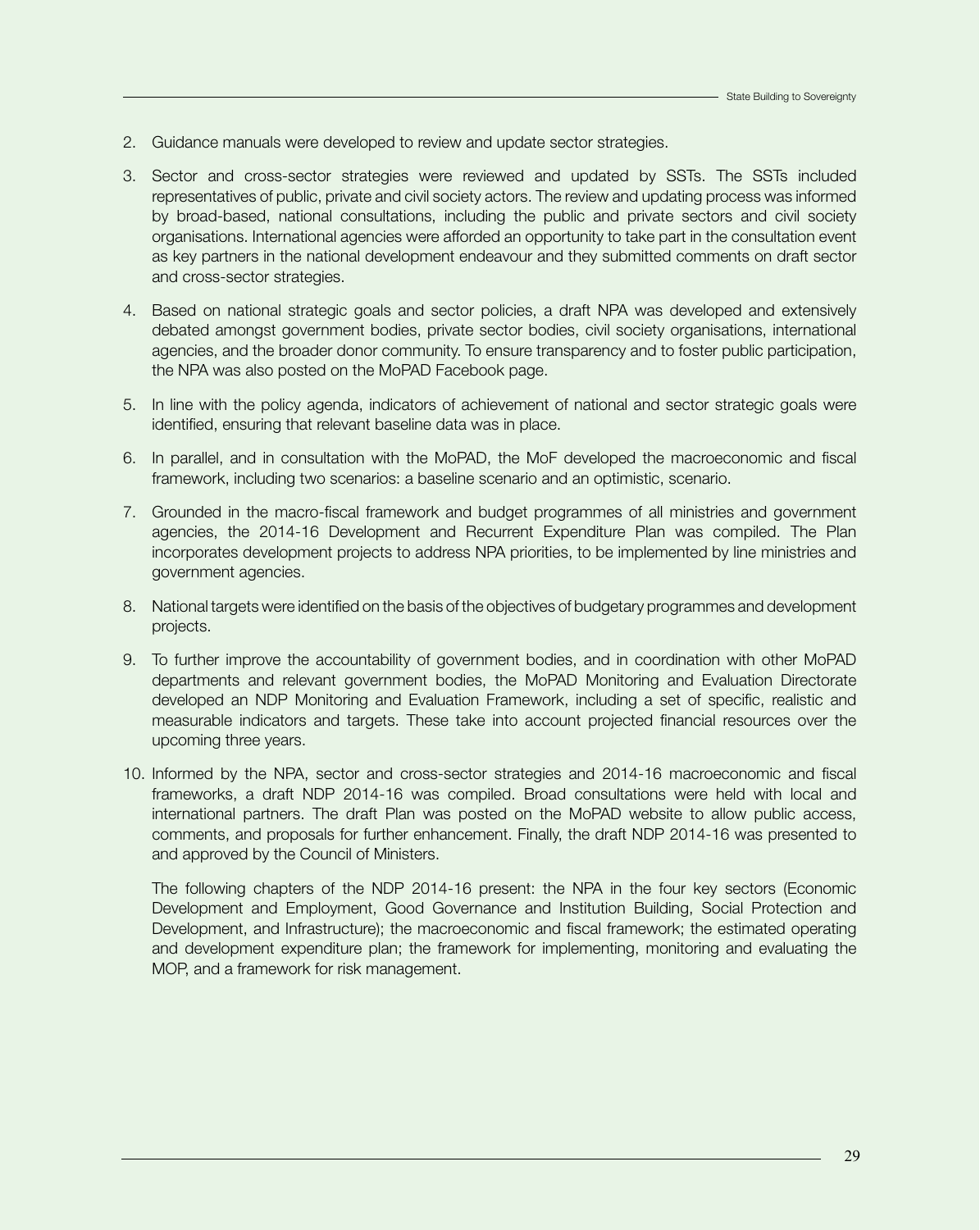# 2. Challenges and Priorities

Political conditions have had a decisive impact on development in Palestine. The Palestinian situation under occupation presents a unique example of this, in which political forces intertwine, overlap and interfere with development. The impact of these forces is seen clearly in the current economic and social conditions, and it continues to shape the characteristics and the future of Palestinian society. Throughout the existence of the Palestinian National Authority (PNA), Palestinians have undergone and been affected by a series of political disruptions and transformations. The mission of finalising liberation and emancipation from the occupation has gone hand-in-hand with preparations to build the institutions of an independent state. The shape, content, culture and values of the future Palestinian society, as defined in the Palestinian Declaration of Independence, will be refined as we complete the transition from resistance to democracy.

The UN recognition of Palestine as a non-member, observer state, right to self-determination and statehood on the territory occupied by Israel in 1967<sup>2</sup>, added momentum to the Palestinian struggle. The Palestinian national movement is now focused determinedly on ending the occupation and materialising the UN resolution by establishing an independent, sovereign Palestinian state on the land occupied in 1967.

## 2.1 Challenges

Our national development faces a set of intertwined external and internal challenges.

## The Israeli occupation

The forty-seven-years long Israeli occupation is the primary and most significant challenge to Palestinian development. Israel continues to control a significant portion of the West Bank, including East Jerusalem and the Jordan Valley, and to impose a severe blockade on Gaza. Besides Wall construction, ongoing settlement expansion and land grabs, Israeli has unrelentingly sought to isolate East Jerusalem and displace its Arab residents.

Israel continues to exercise control over the livelihoods and resources of the Palestinian people, including borders, farmland, natural resources and aerial space. The Israeli authorities have further fragmented the Palestinian territory and restricted Palestinian trade and movement, effectively annexing the Palestinian economy to Israel's. At the same time, Israeli forces and settlers have continued to breach and encroach on Palestinians' rights, through such means as murder, arrests, displacement and destruction of property. In order to impose an illegal and unjust political solution, Israel seeks to intimidate and coerce the Palestinian people, debilitate our infrastructure and economic structures, dismantle our achievements, and undermine the status of the State of Palestine and its future role in the international community of nations.

<sup>2.</sup> UN General Assembly Resolution 19/67, 29 November 2012.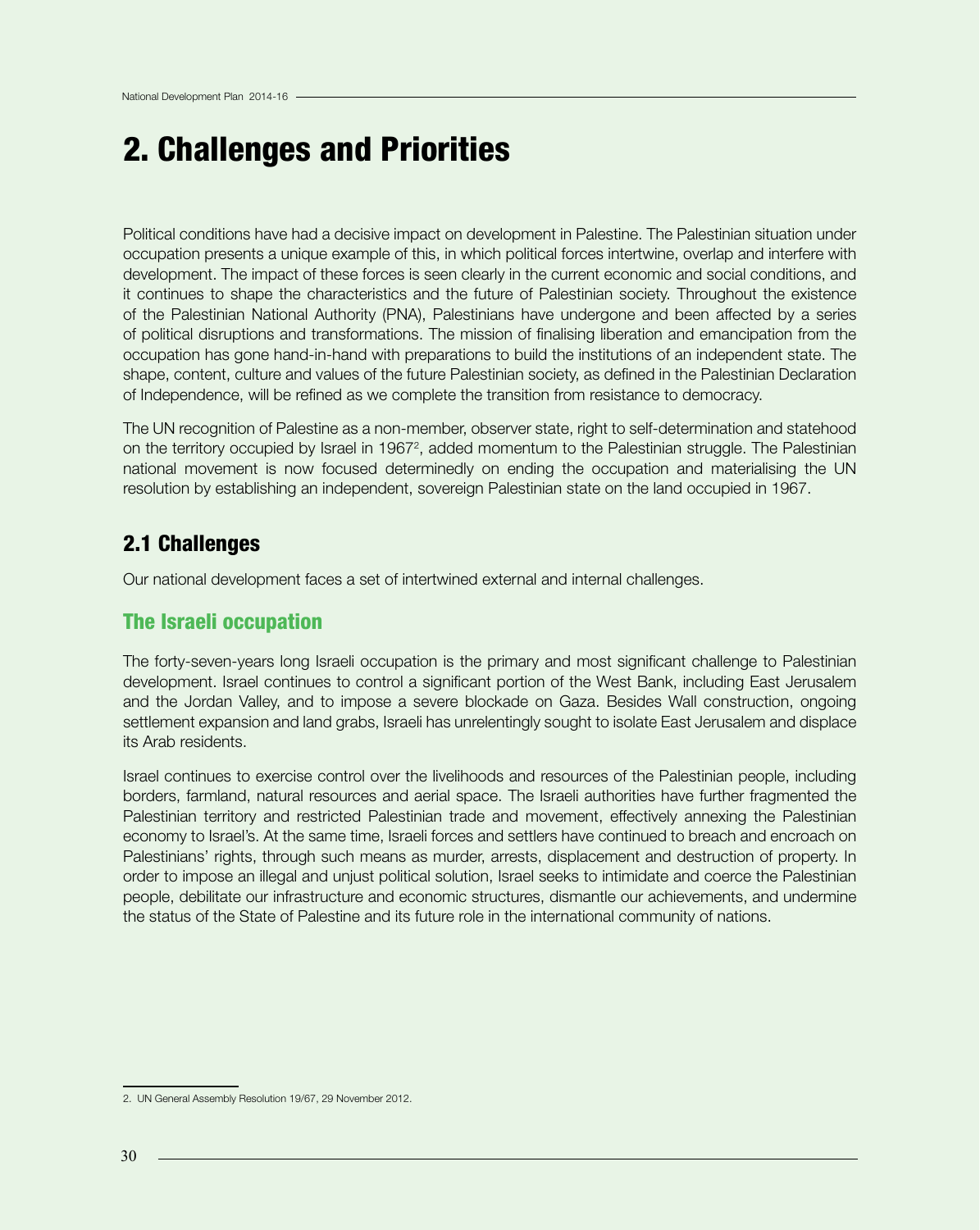## Internal political and administrative divide

The domestic political scene remains complicated. Along with the political and administrative divide, the de facto physical separation of the West Bank and Gaza has continued to adversely impact our spirit and morale, and distracted us from our effort to realise national independence and statehood. In spite of the need for balanced and equitable development across the homeland, the political and administrative split renders extremely difficult the resolution of our international political predicament, as well as the alleviation of poverty and the delivery of quality social services. At the same time, the internal split disrupts national policy and planning and creates fiscal imbalances that are not consistent with the need to meet the needs of all members of Palestinian society over the long-term. As a result of this divide, the Palestinian Legislative Council (PLC) has been dysfunctional in both the West Bank and Gaza, obstructing democratic accountability in line with international human rights standards.

## Deteriorating economic situation and financial crisis

Against the backdrop of this challenging political situation, Palestine has seen a declining economic performance, reflected in a low growth rate, increasing unemployment and poverty, inadequate investment, and a trade deficit. Israeli policies and practices are the dominant and proximal factor driving this prolonged economic crisis.

Economic indicators show major fluctuations in economic growth. Compared to 2010, GDP marked a growth rate of 12.2% in 2011. However, GDP declined to 5.9% in 2012. The 2011 GDP rise was propelled by the growth rate of 17.6%<sup>3</sup> in Gaza, resulting primarily from construction projects funded by international agencies, offset by a lower rate of 10.4% in the West Bank. This growth was predominantly in the service sector, rather than the more sustainable productive sectors. The declining growth rate is attributable primarily to volatility in external financial support and plummeting private investment.

The trade deficit climbed in 2012 to almost 51.3% of GDP (Palestine Monetary Authority (PMA), 2012 Annual Report). This demonstrates the vulnerability of the Palestinian economy to external economies, particularly that of Israel. Ministry of Finance (MoF) projections indicate that declines in GDP growth will continue if the political situation remains unaltered, leading to economic stagnation. GDP growth dropped to 1.5%4 in 2013 and projected to be 2%, 1.5% and 1.0% in 2014, 2015 and 2016 respectively.

Economic decline has exacerbated the fiscal crisis, resulting in the government's inability to meet liabilities and pay down salary arrears. Total public debt by the end of 2013 reached USD 4.638 billion, or 41% of nominal GDP.<sup>5</sup> This is primarily a result of tax evasion and inability to track the full amount of value added tax levied on merchandise imported from or through Israel. As utility bills were not paid by some consumers, Israel deducted due amounts from Palestinian clearance revenues. Decline of the national economy has also been driven by insufficient external budget support, and the declining financing of development projects, including from the Arab Financial Safety Net. Economic decline has also suppressed government revenues, including domestic taxes, customs revenues, value added tax, and non-tax revenues. To alleviate the fiscal crisis, the government was forced to take on short-term debt from domestic commercial banks at exorbitant rates of interest. A large portion of international aid has been earmarked to service this debt, whilst accumulating public expenditure arrears due to the private sector has undermined confidence and economic growth. The overall economic and liquidity crisis has also driven price increases and declining public trust in the government.

<sup>3.</sup> Growth set off from a low base (2010 is the baseline year). In Gaza, the economic situation was so deteriorated. In fixed prices, the GDP marked almost US\$1,409 million and reached US\$ 1,656 million, reflecting a major rise of the growth rate when it occurred.

<sup>4.</sup> MoF preliminary estimates. Official statistics have not yet been released by the Palestinian Central Bureau of Statistics (PCBS).

<sup>5.</sup> MoF estimates. 2013 final accounts have not yet been published by the PCBS.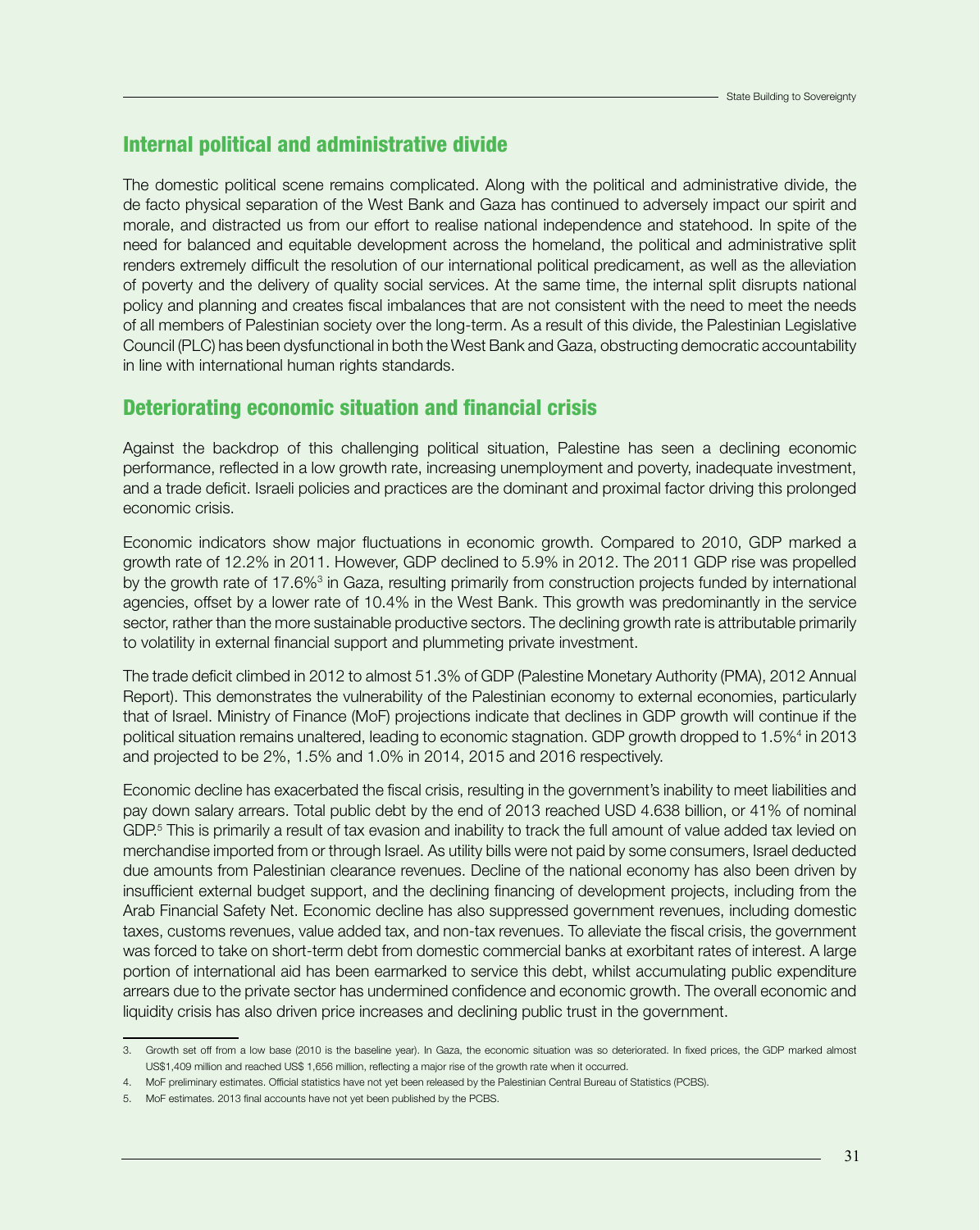## Poverty and unemployment

The political and economic situation has led to declining living standards. Despite the concerted efforts that have been made to promote social cohesion, deliver social justice and equality among Palestinians, and bridge any gaps on the basis of sex, age, community or geographical area, poverty, unemployment and expanding social gaps are still substantial challenges to national public policy, limiting inclusive, sustainable development throughout our society. Poverty rates continue to be high, particularly in Gaza. According to monthly consumption patterns, poverty among individuals was 25.8%, with substantial discrepancy between the West Bank and Gaza – 17.8% and 38.8% respectively. Of these, 12.9% suffer from extreme poverty, including 7.8% in the West Bank and 21.1% in Gaza, further increasing the burden on social protection programmes and demand for basic social service delivery.

Poverty is closely linked to unemployment. In Q4 of 2013, the unemployment rate among labour force participants was 25.2%. Disparity between the West Bank and Gaza remains significant. During the reporting period, unemployment was 38.5% in Gaza, compared with 18.2% in the West Bank. Unemployment gender gap (the difference between the male and female unemployment rates) continues to be significant, marking 23.1% among men and 33.5% among women. At 43.9%, unemployment of young people aged between 20 and 24 is the highest, reaching 39.4% among males and 62.1% among females. A large number of young people are contemplating emigration, auguring a loss of the spine of Palestinian society and the locomotive of future economic development. Women's participation in the labour market remains low, and renewed efforts will be required to cope with discrimination on the basis of gender, as well as age, community, and other social classifications.

# 2.2 Priorities

Despite our commitment to reach a political settlement that brings occupation to an end, the extraordinary context, including the peculiarities of state-formation under occupation, extreme and volatile political conditions and the uncertainties of the ongoing negotiations process, necessitate a focus on several parallel and overlapping priorities:

## Palestinian sovereignty and realising economic potential

One of the highest national priorities in the near-term is to build upon the international recognition of Palestine, and thereby exercise sovereignty over the Palestinian resources and territory occupied in 1967, liberating our economic potential, particularly in Area C and East Jerusalem. In addition to its spiritual and cultural significance, both domestically and internationally, East Jerusalem is the capital of the independent State of Palestine, a hub of political, geographical, economic and cultural life, and emblem of the Palestinian national identity. Israel has applied a systematic displacement policy, relentlessly seeking to expel Arab Jerusalemites and obliterate the Arab identity of East Jerusalem. We will challenge these policies, working to preserve, consolidate and promote the physical and cultural manifestations of the city's Arab Palestinian identity. Beyond doubt, what we need today is to support steadfastness of and reduce the burdens placed upon Palestinians in Jerusalem. We will preserve and strengthen the role of Palestinian Jerusalemite institutions and we will move on to be proactive in confronting Israel's policies, stepping-up measures to ensure the status of East of Jerusalem as the capital of the State of Palestine. To this end, and in light of accelerating events, we need to work diligently and assertively to shift from a reactive policy stance to one of taking the initiative.

Reflected by increases in related budgetary allocations, improving the conditions in East Jerusalem will be a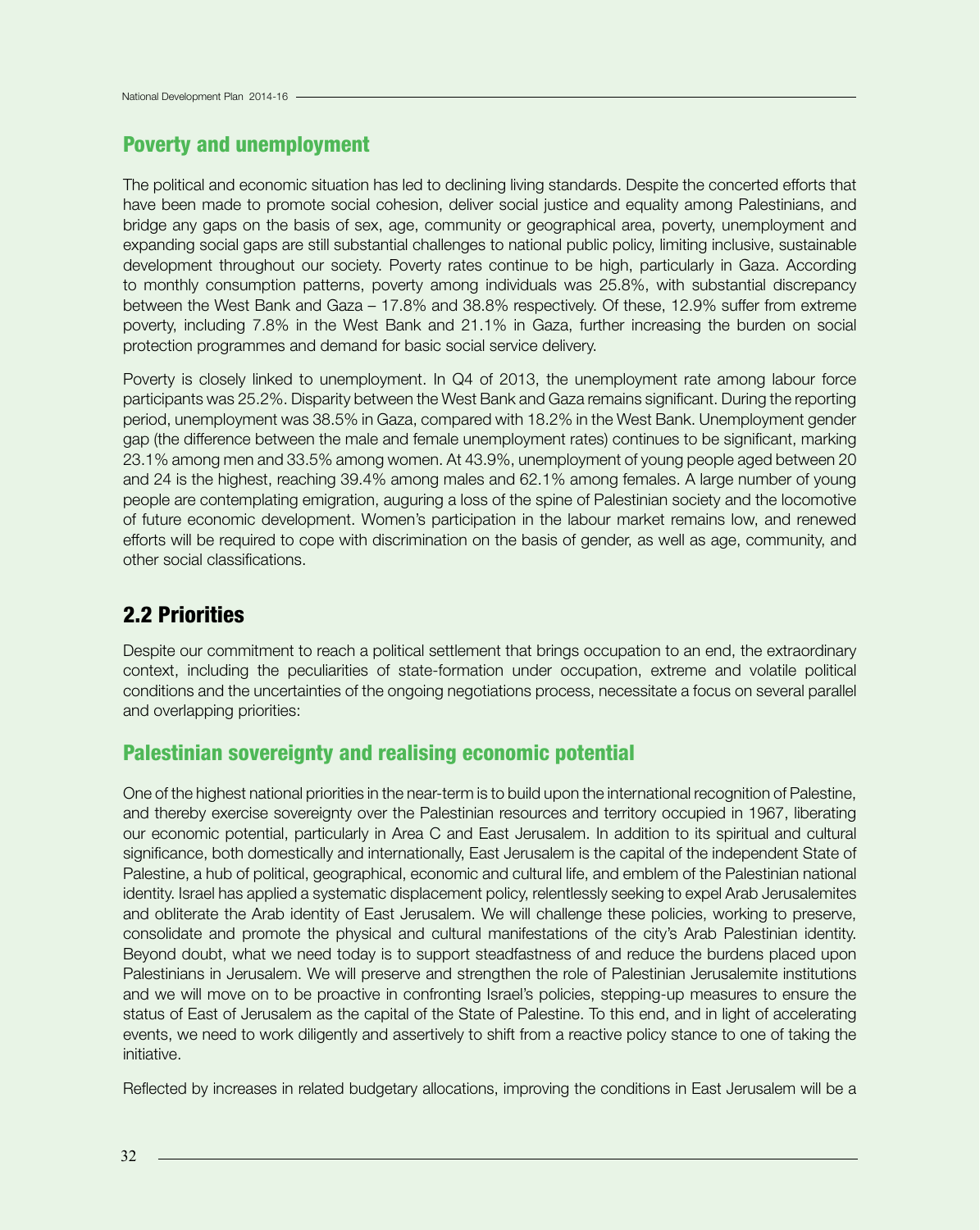high priority of line ministries and government agencies. Based on an integrated, cross-cutting national strategy, the government will work jointly with the private sector, civil society actors, and international organisations towards developing East Jerusalem, providing protection to Jerusalemites, and building Palestinian institutions in the city. We will work to ensure increased domestic, regional and international political, financial and moral support of the Palestinian vision of East Jerusalem as the capital of the State of Palestine.

## East Jerusalem: A capital under occupation

- Since it was occupied in 1967, Israel has imposed substantial changes in East Jerusalem. Affecting both the Palestinian land and people, Israel has pursued a system of policies to obliterate the Arab character of East Jerusalem. These policies are intended to undermine the significance of East Jerusalem as the capital of the State of Palestine and capital of Arab culture and to distort the spiritual and religious status of East Jerusalem.
- Israel has imposed a severe closure system on East Jerusalem, effectively isolating it from its Arab and Palestinian surroundings geographically, politically, economically and socially. This is facilitated by Wall construction, racist legislation, displacement, home demolitions, land grabs, and settlement construction and expansion. Israel has further designed and implemented policies and measures targeting Palestinian Jerusalemite land and its population.
- Allocated for construction and expansion of Jewish settlements, Israel confiscated 35% of the area of East Jerusalem. In addition to 30% which is designated as a zoning area where construction is not allowed, 22% of East Jerusalem is designated as "green areas", where construction is also prohibited. Only 13% of the total area of East Jerusalem is left to accommodate natural growth of the Jerusalemite population (304,000 residents). Illegal settlement construction in East Jerusalem has resulted in a sharp increase of a new Jewish settler population, not present in the city before 1967. Today, more than 200,000 of these settlers live in East Jerusalem.
- Since East Jerusalem was occupied in 1967, the Israeli authorities have implemented a systematic policy targeting demolition of Palestinian homes. This practice is designed to displace and transfer Palestinian families out of the city. It also seeks to change landmarks and features of the holy city. Statistics indicate that, since 1967, Israel has demolished over 3,400 Palestinian homes and that Palestinian Jerusalemites are in dire need of at least 60,000 housing units.
- The Israeli authorities have set an upper limit of three construction licences to be issued per month. Up to eight residential flats can be constructed per licence. To obtain a licence for construction of a flat with a surface area of not more 120 m2, a fee of ILS 180,000 is levied. As a result, Palestinians have been forced to build houses without the required licences. Approximately 2,400 buildings have been constructed without a licence. Of these, 480 buildings are under the threat of demolition. Estimates show that almost 15,500 Palestinian homes are "unlicensed" in East Jerusalem.
- Between 1967 and 2013, the Israeli authorities withdrew over 14,500 ID cards from Palestinian residents of East Jerusalem. This practice has affected more than 20% of Palestinian families living in the city. In the period between 2006 and 2013 alone, Israel withdrew almost 7,250 ID cards, representing 50% of all identification documents seized from Jerusalemites.
- Due to Israel's taxation policy, particularly income and property taxes, more than 200 Palestinian commercial premises are susceptible to closure and seizure by the Israeli authorities.
- The Wall physically isolates 99,000 Palestinian residents of East Jerusalem from the metropolitan centre of the city. Affected areas include the Shu'fat refugee camp, Dahiyat As-Salam, Ras Khamis,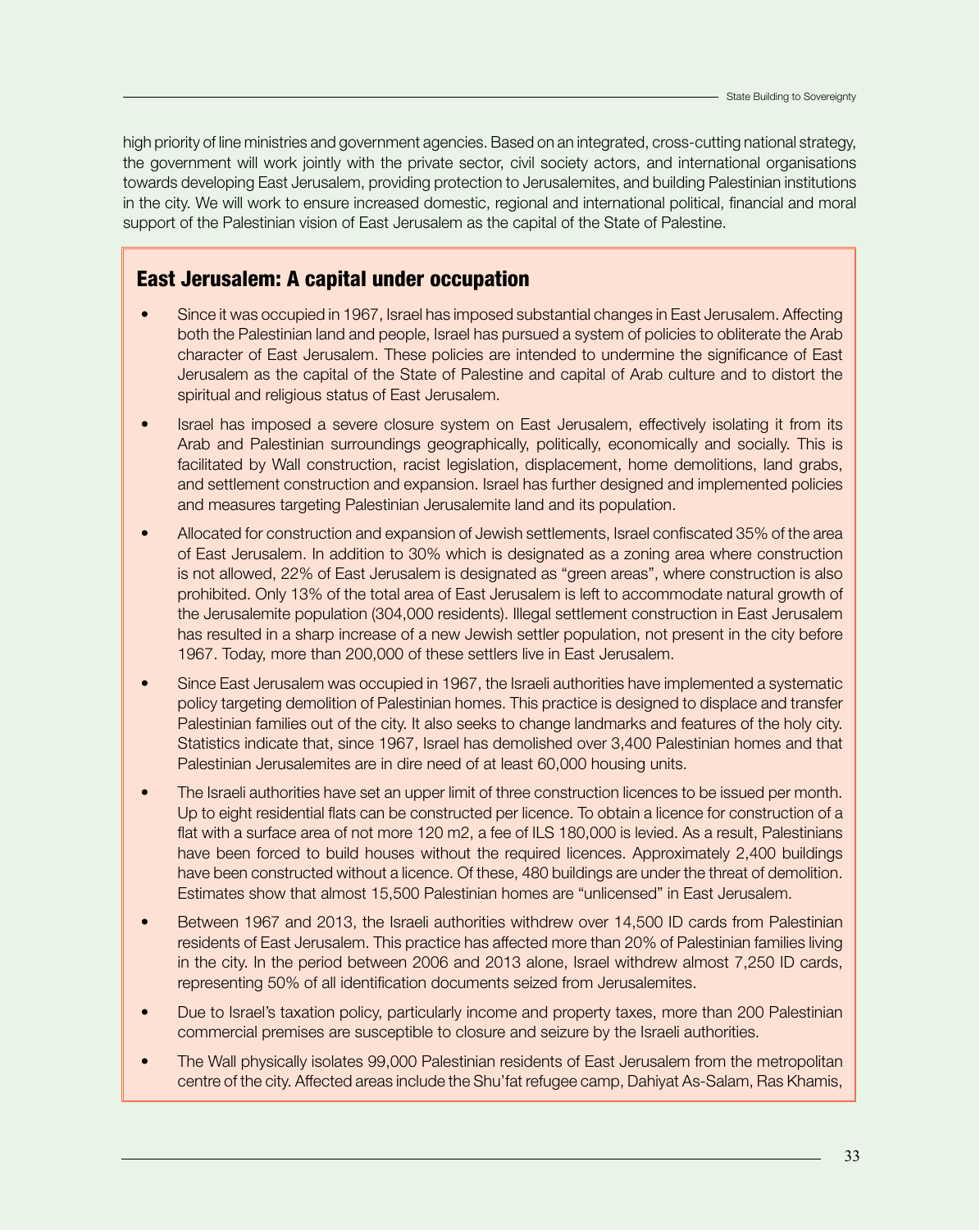Kafr Aqab, and Samiramis. Residents of these communities are forced to cross overcrowded checkpoints to reach health, education, and other service facilities.

In addition to excavation works underneath the AI Aqsa Mosque, Israel's continues to pursue systematic and provocative practices in the Old City of Jerusalem and Al Aqsa Mosque compound as part and parcel of a unilateral agenda to create new facts on the ground and maintain exclusive control over the future of the holy city.

In an effort to confront these countless challenges and threats, we will support the steadfastness of Palestinian residents of East Jerusalem. East Jerusalem-based institutions will also be supported and strengthened as the government moves on to an advanced stage of confronting Israeli policies and measures by building and consolidating the status of East Jerusalem as the capital of the State of Palestine.

The NDP 2014-16 highlights our commitment to previous pledges regarding East Jerusalem. The government will implement the *Strategic Multi Sector Development Plan for East Jerusalem* (SMDP) which has been in place since 2011. The SMDP focuses on:

- 1. Protecting and safeguarding the national identity of Palestinians in East Jerusalem;
- 2. Enhancing the living conditions of Jerusalemites;
- 3. Protecting and strengthening the role of national institutions in East Jerusalem, as well as expanding institutional participation and linkages with the broader Palestinian society.
- 4. Restoring and developing the Palestinian economy in East Jerusalem; and
- 5. Providing capacity building to accommodate the largest number of Palestinians living in Jerusalem.

Comprising 61% of the West Bank area, Area C (particularly, the Jordan Valley and Dead Sea) is a strategic resource of the State of Palestine and its citizens. Numerous Palestinian and international studies and reports have confirmed this fact. In October 2013, the World Bank report *West Bank and Gaza: Area C and the Future of Palestinian Economy* asserts that "Area C is the key to future Palestinian economic development". This report examines the economic benefits of lifting the restrictions on movement and access as well as other administrative obstacles to investment and economic activity in Area C. The report concludes that the "Palestinian economy incurs a yearly loss of almost US\$ 3.4 billion as a result of denied Palestinian access to Area C". Area C is rich in natural resources, which Palestinians cannot access or invest in. These include fertile farm land, water resources, Dead Sea minerals, stone, and various archaeological and natural sites. Area C also represents space for natural growth of currently confined communities in Areas A and B, the construction of affordable housing projects, the development of the telecommunications sector and other infrastructure networks, the building of industrial parks, and other national development projects. Estimates indicate that liberating economic activity in Area C could add almost 40% to the Palestinian GDP<sup>6</sup>. Indeed the financial condition of Palestine would improve a great deal as a result of this increased space for economic activity, including an increase in annual government revenues of at least US\$ 800 million. This would cut the budget deficit in half, reduce dependence on external aid, advance fiscal stability, business and public confidence, and drive up private investment. This would also create and abundance of job opportunities, driving down unemployment and poverty.

To realise the strategic value and utilize the potential of Area C, a concerted effort will be needed to mobilise domestic and international efforts and resources to develop Area C, restore economic activity, and consolidate development and geographical linkages with the rest of Palestinian territory occupied in 1967. The national economy can only thrive by treating the whole Palestinian territory as one, integrated territorial and economic unit as stipulated in various agreements.

<sup>6</sup> Unlocking Statehood, The Government of Palestine's Report to the Ad Hoc Liaison Committee, September 13, 2013, New York, USA.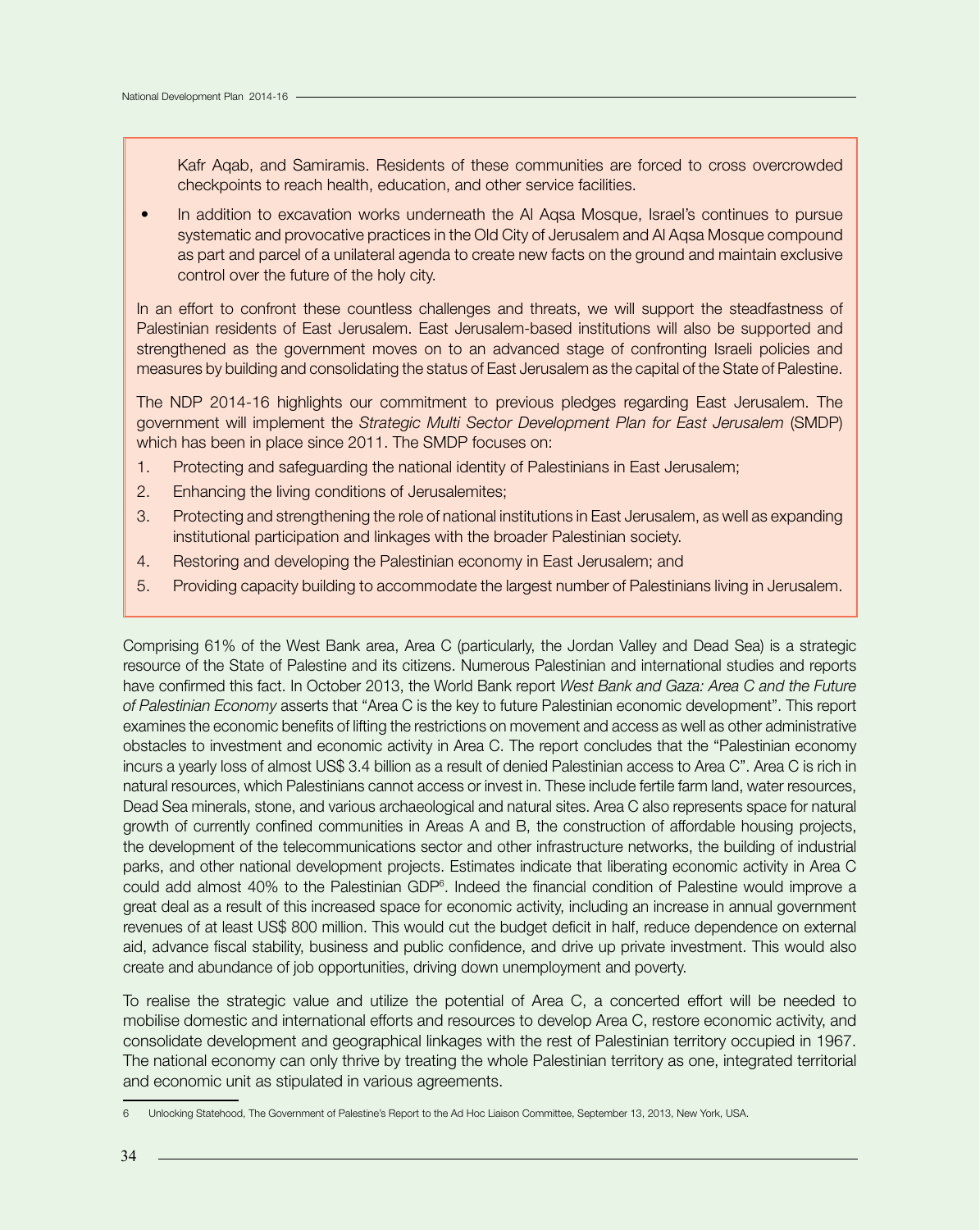## The Jordan Valley: Palestine's Eastern Gateway and Strategic Reserve for Palestinian National Development

- Comprising 28.8% of the West Bank, the Jordan Valley and Jordan River area, including the northern Dead Sea region, measure 1,612km2. 87.5% of this area is located in Area C, and the rest, including the city of Jericho, is in Area A and B. Despite the fact that it harbours the largest land reserve in the West Bank, the Israeli authorities deny access to Palestinians to 85.2% of this land. Palestinians are prohibited from residing, constructing or tending livestock in the Jordan Valley. Israel uses various pretexts, including a claim that affected areas are extensions of Israeli settlements, closed military zones, military training fields, landmine fields, or nature reserves.
- Approximately 60,000 Palestinians live in the Jordan Valley. A quarter of these, including 7,900 Bedouins, reside in Area C. Almost 3,400 Palestinians live on a permanent or temporary basis in closed military zones, at risk of forcible transfer, displacement and destruction of property at any moment. Palestinian residents of the Jordan Valley, particularly those who live in Area C, face challenges created by Israeli restrictions. Overall, these negatively impact on the economic and social conditions of Palestinians in the Jordan Valley. In this area, poverty and unemployment rates are among the highest in the West Bank. Palestinians can only access the Jordan Valley through six main routes. Of these, four roads are under effective control of the Israeli army. Severe restrictions are imposed on access to Palestinian vehicles. Throughout the Jordan Valley, Palestinian movement is restricted by dozens of checkpoints, roadblocks, and trenches, denying access to farmland, water sources, pastureland, and public service centres. Farmers cannot access markets to sell their agricultural produce.
- In light of natural resources, favourable climate, historical landmarks and cultural heritage sites, the Jordan Valley and Dead Sea are the richest in the West Bank. Located along the Jordanian border, the Jordan Valley is Palestine's gateway to the outside world. These characteristics offer major growth prospects, enabling the Jordan Valley to serve as a primary driver of national economy, create new employment opportunities, and carry on the national development process. The Jordan Valley includes the largest and most fertile agricultural land. It also enjoys ideal climate conditions for intensive farming. Located on the eastern aquifer in the West Bank, the Jordan Valley is also a rich water source. In addition to furnishing a tourism competitive advantage, the Dead Sea provides a large supply of minerals and salts. Once Palestinians are able to extract potash, bromine, magnesium and other minerals, the World Bank estimates that the Palestinian GDP would rise by 9% per annum. In addition to the Dead Sea beach, the Jordan Valley houses approximately 80 archaeological and cultural sites, which can be developed for local and international tourism.
- Although the Jordan Valley houses huge artesian wells, Palestinians are denied access to, or use of, groundwater. Due to restricted access to water supply, per capita water consumption is approximately 20 litres/day only. This is in stark comparison to the World Health Organisation (WHO) recommended consumption of 100 l/c/d. On the other hand, Jewish settler per capita water consumption is 300 l/c/d.
- Successive Palestinian governments have paid special attention to developing economic prospects in the Jordan Valley and promoting national, cultural and tourist status. Governments have also delivered basic services to residents of the Jordan Valley with a view to support their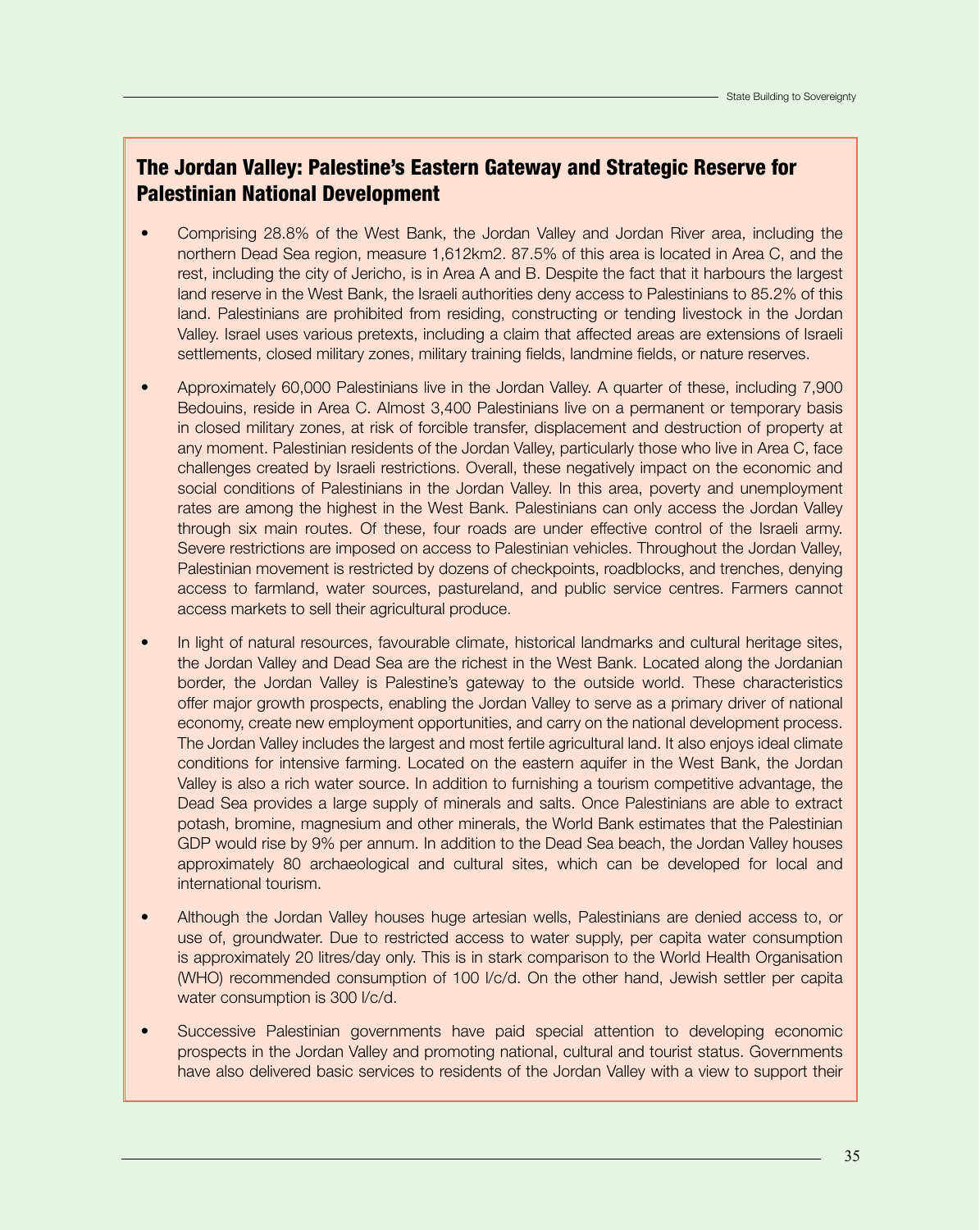presence and their steadfastness in front of Israeli displacement measures. They have further worked towards promoting the Jordan Valley residents' contribution and participation in the national development process. However, Israeli measures have thwarted implementation of many development programmes and projects, including those developed by the government, civil society actors, private sector, or international organisations.

## Steadfastness and resistance

Steadfastness and resistance of the Palestinian people should be supported and encouraged throughout the Palestinian territory, particularly in East Jerusalem, Area C and Gaza. Palestinians will be supported to persevere on their land and in their homeland. In addition to economic and social empowerment, Palestinian rights and interests will be maintained and protected. This endeavour will be facilitated by efforts to improve the living conditions of all citizens and providing social security and decent living standards. Furthermore, structures destroyed during the Israeli offensive on Gaza will be restored and development gaps between the West Bank and Gaza will be reduced.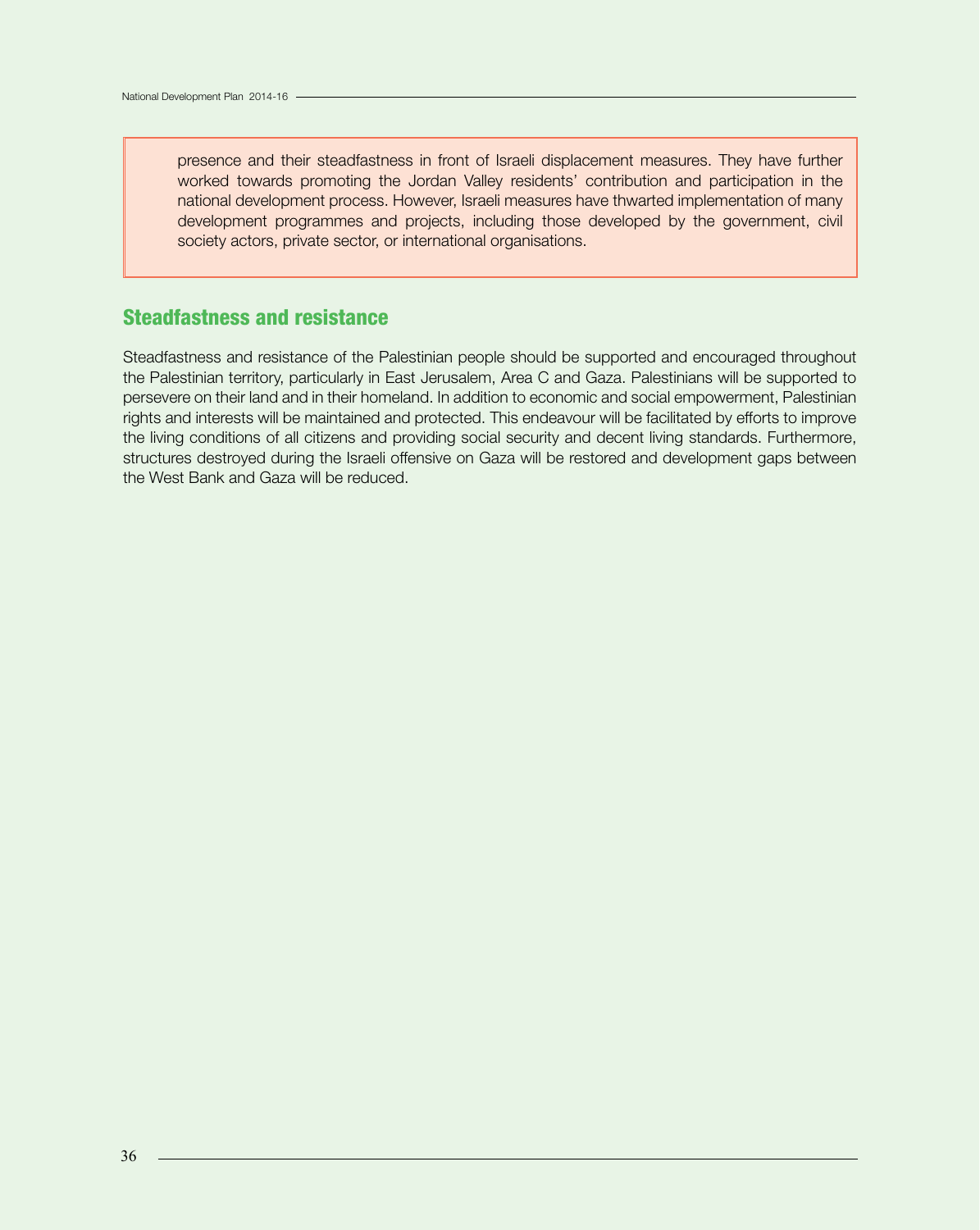# Gaza: Blockade and Development Challenges

- As an integral part of Palestine, the sustenance and development of Gaza is a topmost priority. We are determined to drive development throughout Palestine and bridge the socio-economic development gap between the West Bank and Gaza. We are maximising efforts to consolidate cooperation with local and international development partners with a view to implement more development projects in Gaza spanning the humanitarian, social, economic and infrastructure sectors.
- Gaza residents comprise over one third of the Palestinian population. Projected to rise to 2.13 million by 2020, the Gaza population was 1.7 million in 2013. Gaza residents live on 365 km2. Population density is estimated at 4.661 persons per km2. Gaza is one of the most overpopulated areas in the world. Population distribution includes 81.5% in urban centres, 2.7% in rural areas, and 15.8% in refugee camps. Refugees comprise almost 80% of the Gaza population.
- Compared to the West Bank, the population in Gaza mainly comprises young individuals. Persons in the 0-14 years of age are estimated at 43.4% of the total population. The 15-29 age group marks 29.8%, but is expected to drop to 28.8% by 2020.
- A severe blockade has been imposed on Gaza for seven years. Around 2,300 Palestinians were killed and 7,700 others injured by the Israeli forces. Almost two thirds of these casualties were reported during Operation Cast Lead. Over a quarter of those killed were women and children. More than 12,000 Palestinians ended up homeless as they could not afford to rebuild their destroyed homes. Currently, Gaza is in need of around 71,000 new housing units.
- Despite the economic growth reported recently, it is still worse than the growth seen in the 1990s. In Q3 2013, economic growth marked 1.3% compared to Q2 2013. In contrast, economic growth rose by 2.6% compared to Q3 2012. The baseline year is 2004. In Q3 2013, GDP per capita was US\$ 272, registering a drop of 0.7% compared to Q3 2012. The decline is attributed to the continued siege and restrictions imposed over an extend period of time. Constraints have been further tightened after 2007, impeding or completely denying movement of persons and goods from and to Gaza as well as inside Gaza itself.
- In parallel to declining GDP per capita, unemployment registered as a high rate as 31% in 2012. Unemployment is particularly acute for young people and women. According to monthly consumption patterns, poverty rose to 38.8% in 2011. Of these, 21.1% suffered from extreme poverty. Compared to 17.5% in the West Bank, poor female-headed households comprised 39.4%. Also, 57% of the households in Gaza were affected by food insecurity. Marking a low standard of living, household spending on food averaged 40.8% of total individual consumption, indicating a continued rise in the number of Gaza residents who need social protection services.
- In spite of increasing school enrolment rate across Gaza, promoting quality education is still a major challenge due to shortage of schools. In 2013, Gaza schools comprised 694 out of 2,753 schools across Palestine. These included 399 government schools (259 basic and 140 secondary schools), 245 UNRWA schools (all basic), and 50 private schools (39 basic and 11 secondary schools). A total of 463,567 students were enrolled in schools, including 87.1% in basic schools and 12.9% in secondary schools. Of these 224,976 students went to government schools, 222,032 to UNRWA schools, and 16,559 to private schools. Compared to 34.7 in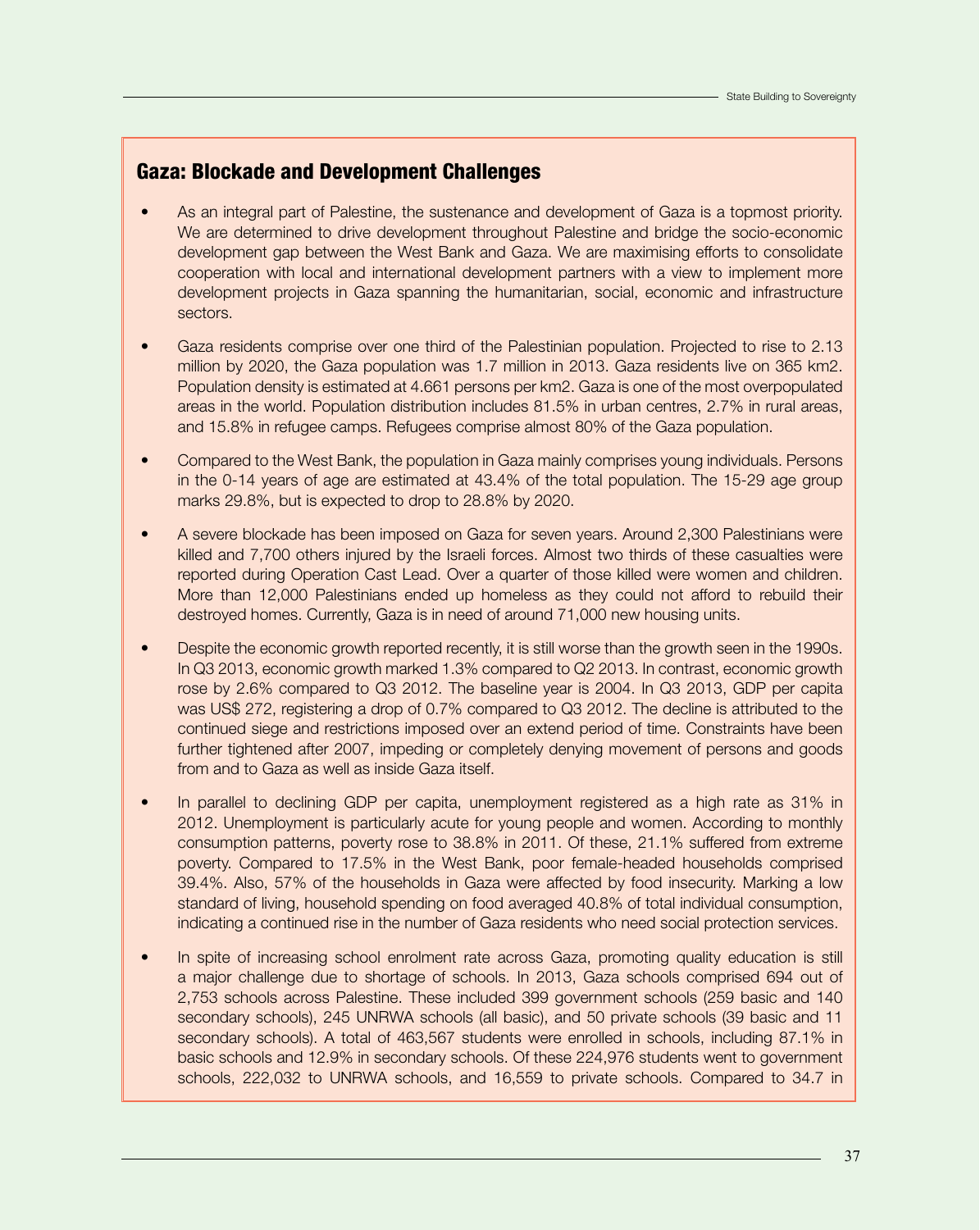secondary schools, average number of students per classroom was 36.2 in basic schools. 76.4% of government schools and 86% of UNRWA schools operated double-shift schooling. Only 30% of young children were enrolled in licensed kindergartens.

- Thirty hospitals operate in the Gaza governorates, including 13 public hospitals and 17 private hospitals. These provide a total of 2,324 beds. Compared to 1.2 beds in the West Bank, 1.4 beds per 1,000 people are provided in Gaza. 234 healthcare centres operate in Gaza, with a ratio of 10,896 people per centre. In spite of efforts made by all partners, the health sector still labours under increasing demand for medical care and often delivers low healthcare quality. Intermittent electricity supply disrupts medical devices and impedes surgical operations at hospitals.
- A major proportion of power is supplied to Gaza by Israel (120 mw) and Egypt (22 mw). The Gaza electricity generation plant produces 100 mw of power. In ideal circumstances, 242 mw is supplied to Gaza. Peak demand of electricity is as high as 350 mw. However, the Gaza population experiences electrical power failure of 12 hours a day on average. The inability to meet electricity demand is compounded by shortages in fuel required to operate the Gaza electricity generation plant. Electricity cut offs affect private companies, households, healthcare facilities, wastewater treatment stations, schools, and hospitals. A significant number of establishments rely on reserve electricity generators.
- The Gaza population continues to suffer from an incessant water crisis, which the World Bank and United Nations Environment Programme (UNEP) described as "dangerous". Lacking permanent water resources and in view of scarce rainfalls, Gaza almost completely relies on the coastal aquifer, which has been depleted by excessive extractions to meet local needs. Groundwater has receded and Mediterranean Sea water has intruded the aquifer, resulting in salinity rising above WHO standards of potable water. Meantime, groundwater has been contaminated with nitrates because of untreated wastewater and excessive use of chemical fertilisers on agricultural land. Untreated, 90% of Gaza's groundwater is unfit for drinking. Available potable water is limited for the majority of the Gaza population. Depending on the season, average water consumption per capita is 60-70 l/c/d. This is less than the WHO requirement of 100 l/c/d.
- Gaza also suffers from inadequate wastewater treatment and disposition. Almost 90,000 cm (around 33 mcm a year) of raw or partly treated wastewater is drained into the Mediterranean Sea and neighbouring areas every day, causing contamination and hazards to public health and the fishing industry.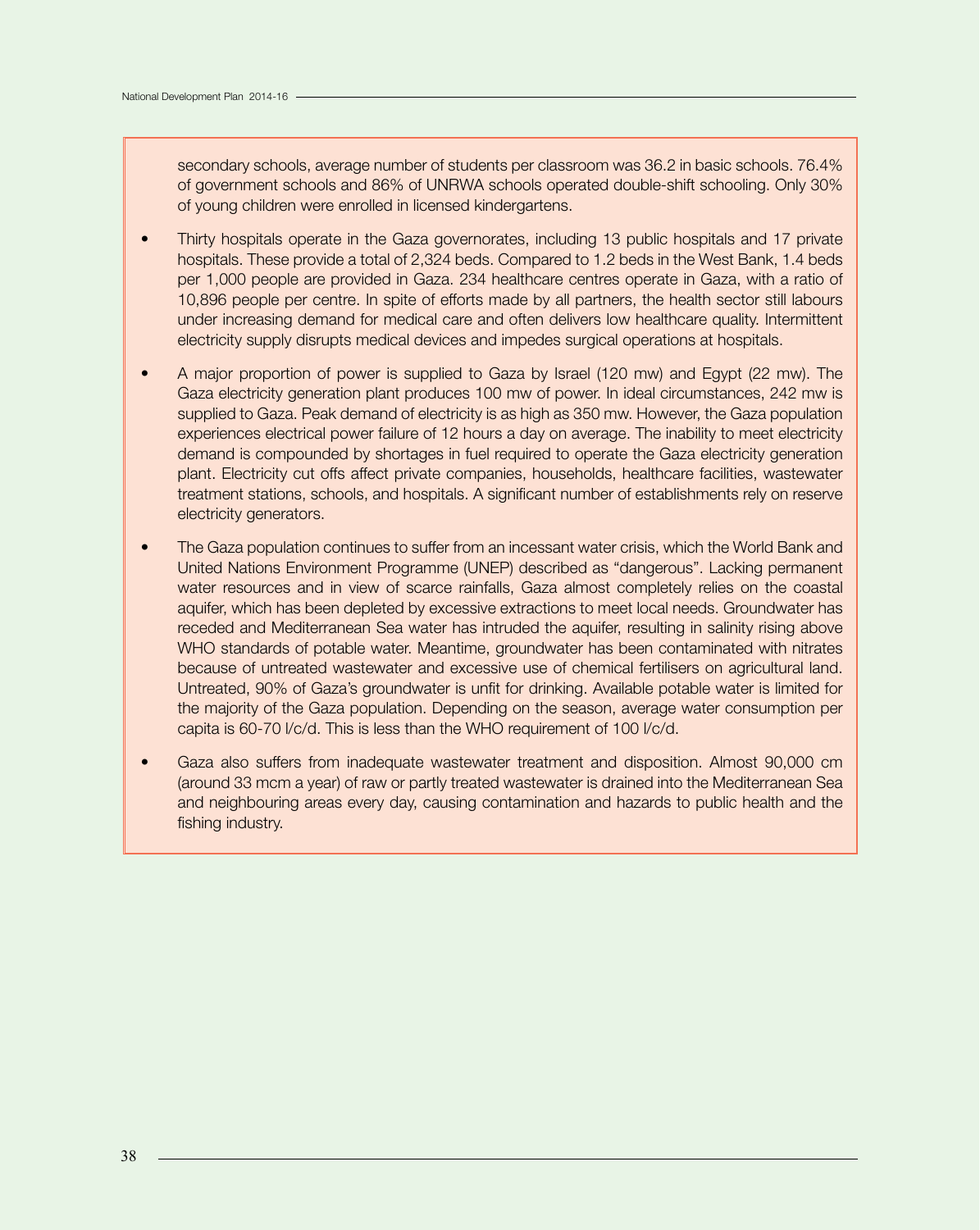# National unity

Addressing the internal Palestinian political and administrative divide is a top priority. Beyond doubt this is predominantly a political issue. The future of Palestine is pinned on the commitment of the political elite and all Palestinian people to bringing about a national reconciliation. The Palestinian political system must work to restore unity and hence play its proper role in accomplishing freedom, independence and statehood. Ending the internal divide is first and foremost of our national priorities; it will be an immediate action, which implies establishment of a national consensus government of competent national figures and holding of national elections under its leadership. In the medium term, national reconciliation can and will be materialised through creating a conducive environment for reconciliation. This will hinge upon efforts to develop and consolidate the Palestinian democratic experience, to encourage dialogue on grounds of coexistence, pluralism and acceptance of the other, and to promote a culture of tolerance and peaceful conflict resolution under the rule of law. In addition to respect for human rights principles, public freedoms will be safeguarded, including freedoms of belief, expression and assembly. These measures will also create platforms of expression and social debate, promote concepts of citizenship and allegiance, consolidate the state institutions and legal system, and entrench principles of good governance, integrity and accountability.

# Economic recovery and fighting poverty and unemployment

Regardless of the outcome of negotiations, all Palestinians have the right to a decent standard of living and right to work. The Palestinian economy will, therefore, be empowered. Efforts will be concerted and intensified to lay more robust foundations of an independent national economy, which challenges the status quo established by the occupation. More attention will be paid to capacity building and development of domestic resources as primary drivers of national development. In addition to creating a positive, enabling investment environment, the private sector will be supported to develop a knowledge-based, open economy that provides higher value-added and competitive goods and services in the domestic and international markets, further expanding the productive base, reducing unemployment, increasing exports, creating new employment opportunities, jumpstarting economic growth and income rates, reducing unemployment, and alleviating poverty.

# Effective public institutions

Public institutions are a cornerstone of our national endeavour to maintain the social fabric of the Palestinian society. We will continue to improve the efficiency and effectiveness of the institutions of the future State of Palestine. Service delivery will be expanded and service quality will be scaled up. High quality social services will be provided, along with a better social justice to all citizens.

# Fiscal stability

The government will tackle and overcome the current financial crisis. Fiscal stability is a compelling need, essential to restoring economic stability, creating an enabling investment environment, and achieving sustainable economic growth. To this end, international financial support need to be secured to repay government debt and reduce the budget deficit. Public expenditure will be rationalised and revenues increased. The government will also continue to implement internal reforms, progress towards self-reliance, and empower state institutions to bear responsibility for ensuring citizens' perseverance in the face of difficulty, fulfilling its commitments and ensuring high-quality service provision.

Accordingly, the NDP 2014-16 will focus on achieving the following priorities: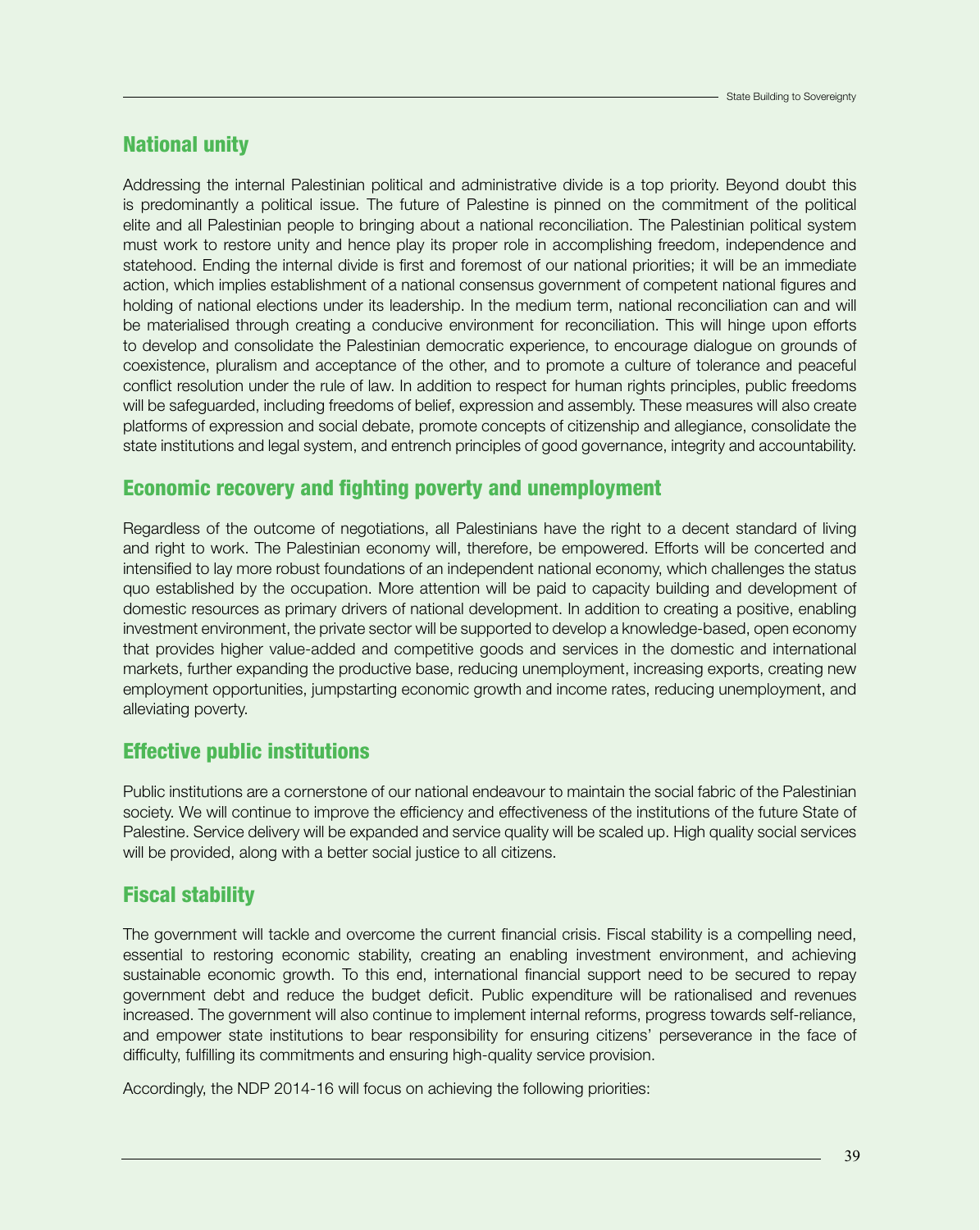- 1. In line with the two-state solution and on the 1967 border, establish state sovereignty and assert control over natural resources. Special attention will be paid to Area C, particularly the Jordan Valley and Dead Sea area, as well as to development of East Jerusalem and Gaza.
- 2. Recover and build a knowledge-based national economy, reinvigorate the private sector, enhance corporate social responsibility, and enhance productive capacity and fair competition, especially in agriculture, industry, tourism, and information technology.
- 3. Continue the institution building process, achieve fiscal stability, improve effective state functions, and develop capacity to deliver equitable, high-quality public services.
- 4. Alleviate poverty and unemployment and promote social justice, taking account of discrepant needs and conditions of various social groups on the basis of gender, age, disability, and geographical regions.
- 5. Enact a democratic political apparatus and promote community safety on grounds of respect of human rights, integrity, transparency and accountability.
- 6. Enhance the visibility of the State of Palestine in Arab, regional and international forums and meet necessary conditions to accede to various international treaties and conventions. To this end, and to meet the higher national interest, national legislative and institutional structures will be developed in line with the requirements of these treaties and conventions.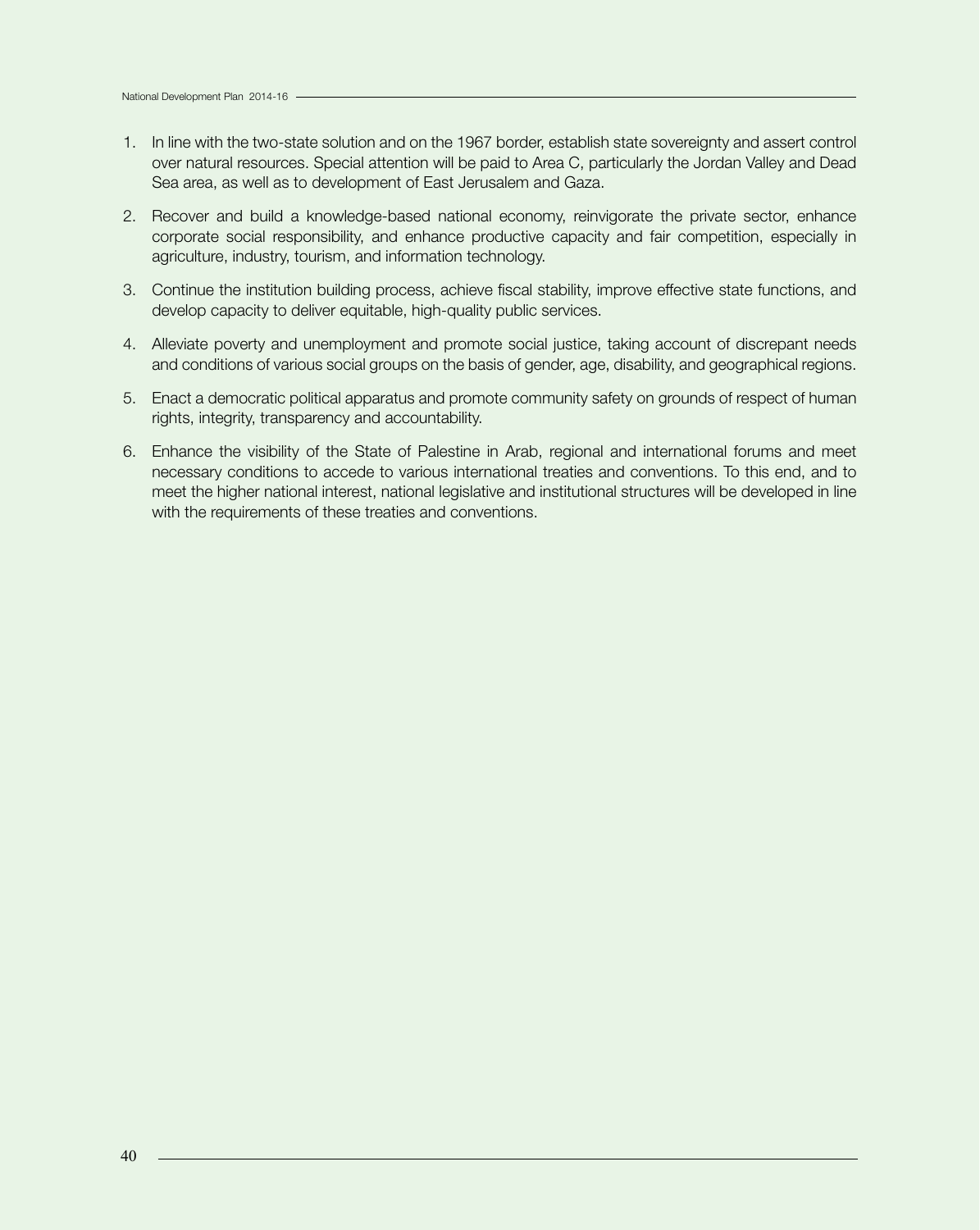# 3. National Policy Agenda

The National Policy Agenda (NPA) addresses the challenges and priorities described in the foregoing chapter. The NPA provides a policy framework for the Palestinian national development process in the coming years. The policy framework is set in agreement with and embraced by all relevant partners, including the government, private sector, and civil society actors. It is consistent with the higher Palestinian vision and goals based on the two-state solution, aiming at the establishment of the sovereign and independent State of Palestine on the 1967 border, with East Jerusalem as its capital. The ultimate goal is a State of Palestine that can and will respect and protect the fundamental rights of all Palestinian citizens. In line with national priorities, and consistent with the resources available, this NPA sets medium and long-term (5-10 years) strategic objectives as well as relevant delivery policies.

In line with national priorities, and consistent with the resources available, this NPA lays the foundation for resource allocation to various national sectors and the preparation of annual public budgets. It is based upon sector and cross-sector strategies, which have been developed as part of the NDP 2014-16 process. The agenda is also informed by, and builds upon, other planning and policy initiatives, activities and studies, including those implemented or under implementation by government agencies, local bodies, civil society actors or international organisations<sup>7</sup>. Accordingly, the NPA process has built-upon and broadened wellestablished partnerships and expertise among Palestinian public institutions and partners, including civil society, private sector, international organisations, and donors. In principle, in spite of difficulties and challenges to the Palestinian development effort, the NPA aims to enhance Palestinians' standard of living, upgrade public service delivery, and bolster economic recovery, attain fiscal stability, alleviate poverty and unemployment, and guarantee social justice. The NPA further seeks to implement a package of interventions that enable the government, to the extent possible, to reduce dependency on external support.

<sup>7.</sup> These include the National Strategy for the Millennium Development Goals towards 2015, documents and reports developed for the Post-2015 Development Agenda, Palestinian National Early Recovery and Reconstruction Plan for Gaza, East Jerusalem Multi-Sector Development Strategy, Area C Plan, sector and cross-sector strategies, etc.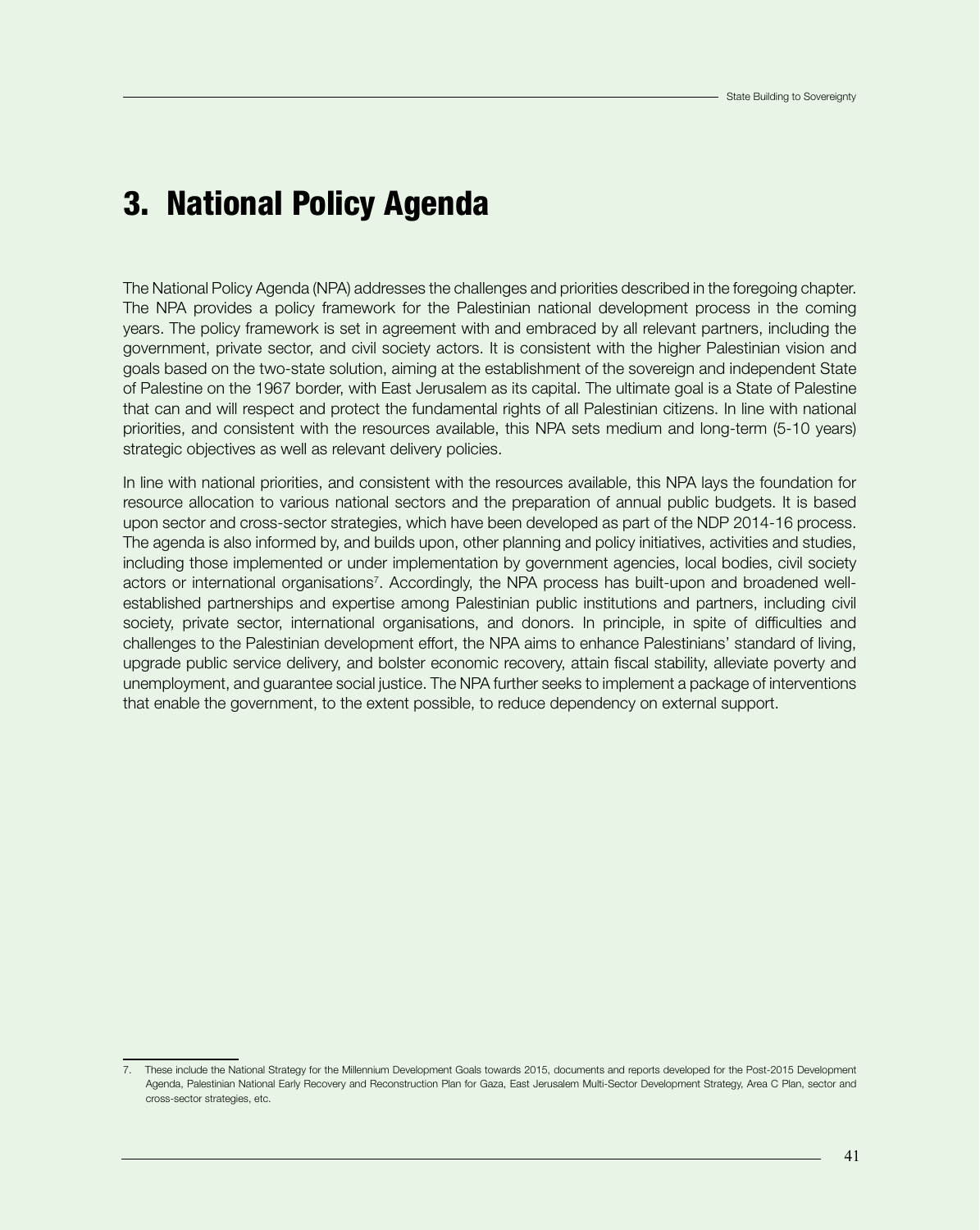# 3.1 Vision

The NPA calls for a sustained Palestinian development action towards realisation of Our Vision of the State of Palestine, a vision which continues to govern and guide all Palestinian national policy and planning initiatives.

# **Our Vision of the State of Palestine<sup>8</sup>**

Palestine is an independent Arab state with full sovereignty over the West Bank and the Gaza Strip on the 1967 border, with East Jerusalem as its capital. Jerusalem, the cradle of civilisation and of the three monotheistic religions, will shine as a beacon of humanitarian values and religious tolerance across the world.

Palestine is an Arab state which values highly its national and cultural identity, social capital, and social cohesion and solidarity. Palestine is the state of Palestinians wherever they are. It will forever be a peace loving state that rejects violence. It is committed to peaceful coexistence with the world community of nations.

Palestine will be a stable democratic state with a pluralistic political system. Transfer of governing authority is smooth, peaceful and regular in accordance with the will of the people, expressed through free and fair elections conducted in accordance with the law.

The State of Palestine respects human rights and fundamental freedoms and guarantees equal rights and duties for all citizens. Its people live in safety and security under the rule of law, safeguarded by professional security services and an independent judiciary.

Consistent with this vision and based on recent UN recognition of Palestine as an non-member state, all future efforts will be concerted to realise the State of Palestine's sovereignty over the whole of the Palestinian territory on the 1967 border, with East Jerusalem as its capital. Palestine will enjoy an empowered economy, sustainable and equitable development, effective and efficient institutions, and international recognition. This requires a sustained effort towards ending the occupation, enhancing access and providing support to Area C and East Jerusalem, and protecting them against Israeli measures. Similarly, further efforts are needed to establish unity between the West Bank, Gaza and East Jerusalem.

# 2.3 Sector Approaches and Policies

A realistic approach will be adopted, striking a consistent and coherent balance between various priorities and needs. This approach will focus on the most compelling, far-reaching needs and priorities, which can be fulfilled in the current political, economic and social context and within the framework of available resources. In light of the deteriorating economic situation and crippling financial crisis, the upcoming national planning endeavour will focus on developing, strengthening and promoting necessary requirements to put an end to the economic decline and consolidate economic independence. This activity will also reinvigorate the private sector, promote social contribution, and enhance productive and competitive capacity. In this vein, the government will promote investment in promising sectors with the highest economic return with a view to ensuring a stable and sustainable source of employment opportunities. Besides providing necessary infrastructure, particular attention will be paid to agriculture, including plant and livestock production, tourism,

<sup>8</sup> Palestine Declaration of Independence, Palestinian National Council, Term 19, Algiers, 15 November 1998.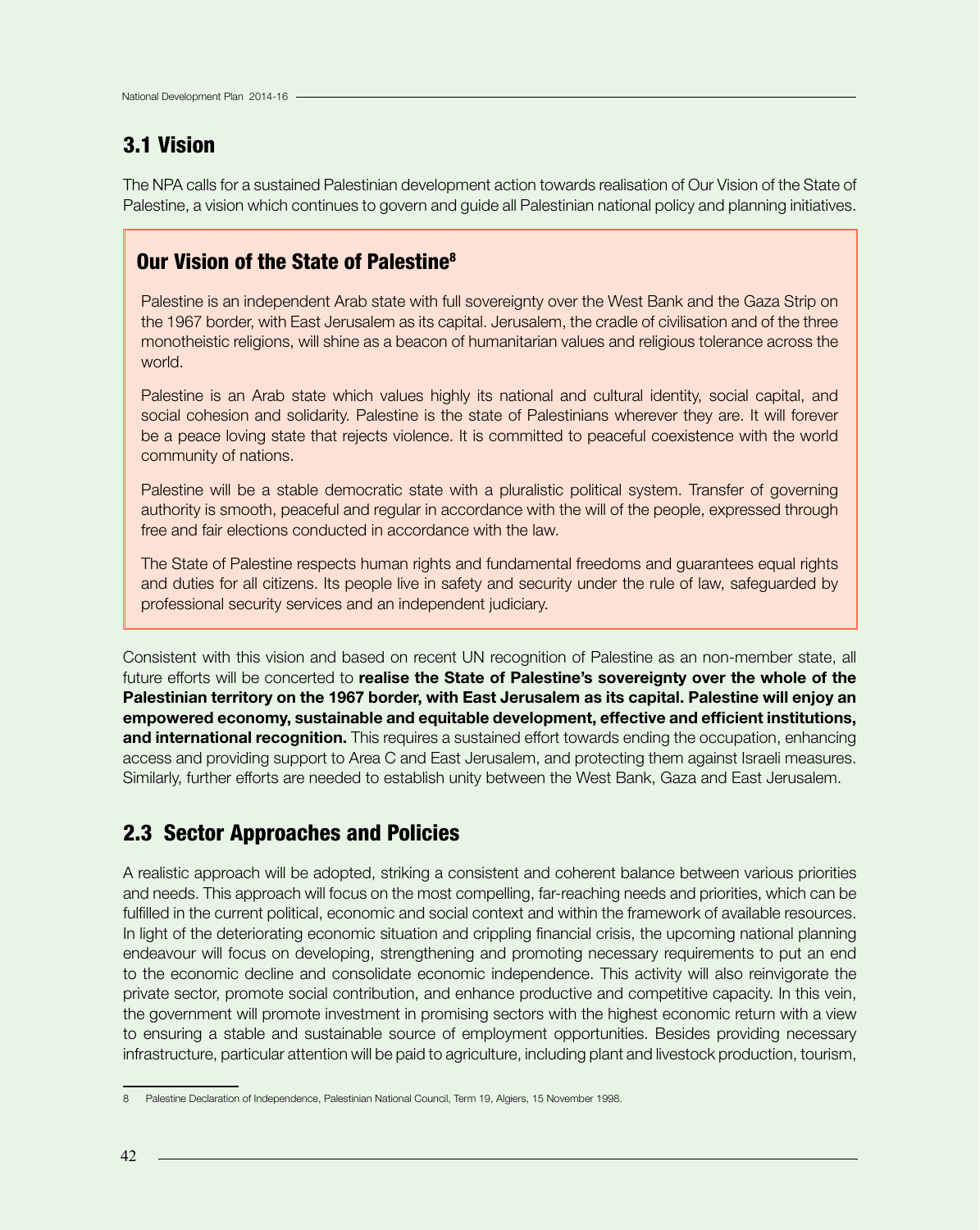manufacturing, and IT. In this context, the government will focus on the development of strategic areas, including the Jordan Valley, Dead Sea, East Jerusalem, and Gaza. These provide a relatively significant added value to developing natural resources and expediting economic growth. In parallel, the government will continue to empower Palestinian citizens, promoting national perseverance and resistance to the Israeli occupation. As a high national priority, special attention will be paid to empowering residents of East Jerusalem and improving their living conditions. In addition to economic empowerment, a concerted effort will be made to improve the quality of education as a pivotal, strategic component to building an educated, productive society. Equipped with know-how advances, all members of the Palestinian society will be an integral part of, and capable of keeping pace with, human, civilizational and scientific breakthroughs. To create a healthy, prosperous, effective and efficient society, we will further improve the health sector by sponsoring a qualitative and quantitative development of healthcare service delivery to all citizens. We will also maintain development achievements and service delivery improvements in other sectors, ensuring alignment with new needs arising from natural population growth.

The following sections address in more detail strategic objectives and sector policies covered by the NPA in each of the four key sectors: Economic Development and Employment, Good Governance and Institution Building, Social Protection and Development, and Infrastructure. These sectors work in synergy to achieve the aforementioned national priorities.

## 3.2.1 Economic Development and Employment

#### **Context**

Efforts made in the Economic Development and Employment sector are designed to safeguard the rights to productive work and to a decent standard of living for all Palestinian citizens. Despite substantial efforts made in the course of implementing economic and investment development programmes through previous national development planning cycles, achievements have been limited. This is primarily due to Israel's continued and increasing control over the main levers for economic development, which is generally exercised in a negative and inhibitory manner. The current difficult economic situation is portrayed by a variety of indicators: a slow growth rate, rising unemployment and poverty, a rising public budget deficit, and increasing trade deficit. Perhaps the most worrying of these indicators is soaring unemployment, which has reached record highs, particularly among higher education graduates. Only one out of four Palestinian job seekers is able to find employment.

All annual indicators clearly show a fragile Palestinian economy that is vulnerable to external political conditions and fluctuations. The Palestinian national economy is almost entirely dependent on the Israeli economy and international aid. It is further crippled by inadequate foreign investment and limited control of natural resources. One positive note, though limited, the indicators show greater fiscal self-sufficiency and rise of domestic revenues – a major achievement given the persistently restricted productive base of the economy, especially in the agriculture and industry sectors.

Government spending, financed by international aid, and the services sector are the primary contributors to economic growth. These are not reliable, sustainable growth drivers. Furthermore, economic growth did not produce employment opportunities and was unable to stem the spiralling growth in unemployment. As a result, economic growth has not reflected favourably on a reduction of unemployment rates, particularly among women. MoF projections indicate that the declining GDP growth will continue over the upcoming three years if the current situation remains as it is. This presages real difficulties in financing of the NDP 2014- 16. The current international interest in the negotiations process, as well as international initiatives to support the Palestinian economy, may provide an opportunity to meet the projected deficit. However, this depends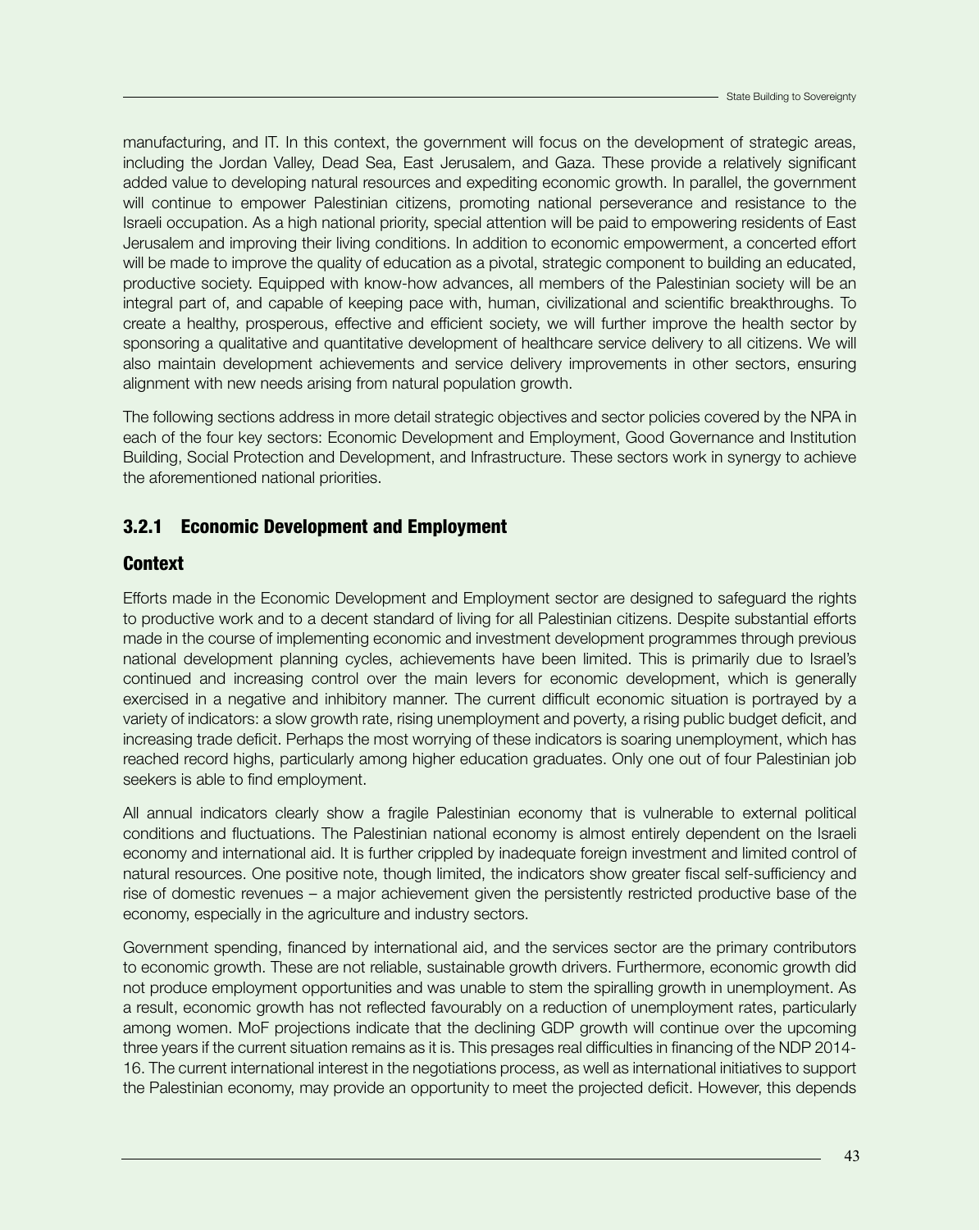to a great extent on the outcomes of this process, highlighting once again the vulnerability of the Palestinian economy both quantitatively and qualitatively.

Against this backdrop, major changes are needed in line with an inclusive national programme of economic transformation, including an implementation mechanism to propel implementation of the NDP 2014-16. This will provide the hub of government action to secure support from both donors and investor community. In this vein, several initiatives have recently been suggested to boost the Palestinian economy. Most significant of these is the *Economic Initiative for Palestine*, declared by US Secretary of State John Kerry. The initiative is designed to empower and encourage Palestinian and foreign investors to invest approximately US\$ 11 billion over the upcoming six years in a broad package of projects in eight vital sectors: construction and construction materials; water; agriculture; industry; tourism; information and communications technology (ICT); and energy. It is anticipated that implementation of these projects will ensure a higher economic growth rate and create tens of thousands of employment opportunities. In the same vein, and in line with investment exercises driven by the Economic Initiative announced by Kerry, the Palestine Investment Fund recently announced the launch of two major investment funds: (1) *Sharakat* is a unified investment and financing platform, which targets specific vital economic sectors, such as industry, agribusiness, ICT, and microfinance. (2) *Inma'* is an investment fund which targets major infrastructure, natural resources and tourism projects. Designed to develop and promote the Palestinian national economy, these investments are to be implemented in the spirit of cooperation between the public and private sectors as well as with international investment agencies. The private sector and various international institutions have launched many other initiatives which, together, can make a significant contribution.

These promising economic initiatives, implemented as part of the Strategic Economy Transformation Programme, linked to the NDP, have the potential to yield substantial long-term benefits. Under the *status quo*, however, these benefits will not materialise. Indeed, any such economic transformation is critically dependent on strong political will on part of the international community to secure the enabling removal of Israeli restrictions and control over the primary levers of the Palestinian economy. Economic transformation also requires broad-based support and collective action throughout Palestinian society, including the private sector, youth, women, civil society actors and government agencies.

These combined and concerted efforts must be guided by a framework of partnership and coordination – nothing short of a national programme of economic transformation within the NDP framework will suffice. Only through such a programme will we be able to address and resolve the prevailing economic hardship and lay the foundations of a sustainable, independent state.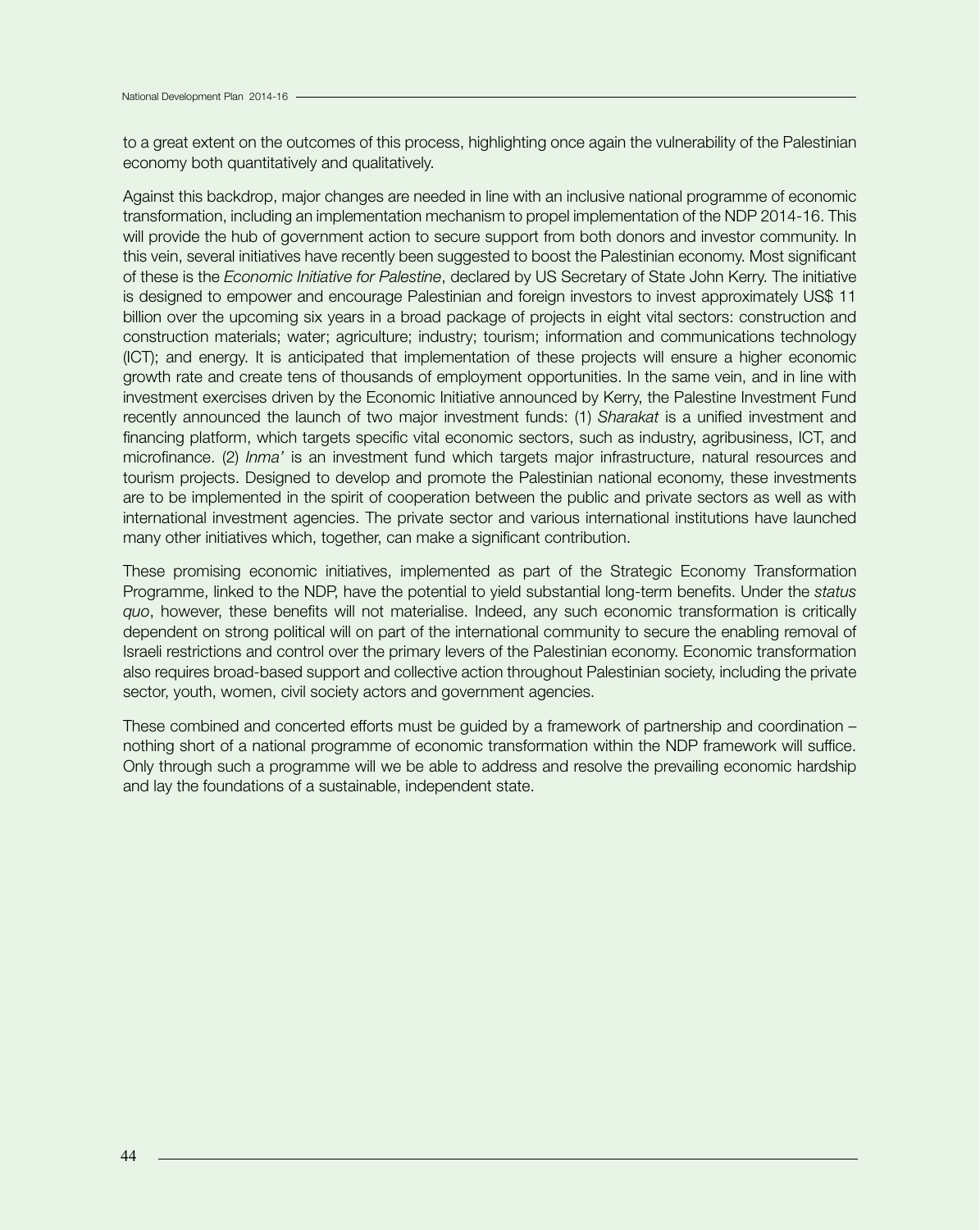| Strategic approach | Establish more robust foundations for an independent, equitable and       |
|--------------------|---------------------------------------------------------------------------|
| of the Economic    | sustainable national economy, which materialises sustainable development, |
| Development and    | provides decent employment opportunities to citizens and enhance their    |
| Employment sector  | productivity.                                                             |

#### Sector strategic objectives of the Economic Development and Employment sector

The strategic objectives below are derived from sector strategies and reviews carried out in the following national sub-sectors: national economy development, labour, agriculture, ICT, and tourism.

#### Table 1: Economic Development and Employment Sector strategic objectives 2014-16

- 1. Investments creating employment opportunities have increased
- 2. An enabling environment for balanced economic growth and development is in place
- 3. National productive capacity and the competitiveness of Palestinian businesses has improved
- 4. Entrepreneurial and innovative initiatives among the youth and women in the economy sector have expanded, both quantitatively and qualitatively

#### 1. Investments creating employment opportunities have increased

This objective is designed to encourage the local private sector and external investors, particularly Palestinian expatriate businesspeople, to invest in sectors with greater potential to create new, sustainable employment opportunities for both men and women. Observing occupational safety and health standards, proper working conditions will be created, including a commitment to minimum wage and a social security system that is in line with prevailing conditions. Adoption of procedures and regulations which encourage implementation of job creation programmes and create new employment opportunities as well as a tripartite dialogue between employers, labour unions and government will make a substantial contribution to achieving this strategic objective. In this context, the law on the minimum wage was enacted and the Law on Investment Promotion is currently under a comprehensive review. Key challenges include limited investment of local economic resources, lack of access to and exploitation of natural resources. To achieve this strategic objective, the government will implement the following priority policies over the upcoming three years:

- Promote investment in income-generating SMEs throughout Palestinian governorates, provide credit facilities and loan guarantees, and help establish up-stream and down-stream linkages between them.
- Promote investment in East Jerusalem and Area C, support businesses in Jerusalem, and provide essential utilities infrastructure.
- Put in place processes and incentives needed to leverage domestic resources.
- Continue to implement job creation programmes, gradually shifting to permanent employment, and set processes and incentives to promote employment-generating investments.
- Encourage public-private partnerships, notably in the tourism, agriculture, ICT and infrastructure sectors as they have the potential for high economic growth rates and job creation. Concerted efforts will also be made to develop underpinning and enabling legislation and institutional arrangements.
- Continue to provide awareness building, guidance, inspection and oversight services with a view to enhancing gender-responsive occupational safety.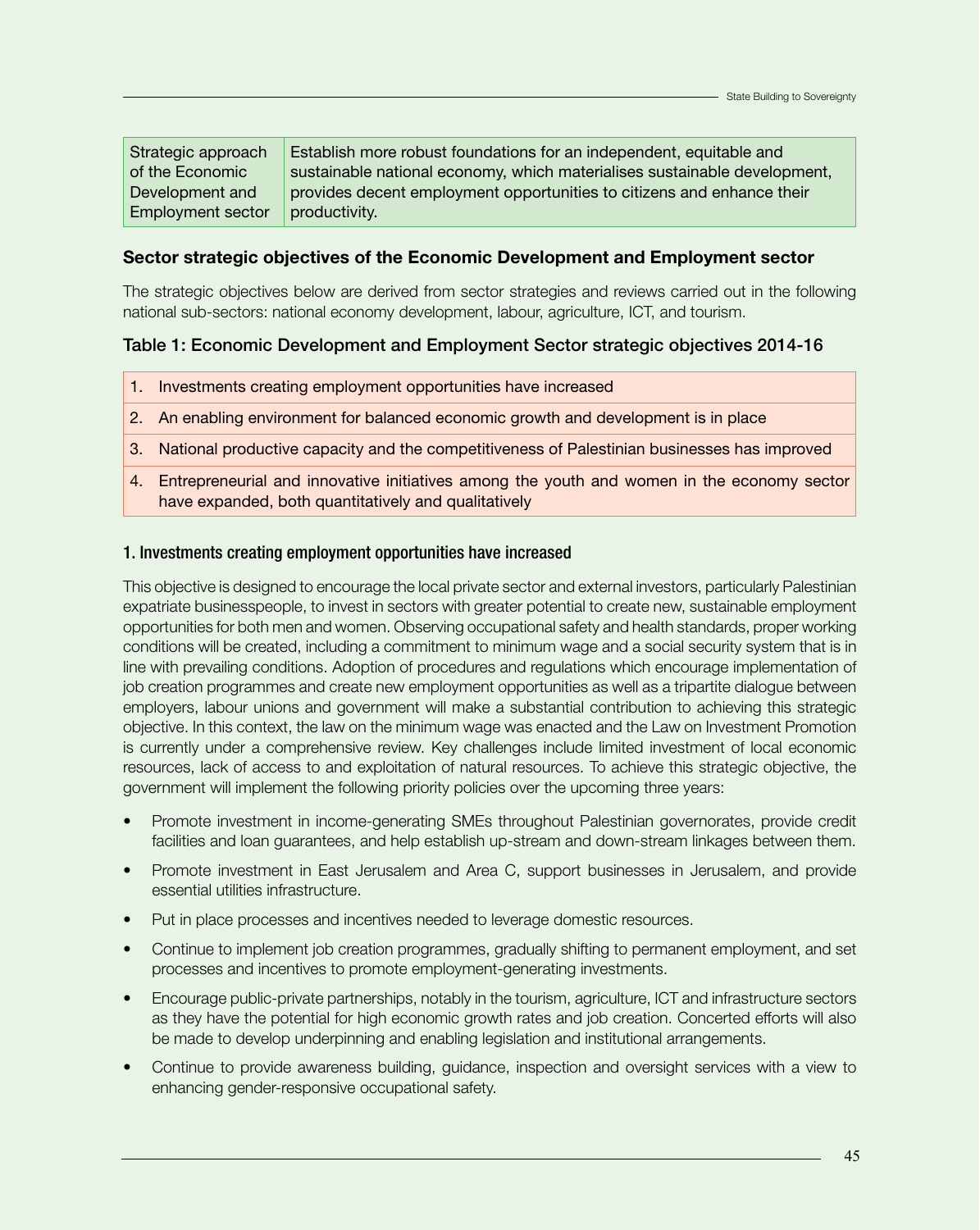#### 2. An enabling environment for balanced economic growth and development is in place

We aim to provide infrastructure, technical support and the necessary funds, as well as a modern institutional and legislative framework, to create a more enabling environment for economic development, investment, keeping up with technological advances, and the optimal exploitation of local resources. To be sustainable, this activity requires a fair distribution of development across governorates and social groups. It also requires enhancement of infrastructure networks and development of strategic areas of national significance and high potential to yield a positive impact on economic growth, including Gaza as well as the Jordan Valley and Dead Sea (a major portion of which is located in Area C). In spite of challenges and constraints on economic activities, we will continue, to the greatest extent possible, reclaim agricultural land, expand cultivated areas, ensure efficient water source management, enhance water harvesting, develop alternative sources, and use the latest technology. Realisation of this objective will require determined and concerted national and international efforts. To this end, the government will implement the following priority policies over the next three years:

- Develop a legislative framework that enables economic growth, updating laws and regulations that govern and promote private sector operations and investments, and provide capacity building to judicial bodies to put into effect these laws and regulations.
- Develop institutional, administrative, planning and oversight capability of government agencies involved in economic development.
- • Develop effective, efficient and reliable infrastructure (utilities, telecommunications, road networks, etc.) to provide affordable services and facilitate private sector operations. In collaboration with the private sector, specialised industrial parks (e.g., for developing the ICT sector) will be established in many Palestinian governorates. Storage and packaging facilities will be built especially in governorates where natural resources and raw materials are available.
- Support economic development in East Jerusalem, building linkages to the rest of Palestine.
- • Develop adequate processes to facilitate access to finance for Palestinian corporations, particularly small firms and individuals.
- Encourage a sustainable green economy.
- Expedite land registration process.
- Enhance Palestine's outreach and contact with other countries, facilitate technology transfer, and generally promote the exchange of information and expertise. This will be achieved by organising international conferences and exhibitions and continuing to implement the plan for data migration,i.e., conversion from analogue to the digital radio and TV transmission.

#### 3. National productive capacity and the competitiveness of Palestinian businesses has improved

More robust foundations of an independent national economy need to be established with a view to challenging the status quo created by the occupation, to address structural weaknesses in the national economy, and to uphold economic perseverance and independence. Accordingly, more investment is needed in those productive sectors with a clear competitive advantage. These have high potential to benefit from local resources and generate significant employment growth. Further, our Export Strategy focuses on increasing and diversifying Palestinian exports, particularly products which are competitive in international markets. These include marble and stone, olive oil, food products, agricultural produce, textiles, leather, shoemaking, furniture, and services. The Export Strategy also pays attention to developing tourism and IT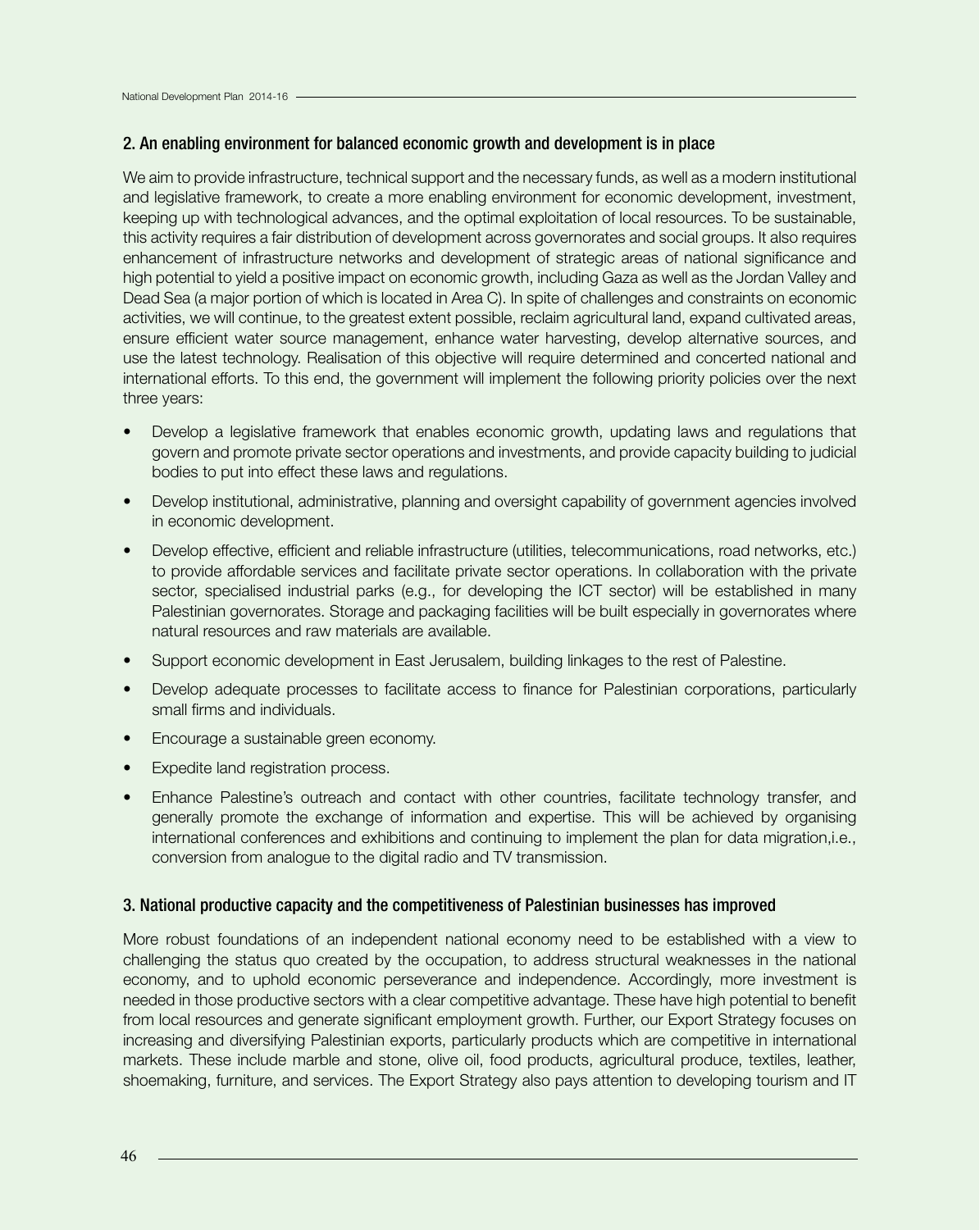sectors. These sectors have a high potential to leverage local resources and create jobs. Achievement of this objective will depend on practical and optimal utilisation of technology, technical expertise and available natural resources.

We will implement the following priority policies over the upcoming three years:

- Promote investment in productive sectors, particularly agriculture (including both horticulture and livestock), light industries, and value-added services, such as ICT and tourism.
- Create and align a metrology, standardisation, testing and quality (MSTQ) system with international standards with a view to enhancing the competitiveness of national production, increase exports, and contribute to reducing trade deficit.
- Improve Palestinian workers' productivity through high quality technical and vocational training and education, and the general development of the Palestinian human capital.
- Continue to expand cultivated land and provide adequate irrigation water, ensuring efficient water management and use.
- Enable small and medium agricultural producers so that they can adapt to the market needs by making available agricultural inputs, including provision fertilisers and seeds at reasonable prices and activating the Risk Mitigation and Agricultural Insurance Fund.
- • Develop agricultural and handicraft cooperatives and agricultural councils under public-private sponsorship, provide agricultural guidance and research services, and provide capacity building in animal and plant health.
- Enact legislation and implement necessary measures to facilitate and regulate exports and imports, ensuring a balance with local market needs. Palestinian products will also be promoted and marketed abroad by rejuvenating Palestinian commercial representative offices and bilateral agreements, as well as by organising exhibitions of national products. This activity will also ensure implementation of international conventions with a view to removing and alleviating the impact of logistics obstacles at border crossing points.
- Consolidate control and enforce relevant legislation to organise the domestic market, protect Palestinian consumers, and ensure that the Palestinian market is clear of Israeli settlement products and smuggled commodities that do not comply with national standards.

#### 4. Entrepreneurial and innovative initiatives among the youth and women in the economy sector have expanded, both quantitatively and qualitatively

According to national statistics, the Palestinian youth and women are subject to the highest unemployment rates. Unemployment is particularly high amongst higher education graduates. In Q4 2013, PCBS statistics showed that unemployment among young graduates reached 31.3%. Unemployment among graduates in education and teacher training was the highest at 39.6%. In contrast, unemployment rates among law school graduates were significantly less (10.1%). Although women's participation in economic activity has improved in comparison to past years, it is still well below international norms, reaching 18.3% in Q4 2013 compared to 70% among males. Male and female participation in the labour market comprised 44.5%. Palestinian women who have completed 9-12 years of education are largely excluded from the labour market. Accordingly, women on both ends of the education chain (i.e. those with either low or high educational background) are more involved in the labour market than women who attained "average education".

A female-male pay gap persists – in 2010, the average real wage of women was ILS 60 compared to almost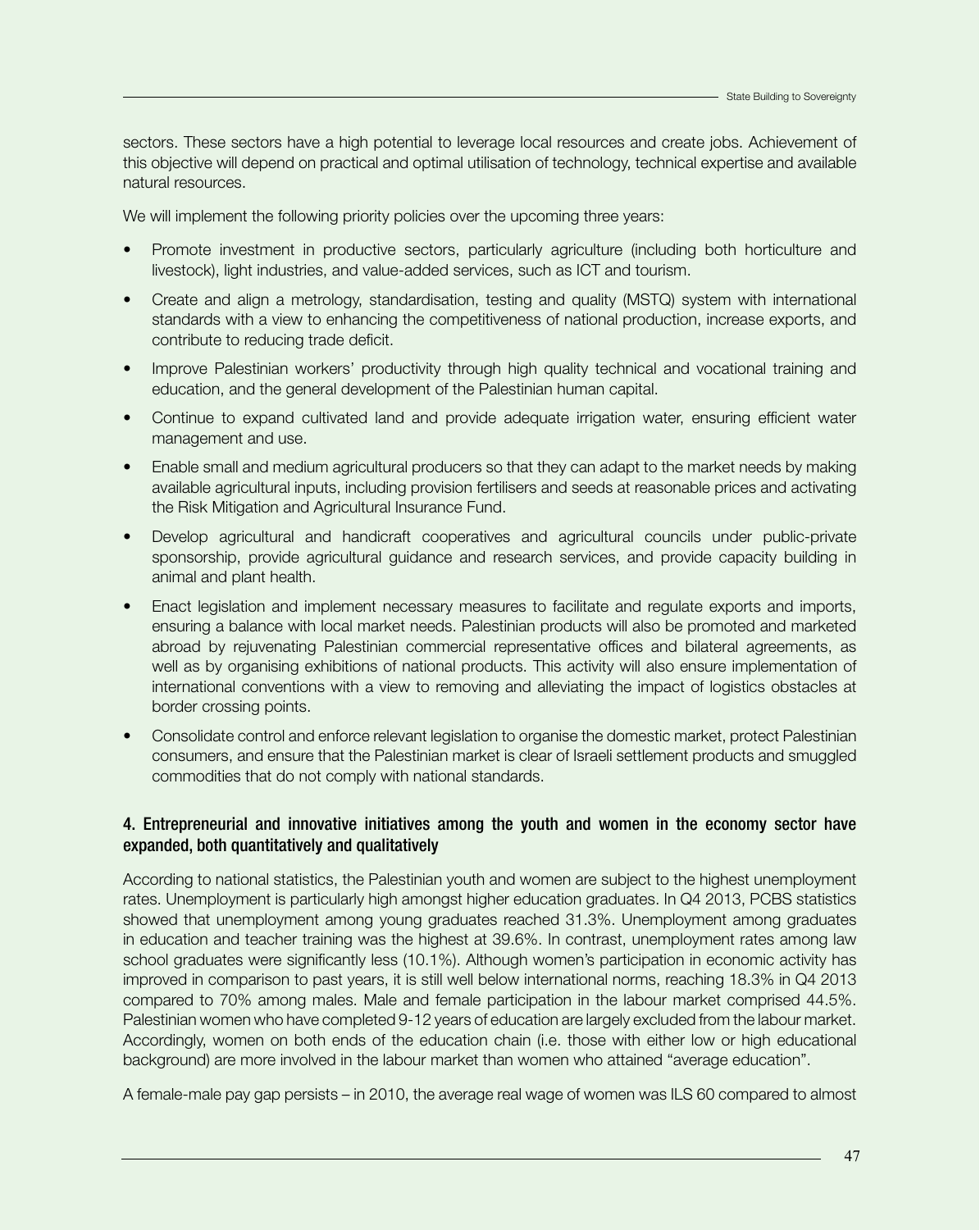ILS 72 of men. Women's wages continue to drop at a higher pace than men's. In 2003-2011, women's real wage has plummeted by almost 12% in comparison to 5% for men (PCBS, 2012).

Youth and female participation in the labour market will be encouraged. In addition to providing employment opportunities, entrepreneurial and innovative initiatives will be supported and opportunities made available to launch private enterprises, providing youth and women a real chance to benefit from and contribute to national growth and development. Targeting male and female youth, the technical and vocational education and training (TVET) system will be upgraded with a view to adapting to labour market needs and technological advancement. Besides enhancing community awareness of TVET, the generally negative public perception of TVET will be tackled. A more enabling environment for women's participation in the labour market will also be created. This can be materialised by enacting legislation, which ensures equal opportunities and eliminates discrimination between men and women. In light of employment opportunities and economic empowerment they provide to women, small enterprises will be further facilitated and promoted. Policies will be made with a view to removing obstacles that deny women's access to finance. Below are priority policies which the government will implement over the next three years:

- Improve TVET initiatives that target women and young people by developing vocational training centres and upgrading curricula in line with the labour market. The stereotypical image of TVET will be changed. Regular rehabilitation will be provided to TVET graduates with a view to enhancing training quality.
- Provide capacity building to women and the youth to introduce innovative economic initiatives. They will also be enabled to run and manage their own SMEs.
- Rejuvenate business incubators with a view to sponsor, support and offer advice to women and young people.
- Boost cooperatives, particularly those run by the youth and women, encouraging them to launch entrepreneurial and innovative enterprises. To this end, we will promote cooperative activity among citizens and establish a fund targeting cooperative societies.
- Support Jerusalem-based women's and youth organisations, which play an effective role in creating employment opportunities, protecting the social fabric, and maintaining the Palestinian national identity of the city.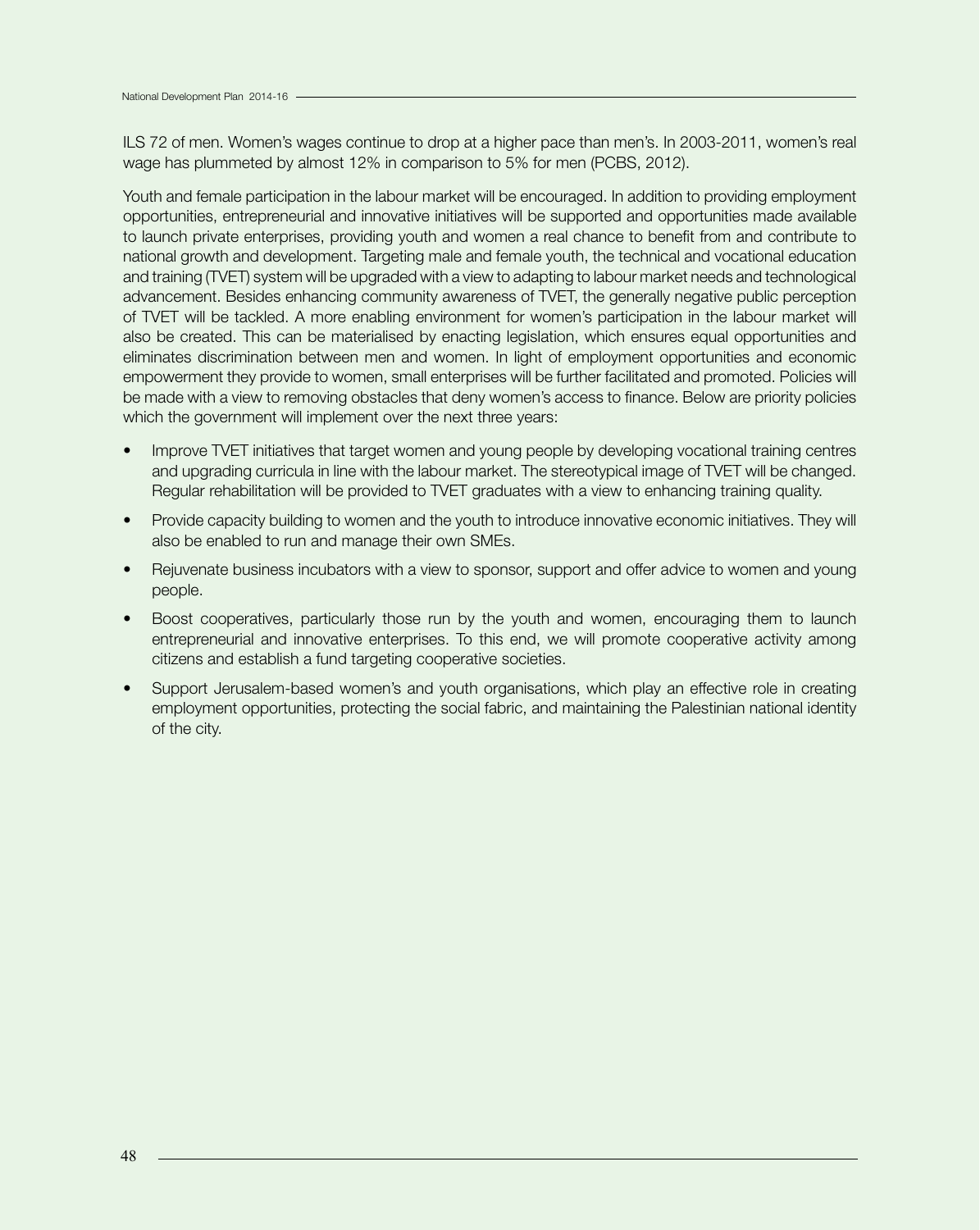# 3.2.2 Good Governance and Institutions Building

#### **Context**

Successive Palestinian governments have established and embraced a democratic governance system, in the service of the wider national interest. Governance is safeguarded and coordinated jointly by an independent judicial authority and a professional security sector. Governance institutions consolidate the rule of law, human rights, fundamental freedoms, and citizenship. They also safeguard citizens' rights and duties on an equal footing and build bridges of mutual trust and cooperation across society. They also seek to mobilise potential of the Palestinian society to end the occupation and establish an independent Palestinian state, where all Palestinians can live in stability and prosperity.

To translate these goals into practice, state institutions have redoubled their effort to develop and build a governance apparatus that can deliver the fundamental ingredients of good governance. Our state institutions are now fully ready to perform functions and carry out responsibilities of a sovereign state – reports of the International Monetary Fund, UN agencies, and the World Bank have repeatedly confirmed this. Over the past five years, the security situation has improved markedly, and so has the wider security sector performance in ensuring public order and rule of law. Additionally, the government has developed accountability systems in the security sector.

Judicial service delivery has seen a noticeable improvement as a result of focused interventions implemented by the government and Judicial Authority to develop the justice sector in Palestine. Consequently, public perceptions of security and safety have underpinned increasing trust and confidence in the security and justice sectors, with citizens turning to formal security and judicial institutions in search of impartial justice.

Recognising the need for inclusive, regionally-balanced development, the government has continued to support local government. We have worked over the past years towards developing infrastructure and institutional capacity of local government, promoting guidance, oversight and accountability mechanisms within local government units (LGUs), promoting community participation in local government functions, building partnerships between LGUs, private sector and local communities with a view to enhance LGUs' role in the development endeavour.

The government has, over the past several years, strengthened the public financial management apparatus, on both the revenue and expenditure sides. In line with internationally recognised standards and approaches, we have made concerted efforts to consolidate transparency, accountability and anti-corruption activity within the public sector. To this end, the government has worked diligently towards developing a modern, effective and efficient general budget management and increasing sources to finance the public treasury. This has enabled the development of the public revenue and expenditure management system that has delivered a substantial rise in revenue collection and a strict control of public expenditures. This has contributed somewhat to alleviating the crippling financial crisis that has been beleaguering the government since 2011, but these measures alone cannot prevent further fiscal collapse.

We have continued to work to shift from budgeting on a line item basis to programme-based budgeting with a view to produce a more effective and efficient use of inputs, attain high-quality outputs, and achieve better outcomes. We have also paid special attention to developing budgets that are responsive to human rights and gender, through procedural change, as well as sensitisation and training exercises.

We also made notable progress in the public procurement reforms. Procurement Law by Decree of 2014 was signed by the President to maximise the benefit of public expenditure and promote the principles of transparency, integrity and equality. The Higher Council of Public Procurement Policies was also established to carry out key functions of top-down control of procurement processes and issue standardised forms of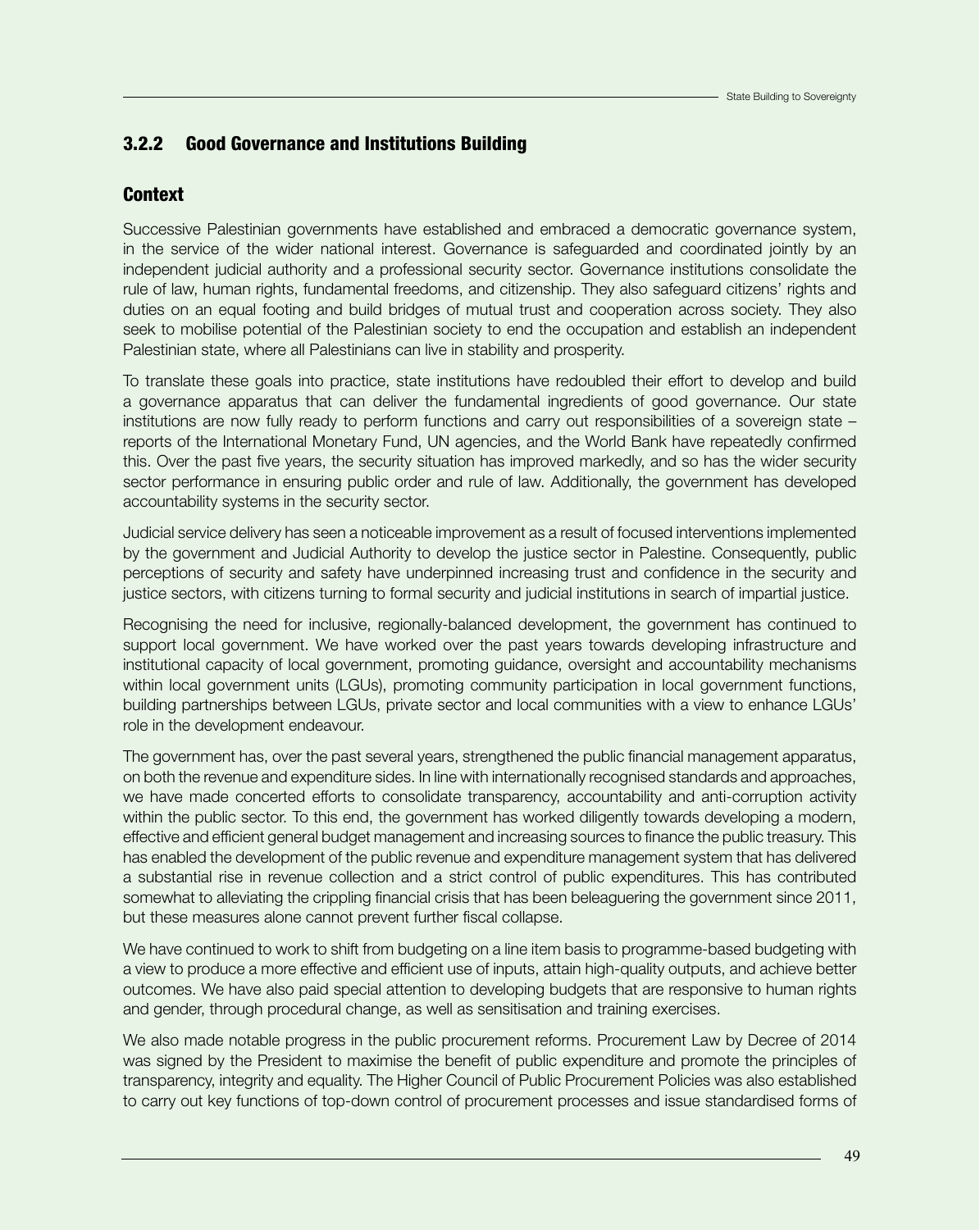contracts and tender documents.

Additionally, we promoted public media outlets to help keep up with regional and international developments. In this context, draft laws on regulation of the media sector were finalised.

However, the governance and institution building processes still faces many challenges, which may undermine achievements made over the past years. These include:

- • Limited security control and jurisdiction: Israel's occupation hinders effective and efficient provision of security and justice services to citizens across Palestine, particularly in Area C and East Jerusalem.
- Suspension of the electoral system: Disrupted legislative and presidential elections negatively impact on the legitimacy and capacity of governance bodies. In spite of the internal political divide, free local elections were held throughout West Bank governorates. However, in the light of a dysfunctional Palestinian Legislative Council, normal checks and balances are absent, adversely affecting the effective management of government bodies.
- Divergent institutional and legislative systems: The 2007 political divide has led to an almost entire institutional and administrative split between the West Bank and Gaza. There are now two institutional apparatuses, one in the West Bank and one in Gaza. The continued split prevented legislative elections in early 2010. The increasing, compelling need to regulate and upgrade some laws has necessitated the promulgation of laws by Presidential decrees in line with Article 43 of the Basic Law. Meanwhile a parallel legislative and judicial apparatus has emerged in Gaza, mostly in contradiction with previously applicable laws or those in force in the West Bank.
- The divide has also entrenched unbalanced institutional capacities between the West Bank and Gaza. While institutional capacities are being supported and built in the West Bank, these are effectively lacking in Gaza. After national unity is restored, consolidation of the current institutional and legislative systems will be a major challenge. Hence, studies will be conducted to explore mechanisms and costs associated with restoring institutional and social unity.
- Limited public participation in policy and decision-making processes: Despite all efforts made to promote the youth's and women's role in the policy and decision-making processes, the contribution of these and other significant social groups is not institutionalised within decision-making circles, legislative bodies and political parties.
- International challenges: Some international players still oppose and impede Palestine's accession to international agencies, depriving Palestine of the benefits and privileges given to full-member states. Nevertheless, Palestine's accession to UNESCO is an important accomplishment, furthering its international status. UNESCO is now an important platform to defend Palestinian rights and such achievements need be supported and consolidated.
- Financial crisis: Palestine has been affected by a chronic financial crisis, which is projected to continue in the medium-term. Austerity policies to increase revenues and streamline expenditures will continue to be in place to address this financial crisis and promote stability. These will focus on increasing revenues and streamlining expenditures. An analytical study on operating expenditures will be developed, together with a vision to streamlining these expenditures.

Despite these challenges, the government will continue to strengthen governance, including security, justice, local government, public financial management, administrative development, and international relations. This will be informed by, and build upon, achievements made over the years but, where necessary, policies will be adjusted in light of lessons learnt. We will focus on local government, administrative development, and public finance, land administration, information and statistics, civil service reform, and public oversight. These are pivotal to strengthening the Palestinian economy and promoting financial stability of the government.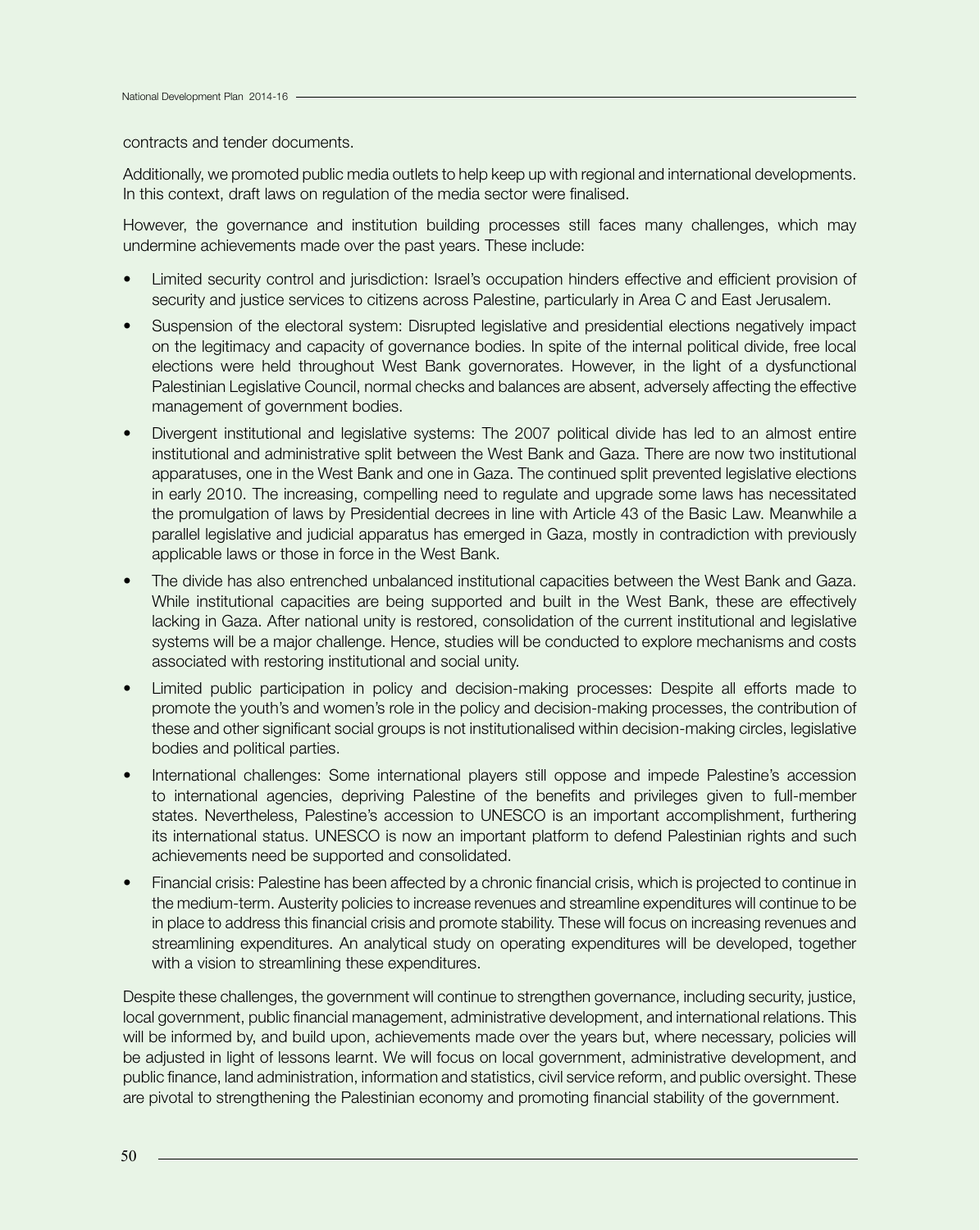| Strategic approach          | Institution building on the grounds of respect of human rights, fundamental       |
|-----------------------------|-----------------------------------------------------------------------------------|
| of the Good                 | freedoms and citizenship rights, including freedom of expression and the          |
| Governance and              | right to access information. Citizens will enjoy protection of the law without    |
| <b>Institution Building</b> | discrimination under an independent, effective and efficient judicial authority   |
| sector                      | and a professional security establishment. In addition to effective and efficient |
|                             | national and sub-national governments that are capable of high-quality,           |
|                             | proficient public service delivery, this strategic approach ensures public        |
|                             | participation and a decentralised approach to decision-making and public          |
|                             | accountability processes.                                                         |

#### Sector strategic objectives of the Good Governance and Institution Building sector

The strategic objectives below reflect input of sector strategies and reviews carried out in the following national sub-sectors: justice and rule of law; security; international relations; public financial management; monetary, banking and finance policies; local and administrative government; and administrative development.

#### Table 2: Good Governance and Institution Building Sector Strategic Objectives 2014-16

- 1. More effective, efficient and transparent management and allocation of public finances
- 2. LGUs throughout governorates are more capable of a better public service delivery
- 3. More effective delivery of, and equitable access to, public services
- 4. Enhanced ability to provide security and access to justice
- 5. More effective Palestinian presence in Arab and international forums as well as within Palestinian communities in the Diaspora

#### 1. More effective, efficient and transparent management and allocation of public finances

In recent years, the government had made great strides to develop and strengthen the public financial management system. In collaboration with the Ministry of Planning and Administrative Development (MoPAD), the MoF has introduced an integrated policy-making, planning and budgeting system. Informed by a rational, logical, integrated and results-oriented approach, the new system brings coherence between planning and budgeting processes and more concentration on promoting effective, efficient and transparent resource allocation in line with national priority policies. The system is also governed by a national development, policy and strategic framework, designed to streamline decision-making and to facilitate the monitoring and evaluation of effective and efficient public sector management. MoPAD and MoF are continuing the work of reforming the public budget preparation process, shifting from line-item budgeting to programme-based budgeting, and combining recurrent and development expenditure requirements within a consolidated, gender-sensitive budget. The shift to programme-based budgeting provides a basis for a realistic medium term expenditure framework (MTEF) and enhance the transparency of annual public budgets. It will also help government bodies to better identify, manage and implement relevant development investments in line with available resources. The shift to programme-based budgeting ensures that budget programme management will be results-focussed. Setting and linking goals, objectives, outputs, targets and costs of budgetary programmes will ensure more effective delivery by those government bodies responsible for their implementation, ensuring monitored implementation and informed achievements of these programmes.

The government has sought to maintain fiscal stability by reducing annual recurrent budget deficit. It has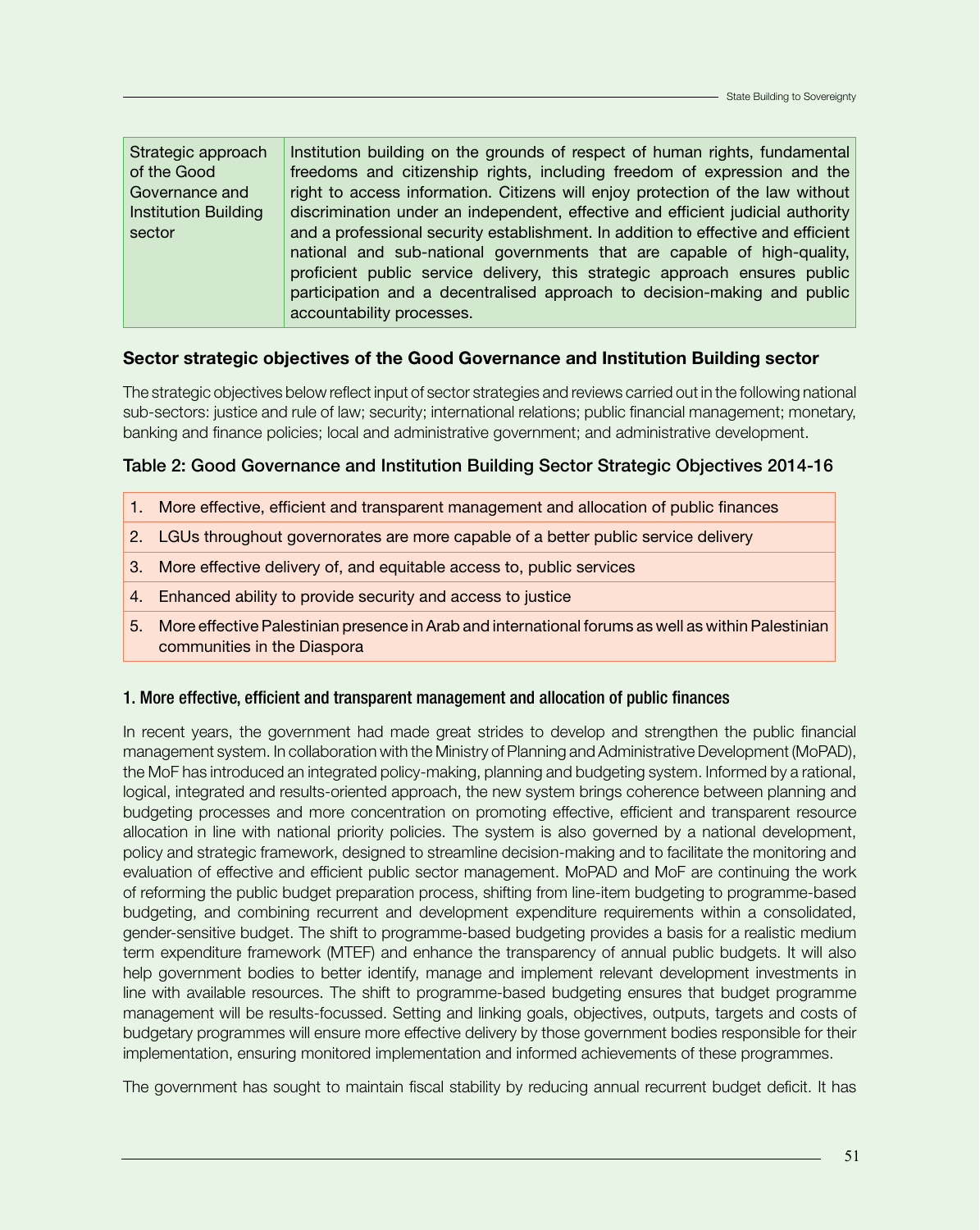developed stringent expenditure controls to contain the public sector wage bill and reduce net lending. In 2009 and 2011, the government achieved good results. Revenues rose by 26.3% between 2010 and 2013. For the first time since the PNA was established, public revenues reached the US\$ 1.832 billion mark in 2010. Total revenues continued to rise, climbing to US\$ 2.314 billion by the end of 2013. During the same reporting period, recurrent expenditures dropped considerably. As a percentage of the GDP, net lending also declined from 10.3% in 2007 to 2.8% in 2010. However, the fiscal position deteriorated in 2012 as a result of the dramatic decline of external aid by almost 40%. As a result of expenditure controls, total expenditure (including net lending) in 2013 rose by almost 2% compared to 2012. By the end of 2013, the budget deficit reached US\$357 million a drop of 11.3% in comparison to 2012.

Over the past year, the banking sector has continued to play a pivotal role in supporting national policies. Promoting sustainable economic development, the banking sector financed a significant portion of the government budget and supported lending targeting local economic development.

To cope with the challenges mentioned above and ensure a more stable financial position, the government will implement the following priority policies during the new national planning cycle. These are designed to ensure modern, effective and efficient expenditure management, linked to planning and performance appraisal exercises, to increase revenues, to ensure informed implementation of rational fiscal, customs, monetary and financing policies, to maintain the institutional building effort, and to upgrade human resources capacity.

- Create an integrated policy-making, planning and budgeting system, which is responsive to gender and human rights. This will be duly monitored, evaluated and institutionalised across government bodies with a view to develop a results-based management approach, including a gradual shift from budgeting on a line-item basis to programme-based budgeting.
- Develop the administrative system, develop human resources to ensure alignment between budgets and delivery of results, create enabling IT systems, and communicate and ensure application of due fiscal and administrative processes.
- Consolidate all tax departments, provide capacity building to local tax management, use a computerised revenue management system, and monitor Israeli deductions of clearance revenues, ensuring legal and accurate application. These policies will contribute to increasing revenues, reforming tax management, expanding the tax base, and fighting tax evasion.
- Comprehensive computerisation of all functions of the Property Tax Department, including a central electronic archive, and implement all powers of attorney pending on property tax registers. In addition to registering all properties inside and outside municipal borders, a comprehensive valuation of all properties will be completed in line with internationally recognised standards.
- Expand the tax base horizontally, by increasing the number of committed taxpayers and creating a mechanism for cooperation and information exchange between the MoF, Ministry of National Economy (MoNE) and LGUs. Taxpayer data will be upgraded. At the same time, tobacco industry will be regulated and import prices will also be re-evaluated.
- Revise tax exemptions, monitor tax compliance by the Large Taxpayers Unit, reinvigorate collection priorities and the compulsory implementation system.
- Develop the Palestinian Customs service in line with requirements of the World Customs Organisation and work towards accreditation of Palestine as an independent customs area. Besides finalising the Customs Book, customs clearance areas will be established by extending Palestinian control over commercial activity.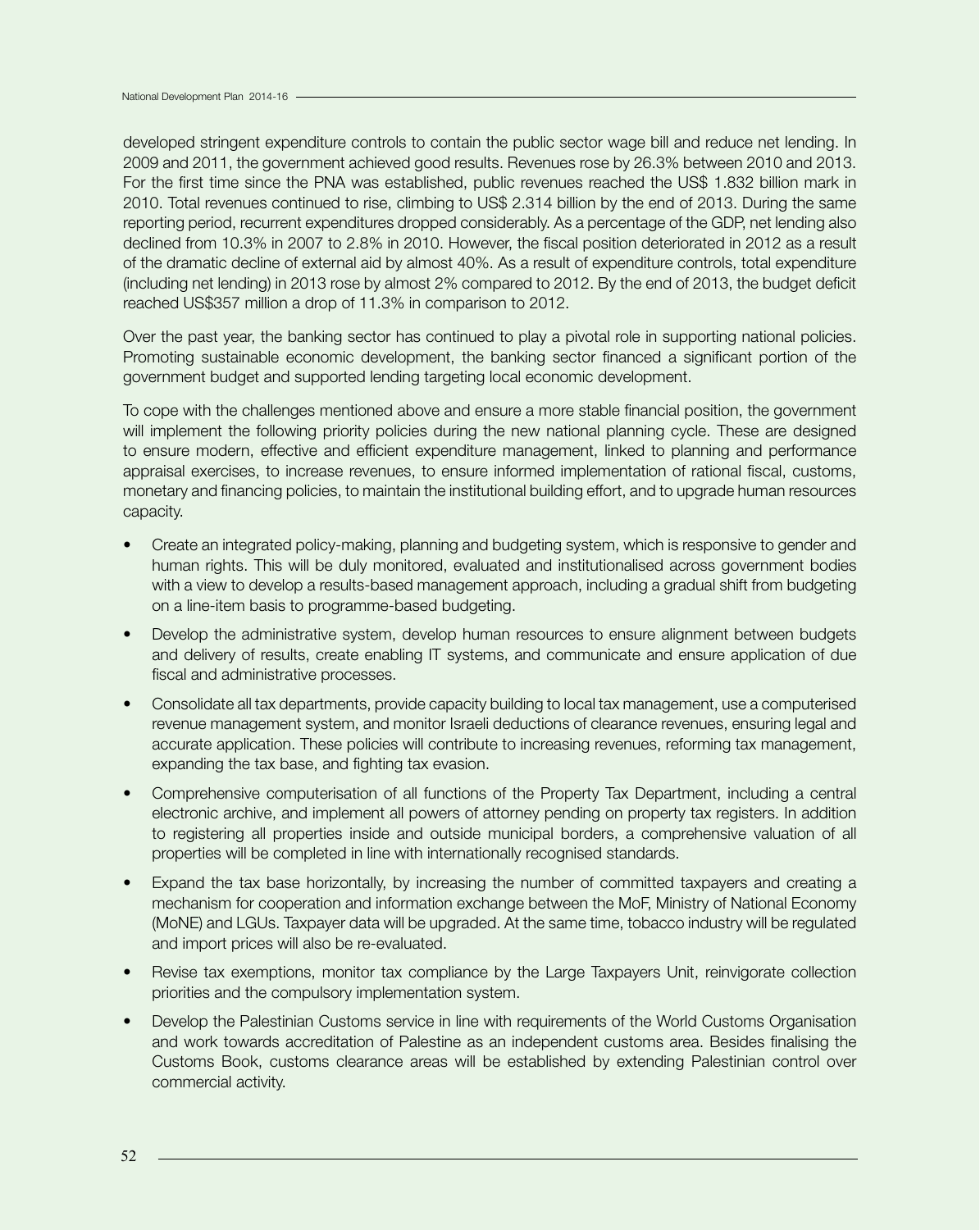- Streamline public expenditure, optimise use of public finances, and align operating expenses with the natural increase of inflation and population growth with a view to bridge the budget deficit.
- Reduce the fiscal burden of the wage bill by maintaining control over wage increases and headcount limits. The wage bill will be contained within a limit of 17% of GDP.
- Design the public retirement programme with a view to realising fiscal stability, provide gradual payments to the Pension Fund's appropriations, and maintain commitment to monthly transfers of current employees to the Fund. An agreement will be made with the Pension Fund on all deductions and transfers.
- Reform the public procurement system by putting into effect the Law by Decree of 2014 on Public Procurement and enacting necessary regulations. Also, create a unit to process relevant complaints and disputes; approve an incremental use of ICT applications; create and manage a portal for procurement in Palestine; and introduce needed legislative amendments with a view to promoting transparent and accountable public procurement and streamlining expenditures.
- Exercise oversight of patient transfers and introduce as well as implement reforms within the Ministry of Health (MoH) with a view to auditing respective expenditures.
- Put in place effective and efficient monetary management, ensure an optimum use of liquidity to cover budget line items, reinvigorate financial oversight of disbursement, and develop and implement a decentralised approach to internal auditing in tandem with international standards and best practice. Government accounting and reporting processes will also be improved.
- Gradually reduce fuel support to a reasonable level (to almost ILS 40 million a month) and construct central storage tanks in order to eliminate wastage, contain costs and maintain a petroleum reserve.
- Redouble efforts to attract donor aid to finance significant strategic development projects aligned with national priorities.
- • Continue to upgrade public administration, ensure leen government agencies, enhance civil servants' performance, finalise legislative framework of financial and administrative reforms, and improve oversight and information processes and systems.
- Promote and rejuvenate all oversight bodies, particularly the State Audit and Administrative Control Bureau with a view to consolidating control and accountability of public finances, ensure transparent financial operations, and promote community participation in public budget preparation and discussion.
- Strengthen the role of the Palestinian Anti-Corruption Commission and implement processes to combat corruption, ensuring public finance is not wasted, but well invested to serve and develop the society as a whole.
- Finalise procedures to convert the Palestine Monetary Authority into a central bank, enact legislation to materialise monetary and banking stability, and create an upgraded and well-developed banking system.
- Urge the banking sector to continue to channel and increase credit targeted at economic activity. Banks and specialised lending institutions controlled by the Palestine Monetary Authority will provide and increase lending to SMEs.
- Create an enabling environment to ensure effective, competitive and committed activity in the financial markets in line with the best international standards, improve legislation and processes, and invigorate the role of the Palestine Capital Market Authority in this process.
- Create an enabling environment to maintain stable prices and fiscal stability. In this context, sensitisation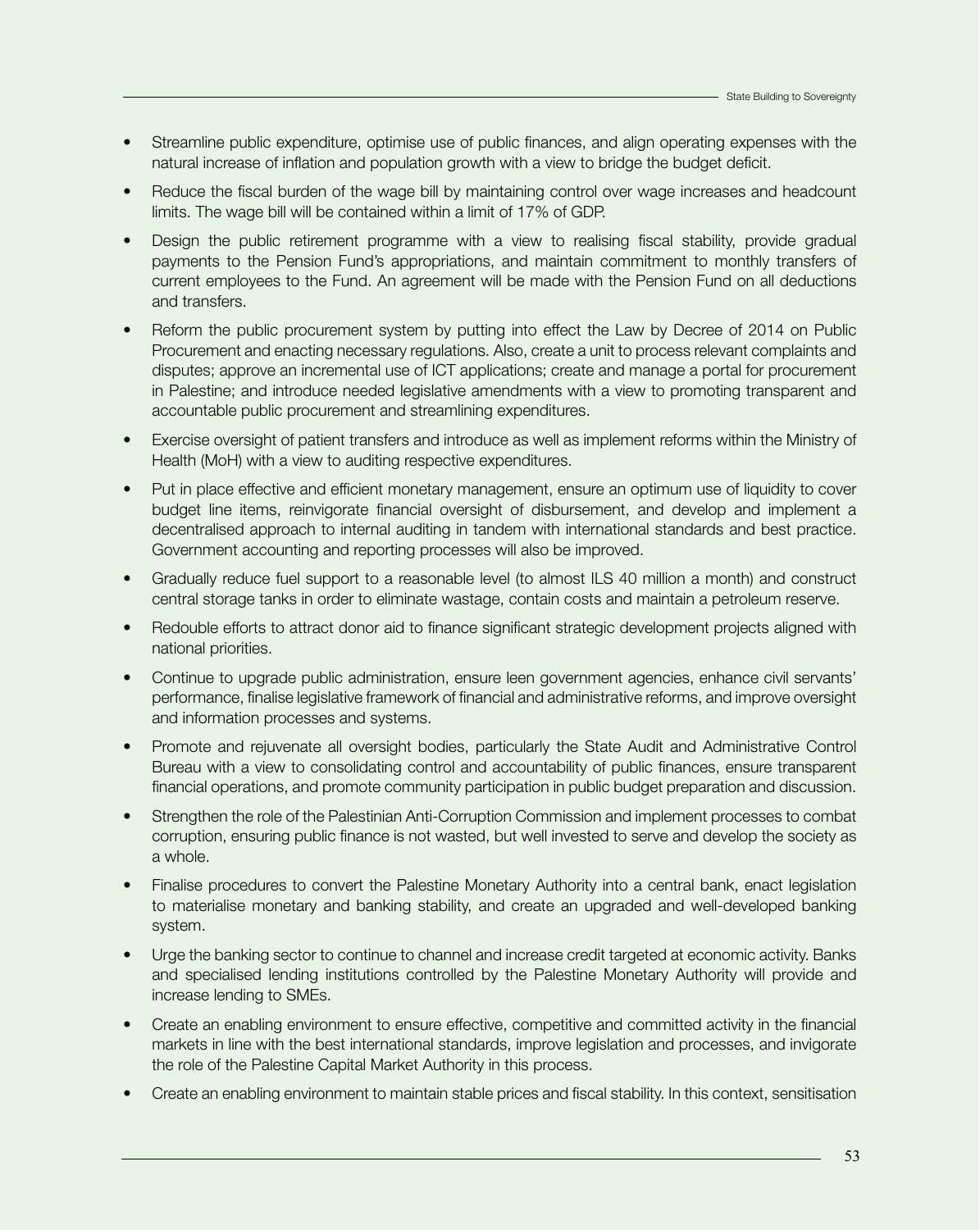programmes will be launched to raise public awareness of the non-banking financial sector. Needed laws and regulations will be finalised to promote corporate governance. The National Strategy on Financial Education will also be developed.

Develop legislation, including laws, bylaws and regulations, on public financial management reform. This includes amendment of tax and revenue regulations, as well as review and upgrading of draft laws, regulations, standards and code of professional conduct that regulates internal auditing. Besides approving the Law on the Right to Access Information, efforts will be concerted to finalise review and promulgation of secondary legislation on securities, mortgage, insurance, and financial leasing.

#### 2. LGUs throughout governorates are more capable of a better public service delivery

The Palestinian government has developed physical, human and institutional capacities of the local government sector to enable LGUs to possess an effective and efficient capacity to reach out to citizens and deliver high-quality services. The government has also provided assistance to LGUs to be more democratic, transparent, and receptive to public participation. Partnership between LGUs, private sector and civil society has been consolidated to further enable LGUs to generate necessary income, sustain functions and service delivery, and improve the local economic situation.

In the local government sector, major achievements during the previous planning period included municipal elections throughout the West Bank. In line with the amalgamation policy implemented by the Ministry of Local Government (MoLG), the number of LGUs was reduced. As part of its Strategic Plan 2011-13, the MoLG prioritised development of LGUs in Area C. The Ministry also registered progress in developing financial management systems, budget preparation and approval, and LGU capacity to deliver planning and public outreach functions. The Municipal Development Lending Fund (MDLF) has played a significant role in supporting, lending and developing LGUs. The mechanism used by the MDLF to support and lend to LGUs has been a focus of attention by other Palestinian and international agencies in light of tangible results achieved, particularly in relation to consolidating donor efforts.

Still, the local government sector faces several institutional, legislative and regulatory challenges. The crippling financial crisis has delayed and disrupted financial transfers, particularly tax and fee allocations collected for the benefit of LGUs. The government has to cope with LGU accumulated utility debt, which Israel deducts from clearance revenues. Added to this is the major predicament posed by the Israeli occupation, which restricts LGUs' ability to expand and utilise the national resources in Area C for the benefit of the communities they serve.

Firmly believing in its significant contribution to the national development process and taking account of the challenges it faces, the Palestinian government will pay even more attention to the local government sector during the next national planning phase. To create a streamlined local government sector that is capable of realising sustainable development and boosted by effective community participation, the government will work unrelentingly towards reducing the development gap between communities. Below are the priority policies which the government will implement over the upcoming three years:

- Expand the territorial scope of LGUs, particularly in Area C, by adding new vital areas to current master plans. Also, develop master plans for all residential communities in Area C, enhance infrastructure networks, ensure geographical and service contiguity with the rest of the Palestinian territory, and improve public service delivery in these communities.
- Develop an LGU classification policy, encourage inter-agency cooperation either by consolidation or amalgamation, and create legal mechanisms to facilitate this process, while at the same time maintaining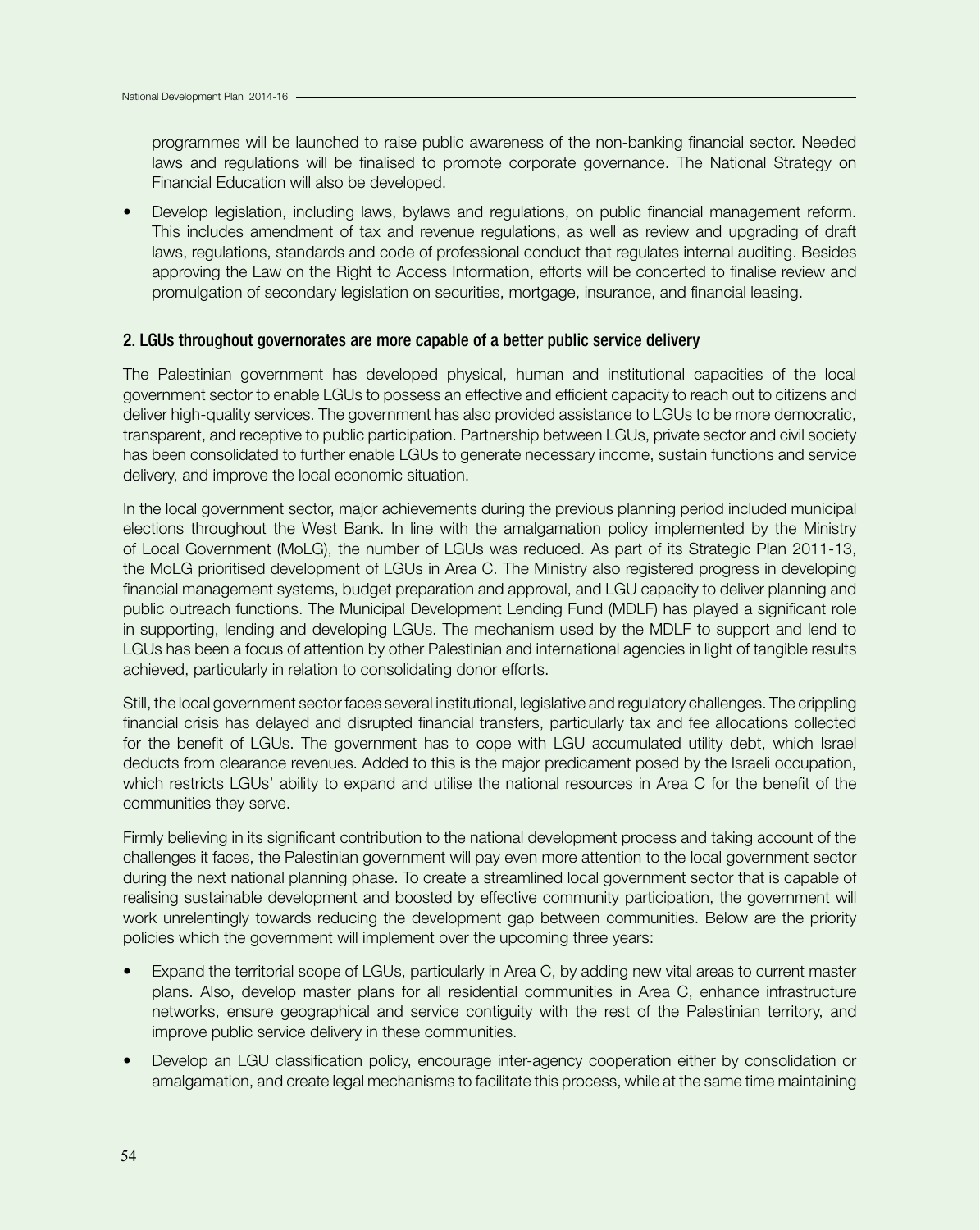the identity of relevant communities. It will encourage LGUs to provide public services and implement joint projects to enable effective and efficient administrative, technical and financial capacities. Coordination and integration between LGUs will also be consolidated in line with an integrated approach and sound planning. The MoLG will also promote representation and coordination delivered by The Association of Palestinian Local Authorities (APLA).

- Promote better LGU financial resource management and increase and sustain LGU revenues by enhancing fee collection mechanisms, providing capacity building, and developing an informed guidance and oversight system. Transparent and accountable LGU management will be consolidated so that they are more capable sustainable, high-quality service delivery.
- Hold periodic, competitive and fair local elections. LGUs will seek a broader community participation in relevant functions. To further promote transparent and accountable operation, LGUs will encourage residents to express their opinions on issues and priorities of the public interest. Citizens' trust and loyalty to LGUs will be enhanced by developing public participation guidance manuals, setting integrity and transparency standards, and launching public awareness campaigns to promote the concept of citizenship on grounds of rights and obligations. Experience with the Public Service Centres will be extended with a view to consolidating good governance principles and practices.
- Strengthen the district offices of line ministries, including the ministries of health, education, social affairs and labour. To further promote a decentralised approach, ensure coordination between these district offices and LGUs. In relation to health and education services, supervisory powers will be given – if necessary – to LGUs in remote communities and areas isolated behind the Wall.
- Develop a legal framework to build partnerships between LGUs, the public and private sectors, and civil society organisations to jointly contribute to local development initiatives. Mechanisms will be set in place to allow a partnership between banks and LGUs to provide concessional lending for infrastructure and service delivery investments. The private sector's corporate social responsibility will be promoted and guided towards supporting the local government sector.
- Enhance and support LGU capacity to cope with emergencies, including snow storms, floods, and earthquakes. Besides allocating necessary resources, LGU work with relevant authorities, including the Civil Defence, will be coordinated.
- Upgrade legislation, including laws, bylaws and regulations, needed to develop the local government sector and support further decentralisation. In particular, the Law on Local Authorities No. 1 of 1997 will be upgraded to ensure more consistent and clearer roles of local government sector actors.

#### 3. More effective delivery of, and equitable access to, public services

The government employs almost 153,000 civil servants, including 89,000 in the West Bank and 64,000 in Gaza.<sup>9</sup> The education, health and security sectors are the largest employers, consuming the largest portion of the recurrent budget. Public service delivery is a key duty of the government, particularly in Gaza, East Jerusalem, Area C, refugee camps, rural and marginalised areas, and areas affected by the Wall and settlements.

To achieve better, more effective service delivery, the government has worked over the past years towards enhancing service provision by upgrading the institutional capacity and infrastructure of service centres. The government has also paid attention to implementing administrative reforms, improving administrative development principles, bolstering civil services and civil servants' performance throughout line ministries

<sup>9.</sup> General Directorate of Salaries, MoF, February 2014.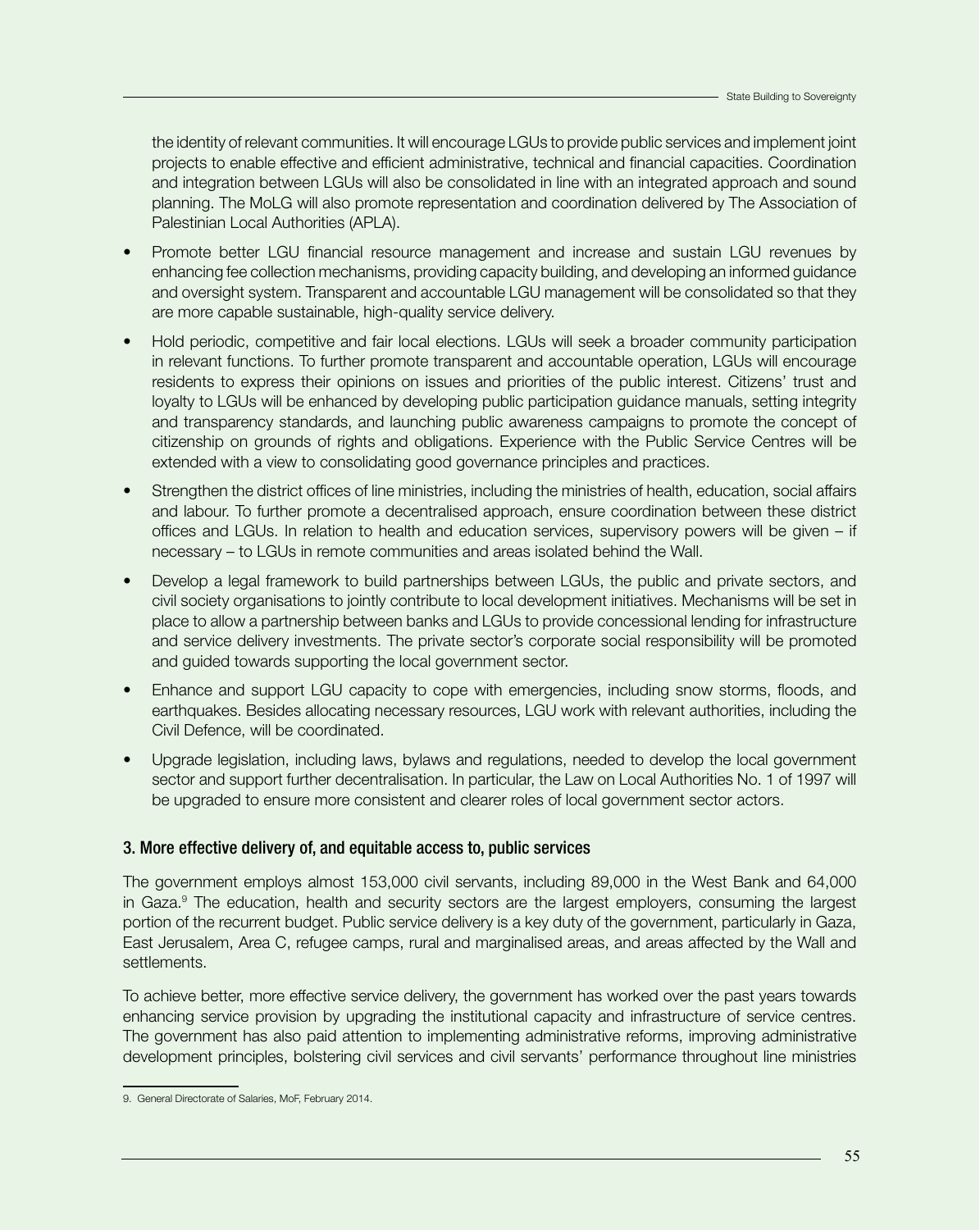and government agencies. In this context, the government has developed a draft employment structure for 2013-15 with a view to better regulate government employment procedures. The government is in the process of developing resource allocation on the basis of sound planning precepts. Linking inputs, outputs and results, these processes ensure a better, more accurate prioritisation and contribute to the streamlining of expenditures. Additionally, the government is now enhancing effective and efficient operations of the international aid, monitoring and evaluation system to ensure better implementation outcomes.

Still, a set of challenges impede development of public administration and service delivery. Most notably, recurrent financial crises and volatility driven by the unpredictability of external financial support have negatively affected the implementation of the government's reform agenda. This persistent problem puts in doubt the government's ability to sustain public service delivery.

Likewise, expanding structures, duplication of roles, powers and tasks of some institutions, continue to be a problem with adverse impacts on interdepartmental cooperation and operations. There is also weak monitoring and evaluation tools throughout the government, rendering vague linkages between inputs, outputs and results and weak accountability measures. The dysfunction of the PLC, and hence lack of oversight of the executive branch, adds to the weakness in oversight and accountability. This necessarily requires that, at this time, PLC committees be promoted and capacity building and support provided to the PLC General Secretariat. Community participation will be further encouraged and consolidated. Incorporation of the Anti-Corruption Commission (2010) and amendment of the Law on Illicit Gains are extremely significant steps towards a more effective and efficient oversight and accountability framework in Palestine.

The priority policies which the government will implement over the upcoming three years are:

- Continue to develop results-based administration by developing planning and policy-making processes and a more robust monitoring and evaluation system using reliable statistics and data to ensure effective and efficient institutional operations and service delivery.
- Resolve conflicts and duplications in the roles, tasks and responsibilities of public sector bodies. Adequate organisational structures will be developed. This activity will also ensure professionalization of key functions developing specialised services.
- Amongst civil servants, promote an institutional and professional culture based on mutual respect and service delivery insomuch as it is a public right. The Code of Professional Conduct for Civil Servants will play a crucial rule in this process.
- Develop laws, regulations and processes which ensure access to information and freedom of expression and freedom of the press, particularly among children, young people and women. Volunteerism will also be encouraged in all walks of life.
- Organise and institutionalise participation of civil society actors and the private sector in decisionmaking processes and promote social accountability for government actions. Besides safeguarding freedom of the press, the government will protect the freedom of expression in the media, both print and broadcast.
- Review current public service prices (including access to justice, utilities, healthcare, education, and social protection), to ensure equitable access for all social groups, and pay more attention to vulnerable groups and marginalised. This priority policy will be tailored to ensure public service delivery to all citizens.
- • Avoiding discrimination, ensure high-quality, effective and efficient public service delivery across line ministries and government bodies. To improve e-government, we will focus on ICT development to save time, effort and money and to raise the quality of service provision.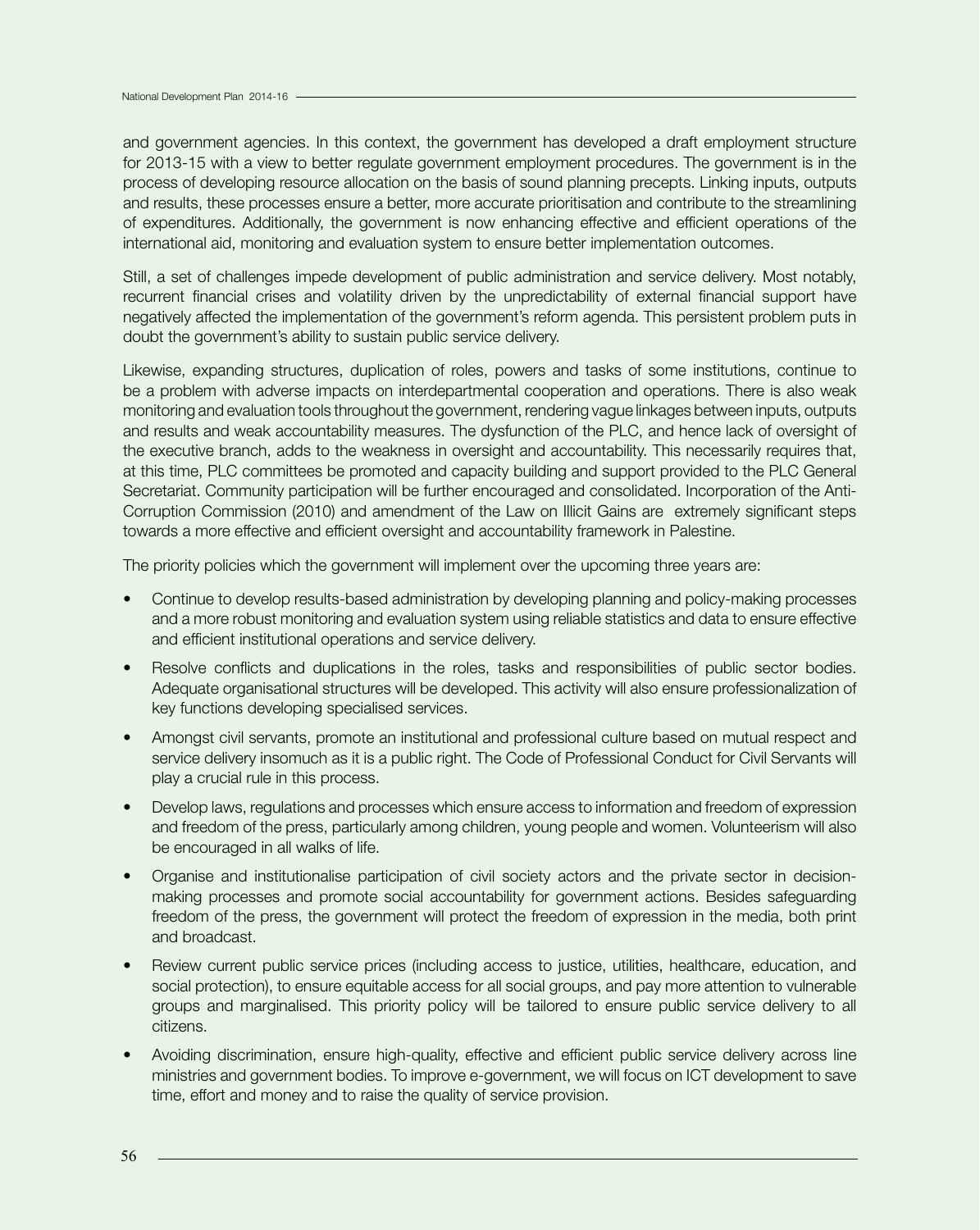#### 4. Enhanced ability to provide security and access to justice

In recent years, the government has made great strides to establish security and public order in the PNAcontrolled territory. It helped consolidate the rule of law, protection of public rights and freedoms, and realisation of community safety. We have rebuilt, rehabilitated and developed security and police headquarters and stations, Civil Defence centres, and correction and rehabilitation centres. We have also enhanced security service delivery, significantly enhancing citizens' feeling of security and improving their economic conditions. Thanks to technical, administrative and professional advancements, the security sector is now fully ready to preserve security of the future Palestinian state.

In light of the close ties between security and justice sectors, gains in public order have given the justice sector a chance to develop and grow stronger. The government has worked to develop the criminal justice system, and provide support to the Judicial Authority to enhance its capacity to tackle its case load more effectively, efficiently and timeously. The government also paid special attention to developing legal aid mechanisms, juvenile justice, forensic medicine, and alternative dispute resolution mechanisms, including arbitration and mediation.

Appointment of female judges has notably increased with special attention paid to violence against women, child abuse and alimony cases. In addition to a greater attention to juvenile cases, an Alimony Fund has been established. Law by Decree No. 7 of 2011 was promulgated, amending the Jordanian Penal Law of 1960 in force in the West Bank and Egyptian Penal Law operative in Gaza. The new Law by Decree suspends enforcement of articles on femicides on grounds of the so-called honour killings.

Gains made in the justice and security sector have contributed to promoting respect of human rights, public freedoms and rule of law. However, all these achievements have been limited to the PNA-controlled territory in the West Bank. The Gaza Strip has been excluded due to political and administrative divide, whilst East Jerusalem and Area C have not benefited due to Israeli control. The Israeli occupation is an overwhelming challenge to the government's effort to bring public order, promote the rule of law, improve respect of human rights, and ensure security and justice for all its citizens.

Still, many internal issues still need to be addressed. Unclear roles and responsibilities need to be resolved. Boundaries between military and civil legislation need to be clearly demarcated. The law needs to be properly enforced in relation to detention conditions.

The priority policies which the government will implement over the upcoming three years are:

- Upgrade legislation, including laws, bylaws and regulations, needed to promote justice and rule of law as well as to distribute roles and powers among all justice sector actors.
- Continue building the forensic system, strengthen the police, and refurbish correction and rehabilitation centres so that they comply with relevant international norms and human rights standards. To ensure a continued effort to develop and promote the criminal justice apparatus, effective and efficient mechanisms will be created to enhance coordination and eliminate overlapping powers and responsibilities between justice sector actors.
- In the context of promoting public safety measures, build and develop the Civil Defence Agency, enhancing its reach across all Palestinian territory.
- To consolidate judicial independence, ensure effective, gender-sensitive service delivery, upgrade infrastructure, and increase the number and capacity of family and regular court judges and prosecutors in various specialisations.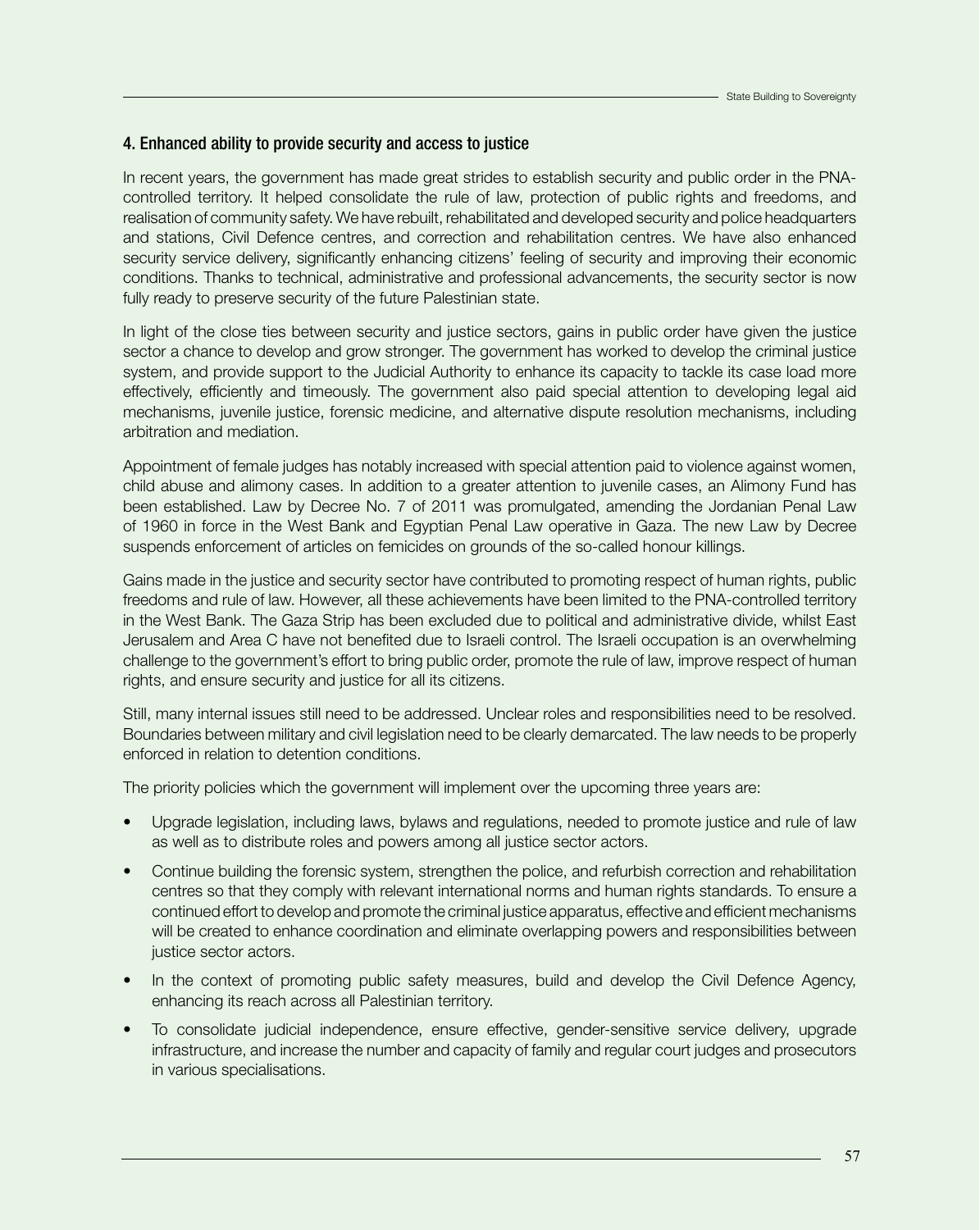- Rejuvenate judicial inspection and bolster the application of the principles of transparency and good governance to functions of the judicial apparatus, ensuring due accountability.
- Consolidate and expedite processes to execute court decisions, including in relation to infringements of local government regulations.
- Continue to develop legal education in Palestine, localise security and judicial training, and integrate human rights and gender concepts in training curricula targeting security and justice sector staff.
- To promote integrity, transparency and accountability, oversight and inspection systems will also be developed at these agencies throughout security and justice sector actors. Effort will continued to be made to approve and enforce codes of professional conduct.
- Upgrade and enforce laws in line with international standards of human rights, particularly those that ensure protection of women, children, the elderly, and people with disabilities.
- Enhance the role that the Bureau of Legal Counsel and Legislation plays in upgrading and improving drafting of effective legislation. Regulations will be published in the Palestinian Official Gazette in a timely fashion. Capacity building will also be provided to institutions specialising in legislative drafting.
- Employ more women in the Palestinian Civil Police and other security services and enhance women's access to justice sector services.
- Promote the role of the Independent Commission for Human Rights to oversee and ensure a clear and due process of investigation into citizens' complaints.
- Continue to put in place and implement preventive measures against crime, narcotic drugs, blackmail, and cybercrime.

#### 5. More effective Palestinian presence in Arab and international forums as well as within Palestinian communities in the Diaspora

The government has made key achievements on the international level. In November 2012, Palestine was admitted as a non-member state of the UN. The State of Palestine was also admitted as a member of the UNESCO. More than 138 states now recognise the State of Palestine. Palestinian representation has been elevated, particularly in some European countries. Palestinian bilateral and multilateral relations have developed in many areas, including education, trade, culture and tourism. These historic achievements were a fruit of concerted efforts made by the President's Office and government, including the Ministry of Foreign Affairs (MoFA), over the past years. These accomplishments must be built-upon to further strengthen Palestine's diplomatic and political presence on both official and non-official levels. The just Palestinian cause will continue to be publicised. In addition to invigorating diplomatic action, regional and international support will be lobbied with a view to attain Palestinian right to self-determination and statehood on the 1967 border. A just solution of Palestinian refugees will also be reached in line with international resolutions and norms. Besides accession to international agencies, organisations and forums, Palestine will work towards signing relevant conventions and treaties.

The government will implement the following policies over the next three years:

- Lobby and revitalize international political, diplomatic and legal support to materialise the State of Palestine with East Jerusalem as its capital, deter Israeli practices, and hold Israel to account under international law and conventions.
- Develop laws and regulations to qualify Palestine to accede to international agencies and organisations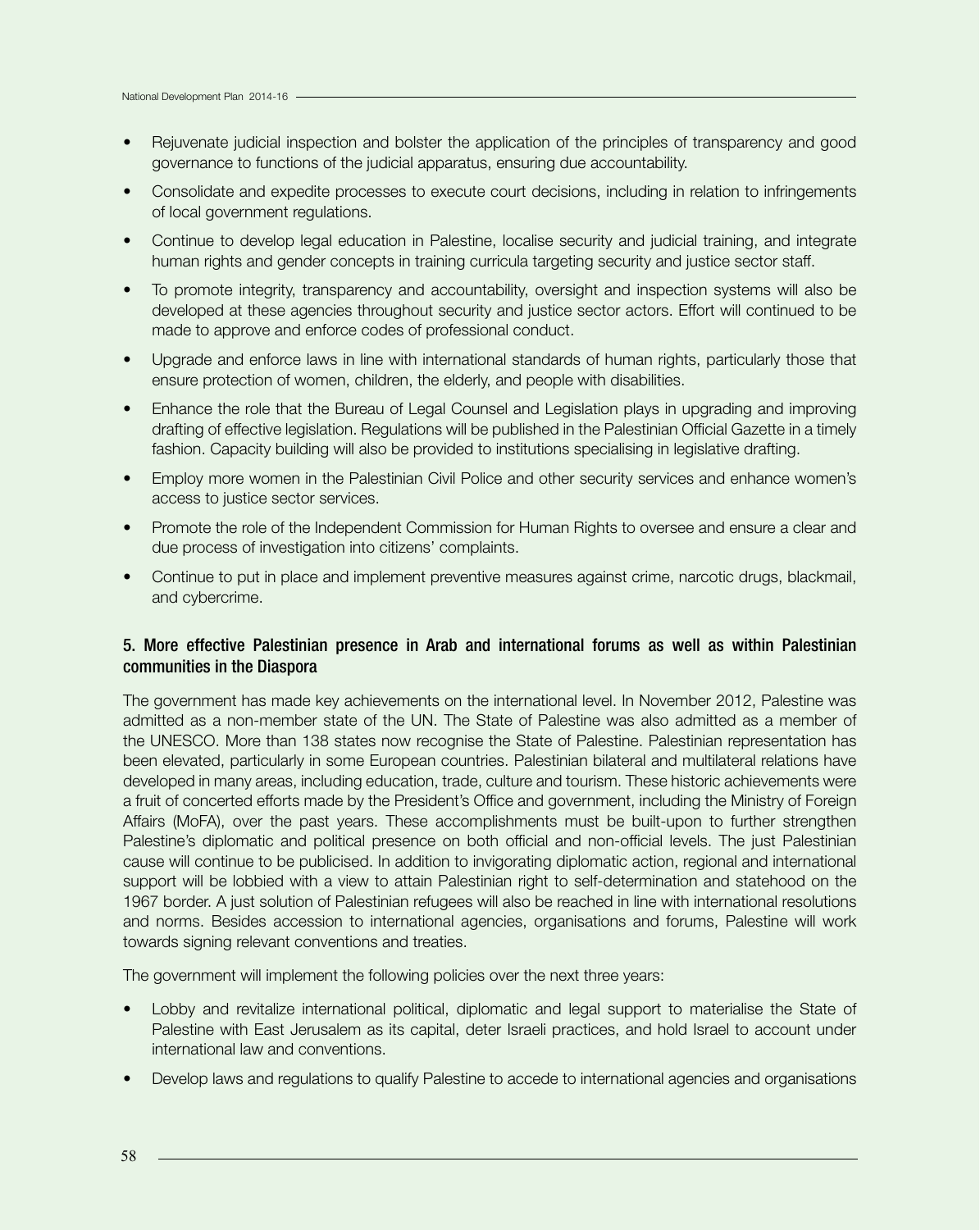as well as ratify international conventions and treaties, serving the supreme national interest.

- Take steps towards accession to international conventions on human rights. As a topmost priority, Palestine will first accede to the International Covenant on Civil and Political Rights, International Covenant on Economic, Social and Cultural Rights, and Convention to Eliminate All Forms of Discrimination Against Women.
- Promote government expertise and capacity in international law, particularly International Humanitarian Law and International Human Rights Law. We will further enhance communication with UN human rights agencies, contribute to international forums, submit due reports, and provide training to all relevant government bodies.
- Continue to promote international cooperation and exchange of expertise and know-how, especially in economic and commercial spheres. Promote competitiveness of Palestinian products in Arab and international markets, particularly in the tourism, agriculture, manufacturing and ICT sectors.
- Consolidate South-South Cooperation and utilise relevant UN initiatives.
- Strengthen relations and build bridges with Palestinian communities and refugees in the Diaspora on the one hand, and the society from across the spectrum, including refugee camps, in Palestine. Also, efforts and support will be lobbied to rebuild the Palestinian economy and establish an independent Palestinian state.
- Invigorate international popular support for Palestine and resistance of the occupation by developing relations between Palestinian government agencies and civil society organisations throughout the world. Relations will also be upgraded with friendly organisations, civil society actors and international groups and individuals, who support the Palestinian people in their struggle for their legitimate rights. Joint efforts will be made to introduce the Palestinian people, the question of Palestine and Palestinian heritage.
- Promote Palestinian formal and informal participation and representations in international organisations and forums.
- Continue to develop Palestinian consular activity to ensure full readiness to represent the State of Palestine and the representation and protection of the interests of its citizens abroad.
- To serve the Palestinian cause, institutionalise the media sector through an integrated legal framework of all media outlets (both official-government and private).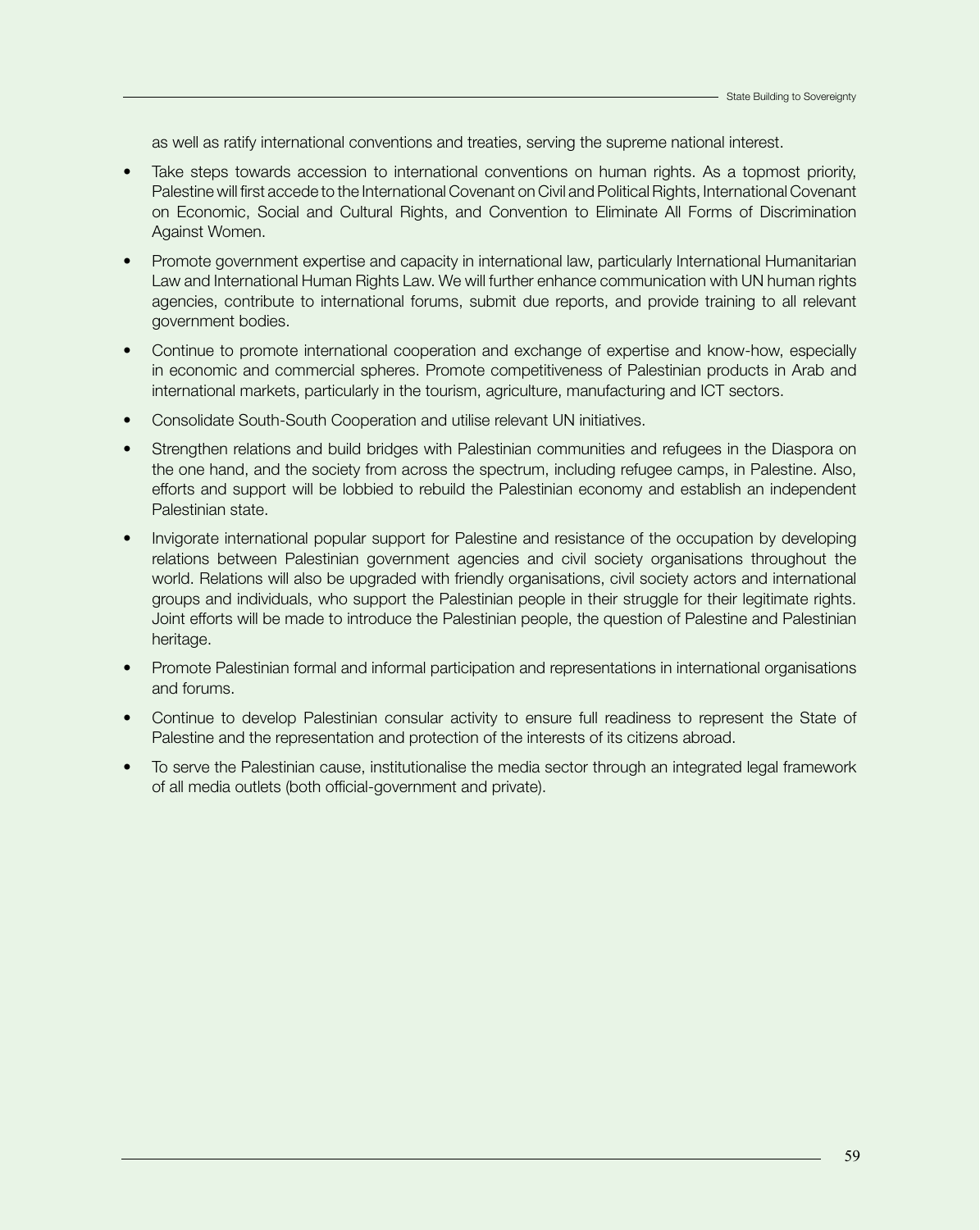## 3.2.3 Social Protection and Development

#### **Context**

The government has worked hard in recent years to provide high-quality social services in the education, health and social protection sectors, ensuring equitable opportunities and access to all social groups. To ensure integrated, inclusive, sustainable and cost-effective service delivery, the government has promoted partnership with the private sector, local and international NGOs, and UN agencies, including the United Nations Relief and Works Agency (UNRWA). The achievements in these sectors represent the fruits of these partnerships and the hard work of all concerned. Accordingly, the government is committed to consolidating and developing these partnerships over the years to come. The government has paid special attention to building Palestinian human capital and improving the quality of social service provision, particularly education, with a view to prepare and empower our children and youth (males and females) to positively and effectively engage in our social development endeavour.

The government is determined to maintain and build on the achievements it has recorded in social service access and delivery. Over the coming three years, we will continue to focus efforts on enhancing and sustaining social service provision, including education and health, ensuring equitable opportunities and access to these services. Social service delivery will be organised within a framework of partnership and operational integration with the private sector, civil society actors, and various UN agencies. The government will also develop an inclusive, integrated social protection system, including a social assistance delivery system, social service apparatus, and national social security initiative. This system will be capable, without discrimination, of ensuring a decent standard of living for all citizens, particularly the poor and other vulnerable groups.

Looking forward, the government recognises that increased investment in quality education, including in childhood and early childhood, are indispensable to building human capital – our most precious asset and the backbone of our future socioeconomic development. Furthermore, the government will take necessary measures to ensure full, effective and efficient participation of women and the youth in the development process and in the benefits of future development outcomes. The government is further resolved to empower our citizens, help them manage the transition from dependency to self-reliance, achieve prosperity, and lead a decent life. In this context, the government will create conducive conditions to enable individuals, particularly women and youth, to establish their own productive and income generating enterprises. It will also continue to develop and unleash potential of human resources to build the knowledge-based economy and meet future labour market needs.

Over the next three years, social justice will be of utmost priority in the social protection and development policy agenda. The government will work towards reducing development gaps and inequities within our society on grounds of gender, age or community. Accordingly, resources and effort will be focused on the most marginalised areas and groups. The government will continue to build on and develop current partnerships with the private sector, civil society actors and UN agencies in implementation of development projects throughout the Palestinian territory. The government will work jointly with these organisations to address and alleviate the high rates of poverty and unemployment, which pose a threat to our social fabric. Recognising its importance to social cohesion and the morale of the nation, the government will also dedicate a portion of available investment resources to safeguarding our national culture and heritage.

On the national, regional and international scenes, the government will redouble its efforts to raise and maintain public awareness of, and advocacy for, Palestinian prisoners held in Israeli detention centres. We will continue to lobby for the enforcement of international law and efforts will be tailored to provide protection, enhance detention conditions, and ultimately secure the release of prisoners. Through the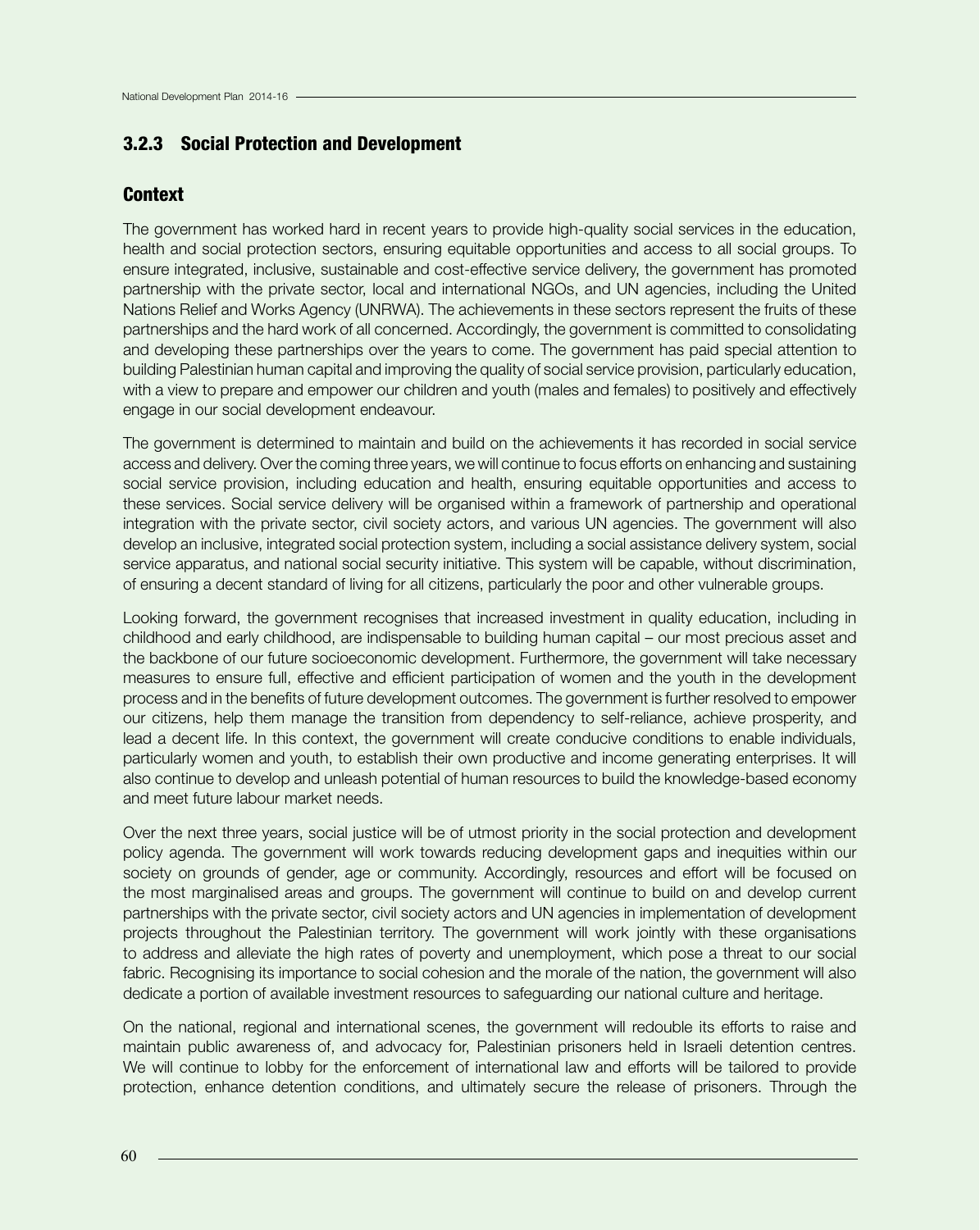Ministry of Detainees and Released Detainees (MoDRD), the government will continue to provide all means and efforts needed to ensure the legal defence of Palestinian prisoners, particularly before Israeli courts. It will also provide education, social assistance, healthcare, rehabilitation, and reintegration services to released prisoners.

# Relief and Development

Under current political and socioeconomic conditions, Palestinian development initiatives cannot be separated from humanitarian support. This is the reality in the context of the occupation, imbalances in living conditions throughout occupied Palestinian land, and unpredictable developments in the political process.

In implementing the NDP 2014-16, the interrelationships between development efforts and humanitarian aid will be considered carefully. All humanitarian aid efforts will be geared towards creating an enabling environment that supports the development process and the achievement of our medium- and longterm goals and aspirations.

In addition to improving living conditions of the poor, a development-oriented approach to humanitarian relief, will help alleviate poverty and promote transition from dependency to self-reliance by investing in economic empowerment and providing capacity building to the poor and vulnerable households.

Creating a link between development and humanitarian aid and ensuring coherence between humanitarian action and government-led development requires concerted effort and coordination between all stakeholders to manage humanitarian support and develop a culture and concept of humanitarian aid that assures an orderly transition from ad hoc, rapid reaction to empowerment and sustainable development. This can be achieved by:

- Institutionalising coordination of humanitarian aid management between Palestinian institutions and other relevant agencies to prevent duplication of efforts.
- Revisiting budget priorities with a view to alleviating poverty, reducing unemployment, improving basic service delivery, and extending service provision to affected, vulnerable and marginalised areas.
- Developing and enacting laws and regulations that provide protection against unemployment, and provide social protection and care for needy and marginalized groups.
- Enhancing social service delivery, particularly to the poor, vulnerable groups, and persons with limited income.
- Ensuring implementation of the minimum wage and developing and putting into effect the Consumer Protection Law with a view to protecting the poor and persons with limited income.
- Focusing on job creation components within humanitarian aid programmes.
- Supporting small loan programmes to empower the poor and vulnerable groups, especially women and households with limited income. To lift them from poverty, these will receive rehabilitation and training to help them establish income generating enterprises.
- To the greatest extent possible, include local products in food baskets delivered to the poor.
- Provide a continuous evaluation of mechanisms and channels of delivering humanitarian aid to the poor, ensuring effective and efficient distribution.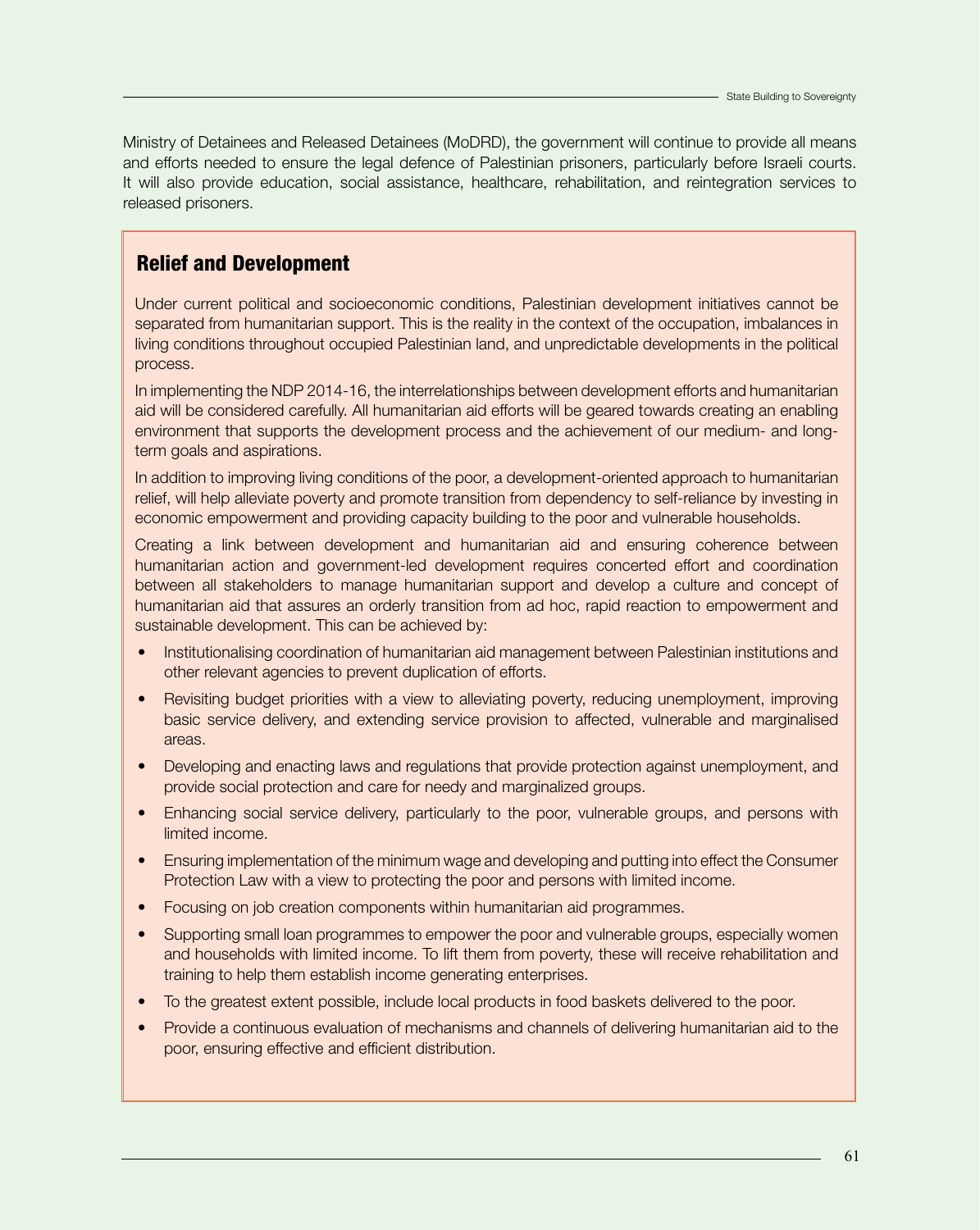| Strategic approach | Continue to provide sustainable, high-quality, rights-based and gender-                |
|--------------------|----------------------------------------------------------------------------------------|
| of the Social      | sensitive social services, contributing to alleviating poverty and maintaining         |
| Protection and     | social justice between social groups and areas. These will provide protection          |
| Development sector | and empowerment to children, women, young people, the elderly and people               |
|                    | with disabilities in a society governed by a pluralistic, innovative national culture, |
|                    | which safeguards its heritage and preserves its social cohesion and solidarity.        |

#### Sector strategic objectives of the Social Protection and Development sector

The following strategic goals are derived from a consolidation of the social protection and development sector and cross-sector strategies: social protection and development, education and higher education, TVET, health, culture and heritage, youth and sports, and gender.

#### Table 3: Social Protection and Development Sector strategic objectives 2014-16

- 1. A rights-based, gender-sensitive, and a more inclusive, integrated and sustainable social protection system to alleviate poverty, marginalisation and social exclusion
- 2. Education, higher education, and TVET systems ensure high-quality education for all without discrimination, linked to the labour market and society needs, and keep pace with scientific and academic advancements
- 3. A more integrated healthcare system, providing high-quality, equitable public health care services for all
- 4. More accessible cultural activities, promoting a pluralistic, open and innovative national culture, which denounce all forms of discrimination, as well as preserving and renewing cultural heritage
- 5. Palestinian youth, including males and females, are more capable of participation in the labour market and social, political, cultural and sports events, and contribute more effectively to national development
- 6. An empowered Palestinian woman who enjoys more protection and better participation in the labour market and public life, with easier access to all basic services and with equitable opportunities without discrimination

#### 1. A rights-based, gender-sensitive, and a more inclusive, integrated and sustainable social protection system to alleviate poverty, marginalisation and social exclusion

The government worked towards reforming and enhancing capacity of the social safety network to deliver social services. To ensure social assistance is delivered to entitled beneficiaries, the government has reviewed, consolidated and developed mechanisms to better target and calculate the benefit value of cash assistance programmes. With a total cost of US\$ 128 million, approximately 104,203 households, including 586,024 members, benefited from the consolidated Cash Transfer Programme (CTP) in 2013. Femaleheaded households comprised 43.6% of total beneficiaries. Besides cash transfers, the Ministry of Social Affairs (MoSA) also delivers a set of social services.

The MoSA has finalised a national poverty database, including 150,000 Palestinian households in the West Bank and Gaza. The Ministry has also launched a comprehensive process to review and upgrade social protection-related laws and regulations. Most importantly, the MoSA developed amendments to the Child Law, a draft Juvenile Justice Law (the first of its kind in Palestine), a draft Law on Protection of Families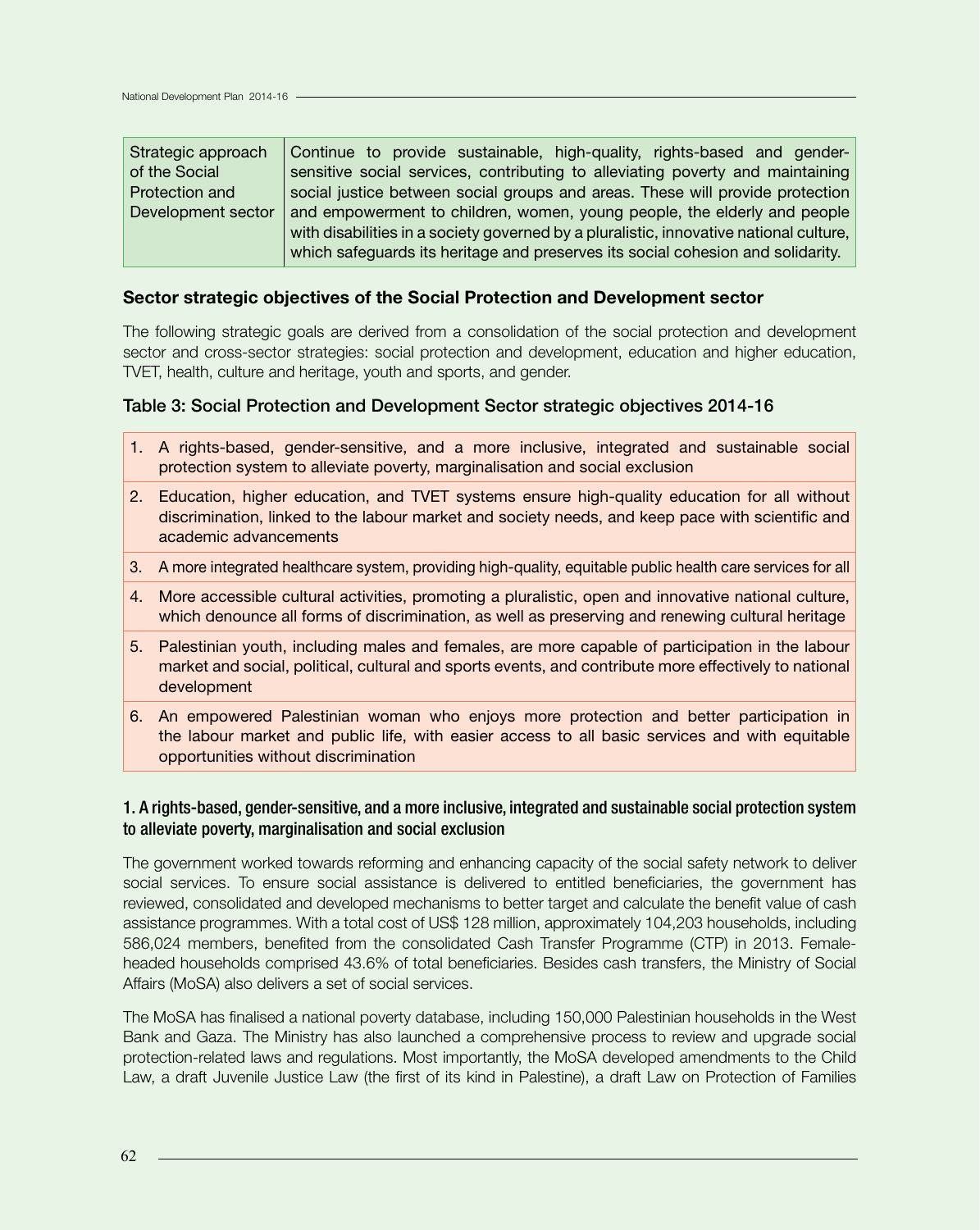against Violence, and a Regulation on Medical Transfers Abroad. In addition, the MoSA developed several national strategies, most notably the National Strategic Framework of People with Disabilities, National Strategy for Care of the Elderly, and National Strategy for the Juvenile Justice Sector. Notwithstanding these efforts, poverty and food insecurity rates continue to be high. According to consumption patterns, the rate of poverty was 25.8% in 2011: 17.8% in the West Bank and 38.8% in Gaza. Of these, 12.9% suffered from deep poverty (7.8% in the West Bank and 21.1% in Gaza). The data also shows a continued decline of food security. In 2012, the percentage of households lacking food security was 34% (57% in Gaza and 20% in the West Bank).<sup>10</sup> In spite of reforms aimed at a more effective and efficient programme, social protection continues to be impaired by several weaknesses, including fragmented service delivery, falling short of what is needed to secure a decent standard of living for all Palestinian citizens.

More effort will be invested to ensure an integrated and rights-based social protection system to provide high-quality, sustainable services to all social groups without discrimination. This system will bridge the development gap between various communities, enjoy fiscal sustainability, reduce dependency on external aid, and link relief assistance to development interventions. It will further provide capacity to poor and vulnerable households, enabling self-reliance and enhancing living standards.

Below are priority policies the government will implement over the upcoming three years:

- Continue to develop integrated, rights-based social protection systems with a view to deliver highquality services. These will ensure a decent life and allow opportunities for all, particularly the poor, children, youth, women, the elderly, and persons with disabilities.
- Continue to provide services, care and rehabilitation for prisoners, released prisoners, and families of martyrs and the wounded throughout the Palestinian territory.
- Bridge the development gap and regional discrepancies, particularly in Area C, communities adjacent to the Wall, East Jerusalem, and Gaza.
- Develop a database of social welfare needs and services available in East Jerusalem and Area C. Also, enhance effective functions, expand coverage and diversify services delivered by Palestinian institutions.
- Promote a child protection system as a primary framework to deliver social protection to children, ensuring alignment with a broader social protection system.
- Develop a national social security system, which enhances social solidarity and prioritises the poor and marginalised groups.
- Enhance the institutional capacity, legal framework and governance of the social protection sector. Besides promoting a decentralised approach, working relationships between service providers will be strengthened, including the government, NGOs, UN agencies, and international organisations.
- Consolidate coordination and cooperation between stakeholders to eliminate overlapping or duplicate functions, and provide capacity building to all actors, particularly the MoSA, in the development of legislation, policies, social protection systems, and monitoring and evaluation.
- Develop national and sector monitoring and evaluation systems and create a central social protection database.
- • Operate systematically and incrementally to manage transition from dependency on relief programmes to self-reliance by enhancing linkages between humanitarian and development aid, investing in economic empowerment, and providing capacity building to the poor and vulnerable households.

<sup>10.</sup> Palestine Economic Policy Research Institute (MAS), Food Security Bulletin, 9, Autumn 2013.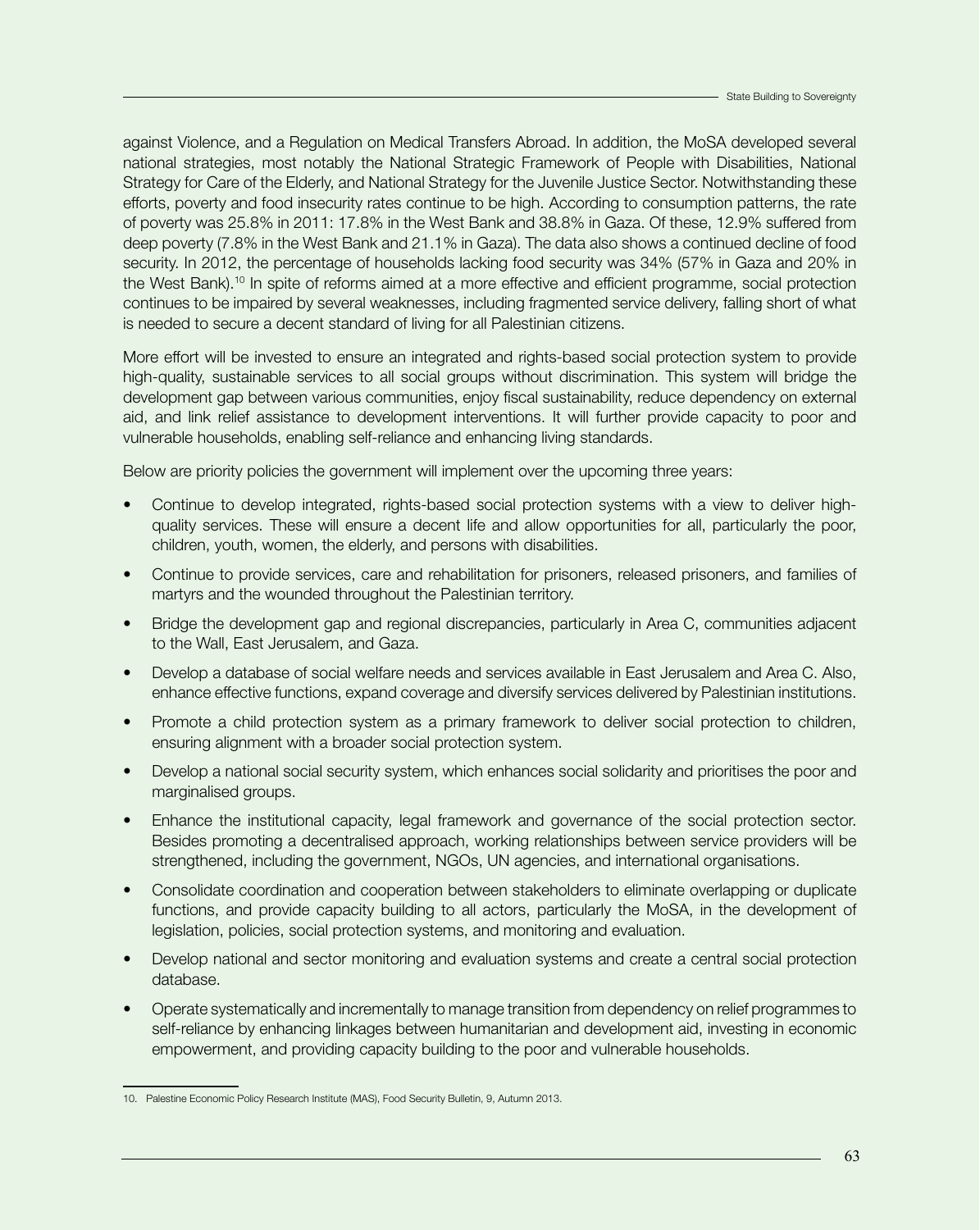#### 2. Education, higher education, and TVET systems ensure high-quality education for all without discrimination, linked to the labour market and society needs, and keep pace with scientific and academic advancements

We have launched various initiatives to promote a universal education system, enhance education quality, and align outputs with the labour market needs. We have improved education sector infrastructure, started to implement the Teacher Training and Rehabilitation Strategy, reviewed and enhanced educational curricula, promoted electronic and entrepreneurial education, and approved a new TVET Strategy.

Compared to many countries in the region and world, data show that Palestine registered tangible progress in relation to quantitative indicators, including gender equality in enrolment rates. Data show that the net enrolment rate in basic education is 94.4% among children in the 6-15 age group. Completion of basic education is 88.5%. However, enrolment of children with disabilities in basic education is still low, reaching only 45% of the total children with disabilities in school age. Preschool enrolment also continues to be low (33.8%) due to poverty and the limited number of kindergartens in the smaller and remote communities. Harassment by the Israeli army and settlers also discourages children from travelling to and from educational facilities.

Nevertheless, progress on quality of education has not matched our achievements in relation to quantitative education targets. Despite the progress seen in the achievements of Palestinian students in TIMSS, results are still below average. The ranking of Palestine is still low compared to other countries that take part in the TIMSS. Data from the Ministry of Education (MoE) showed that ordinary life skills measured in fourth, eighth and tenth grades scored around 70% in 2012, a percentage that does not reflect our aspirations.

TVET has also seen modest enrolment rates of 2.94% - though the commercial stream is an exception, recording am enrolment rate of 4.6% in the West Bank and 0.5% in Gaza. Women's enrolment in TVET facilities is also low: 56 females to 100 males. This is mainly ascribed to an inferior perception of vocational education within society, the limited number and low quality of disciplines, and the incompatibility of TVET outputs with the labour market needs.

Higher education continues to enjoy a higher status in society. Approximately 30% of the 18-24 age group is enrolled in higher education institutions. Of these, 54% are women. However, the higher education sector continues to suffer from declining quality as well as limited academic disciplines, which do not match emerging labour market and societal needs. This is especially evident in postgraduate programmes, where graduates experience high unemployment. The higher education sector is expected to remain in a relatively poor state due to the continued financial crises that cripple our universities.

In the education, higher education, and TVET subsectors, the government will implement the following priority policies over the upcoming three years:

- As a human right, ensure the safe and fair enrolment of all Palestinians, including children with disabilities. Special attention will be paid to children living in areas under Israel's control as well as in marginalised and remote communities.
- Increase enrolment in early childhood and preschool education programmes. This will target both boys and girls.
- Create a safe, progressive, fair and students-centred educational environment and improve psychological and social health standards at schools.
- Improve the high school (Tawiihi) system, enhance staff capacities, and promote the role of the education system in building the national character.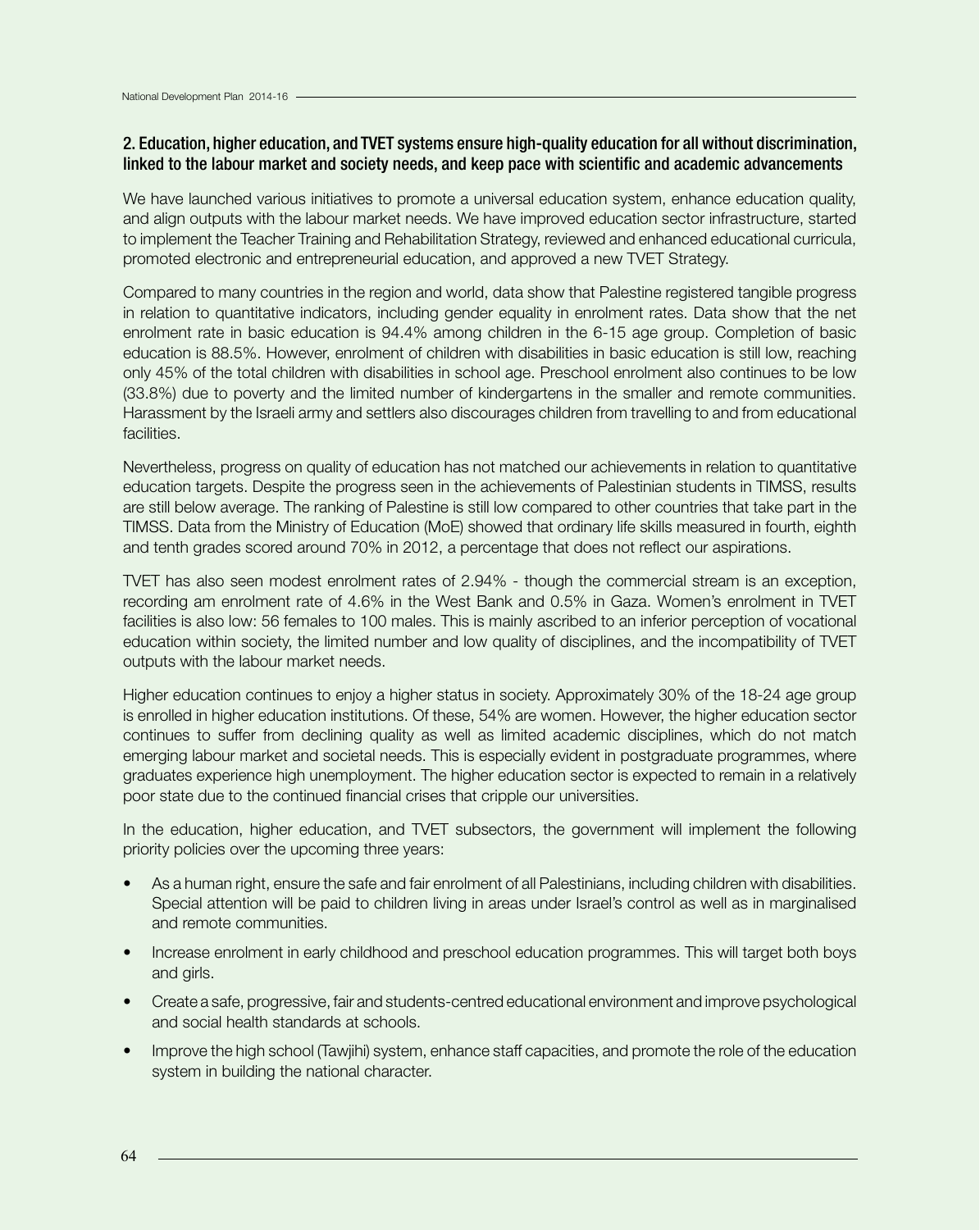- Improve quality of general education and TVET, increasing enrolment to TVET especially among girls. TVET will also be adapted to society and labour market needs. Attention will also be paid to entrepreneurial education.
- Continue to deliver training and rehabilitation targeting teachers with a view to promoting quality education and learning.
- Continue to revise and develop curricula from a gender perspective and add educational modules that deal with gender issues throughout all stages of education.
- Reform and restructure the Palestinian school system to ensure alignment and consistence in all phases.
- Develop the education system and promote governance, administrative and financial systems, and the legal framework. To coordinate efforts on the basis of partnership and responsibility, consolidate interdepartmental cooperation within the Ministry of Education and strengthen working relationships with UNRWA and private schools. A decentralised approach in the education sector management will be adopted. Every effort will be exerted to maintain the unity of the Palestinian education system in the West Bank, Gaza, and East Jerusalem, ultimately, throughout Palestinian schools in the Diaspora.
- Construct, develop and rehabilitate infrastructure of schools and educational institutions, especially facilities of girls, throughout the Palestinian territory, particularly in East Jerusalem, Area C, and Gaza.
- Enhance quality of education in East Jerusalem, develop education infrastructure, integrate a larger number of schools within the education apparatus, and confront efforts by Israel to distort Palestinian curricula.
- Reform and develop higher education management and governance within the public sector and throughout academic institutions. Universities will receive assistance to overcome current financial crisis. Joint efforts will be made to expand enrolment, particularly among poor and vulnerable groups, as well as enhance quality of higher education, encourage scientific research, exchange expertise, and adapt outputs to needs of the Palestinian society as well as to the local and regional marketplace both quantitatively and qualitatively.

#### 3. A more integrated healthcare system, providing high-quality, equitable public health care services for all

In comparison to neighbouring countries, Palestine has made notable achievements in relation to health indicators over the past years. In 2012, life expectancy in Palestine was 71 years for men and 74 years for women. In the same year, child mortality rate (under the age of 5 years) dropped to 16.2 per 1,000 live births. Also, infant mortality rate decreased to 13.5 per 1,000 live births in the same year. We have also made progress in the national vaccination programme, registering as high coverage rates as 100%. Epidemic diseases have been well under control. A total of 99% of women receive prenatal care. Of all births registered in 2012, 99.1% of births were delivered in hospital. Also, the maternal death rate dropped markedly. At the same time, however, only 38% of women receive antenatal care and cases of women not receiving any reproductive health services rose by 19.3%.

The achieved relatively high level of healthcare is the fruit of the joint efforts of many agencies and service providers. During the previous planning cycle, the government has developed infrastructure of the health sector, constructing and rehabilitating many healthcare centres throughout the Palestinian territory with a view to enhancing public access to basic healthcare services. Having improved our partnership with civil society actors and private health sector, we have invested in enhancing health sector human resources as well as in continuing health professional education programmes. These endeavours have enabled localisation of many tertiary healthcare services, reducing the need for patient transfers abroad.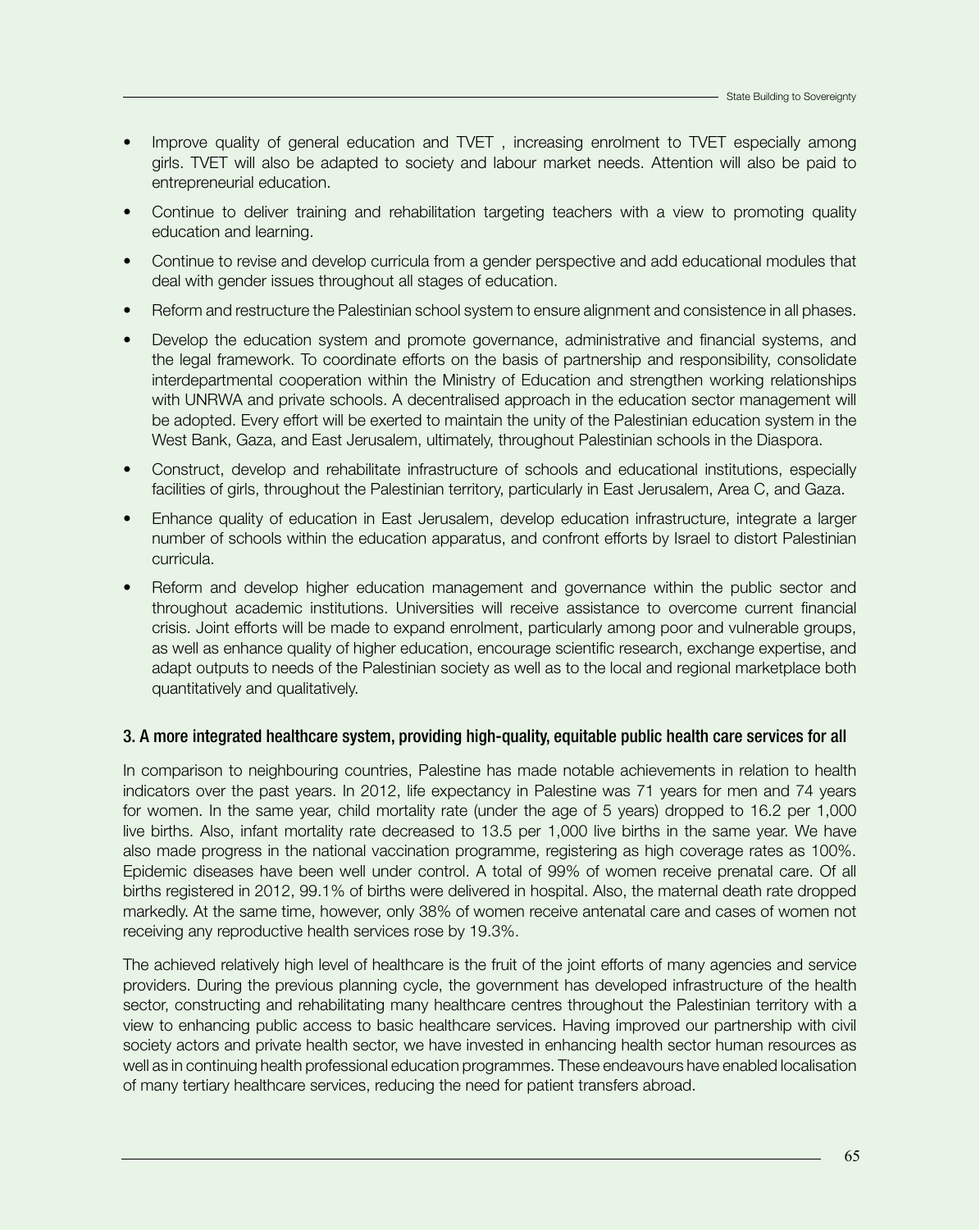In spite of the achievements, there is still more to be done to improve secondary and tertiary healthcare services with a view to bridging gaps between various areas and enhance access to healthcare services. The government will build a sustainable system of healthcare service delivery for all citizens without discrimination. It will also complete the implementation of a computerised healthcare system of primary healthcare abroad.

Moreover, we are striving to cope with Israeli restrictions, which inhibit an equitable public access to healthcare services, and have worked tirelessly to streamline and optimise the use of available resources in light of declining economic situation and irregular foreign aid. These factors have impeded and undermined our ability to maintain and build on our achievements.

Nevertheless, side by side with all relevant national institutions, we are striving to continue to enhance the health sector, particularly primary healthcare. However, recent data show that Palestine is undergoing a far-reaching epidemiological transition as chronic disease spreads within the Palestinian society, especially among women. More death causes are attributable to widespread vascular diseases, heart attacks, diabetes, cancer, and brain strokes. Data shows that an unhealthy lifestyle, including smoking, lack of exercise and unhealthy diet, has deteriorated health conditions. Recently, Palestinian citizens have suffered from increasing psychological-social problems. In 2012 and 2013, these have reportedly affected behaviour of 26% and 38% of the adult population in the West Bank and Gaza respectively.

In light of these, we will implement the following priority policies over the upcoming three years:

- • Continue to provide better access for all social groups to high-quality healthcare as a human right. Special attention will be paid to poor and vulnerable persons throughout the Palestinian territory, particularly in remote areas, communities adjacent to the Wall, Area C, East Jerusalem and Gaza. Additionally, the Health for All principle will be duly adhered to.
- Develop and upgrade the infrastructure of hospitals, clinics and healthcare centres, particularly in East Jerusalem, provide necessary support to protect them against dysfunction, and keep up effective and efficient operation. Also, provide qualified staff and cover necessary expenses, comparing these to the cost of medical transfers abroad to ensure economic benefit.
- Improve management of chronic diseases, which overburden the healthcare system. Besides promoting early detection programmes, preventive healthcare will be invigorated. Campaigns will be designed to raise public and individual awareness about healthy lifestyle and behaviour.
- Conduct a comprehensive review of the patient transfer system, invite tenders from Israeli and Jordanian hospitals with a view to contract the best healthcare services in terms of quality and cost. Also conduct a comprehensive review of Israeli deductions from clearance revenues, auditing all invoices. In parallel, invest in human capital and infrastructure in our hospitals in order to reduce the need for patient transfers.
- Enhance health sector development and governance through effective and efficient institutional development and management of the healthcare system. We will work with medical schools and nursing institutes to supply qualified human resources, capable of delivering high-quality services, with a view to minimising reliance on external aid and outside patient transfers, and propelling the health sector to a state of self-sufficiency. Healthcare programmes and service delivery will also be gender-responsive.
- Extend the computerised healthcare service system to include all government hospitals, MoH directorate district offices, and MoH clinics. Over time, the system will be integrated with the health insurance system and central warehouse systems with a view to ensure a comprehensive, computerised government healthcare system.
- Continue to develop primary healthcare service delivery, particularly mother and child care, and reproductive health, with a particular emphasis on postnatal healthcare.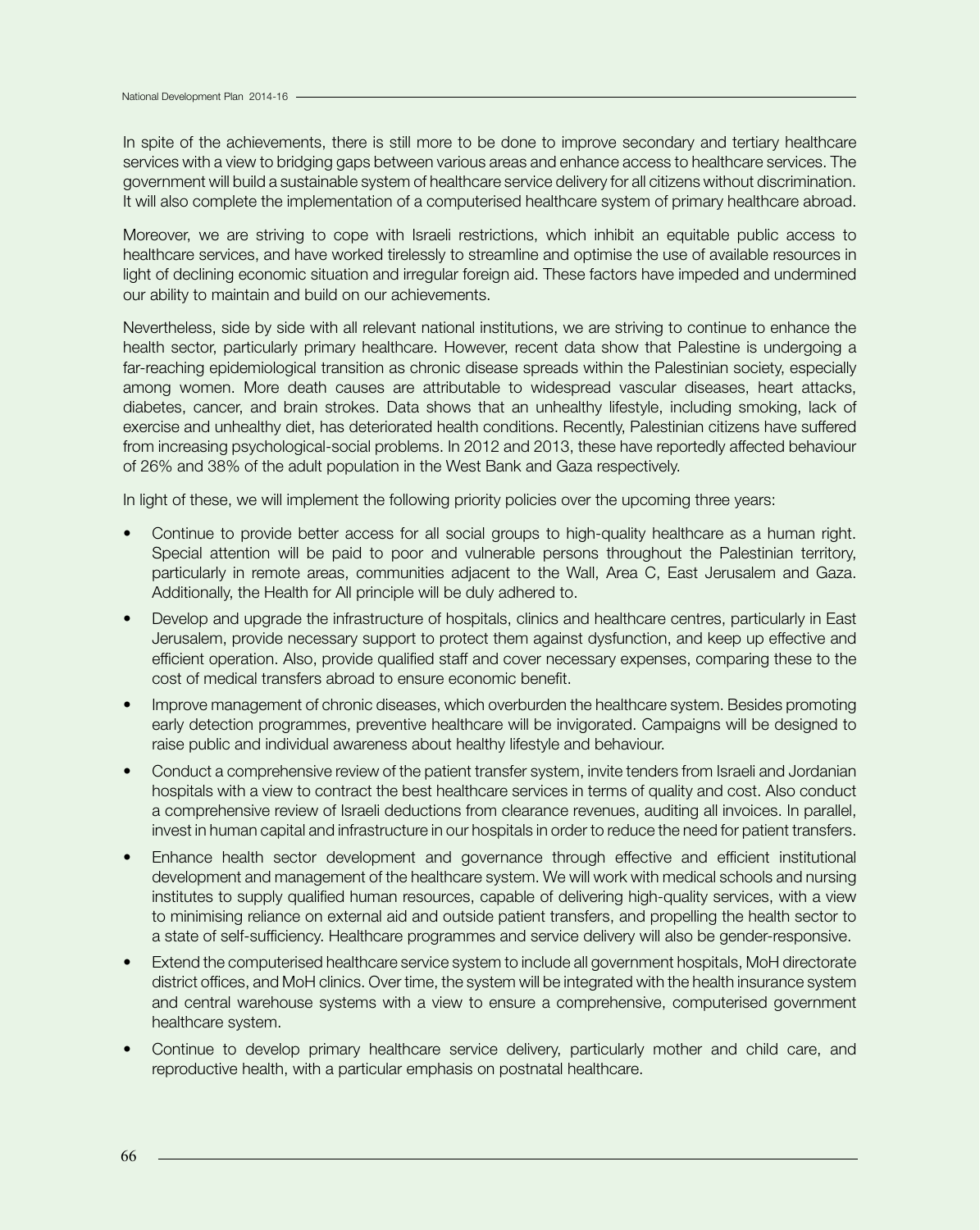- Develop and integrate psychological and community health within primary healthcare service delivery. The family health approach will also be in place.
- Develop partnership, cooperation, coordination and integration between the MoH, UNRWA, and other health service providers, including private operators and NGOs.

#### 4. More accessible cultural activities, promoting a pluralistic, open and innovative national culture, which denounce all forms of discrimination, as well as preserving and renewing cultural heritage

In cooperation with various cultural actors, successive governments have worked to develop the Palestinian culture and to protect and maintain our cultural heritage. To preserve the national identity, which is being constantly targeted by Israel's systematic attempts to undermine it, we have worked to promote social cohesion and cultural contact between Palestinians both inside Palestine and in the Diaspora, targeting all segments of the society in the West Bank and Gaza, including refugee camps. Over the past three years, the government supported construction and rehabilitation of many cultural centres and institutions, providing essential infrastructure development. Through the Culture Support Fund, the government promoted and sponsored individual and collective cultural events and activities throughout Palestine, with a particular focus on remote and marginalised areas. In spite of these efforts, almost one fifth of the Palestinian population wishing to engage is cultural activities in their spare time could not do so. Particularly in rural areas, cultural institutions and infrastructure are lacking. To address this issue, we are determined to channel investment to develop cultural infrastructure, with a special focus on marginalised and remote areas. Jointly with all local and international partners, the government will make more effort to sponsor cultural activities, rejuvenate the spirit of creativity, innovation and excellence, and consolidate the Palestinian cultural presence on the local, regional and international levels.

In relation to national culture and cultural heritage, the government will implement the following priority policies over the next three years:

- Reinforce and promote a pluralistic, open and positive society, promote cultural awareness and artistic events, and ensure involvement of the Palestinian society from across the spectrum in cultural activities throughout Palestinian cities, towns, villages and refugee camps. Special attention will be paid to East Jerusalem, which is targeted by a relentless campaign to obliterate its Palestinian cultural identity and seclude it from its Palestinian hinterland. The government will continue to build twinning relationships between East Jerusalem and Arab and Islamic capitals.
- Encourage artistic and cultural expression, through support and sponsorship of cultural initiatives and creative and talented individuals.
- • Support and maintain contact between Palestinians inside and outside Palestine and expand the scope of cultural exchange with Arab and foreign countries.
- Invest in and provide financial and logistical support to construct and refurbish cultural centres, facilities and infrastructure, especially in marginalised areas and East Jerusalem.
- Encourage and raise public awareness of the significance of reading and coordinate with LGUs to develop and upgrade public libraries.
- Develop and consolidate partnership between government bodies, civil society, the private sector, international organisations and UN agencies, particularly the UNESCO, with a view to protecting and safeguarding our heritage, emphasising its status as an integral part of Palestinian culture and identity.
- Support and develop traditional industries and handcrafts, which contribute to growing the economy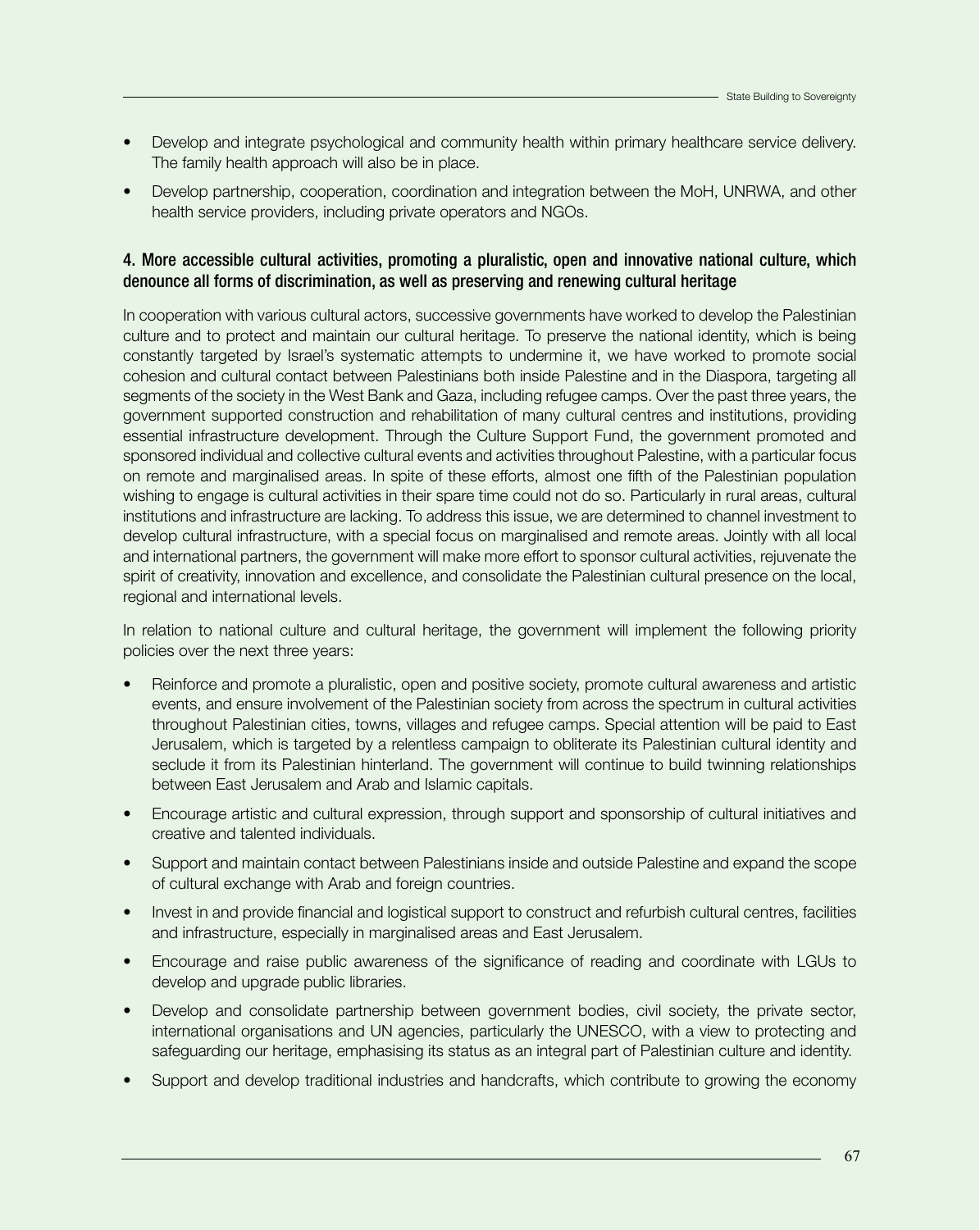and attracting cultural tourism, by supporting perseverance of and helping to build the capacity of craftsmen and women. Particular attention will be paid to East Jerusalem as these traditional industries and handcrafts highlight the city's Palestinian cultural identity.

#### 5. Palestinian youth, including males and females, are more capable of participation in the labour market and social, political, cultural and sports events, and contribute more effectively to national development

Although they represent our largest population group (30%), the youth's participation in various walks of life is modest. Several political, economic, cultural and social factors underpin this.

The Israeli occupation is the first and foremost impediment. Unrelentingly, Israel restricts our youth's movement and activity, depriving them of their basic freedoms, exercising torture and alienation, and distorting their identity, particularly in East Jerusalem and Area C. More than others, the Palestinian youth suffer from the declining economic situation. Unemployed persons in the age group of 15-29 years comprise almost one third of total unemployment. In Q4 2013, unemployed young graduates reached 31.3%. Unemployment among graduates in education and teacher training was the highest (39.6%). Successive governments have scored notable achievements in relation to developing the youth's skills and capacities, enhancing access to educational, health and psychological healthcare services, developing youth centres and facilities, promoting sport activity, and registering sport accomplishments internationally. However, there is still much scope to develop and unleash the potential of our youth so that they effectively drive Palestinian society forward into the future. The government will strengthen the youth's involvement, role and positive participation in the society. In addition to working to minimise their alienation, we will also seek to minimise the emigration of the youth, with a particular focus on those who live in marginalised areas and East Jerusalem. In cooperation with private and civil society partners, we will earmark more resources to create employment opportunities for young men and women to enable their contribution to, and sharing in, the fruits of our national economy. In this context, we will develop and enhance the outputs of the TVET sector, promote the spirit of entrepreneurship among the youth and women, create opportunities to help them launch their own enterprises, and increase employment opportunities. We will also develop an enabling legal and legislative framework and provide infrastructure that fosters and stimulates youth activities and creative contributions, including sports.

Over the upcoming three years, the government will implement the following priority policies:

- Promote youth access to health, education and TVET services (adapted to meet labour market needs) in order to address youth unemployment and enhance their engagement in national development.
- Promote the political and community participation of the youth, consolidating values of citizenship and loyalty, particularly in East Jerusalem, and strengthening contact between the Palestinian youth both inside and outside the occupied territory.
- Promote and reinforce volunteerism and entrepreneurship among the male and female youth with a view to enhancing their status and promoting their participation in all walks of life, particularly in rural areas, refugee camps, and marginalised areas.
- Review and enact laws and regulations that safeguard and catalyse participation and acceptance of the Palestinian youth's role. A sports-related legal framework will also be developed.
- Provide infrastructure networks and institutional capacity to meet the Palestinian youth activity and sporting needs, taking into account the need for these to cater to the needs of women and persons with disabilities.
- Establish and train Palestinian sports teams to compete locally and internationally.
- Promote participation in sports, including all groups of the Palestinian society.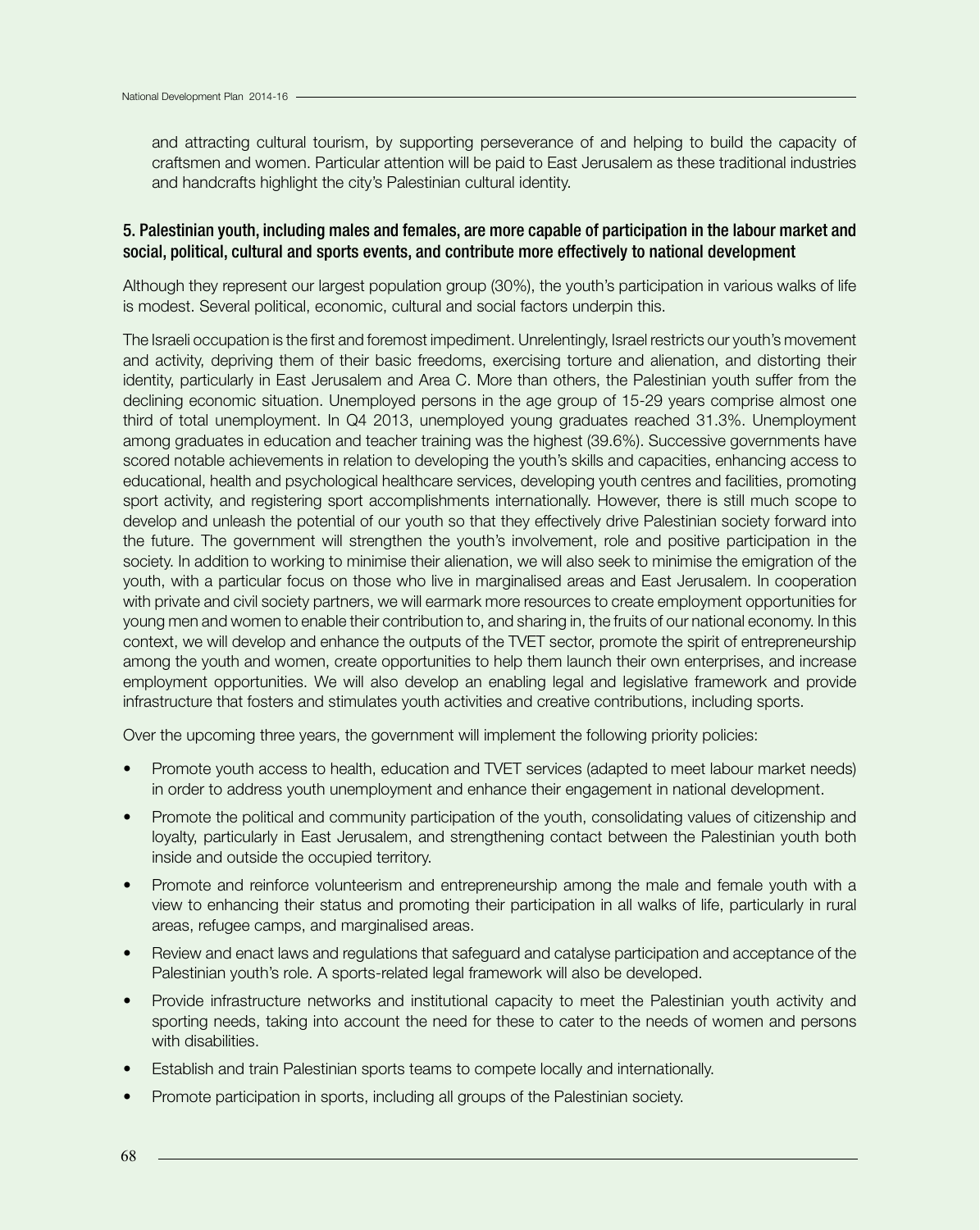#### 6. An empowered Palestinian woman who enjoys more protection and better participation in the labour market and public life, with easier access to all basic services and with equitable opportunities without discrimination

In recent years, we implemented numerous policies to consolidate gender equality and empowerment of women. To safeguard due attention to women's rights, the government reviewed and developed legislation and made a decision to initiate gender-responsive planning and budgeting exercises. It also finalised institutional capacities to make sure that public policies take account of gender equality and empowerment of women. In this context, the government established Gender Units across line ministries, Family Protection Units within security services, a National Committee to Combat Violence against Women, a National Committee on Security Council Resolution 1325, and a National Committee on Gender-responsive Budgeting. The government also implemented programmes to provide capacity building in gender-oriented planning and budgeting.

Combined with efforts made by national women's organisations and UN agencies, government initiatives have favourably impacted on female participation in national development process and in public life. However, this improvement remains below our expectations of comprehensive and effective participation of women. Side by side with men, women should contribute to nation building and prosperity. National development programmes still need to be improved in order to meet women's needs, to unleash their full potential, and to promote their participation. The prevalent social culture remains a challenge to women's participation in all aspects of life.

In 2006, women's participation in the PLC reached only 12.9%. In both the West Bank and Gaza, women's participation in LGUs reached only 18% in the 2004-05 local elections. Women's participation rose to 20.6% in the 2012 local elections, which took place in the West Bank only. According to 2013 data, women's participation in the civil service reached 29.1%, though participation is higher in middle ranking positions, the number of women in upper management roles is low. In spite of high education rates among Palestinian women, female participation in the labour force is among the lowest in the world. Women's employment concentrates in the agriculture and service sectors, particularly in the informal economy. In comparison to 52.4% who worked in the service sector, 23.7% of working women were employed in the agriculture sector. Unemployment among women is increasingly higher than men – compared to 20.5% amongst men, female unemployment reached 32.9% in 2012.

Violence against women is still a phenomenon in our society, posing a challenge to the empowerment of women. Data show that about 37% of women who have been married were exposed to some form of violence by their husbands. This includes 29.9% in the West Bank and 51.1% in Gaza Strip. Additionally, women are subject to various forms of violence exercised by the Israeli military and settlers. The most severe form of violence is femicides. According to the Women's Centre for Legal Aid and Counselling, 27 women were murdered during 2013. In response, more efforts are being exerted to promote socio-cultural rejection of violence against women.

We will work jointly with all our partners to empower Palestinian women to continue in national struggle side by side with men on the political, socioeconomic and institutional levels. We believe that sustainable and nationwide development will only be attained by a concerted and integrated exercise of all our potential and expertise. Empowerment of women is not an end per se, but a means to materialise independence, security and wellbeing for our society and to establish a democratic system that safeguards the rights and freedoms of all. Over the next three years, we will put in place the following priority policies: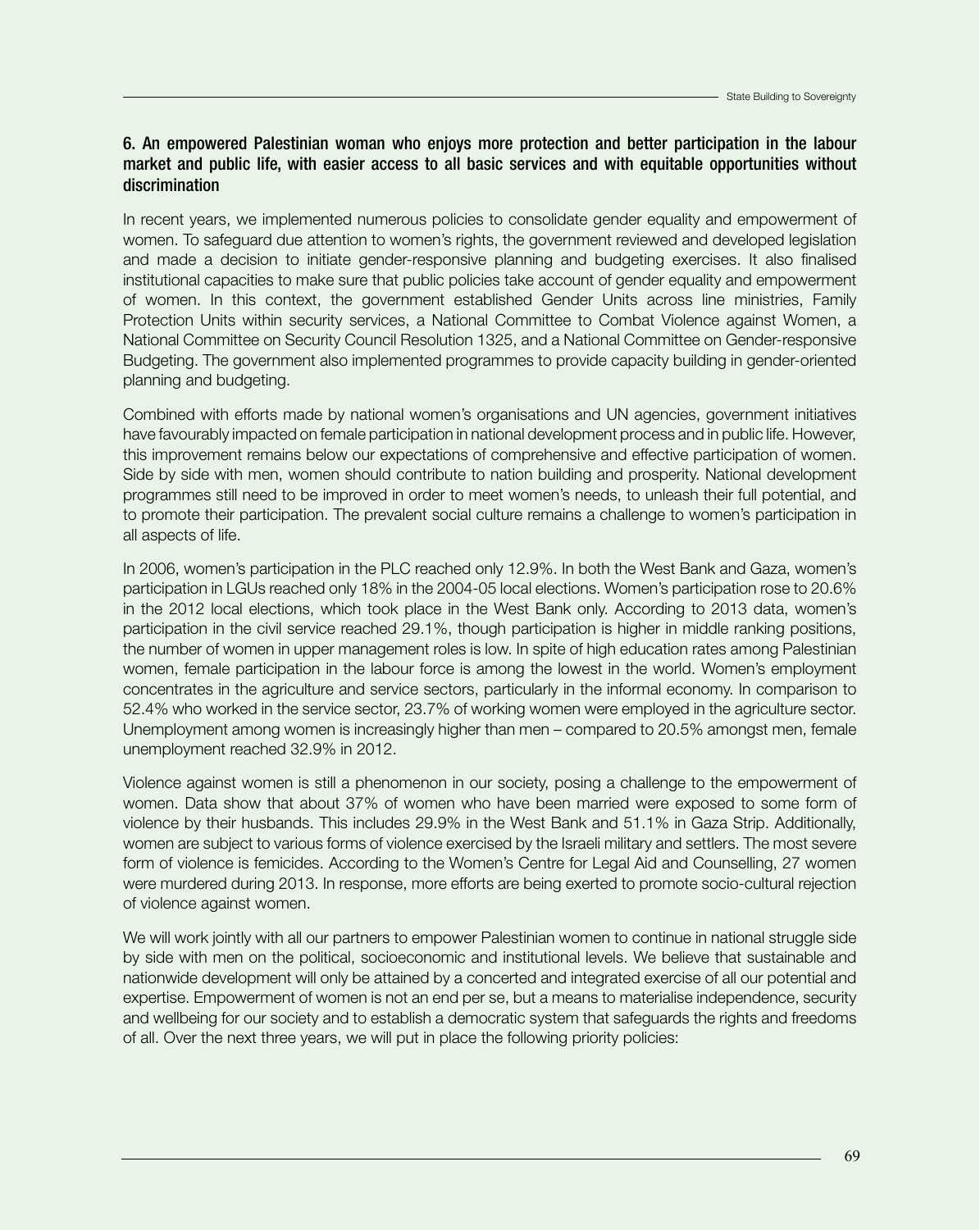- Finalise reviews of effective laws and regulations and ensure the integration of women's rights.
- Consolidate gender equality and justice by integrating gender-related issues in national, sector and cross-sector policies, programmes and public budgets. Gender-based accountability and oversight mechanisms will be further enhanced.
- Coordinate activities to improve women's participation in the workforce and allow decent employment opportunities in all sectors of the economy on an equal footing with men. Women will also have easy access to concessional lending.
- Protect women against all forms of violence and continue to enact and amend legislation to promote easy access to justice and help women secure their rights. Particular attention will be paid to the most vulnerable women in rural areas, refugee camps, Wall-adjacent areas, East Jerusalem, and Gaza. In particular, we will provide protection to women against Israeli persecution and practices, especially in female prisons and detention centres.
- Ensure that social and public service provision is gender-sensitive and enhance women's access to these services.
- Create a conducive social and cultural environment to enable women's participation in political, community and cultural life, as well as decision-making processes.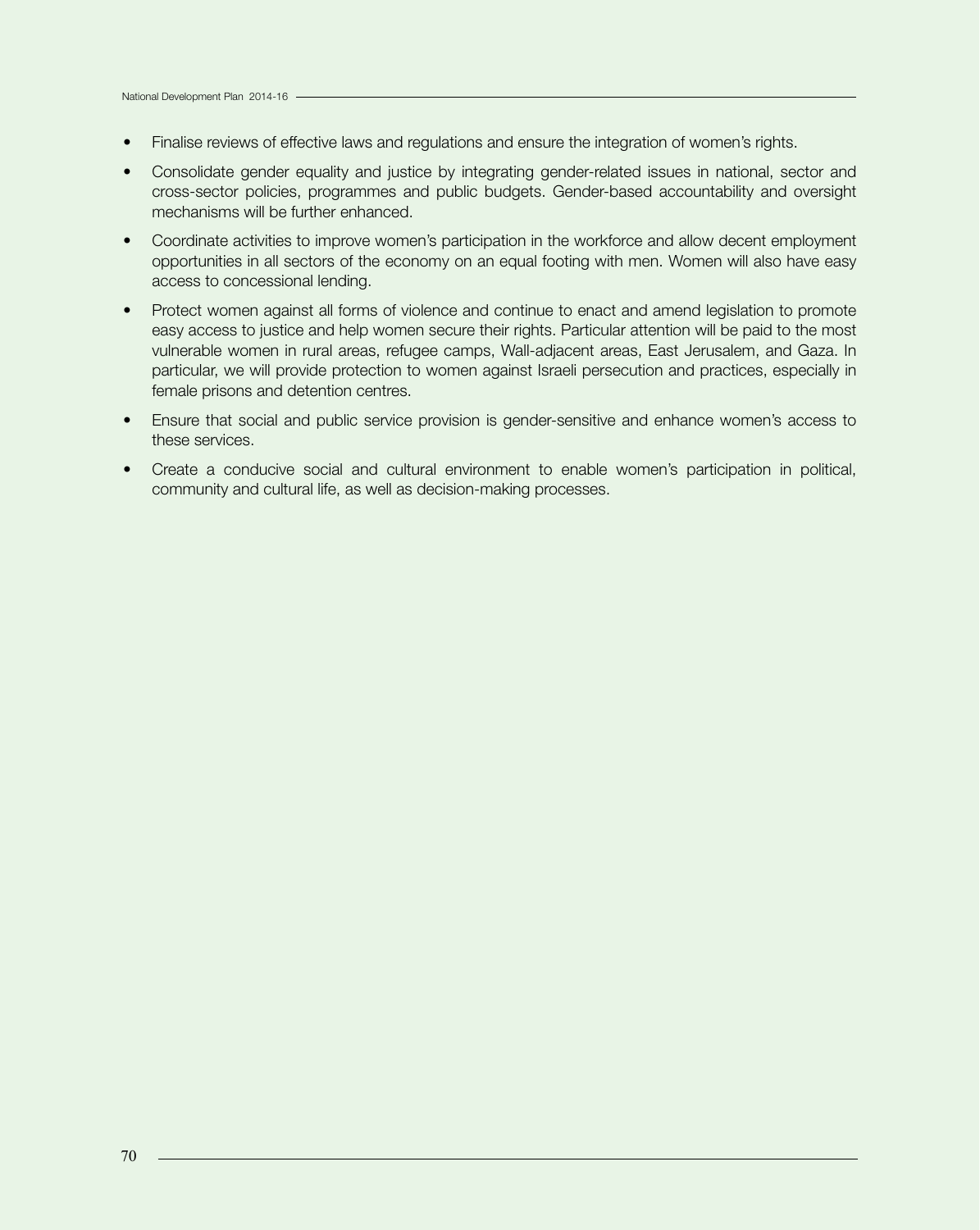# 3.2.4 Infrastructure

#### **Context**

Provision of appropriate infrastructure is an intrinsic part of ensuring fundamental human rights, including the right to access and movement, right to adequate housing, and right to energy and clean water. Infrastructure supports the government role in delivering equitable access to these public goods. To drive an inclusive socioeconomic development process, the PNDP 2008-10 and NDP 2011-13 sought to develop infrastructure networks across Palestine. Over the past years, we made progress in developing the infrastructure sector, with positive impacts on economic growth and private sector development and enabling provision of more high-quality and cost-effective public services to all citizens.

In addition to energy and telecommunications networks, we constructed safe public road networks and installed water networks so that every citizen has access to safe drinking water. Major achievements were scored, including regulation and policy-making in the transportation sector, promoting traffic safety and enhancing government service delivery.

In relation to water and wastewater management, we raised connectivity to water supply networks across Palestinian communities. In addition to rehabilitating old networks, internal water supply and sewerage networks were installed in unserved communities. The Palestinian Water Authority (PWA) has worked diligently to provide needed support to establish a desalination plant to supply Gaza with clean and potable water. This project is still at a preparatory phase.

In the energy sector, we carried out several projects, including renewable energy, electricity generation, and rehabilitation of distribution networks, resulting in an increasing number of homes and facilities connected to the electricity networks.

In the environment sector, we paid special attention to conserving and protecting natural resources against contamination. Concerted efforts were made to combat desertification. We made real progress in solid waste collection and its safe disposal in sanitary landfills, and many random, unsanitary dump sites were closed.

Challenges remain in ensuring infrastructure connectivity in regional networks and in construction and rehabilitation of key infrastructure systems. We continue to face the challenge of compulsory connection between Palestinian and Israeli grids, which debilitate Palestinian control of quality and quantity of public service delivery in several sectors, including energy and water, resulting in higher prices. Local resources and incomes are further attenuated by a weak fee collection system. We could address this situation, if we were free to manage our own natural resources, especially in Area C, and move freely throughout and between the West Bank and Gaza.

Finalising the National Spatial Plan (NSP) is probably the key entry-point to developing infrastructure networks, identifying the appropriate geographical distribution of development interventions and the spatial distribution of public services, and identifying urban or economic growth areas. The NSP is currently being developed in partnership between the public and private sectors as well as relevant civil society actors. It will provide spatial development policies and priorities for the future State of Palestine. Informed by the NSP (once completed), we will be able, over 2014-16, to consolidate our achievements in various infrastructure subsectors, with more focus on resource allocation to alternative energy sources and environmental conservation. Also, we will continue to upgrade utilities and telecommunications networks, construct and rehabilitate public transportation networks, providing connectivity with international land crossing points, seaports and airports and ensuring easy, safe and efficient movement of people and goods. We will pay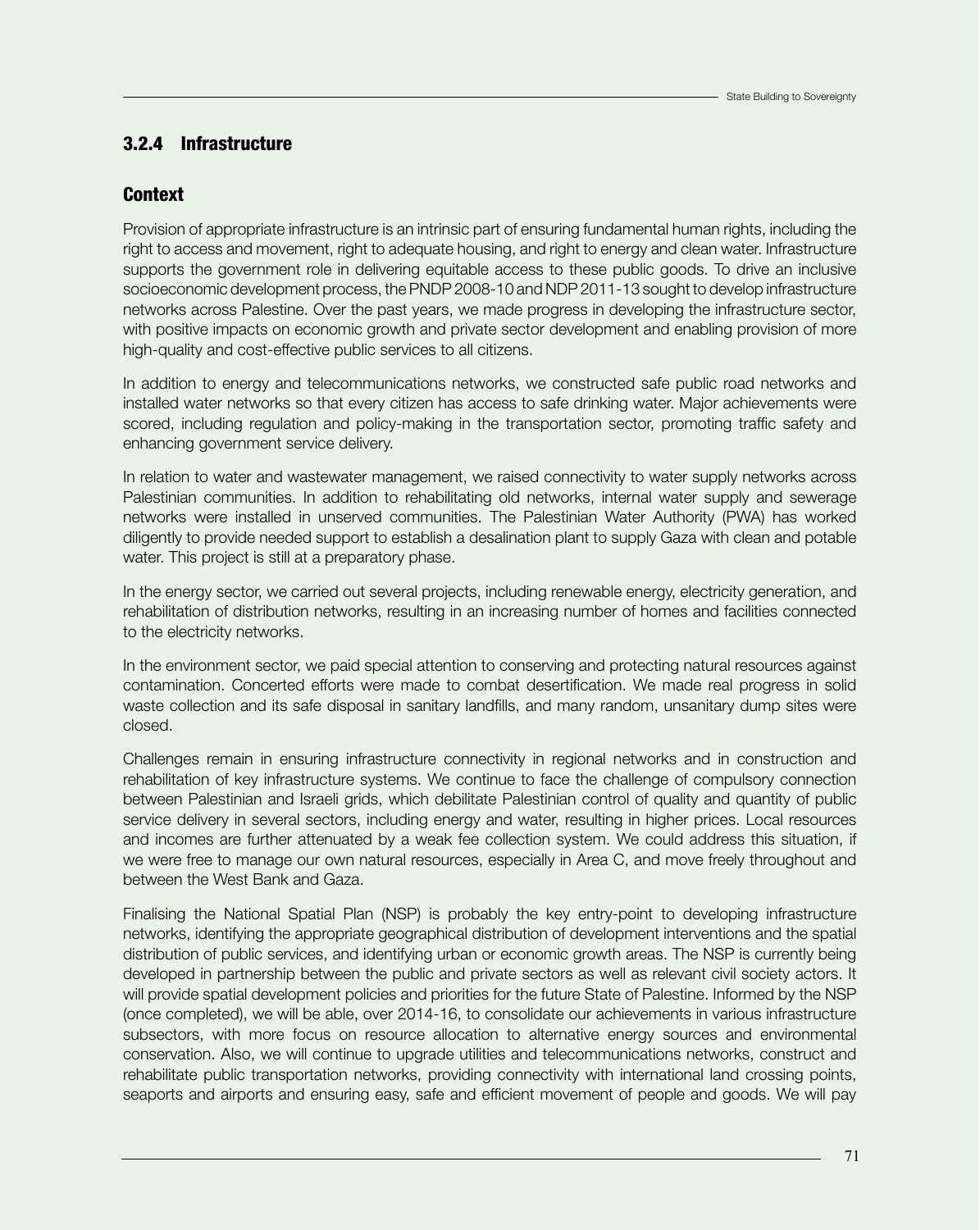special attention to developing infrastructure needed to boost the private sector and bring about economic transformation, particularly in transportation, energy, sewerage, telecommunications, tourism, industry, and international trade crossings, including with Egypt and Jordan.

In particular, we will provide adequate irrigation water to boost agricultural production, install telecommunications networks and provide energy and water supply to serve new industrial parks, and boost connectivity to the national road network to facilitate access to domestic and external markets. We will develop the construction sector inputs (including stone, plastics, etc.) to ensure provision of essential inputs to projects, including in the housing sector. Currently, the government is developing a policy and working model to empower public-private partnership in the infrastructure sector. Over the next three years, an utmost priority is to rehabilitate and develop infrastructure in Gaza, with particular focus on energy and water and wastewater management.

Strategic approach of the Infrastructure sector A sustainable, equitable Palestinian infrastructure, which contributes to promoting economic development, independence, social justice and connectivity between Palestine and the outside world.

#### Sector strategic objectives of the Infrastructure sector

The following strategic goals are derived from the following infrastructure sector and cross-sector strategies and reviews: transportation, energy, water and wastewater management, environment, and housing.

#### Table 4: Infrastructure Sector strategic objectives 2014-16

- 1. Safer and more effective and efficient transportation system and road networks in line with international standards and integrated with Arab and international networks
- 2. Energy secured and supplied to consumers in sufficient quantities, at reasonable prices, and in line with technical and environmental specifications that meet international standards
- 3. A Palestinian water and wastewater management sector that is more organised and more capable of securing water rights for citizens and materialising a fair distribution for all purposes
- 4. A less contaminated Palestinian environment and safeguarded cultural heritage and natural environment, which are managed in a more sustainable manner
- 5. An adequate, affordable and culturally appropriate housing sector, which ensures secure tenure, allows access to public services, and meets citizens' needs more effectively and efficiently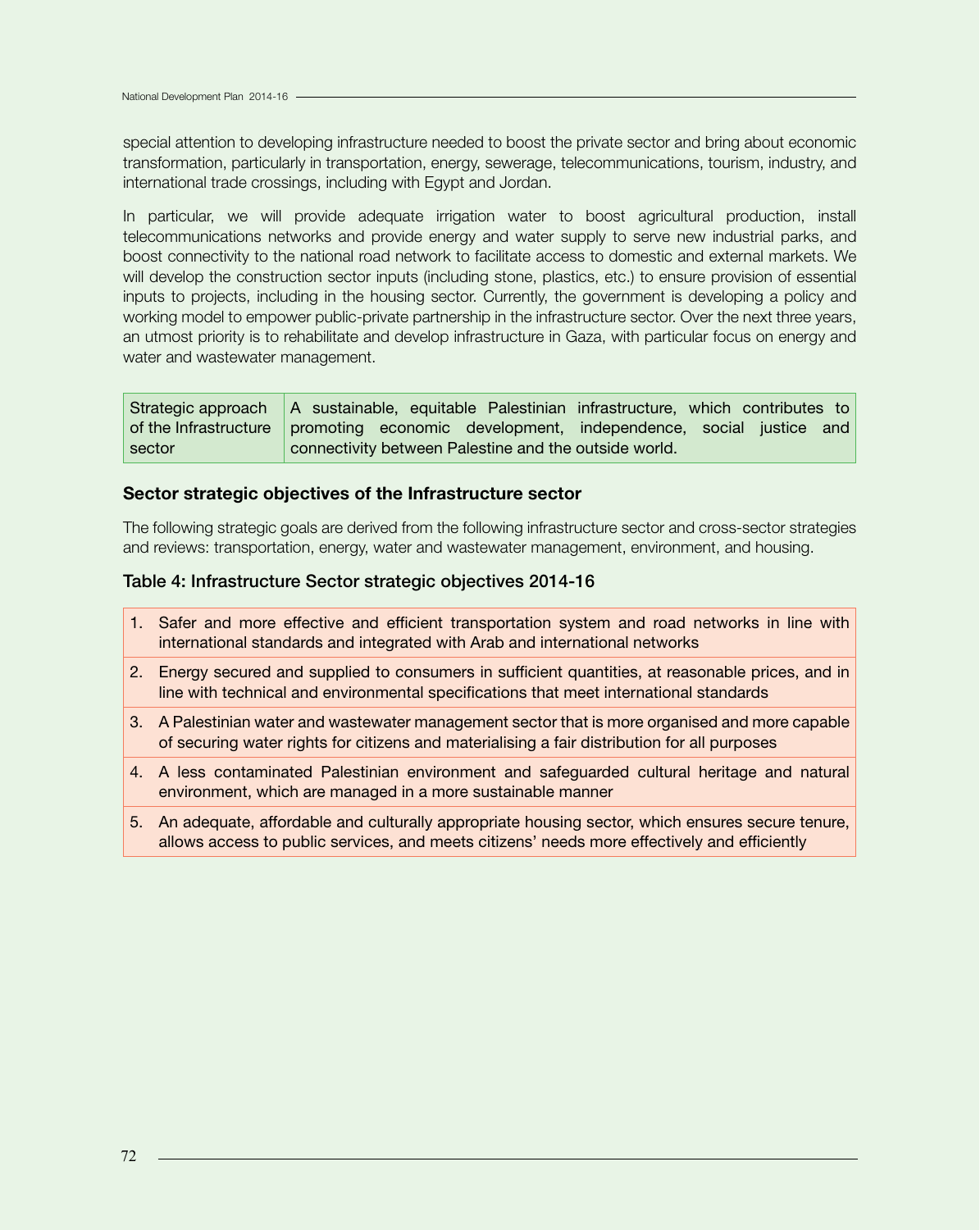#### 1. Safer and more effective and efficient transportation system and road networks in line with international standards and integrated with Arab and international networks

Over the previous national planning cycle (2011-13), we implemented many projects in the transportation sector, including construction, rehabilitation and maintenance of several internal and regional roads. In collaboration with the European Investment Bank, the Ministry of Transportation (MoT) has commenced development of a Master Plan of Roads and Transportation in Palestine.

To provide safe, efficient, cost-effective and environmentally-friendly transportation, the government has worked, through the Ministry of Transportation (MoT), towards restructuring and organising the public transportation sector by merging bus companies within three public transportation unions (concession areas) in the West Bank. We will provide modern, comfortable buses in line with international technical standards and environment safety principles. The MoT has already invited tenders to purchase new bus fleet. We also began to redistribute and regulate internal transportation networks.

We paid special attention to enhancing traffic and road safety by adopting international guidelines on road safety. We also established the Higher Council for Traffic, which works with relevant line ministries, the private sector and civil society actors to protect citizens against traffic hazards and minimise irregularities, road accidents and resultant losses. In addition to promoting traffic awareness and education, the Council also promotes positive behaviour of road users, particularly drivers.

In spite of achievements registered in the transportation sector over the past years, we were not able to implement all plans, particularly the more strategic planning initiatives. Reasons are manifold, but restrictions posed by the Israeli occupying authorities are most challenging. Many planned transportation projects to be implemented in the Palestinian territory are located either wholly or partly in Area C. Israel also denies access to basic construction materials to Gaza. In relation to air transportation, for example, Israel has continued to prevent reconstruction of the Yasser Arafat International Airport since 2001. The Israeli authorities have not transferred responsibility over the Jerusalem Airport to the Palestinian government, as was previously agreed. In 2010, we decided to construct the Palestine International Airport in the Al Buqei'a area in the vicinity of Jerusalem. A preliminary study has been finalised, and an agreement with Israel is pending to commence construction of the airport. Similarly, Israel has refused to allow reconstruction of the Gaza Port, which was disrupted in 2003. The fishing harbour is degraded and, lacking essential equipment, does not meet minimum requirements posing risks to fishermen, fishing boats and other users. Implementation of the railroad network is still at the inception stage. The MoT has demarcated the Hijaz railroad route and identified encroachments on rights of way in preparation for the compilation of necessary studies and plans to reactivate the railroad project in the future.

Guided by the NDP 2014-16, the government will create an integrated, multimodal transportation system, connecting land transportation grids, including roads and railroads, with air and sea transportation. Transportation networks will be organically linked to transportation systems both regionally and internationally. This is indispensable to building the national economy, promoting contiguity between Palestine and the outside world, and providing easy, free and safe passage and movement of persons and goods, particularly perishable products. However, achievement of this endeavour is currently impossible due to Israel's control of the Palestinian territory and obstruction of any infrastructure development initiative.

We will prioritise construction and rehabilitation of local and regional roads for a better and safer road networks. It will facilitate public access, especially for residents of areas that are remote from public service delivery centres. We will also construct a main road, which connects north and south West Bank, and then extends to Gaza. Particularly in city centres, solutions will be devised to cope with traffic congestion, which rises day by day due to the growing population and increasing volume of vehicles. Over the next three years,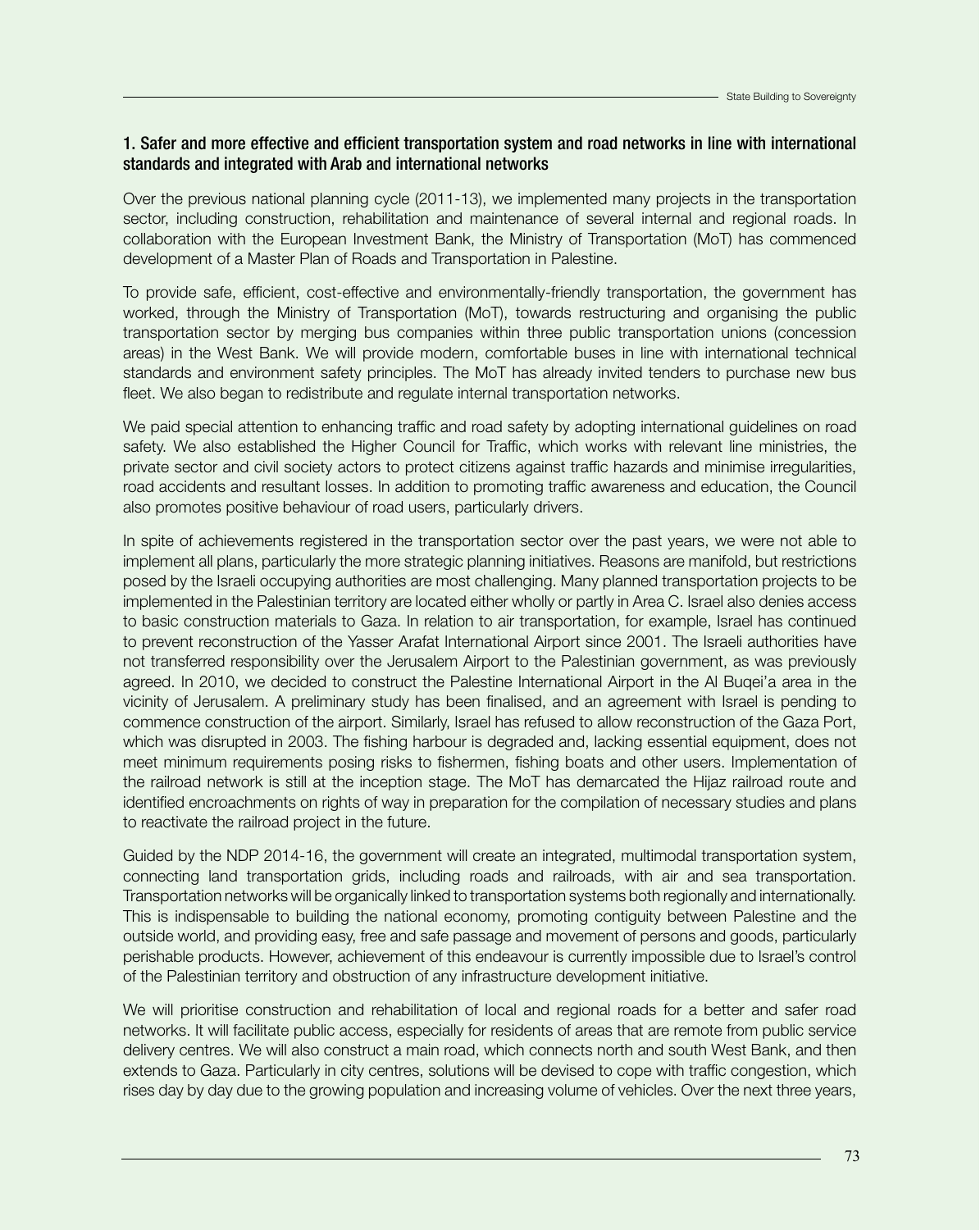we will continue efforts to develop land, air and sea crossing points to reconnect the Palestinian territory to regional and international networks, free-up the movement of people and goods, stimulate and enable the Palestinian economy, and secure sustainable economic development. The government will provide needed support to enable the Ministry of Public Works and Housing (MoPWH) to provide and monitor regular maintenance of the Palestinian road network.

The priority policies in the transportation sector over the next three years are:

- Continue to construct, rehabilitate and develop internal and regional roads and road networks, provide regular maintenance, and ensure effective and efficient use with a view to alleviating burdens on citizens and providing modern, safe and sustainable transportation to all communities in line with international standards. Adapted to the needs of all citizens, especially women and persons with special needs, road construction and rehabilitation will abide by environmental conservation norms and avoid pollution.
- Establish and develop an integrated and multi-modal transportation system, connecting land transportation networks (roads and railroads) to air and sea transportation systems, organically connected to transportation systems in neighbouring countries and beyond. We will invest in developing land crossing points, seaports and airports, with particular attention paid to land border crossings with Egypt and Jordan.
- Improve the traffic flow in cities and enhance road safety.
- Encourage the private sector to invest in the transportation sector with a view to ensuring quality, costeffective and timely services to citizens.
- Encourage the development of public transportation and improve transport-related public service delivery, including registration and licensing of vehicles, issuance of drivers' licences, licensing of taxis, control of taxi operation, etc.

#### 2. Energy secured and supplied to consumers in sufficient quantities, at reasonable prices, and in line with technical and environmental specifications that meet international standards

In light of scarce energy sources and Israel's control and restrictions of these sources, to achieve energy security requires us to seek new/alternative sources of energy, including solar energy and petroleum. We will work to better exploit our domestic sources, especially renewable energy, and reduce dependency on Israel. Thereby, our energy supplies will not be entirely monopolised by Israel or subject to fluctuating political, security or economic relations.

We have made some progress in the energy sector. Through the Palestinian Energy Authority (PEA), the government commenced construction of transmission stations in the West Bank and Gaza, implemented a number of projects targeting development of the energy distribution system, and promotion of efficient energy use.

To reduce net lending, the government has made decisions and developed processes needed to reduce the electricity bill debt by:

- Implementing the prepaid meter project to ensure efficient energy consumption, increased collection, and enhanced economic efficiency of the energy sector.
- A Council of Ministers' Decision (05/21/16), providing for rescheduling of debt due by all electricity distribution companies, commitment to timely payment of monthly bills, and enforcement of legal and financial measures against those who do not comply.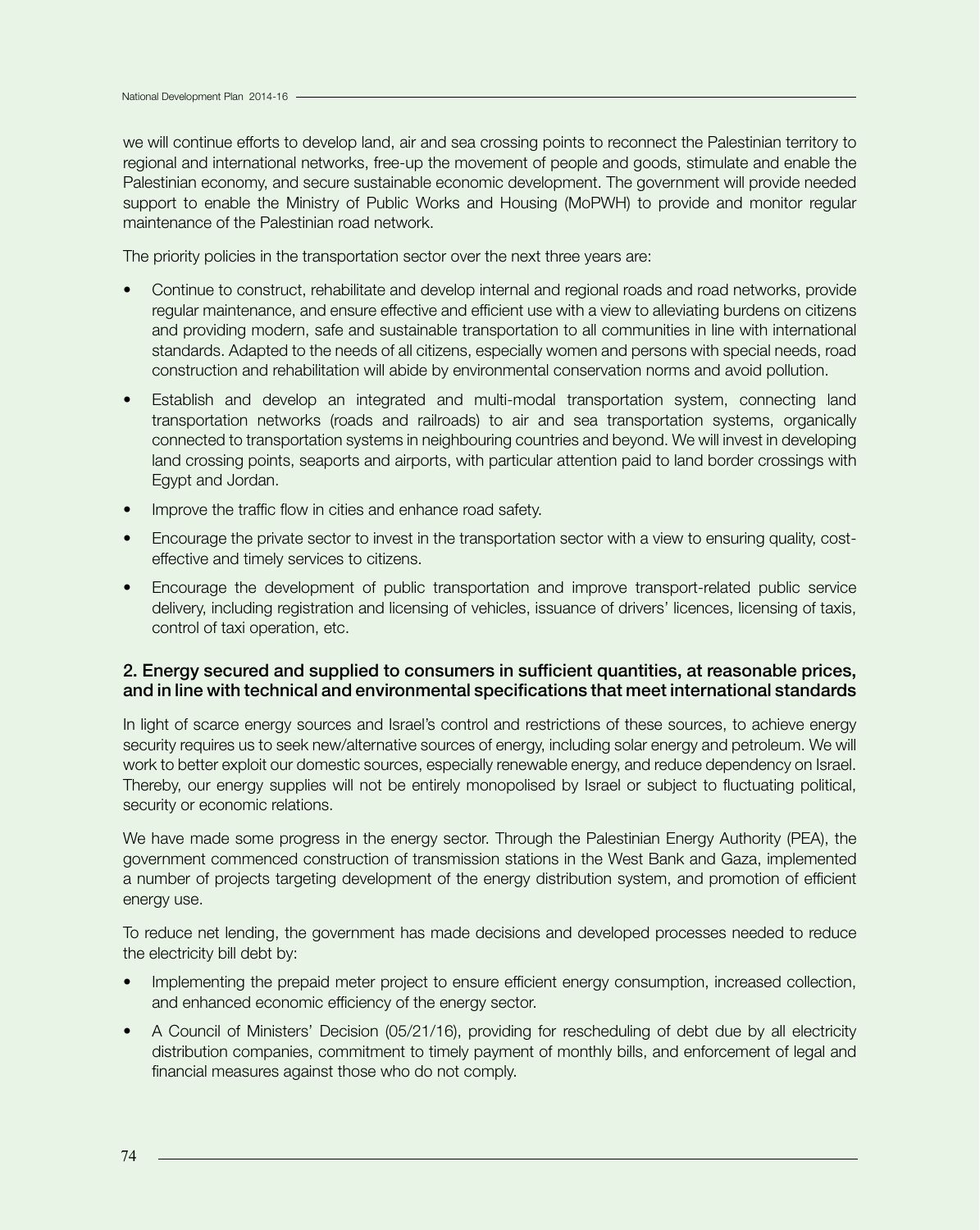- Establishing the Palestinian Electricity Transmission Company (PETL), responsible for transmitting electricity and improving the electricity grid with a view to reducing leakages. To reduce prices, the PETL will also conclude and manage purchase agreements with electricity providers.
- Transferring electricity bill collection from municipalities to electricity distribution companies. Financial performance of these companies will be improved to reduce leakages, eliminate thefts, and increase collection. With direct payments being made to electricity importers, the phenomenon of electricity bill deductions from clearance revenues will come to an end. Accordingly, the MoF will reduce net lending to LGUs and electricity companies.

We also restructured the electricity sector, upgraded relevant laws and regulations, and promoted effective and efficient operation of sector bodies. In addition to establishing the Electricity Regulatory Council and North Electricity Distribution Company, we have started to restructure and readjust the other electricity distribution companies. Using the SCADA system, we will establish the National Electricity Distribution Company Control Centre to ensure an uninterrupted power supply, follow up on network maintenance, and repair damage on an ongoing basis.

To diversify electricity sources and promote energy independence, we paid special attention to exploiting renewable energy sources and for which a relevant strategies, laws and regulations have been developed. In Jericho, a 350kwp station was constructed and activated and work is underway to establish a 200kwp station in Tubas. With a total capacity of 5mwp, we have commenced implementation of the Palestinian Solar Power Initiative, including small stations with a capacity of 1-5kwp.

Given its importance to economic growth and standards of living, we will continue to maintain a sustainable supply of energy, ensure energy security, diversify energy sources, invest in clean and renewable energy, and look for more alternative sources. We will also install new networks, repair current networks, construct warehouses for fuel reserves, and establish regional connectivity grids.

We will continue to develop and regulate the energy sector, enhance effective energy distribution, and promote efficient energy use. We will meet the increasing demand and deliver energy security for our citizens and private sector. We will construct gas-powered electricity generation plants, provide electricity connection with neighbouring countries, and create integrated, automated systems to ensure uninterrupted energy transmission and distribution. Taking into account the need for consolidating and upgrading the legal framework, we will also continue to develop and enhance energy companies, ensuring appropriate powers and functions, and delineate the roles of, and working relationships between these companies. We will encourage the private sector to invest in the energy sector and develop enabling laws and regulations for such investment. Partnerships will also be built with the private sector in line with the Electricity Law No. 13 of 2009 and Council of Ministers' Decision (16/127/13).

Additionally, we will pay special attention to developing gas and petroleum production, exploit oil and gas fields on the Gaza coast as well as those recently discovered in the West Bank. Including representatives of the MoF, MoNE and PEA, the Hydrocarbon Committee was established to follow up on all activities of the gas and petroleum sector and to develop a strategy, including needed legislation, oversight and regulation.

To realise these, the government will implement the following priority policies over the next three years:

- Diversify energy sources and provide a strategic reserve, with a particular focus on increasing local production and developing renewable energy sources.
- Adopt strict international standards to provide a safe and high-quality energy supply and meet the needs of citizens' and the economy as a whole.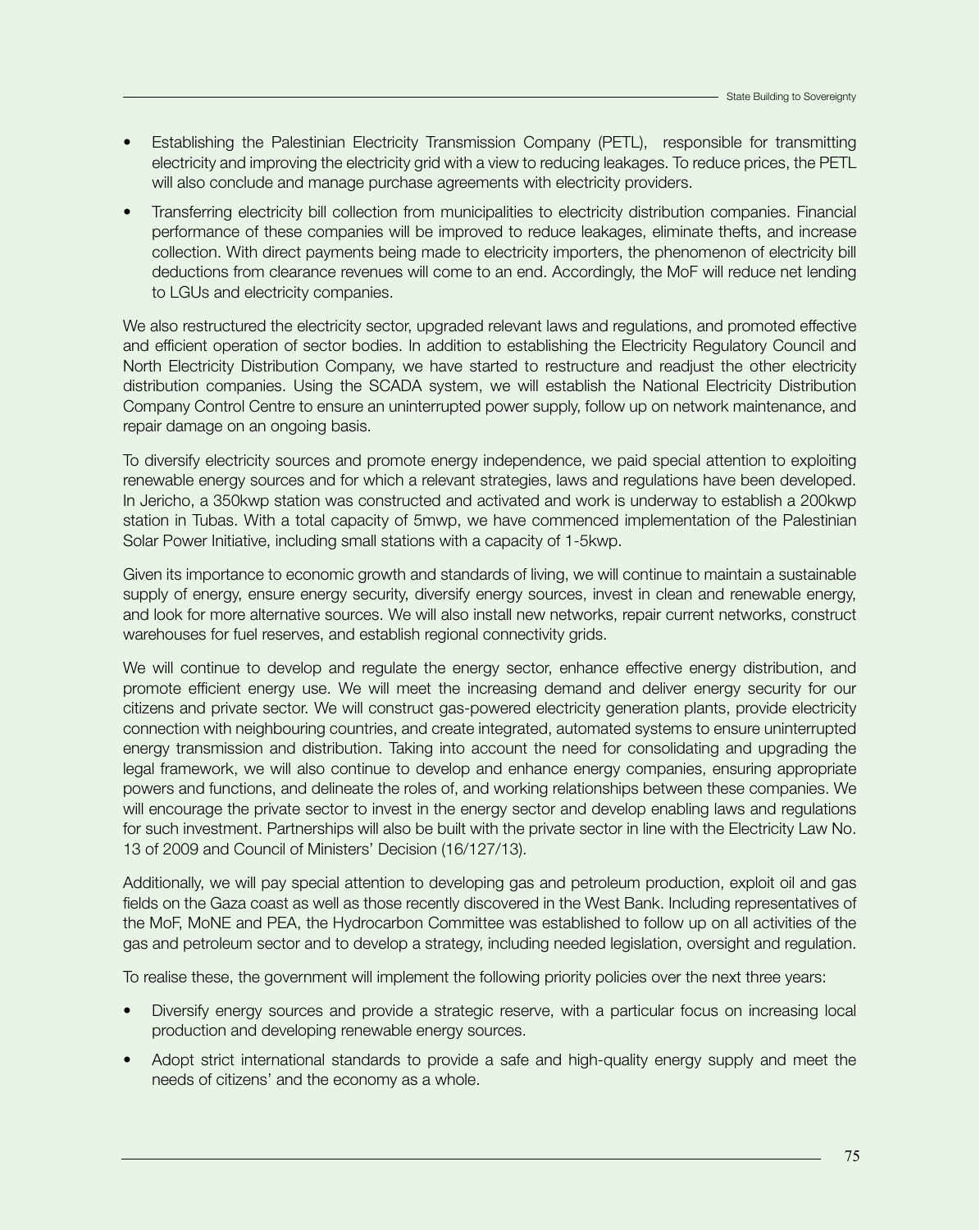- Build international relationships, concluding large-scale regional and Arab agreements, and connecting with regional electricity networks in neighbouring countries with a view to promoting a sustainable energy supply and ending Israel's monopoly.
- Rationalise energy consumption, finalise the development and reform of the energy sector, and develop efficient and effective energy generation, transmission and distribution systems.
- Develop and exploit oil and gas fields, enacting appropriate governing laws and regulations.
- Reform legal and regulatory frameworks to enable and encourage private sector investment in the energy sector.

#### 3. A Palestinian water and wastewater management sector that is more organised and more capable of securing water rights for citizens and materialising a fair distribution for all purposes

Even more so than in other sectors, the water management sector is dominated by restrictions and impediments posed by Israel. Israeli practices are still affecting the Palestinians, including: refusal to practice fair and equitable sharing of the water resources; restricted access to, and exploitation and development of water sources; and constraints on construction, development and rehabilitation of water and wastewater management infrastructure. The sector is further hampered by extraordinary delays, difficult procurement of equipment, and untenable licences to drill new wells and construct wastewater treatment plants, especially in Area C, negatively reflecting on broader economic and social development across Palestine.

In terms of quantity and quality, Palestinian water resources are inadequate to cover increasing needs for domestic, agricultural, industrial or tourism-related purposes across the country, but most particularly in Gaza. Ensuring citizens' rights and access to clean, adequate water has been a top priority of successive Palestinian governments. Unrelentingly, the government has channelled investments to raise water supplies, promote their efficient use, and enhance our water infrastructure. We have also developed water supply and sewerage networks, reduced water losses, drilled new wells, constructed several wastewater treatment facilities, promoted the use of treated wastewater for irrigating crops, expanded rainwater harvesting systems, improved irrigation efficiency, and developed crop patterns. Resolved to continue to invest in this sector, we will make every effort to regulate water sources. We will install and rehabilitate water supply and sewerage networks, ensuring access for all citizens, with a particular focus on Gaza and remote and marginalised communities in Area C. Fulfilling approved specifications and quantities, the government will provide a sufficient water supply for domestic, agricultural and industrial uses. We will also redouble our effort to rehabilitate wells and water supply networks, as well as to drill new wells in an orderly and regulated fashion. We will allocate public investment to start construction of the Gaza desalination plant. Currently, preparatory and feasibility studies are being compiled. Towards 2017, the plant will provide a production capacity of 55 mcm as a first phase. This will be raised to 129 mcm by 2035. The government will also launch small enterprises to desalinate low-saline spring water in the West Bank. In addition to enhancing irrigation systems, we will promote rainwater harvesting techniques by building small dams and rainwater harvesting cisterns. We will continue to restructure the water and wastewater management sector with a view to developing capable bodies to meet government responsibilities. We will also construct wastewater treatment plants.

Based on the Water Sector Reform Plan, the PWA is working towards eliminating overlapping powers and tasks. The recently approved Water Law ensures better management of water sector development, planning and water supply services. The PWA will also work to establish a national water undertaking to take charge of developing additional sources and supplying water to distribution agencies. In Gaza, the PWA and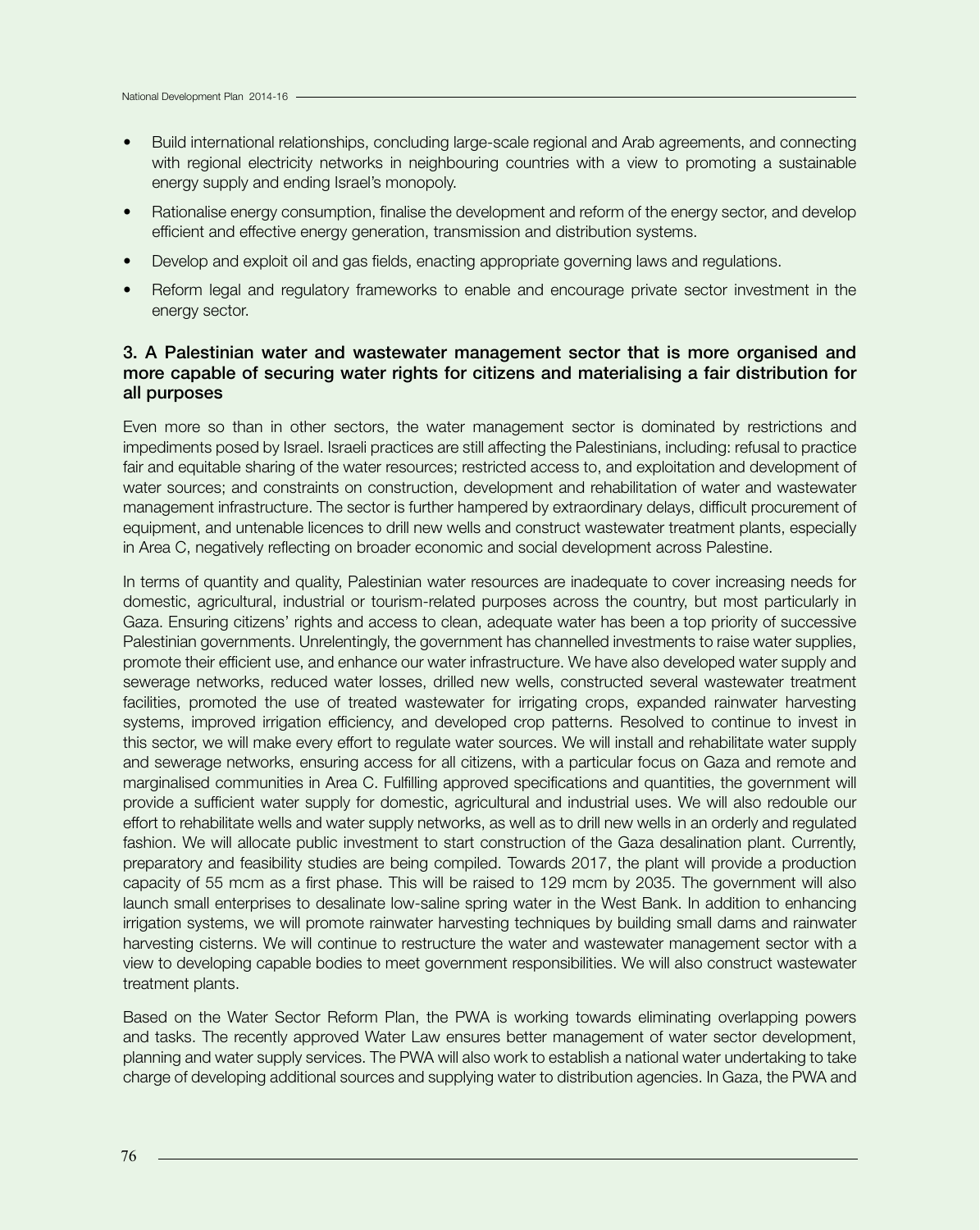MoLG established the Coastal Municipalities Water Utility (CMWU) to manage potable and domestic water supply throughout Gaza governorates.

In 2014-16, we will implement the following priority policies:

- • Optimise water supply service delivery and reduce water losses, promoting water and food security as well as equitable economic development.
- Develop conventional and unconventional water resources with a view to meeting the most urgent sector needs and ensuring equitable water distribution to all communities and economic sectors.
- Improve sewerage networks and wastewater treatment plants, reuse treated wastewater in the agriculture and industry sectors, reduce pollution, and protect water sources.
- Create a legal and institutional environment that is capable of an informed water management and technical and financial sustainability.
- Approve and apply the water and wastewater tariff system across municipalities. Informed by fair economic and social norms, transparent tariff systems will be put in place.

#### 4. A less contaminated Palestinian environment and safeguarded cultural heritage and natural environment, which are managed in a more sustainable manner

Israel has incessantly implemented its policies of settlement expansion, home demolitions, uprooting of trees, destruction of the natural environment and biodiversity, solid waste dumping on Palestinian land, and maintaining its grip on Palestinian natural resources, including land and water. These have posed a major challenge, thwarting tangible progress in environmental conservation and development. In spite of scarce resources, we have registered some progress over the past years. We implemented many solid and liquid waste management projects, including a sanitary landfill in southern West Bank to serve the Hebron and Bethlehem governorates. While a number of random dump sites were closed, preparations are underway to construct another sanitary landfill in central West Bank. In Gaza, work is ongoing to develop solid waste management, including construction of the Sufa dump site and expansion of the Juhor ad Dik landfill. In addition, the government launched initiatives to recycle cardboard, wheel tyres, metals and plastic. According to MoLG data, households with access to solid waste collection service reached almost 95% in 2013 in comparison to 80% in 2009. In relation to waste water, many treatment units have been installed on the community and municipal levels.

We developed and endorsed the National Plan for Protection of Natural Resources and Historic Landmarks in preparation for development of the NSP. In addition, the Anti-desertification Strategy and National Strategy for Environmental Awareness and Education were finalised. Through the joint efforts of the Palestinian Environmental Quality Authority and PCBS, the 2013 Report on Sustainable Development Indicators was released. Activities have also been launched to develop plans to regulate, manage and develop nature reserves. In the context of the Green Palestine project implemented by the Ministry of Agriculture (MoA), almost one million trees were planted.

We also reviewed and developed laws and regulations on environmental protection. We promulgated bylaws of the Environment Law as well as regulations on the control and monitoring of the quantity and quality of agricultural fertilisers and pesticides used. Additionally, we worked towards raising environmental awareness and addressing climate change.

During 2014-16, we will develop and ensure public compliance with deterrent laws and regulations to protect natural heritage sites. An environmental review will be incorporated in all infrastructure projects, providing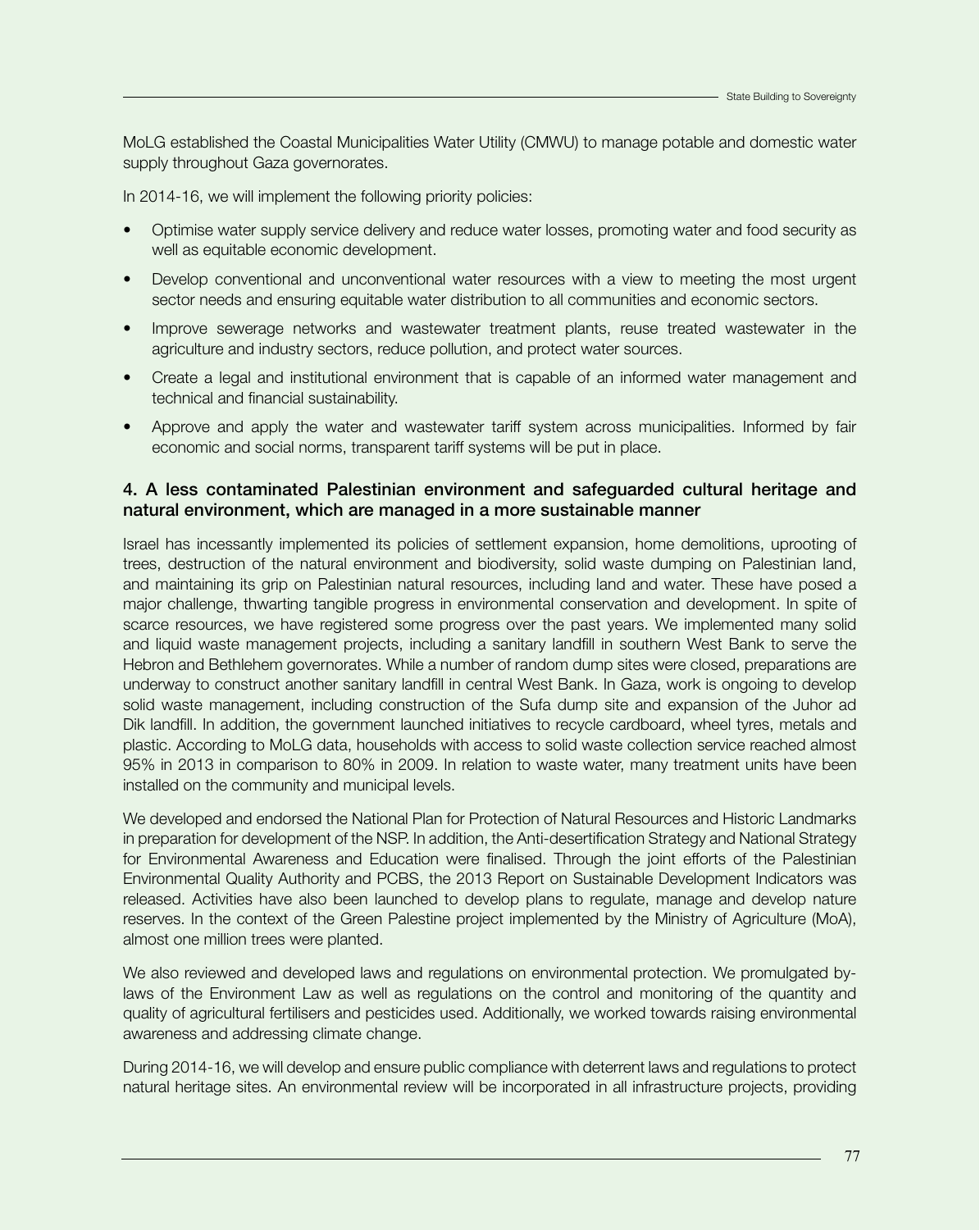an impact assessment before construction commences. Besides promoting environmental oversight and inspection, an environment police department will be established and, in parallel, environmental awareness and education programmes will be launched.

The government will implement the Anti-desertification Strategy, continue to plant forest trees, and promote processes and provide capacity building to Palestinian institutions to adapt to climate change. Besides closing or rehabilitating random solid waste dump sites, the government will finalise construction the sanitary landfill in central West Bank.

To achieve these goals, we will pursue the following priority policies:

- Regulate various sources of environmental contamination and develop capacity to cope with emergencies and environmental disasters.
- Improve solid, liquid and hazardous waste management systems, including collection, transportation, and safe disposal. Where possible, the government will encourage recycling.
- Protect the landscape, preserve heritage sites, and rehabilitate and manage nature reserves and our coastline.
- Regulate land use and promote sustainable exploitation of natural resources.
- Regulate the use of chemical fertilisers and pesticides.
- Combat desertification and promote adaptation to climate change.
- Promote environmental protection awareness and behaviours.
- Upgrade the legal and institutional framework to protect the environment and promote international cooperation, acceding to relevant international conventions.

#### 5. An adequate, affordable and culturally appropriate housing sector, which ensures secure tenure, allows access to public services, and meets citizens' needs more effectively and efficiently

Successive governments have worked to improve the standard of living by encouraging the provision of affordable housing, and ensuring an optimal use of land and natural resources. They also sought to encourage use of locally manufactured construction materials and strengthening the Palestinian construction industry. The current government continues to play an effective role in empowering and regulating the housing sector. As the majority of investments are driven by the private sector, the government produces necessary studies and develops laws, regulations and processes to create an enabling environment for construction and development of affordable housing. With a view to enable citizens to have adequate, healthy and affordable houses, and increase access to housing finance, the government has further introduced new construction patterns and provided institutional capacity building to housing organisations. In this context, we developed a set of draft laws to regulate and stimulate growth in the housing sector, including the Lease and Tenancy Law and Mortgage Law. We also established the Advisory Council for the Construction Sector as well as a laboratory for testing construction materials, which serves as a focal point for developing locally manufactured materials and improving their quality. We set standards for public-private partnership with a view to promote joint activity and develop new housing projects. Meanwhile, the private sector has constructed several housing projects, residential neighbourhoods and new cities. Examples of these include Al-Rihan and Al-Jinan neighbourhoods, the Diplomatic Quarter, and the new town Rawabi , for which we provided essential external infrastructure and connected housing projects to surrounding areas, integrating them into the urban fabric.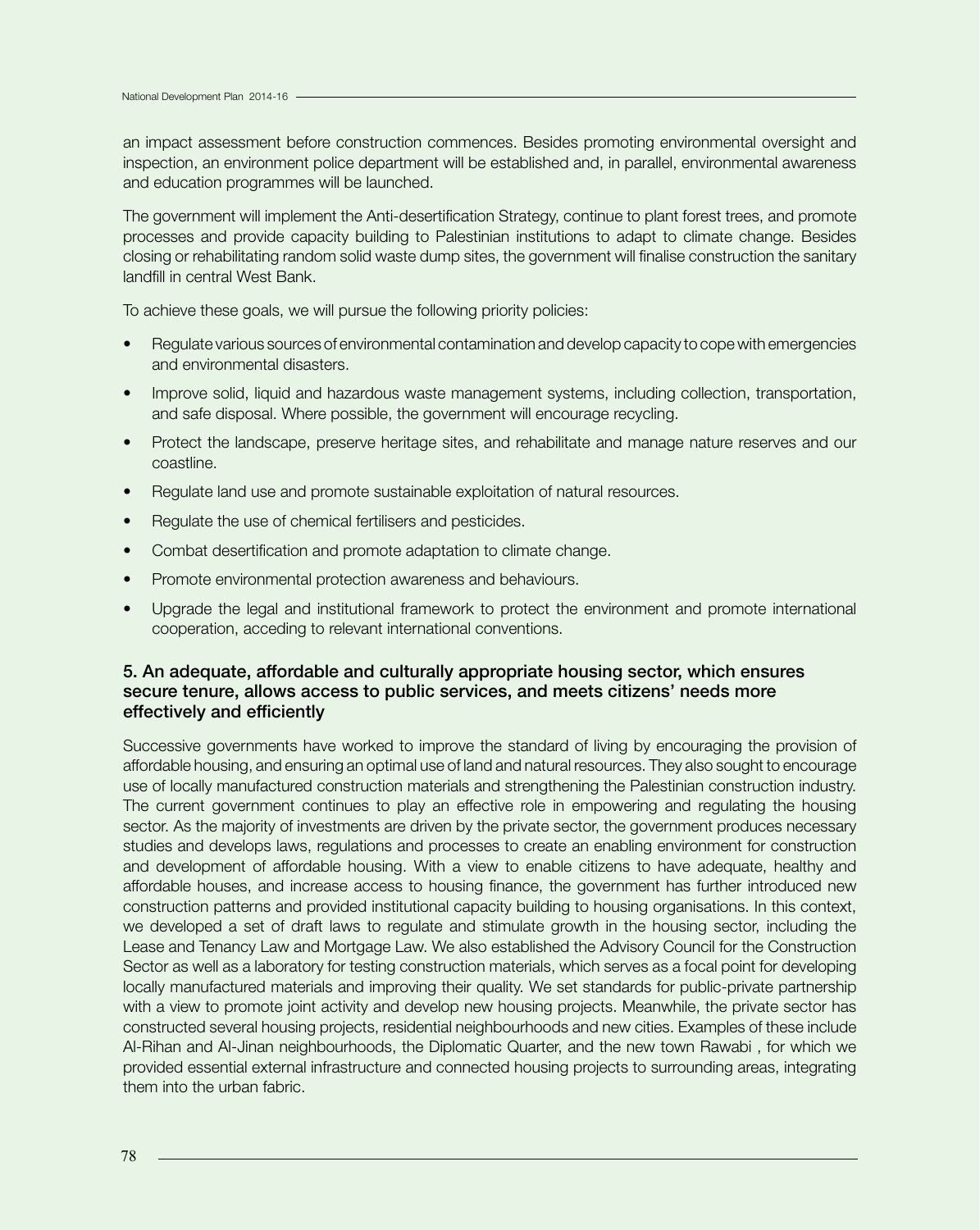Over the next three years, we will continue to support this vital sector, which helps sustain the Palestinian economy, alleviate unemployment, and reduce poverty. We will consolidate our partnership with the private sector and transform housing into a productive sector for the benefit of all citizens, particularly the poor and households with limited income. In addition to establishing external infrastructure for major housing projects, we will pay special attention to providing safe, affordable housing to all Palestinians, with a particular focus on marginalised areas and communities affected by the Israeli occupation, including East Jerusalem, Walland settlement-adjacent areas, and Gaza. To achieve these objectives, we will implement the following priority policies:

- Promote urban development and provide comprehensive infrastructure initiatives, taking into account socioeconomic needs. Housing and urban development will be extended in vulnerable areas, particularly East Jerusalem, Area C, and Wall-adjacent communities.
- Provide financial and legal support needed to support Jerusalemites, backing their perseverance in the face of home demolitions, and offering financial facilities to housing projects in East Jerusalem.
- Attract Arab and regional investment into overpopulated communities to construct housing projects in adjacent areas, minimising demographic risks for years to come.
- Support the development of the construction sector, introducing new construction patterns and standards, with focus on sustainable, environmentally-friendly construction.
- Develop effective and efficient legal, administrative and financial frameworks to increase and properly regulate urban development and the supply of affordable housing. A Palestinian code will be developed and enacted to regulate construction and development processes.
- Support, develop and improve the quality of local construction material industries, particularly the stone and cement industries.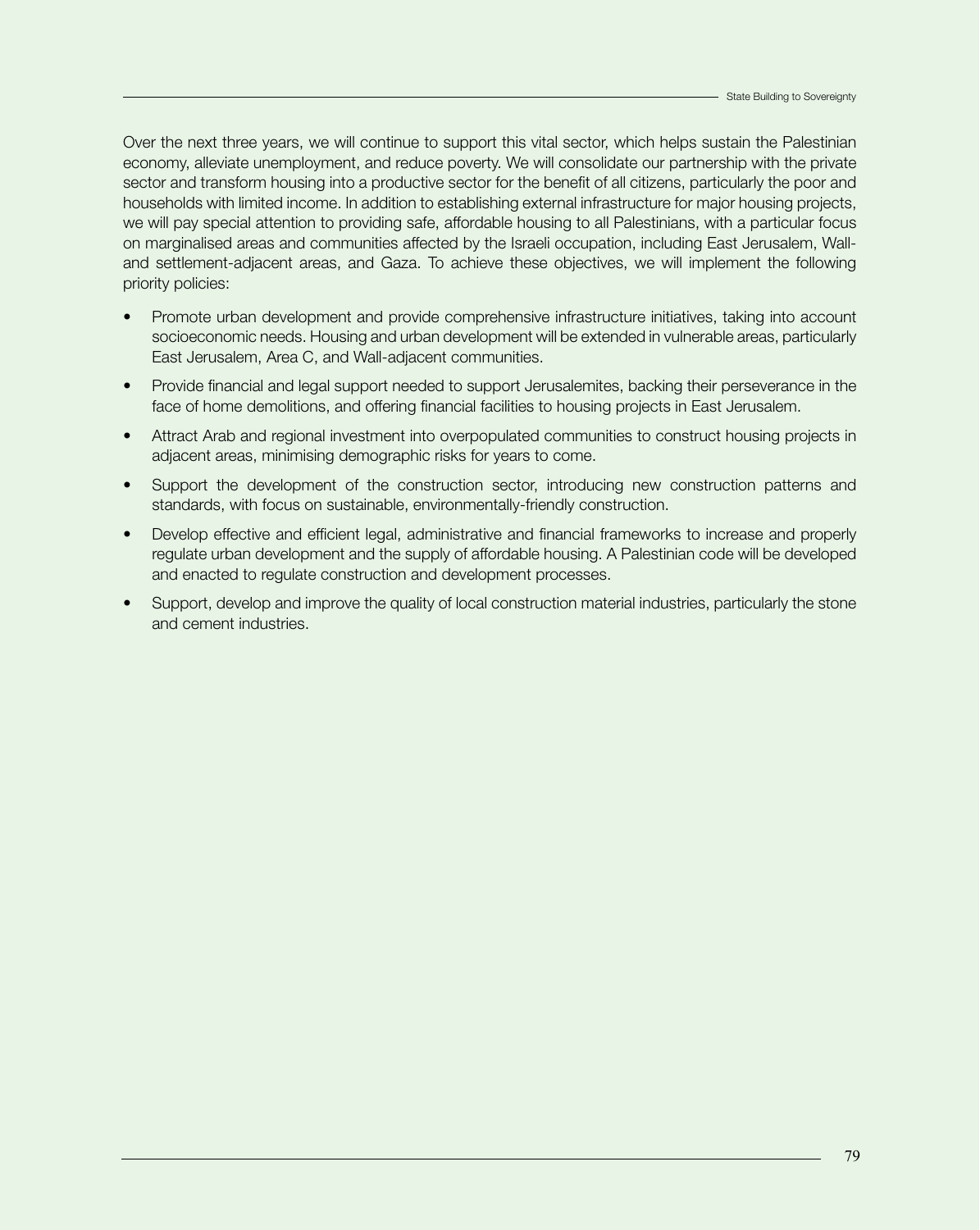National Development Plan 2014-16

ο.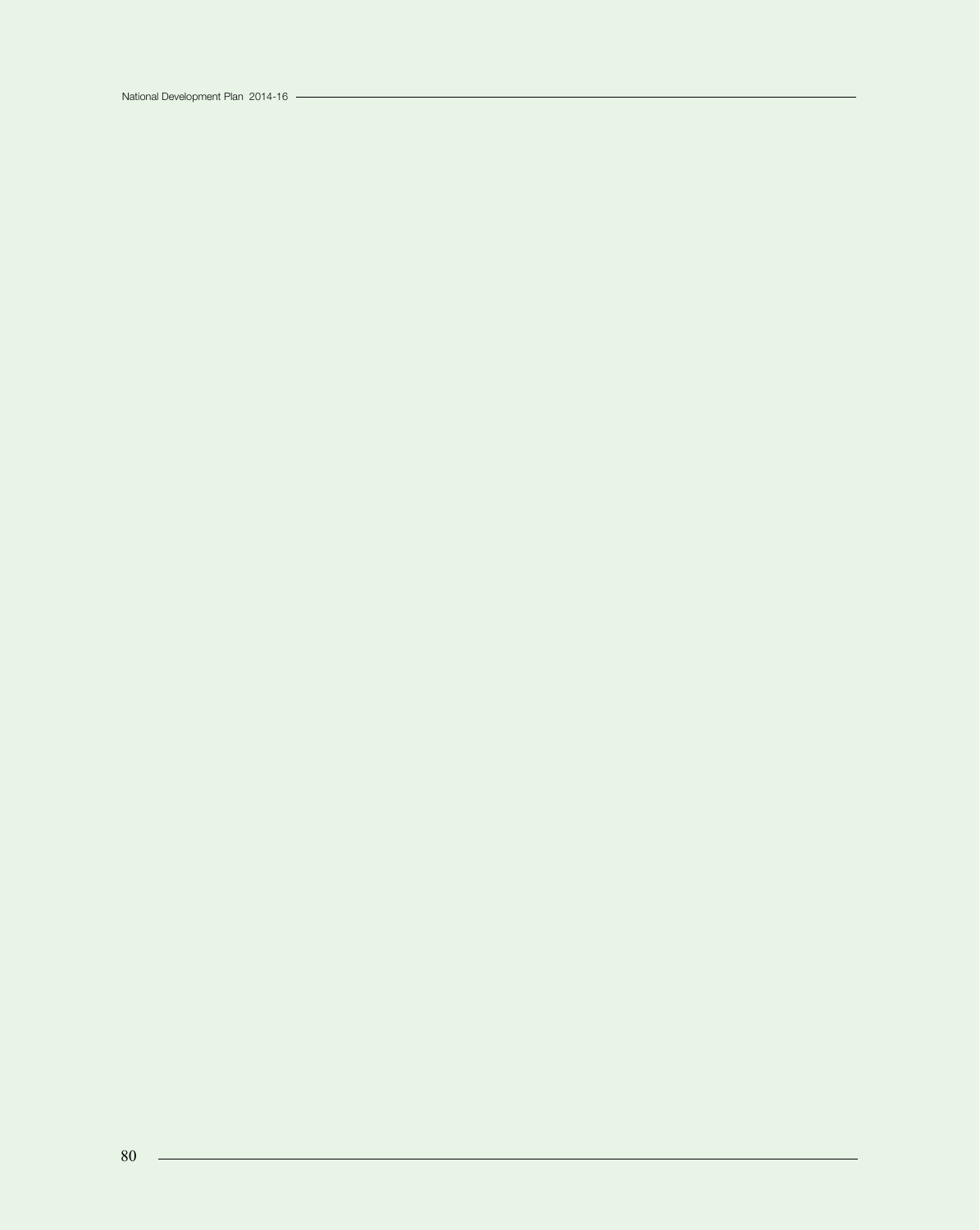# 4. Macroeconomic and Fiscal Framework

# 4.1 Macroeconomic and Fiscal Framework 2011-13

The NDP 2011-13 *Establishing the State, Building our Future* looked forward to tangible progress in the Palestinian economic situation. The NDP 2011-13 was predicated on a scenario which assumed the accelerated removal of externally-imposed constraints placed on Palestine's economy. This included the removal of all obstacles to movement and access, the lifting of the Gaza Strip blockade, and an adequate level of sustainable financial support from the international community. Under this scenario, real GDP growth was expected to reach 12% by the end of 2013. However, these assumptions did not materialise.

Israel has continued to impose constraints on the Palestinian territory and on the movement of people and goods. With ever increasing restrictions on crossing points, Israel has continued to impose its crippling, five-year blockade on Gaza. Coordination and connectivity between the West Bank and Gaza has continued to be severed, forcing Gaza residents to smuggle goods through illegal tunnels under the Egyptian border and denying us access to an important source of government revenues. Additionally, Israel has continued to constrain the movement of goods and people both within the Palestinian territory and into the outside world. Israel has also continued to destroy



Palestinian homes and business properties as well as to seize and deny access to our natural resources. These practices continue to undermine our efforts to build a strong economy and achieve our fiscal independence.

In Addition, the deteriorating political situation in Egypt has negatively impacted Gaza, resulting in a disrupted flow of goods, particularly fuel. As other alternative energy sources are lacking, the majority of businesses have ceased operations due to unreliable power supply. With the declining tunnel trade, goods have not been sufficient to meet Gaza citizens' basic needs. Meantime, trade between the West Bank and Gaza continued to be impeded by Israel. Against this backdrop, economic growth and government revenues receded and, towards the end of 2013, real GDP growth was only 1.5% only.

Successive Palestinian governments have worked towards reducing the budget deficit and ensuring a progressive reduction in dependency on external aid by growing domestic revenues. Accordingly, the government maximised its effort over the past three years to increase revenues and streamline expenditures. Compared to 14.9% in 2010, the government managed to reduce the budget deficit to 12.2% of GDP by the end of 2013. Government efforts to rationalize expenditure yielded a decline in recurrent spending and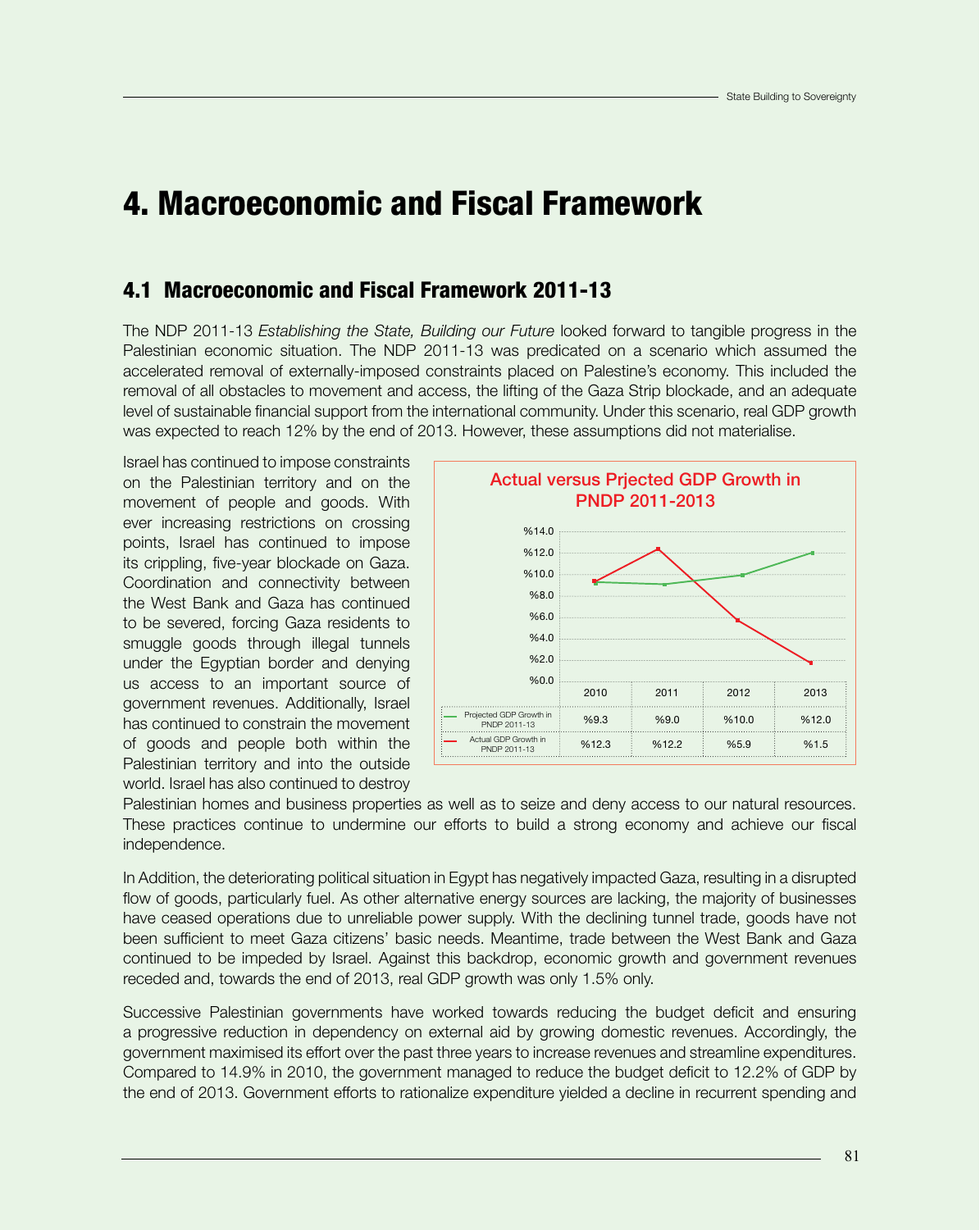net lending to 32.7% compared with 36.9% in 2010. However, primarily due to continued Israeli constraints, the government could not elevate its revenues. In comparison to 22% in 2010, revenues declined to 20.5% of GDP in 2013.

In spite of our efforts to achieve fiscal stability and reliance on domestic revenue sources, we have been frustrated by Israeli obstacles, stalling national reconciliation, and unrestored economic and geographical linkages between the West Bank and Gaza. Consequently, we are still in need of significant external support to cover public expenditures. However, donor support has dropped as a percentage of the GDP over the past three years, particularly in 2011 and 2012. Compared to 13.8% in 2010, external aid decreased to 7.6% of GDP in 2012. External aid rose again to11.7% of GDP in 2013. In 2013, further unanticipated donor financing accompanied the resumption in the negotiation process.

External aid did not bring about economic recovery. Unstable, and seemingly conditional on the political situation, the majority of external support was deployed to cover recurrent expenditure, rather than to public investment. Although external aid rose in 2013 (with a total budget support of US\$ 1.255 billion), compared to past years this substantial support did not translate into GDP growth, especially in the West Bank.

|                                                       | 2010    | 2011    | 2012    | 2013    |
|-------------------------------------------------------|---------|---------|---------|---------|
| Current account balance (excl. official<br>transfers) | $-10.6$ | $-22.8$ | $-28.9$ | $-20.9$ |
| External financing of development projects            | 34.5    | 35.6    | 39.8    | 36.4    |
| Net current transfers                                 | 23.9    | 12.7    | 10.9    | 15.5    |

Table 5: Current account and external financing as a percentage of GDP, 2010-2013

The fact that the NDP 2011-13 growth scenario did not materialise has negatively impacted planned net revenues and contributed to a rise in net lending to LGUs. Furthermore, contrary to the NDP 2011-13 assumptions, recurrent and development expenditures were hit hard by the inadequacy of revenues and the attendant liquidity crisis.

# 4.2 Macroeconomic and Fiscal Framework 2014-16

The NDP 2014-16 posits two fiscal scenarios: a baseline scenario and an optimistic scenario.

#### Baseline scenario

The baseline scenario assumes the continuation of the status quo. GDP growth is projected to drop in 2014-16, reaching 1% in 2016.

The fiscal framework of the baseline scenario envisages continued Israeli constraints on the movement of goods and people both within the Palestinian territory and into the outside world, ongoing blockade on Gaza, restrictions on Gaza's crossing points, severed coordination and connectivity between the West Bank and Gaza, and unrestored economic integration between both areas. It is also assumed that Israel will continue to restrict access to Area C and East Jerusalem, obstructing development and investment initiatives. Additionally, the baseline scenario assumes that the government will keep up the effort to reform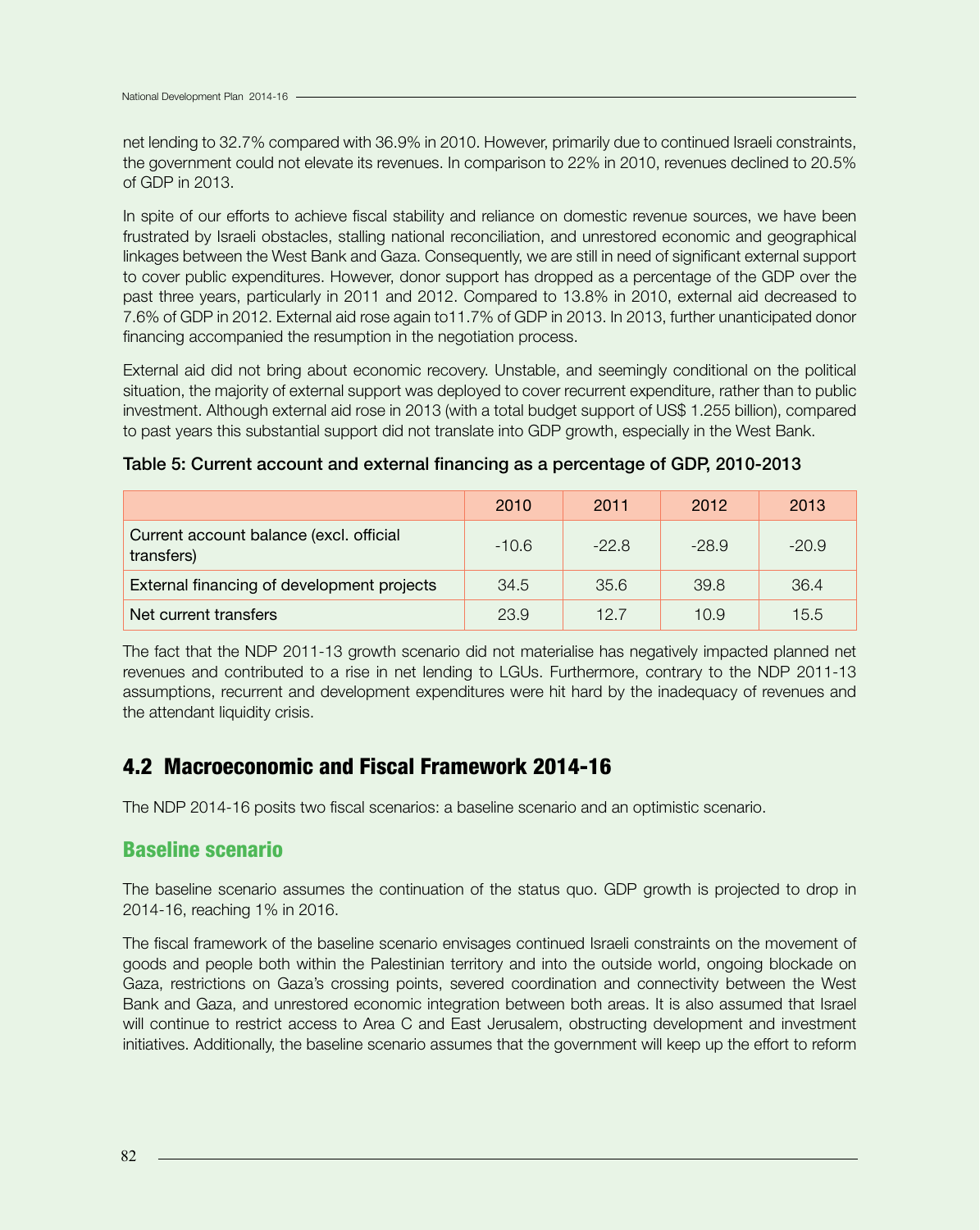the public sector, providing capacity building and more effective and efficient public service delivery.

#### Table 6: GDP growth scenarios, 2014-16

|                                                             |      |      | Actual | Projected (as per<br>baseline scenario) |      |               |      |
|-------------------------------------------------------------|------|------|--------|-----------------------------------------|------|---------------|------|
|                                                             | 2010 | 2011 | 2012   | 2013                                    | 2014 | 2015          | 2016 |
| Real GDP in market prices (as per the<br>baseline scenario) | 9.3  | 12.2 | 5.9    | 1.5                                     | 2.0  | $1.5^{\circ}$ | 1.0  |
| GDP in market prices (as per the<br>optimistic scenario)    | 9.3  | 12.2 | 5.9    | 1.5                                     | 6.0  | 9.0           | 12.0 |

The baseline scenario assumes that government revenues (as a percentage of GDP) will not see a substantial rise. The increase, such as it is, will be driven by ongoing reforms to the revenue system. With a view to expanding the tax base and tax compliance, the MoF has developed a strategy to improve revenue collection which is expected to yield results as early as 2014. Also, recurrent expenditure is projected to drop over the upcoming three years, declining to 32.1% of GDP in 2016, compared to 34.4% in 2012. The government will streamline expenditures and reduce net lending (as shown in Table 7 below) by constraining the wage bill, limiting its growth to cost of living increases through implementation of binding agreements with unions. In 2014-16, public sector employment will continue to be restricted to replacements of retired civil servants.

#### Table 7: Net revenues and total expenditures under the baseline scenario

|                                       | % of GDP                                          |         |         |         |         |         |        |  |  |
|---------------------------------------|---------------------------------------------------|---------|---------|---------|---------|---------|--------|--|--|
|                                       | Projected (as per<br>Actual<br>baseline scenario) |         |         |         |         |         |        |  |  |
|                                       | 2010                                              | 2011    | 2012    | 2013    | 2014    | 2015    | 2016   |  |  |
| Revenues                              | 22.0                                              | 20.9    | 20.2    | 20.5    | 22.0    | 22.2    | 22.7   |  |  |
| Recurrent expenditure and net lending | 36.9                                              | 34.0    | 34.4    | 32.7    | 32.8    | 32.3    | 32.1   |  |  |
| Current deficit (before external aid) | $-14.9$                                           | $-13.1$ | $-14.2$ | $-12.2$ | $-10.9$ | $-10.1$ | $-9.4$ |  |  |

The baseline scenario also assumes that the donor community will continue to provide substantial support to finance the budget. However, this financing may not be adequate to finance the entire current deficit due to political instability and low expectations of a conclusion of Palestinian-Israeli negotiations. The donor community pins hopes on these negotiations to increase support to the Palestinian government. Should external assistance be not sufficient, a significant financing gap will continue to be in place. As a result, the government will be forced to borrow from banks and, hence, expenditure arrears would rise. Under such circumstances, the government will not be capable of materially and sustainably to boost the Palestinian economy.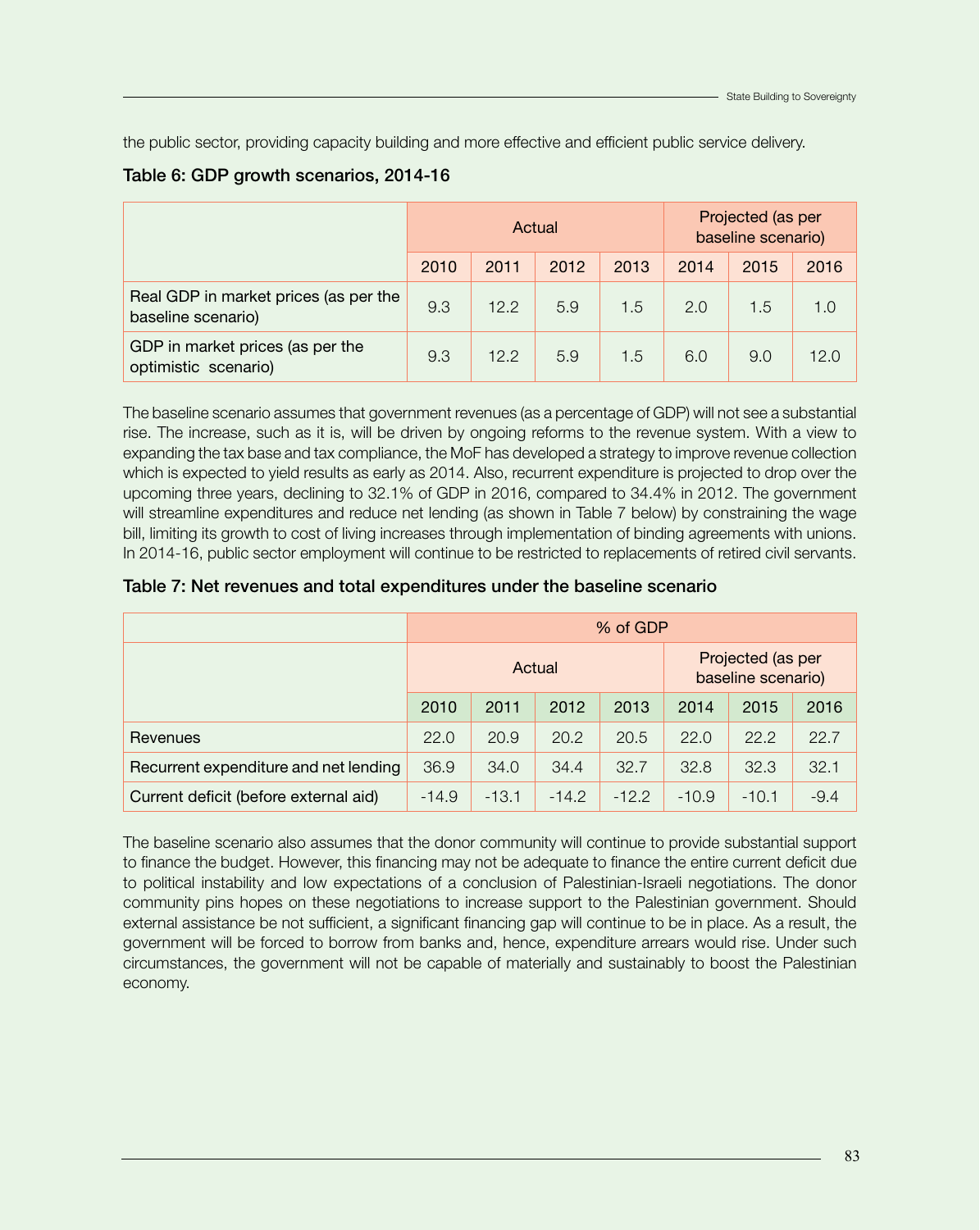|                                                                     |        |        |        | % of the GDP                            |      |      |      |
|---------------------------------------------------------------------|--------|--------|--------|-----------------------------------------|------|------|------|
|                                                                     |        |        | Actual | Projected (as per<br>baseline scenario) |      |      |      |
|                                                                     | 2010   | 2011   | 2012   | 2013                                    | 2014 | 2015 | 2016 |
| External aid to cover recurrent<br>expenditures                     | 13.8   | 8.3    | 7.6    | 11.7                                    | 11.3 | 12.2 | 11.8 |
| External financing of development<br>projects                       | 1.6    | 1.7    | 1.5    | 0.3                                     | 2.5  | 0.8  | 0.4  |
| Total external aid (including<br>financing of development projects) | 15.3   | 10.1   | 9.1    | 12.1                                    | 13.8 | 13.0 | 12.2 |
| Financing gap                                                       | $-3.2$ | $-6.8$ | $-7.5$ | $-1.8$                                  | 0.0  | 0.0  | 0.0  |

#### Table 8: External support and financing gap (as per the baseline scenario)

## Optimistic scenario

In 2014-16, GDP would see significant growth if restrictions imposed by Israel on the Palestinian economy were to be eased or removed, including unfettered access to resources in Area C. The optimistic scenario also envisages development of industrial parks and growth in investment and facilitated operations of the private sector. With respect to Gaza, this scenario anticipates restoration of trade, resumption in the collection of taxes, and restoration of coordinated government between West Bank and Gaza. Under such a scenario, GDP would rise to 12% in 2016, and government revenues would increase significantly over the next three years. Recurrent expenditures



and net lending would drop as a percentage of GDP from 32.7% in 2013 to 26.7% in 2016, allowing the government to make substantial public investment, create new employment opportunities and boost the economy. Private sector contribution to the public capital formation as a percentage of GDP would also increase from 8% in 2013 to 16% in 2016, further bolstering economic recovery and driving the projected rise in the GDP growth. At the same time, the government will have to increase recurrent spending to enhance the quality and quantity of human resources in the public service, as well to cover higher operating expenditures, in order to ensure effective implementation of development priorities and service delivery improvements.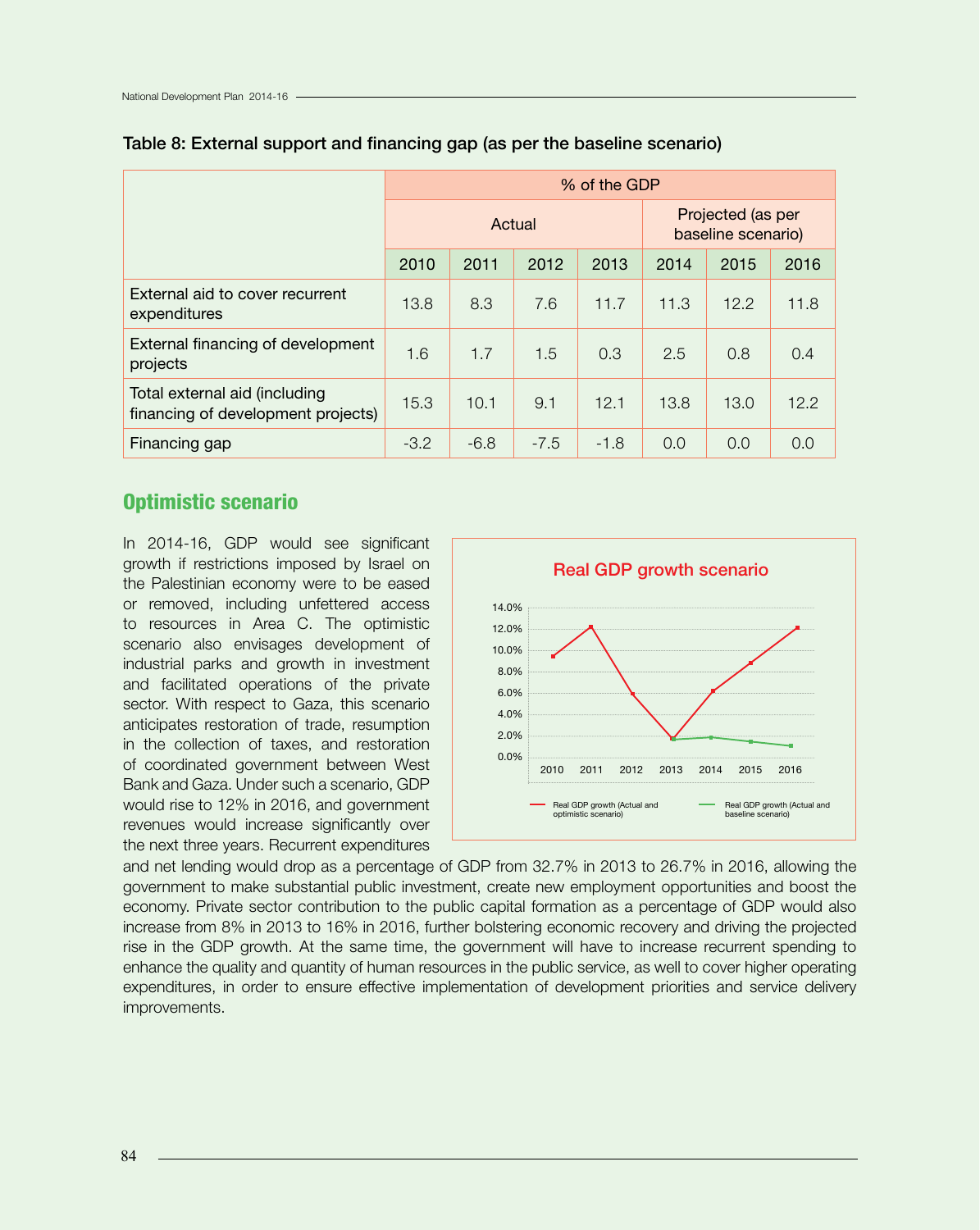## Table 9: Palestine Selected Economic Indicators, 2014 – 2016 (Baseline Scenario)

|                                     |                            | Actual |                          |     |                 | Projections<br>baseline scenario |     |  |
|-------------------------------------|----------------------------|--------|--------------------------|-----|-----------------|----------------------------------|-----|--|
|                                     | 2010                       |        | $2011 \pm 2012 \pm 2013$ |     | 2014            | 2015 2016                        |     |  |
|                                     |                            |        |                          |     |                 |                                  |     |  |
| Output and prices                   | (Annual percentage change) |        |                          |     |                 |                                  |     |  |
| Real GDP                            | 9.3                        | 122    | 59                       | 1.5 | 20              | 15                               |     |  |
| West Bank                           | 84                         | 104    | 56                       | 0.8 | 16              | 12                               | l N |  |
| Gaza                                | 11.9                       | 176    | 66                       | 35  | 30              | 25                               | 1 በ |  |
| <b>GDP</b> deflator                 | 13.5                       | 46     | -0.9                     | 25  | $\overline{27}$ | 28                               | 2 R |  |
| CPI inflation rate (period average) | 37                         | 2.9    | 28                       | 17  | 20              | 2 $\Omega$                       | 2 O |  |

| Investment and Saving              | (In percent of GDP) |                |           |                         |        |       |                          |  |
|------------------------------------|---------------------|----------------|-----------|-------------------------|--------|-------|--------------------------|--|
| Gross capital formation, of which: |                     | 18.5 17.3 13.7 |           | 114                     | 10.9   | 106   |                          |  |
| Public.                            | 54                  | 5.3            |           | 3 A                     |        |       |                          |  |
| Private                            | I3 1                | 12 በ           |           | 80.                     | 7.5    | 6.5   | 55                       |  |
| Gross national savings, of which:  |                     | $-6.4$         |           | $-15.2 - 10.1$          | $-7.5$ |       |                          |  |
| <b>Public</b>                      | $-11$ $-1$          | $-4.7$         | -66       | $-1$ 1                  |        |       |                          |  |
| Private                            |                     |                | $-16 -86$ | -8.9                    | $-7.9$ | $-76$ |                          |  |
| ng-Investment Balance              | N 6.                | $-22.8$        |           | $-28.9$ $-21.5$ $-18.4$ |        | 62    | $\overline{\phantom{0}}$ |  |

| <b>Public Finance1</b>                         |      |                                                 |                     | (In percent of GDP) |      |              |        |
|------------------------------------------------|------|-------------------------------------------------|---------------------|---------------------|------|--------------|--------|
| <b>Revenues</b>                                | 22 Q | 20.9                                            | 20.2 20.5           |                     | 220  | 222          | 22.7   |
| Recurrent expenditures and net<br>lending      | 36.9 | 34.0                                            | 34.4                | 32.7                | 32.8 | 32.3         | 32.1   |
| Wage expenditures                              | 19.4 |                                                 | 18.2 17.3 17.0 17.1 |                     |      | 17 Q         | 17 $($ |
| Nonwage expenditures                           | 14.7 | 14.3                                            |                     | 14.5 13.9           | 14.3 | 14. $\Omega$ | 14 Q   |
| Net lending                                    | 2.8  | 1.4                                             | 27                  | 1.9                 |      | 1 3          |        |
| Recurrent balance (before external<br>support) |      | $-14.9$ $-13.1$ $-14.2$ $-12.2$ $-10.9$ $-10.1$ |                     |                     |      |              |        |
| Development expenditures                       | 36   | 3.8                                             | 24                  | 17                  | 3 Q  | 29           | 28     |
| (in millions of US Dollars)                    |      | 370.                                            | 243                 | 187                 | 350  | 350          |        |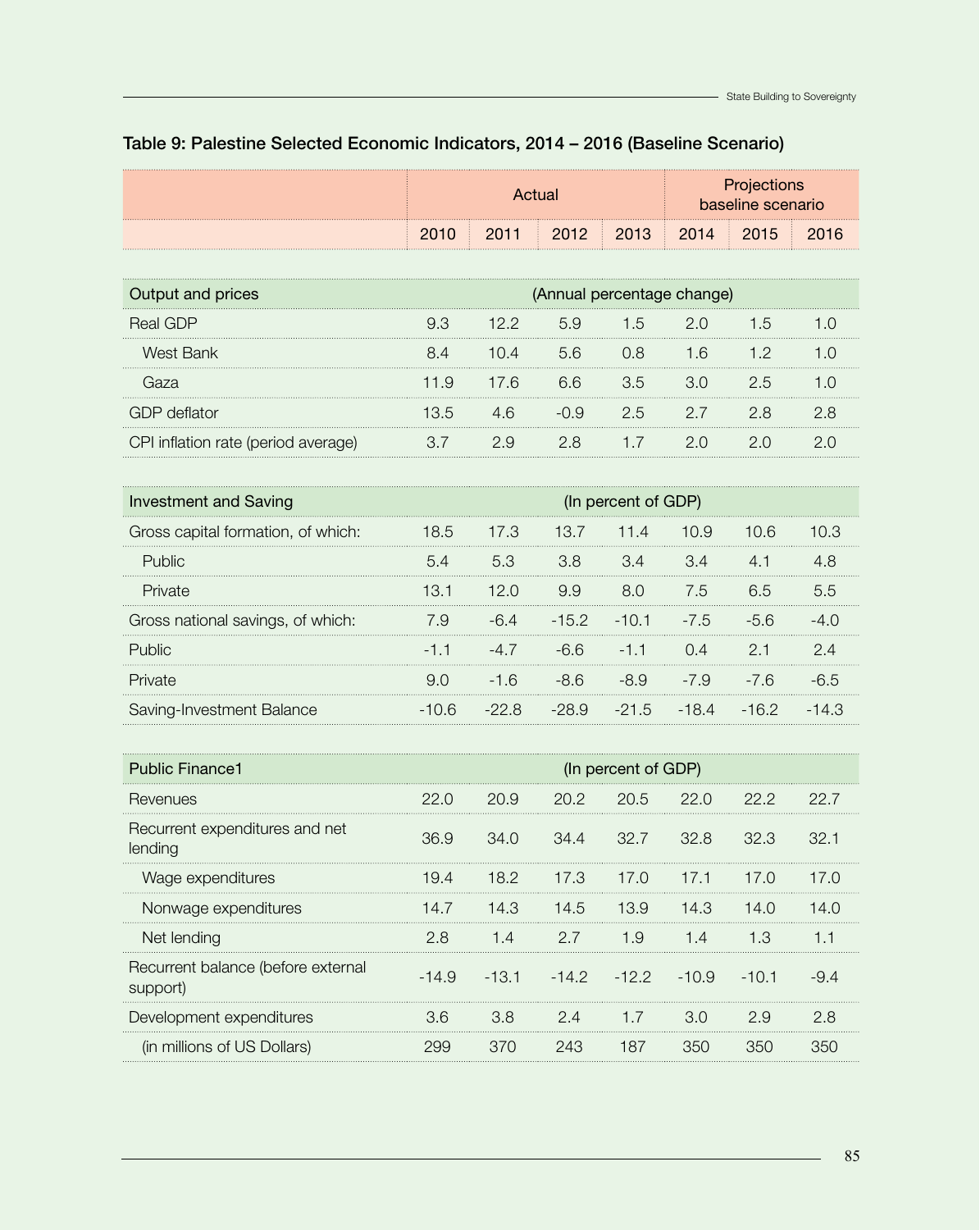| Overall balance (before external<br>support)                                |       | $-18.5$ $-16.9$ $-16.6$ $-13.9$ $-13.8$ $-13.0$ $-12.2$ |                 |            |               |      |        |
|-----------------------------------------------------------------------------|-------|---------------------------------------------------------|-----------------|------------|---------------|------|--------|
| Total external support (including<br>development)                           | 15.3  | 10.1                                                    |                 | $9.1$ 12.1 | 13.8          | 13.0 | 12.2   |
| (in millions of US Dollars)                                                 | 1.277 | 983                                                     | 932             | 1.362      | 1.629 1.785   |      | -1.788 |
| External support for recurrent<br>expenditure (in millions of U.S. dollars) |       | 1,147 814 775 1,255 1,329 1,485                         |                 |            |               |      | 1,488  |
| in percent of GDP                                                           | 13.8  | 8.3                                                     | $7.6$ 11.1 11.3 |            |               | 122  | 11 R   |
| Development Financing                                                       | 131   | 169                                                     | 156.            | 106        | 300.          | 300  | 300    |
| <b>Financing Gap</b>                                                        |       | $-32 -68 -75 -18$                                       |                 |            | $\cap$ $\cap$ | (1)  | (1)    |
|                                                                             |       |                                                         |                 |            |               |      |        |

| External sector                                           |      |                                                 |      | (In percent of GDP) |         |      |         |
|-----------------------------------------------------------|------|-------------------------------------------------|------|---------------------|---------|------|---------|
| Exports of goods and services                             | 13.8 | 15.4                                            | 16.3 | 17.2                | $-18.2$ | 18.7 | 19.2    |
| Import of goods and services                              | 55.5 | 59.1                                            | 63.1 | 60 Z                | 60 O    | 59.6 | 58.4    |
| Net factor income                                         | 7.2  | 8.1                                             | 7.O  | 7.2                 | 7.7     | 8.4  | 9.1     |
| Net current transfers                                     | 23.9 | 12.7                                            | 10.9 | 14.9                | 15.7    | 16.4 | 15.8    |
| Official transfers                                        | 13.7 | 8.3                                             | 7.6  | 11.1                | 11.3    | 12.2 | 11.8    |
| Current account balance (excluding<br>official transfers) |      | $-24.3$ $-32.0$ $-36.4$ $-32.6$ $-29.7$ $-28.4$ |      |                     |         |      | $-26.2$ |
| Current account balance (including<br>official transfers) |      | $-10.6$ $-22.8$ $-28.9$ $-21.5$ $-18.4$ $-16.2$ |      |                     |         |      | -14.3   |
|                                                           |      |                                                 |      |                     |         |      |         |
| Memorandum items                                          |      |                                                 |      |                     |         |      |         |

| Nominal GDP (in millions of U.S.<br>dollars) | 8.331 | 9,775 10,255 11,292 11,778 12,199 12,568         |      |    |    |    |
|----------------------------------------------|-------|--------------------------------------------------|------|----|----|----|
| Nominal GDP (millions of NIS)                |       | 31,073 34,996 39,480 40,766 42,400 43,918 45,244 |      |    |    |    |
| Exchange Rate (NIS/US\$)                     | 3.73  | 3.58                                             | 3.85 | 36 | 36 | 36 |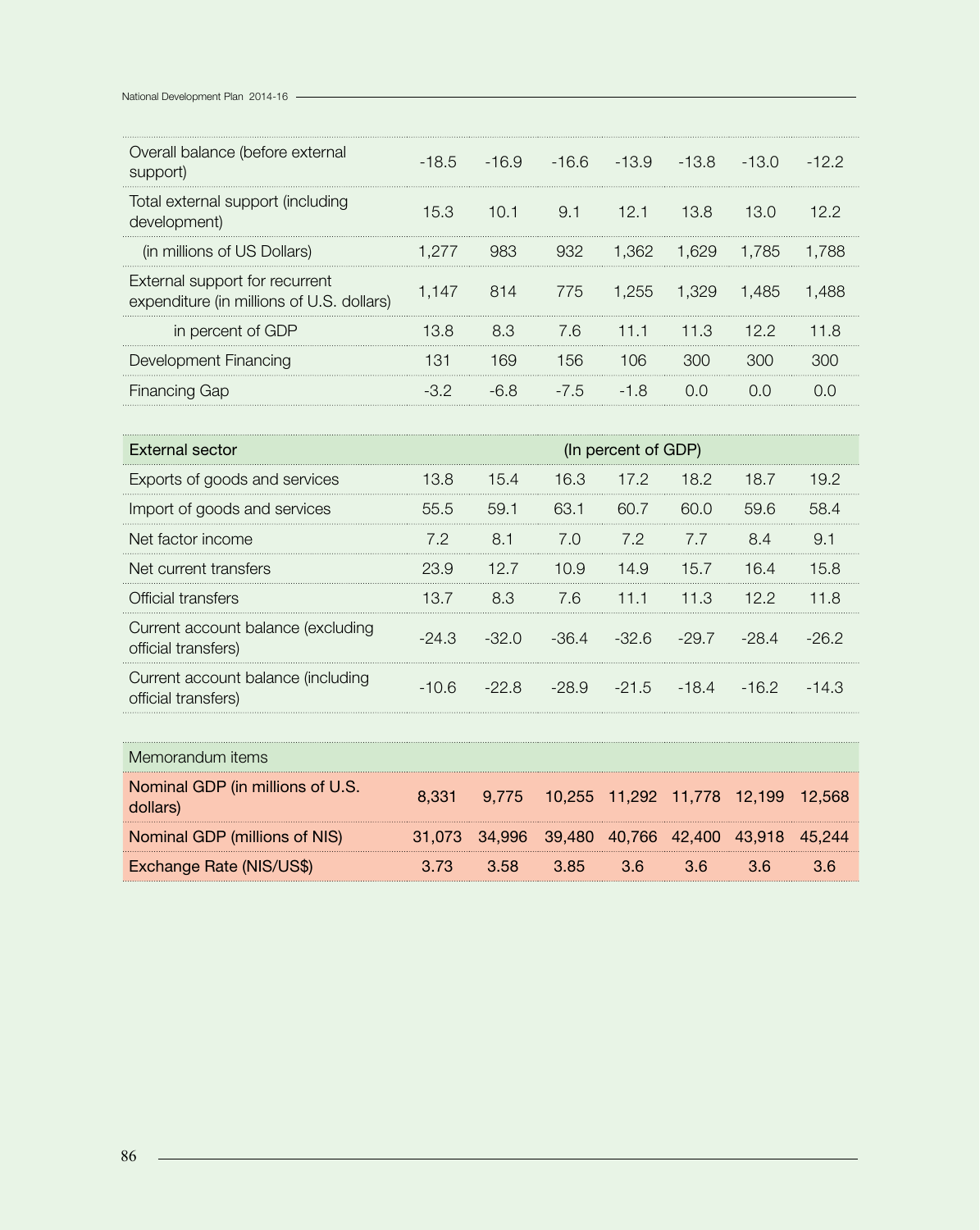|                                     | Actual                                     |      |        |      | Projections<br>Optimistic scenario |      |      |  |
|-------------------------------------|--------------------------------------------|------|--------|------|------------------------------------|------|------|--|
|                                     | 2010                                       | 2011 | 2012   | 2013 | 2014                               | 2015 | 2016 |  |
| Output and prices                   | (Annual percentage change)<br>9.3 12.2 5.9 |      |        |      |                                    |      |      |  |
| <b>Real GDP</b>                     |                                            |      |        | 1.5  | 60                                 | 9.0  |      |  |
| West Bank                           | 84                                         | 104  | 56     | 0.8  | 5.5                                | 8.5  | 11 6 |  |
| Gaza                                | 11.9                                       | 17.6 | 6.6    | 3.5  | 7.5                                | 10.5 |      |  |
| <b>GDP</b> deflator                 | $13.5 -$                                   | 46   | $-0.9$ | 2.5  | 2.8                                | 30   | 35   |  |
| CPI inflation rate (period average) | 37                                         | 29   | 2 R    |      | 2 R                                | 30   |      |  |

## Table 10: Palestine Selected Economic Indicators, 2014 – 2016 (Optimistic Scenario)

| <b>Investment and Saving</b>       | (In percent of GDP) |                |              |                       |          |                          |      |  |  |
|------------------------------------|---------------------|----------------|--------------|-----------------------|----------|--------------------------|------|--|--|
| Gross capital formation, of which: |                     | 18.5 17.3 13.7 |              | 11.4                  | 160      | 19.5                     | 22.2 |  |  |
| Public.                            | 54                  | 5.3            | 3.8          | 3.4                   |          | 54                       |      |  |  |
| Private                            |                     | 12 $\Omega$    | 99           | 8 O                   | 11.9     |                          |      |  |  |
| Gross national savings, of which:  | 7.9                 |                | $-152 - 101$ |                       |          | $\overline{\phantom{0}}$ |      |  |  |
| <b>Public</b>                      |                     | $-11 - 47$     | -66          | -11                   | $\Omega$ |                          |      |  |  |
| Private                            | 90                  | $-16$          | -86          | -8 9                  | $-51$    | $-1$ $\Delta$            |      |  |  |
| ing-Investment Balance             | $-106$              | $-22.8$        |              | $-28.9 - 21.5 - 20.8$ |          | า ค                      |      |  |  |

| <b>Public Finance1</b>                         |      |        |      | (In percent of GDP)                             |      |        |        |
|------------------------------------------------|------|--------|------|-------------------------------------------------|------|--------|--------|
| Revenues                                       | 22.0 | 20.9   | 20.2 | 20.5                                            | 21.6 | 22.2   | 21.7   |
| Recurrent expenditures and net<br>lending      | 36.9 | 34.0   | 34.4 | 32.7                                            | 32.1 | 29.7   | 26.7   |
| Wage expenditures                              | 19.4 | - 18.2 | 17.3 | 17. $\Omega$                                    | 16.6 | 15.4   | 13.8   |
| Nonwage expenditures                           | 14.7 | 14.3   | 14.5 | 13.9                                            | 13.9 | 13.0   | 11.9   |
| Net lending                                    | 2.8  | 1.4    | 2.7  | 1.9                                             | 1.6  | 1.3    | 1.0    |
| Recurrent balance (before external<br>support) |      |        |      | $-14.9$ $-13.1$ $-14.2$ $-12.2$ $-10.5$         |      | $-7.6$ | $-5.0$ |
| Development expenditures                       | 3.6  | 3.8    | 2.4  | 1.7                                             | 2.8  | 2.9    | 2.8    |
| (in millions of US Dollars)                    | 299  | 370    | 243  | 187                                             | 350  | 400    | 450    |
| Overall balance (before external<br>support)   |      |        |      | $-18.5$ $-16.9$ $-16.6$ $-13.9$ $-13.3$ $-10.4$ |      |        | $-7.8$ |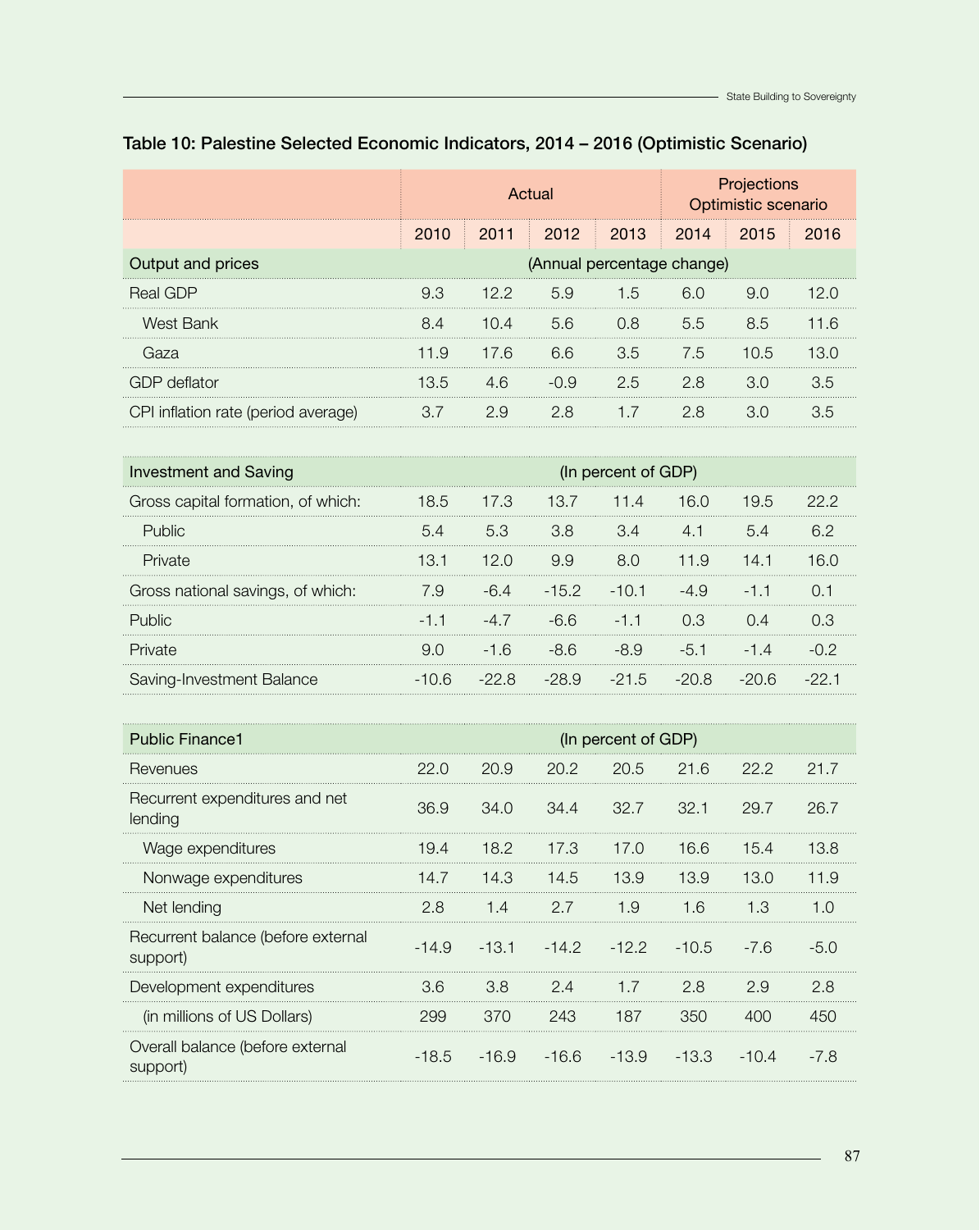| Total external support (including<br>development)                           | 15.3 | 10.1 | 9.1    | 12.1                      | $13.3^{\circ}$ | 10 $\sqrt{4}$ | 78 |
|-----------------------------------------------------------------------------|------|------|--------|---------------------------|----------------|---------------|----|
| (in millions of US Dollars)                                                 |      |      |        | .362                      | 1.629          |               |    |
| External support for recurrent<br>expenditure (in millions of U.S. dollars) |      |      |        | 1,147 814 775 1,255 1,329 |                |               | 85 |
| in percent of GDP                                                           | 13 R | 8.3  | 7.6    | 11.1                      | 10 R           | 7.9           |    |
| Development Financing                                                       |      |      |        |                           |                |               |    |
| Financing Gap                                                               |      | -6.8 | $-7.5$ |                           |                |               |    |
|                                                                             |      |      |        |                           |                |               |    |

| <b>External sector</b>                                    |         |         |         | (In percent of GDP)         |         |         |         |
|-----------------------------------------------------------|---------|---------|---------|-----------------------------|---------|---------|---------|
| Exports of goods and services                             | 13.8    | 15.4    | 16.3    | 17.2                        | 17.9    | 19.5    | 21.4    |
| Import of goods and services                              | 55.5    | 59.1    | 63.1    | 60.7                        | 61.0    | 59.1    | 59.3    |
| Net factor income                                         | 7.2     | 8.1     | 7.0     | 72                          | 7.4     | 7.5     | 7.4     |
| Net current transfers                                     | 23.9    | 12.7    | 10.9    | 14.9                        | 15.0    | 11.6    | 8.4     |
| Official transfers                                        | 13.7    | 8.3     | 7.6     | 11.1                        | 10.8    | 7.9     | 5.3     |
| Current account balance (excluding<br>official transfers) | $-24.3$ | $-32.0$ | $-36.4$ | $-32.6$                     | $-31.6$ | $-28.5$ | $-27.4$ |
| Current account balance (including<br>official transfers) | $-10.6$ | $-22.8$ | -28.9   | $-21.5$                     | $-20.8$ | $-20.6$ | $-22.1$ |
| Memorandum items                                          |         |         |         |                             |         |         |         |
| Nominal GDP (in millions of U.S.<br>dollars)              | 8.331   | 9.775   |         | 10,255 11,292 12,342 13,861 |         |         | 16.065  |
| Nominal GDP (millions of NIS)                             | 31.073  | 34,996  |         | 39,480 40,762 44,431        |         | 49.899  | 57.834  |
| Exchange Rate (NIS/US\$)                                  | 3.73    | 3.58    | 3.85    | 3.6                         | 3.6     | 3.6     | 3.6     |

 $\sim$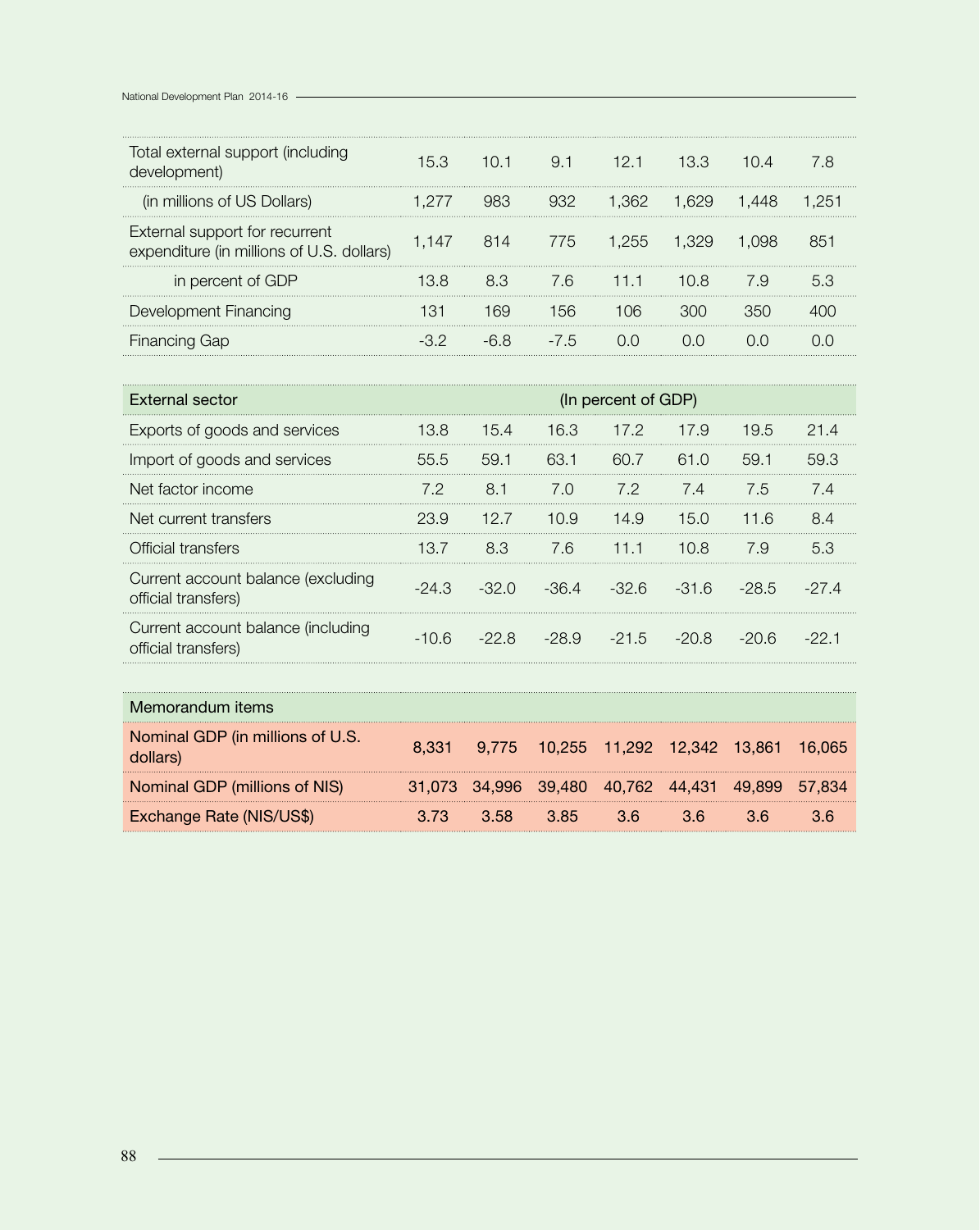# 5. Public Expenditure Plan 2014-16

This Public Expenditure Plan reflects our policy priorities over the medium-term. Our overarching priority is the establishment of the independent, sovereign State of Palestine on the June 1967 border which provides a decent standard of living to all citizens and safeguards their rights as enshrined in the law. Chapter 4 posits two scenarios: a baseline scenario and an optimistic scenario. The baseline scenario assumes the continuation of the *status quo*, and that the donor community will continue to provide financial support to the Palestinian government. The optimistic scenario envisages that restrictions imposed by Israel on the Palestinian economy would be eased or removed as well as restoration of coordinated government between West Bank and Gaza. Both scenarios present the financial envelope, including minimum and maximum thresholds, of projected government expenditures in 2013-14.

Over the next three years, we will work to secure the necessary resources to maintain and build on the achievements under previous governments. We will work to direct available resources and investment with a view to bolstering economic recovery and growth, to reduce unemployment and poverty rates. We will pay special attention to ensuring social justice and equality between all members of the society, wherever they reside in Palestine. Citizens will participate in, and benefit from, economic growth, further enabling their steadfastness and resistance to Israel's policies, designed to displace them from their land, particularly in the Jordan Valley and East Jerusalem.

By promoting effective and efficient public financial management, we are making a diligent, concerted effort to attain fiscal stability and reduce dependence on external aid. Through an expanded tax base and improved tax collection mechanisms, we will increase public revenues. According to the baseline scenario of our macro-fiscal framework, the ratio of net public revenues to overall expenditure and net lending will increase from 63% in 2013 to 71% in 2016. Under the optimistic scenario, net public revenues will increase to 81% by 2016. Under such scenarios, external aid will be shifted from recurrent budget support and used to finance development initiatives. Alongside the integration of planning and budgeting processes,

we will complete the migration from lineitem budgeting to programme-based budgeting. This will promote better informed, prudent resource allocation and stronger linkage to policy priorities.

Due to the unstable political situation and uncertain future of announced economic initiatives, the Public Expenditure Plan 2014-16 is informed by a modest baseline scenario and data provided by the MoF macroeconomic and fiscal framework. During the upcoming three years, projected total operating and development expenditures will amount to almost US\$ 13.34 billion, including US\$ 11.84 billion

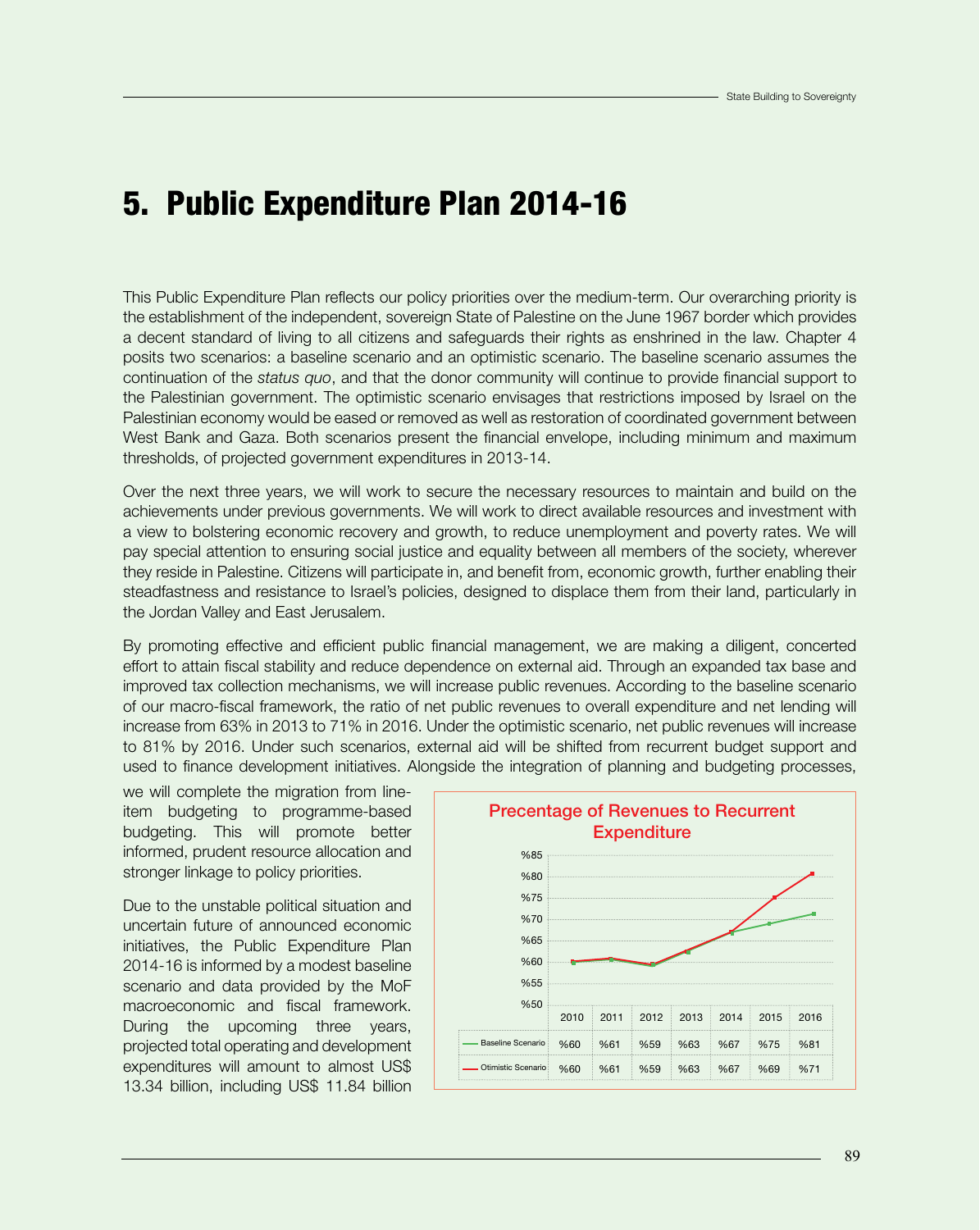for operating expenses and US\$ 1.5 billion for development spending (US\$ 1.05 billion through, and US\$ 0.45 billion outside of, the general budget) (see Table 11). While operating expenditures are not expected to show a significant increase over the next planning cycle - estimated at 3% on average only, projected total development expenditures (through and outside general budget) will rise from US\$ 400 million in 2014 to US\$ 500million in 2015, and reach US\$ 600 million in 2016. Should the situation improve (i.e., towards the optimistic scenario), development spending is projected to rise to US\$ 2,250 million over the next three years.

| <b>Expenditures</b>                                           | 2013<br>(Actual) | 2014<br>(projected) | 2015<br>(projected) | 2016<br>(projected) | Total<br>$(2014-16)$ |
|---------------------------------------------------------------|------------------|---------------------|---------------------|---------------------|----------------------|
| Recurrent expenditures & net<br>lending                       | 3,692            | 3,863               | 3.940               | 4,034               | 11,837               |
| % of annual rise of recurrent<br>expenditures and net lending | $4.7\%$          | 4.6%                | 2%                  | $2.4\%$             | 3% (in<br>average)   |
| Development expenditures                                      | $308*$           | 400                 | 500                 | 600                 | 1,500                |
| Total recurrent and development<br>expenditures               | 4,000            | 4,263               | 4,440               | 4,634               | 13,337               |

#### Table 11: Project expenditures as per the baseline scenario (in US\$ million)

\* According to MoPAD's Development Assistance and Reform Platform (DARP) data, total commitments expressed by donors to support development projects and programmes were US\$ 708 million in 2013. However, US\$ 308 million were actually paid. (This excludes DFID, EC and USAID support of about US\$ 150 million).

For each of the four major sectors, subsectors and relevant programmes, the government will appropriate a definite budget (operating and development) to cover each of the next three years. These appropriations are aligned with development priorities and reflect the government's determination to make targeted

investments in various sectors to stimulate economic recovery and create sustainable employment opportunities. This will drive increases in government revenues and elevate the resources available to increase more developmental spending. Notwithstanding the anticipated rise in the absolute value of development expenditures across the four major sectors over the medium term, available resources will be subject to a relative redistribution in line with priority policies. Accordingly, we will increase investment in the Economic Development and Employment sector as a percentage of total development spending, climbing to almost 20% in 2016. Likewise, the proportion of investment in the Social Development sector will rise significantly. On the other hand, investment in the Good Government and Institution Building

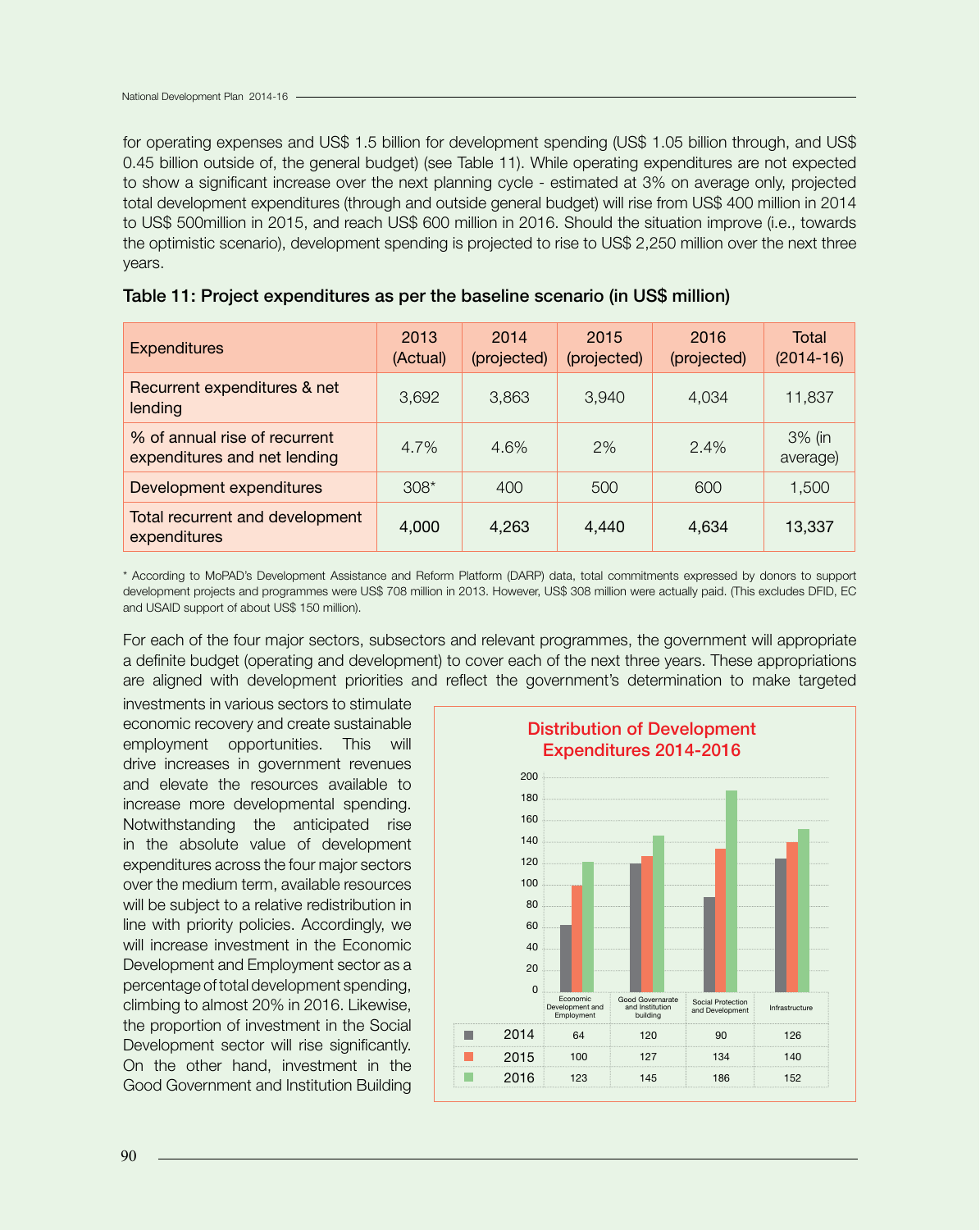sector and Infrastructure sector as a percentage of total development expenditures will gradually decline over the next three years.

We are aware that the public sector cannot carry the burden and responsibility for sustainable development alone. Hence, we will continue to work with our development partners, including civil society, nongovernmental organisations and the private sector, to ensure all stakeholders can play an effective part in establishing the sovereign State of Palestine in which all our citizens can enjoy freedom and a decent life. In developing the NDP 2014- 16, we institutionalised a participatory approach which we are resolved to consolidate in the NDP implementation phase. Furthermore, we have launched initiatives to promote the participation of local communities and citizens in the national development process.



The sections below present a distribution of expenditures across the four major sectors, subsectors, and main expenditure areas of each. Interventions and projects will be presented in detail in budget programmes in the context of annual general budget preparation.

# 5.1 Economic Development and Employment sector

Successive governments have paid particular attention to economic development. Balanced economic growth has the potential to drive inclusive development, alleviate poverty, reduce unemployment, and enhance citizens' standard of living. Over 2008-13, economy sector development plans concentrated on creating an environment that enables a prosperous private sector, attracts investments, develops domestic and human resources, and reduces reliance on external aid. The aim was to build a free economy that is open to international markets and delivers locally and internationally competitive services and goods. Accordingly, former governments were committed to economic, legal and institutional reforms and building real public-private partnerships, assisting the economy in playing a key role in the strengthening the national economy.

The NDP 2014-16 will build on previous national planning initiatives, intensifying efforts to develop the economy, further promoting economic independence and enabling provision of adequate and decent employment opportunities for Palestinians. We will work to liberate the Palestinian economy from dependence on Israel's economy and foreign aid, while at the same time focusing on a more effective and efficient management of domestic financial resources. In this vein, the NDP 2014-16 focuses on achieving balanced and equitable development across Palestinian areas as well as an optimal use of natural resources in Area C, particularly agricultural land in the Jordan Valley. The Plan also earmarks support to agribusiness and manufacturing enterprises, to youth-led entrepreneurial initiatives, and generally to youth participation in the economy with a view to tackling unemployment.

In line with the NPA, which prioritises recovery and development of the Palestinian economy, the NDP 2014-16 earmarks approximately US\$ 287 million, or 19% of the total 2014-16 development expenditures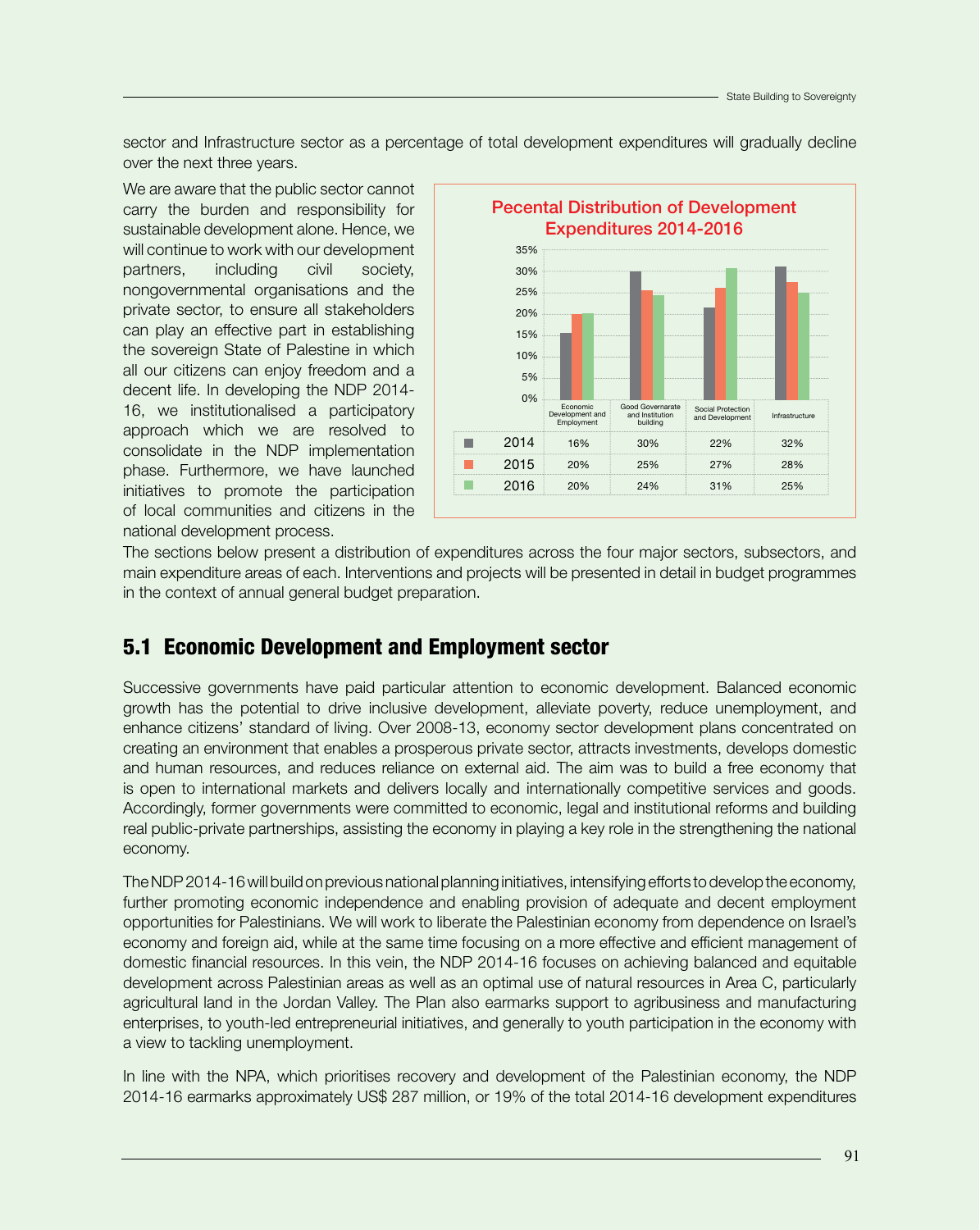to economic development – a rise of almost 3% compared to the NDP 2011-13. Over the next three years, we will raise development expenditures in the economy sector, increasing from 16% in 2014 to 20% of the total. Additionally, we will allocate approximately US\$ 229.5 million to cover the 2014-16 operating budget of the economy sector. These resources (both recurrent and development) will support land reclamation, exploitation of water sources, construction of industrial parks, enhancement of the business climate, rehabilitation of tourism and archaeological sites, ICT development, and provision of a decent standard of living for Palestinians. Table 12 below summarises development and operating expenditures in the Economic Development and Employment subsectors.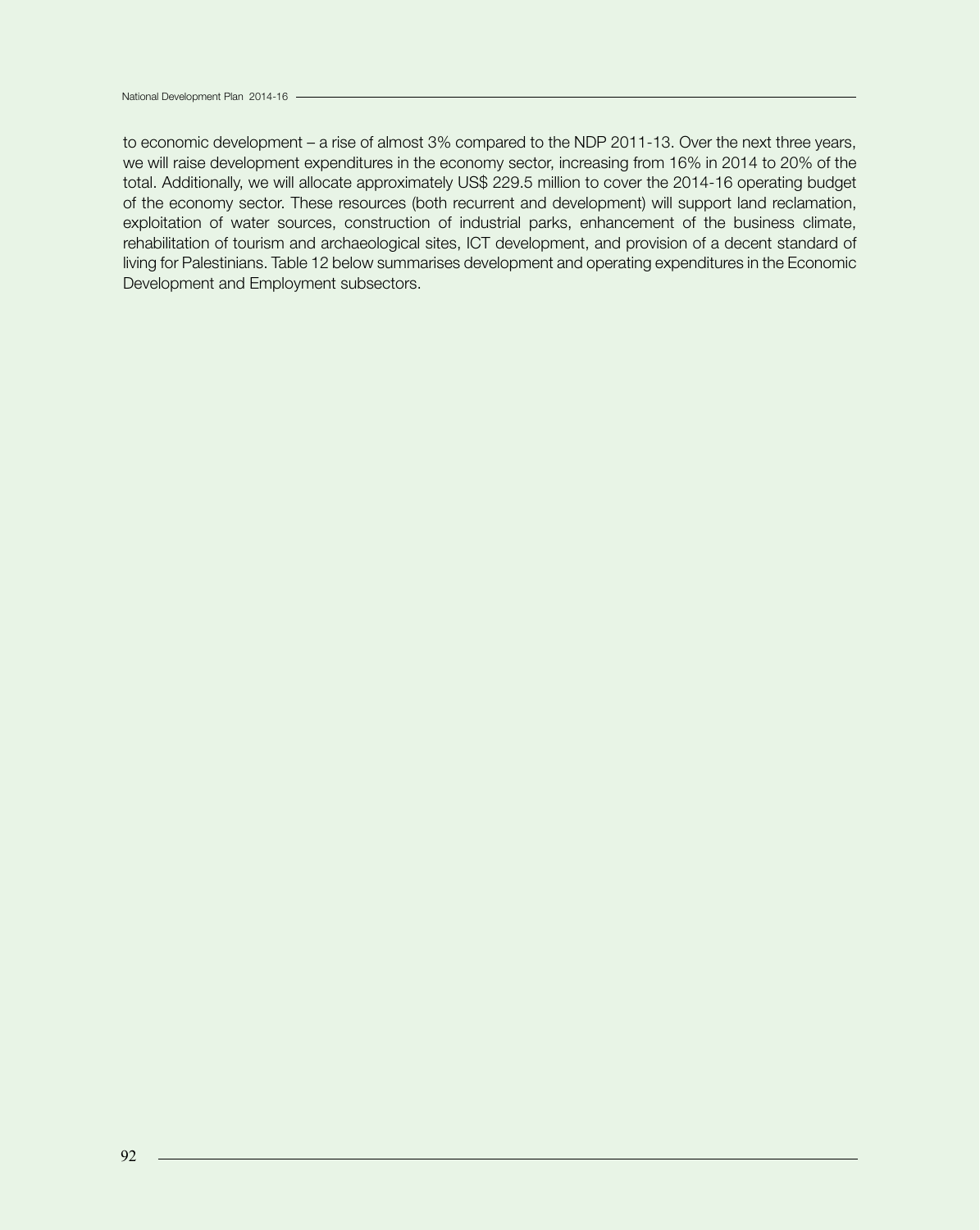Table 12: Development and operating expenditures in the Economic Development and Employment sector Table 12: Development and operating expenditures in the Economic Development and Employment sector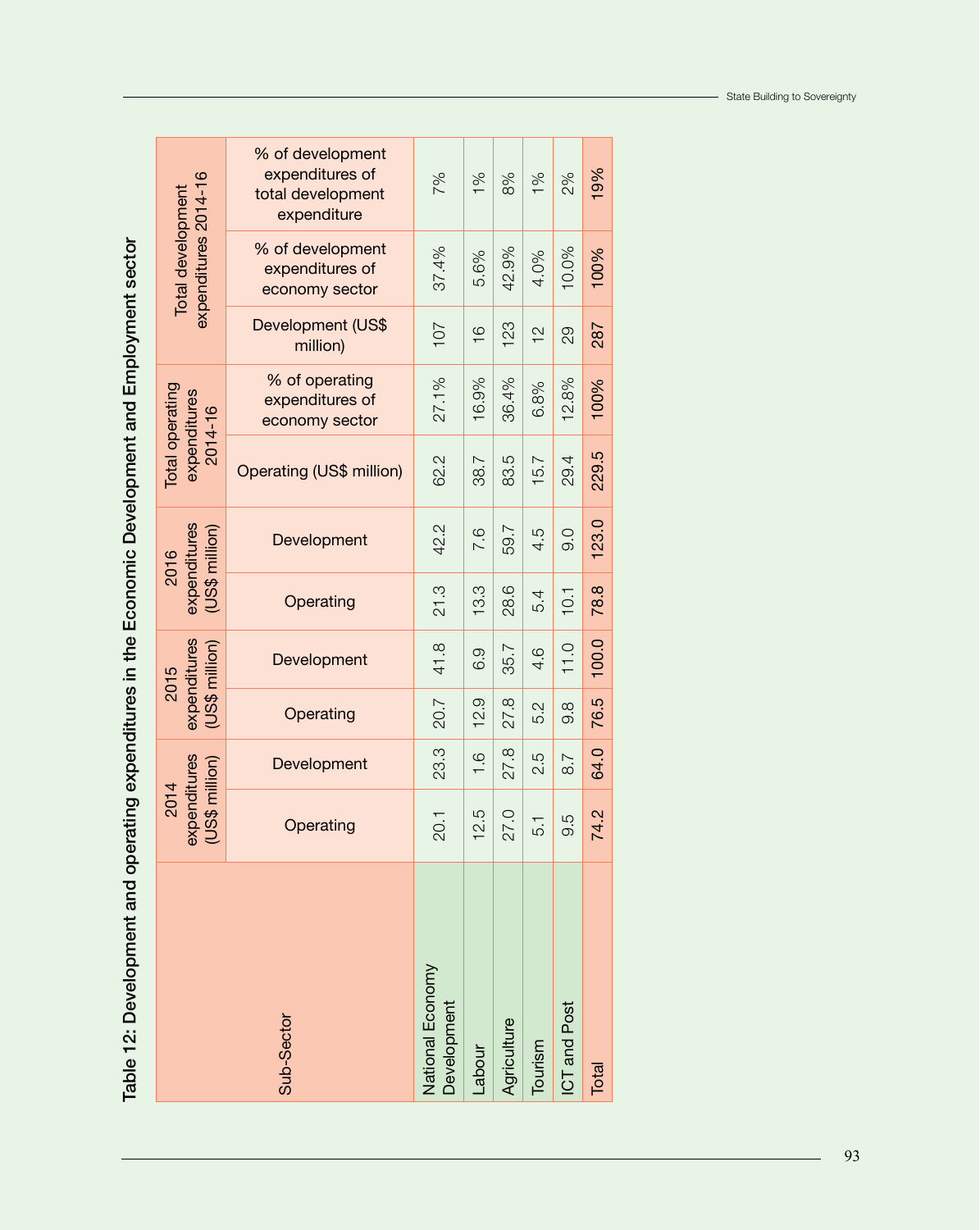## National Economy Development

National economy development has been given high priority in the Palestinian national planning process. We have earmarked US\$ 107 million for the next three years, 37.4% of the total amount provided for the economy sector as a whole. This is an increase of almost 4% of the previous 2011-13 planning cycle. In this subsector, we will invest in business climate enhancement, support the private sector, and develop an enabling legislative framework, by enacting laws and regulations with a view to boost and regulate investment activity. We will also finalise construction of industrial parks in several Palestinian governorates, particularly in Bethlehem, Jenin, Jericho and Hebron. In addition to promoting light industries and manufacturing, we will work towards opening markets for national products, increasing exports to regional and international markets.

#### Labour

The NDP 2014-16 allocates 5.6%, US\$ 16 million, of total development support earmarked for the economy development sector. In the labour sector, efforts will focus on creating decent employment opportunities for both men and women, as well as to enhance workforce capacities and skills. To align with the labour market needs, the government will establish new vocational training centres and modernize existing ones. In addition to ensuring occupational safety, the government will provide support to the Employment and Social Protection Fund.

#### **Agriculture**

The NDP 2014-16 allocates US\$ 123 million to the agriculture sector. This is almost 43% of the total development expenditure earmarked for the economy sector. This reflects the great importance we attach to agriculture as one of the most promising productive sectors in the national economy and the largest employer of Palestinian workers. In the agriculture development subsector, development support will be distributed to several programmes, most notably programmes that target agricultural service improvement and agriculture development. These focus on expanding and diversifying the productive base and increasing agriculture sector's contribution to the GDP. These are also designed to promote farmers' steadfastness by reclaiming agricultural land, constructing agricultural roads, providing renewable water sources, encouraging water harvesting, treating wastewater, and reusing treated wastewater in irrigation. In addition, we plan to support the enhancement of extension services delivered to farmers and other agriculture sector stakeholders, increase the diversity and improve the quality of agricultural produce to enhance its competitiveness in local and foreign markets, replace imported inputs, provide capacity building to agricultural institution staff, and support intensive and semi-intensive production in the Jordan Valley and Area C. In addition, we will support establishment of crucial organisations, including the Agricultural Marketing Company, the Agricultural Finance and Lending Foundation, and the Risk Prevention and Agricultural Insurance Fund.

#### Tourism

The NDP 2014-16 allocates US\$ 12 million, 4%, of the overall development budget earmarked to the economy development sectors, to tourism. Compared to other sectors, this appropriation might seem small. However, substantial efforts will be targeted to promote private investment in each component of the tourism sector. We will focus government spending on renovating, rehabilitating and developing touristic, archaeological and heritage sites, particularly those classified by the Plan for Protection of Natural Resources and Historical Landmarks as archaeological monuments in East Jerusalem, Bethlehem, Area C, Jordan Valley and Dead Sea. This activity is designed to attract domestic and foreign tourism-oriented private investments.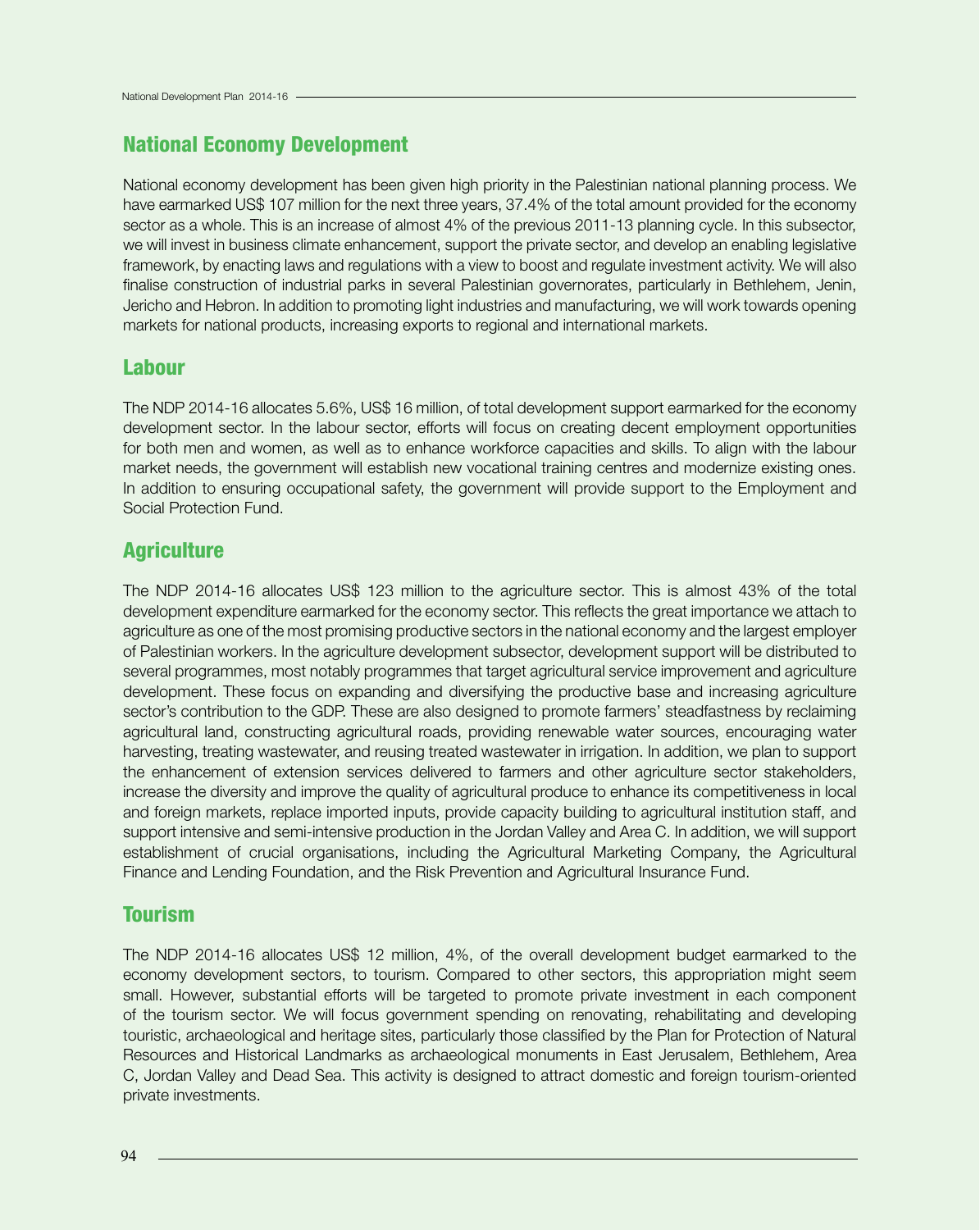## ICT and Post

In the NDP 2011-13, the government earmarked approximately US\$ 16 million for the ICT sector - 4% of the total development budget of the economy development sector. In spite of limited resources available for development expenditures, the government will increase the ICT development budget in the present national planning cycle. A total of 10%, US\$ 29 million, of the overall development budget of the economy development sector is allocated to the ICT sector. In addition to its rising significance as a source of investment, ICT also plays a key role in enhancing the productivity of the private and public sector and generation of employment opportunities. We will keep track of new developments in the ICT sector, develop the government network, improve e-government, and employ modern ICT techniques, including digital migration process, i.e., conversion from analogue to digital radio and TV transmission.

# 5.2 Good Governance and Institution Building sector

Given its significance to the achievement of sustainable development, a functioning governance sector underpins economic growth and social development. Therefore, we will continue and build on previous achievements to entrench a democratic system of governance, promote transparent and accountable institutions, ensure the freedom of expression and right to access information, and streamline the deployment of public funds through a conducive legislative and regulatory framework. Of the overall development budget, the NDP 2014-16 allocates 26% to good governance and institution building.

This allocation will be used to continue and build on prior achievements in the governance subsector, with a particular focus on combating crime, developing the criminal justice system, and allowing easier access to justice. We will also promote public safety, improve disaster management and preparedness, and promulgate legislation.

In light of their significant role in promotion of the national development process, we will also support and provide technical, administrative and financial capacity building to LGUs. Work will continue to upgrade the government administrative and financial system with a view to enhancing public service delivery and ensure a more effective and efficient access to service centres. We will continue efforts to achieve fiscal stability and independence.

In stepping-up diplomatic activity, we will work proactively to ensure international cooperation between the State of Palestine and other countries around the world.

Table 13 below shows the allocation of operating and development expenditures earmarked for Good Governance and Institution Building subsectors over the next three years.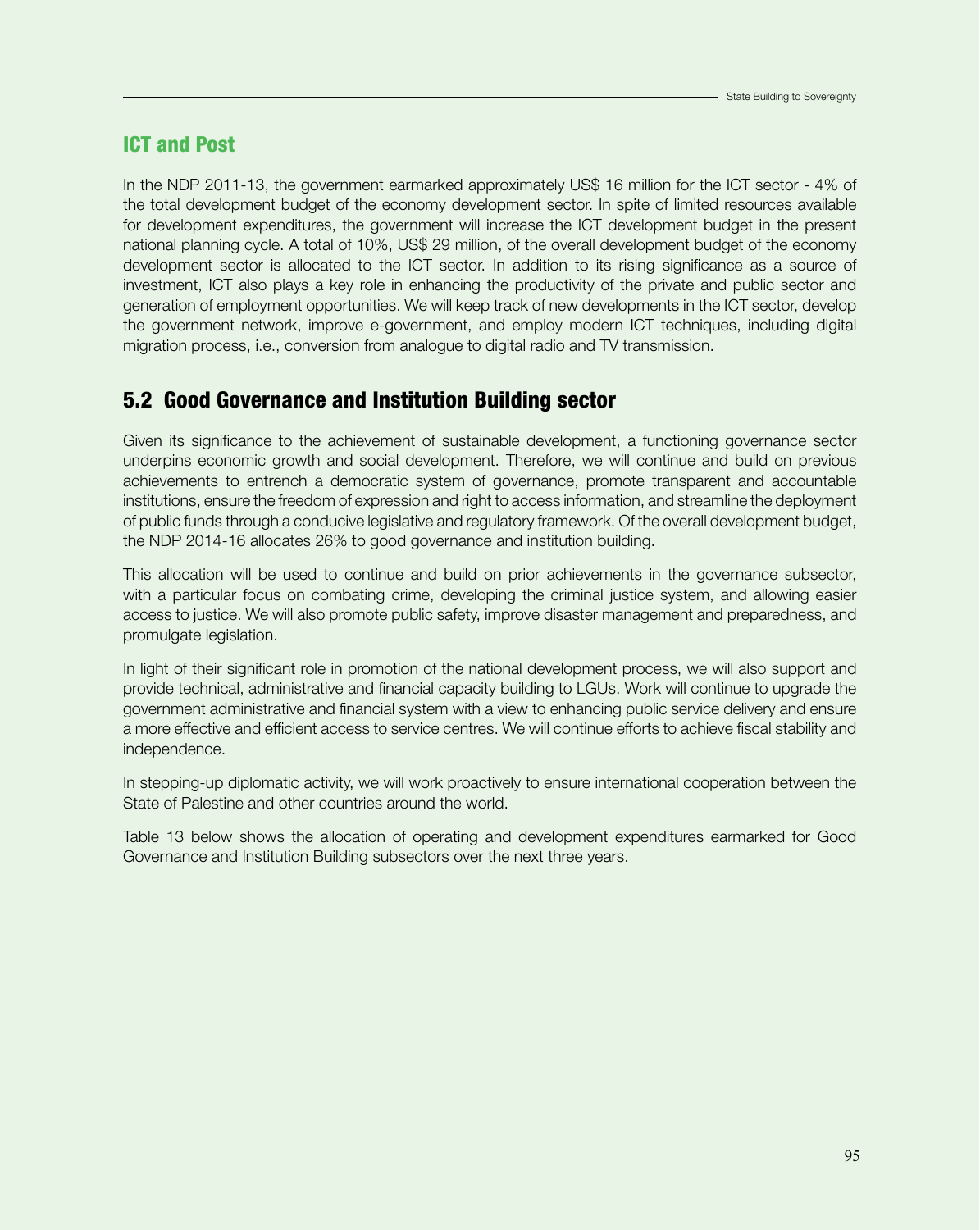96

| Table 13: Development and operating expenditures in the Good Governance and Institution Building sector |                                                    |             |                                        |             |                                        |             |                          |                                                        |                               |                                                          |                                                                         |
|---------------------------------------------------------------------------------------------------------|----------------------------------------------------|-------------|----------------------------------------|-------------|----------------------------------------|-------------|--------------------------|--------------------------------------------------------|-------------------------------|----------------------------------------------------------|-------------------------------------------------------------------------|
|                                                                                                         | expenditures<br>(US\$ million)<br>$\overline{201}$ | ᅼ           | expenditures<br>(US\$ million)<br>2015 |             | expenditures<br>(US\$ million)<br>2016 |             |                          | Total operating<br>expenditures<br>2014-16             |                               | Total development expenditures<br>2014-16                |                                                                         |
| Sub-Sector                                                                                              | Operating                                          | Development | Operating                              | Development | Operating                              | Development | Operating (US\$ million) | % of operating<br>expenditures of<br>governance sector | Development (US\$<br>million) | % of development<br>expenditures of<br>governance sector | % of development<br>expenditures of<br>total development<br>expenditure |
| Security                                                                                                | 1,019.0                                            | 32.0        | 1,050.4                                | 34.0        | 1,082.0                                | 27.0        | 3,151.4                  | 80.7%                                                  | 93.0                          | 23.7%                                                    | 6.2%                                                                    |
| Justice                                                                                                 | 41.1                                               | 25.0        | 42.3                                   | 27.5        | 43.6                                   | 32.0        | 127.0                    | 3.3%                                                   | 84.5                          | 21.6%                                                    | .6%<br>ξ.                                                               |
| <b>Local Government</b>                                                                                 | 44.8                                               | 42.0        | 46.1                                   | 43.0        | 47.5                                   | 55.0        | 138.4                    | 3.5%                                                   | 140.0                         | 35.7%                                                    | 9.3%                                                                    |
| Development and<br>Public Financial<br>Administrative<br>Management                                     | 87.8                                               | 18.0        | 89.6                                   | 20.0        | 92.7                                   | 29.0        | 270.1                    | 6.90%                                                  | 67.0                          | 17.10%                                                   | 4.5%                                                                    |
| <b>International Relations</b>                                                                          | 70.7                                               | 3.3         | $\infty$<br>72.                        | 2.5         | 74.9                                   | 7.7         | 218.4                    | 5.6%                                                   | 7.5                           | 1.9%                                                     | 0.5%                                                                    |
| Total                                                                                                   | 1,263.4                                            | 120.3       | 1,301.2                                | 127.0       | 1,340.7                                | 144.7       | 3,905.3                  | 100%                                                   | 392.0                         | 100%                                                     | 26.1%                                                                   |
|                                                                                                         |                                                    |             |                                        |             |                                        |             |                          |                                                        |                               |                                                          |                                                                         |

Note: Due to an incomplete shift from budgeting on a line item basis to programme-based budgeting, NDP operating expenditures differ from those stated in the 2014 General Budget Note: Due to an incomplete shift from budgeting on a line item basis to programme-based budgeting, NDP operating expenditures differ from those stated in the 2014 General Budget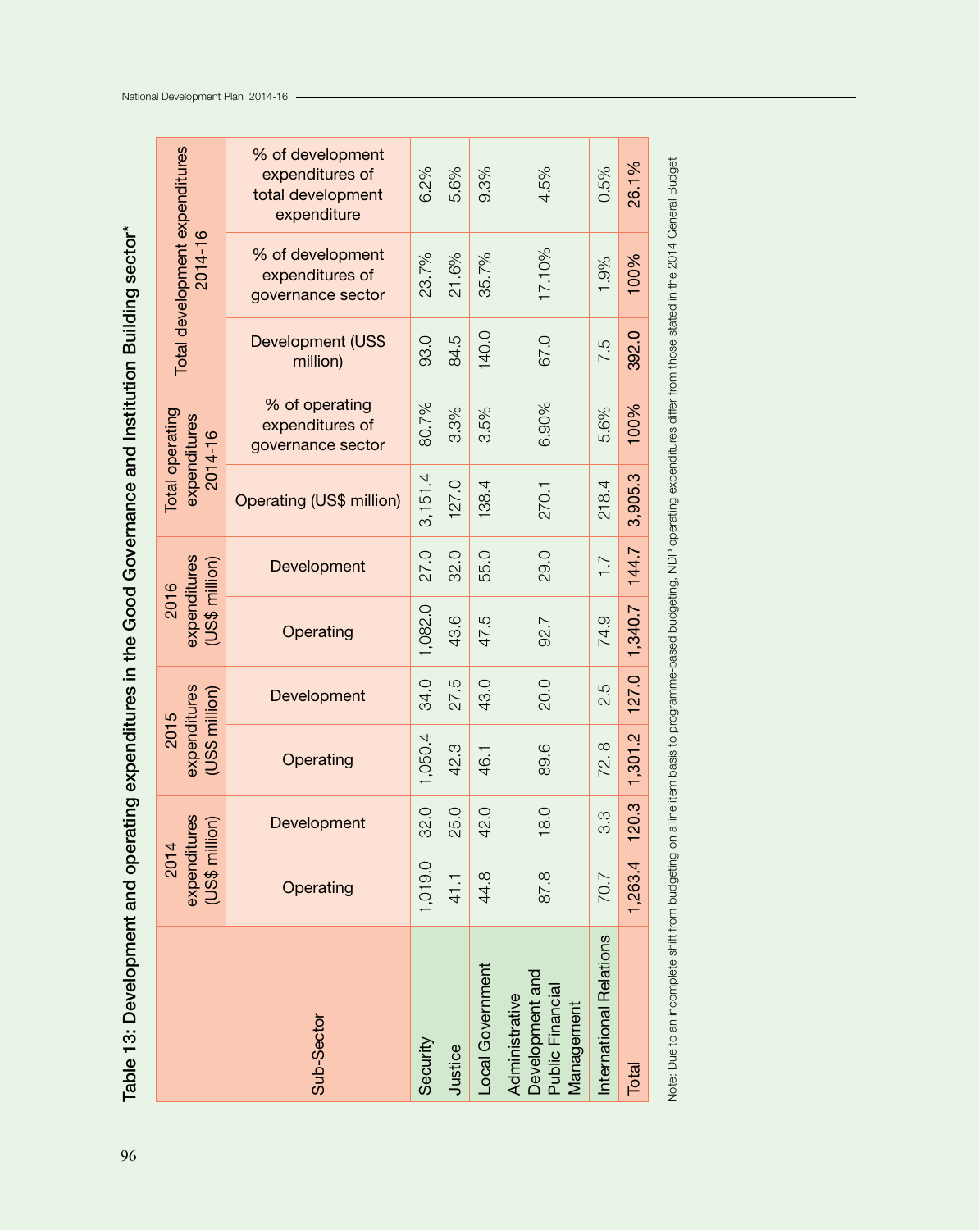The following section presents development expenditures and priority interventions. Over the upcoming three years, these will be implemented through budget programmes in each subsector of Good Governance and Institution Building sector.

## **Security**

Previous governments have prioritised the improvement of institutional capacity and infrastructure of security agencies, civil police, Civil Defence, and MoI departments in charge of providing civil status services. Previous national planning initiatives have also produced better developed and refurbished correction and rehabilitation centres. In light of the improving security situation and progress made by the security sector in recent years, as well as the availability of local training, the level of finance required to cover external training of security forces is projected to drop. Nevertheless, the government will continue to consolidate these improvements in the institutional capacity and infrastructure of the security sector.

Of the governance sector development budget, the government has allocated 23.7% to the security sector. This represents 6.2% of the overall development budget. By enhancing capacity of the Civil Defence agency, the government will develop readiness to face disasters. With a view to enhance capacity of controlling public order and combating crime, the government will provide further capacity building to the Palestinian Civil Police. Correction and rehabilitation centres will be further developed and brought in line with international human rights standards. In addition to developing international gateways and borders, civil status services will be improved.

#### Justice

Representing 5.6% of the overall development budget, the government has allocated 21.6% of the governance sector development budget to the justice sector. Our priorities include upgraded institutional capacity and infrastructure of the family courts, which were not adequately targeted in the previous national planning cycle. We will continue to develop institutional capacity and infrastructure of the Public Prosecution, upgrade forensic medicine and forensic science capacity, and invigorate the legal aid system. Spending will focus on increasing the number of qualified regular and family court judges to reduce the time taken in case disposition. Through a development initiative targeting the Palestinian Judicial Institute (PJI), judicial training will be done locally. The PJI will be the central agency in charge of evaluating priority training needs and implementing judicial training programmes. In addition to fighting and preventing corruption, the government will further develop mechanisms for respect of human rights. Spending on justice sector development projects is projected to rise due to the delayed implementation of ongoing projects.

## Local Government

We will pay due attention to consolidating LGUs' role and capacity to take on greater responsibilities and powers and to be more responsive to citizens' needs, including local development projects and public services. In light of the development disparity between the West Bank and Gaza Strip, as well as between Areas A, B and C within the West Bank, the local government sector will play a pivotal role over the upcoming years in bridging these gaps, with a particular focus on areas marginalised by settlement expansion and Wall construction. We have earmarked 35.7% of the governance sector development budget to local government – 9.3% of the overall development budget. In the local government sector, spending will be directed at improvement of LGU infrastructure, high-quality public service delivery, and master planning and strategic development plans. To improve their financial position and ensure that they can play an effective role in national development, we will develop LGU financial policies.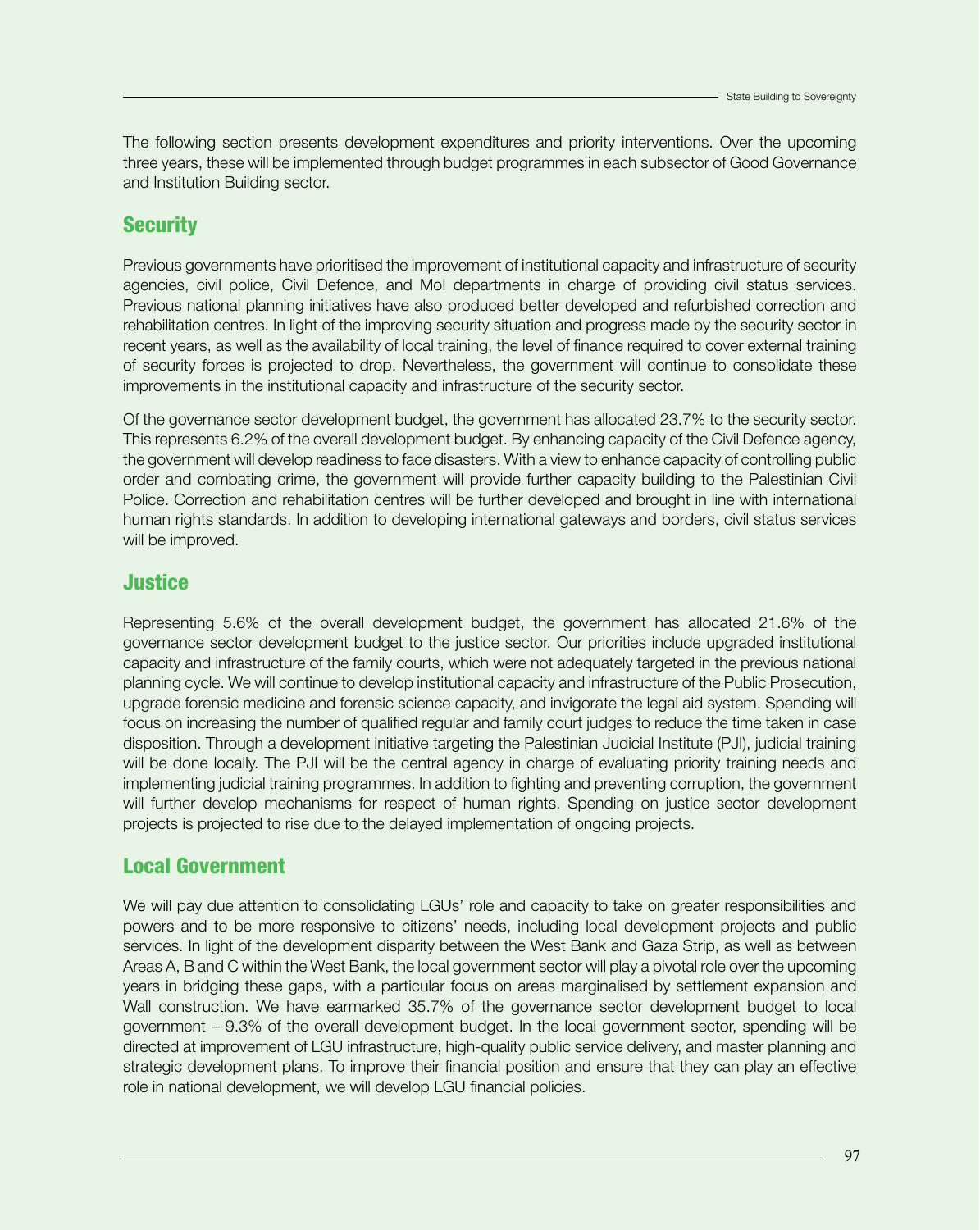## Administrative Development and Pubic Financial Management

We will continue to implement policies that consolidate values and practices of impartiality, transparency and accountability, as well as, the financial stability and sustainability with a view to delivering better public services. To save time, effort and money and provide high-quality public service, the government will focus on upgrading its IT infrastructure and developing e-government. Representing 4.5% of the total development budget, the government has designated 17.1% of the governance sector development budget to the Administrative Development and Pubic Financial Management component.

Spending will be targeted to develop an integrated policy-making, system planning and budget processes, ensuring they are gender responsive. In addition, we will upgrade oversight mechanisms, monitoring and evaluation systems, and aid management and coordination. We will continue to develop our programme budgeting system to improve performance, streamline expenditure, increase public revenues to bridge budget deficit, and reduce dependence on foreign aid.

#### International Relations

The NDP 2014-16 allocates 1.9% of the governance sector development budget to international relations. This is 0.5% of the overall development budget. In this sector, the government will develop consular service provision, consolidate South-South cooperation, lobby international support for Palestine, and promote the role of Palestinian communities internationally to advocate for the Palestinian cause.

## 5.3 Social Protection and Development

We will make strenuous efforts to maintain and build on the progress made in social development indicators. We will continue to strive to deliver high-quality social services, ensuring equitable access to them. Given the centrality of social development services to maintaining social cohesion, we will double expenditure in this sector over the next three years, rising from US\$ 90 million in 2014 to US\$ 186 million in 2016. As a percentage of the overall NDP development expenditure, development expenditures allocated for this sector will increase from 22% in 2014 to 31% in 2016. These investments will develop human capital by introducing an integrated, comprehensive system of high-quality equitable social service delivery in the education, health, and social protection subsectors. A portion of investment will be earmarked to empowering the youth and women to play an active part in and benefit from social development. Also, expenditures will target protection and maintenance of our national heritage and culture.

Table 14 below shows allocation of operating and development expenditures earmarked for Social Protection and Development subsectors over the upcoming three years.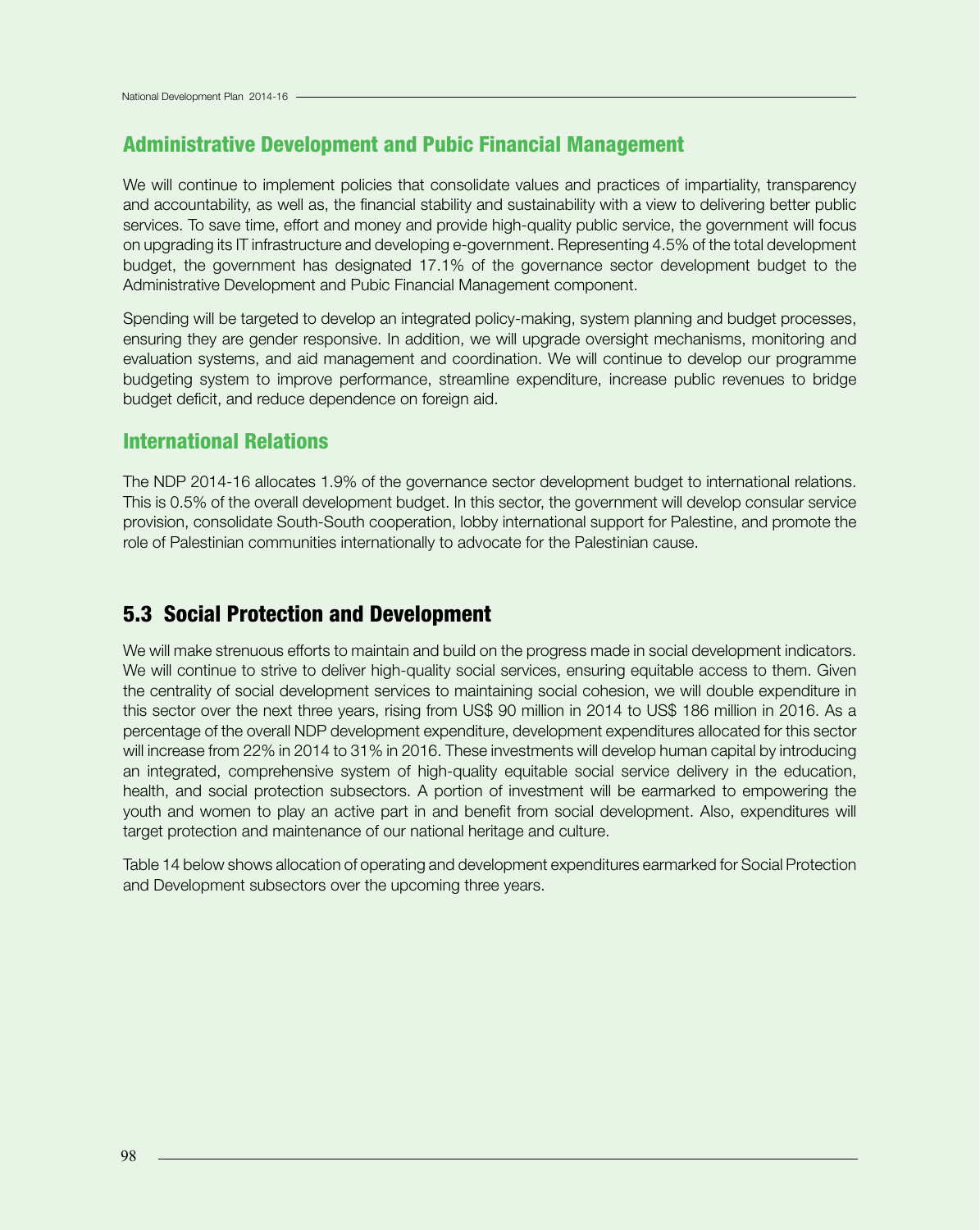| -<br><<br><<br><<br>l<br>, |
|----------------------------|
|                            |
|                            |
|                            |
|                            |
|                            |
|                            |
|                            |
|                            |
|                            |
|                            |
|                            |
| うりりりりり                     |
|                            |
|                            |
|                            |
|                            |
|                            |
|                            |
| <b>ノヘクサ ミュ くろこもて</b>       |
|                            |
|                            |
|                            |
|                            |
|                            |
|                            |
|                            |
|                            |
|                            |
|                            |
|                            |
| į                          |
|                            |
| יימות הנוחר                |
|                            |
|                            |
|                            |
| ً<br>ا                     |
|                            |
|                            |
|                            |
|                            |
|                            |
|                            |
|                            |
|                            |
|                            |
|                            |
|                            |
|                            |
|                            |
|                            |
|                            |
| .<br>,                     |
|                            |
|                            |
|                            |
|                            |

\* As Empowerment of Women is a subsector, expenditures in this table belong to the Ministry of Women's Affairs. They do not cover expenditures of other line ministries and government<br>bodies, the programmes of which already \* As Empowerment of Women is a subsector, expenditures in this table belong to the Ministry of Women's Affairs. They do not cover expenditures of other line ministries and government bodies, the programmes of which already include relevant activities and interventions.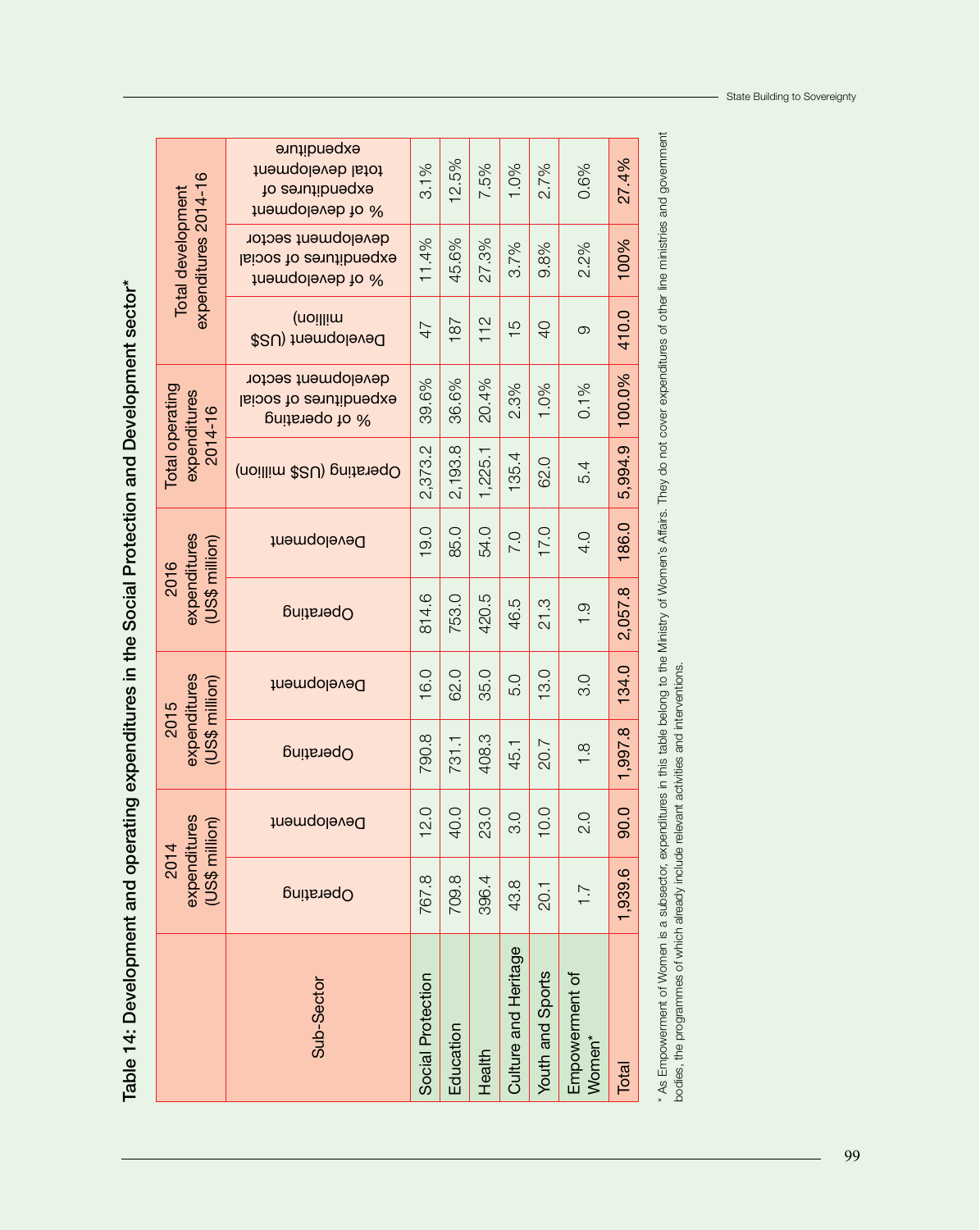The following section presents development expenditures and priority interventions. Over the next three years, these will be implemented through budget programmes in each subsector of Social Protection and Development.

## Social Protection

We will pay due attention to promoting social justice and providing a decent standard of living to all citizens, particularly the poor and marginalised groups. We will allocate US\$ 47 million of development expenditure to support the social protection sector. This allocation represents11.4% of the development expenditure earmarked for social development. Over the next three years, we will make available US\$ 600 million of transfers to assist poor households.

Development spending will build an integrated social protection service system and develop the sector's institutional and legal framework. A portion of this investment will be allocated as small loans and grants to empower poor and vulnerable households and individuals, especially female victims of gender-based violence, to secure stable income sources. We will also provide care and rehabilitation services to political prisoners, families of martyrs, released political prisoners, and citizens injured by the Israeli occupying forces as well as to their families.

## **Education**

Representing 45.6% of the social development sector's development budget and 12.5% of the overall development budget, we have earmarked US\$ 187 million for the education sector to ensure every citizen's right to education. This will provide substantial investment in the creation of human capital capable of building a knowledge-based economy, securing prosperity of our society, and preserving our national identity. Expenditures will focus on construction of the education infrastructure, improve the school environment, and provide pre-school education. The quality of education will be upgraded by implementing the Teacher Rehabilitation Strategy. To meet modern needs, curricula will be upgraded and up-to-date techniques used in the educational process. A portion of investment will be directed at scientific research, improving higher education standards, and aligning outputs to community and labour market needs. Necessary reforms will be implemented so that our educational institutions, are more effective and efficient. We will also invest in TVET, ensuring its outputs are in line with the labour market needs.

#### **Health**

We will continue to work to ensure public access to quality healthcare services. Over the next three years, we will provide US\$ 112 million to develop the health sector. Comprising 7.5% of the overall NDP 2014-16 development expenditure, this investment represents 27.3% of the social development sector's development spending. This investment will be deployed to construct and rehabilitate primary healthcare centres and hospitals, with a particular focus on marginalised areas. Health education programmes will be implemented to provide capacity building for health sector workers. Programmes promoting healthy lifestyle choices will be implemented to address the steady increase in chronic diseases, particularly among women. We will also invest in consolidating institutional capacity in the health sector as well as to promote partnership amongst healthcare providers.

## Culture and Heritage

Our culture plays a crucial role in maintaining our social cohesion despite decades of occupation and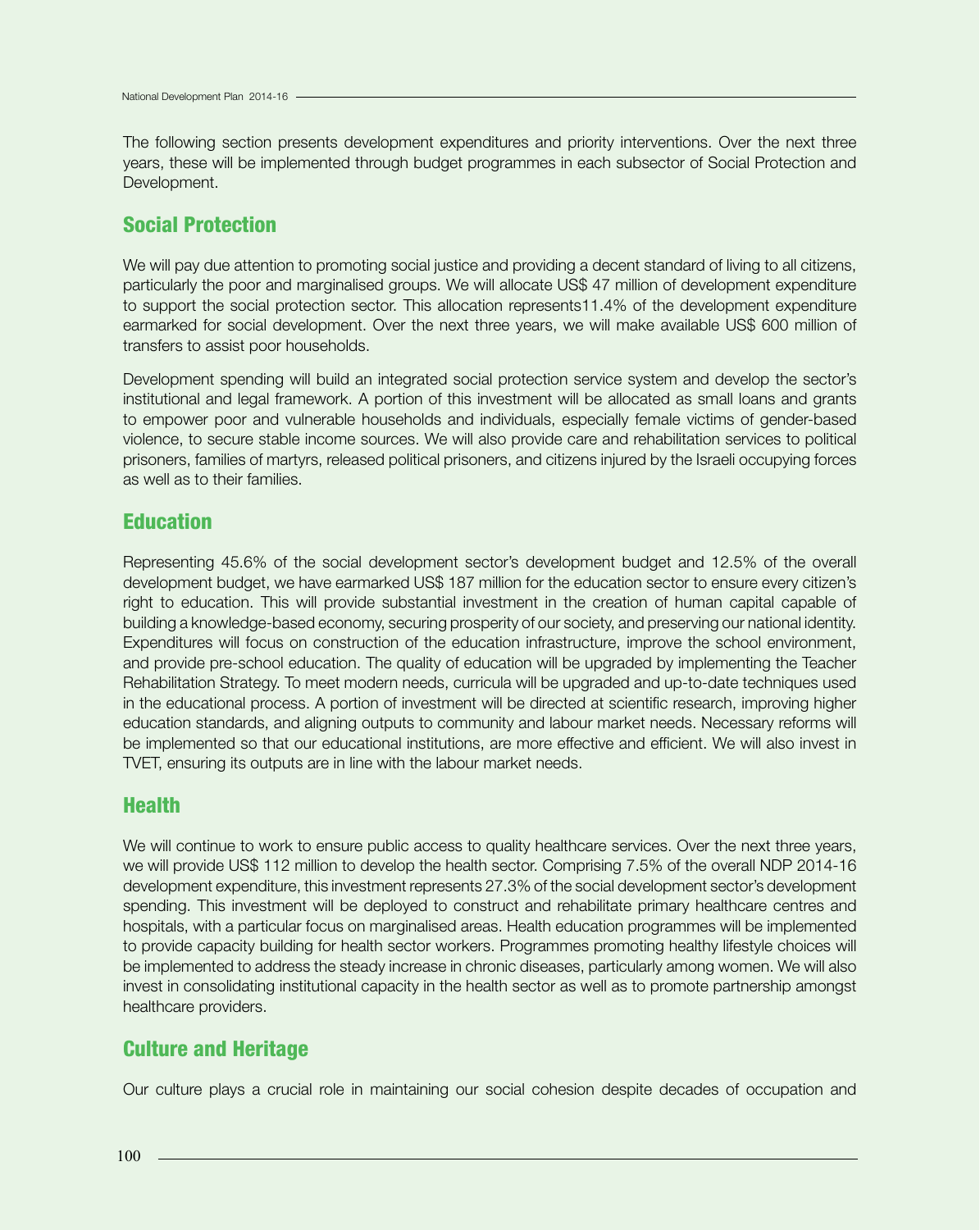repression. Representing 3.7% of the overall social development sector budget, we have allocated US\$ 15 million to develop this sector. Investment will be targeted to protect our national culture and promote its role in reintegrating Palestinian society, both inside and outside Palestine. Culture and heritage sector infrastructure will be upgraded, especially in East Jerusalem and marginalised areas. Part of this expenditure will be allocated to enhance cultural output, support and sponsor cultural initiatives and innovators, bolster traditional industries and handcrafts, and provide capacity building to craftsmen.

## Youth and Sports

We will work to ensure a more active role for male and female young people in national development. To this end, we have earmarked US\$ 40 million, or 9.8% of the social development sector expenditure, to provide more opportunities for the youth to participate in political and community life in a democratic environment, which ensures free expression of their opinions and needs. The government will allocate a significant portion of this investment to constructing infrastructure of youth and sports establishments, particularly in marginalised and remote regions. Palestinian sport teams will be supported to promote their success in domestic and international competitions.

## Empowerment of Women

Gender equality and empowerment of women is central to the national policy agenda. In light of its crosscutting nature, empowerment of women is addressed by development expenditures in all national sectors. Therefore, we have allocated a further US\$ 9 million to the review and development of laws and regulations to ensure conformity with women's rights. In addition to implementing gender-oriented capacity building programmes, analytical studies will be conducted to provide information and evidence on gender gaps with a view to support gender-responsive policy-making and budgeting processes. A portion of this investment will be designated to provide protection, care and rehabilitation to female victims of gender-based violence, ensure women's unfettered access to justice, and implement community awareness programmes to build a society in which all forms of violence against women are prohibited.

# 5.4 Infrastructure

Improving our national infrastructure will play a vital role in economic recovery as well as easing access to better quality services at more affordable prices. We will keep up previous governments' efforts to develop integrated and inclusive infrastructure networks and provide uninterrupted water and energy supplies as an essential input to enable growth and development. The activities will create new employment opportunities, contributing to our efforts to tackle the high unemployment rate. Over the next three years, 28% of total development investment will be channelled to the infrastructure sector. Priority will be given to water and energy, with 55% of the infrastructure sector development budget going to these two subsectors supporting our effort to ensure sustainable water and energy supply at reasonable prices. Infrastructure sector spending priorities also include construction and rehabilitation of transportation networks across Palestine, as well as connectivity with the outside world. Investments will also be made to provide adequate housing, especially for poor and vulnerable households, and conservation of our environment and other natural resources.

Table 15 below shows allocation of operating and development expenditures earmarked for Infrastructure subsectors.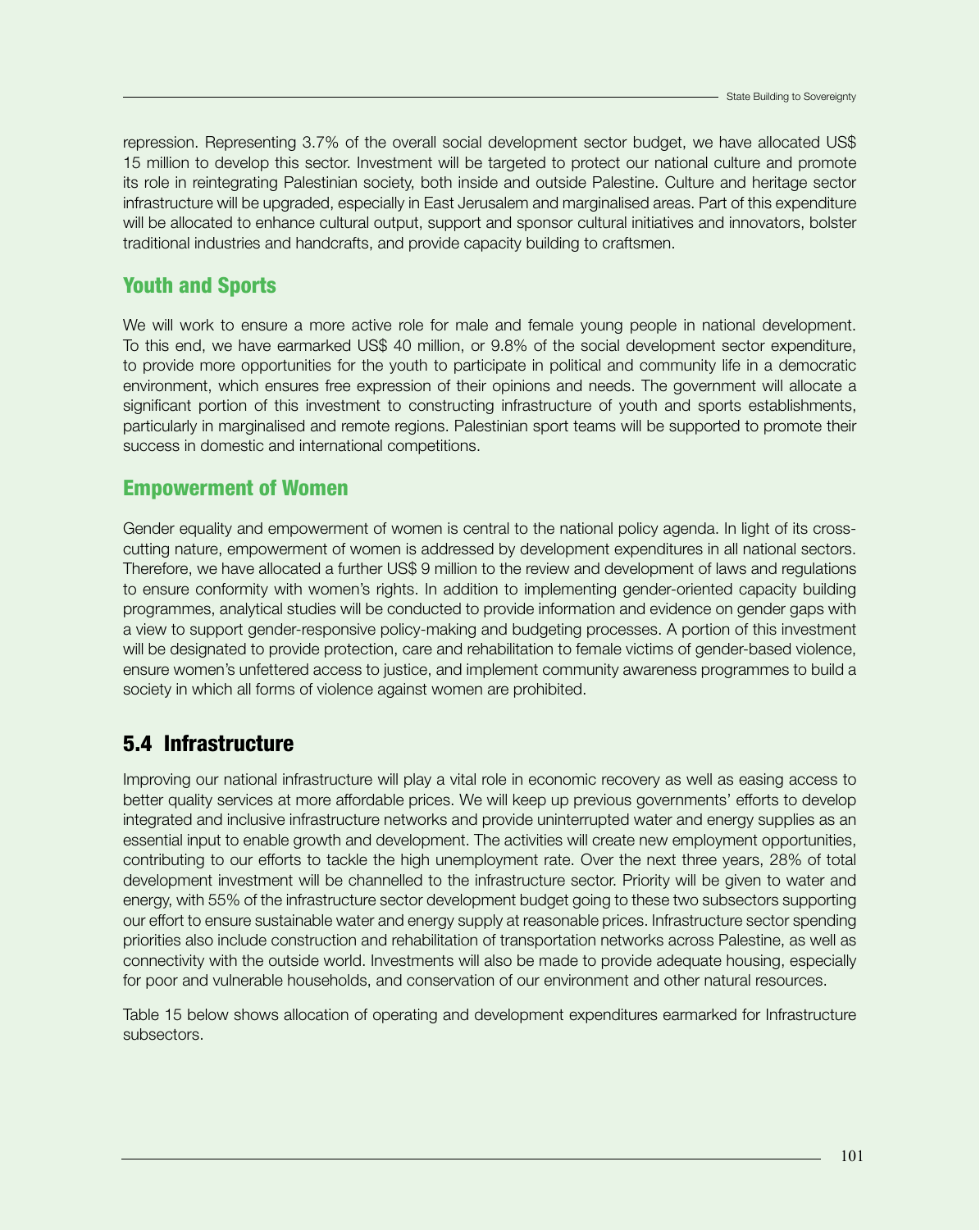| こうへん くろこう<br>່<br> <br> <br> <br> <br> <br> <br>                                                                    |
|---------------------------------------------------------------------------------------------------------------------|
| ミシニュー                                                                                                               |
| יניינינינים ברסת המונים ביטוח ביטוח ביטוח ביטוח ביטוח ביטוח ביטוח ביטוח ביטוח ביטוח ביטוח ביטוח ביטוח ביטוח בי<br>׃ |
| どうこう ユくソ アニュット                                                                                                      |
| <b>DEVENIE LI GILLO DE L'ANNE</b>                                                                                   |
| .<br>.<br>.                                                                                                         |

| Table 15: Development and op |                           | perating expenditures in the Infrastructure sector |                        |              |                  |                                        |                          |                                                           |                               |                                                                            |                                                                        |
|------------------------------|---------------------------|----------------------------------------------------|------------------------|--------------|------------------|----------------------------------------|--------------------------|-----------------------------------------------------------|-------------------------------|----------------------------------------------------------------------------|------------------------------------------------------------------------|
|                              | expenditures<br>S<br>1850 | million<br>14                                      | (US\$ million)<br>2015 | expenditures |                  | expenditures<br>(US\$ million)<br>2016 | expenditures<br>2014-16  | Total operating                                           |                               | Total development expenditures<br>2014-16                                  |                                                                        |
| Sub-Sector                   | <b>Operating</b>          | <b>Development</b>                                 | <b>Operating</b>       | Development  | <b>Operating</b> | Development                            | (noillim \$2U) pnitsteqO | infrastructure sector<br>to zendibnegxe<br>% of operating | (uoj  ju<br>Development (US\$ | development sector<br>infrastructure<br>to zendibnegxe<br>% of development | exbeuqiture<br>total development<br>to zendibnegxe<br>% of development |
| Water                        | 14.6                      | 40.5                                               | 0.5 <sub>1</sub>       | 35.0         | 15.4             | 36.0                                   | 44.9                     | 17.5%                                                     | r.<br>$\frac{1}{1}$           | 26.8%                                                                      | 7.4%                                                                   |
| Environment*                 | $\frac{1}{4}$             | 6.5                                                | 4.2                    | 15.0         | $4.\overline{3}$ | 13.2                                   | 12.5                     | 4.9%                                                      | 34.7                          | 8.3%                                                                       | 2.3%                                                                   |
| Energy                       | 17.6                      | 40.0                                               | 18.1                   | 35.3         | 18.6             | 43.0                                   | 53.3                     | 20.7%                                                     | 118.3                         | 28.4%                                                                      | 7.9%                                                                   |
| Housing                      | $\overline{3}$ .          | 2.0                                                | 3.2                    | 27.0         | 3.2              | 16.7                                   | 9.5                      | 3.7%                                                      | 45.7                          | 11.0%                                                                      | 3.1%                                                                   |
| Transportation               | 44.4                      | 36.5                                               | 45.6                   | 27.0         | 47.1             | 43.0                                   | 137.1                    | 53.2%                                                     | 106.5                         | 5%<br>25.                                                                  | 7.1%                                                                   |
| Total                        | 83.8                      | 125.5                                              | 86.1                   | 139.3        | 88.6             | 151.9                                  | 257.3                    | 100%                                                      | 416.7                         | 100%                                                                       | 27.8%                                                                  |
|                              |                           |                                                    |                        |              |                  |                                        |                          |                                                           |                               |                                                                            |                                                                        |

\* Environment-related operating expenditures do not include operating expenses of the solid waste subsector. \* Environment-related operating expenditures do not include operating expenses of the solid waste subsector.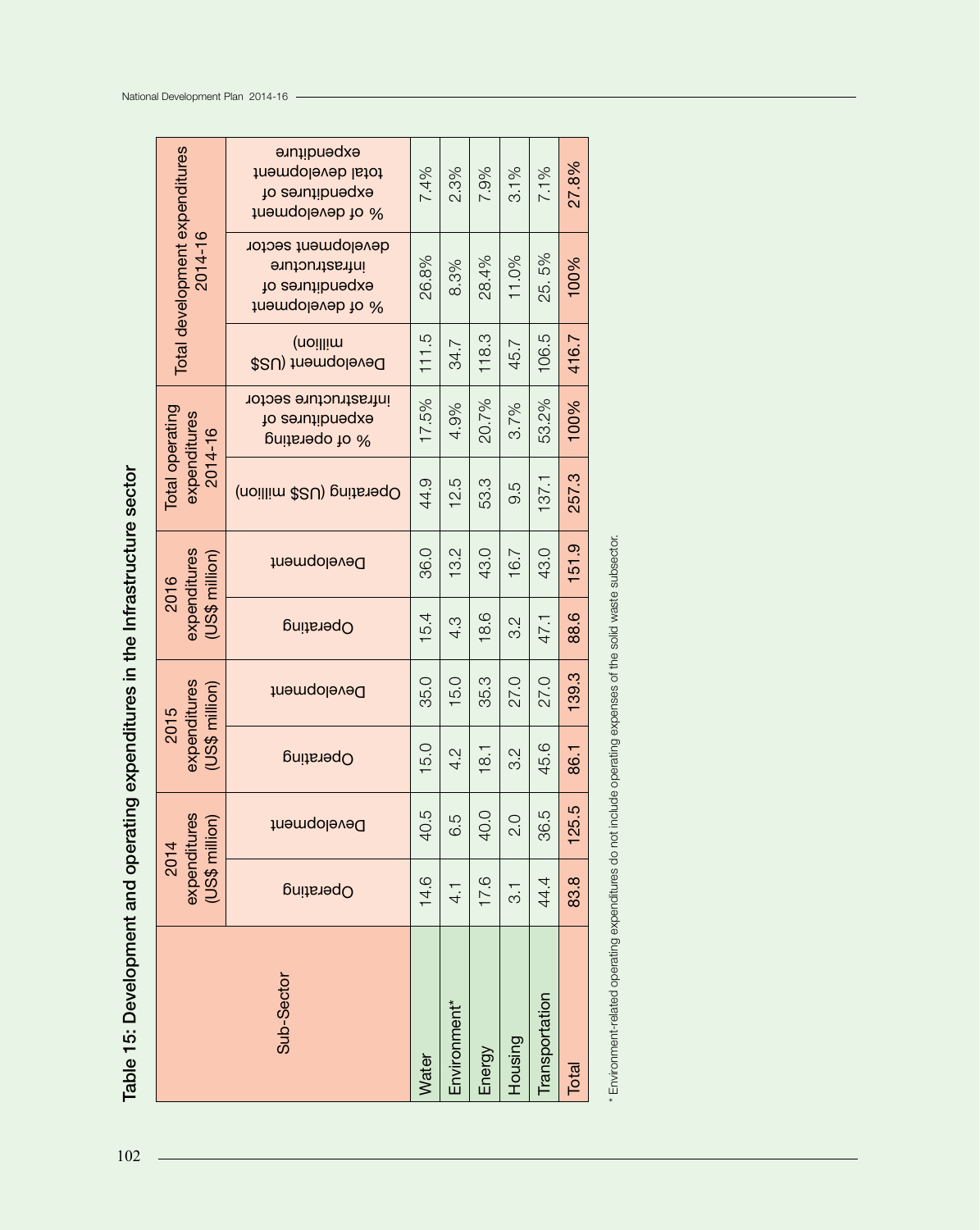The following section presents development expenditures and priority interventions. Over the next three years, these will be implemented through budgetary programmes in each Infrastructure subsector.

## **Transportation**

We have prioritized the creation of an integrated transportation network, to support the private sector and facilitate the movement of persons and goods both locally and internationally. To this end, the NDP 2014-16 reserves US\$ 106.5 million, or 25.5% of the total infrastructure sector development budget, for investment in the transportation subsector. These will focus on upgrading the road network and enhancing road safety. Work will also be done to reduce traffic congestions, particularly in city centres, which have seen spiralling population growth and significant growth in the number of vehicles.

Spending priorities include development of the Road Master Plan, construction, rehabilitation and maintenance of local and regional roads across Palestine, and support to upgrade public transportation. To link Palestine to regional and international transportation networks, we will invest in the development of airports and seaports.

## **Energy**

Energy plays a critical role in economic development and social progress throughout the world. To ensure a sustainable energy supply, diversification of energy sources is a major policy priority. Over the next three years, we have earmarked US\$ 118.3 million, or 28.4% of the infrastructure sector development budget, to the energy subsector. This represents 7.9% of the overall NDP 2014-16 development budget. Investment will focus on diversification of energy sources, promotion of clean and renewable energy, integrating public electricity distribution grids, and better organisation and regulation of the energy sector.

## **Water**

Safeguarding Palestine's right to its water sources is a major priority. We will work to meet citizens' needs for potable water, as well as sufficient water for industrial and agricultural use, in the specifications required. Comprising 26.8% of the overall Infrastructure sector development budget, we will invest US\$ 111.5 million in the water subsector. Expenditure priorities include continued effort to install and rehabilitate public water supply networks, enhance water supply systems, install transmission pipelines, and rehabilitate wells. In addition to desalination plant in Khan Yunis and Sheikh Ijlin, a portion of this investment will be allocated to develop wastewater management and sewerage systems, including wastewater treatment stations in Hebron, villages northwest of Jerusalem, eastern Nablus, Ramallah, and Tubas. In addition to finalising the Northern Gaza desalination project, treated wastewater will be reused in Gaza and West Bank, including Jenin, Al Bireh, and western Nablus.

## Environment

Environment conservation and the sustainable use of natural resources is an important policy priority, honouring the need and right of future generations to enjoy a healthy environment and abundant natural resources. Representing 8.3% of the overall Infrastructure sector development expenditures, we will invest US\$ 34.7 million in environmental conservation and management of natural resources, including the development of solid waste collection and processing facilities. This investment will target the construction of sanitary landfills, procurement of solid waste collection and processing equipment, and establishment of specialised facilities to treat hazardous waste. Random dump sites that breach health standards will be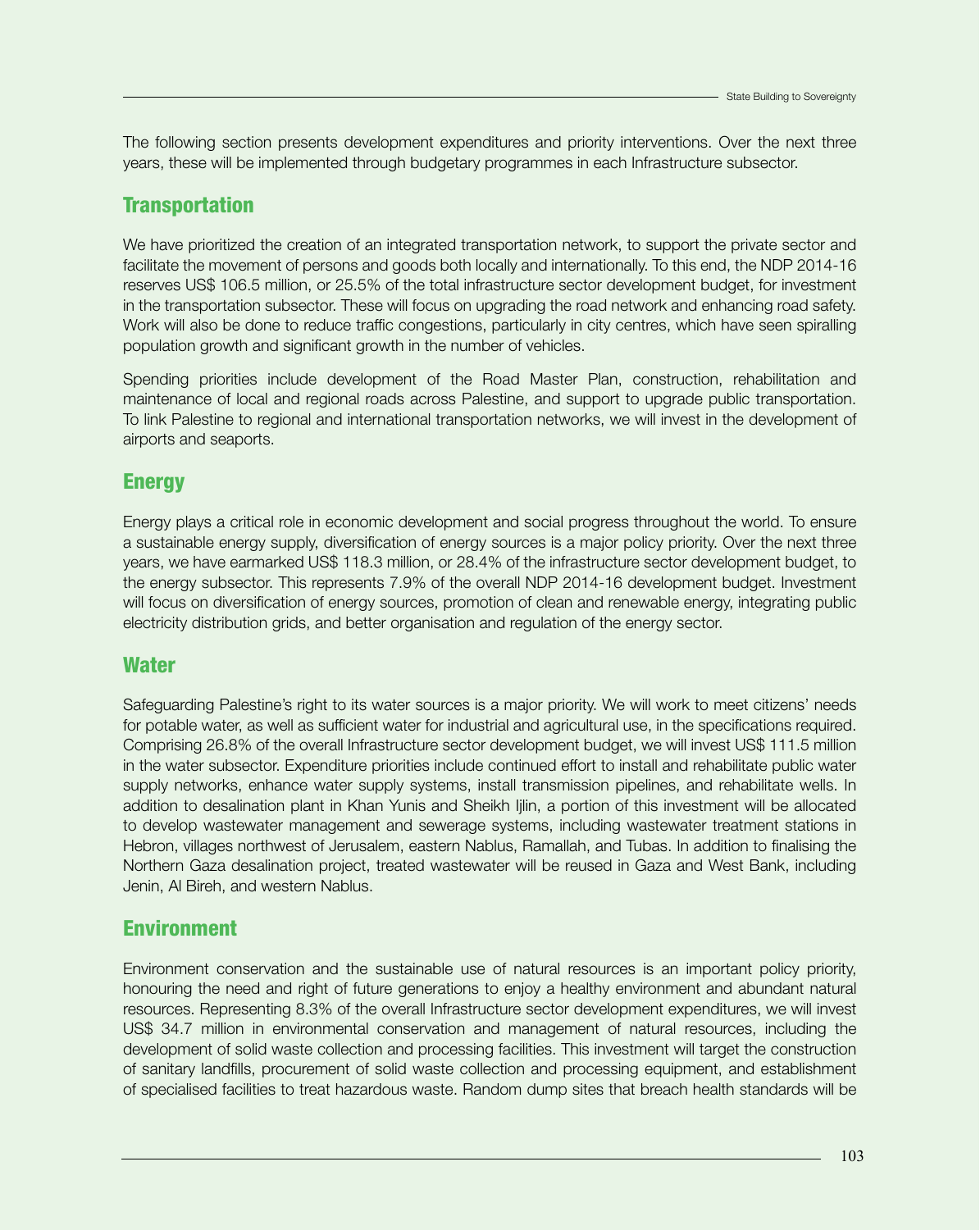closed down. An environmental information centre will also be established to assess and reduce emissions from industrial facilities. In addition, we will establish and upgrade systems to monitor air, water and soil quality.

# **Housing**

We will work diligently to ensure the provision of adequate and safe housing to citizens, especially the poor and vulnerable groups. We recognise and support the private sector's pioneering and crucial role in investing in the construction and housing sector as well as creating new employment opportunities. Comprising 11% of the total Infrastructure sector development expenditure, we have allocated US\$ 45.7 million for the organisation and support of the housing sector. We will invest in essential infrastructure to attract and enable investors to construct housing projects that meet the required specifications and standards and are affordable to citizens with low and mid-level incomes.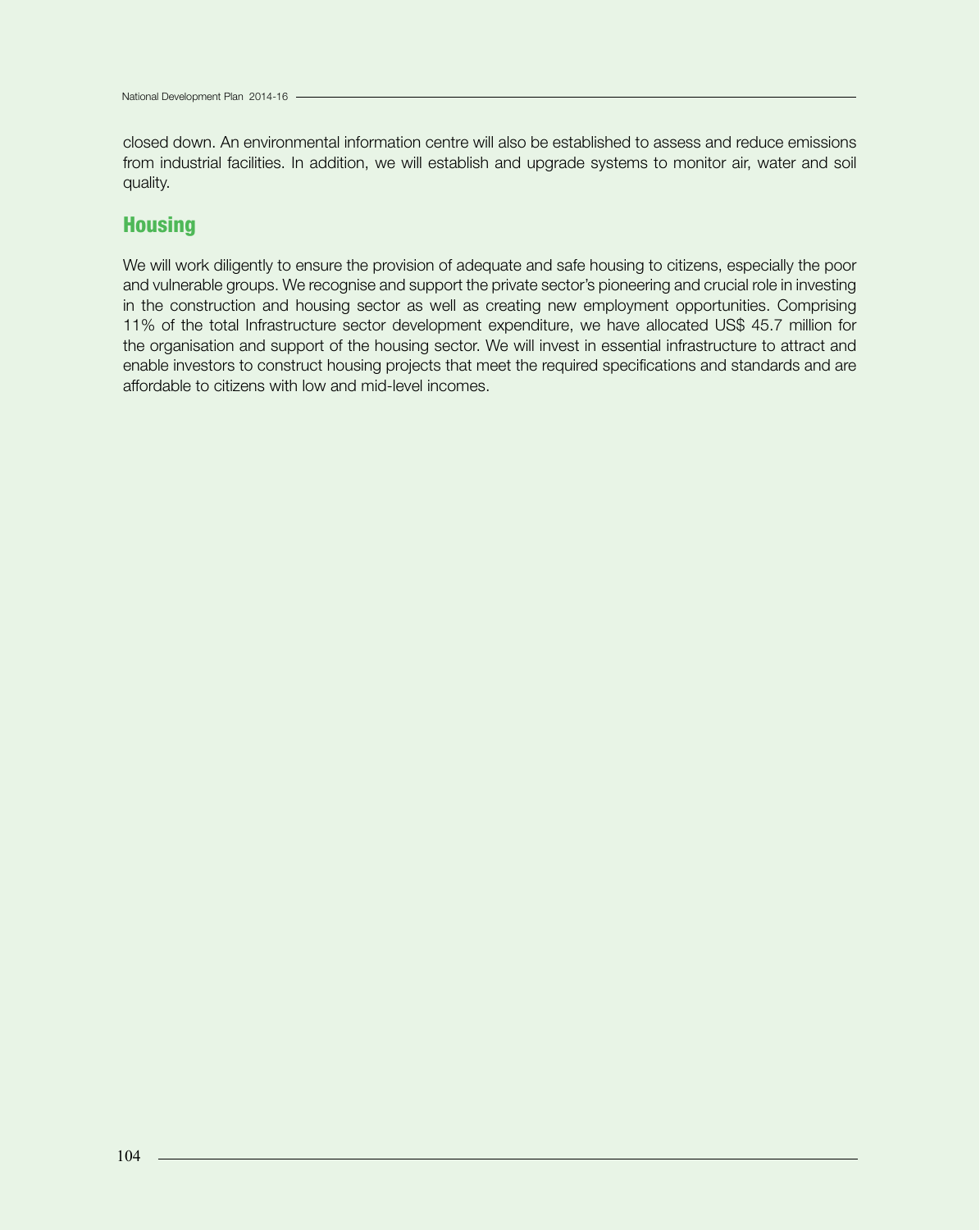# 6. NDP Implementation and Monitoring

# 6.1 NDP 2014-16 Implementation Framework

The NDP 2014-16 provides a national policy framework to guide public policy implementation across sectors over the next three years. In formulating and implementing their medium-term development programmes and interventions, government bodies, the private sector, national civil society actors and international organisations will be able to refer to the NDP 2014-16 as the definitive source of government policy. Below is the general framework by which the government will implement the NDP 2014-16:

#### Building effective partnerships and diligent coordination with stakeholders

Naturally, bringing about positive change in our country is the joint responsibility of all these stakeholders in the spirit of common purpose and coordinated action. However, line ministries and government bodies bear a special responsibility for consolidating and driving effective and efficient partnerships, including the private sector, civil society, LGUs, and international development partners.

#### Developing a rolling Medium Term Expenditure Framework (MTEF) based on programme budgeting

While the NDP 2014-16 established medium-term policy priorities within a specific fiscal framework, it allows for a reasonable margin of flexibility for implementing government agencies (in line with an overall strategic framework and fiscal discipline) to deal with new developments - financial, political or economic. It also allows these agencies to identify and align annual operational plans with available resources as they are implemented. Budget programmes, which are currently being developed and institutionalised throughout line ministries and other government bodies, will be the main instrument for the implementation of the NDP 2014-16. These budget programmes link specific programme goals, objectives and outputs, and of course the related financial inputs, to the NDP policy framework. Development interventions, whether funded internally or externally, will be identified and integrated into these budget programmes. In developing the annual budget, the goals, objectives and outputs of these programmes will be reviewed and modified as necessary, maintaining some flexibility to cope with political, economic and financial developments. A rolling MTEF will be developed, ensuring realistic projections and compliance with realistic budget envelopes. Provided the current political, economic and financial context does not take an unexpectedly large turn for the worse, the NDP 2014-16 will continue to be a reasonable guiding framework for budget preparation and execution over the next three years. The NDP will continue to be reviewed and updated on a tri-annual basis unless a major shift in context that might require an earlier revision, including a political settlement with Israel or ended political divide between the West Bank and Gaza.

#### More effective aid

In the light of the current, protracted financial crisis, which is projected to persist in the near future, total government development expenditure, as well as government operating expenditure to some extent, will be dependent on donor financing. Achievement of our national policy agenda will require even stricter application of prudent, effective and efficient allocation and use of available resources. To this end, the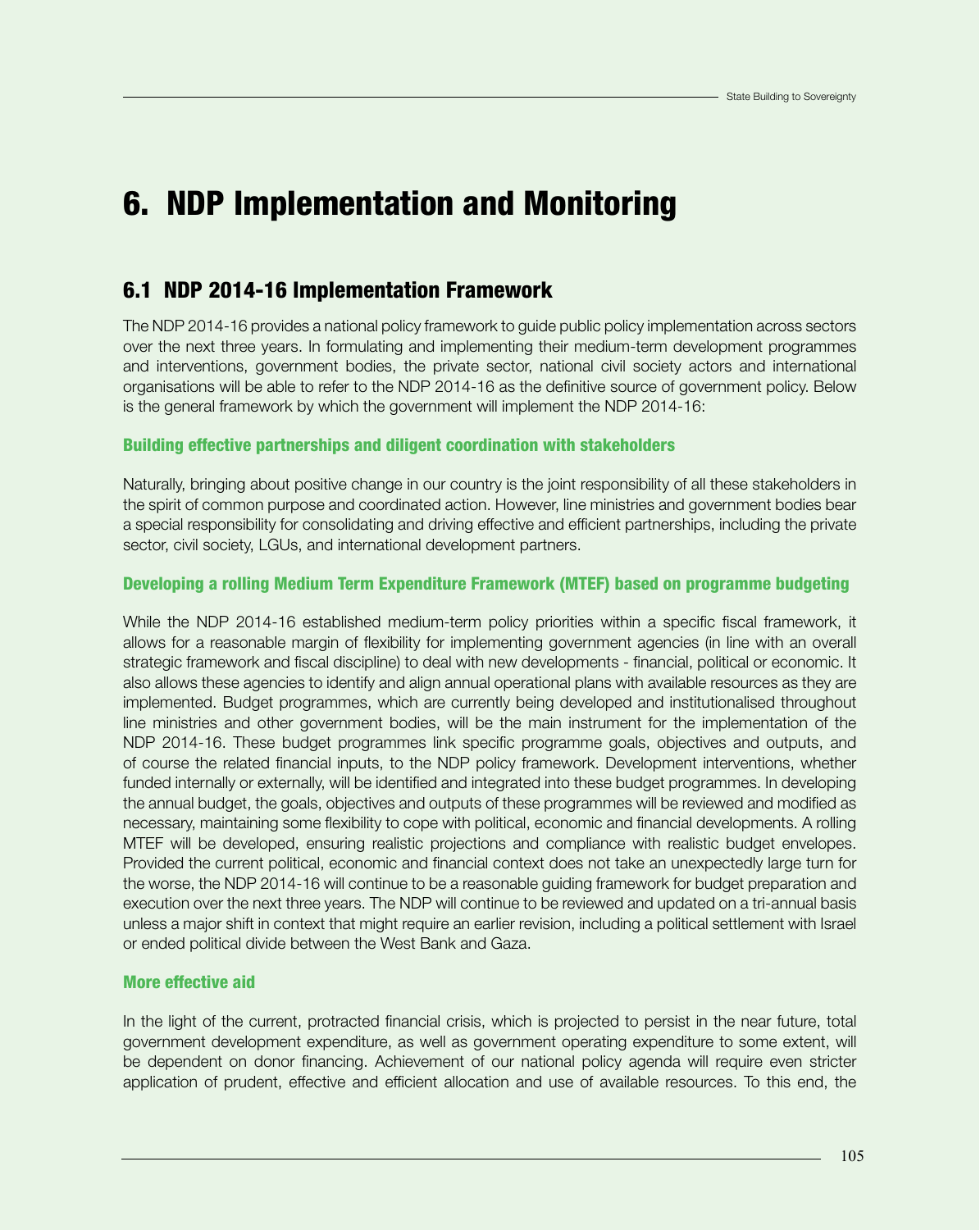government is focused on ensuring effective aid management and will work unrelentingly towards aligning external aid with the NDP 2014-16 priorities. The government will coordinate with international partners to ensure aid is delivered, to the greatest extent possible, through Palestinian institutional channels and, in all cases, in compliance with national laws and regulations. The government will coordinate with donors to minimize deviation from our established channels or systems, ensuring that aid effectiveness is not jeopardised. In short, the government will work vigorously with development partners towards implementing its "one-gate policy" to drive optimum allocation of external aid, ensuring efficient and effective utilisation of available resources and eliminating wasted and duplicated efforts.

A close alliance will be built between the government, civil society, private sector, and international partners. Available tools and mechanisms include the Development Assistance and Reform Platform (DARP), bilateral consultations, extant aid coordination structures, and South-South Cooperation. Over the next three years, we will work across these areas to promote the capacity of Palestinian institutions to translate "ownership" into a more meaningful channelling of external aid and achievement of desired development outcomes. With the shift to programme-based budgeting, coordination will also be consolidated between MoPAD and MoF in order to align the budget with available resources.

#### Developing a Project Cycle Management System (PCMS)

To institutionalise the discipline of the "one-gate policy" and minimize aid that falls outside of the NDP 2014-16 framework, the government is currently developing, through the joint efforts of MoPAD and MoF, a Project Cycle Management System (PCMS). This system will consolidate mechanisms for proper selection of those development projects to be included in budget programmes. Accordingly, expenditure and results in relation to these projects, whether financed by the government or by donors, will be properly monitored. The PCMS mechanism will be coordinated with the process of developing budget programmes. In this respect, the roles MoF and MoPAD will be limited to providing guidance, quality assurance and monitoring of consistency and effective coordination between government bodies. Government ministries and agencies will otherwise be fully responsible for the management of their respective development projects. In parallel, a Project Registry will be developed to track progress in each project cycle. The Project Registry will provide additional information to contribute to external aid management and coordination. Elaboration of the PCMS is expected to start with preparation of the 2015 annual budget.

#### Creating appropriate implementation mechanisms in Area C and East Jerusalem

Continued occupation, including arbitrary repressive measures, is the most formidable challenge to implementation of the NDP 2014-16, especially in areas where government access and action is severely compromised, including in East Jerusalem and Area C. In spite of these challenges, and despite different policy priorities in each area, work mechanisms remain similar. These are predicated on appropriate partnerships and division of labour between relevant actors; namely, government, civil society, private businesses, international agencies and local communities. To this end, we will work to build as broad and as effective partnerships as possible.

We will pay special attention to encouraging voluntary action and local community participation in delivering the national policy agenda. We will leverage all available institutional frameworks, including networks, coalitions and working groups that contributed to the development of NDP 2014-16, to assist in its implementation in these challenging locations. We will continue to work with the international donor community to provide direct or indirect financial aid, as well as to provide necessary political backing to implement and protect public and private investments in these areas. In cooperation with UNDP, the government is in the process of developing a strategic framework of international and local development interventions in Area C over the next national planning cycle.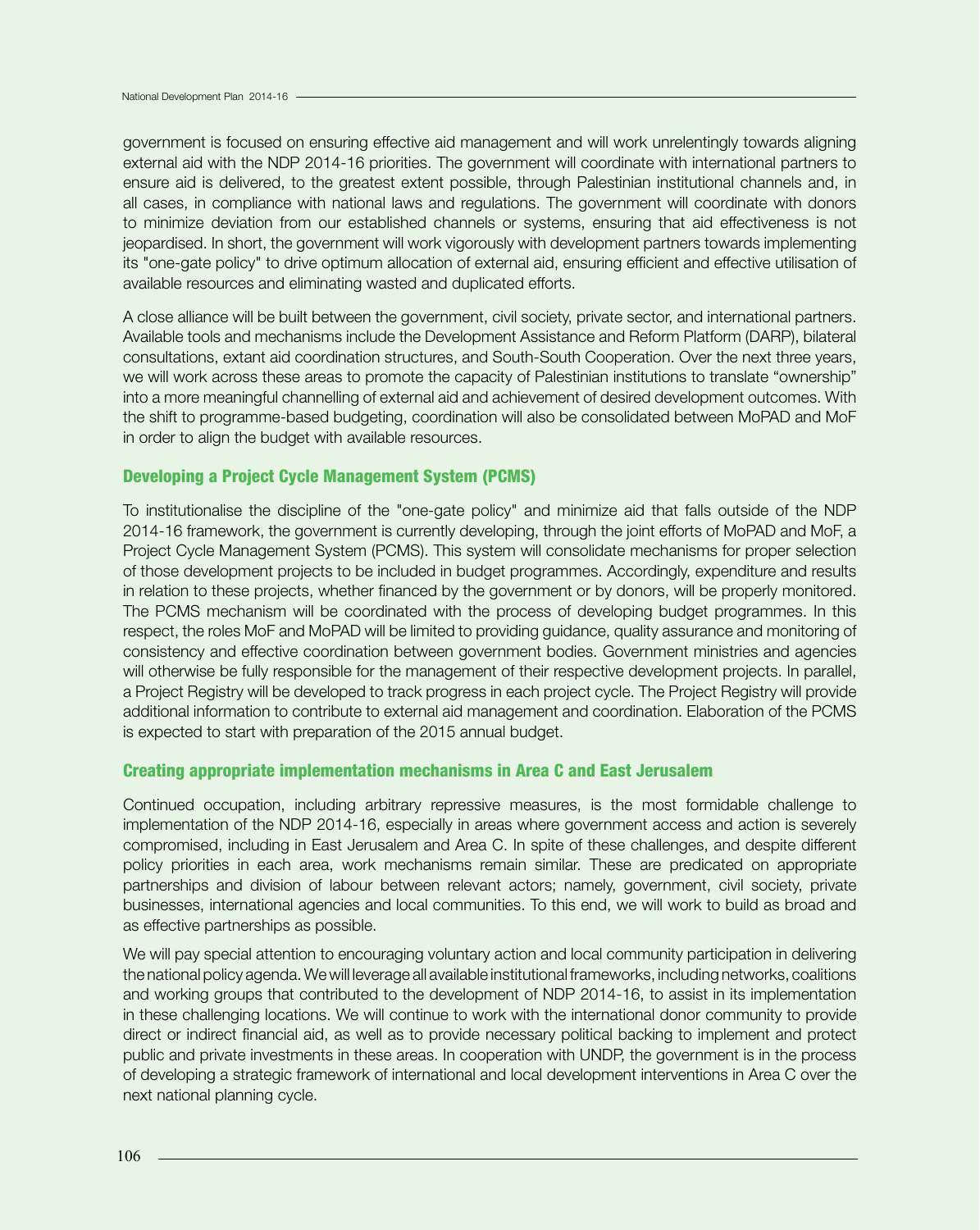#### Coordinating humanitarian aid, with a special focus on Gaza

Pending completion of the national reconciliation effort and reunification of our territory, we will continue to support our citizens in Gaza. We will work to lift the siege imposed on our citizens in Gaza, directly if possible, or indirectly through liaison with our international partners. We will continue to honour the wage bill of civil servants, security personnel and political prisoners and, through our social protection programme, we will support poor households. In addition to providing medical and healthcare supplies to hospitals and covering medical patient transfer costs, we will continue to cover the cost of electricity supplied from Israel and Egypt, and cover water and wastewater treatment charges levied by Israel.

We will continue to coordinate humanitarian aid delivered to Gaza. In this context, we will cover the logistics costs of entry of assistance through Israeli-controlled crossing points. At the same time, we will make every effort to garner support for strategic interventions in Gaza and the restoration of sovereignty. These include, inter alia, the desalination plant, seaport, airport, sanitary landfills, and boosting electricity generation capacity.

#### NDP 2014-16 and Coordination with UNRWA

The Palestinian government is well aware of UNRWA's responsibilities and political commitments towards the question of Palestine. The government stresses the significant political and humanitarian role the UNRWA plays until a just solution is devised for the Palestinian refugee problem. Considering itself as a host of UNRWA, the government, provides coordination and facilitates tasks implemented by UNRWA throughout the Palestinian territory. According to 2012 PCBS data, the Palestinian population comprised almost 2 million (44%) refugees, including 766,000 who lived in refugee camps. The government highly appreciates the UNRWA's crucial role in developing Palestinian refugee camps and enhancing refugees' standard of living, allowing room for positive participation in the national development exercise.

UNRWA provides services and assistance to Palestinian refugees in the Gaza Strip, West Bank and Diaspora. These include relief, social services, refugee camp infrastructure improvement, small lending, emergency aid, healthcare, and education. Successive Palestinian governments have paid special attention to the working relationship with UNRWA. In common areas of operation, the government has promoted coordination and integration with UNRWA, maintaining and building on development gains. Relevant line ministries provide direct coordination, particularly in the five programmes delivered by UNRWA. Of particular note, Palestine's achievements in education and health quantitative indicators is a fruit of joint efforts made by all partners, including UNRWA.

#### Developing proper mechanisms to deal with and support economic initiatives

Currently, we are in the process of improving mechanisms to handle both domestic and international economic development initiatives. These will recognise the private sector's central role in developing the national economy and focus on ensuring its preparedness to attract and absorb investment. This requires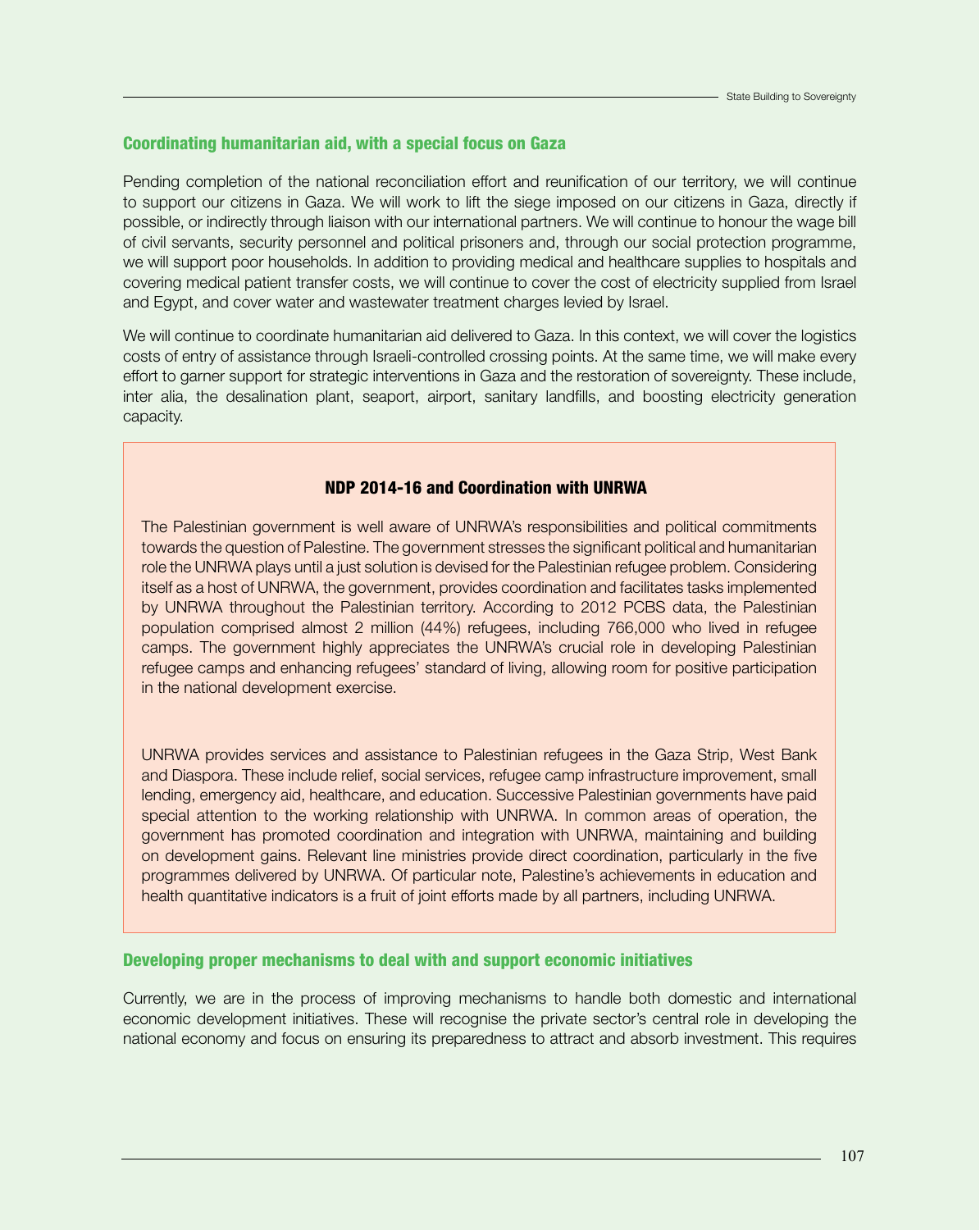consolidation of an enabling environment for private sector activity and growth. First and foremost, an agreement with Israel is essential to removing those impediments that restrict access to and investment throughout the Palestinian territory. These include land, international waters, surface and ground water, coast, underground resources, including quarries and gas fields, and Dead Sea minerals. Without a removal of these Israeli obstacles, no truly transformational economic development initiative can be realised.

Restrictions on the movement of persons and goods is also a sine qua non of sustainable economic growth. With these restrictions lifted, we will work to improve efficiency and security at our border crossings, opening our economic gateways to the outside world. Financial and customs processes with neighbouring countries, particularly Jordan and Egypt as well as Israel will be reformed. Such conditions will stimulate trade and foreign direct investment. Perhaps more important than reaching such understandings with Israel is the identification of mechanisms and cast-iron guarantees to ensure sustainable commitment to establishing a new reality on the ground. New undertakings must not be used for economic blackmail, particularly in case of a stalemate in the political process. Otherwise, all gains that can be achieved through these initiatives will be contingent on the prevailing Israeli government's temperament.

#### Finalising the National Spatial Plan (NSP)

In parallel, we will continue our effort to upgrade the legal and institutional framework with a view to invigorate and regulate private sector activity. Over the upcoming phase, we will strengthen our efforts to finalise the National Spatial Plan (NSP), which plays a crucial role in providing a spatial positioning context to our development agenda. This includes, in particular: urban expansion; construction of new cities and industrial parks; construction of infrastructure networks, including roads, harbours, airports, water supply networks, energy and telecommunication grids; tourist destinations and routes; land to be protected and land on which new agricultural and industrial enterprises can be established; and, commercial traffic routes and gateways. Once an enabling environment is created to launch proposed economic initiatives, the NSP will help refine estimates of the scale of public investments required to construct key infrastructure and to support proposed private sector- activities.

## 6.2 Risk Management Framework

Largely dependent on the political situation and outcome of negotiations, the current sensitive context is open to many possibilities, both positive and negative. The NDP 2014-16 posits two scenarios. A baseline scenario that assumes the continuation of the status quo and an optimistic scenario that sees improvement in the current situation and removal of challenges to the Palestinian development process. Both scenarios, however, primarily rely on the need for continued external aid in the near-term to implement and achieve the aims of the NDP 2014-16. Pending more tangible progress in the political context, the NDP adopts the baseline scenario to set policy priorities and interventions. Under this scenario, and in relation to economic recovery, attention will be paid to the peculiar predicament of Palestine: continued occupation, lack of sovereignty, seizure of national resources, and economic vulnerability and dependency on external forces. Perhaps the most significant challenge to implementation of the NDP 2014-16 is our inability to implement various activities and projects in Area C and East Jerusalem. Accordingly, coordination will be in place between all partners with a view to overcoming and reducing impact of these predicaments.

Under both scenarios, NDP 2014-16 implementation still faces some common risks. External risks are defined by the outcome of the political process, not to mention adverse consequences should it fail. Internal risks are associated with the political and administrative divide, which might negatively impact Palestinian institutional capacity to manage the development process and achieve NDP goals. Table 16 below shows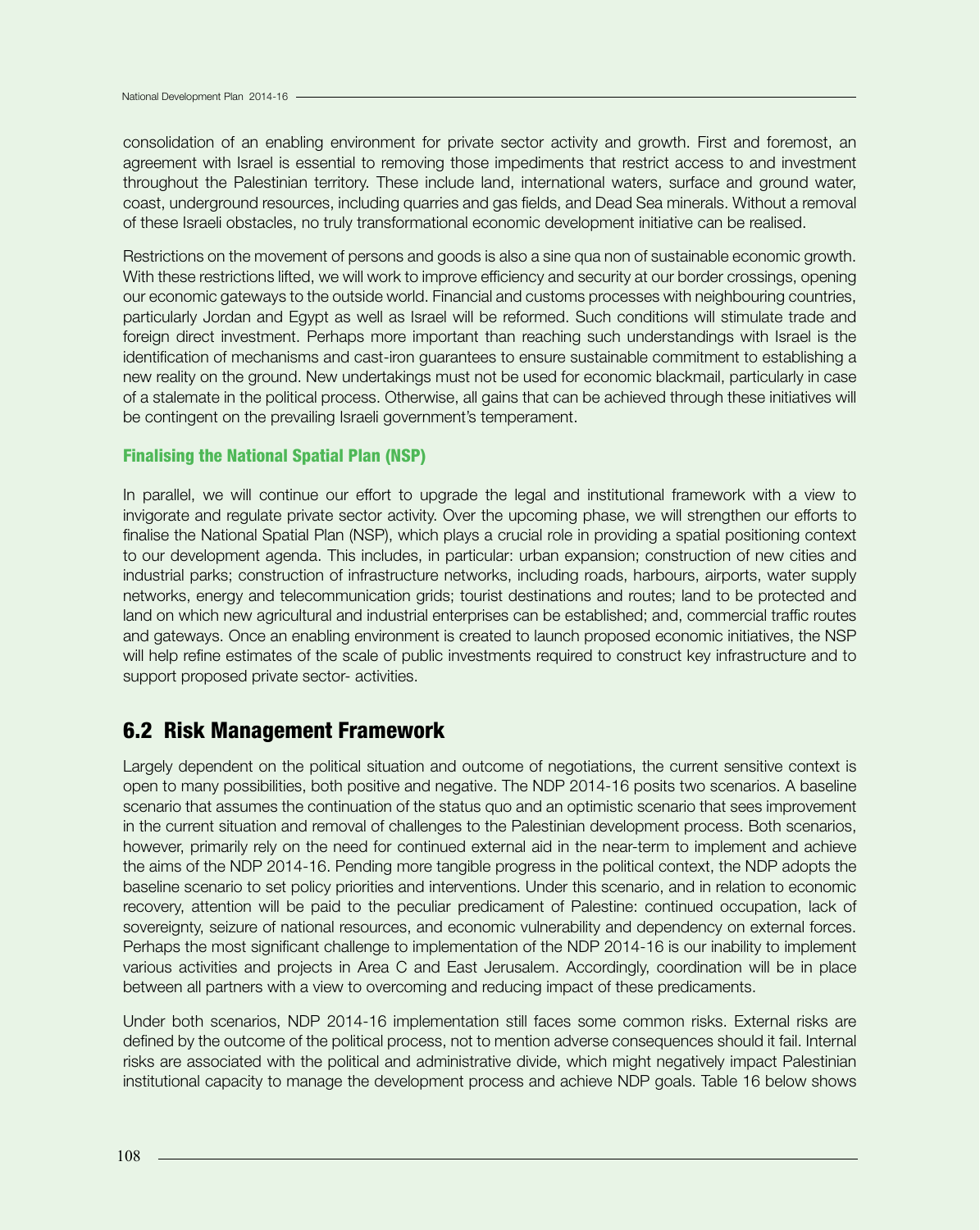potential main risks, probability of occurrence, and impact assessment. In addition to measures needed to handle them, the table presents a set of mechanisms to mitigate impact of these risks. To this end, risks will be monitored continuously. Timely assessments will be provided also in case of significant changes occur or new risks arise.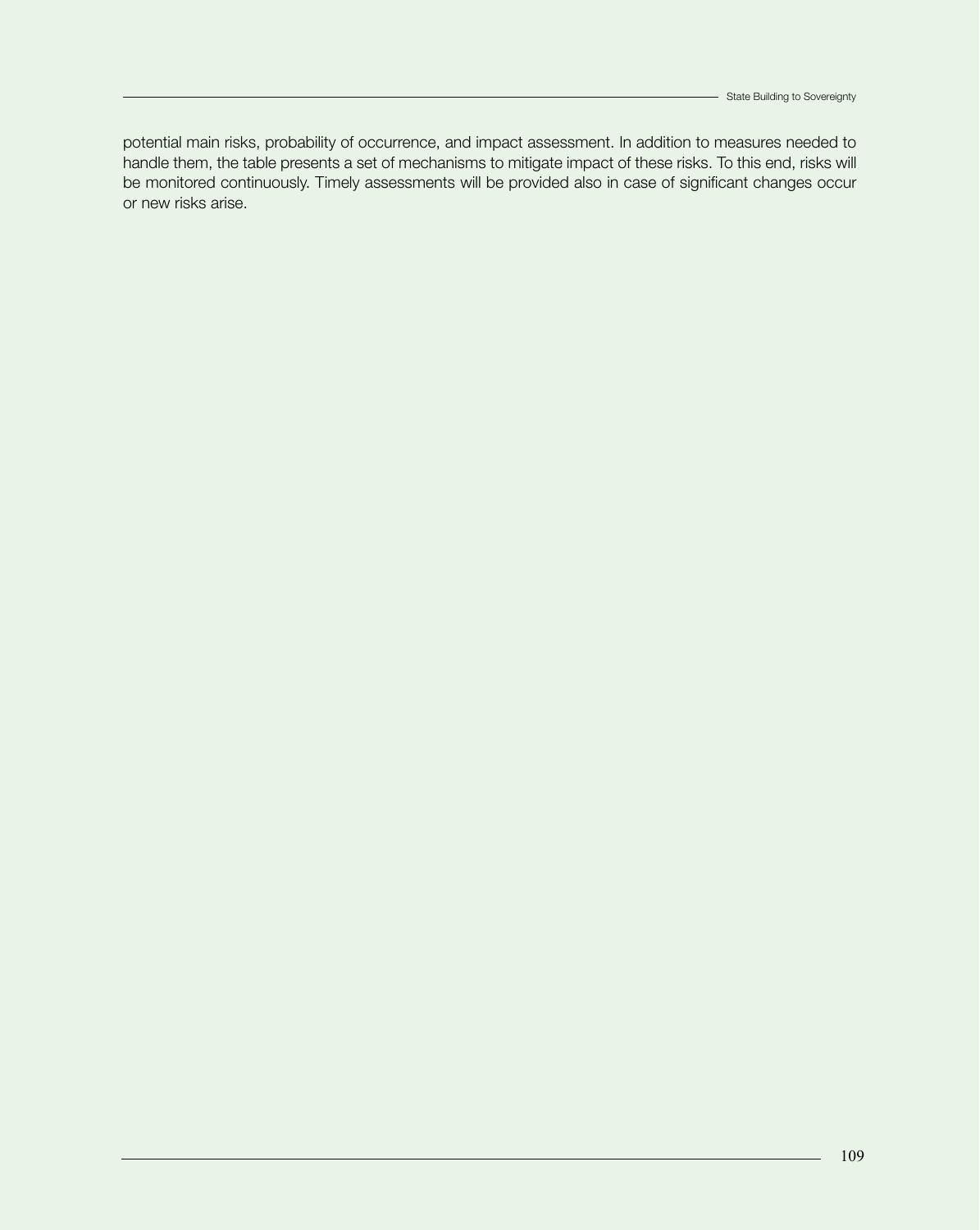| Table 16: Risk Management Framework                                                                                                 |                        |                                                                                                                                                                                                                                                                                                                                                                                                                                                                               |                                                                                                                                                                                                                                                                                                                                                                                                                                                                                                                                                                       |
|-------------------------------------------------------------------------------------------------------------------------------------|------------------------|-------------------------------------------------------------------------------------------------------------------------------------------------------------------------------------------------------------------------------------------------------------------------------------------------------------------------------------------------------------------------------------------------------------------------------------------------------------------------------|-----------------------------------------------------------------------------------------------------------------------------------------------------------------------------------------------------------------------------------------------------------------------------------------------------------------------------------------------------------------------------------------------------------------------------------------------------------------------------------------------------------------------------------------------------------------------|
| Risks                                                                                                                               | occurrence<br>Probable | Impact                                                                                                                                                                                                                                                                                                                                                                                                                                                                        | Measures to mitigate impact of risks                                                                                                                                                                                                                                                                                                                                                                                                                                                                                                                                  |
| The political process fails and Israeli<br>against Palestinian population and<br>repressive measures escalate<br>their institutions | Medium                 | the development process and shifts<br>Escalating Israeli measures disrupt<br>assistance at the expense of long-<br>and emergency and humanitarian<br>attention to immediate response<br>term sustainable development.<br>(High)                                                                                                                                                                                                                                               | Link immediate interventions with the<br>Palestinian and international agencies<br>Rejuvenate the Arab Safety Network<br>long-term development perspective<br>implementing joint projects between<br>by building partnerships with and<br>Provide international protection                                                                                                                                                                                                                                                                                            |
| Rapidly changes in the political<br>situation and/or priorities                                                                     | Medium                 | PNDP is not responsive enough to<br>(Medium)<br>new evolving needs                                                                                                                                                                                                                                                                                                                                                                                                            | Update the macroeconomic and fiscal<br>response and actions (rolling MTEF)<br>framework on a semi-annual basis<br>Regular monitoring of the political<br>Develop procedures for timely<br>and development context                                                                                                                                                                                                                                                                                                                                                     |
| Inadequate, fluctuating or declining<br>external fund and/or interest                                                               | Medium                 | double the efforts and costs to reverse<br>increasing public debt, and deepening<br>further de-development and requires<br>Available resources are directed to<br>Expanding general budget deficit,<br>cover recurrent needs leading to<br>institutions, and socioeconomic<br>· Inability to implement important<br>Irregular payment of wage bill,<br>resulting in strikes, paralysed<br>the negative implications.<br>(High)<br>financial crisis<br>instability<br>projects | longer-term development processes<br>development activities and promote<br>can be easily capitalised upon once<br>Implement short-term projects that<br>promote projects based on reliable<br>targeted by fund-raising strategy.<br>Attract Palestinian private sector.<br>information and clear, consistent<br>Encourage the private sector to<br>participate in implementation of<br>Strengthen public relations and<br>donors (including Arab donors)<br>Expand and diversify range of<br>corporate social responsibility<br>delivery mechanisms<br>are available. |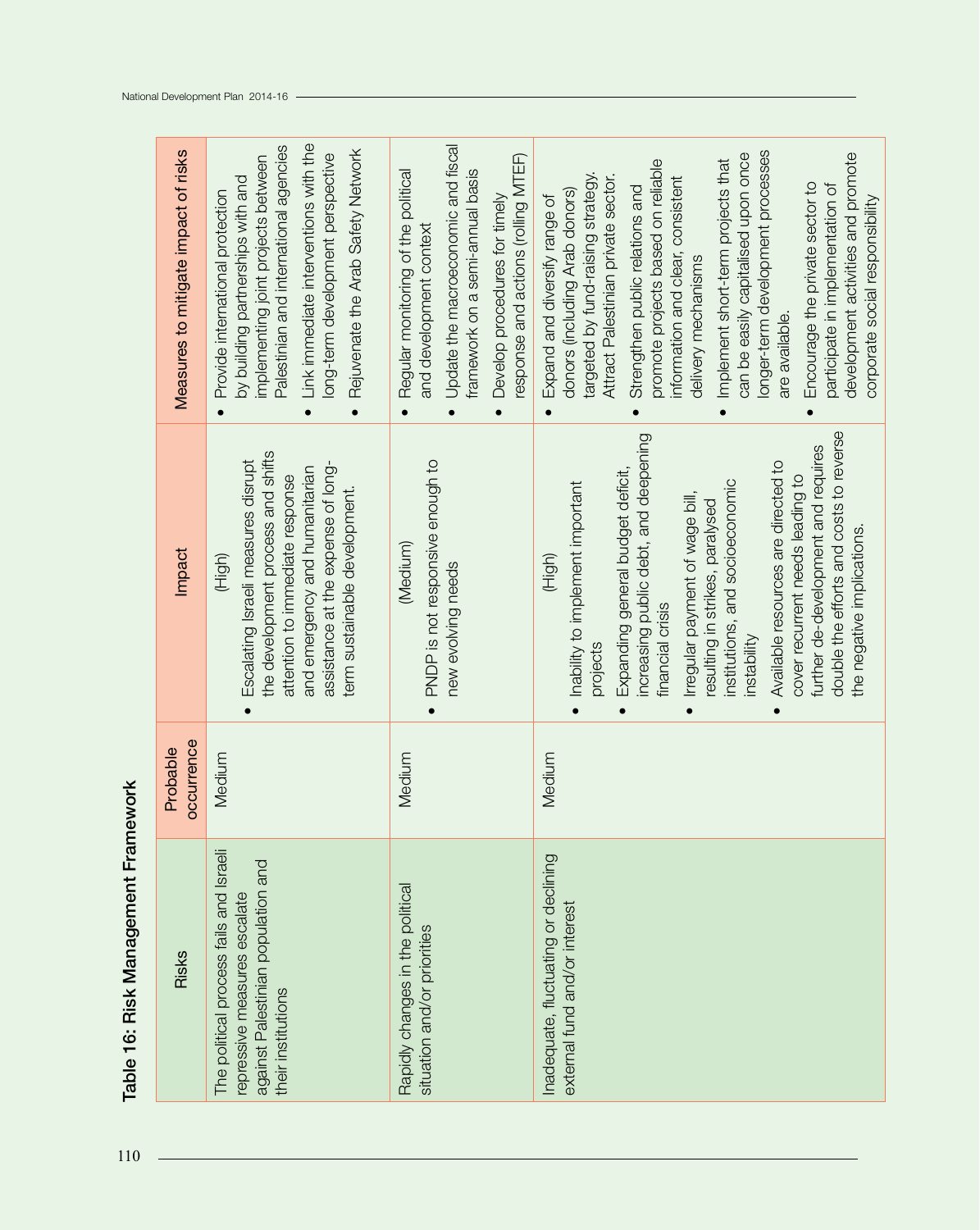| Measures to mitigate impact of risks | consultations with interested donors<br>assistance to develop and promote<br>MoPAD provides guidance and<br>project proposals based or | Encourage joint venturing between<br>Attract international technical<br>Palestinian and international<br>institutions<br>assistance | Provide Palestinian tangible political<br>Enhance coordination with donors<br>Strengthen the "one-gate policy"<br>support to NDP process and<br>and NGO <sub>s</sub><br>priorities | coordination mechanisms between<br>public sector employees who hold<br>Build partnerships and develop<br>civil society organisations, and<br>To the extent possible, select<br>public sector, private sector,<br>Jerusalem ID cards<br>international actors | Provide highest political commitment<br>dialogue and promote consensus on<br>NDP priorities and implementation<br>Encourage interdepartmental<br>and support to PNDP<br>mechanisms. |
|--------------------------------------|----------------------------------------------------------------------------------------------------------------------------------------|-------------------------------------------------------------------------------------------------------------------------------------|------------------------------------------------------------------------------------------------------------------------------------------------------------------------------------|-------------------------------------------------------------------------------------------------------------------------------------------------------------------------------------------------------------------------------------------------------------|-------------------------------------------------------------------------------------------------------------------------------------------------------------------------------------|
| Impact                               | Some components of the NDP are not<br>(Medium)<br>implemented                                                                          | Delayed project design, promotion<br>(Low)<br>and implementation                                                                    | A scattered effort confuses<br>Reduced synergy in efforts<br>development priorities<br>(High)<br>$\bullet$                                                                         | Inability to maintain progress towards<br>Difficult interaction with partners and<br>(High)<br>stakeholders<br>set results                                                                                                                                  | Reduced credibility for Palestinian<br>(High)<br>efforts                                                                                                                            |
| occurrence<br>Probable               | Low                                                                                                                                    | Low                                                                                                                                 | Medium                                                                                                                                                                             | S<br>High                                                                                                                                                                                                                                                   | Low                                                                                                                                                                                 |
| Risks                                | Project proposals fail to attract<br>sufficient interest from donors                                                                   | expertise that is not available locally<br>Projects prioritised for elaboration<br>are of a nature requiring specialist             | Some donors and NGOs are not<br>ready to abide by the NDP                                                                                                                          | $\overline{5}$<br>accessing or implementing projects<br>Government bodies are incapable o<br>in Area C and East Jerusalem                                                                                                                                   | coordination of NDP implementation<br>Inadequate interdepartmental                                                                                                                  |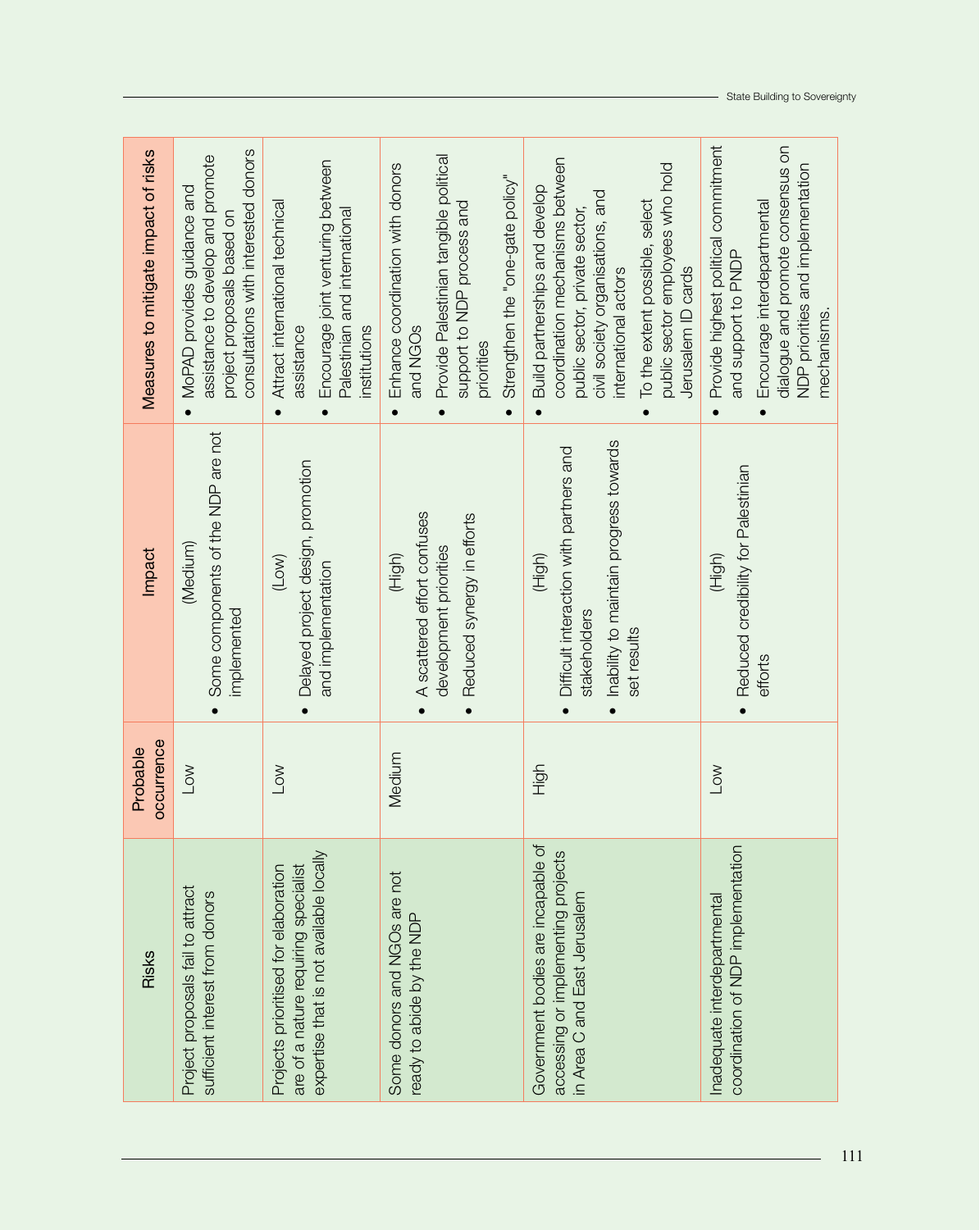| Measures to mitigate impact of risks | integral component of assistance<br>Promote pooling of expertise and<br>Provide coaching and on-the-job<br>Provide capacity building as an<br>sharing of experiences among<br>implementing institutions<br>training to staff | Maintain effective communication<br>and consensus building channels<br>Strengthen the "one-gate policy"<br>with the various stakeholders |
|--------------------------------------|------------------------------------------------------------------------------------------------------------------------------------------------------------------------------------------------------------------------------|------------------------------------------------------------------------------------------------------------------------------------------|
| Impact                               | Erosion of credibility with partners and<br>Failure to sustain progress and quality<br>Failure to meet citizens' expectations<br>• Inability to attract sufficient funding<br>(High)<br>stakeholders<br>work                 | • Inability to track implementation and<br>make appropriate adjustments in<br>timely manner<br>(Medium)                                  |
| occurrence<br>Probable               | Medium                                                                                                                                                                                                                       | Medium                                                                                                                                   |
| <b>Risks</b>                         | nadequate institutional capacity to<br>carry out the tasks required                                                                                                                                                          | information to monitor and evaluate<br>Stakeholders are reluctant to<br>provide accurate and reliable<br>performance                     |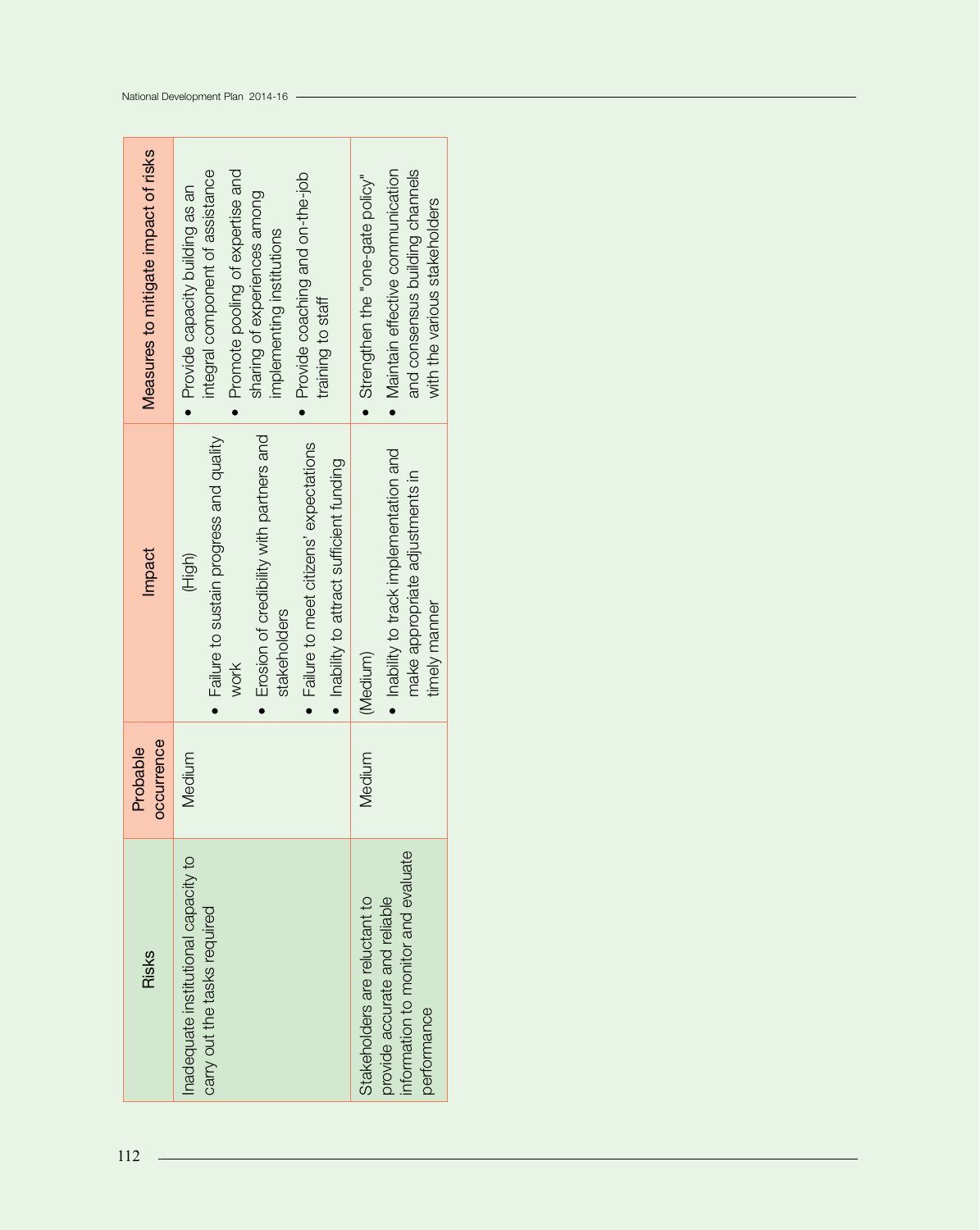## 6.3 Monitoring and Evaluation Framework

Government policy implementation should deliver good governance, with appropriate levels of accountability and transparency, and well-functioning public institutions and quality public service delivery across all sectors. Robust monitoring and evaluation is needed to ensure that actual implementation is in line with policies and plans, using available financial and human resources. Effective monitoring of implementation of polices and plans is a basic requirement. Evaluation focuses on results and achievement, providing a clear assessment of impact on economic, political and social conditions. Evaluation also explores the quality and scope of public service delivery.

Informed and realistic planning is a prerequisite for a successful implementation of the NDP 2014-16. However, planning per se must go hand-in-hand with a monitoring and evaluation (M&E) system, which provides objective, evidence-based performance measurement and impact assessment. M&E outputs provide planning inputs; including the timely identification of challenges to policy implementation and options for remedial action.

Consolidation of good governance components as well as accountability and transparency mechanisms is not limited to the M&E system. Multiple agencies play a significant role in this context. Inter alia, the PLC exercises oversight of the Executive; the Council of Ministers issues quarterly and annual reports; the MoF develops and monitor annual budgets of government bodies; the State Audit and Administrative Control Bureau (SAACB) controls line ministries and government agencies; and the PCBS provides data and statistics on various trends and indicators.

### Overview of the National Monitoring and Evaluation System

In 2009, the Council of Ministers approved establishment of the MoPAD Monitoring and Evaluation Directorate at MoPAD. The Directorate coordinates implementation of a comprehensive system for monitoring and evaluation of the performance of line ministries and government bodies. Since its formation the Directorate has built and institutionalised a national M&E system, including a core team organised in line with sectors of the national planning process, which has been trained in M&E techniques and principles. Training, capacity building and skill enhancement were also provided to working teams across line ministries and government agencies.

A national framework of indicators along with baseline data allows measurement of achievements over time. Accordingly, accountability is enforced by measuring performance against targets set through the national planning process.

The M&E system operates at three levels:

- 1. Micro-level (programmes and projects): Government bodies in charge of implementation monitor performance of each of their projects and programmes. Arrangements are in place to provide periodic, reliable reports in relation these projects and programmes to the MoPAD Monitoring and Evaluation Directorate.
- 2. Intermediate level (strategies, sector objectives and policy components): In consultation with line ministries and government agencies, MoPAD establishes and operates a monitoring framework based on sector level indicators and targets.
- 3. Macro-level (national goals and objectives): MoPAD establishes and operates a monitoring framework of national indicators used to assess national achievements as well as make regional and international comparisons. This level provides a strategic analysis and assessment of policy implementation, providing evidence to assess results.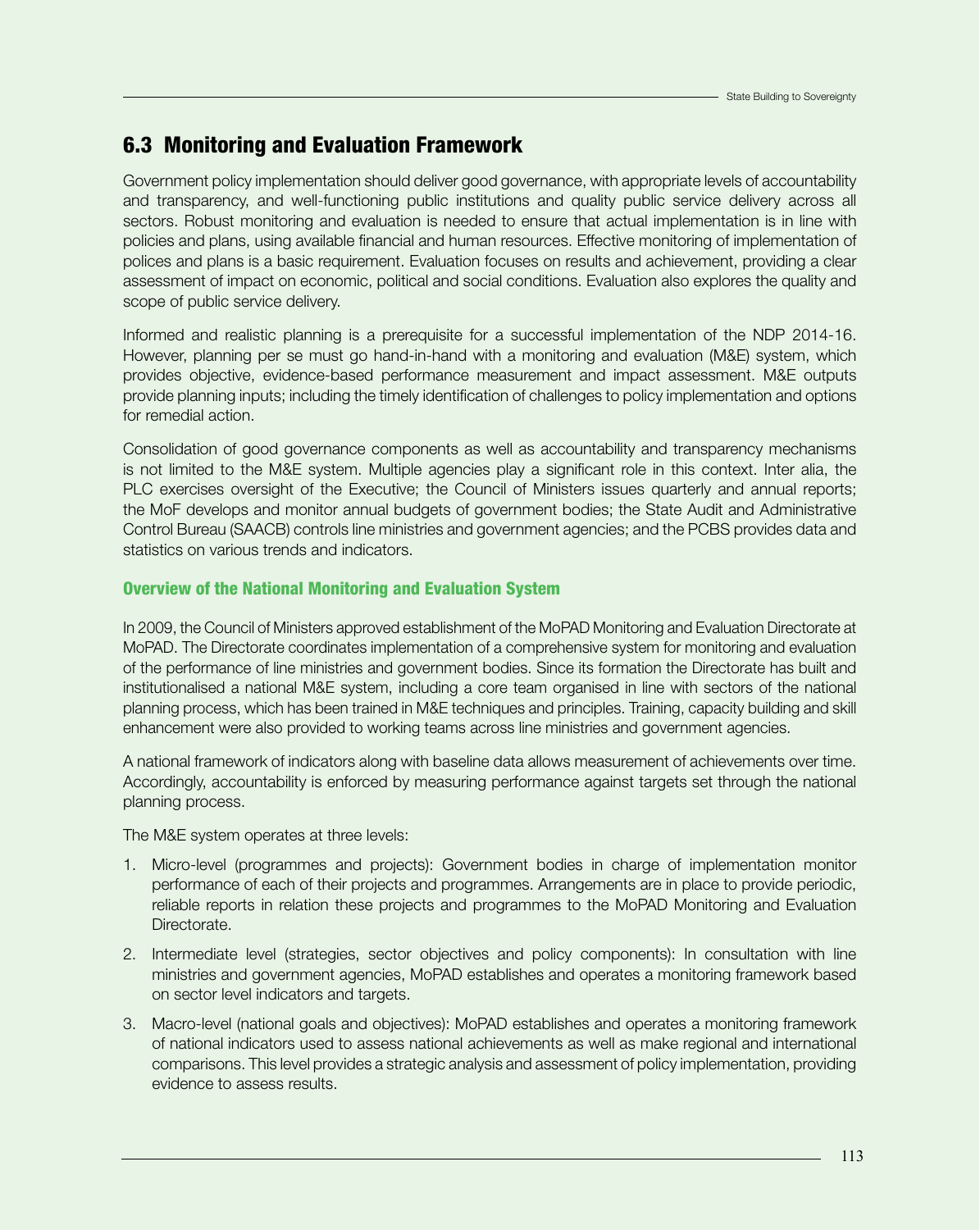### NDP 2014-16 M&E mechanisms

The NPA sets specific and measurable targets, which the government must achieve by the end of 2016. Therefore, the government is mindful of the need to develop necessary processes and systems to evaluate progress scored towards implementation of these targets. Relevant reports, including an objective evaluation of public sector performance, will be submitted and made available to the public. With a view to upgrading service delivery across all sectors, this is a key component of the government commitment to giving the public a clear and detailed picture of government use of public resources.

### Performance measurement tools of the M&E process

The NDP 2014-16 identifies a set of strategic objectives in each sector. In partnership with relevant government bodies, MoPAD has developed a framework, including a set of indicators for each strategic objective. Baseline data has been established to serve as a reference point for assessing the direction of travel of these indicators over time. Targets for the next three years have been established which reflects government aspirations (see Annex 2).

### Periodic reports

Each year MoPAD publishes two M&E-related reports:

- 1. An annual report which measures progress at the level of achievement of targets, using performance measurement indicators. These include the indicator value of the baseline year (2013) as well as values of indicators projected for the NDP cycle.
- 2. A semi-annual report measures progress on the level of immediate outputs of programmes and projects. The report compares actual accomplishments with set plans achieved by line ministries and government agencies. The semi-annual report also provides conclusions and recommendations on NDP programme and project implementation and identifies and addresses causes of deviation where relevant. On the broader NDP level, the report presents information on financial performance and spending on programmes and projects of the various sectors and implementing agencies.

### Future development of the National Monitoring and Evaluation System

The MoPAD looks forward to further developing the National Monitoring and Evaluation System to deliver the following:

- Monitor the achievement against national development objectives and contribute to the enhancement of public sector performance.
- Ensure that line ministries and government bodies are delivering against their responsibilities.
- Provide accurate information on performance with a view to provide evidence to support policy and decision-making processes.
- Monitor effective implementation of programmes and projects and their results.
- Ensure an optimum utilisation of financial and human resources in line with national goals and priorities.

In the shift from line-item to programme-based budgeting, budget programmes are being developed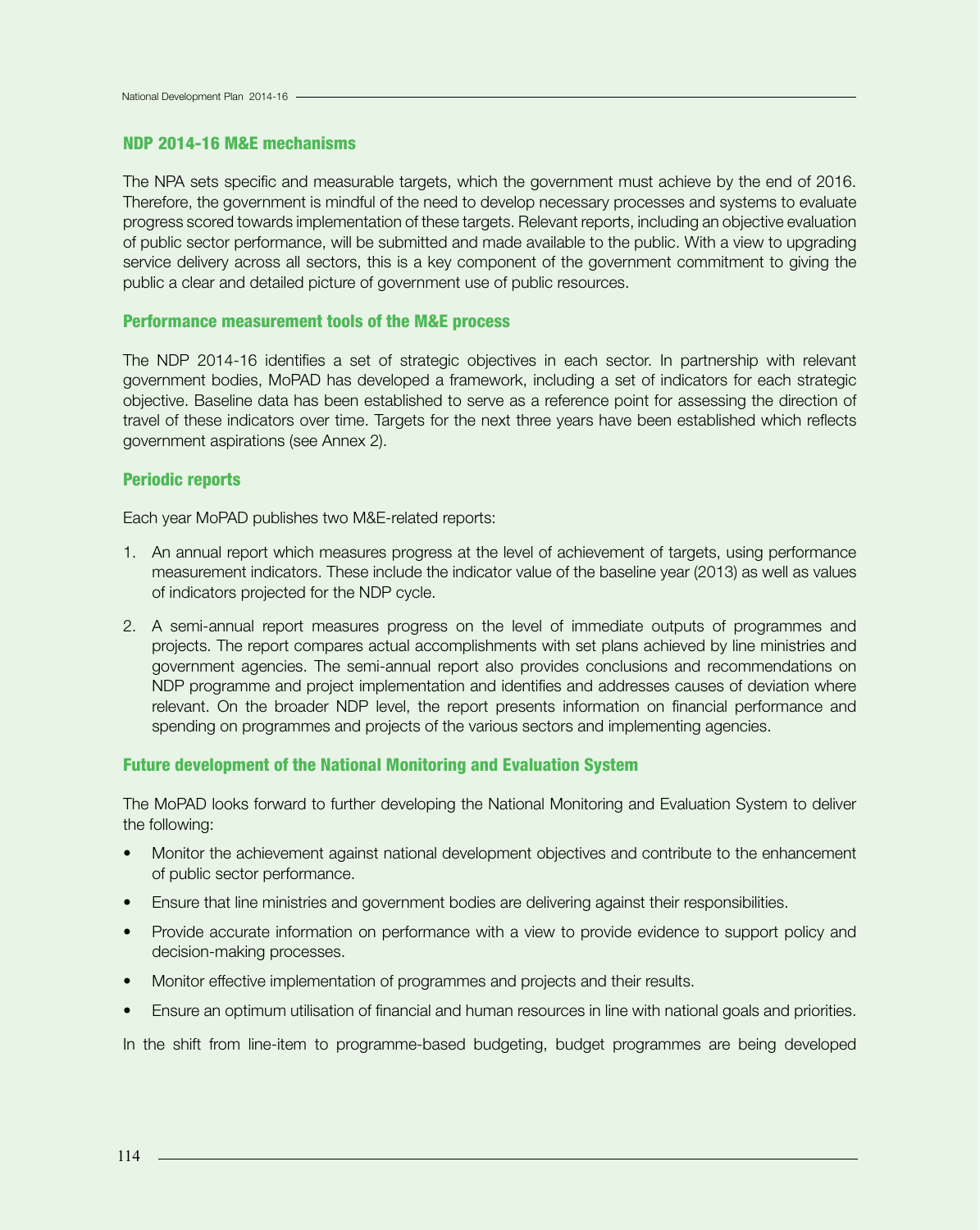throughout line ministries and government bodies. This will make a qualitative addition to the National Monitoring and Evaluation System, particularly on the micro- and intermediate levels. The role of these budget programmes will not be restricted to preparing and implementing general budgets; they will also provide a valuable tool to ensure the delivery of public services, achieve results and developmental objectives, and therefore contribute to realising national policies and goals. Accordingly, a system will be in place to monitor and evaluate budget programme management within line ministries and government bodies, linked to the National Monitoring and Evaluation System. Likewise, the Project Cycle Management System and Project Registry, which are currently being developed, will be connected to the National Monitoring and Evaluation System. In parallel with the development of a programme-based budget, the M&E system will be developed and upgraded. After all adjustments are finalised in participation with all partners and donors, an extensive workshop will be organised to culminate these activities and efforts and establish a National Monitoring and Evaluation System.

Over the next three years, the government will carry out the following activities:

- Enhance organisational arrangements and linkages between key partners at the centre of government (MoPAD, MoF and PCBS), line ministries, government agencies, and other actors, including donors and civil society organisations. This includes reactivation of ministry-based advisory committees, including relevant partners from the private sectors and civil society. Partner participation in the M&E process will be consolidated.
- Continue to work with the High Commissioner for Human Rights to develop human rights indicators and provide all needed data to be used as measurement tools. In addition, we will continue to concert efforts with various sectors to develop gender indicators and provide informed mechanisms and tools to collect and analyse necessary data and measurement indicators.
- Finalise organisational and administrative structures to monitor budget programmes in line ministries and government bodies and create linkages between these and the National Monitoring and Evaluation System.
- Finalise and put into operation the Project Cycle Management System and Project Registry.
- Identify and build necessary capacities and skills to implement the M&E system. For monitoring, a regular assessment of advanced training needs and requirements will be provided. For evaluation, preliminary training needs will also be assessed. A table will be compiled to assess M&E skills both theoretically and practically. This information will be used to evaluate training and skills resource needs over 2014-16.
- Design and develop a consolidated M&E database, including all relevant data and enabling easy and reliable access to performance data.
- Expand the National Monitoring and Evaluation System to include monitoring of international and national organisations operating in Palestine with a view to monitoring their achievements, measuring the effectiveness of their operations, avoiding conflict with government activities and priorities, and preventing duplication of functions and activities.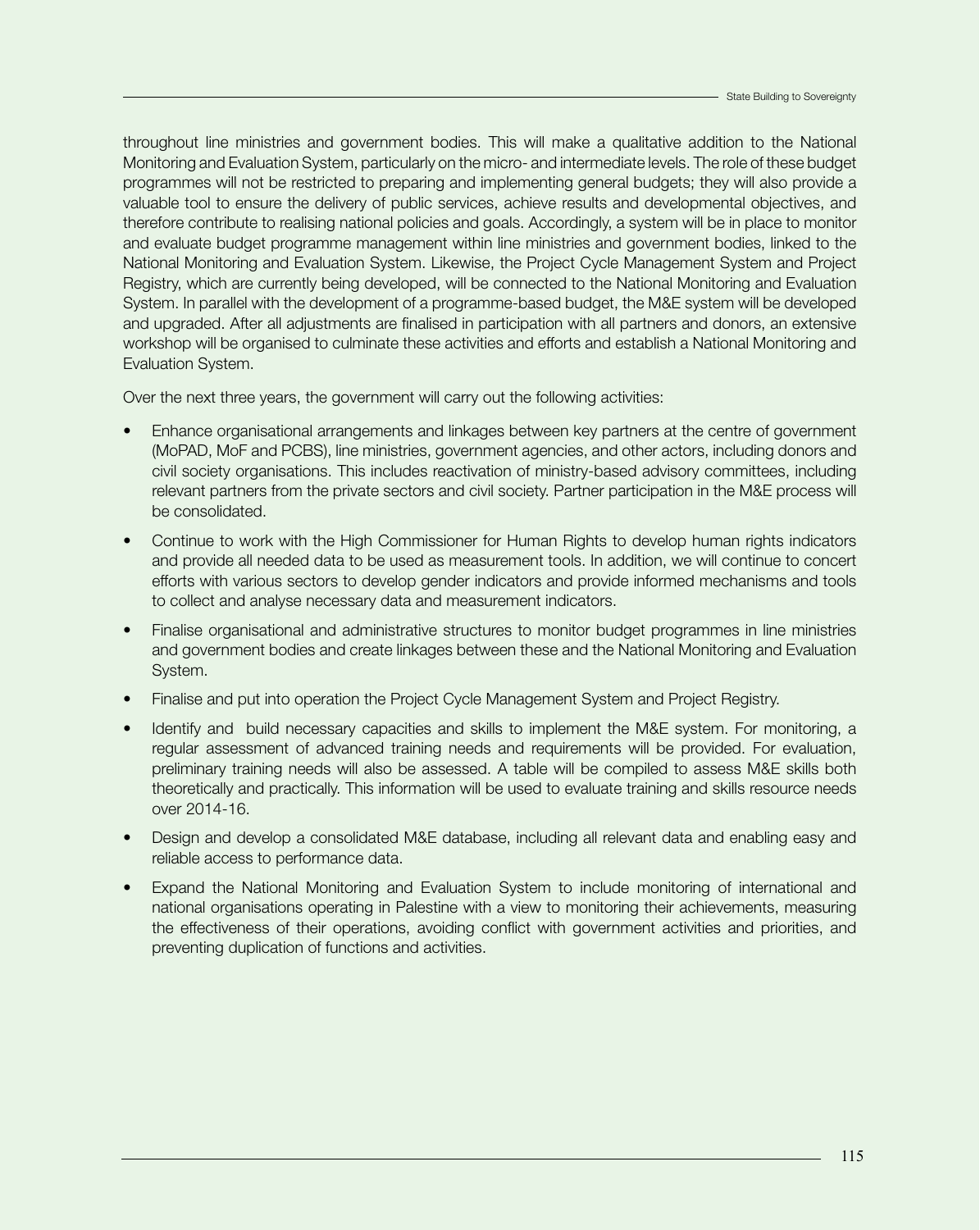National Development Plan 2014-16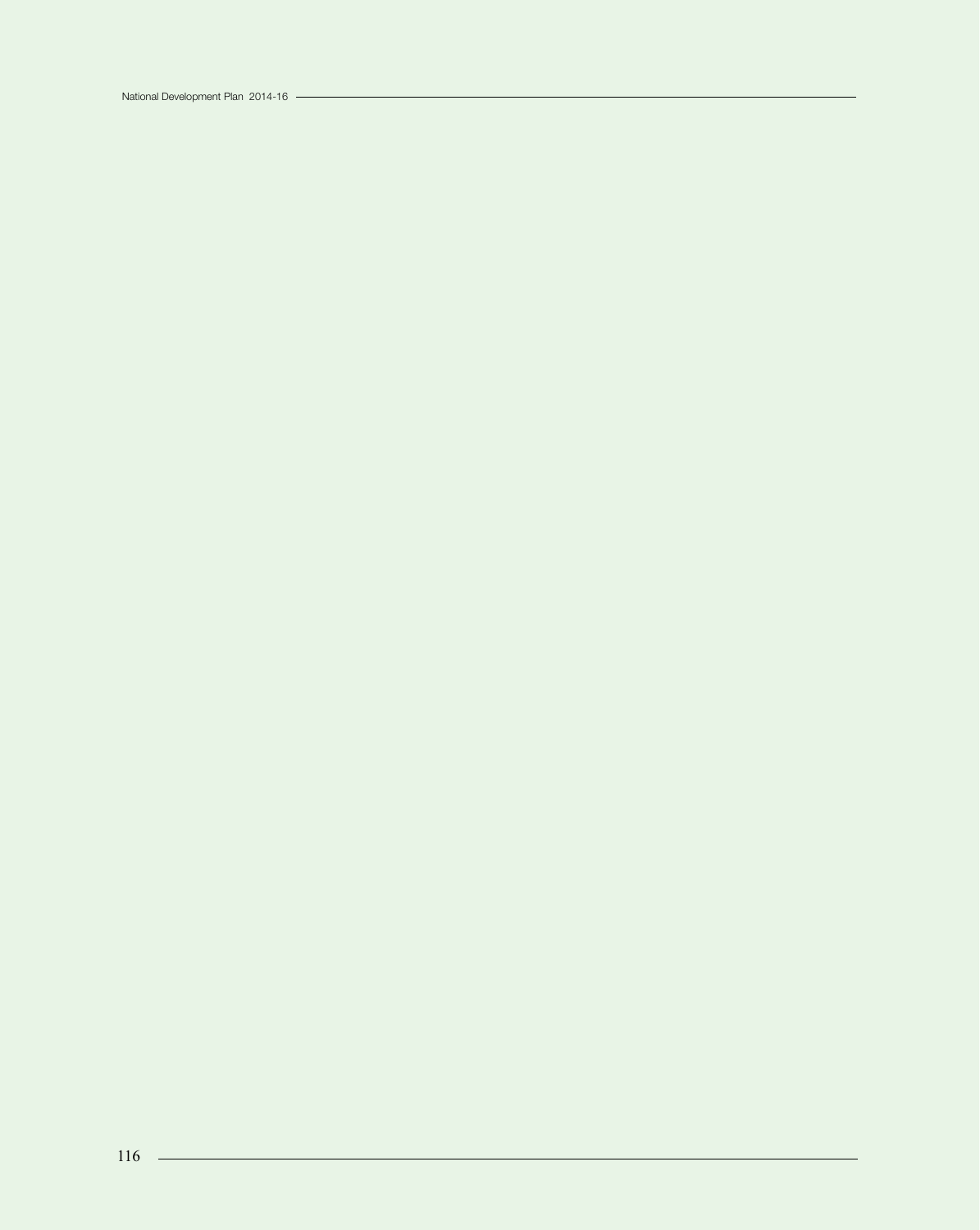# Annexes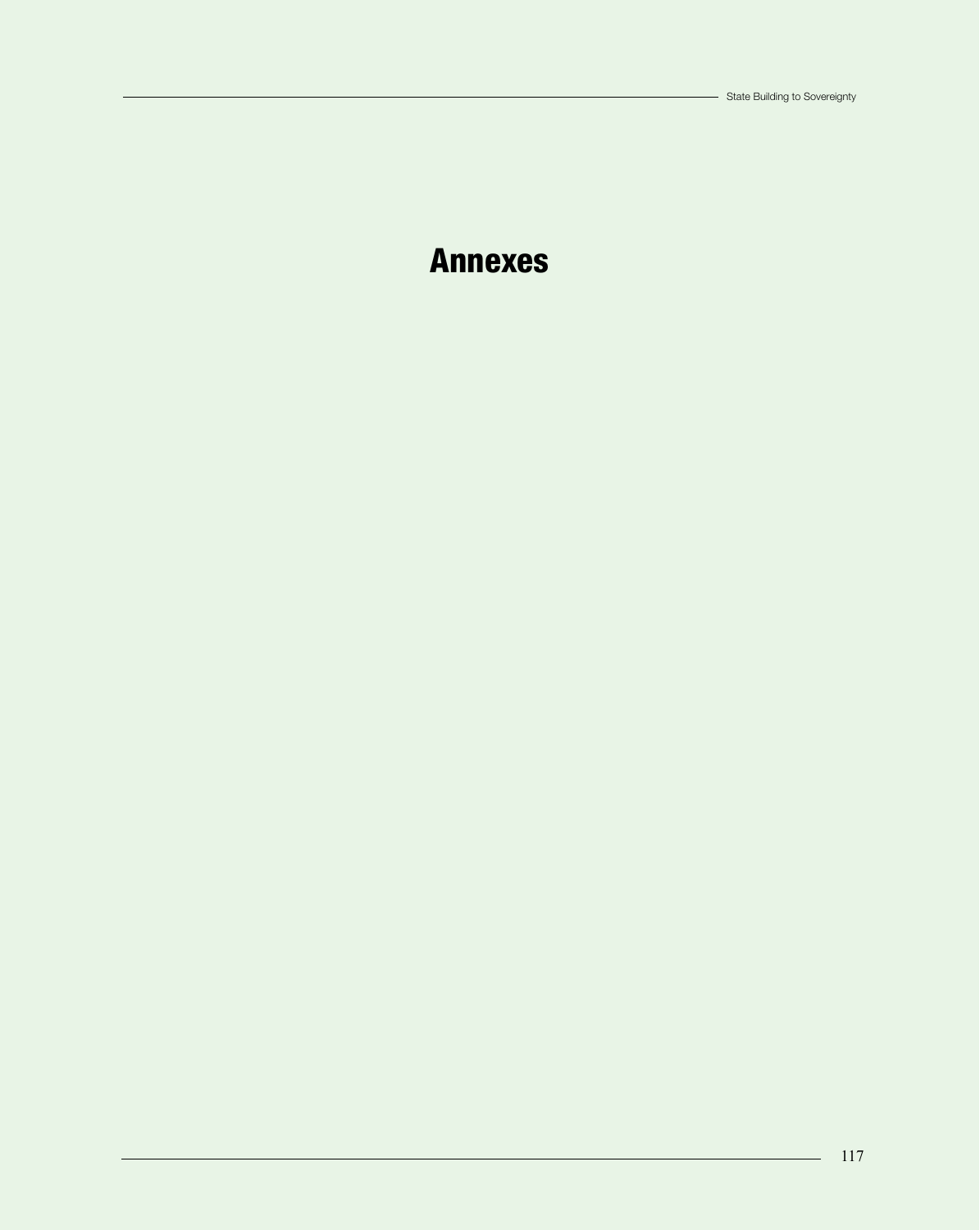| I. Economic Development a                     |                                    | Medium-term Expenditure Plan of Key Sectors<br>and Employment |                                         |                                           |                                         |                                           |                                         |                                           |
|-----------------------------------------------|------------------------------------|---------------------------------------------------------------|-----------------------------------------|-------------------------------------------|-----------------------------------------|-------------------------------------------|-----------------------------------------|-------------------------------------------|
|                                               |                                    |                                                               |                                         | 2014                                      |                                         | 2015                                      |                                         | 2016                                      |
|                                               |                                    |                                                               |                                         |                                           |                                         |                                           |                                         |                                           |
| objective<br>Strategic                        | Sub-Sector                         | Budget programme                                              | (US\$ million)<br>Operating<br>expenses | Development<br>(US\$ million)<br>expenses | (US\$ million)<br>Operating<br>expenses | Development<br>(US\$ million)<br>expenses | (US\$ million)<br>Operating<br>expenses | Development<br>(US\$ million)<br>expenses |
|                                               |                                    | Investment<br>promotion                                       |                                         |                                           |                                         |                                           |                                         |                                           |
|                                               | development<br>economy<br>National | Industrial park<br>development                                |                                         |                                           |                                         |                                           |                                         |                                           |
| Investments<br>creating                       |                                    | development<br>Industrial                                     |                                         |                                           |                                         |                                           |                                         |                                           |
| have increased<br>opportunities<br>employment | Labour                             | regulation of the<br>Monitoring and<br>labour market          | 19.00                                   | 22.30                                     | 19.60                                   | 40.90                                     | 20.20                                   | 41.50                                     |
|                                               |                                    | Tourism                                                       |                                         |                                           |                                         |                                           |                                         |                                           |
|                                               | Tourism and<br>antiquities         | Administrative<br>programmes                                  |                                         |                                           |                                         |                                           |                                         |                                           |
| The balanced<br>general                       | Agriculture                        | Agriculture<br>development                                    |                                         |                                           |                                         |                                           |                                         |                                           |
| economic                                      |                                    | Agricultural services                                         |                                         |                                           |                                         |                                           |                                         |                                           |
| environment in<br>development                 |                                    | Post                                                          | 28.00                                   | 26.70                                     | 28.80                                   | 33.10                                     | 29.70                                   | 42.10                                     |
| the Palestinian                               | ICT and post                       | Telecommunications                                            |                                         |                                           |                                         |                                           |                                         |                                           |
| territory is more<br>conducive                |                                    | Administrative<br>programme                                   |                                         |                                           |                                         |                                           |                                         |                                           |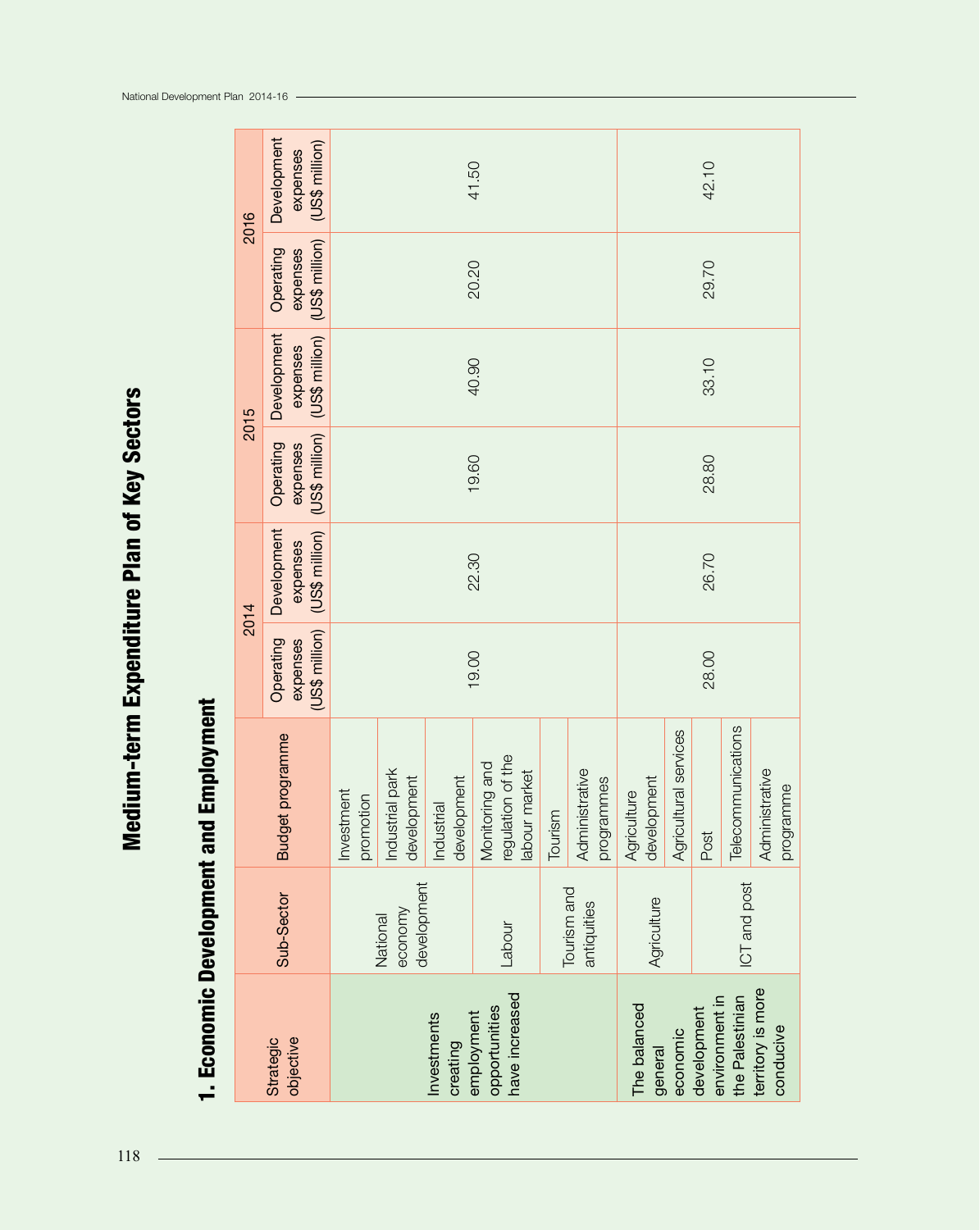|      | <b>Budget programme</b><br>Sub-Sector<br>objective<br>Strategic | Consumer<br>protection<br>National | Quality infrastructure<br>development<br>development<br>economy<br>Competitiveness<br>of the national<br>product and | Cultural heritage<br>Tourism and<br>antiquities<br>companies has<br>Palestinian | development<br>Agriculture<br>improved | Administrative<br>programme<br>Agriculture | ICT and post<br>initiatives among<br>Entrepreneurial<br>and innovative | TVET, employment<br>and cooperation<br>the youth and<br>the economy<br>women in | Administrative<br>programme<br>-abour<br>and qualitatively<br>expanded, both<br>quantitatively<br>sector have | <b>Total</b> |
|------|-----------------------------------------------------------------|------------------------------------|----------------------------------------------------------------------------------------------------------------------|---------------------------------------------------------------------------------|----------------------------------------|--------------------------------------------|------------------------------------------------------------------------|---------------------------------------------------------------------------------|---------------------------------------------------------------------------------------------------------------|--------------|
|      | (US\$ million)<br>Operating<br>expenses                         |                                    |                                                                                                                      | 17.10                                                                           |                                        |                                            |                                                                        | 10.10                                                                           |                                                                                                               | 74.20        |
| 2014 | Development<br>(US\$ million)<br>expenses                       |                                    |                                                                                                                      | 10.20                                                                           |                                        |                                            |                                                                        | 4.80                                                                            |                                                                                                               | 64.00        |
|      | (US\$ million)<br>Operating<br>expenses                         |                                    |                                                                                                                      | 17.60                                                                           |                                        |                                            |                                                                        | 10.40                                                                           |                                                                                                               | 76.40        |
| 2015 | Development<br>(US\$ million)<br>expenses                       |                                    |                                                                                                                      | 13.80                                                                           |                                        |                                            |                                                                        | 12.20                                                                           |                                                                                                               | 100.00       |
|      | (US\$ million)<br>Operating<br>expenses                         |                                    |                                                                                                                      | 18.10                                                                           |                                        |                                            |                                                                        | 10.70                                                                           |                                                                                                               | 78.70        |
| 2016 | Development<br>(US\$ million)<br>expenses                       |                                    |                                                                                                                      | 29.30                                                                           |                                        |                                            |                                                                        | 10.10                                                                           |                                                                                                               | 123.00       |

- State Building to Sovereignty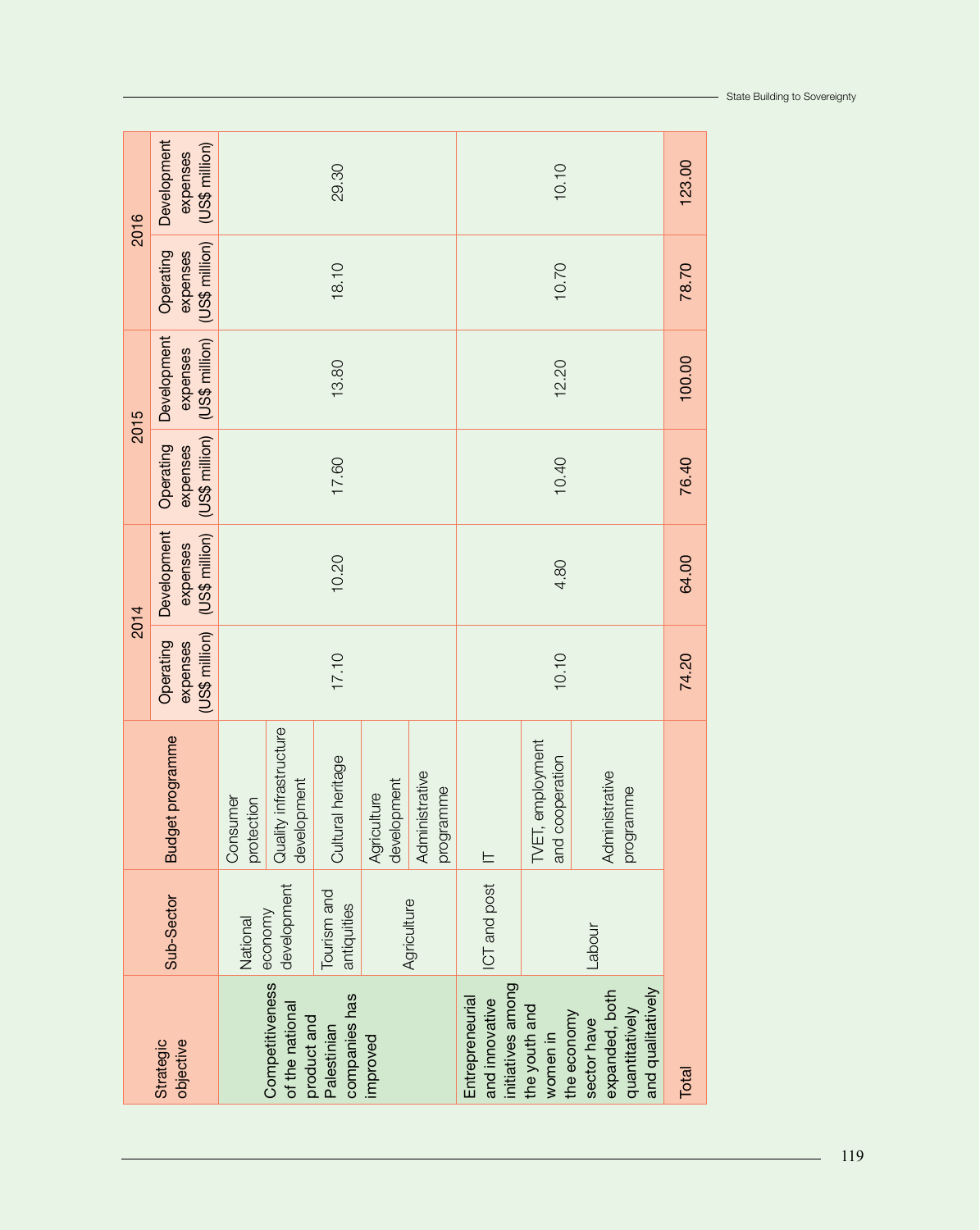| Development<br>(US\$ million)<br>expenses<br>43.00<br>9.50<br>2015<br>(US\$ million)<br>Operating<br>expenses<br>40.79<br>46.13<br>Development<br>expenses<br>(US\$ million)<br>42.00<br>8.50<br>2014<br>(US\$ million)<br>Operating<br>expenses<br>39.60<br>44.80<br>2. Good Governance and Institution Building<br>Revenue growth and<br><b>Budget Programme</b><br><b>Budgeting process</b><br>activity, addressing<br>Public expenditure<br>manage local land<br>environment, and<br>Combat the Wall<br>develop physical<br>and settlement<br>relevant impact<br>Support LGUs,<br>Administrative<br>Administrative<br>management<br>development<br>development<br>programmes<br>control and<br>resources<br>Administrative<br>management<br>development<br>Sub-Sector<br>government<br>and public<br>financial<br>Local<br>governorates are<br>and allocation of<br>more capable of<br>More effective,<br>a better public<br>service deliver<br>public finance<br>district offices<br>management<br>efficient and<br>government<br>transparent<br>throughout<br><b>LGUs and</b><br>Objective<br>Strategic | Development<br>(US\$ million)<br>expenses<br>15.00<br>55.00<br>2016<br>(US\$ million)<br>Operating<br>expenses<br>42.01<br>47.51 |
|---------------------------------------------------------------------------------------------------------------------------------------------------------------------------------------------------------------------------------------------------------------------------------------------------------------------------------------------------------------------------------------------------------------------------------------------------------------------------------------------------------------------------------------------------------------------------------------------------------------------------------------------------------------------------------------------------------------------------------------------------------------------------------------------------------------------------------------------------------------------------------------------------------------------------------------------------------------------------------------------------------------------------------------------------------------------------------------------------------------|----------------------------------------------------------------------------------------------------------------------------------|
|---------------------------------------------------------------------------------------------------------------------------------------------------------------------------------------------------------------------------------------------------------------------------------------------------------------------------------------------------------------------------------------------------------------------------------------------------------------------------------------------------------------------------------------------------------------------------------------------------------------------------------------------------------------------------------------------------------------------------------------------------------------------------------------------------------------------------------------------------------------------------------------------------------------------------------------------------------------------------------------------------------------------------------------------------------------------------------------------------------------|----------------------------------------------------------------------------------------------------------------------------------|

2. Good Governance and Institution Building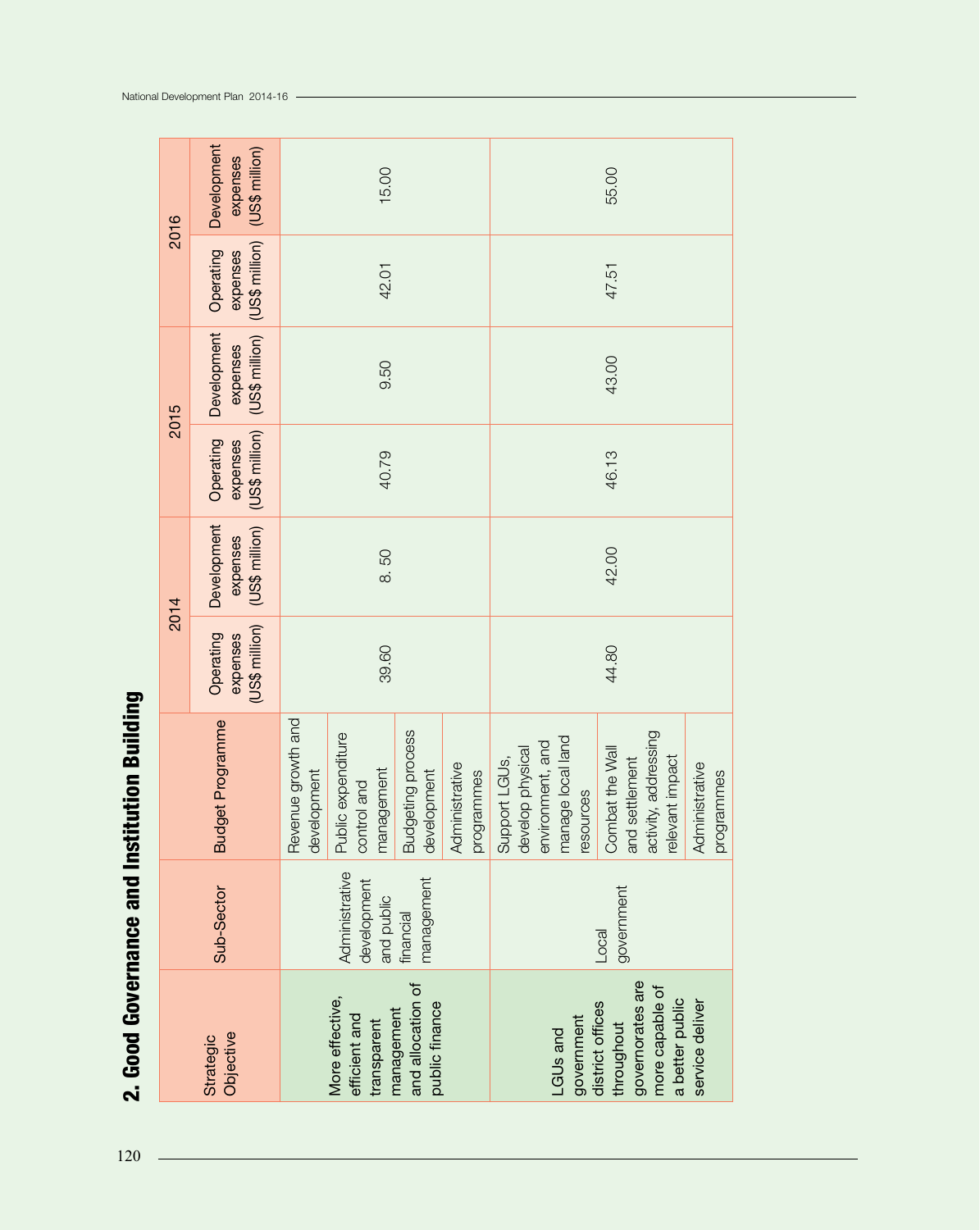|      | Development<br>(US\$ million)<br>expenses |                               |                              |                                    |                                                                                   | 14.00                                   |                                                             |                                                               |                               |                              |
|------|-------------------------------------------|-------------------------------|------------------------------|------------------------------------|-----------------------------------------------------------------------------------|-----------------------------------------|-------------------------------------------------------------|---------------------------------------------------------------|-------------------------------|------------------------------|
| 2016 | (US\$ million)<br>Operating<br>expenses   |                               |                              |                                    |                                                                                   | 50.64                                   |                                                             |                                                               |                               |                              |
| 2015 | Development<br>(US\$ million)<br>expenses |                               |                              |                                    |                                                                                   | 10.50                                   |                                                             |                                                               |                               |                              |
|      | (US\$ million)<br>Operating<br>expenses   |                               |                              |                                    |                                                                                   | 48.82                                   |                                                             |                                                               |                               |                              |
| 2014 | Development<br>(US\$ million)<br>expenses |                               |                              |                                    |                                                                                   | 9.50                                    |                                                             |                                                               |                               |                              |
|      | (US\$ million)<br>Operating<br>expenses   |                               |                              |                                    |                                                                                   | 48.24                                   |                                                             |                                                               |                               |                              |
|      | <b>Budget Programme</b>                   | Planning and policy<br>making | Monitoring and<br>evaluation | Aid management<br>and coordination | Council of Ministers<br>Policy and strategic<br>government and<br>support for the | Administrative and<br>financial control | and civil service<br>management<br>Legislative<br>processes | Human resources<br>management,<br>development<br>planning and | National statistics<br>system | Administrative<br>programmes |
|      | Sub-Sector                                |                               |                              |                                    | Administrative                                                                    | development<br>and public<br>financial  | management                                                  |                                                               |                               |                              |
|      | Objective<br>Strategic                    |                               |                              |                                    | Effective delivery                                                                | access to public<br>and equitable       | services have<br>improved and<br>increased                  |                                                               |                               |                              |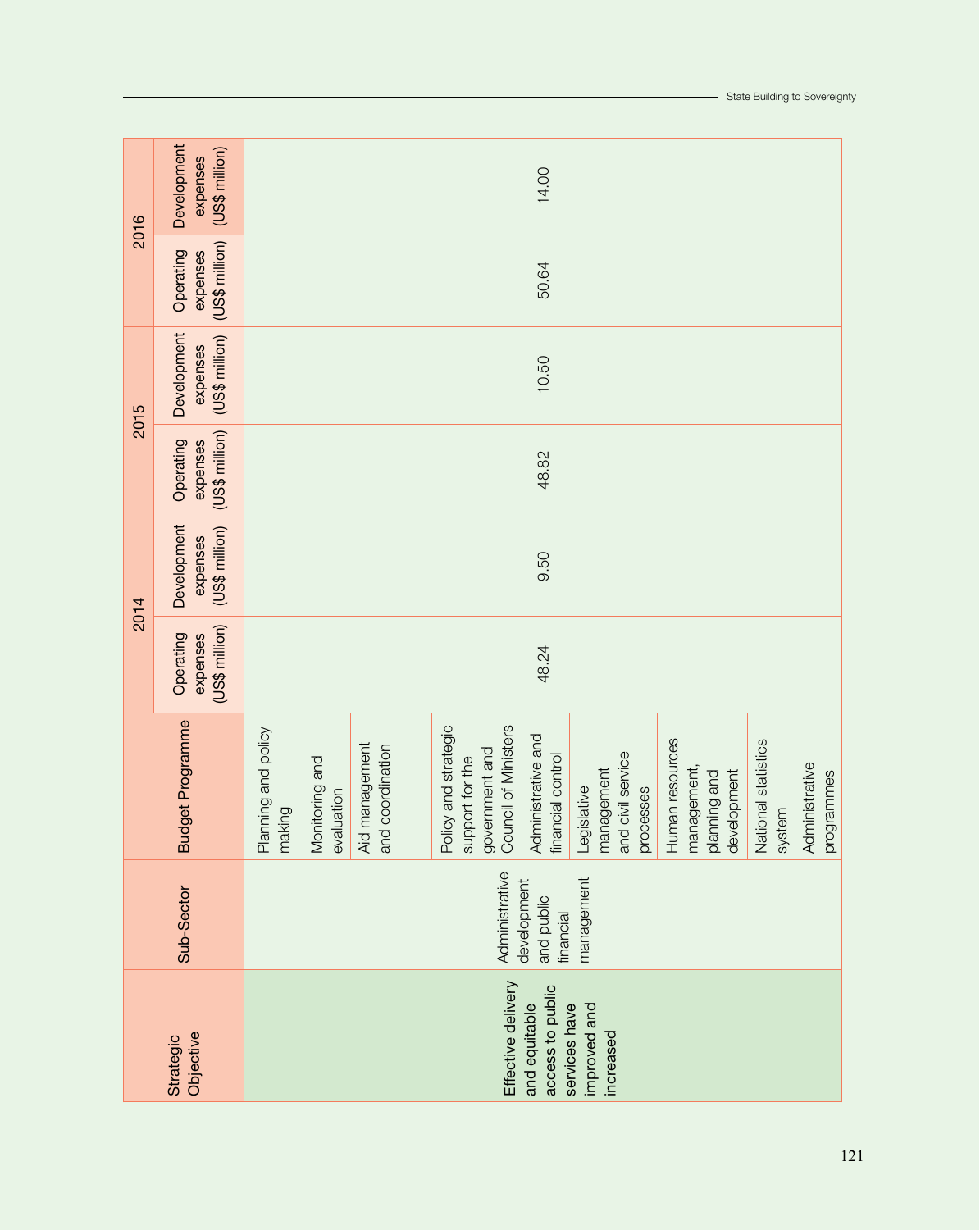| 2016 | Development<br>(US\$ million)<br>expenses<br>(US\$ million)<br>expenses<br>Operating |                                                |                                                     |                                             | 59.00<br>1,125.57                       |                                     |                     |                  |                                        |                                     |                              |
|------|--------------------------------------------------------------------------------------|------------------------------------------------|-----------------------------------------------------|---------------------------------------------|-----------------------------------------|-------------------------------------|---------------------|------------------|----------------------------------------|-------------------------------------|------------------------------|
| 2015 | Development<br>(US\$ million)<br>expenses                                            |                                                |                                                     |                                             | 61.50                                   |                                     |                     |                  |                                        |                                     |                              |
|      | (US\$ million)<br>Operating<br>expenses                                              |                                                |                                                     |                                             | 1,092.83                                |                                     |                     |                  |                                        |                                     |                              |
|      | Development<br>(US\$ million)<br>expenses                                            |                                                |                                                     |                                             | 57.00                                   |                                     |                     |                  |                                        |                                     |                              |
| 2014 | (US\$ million)<br>expenses<br>Operating                                              |                                                |                                                     |                                             | 1,060.09                                |                                     |                     |                  |                                        |                                     |                              |
|      | <b>Budget Programme</b>                                                              | Official documents<br>and relevant<br>services | community reform<br>Civil society and<br>management | security and rule of<br>Promotion of<br>law | border management<br>Gateways and       | Family justice                      | Litigation services | Ombudsman office | Judicial and legal<br>service delivery | Criminal justice and<br>rule of law | Administrative<br>programmes |
|      | Sub-Sector                                                                           |                                                | Security                                            |                                             |                                         |                                     |                     |                  | Justice                                |                                     |                              |
|      | Objective<br>Strategic                                                               |                                                |                                                     | Ability to provide<br>security and          | administer justice<br>under the rule of | law and litigants'<br>capability of | accessing justice   | have enhanced    |                                        |                                     |                              |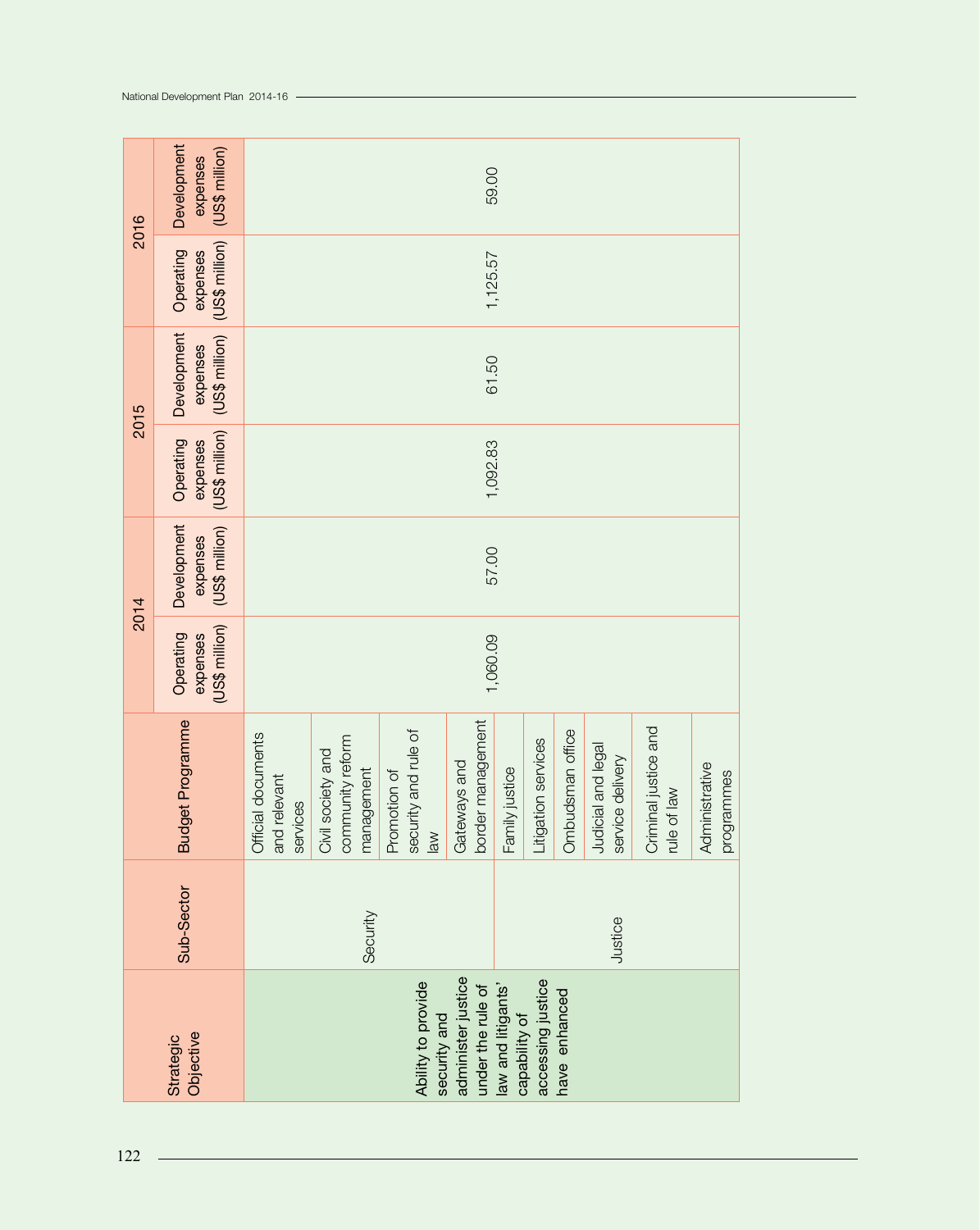| 2016 | Operating Development<br>(US\$ million)   (US\$ million)   (US\$ million)<br>expenses |                   |                           | 1.70                                  |                                                                           | 144.70   |
|------|---------------------------------------------------------------------------------------|-------------------|---------------------------|---------------------------------------|---------------------------------------------------------------------------|----------|
|      | expenses                                                                              |                   |                           | 74.94                                 |                                                                           | 1,340.67 |
| 2015 | Development<br>expenses                                                               |                   |                           | 2.50                                  |                                                                           | 127.00   |
|      | Operating<br>US\$ million)<br>expenses                                                |                   |                           | 72.67                                 |                                                                           | 1,301.24 |
| 2014 | Development<br>(US\$ million)<br>expenses                                             |                   |                           | 3.30                                  |                                                                           | 120.30   |
|      | US\$ million)<br>Operating<br>expenses                                                |                   |                           | 70.65                                 |                                                                           | 1,263.38 |
|      | <b>Budget Programme</b>                                                               | Consular activity | Diplomatic activity       | International<br>cooperation          | Administrative<br>programmes                                              |          |
|      | Sub-Sector                                                                            |                   |                           | International<br>elations             |                                                                           |          |
|      | Objective<br><b>Strategic</b>                                                         | More effective    | Palestinian<br>and better | presence in Arab<br>and international | forums as well as<br>within Palestinian<br>communities in<br>the Diaspora | Total    |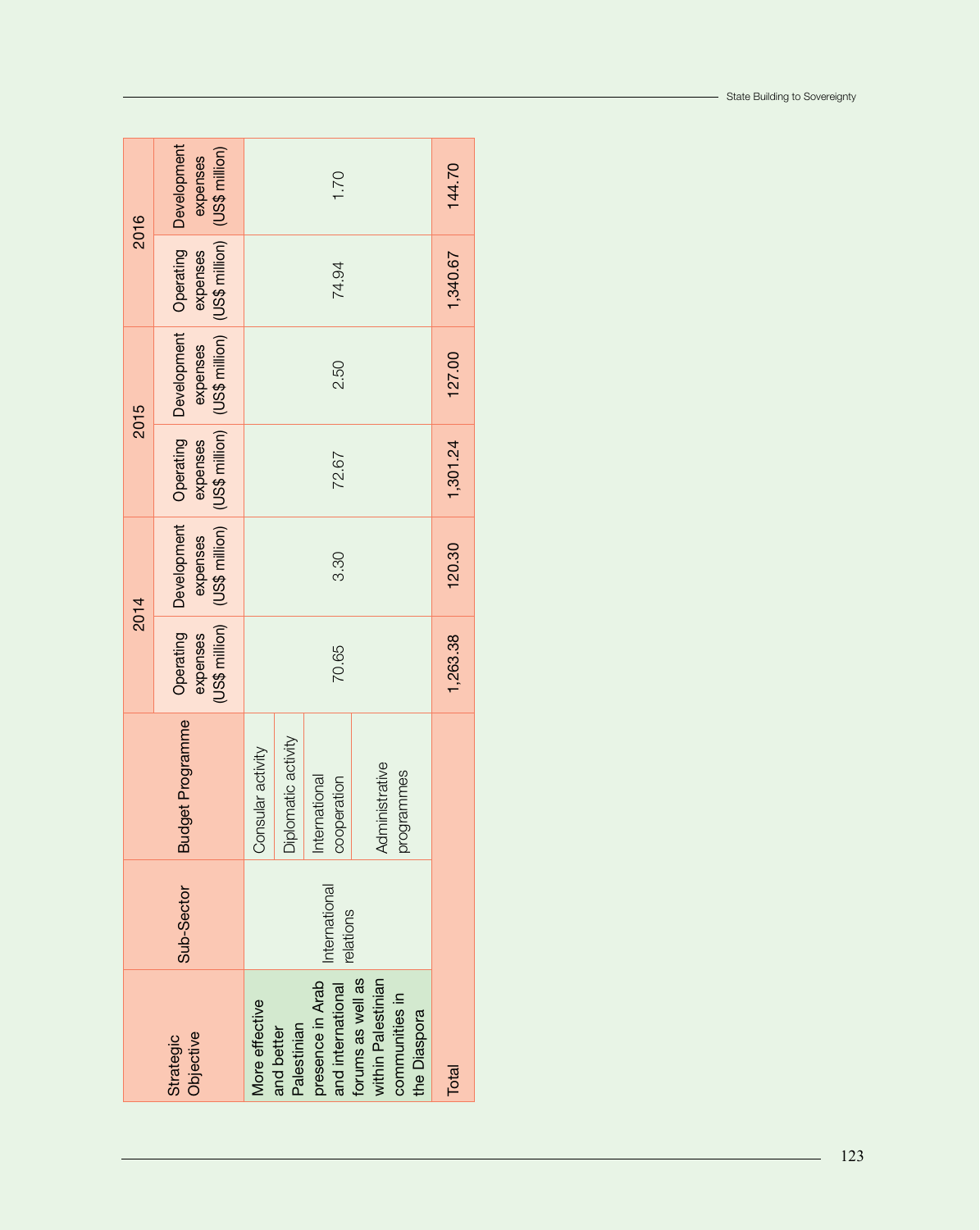| 3. Social Protection and Development |      | Sub-Sector<br>Objective<br>Strategic      |                                  |                                                                                              | gender-sensitive,<br>A rights-based,<br>integrated and<br>and a more<br>inclusive,                       | protection<br>Social<br>social protection<br>sustainable | alleviate poverty,<br>marginalisation<br>and social<br>system to<br>exclusion                                                |                      |                                                |                              |
|--------------------------------------|------|-------------------------------------------|----------------------------------|----------------------------------------------------------------------------------------------|----------------------------------------------------------------------------------------------------------|----------------------------------------------------------|------------------------------------------------------------------------------------------------------------------------------|----------------------|------------------------------------------------|------------------------------|
|                                      |      |                                           |                                  |                                                                                              |                                                                                                          |                                                          |                                                                                                                              |                      |                                                |                              |
|                                      |      | <b>Budget Programme</b>                   | Poverty alleviation<br>programme | marginalised groups<br>and rehabilitation<br>protection, care<br>Vulnerable and<br>programme | and care to political<br>released prisoners<br>Provide protection<br>prisoners, their<br>families and to | released prisoners<br>Rehabilitation of                  | empowerment of the<br>Protection, care and<br>citizens inside and<br>families of martyrs<br>outside Palestine<br>and wounded | Pension entitlements | protection of refugee<br>Support and<br>rights | Administrative<br>programmes |
|                                      |      | (US\$ million)<br>Operating<br>expenses   |                                  |                                                                                              |                                                                                                          | 767.81                                                   |                                                                                                                              |                      |                                                |                              |
|                                      | 2014 | Development<br>(US\$ million)<br>expenses |                                  |                                                                                              |                                                                                                          | 12.00                                                    |                                                                                                                              |                      |                                                |                              |
|                                      |      | (US\$ million)<br>Operating<br>expenses   |                                  |                                                                                              |                                                                                                          | 790.84                                                   |                                                                                                                              |                      |                                                |                              |
|                                      | 2015 | Development<br>(US\$ million)<br>expenses |                                  |                                                                                              |                                                                                                          | 16.00                                                    |                                                                                                                              |                      |                                                |                              |
|                                      |      | (US\$ million)<br>Operating<br>expenses   |                                  |                                                                                              |                                                                                                          | 814.57                                                   |                                                                                                                              |                      |                                                |                              |
|                                      | 2016 | Development<br>(US\$ million)<br>expenses |                                  |                                                                                              |                                                                                                          | 19.00                                                    |                                                                                                                              |                      |                                                |                              |

# 3. Social Protection and Development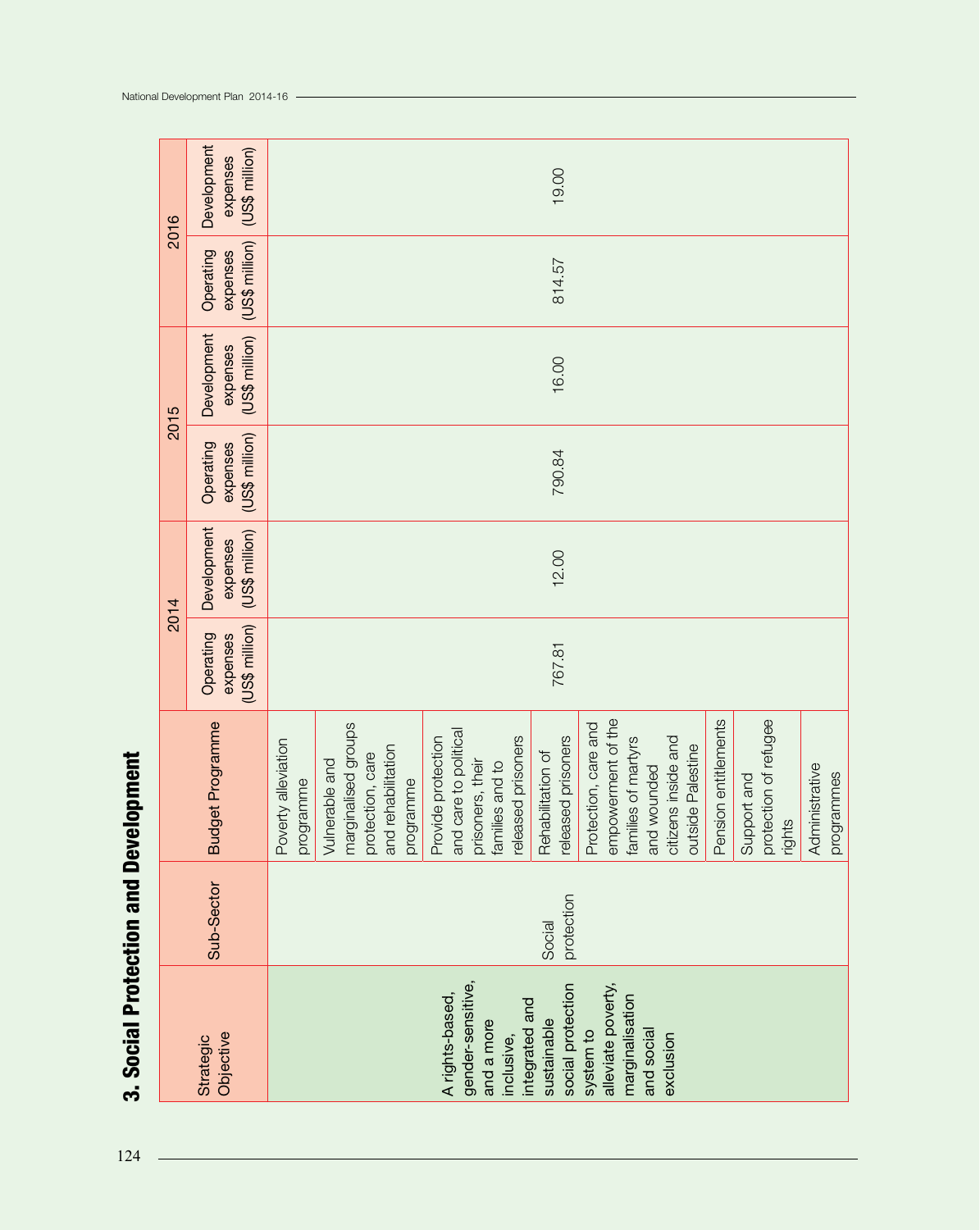|                                                                                           |            |                                                                                                          |                                         | 2014                                      |                                         | 2015                                      |                                         | 2016                                      |
|-------------------------------------------------------------------------------------------|------------|----------------------------------------------------------------------------------------------------------|-----------------------------------------|-------------------------------------------|-----------------------------------------|-------------------------------------------|-----------------------------------------|-------------------------------------------|
| Objective<br>Strategic                                                                    | Sub-Sector | <b>Budget Programme</b>                                                                                  | (US\$ million)<br>Operating<br>expenses | Development<br>(US\$ million)<br>expenses | (US\$ million)<br>Operating<br>expenses | Development<br>(US\$ million)<br>expenses | (US\$ million)<br>Operating<br>expenses | Development<br>(US\$ million)<br>expenses |
| Education, higher                                                                         |            | Kindergarten<br>programme                                                                                |                                         |                                           |                                         |                                           |                                         |                                           |
| education, and<br><b>TVET</b> systems                                                     |            | Basic education<br>programme                                                                             |                                         |                                           |                                         |                                           |                                         |                                           |
| quality education<br>for all without<br>ensure high-                                      |            | Secondary education<br>programme                                                                         |                                         |                                           |                                         |                                           |                                         |                                           |
| discrimination,                                                                           | Education  | <b>TVET</b> programme                                                                                    | 709.76                                  | 40.00                                     | 731.05                                  | 62.00                                     | 752.98                                  | 85.00                                     |
| labour market and<br>linked to the                                                        |            | Irregular education<br>programme                                                                         |                                         |                                           |                                         |                                           |                                         |                                           |
| and keep pace<br>society needs,<br>with scientific                                        |            | Higher education<br>programme                                                                            |                                         |                                           |                                         |                                           |                                         |                                           |
| advancements<br>and academic                                                              |            | Governance and<br>management<br>programme                                                                |                                         |                                           |                                         |                                           |                                         |                                           |
| A more integrated<br>healthcare                                                           |            | and promote healthy<br>Provide sustainable,<br>high-quality primary<br>healthcare services<br>lifestyles |                                         |                                           |                                         |                                           |                                         |                                           |
| system, providing<br>equitable public<br>services for all<br>high-quality,<br>health care | Health     | Provide sustainable,<br>tertiary healthcare<br>secondary and<br>high-quality<br>services                 | 396.37                                  | 23.00                                     | 408.26                                  | 35.00                                     | 420.51                                  | 54.00                                     |
|                                                                                           |            | Governance and<br>management<br>programme                                                                |                                         |                                           |                                         |                                           |                                         |                                           |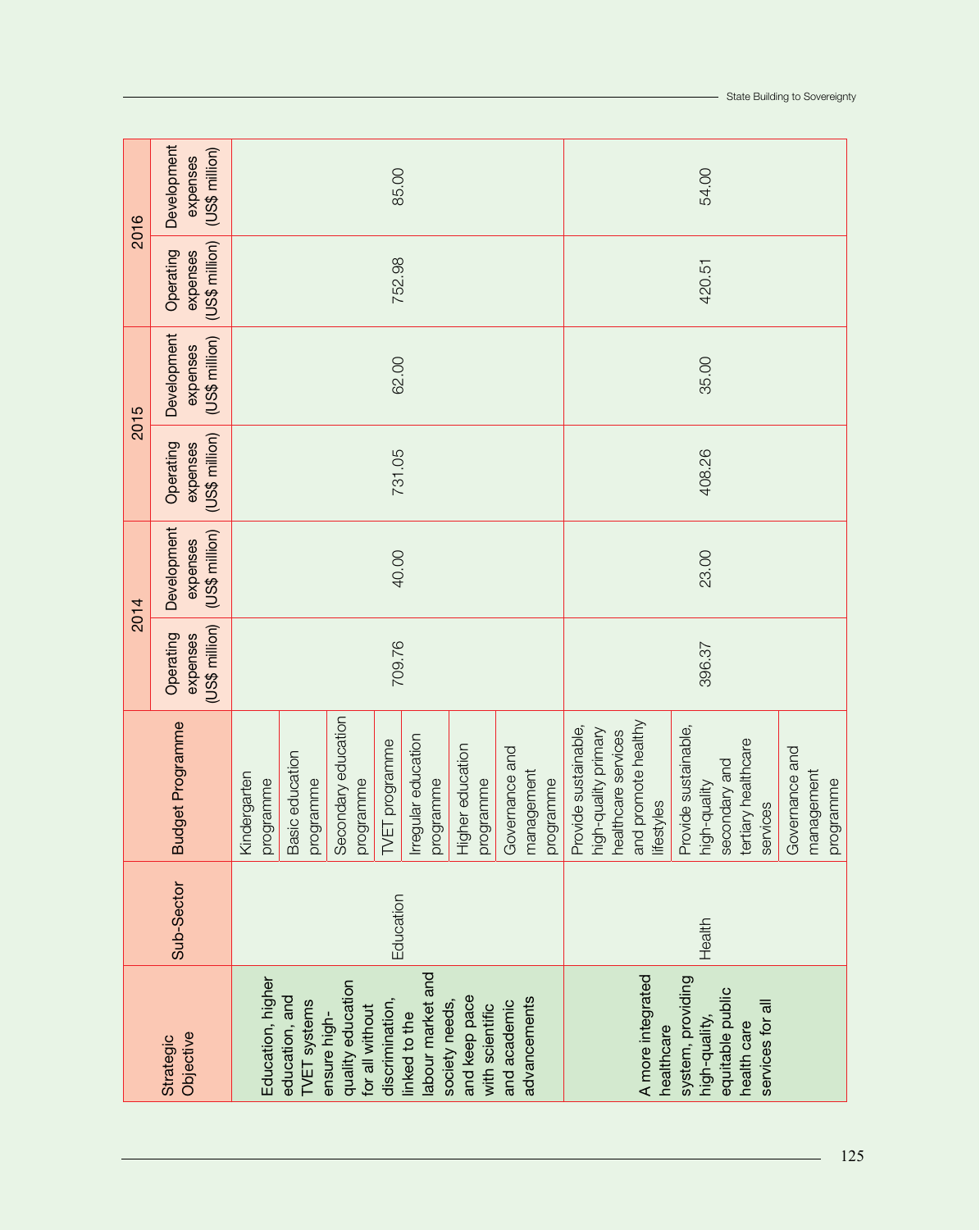| Development<br>(US\$ million)<br>expenses<br>7.00<br>2016<br>(US\$ million)<br>Operating<br>expenses<br>46.47<br>Development<br>(US\$ million)<br>expenses<br>5.00<br>2015<br>(US\$ million)<br>Operating<br>expenses<br>45.12<br>3.00 |
|----------------------------------------------------------------------------------------------------------------------------------------------------------------------------------------------------------------------------------------|
| <b>Development</b><br>(US\$ million)<br>expenses<br>2014                                                                                                                                                                               |
|                                                                                                                                                                                                                                        |
|                                                                                                                                                                                                                                        |
|                                                                                                                                                                                                                                        |
|                                                                                                                                                                                                                                        |
|                                                                                                                                                                                                                                        |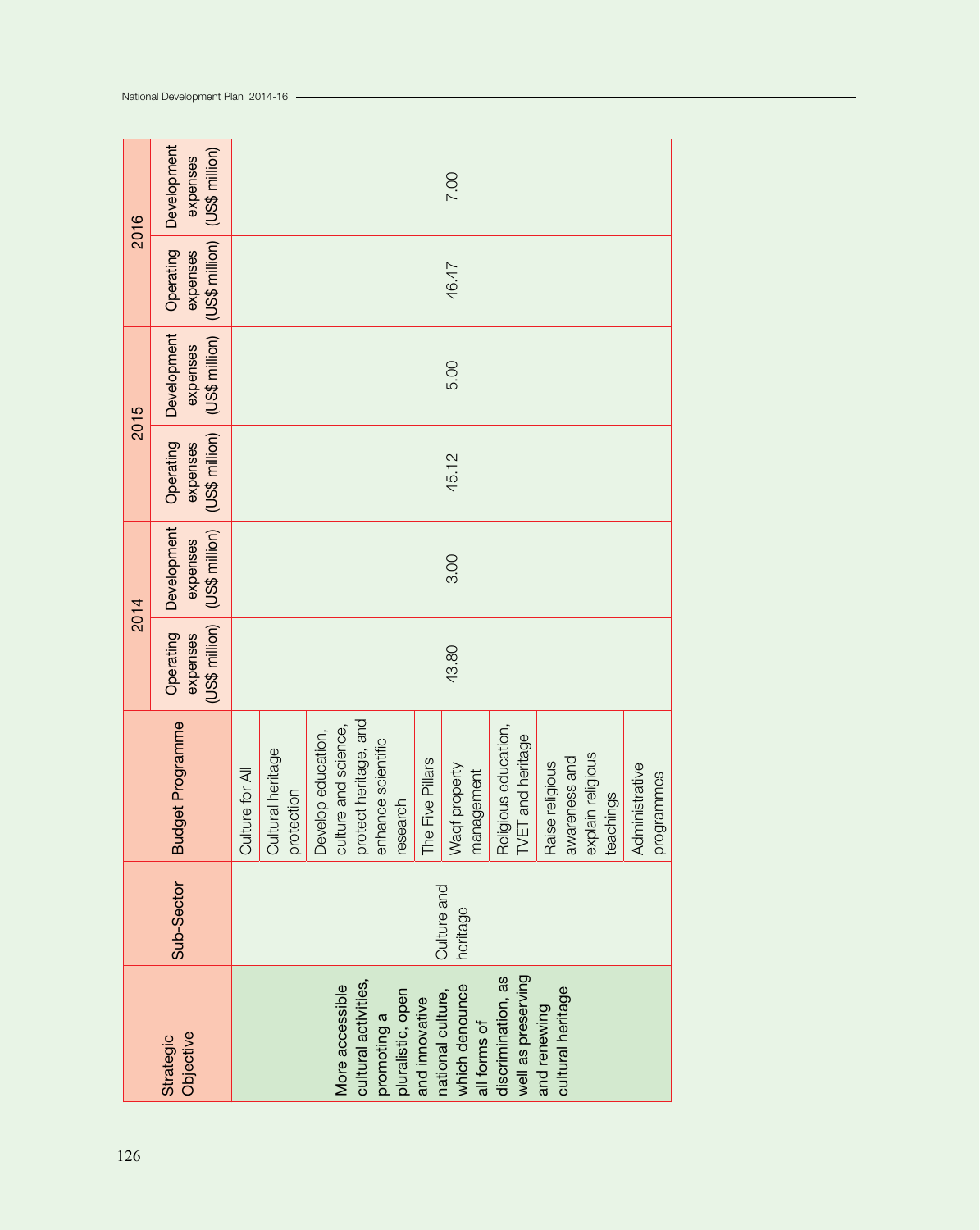|                                                                                                                                                                                                                                                                     |                         |                                                                                                                                               |                                         | 2014                                      |                                         | 2015                                      |                                         | 2016                                      |
|---------------------------------------------------------------------------------------------------------------------------------------------------------------------------------------------------------------------------------------------------------------------|-------------------------|-----------------------------------------------------------------------------------------------------------------------------------------------|-----------------------------------------|-------------------------------------------|-----------------------------------------|-------------------------------------------|-----------------------------------------|-------------------------------------------|
| Objective<br>Strategic                                                                                                                                                                                                                                              | Sub-Sector              | <b>Budget Programme</b>                                                                                                                       | (US\$ million)<br>Operating<br>expenses | Development<br>(US\$ million)<br>expenses | (US\$ million)<br>expenses<br>Operating | Development<br>(US\$ million)<br>expenses | (US\$ million)<br>expenses<br>Operating | Development<br>(US\$ million)<br>expenses |
| Palestinian youth,<br>including males                                                                                                                                                                                                                               |                         | Sports programme                                                                                                                              |                                         |                                           |                                         |                                           |                                         |                                           |
| and females, are<br>more capable                                                                                                                                                                                                                                    |                         | Youth programme                                                                                                                               |                                         |                                           |                                         |                                           |                                         |                                           |
| social, political<br>of participation<br>and contribute<br>sports events,<br>in the labour<br>cultural and<br>market and                                                                                                                                            | Youth and<br>sports     | children, adolescents<br>Improve the status of<br>building to relevant<br>special needs, and<br>and persons with<br>provide capacity<br>staff | 20.06                                   | 10.00                                     | 20.67                                   | 13.00                                     | 21.29                                   | 17.00                                     |
| more effectively<br>development<br>to national                                                                                                                                                                                                                      |                         | Administrative<br>programme                                                                                                                   |                                         |                                           |                                         |                                           |                                         |                                           |
| participation in the<br>and with equitable<br>labour market and<br>all basic services<br>easier access to<br>An empowered<br>public life, with<br>discrimination<br>opportunities<br>enjoys more<br>woman who<br>Palestinian<br>protection<br>and better<br>without | Empowerment<br>of women | to women to ensure<br>and empowerment<br>Provide protection<br>gender equality                                                                | 1.74                                    | 2.00                                      | 1.79                                    | 3.00                                      | 1.85                                    | 4.00                                      |
| Total                                                                                                                                                                                                                                                               |                         |                                                                                                                                               | 1,939.54                                | 90.00                                     | 1,997.73                                | 134.00                                    | 2,057.67                                | 186.00                                    |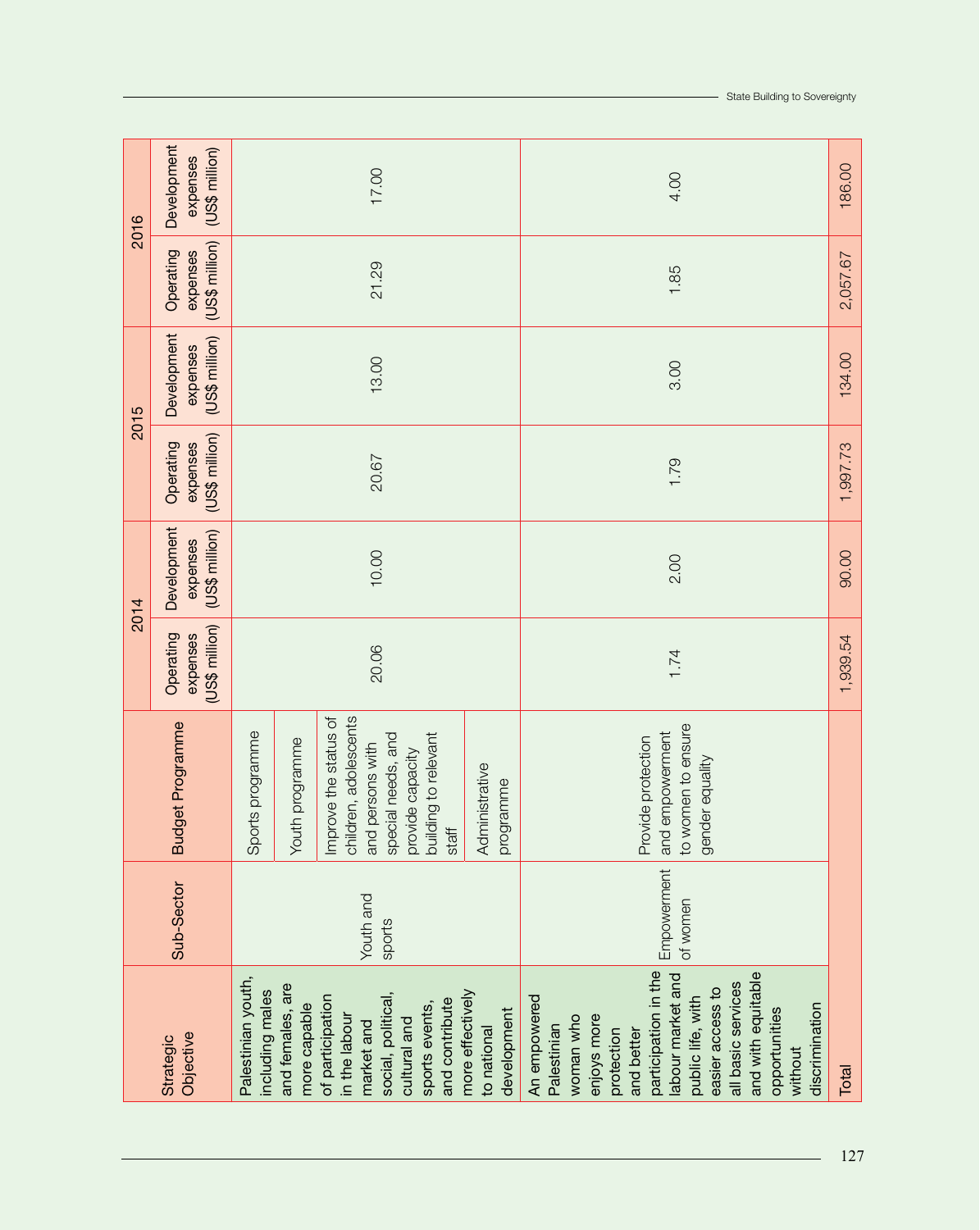|                   | 2014 | (US\$ million)<br>Operating<br>expenses<br>Development<br>(US\$ million)<br>expenses<br>(US\$ million)<br>Operating<br>expenses |                                    |                                 | 45.60<br>36.50<br>44.40                                       |                                |                                              |                             | 18.10<br>40.00<br>17.57                                                                                                                                                                                                      |
|-------------------|------|---------------------------------------------------------------------------------------------------------------------------------|------------------------------------|---------------------------------|---------------------------------------------------------------|--------------------------------|----------------------------------------------|-----------------------------|------------------------------------------------------------------------------------------------------------------------------------------------------------------------------------------------------------------------------|
|                   |      | Programme<br><b>Budget</b>                                                                                                      | regulate road users<br>Licence and | Transportation Plan<br>National | construction and<br>Road planning,<br>maintenance<br>design,  | Support LGUs                   | road network<br>nfrastructure<br>Nationwide  | Administrative<br>programme | policy making and<br>Energy sector<br>planning                                                                                                                                                                               |
|                   |      | Sub-Sector                                                                                                                      |                                    |                                 | Transportation                                                |                                |                                              |                             | Energy                                                                                                                                                                                                                       |
| 4. Infrastructure |      | Objective<br>Strategic                                                                                                          | Safer and                          | more effective<br>and efficient | road networks<br>transportation<br>system and<br>in line with | standards and<br>international | with Arab and<br>international<br>integrated | networks                    | Energy secured<br>environmental<br>specifications<br>to consumers<br>technical and<br>and supplied<br>quantities, at<br>international<br>in sufficient<br>reasonable<br>in line with<br>prices and<br>standards<br>that meet |

128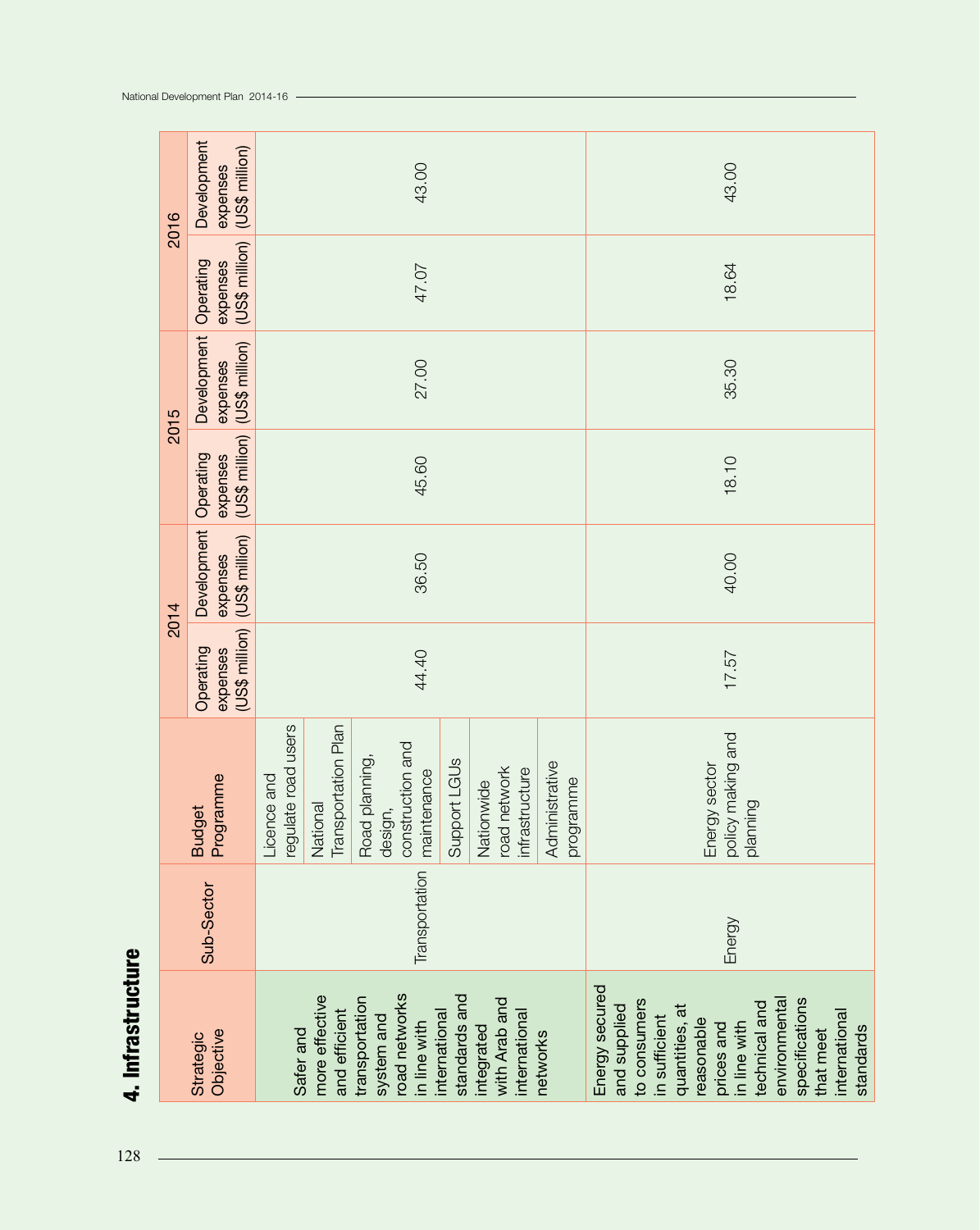| 2016 | Development<br>(US\$ million)<br>expenses        |                                                    | 36.00                                                                                |                                                    |                                       |                                          | 13.20                                                               |                           |                                               |
|------|--------------------------------------------------|----------------------------------------------------|--------------------------------------------------------------------------------------|----------------------------------------------------|---------------------------------------|------------------------------------------|---------------------------------------------------------------------|---------------------------|-----------------------------------------------|
|      | (US\$ million)<br>Operating<br>expenses          |                                                    | 15.37                                                                                |                                                    |                                       |                                          | 4.29                                                                |                           |                                               |
| 2015 | Development<br>(US\$ million)<br>expenses        |                                                    | 35.00                                                                                |                                                    |                                       |                                          | 15.00                                                               |                           |                                               |
|      | (US\$ million)<br>Operating<br>expenses          |                                                    | 14.97                                                                                |                                                    |                                       |                                          | 4.17                                                                |                           |                                               |
| 2014 | <b>Development</b><br>(US\$ million)<br>expenses |                                                    | 40.50                                                                                |                                                    |                                       |                                          | 6.50                                                                |                           |                                               |
|      | (US\$ million)<br>Operating<br>expenses          |                                                    | 14.58                                                                                |                                                    |                                       |                                          | 4.05                                                                |                           |                                               |
|      | Programme<br><b>Budget</b>                       | planning and public<br>Nater security,<br>strategy | and wastewater<br>management<br>management<br>of the water<br>Control<br>sector      | Water distribution<br>management<br>programme      | Administrative<br>programme           | conservation<br>Environment<br>programme | pollution control<br>Environmental<br>programme                     | programme<br>Solid waste  | Administrative<br>programme                   |
|      | Sub-Sector                                       |                                                    | Water                                                                                |                                                    |                                       |                                          | Environment                                                         |                           |                                               |
|      | Objective<br>Strategic                           | A Palestinian<br>wastewater<br>water and           | organised and<br>more capable<br>management<br>of securing<br>sector that<br>is more | water rights to<br>materialising a<br>citizens and | for all purposes<br>fair distribution | contaminated<br>Palestinian<br>A less    | environment and<br>civilised heritage<br>safeguarded<br>and natural | environment,<br>which are | sustainable<br>in a more<br>managed<br>manner |

 $\overline{a}$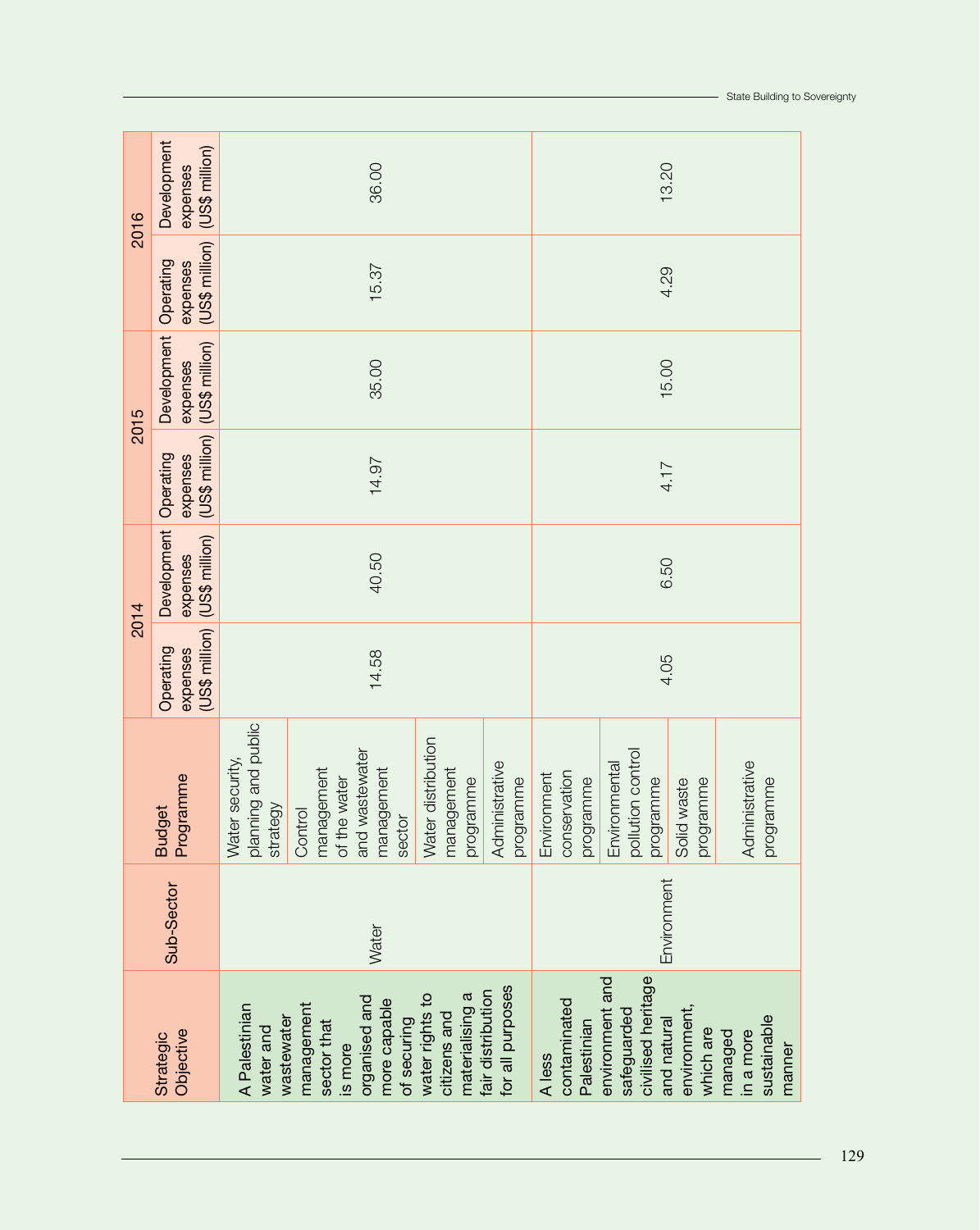|      | Sub-Sector<br>Objective<br><b>Strategic</b>                                                                                    | <b>Housing</b><br>allows access to<br>more effectively<br>public services,<br>housing sector,<br>which that<br>citizens' needs<br>meets ensures<br>and efficiently<br>secure tenure,<br>and culturally<br>An adequate,<br>appropriate<br>and meets<br>affordable |        |
|------|--------------------------------------------------------------------------------------------------------------------------------|------------------------------------------------------------------------------------------------------------------------------------------------------------------------------------------------------------------------------------------------------------------|--------|
|      | Programme<br><b>Budget</b>                                                                                                     | development and<br>Housing sector<br>regulation                                                                                                                                                                                                                  |        |
|      | Operating<br>expenses                                                                                                          | 3.06                                                                                                                                                                                                                                                             | 83.66  |
| 2014 | Development Operating<br>expenses                                                                                              | 2.00                                                                                                                                                                                                                                                             | 125.50 |
|      | expenses                                                                                                                       | 3.15                                                                                                                                                                                                                                                             | 86.00  |
| 2015 | (US\$ million) (US\$ million) (US\$ million) (US\$ million) (US\$ million) (US\$ million)<br>Development Operating<br>expenses | 27.00                                                                                                                                                                                                                                                            | 139.30 |
|      | expenses                                                                                                                       | 3.25                                                                                                                                                                                                                                                             | 88.64  |
| 2016 | Development<br>expenses                                                                                                        | 16.70                                                                                                                                                                                                                                                            | 151.90 |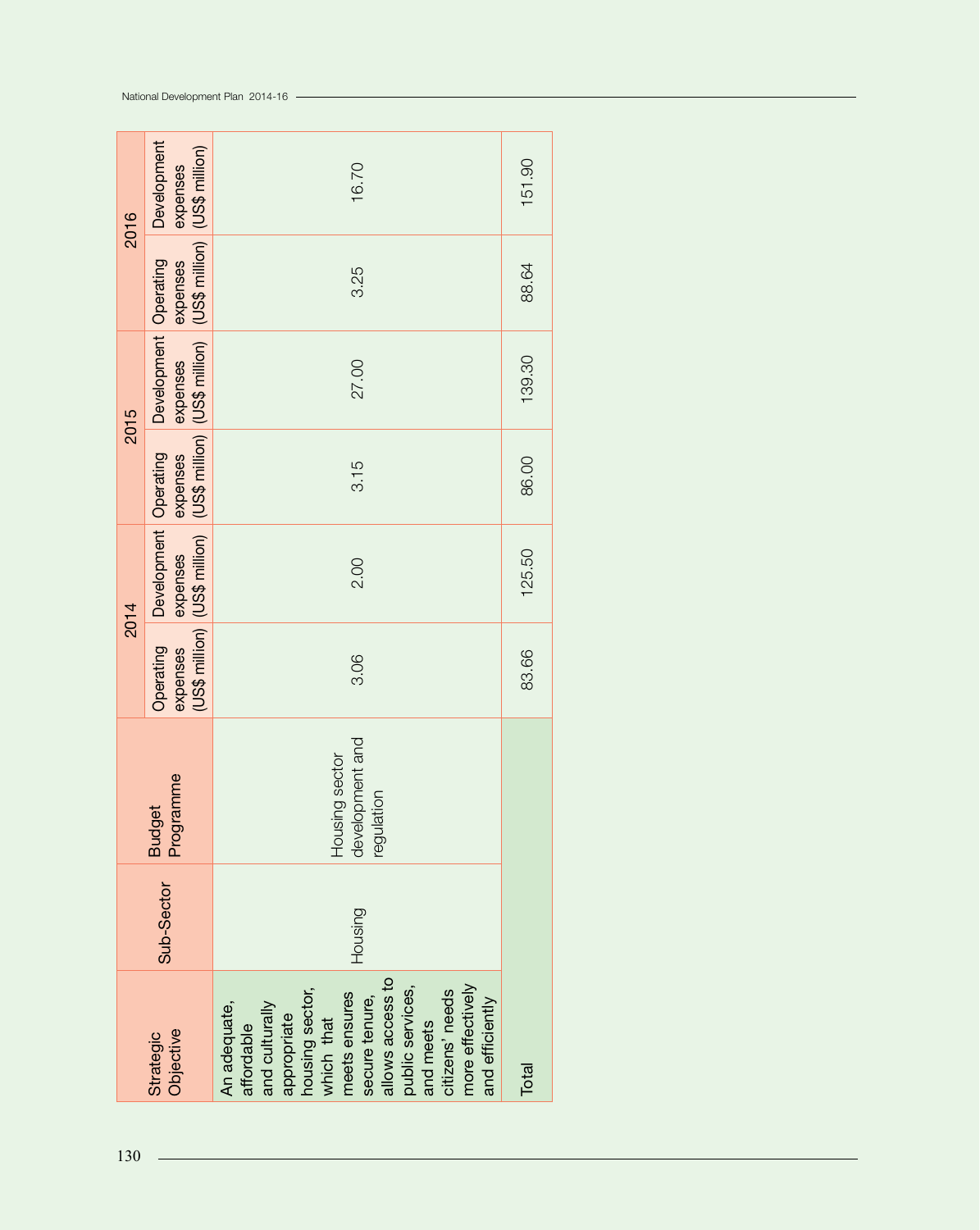# NDP 2014-16 Monitoring and Evaluation Framework

# 1. National Indicators

In order to track the impact of NDP 2014-16 implementation on the lives of citizens, the monitoring and evaluation (M&E) framework includes national indicators to measure national development and prosperity and compare Palestine's performance to relevant international indicators and standards. Table 1 below shows national indicators, baselines, and relevant targets.

### 1.1 Palestine's performance indicators

|     | Indicator                                                                                              |              | <b>Baseline</b> | <b>Baseline</b><br>Year | Data<br>Source | 2014<br><b>Target</b> | 2015<br><b>Target</b>                                                  | 2016<br><b>Target</b> |
|-----|--------------------------------------------------------------------------------------------------------|--------------|-----------------|-------------------------|----------------|-----------------------|------------------------------------------------------------------------|-----------------------|
| 1.  | <b>Basic education net</b>                                                                             | <b>Boys</b>  | 93.1%           | 2013                    | <b>MoE</b>     | 93.2%                 | 93.7%                                                                  | 94.1%                 |
|     | enrolment rate                                                                                         | Girls        | 95.9%           |                         |                | 96.1%                 | 96.4%                                                                  | 96.9%                 |
| 2.  | Secondary education                                                                                    | <b>Boys</b>  | 64.9%           | 2013                    | <b>MoE</b>     |                       | Targets will be provided later                                         |                       |
|     | net enrolment rate                                                                                     | <b>Girls</b> | 82.5%           |                         |                |                       |                                                                        |                       |
|     | Rate of 8 grade                                                                                        | <b>Maths</b> | 404             | 2011                    | <b>MoE</b>     |                       | Target will be set as soon as the                                      |                       |
| 3.  | students'<br>achievement in<br><b>TIMMS (av. 500)</b>                                                  | Science      | 420             | 2011                    | <b>MoE</b>     | released              | M&E report of the new Ministry of<br>Education (MoE) Strategic Plan is |                       |
| 4.  | Life expectancy at birth                                                                               |              | 72.7            | 2012                    | MoH            | 73.0                  | 73.1                                                                   | 73.3                  |
| 5.  | Rate of maternal mortality caused<br>by pregnancy, birth and postpartum<br>complications (per 100,000) |              | 23.2            | 2012                    | MoH            | 23                    | 21                                                                     | 19                    |
| 6.  | Infant mortality rate (per 1,000 live<br>births)                                                       |              | 13.5            | 2012                    | MoH            | 13                    | 12                                                                     | 10                    |
| 7.  | Child mortality rate (per 1,000<br>children under the age of 5)                                        |              | 16.2            | 2012                    | MoH            | 15                    | 14                                                                     | 12                    |
| 8.  | Children's vaccination coverage<br>rate $+$ EPI                                                        |              | 97%             | 2012                    | MoH            | 98%                   | 99%                                                                    | 99%                   |
| 9.  | % of babies with normal weight                                                                         |              | 92.4            | 2012                    | <b>MoH</b>     | 93%                   | 95%                                                                    | 96%                   |
| 10. | Prevalence rates of                                                                                    | Stunting     | 1.5%            | 2012                    | MoH            | 1.3%                  | 1.2%                                                                   | 1%                    |
|     |                                                                                                        | Wasting      | 0.7%            | 2012                    | <b>MoH</b>     | 0.6%                  | 0.5%                                                                   | 0.4%                  |
| 11. | Economic growth rate <sup>10</sup>                                                                     |              | 1.5%            | 2013                    | <b>MoF</b>     | 2%                    | 1.5%                                                                   | 1%                    |
| 12. | GDP (US\$ million) <sup>11</sup>                                                                       |              | 11,292          | 2013                    | <b>PCBS</b>    | 11,778                | 12,199                                                                 | 12,568                |

### Table 1: National indicators

11 . NDP 2014-16 Macroeconomic and Fiscal Framework, Macroeconomic Unit, Ministry of Finance (MoF).

12 . 2013 data are adjustable preliminary estimates.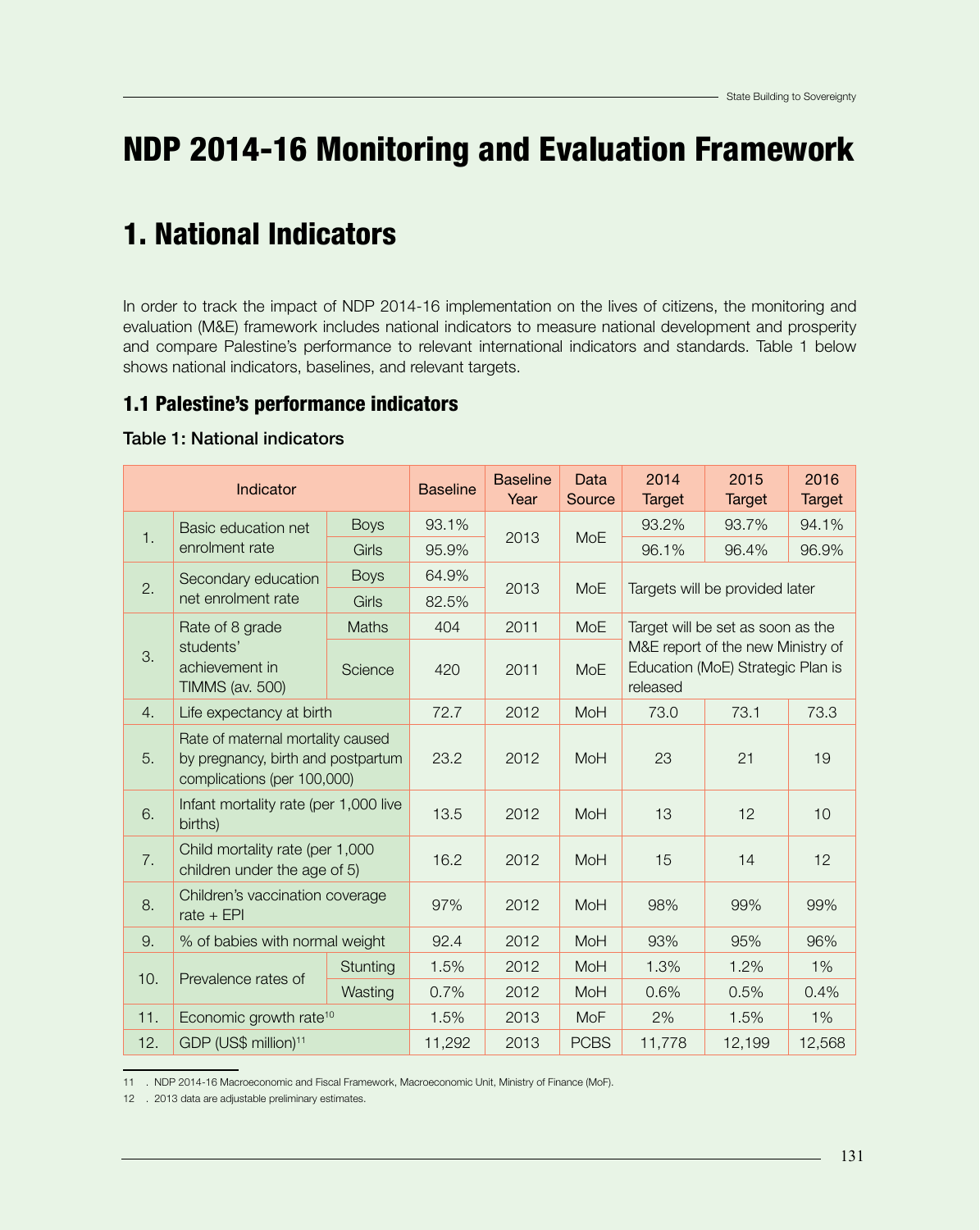|     | Indicator                                                                                      |                     | <b>Baseline</b> | <b>Baseline</b><br>Year | Data<br>Source | 2014<br><b>Target</b> | 2015<br><b>Target</b> | 2016<br><b>Target</b> |
|-----|------------------------------------------------------------------------------------------------|---------------------|-----------------|-------------------------|----------------|-----------------------|-----------------------|-----------------------|
| 13. | GDP per capita (US\$)                                                                          |                     | 1,691           | 2013                    | <b>PCBS</b>    |                       |                       |                       |
|     |                                                                                                | Total               | 23%             | 2013                    | <b>PCBS</b>    |                       |                       |                       |
|     |                                                                                                | West<br><b>Bank</b> | 19.1%           | 2013                    | <b>PCBS</b>    |                       |                       |                       |
| 14. | Unemployment                                                                                   | Gaza                | 32.5%           | 2013                    | <b>PCBS</b>    |                       |                       |                       |
|     |                                                                                                | Males               | 37.8%           | 2013                    | <b>PCBS</b>    |                       |                       |                       |
|     |                                                                                                | Females             | 20.3%           | 2013                    | <b>PCBS</b>    |                       |                       |                       |
| 15. | Poverty rate among individuals<br>as per monthly consumption<br>patterns                       |                     | 25.8%           | 2011                    | <b>PCBS</b>    |                       |                       |                       |
| 16. | Poverty gap as per monthly<br>consumption patterns                                             |                     | 6.0%            | 2011                    | <b>PCBS</b>    |                       |                       |                       |
| 17. | Share of the most impoverished<br>one fifth of the population (20%)<br>in national consumption |                     | 10.2%           | 2011                    | <b>PCBS</b>    |                       |                       |                       |
| 18. | Per capita water<br>consumption (litres/                                                       | West<br><b>Bank</b> | 76.4            | 2012                    | <b>PWA</b>     | 76.4                  | 77                    | 77                    |
|     | day)                                                                                           | Gaza                | 89.5            |                         | <b>PWA</b>     | 94                    | 97                    | 100                   |
| 19. | % of households connected to<br>clean water supply                                             |                     | 96 %            | 2012                    | <b>PWA</b>     | 96%                   | 97%                   | 97%                   |
| 20. | Per capita electricity consumption<br>(KWH/year)                                               |                     | 921             | 2012                    | <b>PEA</b>     | 1100                  | 1200                  | 1250                  |
| 21. | Percentage of solar energy<br>produced                                                         |                     | 0.7%%           | 2012                    | <b>PEA</b>     | 2.2%                  | 4.5%                  | 6.5%                  |
| 22. | Percentage of losses from<br>leakage from electricity network                                  |                     | 24 %            | <b>PEA</b>              | 2012           | 23 %                  | 22 %                  | 21 %                  |
| 23. | % of households<br>connected to                                                                | West<br><b>Bank</b> | 31 %            | 2012                    | <b>PWA</b>     | 33%                   | 36%                   | 40 %                  |
|     | sewage network                                                                                 | Gaza                | 70%             |                         | <b>PWA</b>     | 72 %                  | 74 %                  | 78 %                  |
| 24. | % of persons connected to the<br>internet (per 100 people)                                     |                     | 23.6%           | 2013                    | <b>MTIT</b>    | 25.6%                 | 27.8%                 | 30.4%                 |
| 25. | % of persons with cell phones<br>(per 100 people)                                              |                     | 70.5%           | 2013                    | <b>MTIT</b>    | 79.1%                 | 87.6%                 | 93.6%                 |
|     | Number of kilometres                                                                           | Local<br>roads      | 0.55            |                         | MoT            | $+1%$                 | $+2%$                 | $+3%$                 |
| 26. | of surfaced roads<br>(per 1,000 people)                                                        | Main<br>roads       | 0.28            | 2013                    | MoT            | $+1%$                 | $+2%$                 | $+3%$                 |
| 27. | % of vehicles (per 1,000 people)                                                               |                     | 87              | 2013                    | MoT            | $+5%$                 | $+10%$                | $+15%$                |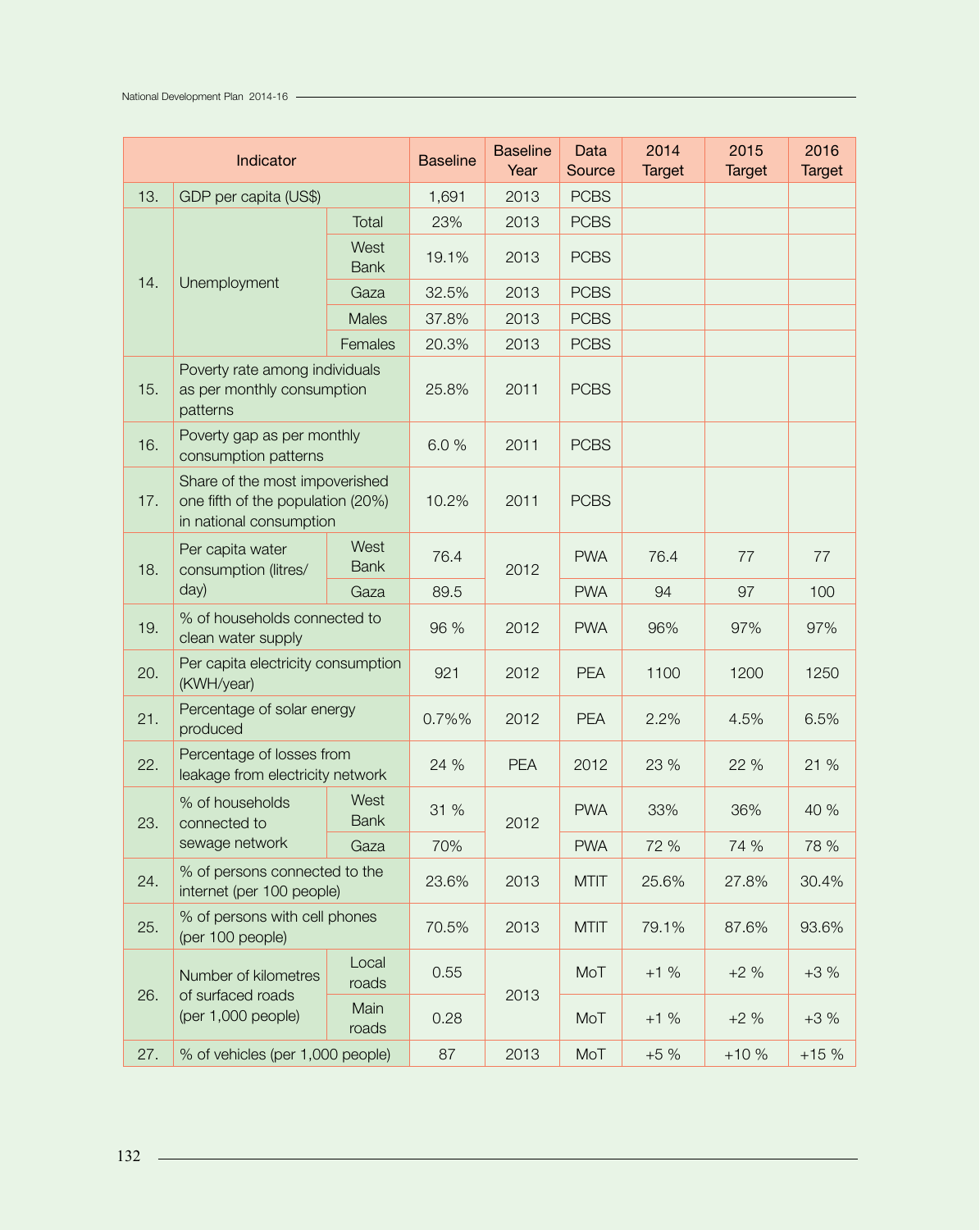|     | Indicator                                                           | <b>Baseline</b> | <b>Baseline</b><br>Year | Data<br>Source | 2014<br><b>Target</b> | 2015<br><b>Target</b> | 2016<br>Target |
|-----|---------------------------------------------------------------------|-----------------|-------------------------|----------------|-----------------------|-----------------------|----------------|
| 28. | Recurrent public expenditure as a<br>percentage of GDP              | 32.7%           | 2013                    | <b>MoF</b>     | 32.8 %                | 32.3%                 | 32.1%          |
| 29. | Development budget as a<br>percentage of GDP                        | 1.7%            | 2013                    | <b>MoF</b>     | 3%                    | 2.9%                  | 2.8%           |
| 30. | Recurrent budget deficit as a<br>percentage of GDP                  | $-12.2\%$       | 2013                    | <b>MoF</b>     | $-10.9%$              | $-10.1\%$             | $-9.4\%$       |
| 31. | Crime rate per 1,000 people                                         | 670             | 2012                    | Police         | $-1\%$                | $-1\%$                | $-1\%$         |
| 32. | % of citizens who report 'feeling<br>secure and safe' <sup>12</sup> |                 |                         |                | $+2\%$                | $+2\%$                | $+2\%$         |

 $\overline{a}$ 

<sup>13.</sup> Baseline data will be provided by the relevant PCBS survey.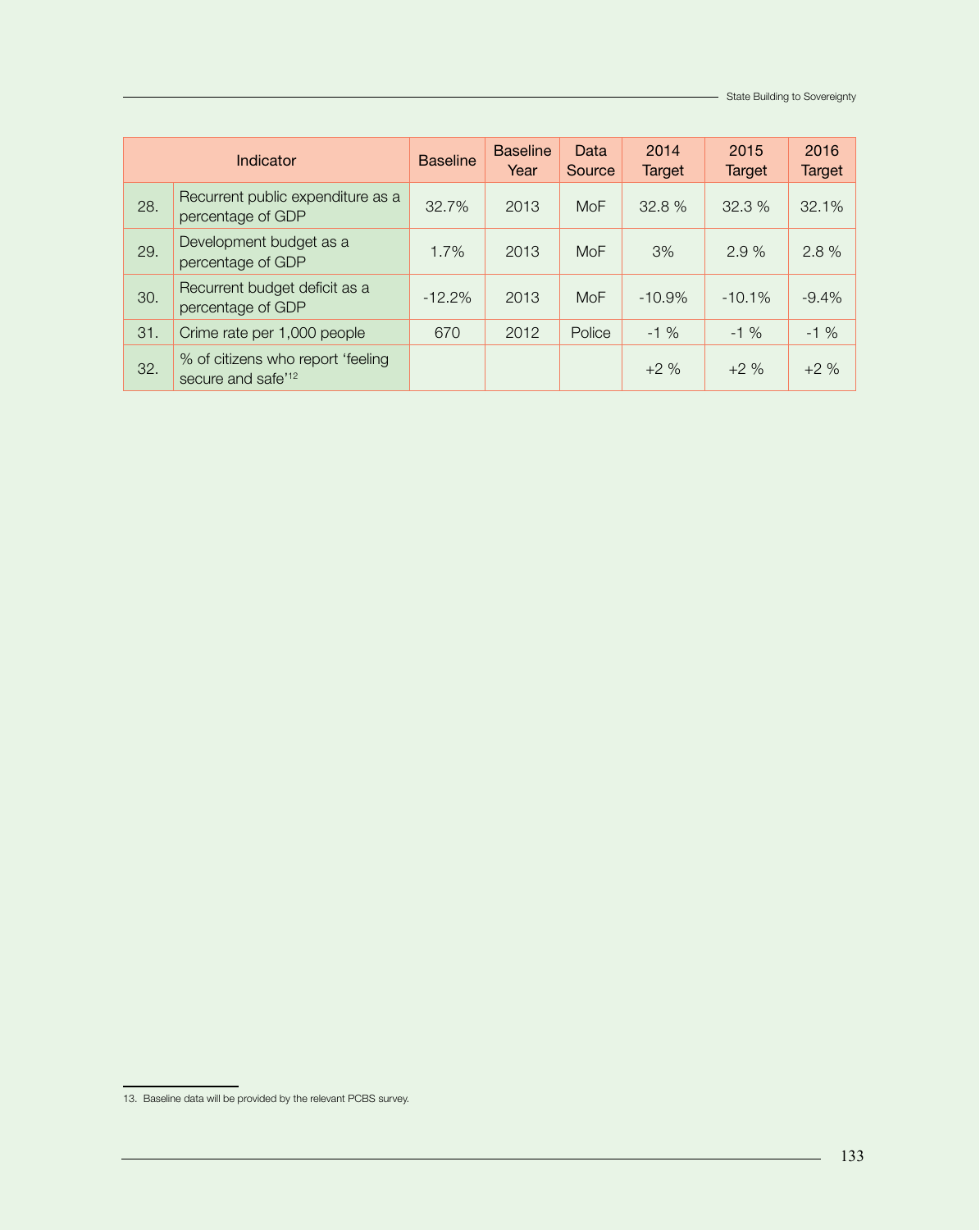### 1.2 International standards

Table 2 shows international standards, baseline of each standard, and baseline year.

### Table 2: International standards

|    | Indicator                                                                                                     | <b>Baseline</b> | <b>Baseline</b><br>Year | Data<br>Source                         | 2014<br><b>Target</b> | 2015<br><b>Target</b> | 2016<br>Target |
|----|---------------------------------------------------------------------------------------------------------------|-----------------|-------------------------|----------------------------------------|-----------------------|-----------------------|----------------|
| 1. | Palestine's ranking on the UNDP<br>Human Development Index (Rank<br>$1 - 177$                                 | 110             | 2012                    | <b>UNDP</b>                            |                       |                       |                |
| 2. | Palestine's ranking on the Starting<br>a Business Indicator (World Bank,<br>Rank 1-181)                       | 138             | 2013                    | <b>WB</b>                              |                       |                       |                |
| 3. | Palestine's ranking on the Press<br>Freedom Index (Reporters without<br>Borders, Rank 1-175)                  | 146             | 2013                    | Reporters<br>without<br><b>Borders</b> |                       |                       |                |
| 4. | Palestine's ranking on the<br>Government Effectiveness Index<br>(World Bank, Rank 0-100)                      | 26.3            | 2012                    | <b>WB</b>                              |                       |                       |                |
| 5. | Palestine's ranking on the<br><b>Anticorruption Index</b><br>(World Bank, Rank 0-100)                         | 24.4            | 2012                    | <b>WB</b>                              |                       |                       |                |
| 6. | Palestine's ranking on the Rule of<br>Law Index<br>(World Bank, Rank 0-100)                                   | 39.8            | 2012                    | <b>WB</b>                              |                       |                       |                |
| 7. | Palestine's ranking on the Political<br>Participation and Accountability<br>Index<br>(World Bank, Rank 0-100) | 18.1            | 2012                    | <b>WB</b>                              |                       |                       |                |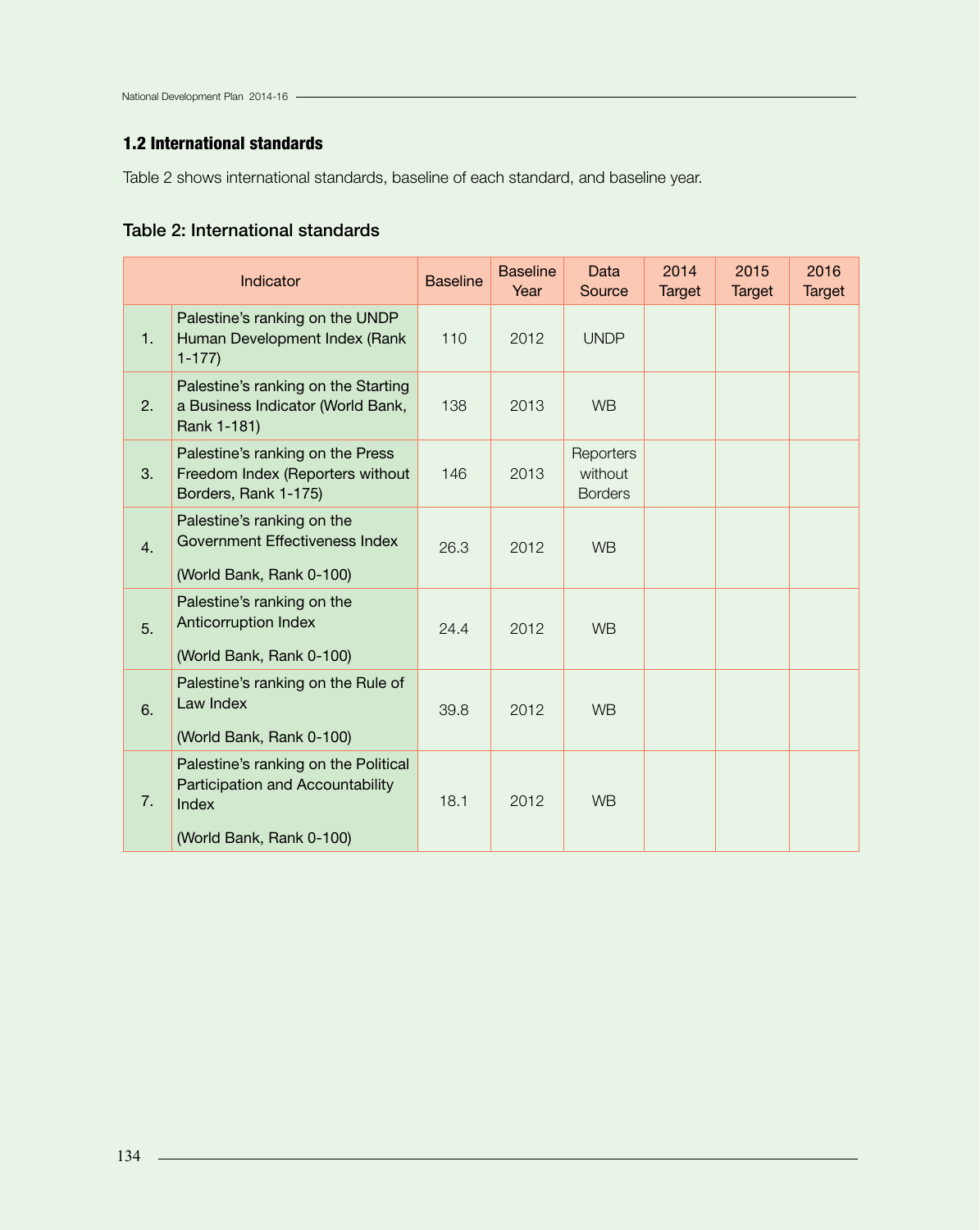# 2. Indicators of Sector Strategy Objectives

This section addresses M&E framework on the level of sector strategy objectives as reported by the 2014- 16 National Policy Agenda (NPA) across the four key sectors: Economic Development and Employment, Governance and Institution Building, Social Protection and Development, and Infrastructure. It provides measurement tools, including 2014-16 performance indicators, baselines, baseline years, and targets.

The tables below show the M&E framework of all four key sectors.

### 2.1 Economic Development and Employment

### Sector Strategic Objectives

These strategic objective summarise strategies and reviews in the following national sectors: National Economy Development, Labour, Agriculture, and Tourism and Antiquities.

### Table 2.1.1: Economic Development and Employment Sector Strategic Objectives 2014-16

- 1. Investments creating employment opportunities have increased
- 2. The balanced general economic development environment in the Palestinian territory is more conducive
- 3. Competitiveness of the national product and Palestinian companies has improved
- 4. Entrepreneurial and innovative initiatives among the youth and women in the economy sector have expanded, both quantitatively and qualitatively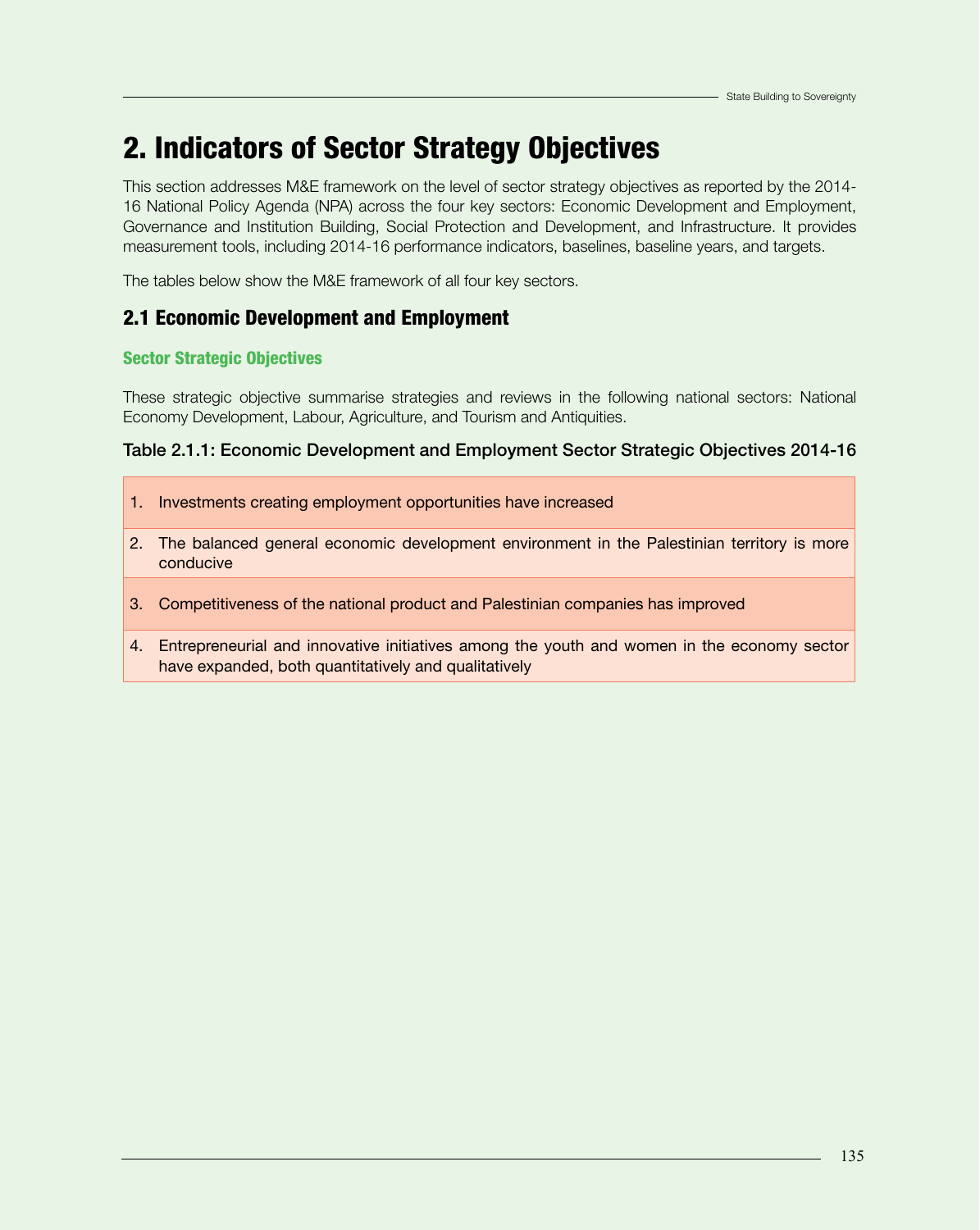### Performance indicators

The tables below show the M&E framework of sector strategic objectives in the Economic Development and Employment Sector.

### Objective 1: Investments creating employment opportunities have increased

### Table 2.1.2: Performance indicators

| Indicator                                                     |                         | <b>Baseline</b> | Data<br>Source       | <b>Baseline</b><br>Year | 2014<br><b>Target</b> | 2015<br><b>Target</b> | 2016<br><b>Target</b> |
|---------------------------------------------------------------|-------------------------|-----------------|----------------------|-------------------------|-----------------------|-----------------------|-----------------------|
| Number of new companies/<br>establishments                    |                         | 1,070           | <b>MoNE</b>          | 2012                    | 1,177                 | 1,294                 | 1,424                 |
| Capital of newly registered local<br>companies (US\$ million) |                         | 631             | <b>MoNE</b>          | 2012                    | 694                   | 763                   | 839                   |
| Amount of Palestinian industrial<br>production (US\$ million) |                         | 3,798           | <b>MoNE</b>          | 2013                    | 3,988                 | 4,187                 | 4,397                 |
| Volume of investment in the tourism<br>sector (US\$ million)  |                         | 8               | MoTA/<br><b>PCBS</b> | 2012                    | $+10%$                | $+10%$                | $+10%$                |
| ICT sector contribution to GDP                                |                         | 5.9%            | <b>PCBS</b>          | 2012                    | 6 %                   | 6.5%                  | 7%                    |
| ICT total income (US\$ million)                               |                         | 741.5           | <b>PCBS</b>          | 2012                    | 760                   | 780                   | 800                   |
| Number of ICT establishments                                  |                         | 597             | <b>PCBS</b>          | 2012                    | 630                   | 670                   | 700                   |
| ICT exports (US\$ million)                                    |                         | 100             | <b>PCBS</b>          | 2012                    | 150                   | 200                   | 300                   |
| Total employment in the ICT sector                            |                         | 6792            | <b>PCBS</b>          | 2012                    | 7800                  | 8800                  | 10000                 |
| Number of international tourist<br>arrivals                   |                         | 2,661,405       | <b>MoTA</b>          | 2013                    | 3,070,626             | 3,347,660             | 3,624,694             |
| Number of local tourists                                      |                         | 2,386,309       | <b>MoTA</b>          | 2013                    | 3,097,130             | 3,423,986             | 3,750,842             |
| Number of hotel accommodation<br>nights                       |                         | 1,099,870       | <b>MoTA</b>          | 2013                    | 1,231,703             | 1,344,003             | 1,456,303             |
| Number of regulated minor workers                             |                         | 300             | MoL                  | 2013                    | 600                   | 900                   | 1,200                 |
| Number of children removed from<br>the labour market          |                         | 519             | <b>MoL</b>           | 2013                    | 919                   | 1,319                 | 1,719                 |
| Area of reclaimed agricultural land<br>('000 dunums)          |                         |                 | <b>MoA</b>           |                         | 25                    | 25                    | 25                    |
| Number of mail-based<br>collection agreements                 | <b>Public</b><br>sector | 10              | MoTIT                | 2013                    | 13                    | 16                    | 19                    |
| concluded with the                                            | Private<br>sector       | 3               |                      |                         | $\overline{7}$        | 11                    | 15                    |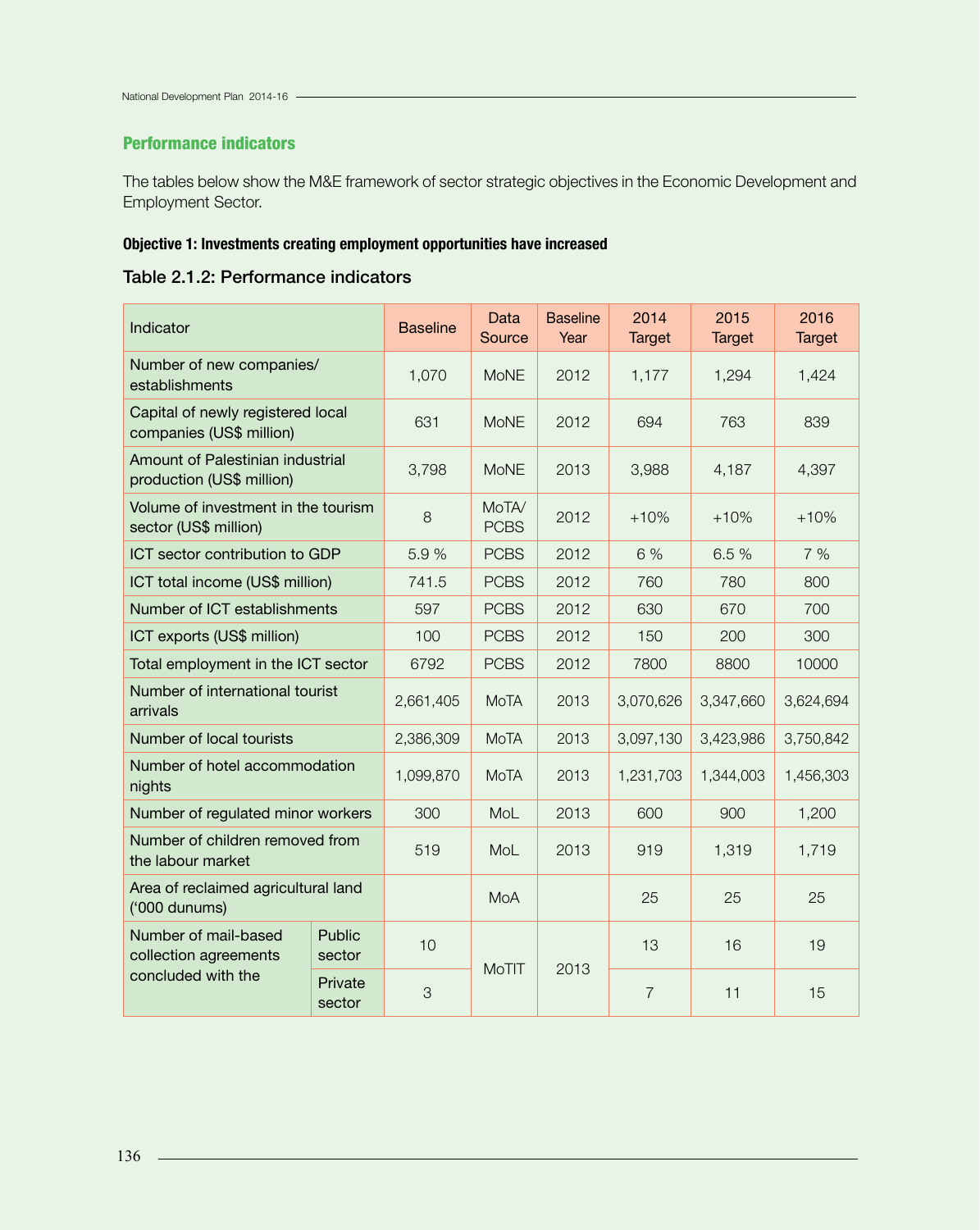### Objective 2: The balanced general economic development environment in the Palestinian territory is is more conducive

### Table 2.1.3: Performance indicators

| Indicator                                                                               | <b>Baseline</b>      | Data<br>Source | <b>Baseline</b><br>Year | 2014<br><b>Target</b> | 2015<br><b>Target</b>                | 2016<br><b>Target</b> |
|-----------------------------------------------------------------------------------------|----------------------|----------------|-------------------------|-----------------------|--------------------------------------|-----------------------|
| Number of small enterprises<br>benefiting from the Investment<br><b>Promotion Law</b>   | 42                   | <b>IPA</b>     | 2012                    | 50                    | 61                                   | 73                    |
| Approve amendments to the<br><b>Company Registration Law</b>                            | Law to be<br>amended | <b>MoNE</b>    | 2013                    | Ready                 | Approve<br>the law                   | Enforce               |
| Law on National Products                                                                | Draft                | <b>MONF</b>    | 2013                    | Ready                 | Approve<br>the law                   | Enforce               |
| Approve amendments to the<br><b>Investment Promotion Law</b>                            | Law to be<br>amended | <b>IPA</b>     | 2013                    | Approve<br>the law    | Approve<br>and<br>enforce<br>the law | Enforce               |
| Approve the Cooperatives Law                                                            | Not ready            | MoL            | 2013                    | Ready                 | Approve<br>the law                   | Enforce               |
| Approve the Law on Labour<br><b>Relations</b>                                           | Not ready            | MoL            | 2013                    | Ready                 | Approve<br>the law                   | Enforce               |
| Approve and enforce Law on<br>Regulation of Occupations in<br>priority economic sectors | Not ready            | MoL            | 2013                    | Ready                 | Approve<br>the law                   | Enforce               |
| Number of work accidents (per<br>annum)                                                 | 700                  | <b>MoL</b>     | 2013                    | 350                   | 140                                  | 56                    |
| Number of establishments<br>complying with the Labour Law<br>and relevant bylaws        | 5,000                | MoL            | 2013                    | 8,011                 | 10,747                               | 13,483                |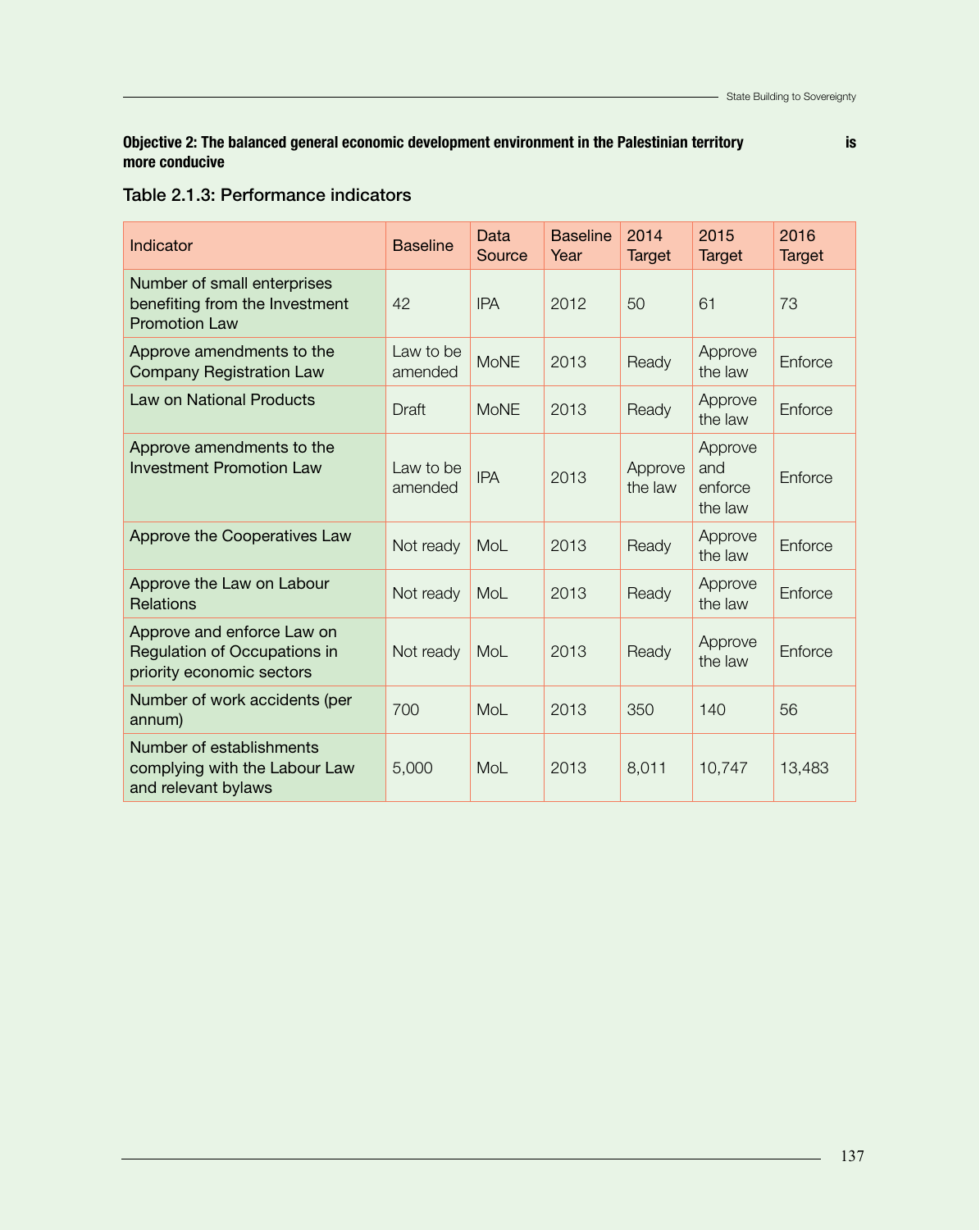### Objective 3: Competitiveness of the national product and Palestinian companies has improved

### Table 2.1.4: Performance indicators

| Indicator                                                                                     |                                                            | <b>Baseline</b> | Data<br>Source | <b>Baseline</b><br>Year | 2014<br><b>Target</b> | 2015<br><b>Target</b> | 2016<br><b>Target</b> |
|-----------------------------------------------------------------------------------------------|------------------------------------------------------------|-----------------|----------------|-------------------------|-----------------------|-----------------------|-----------------------|
| Number of inspection visits to industrial<br>installations                                    |                                                            | 4,516           | <b>MONE</b>    | 2012                    | 4,968                 | 5,464                 | 6,011                 |
| Number of new specifications of<br>national products                                          |                                                            | 3,200           | <b>MONE</b>    | 2012                    | 3,360                 | 3,528                 | 3,704                 |
| Quantity of damaged local, foreign,<br>Israeli and settlement products (tonnes)               |                                                            | 2,889           | <b>MONE</b>    | 2012                    | 3,178                 | 3,496                 | 3,845                 |
| Prepare archaeological sites for public<br>visits                                             |                                                            | $\overline{9}$  | <b>MoTA</b>    | 2013                    | 11                    | 12                    | 13                    |
| % of agricultural workers out of the total<br>workforce                                       |                                                            | 11.5%           | MoA            | 2012                    | $+5%$                 | $+5%$                 | $+5%$                 |
|                                                                                               | Springs and<br>artesian wells                              |                 |                |                         | 1 mcm                 | $1.5$ mcm             | $2.5$ mcm             |
| Quantity of water<br>available for<br>agriculture (mcm)                                       | Small and<br>medium dams,<br>pools and<br>collection wells | 150             | <b>MoA</b>     | 2012                    | 3 mcm                 | 3.5 mcm               | 3.5 mcm               |
|                                                                                               | Nonconventional<br>sources (treated<br>wastewater)         |                 |                |                         | 3 mcm<br>used         | 5 mcm<br>used         | 7 mcm<br>used         |
| Quantity of aquaculture out of local<br>production (tonnes)                                   |                                                            | 40              | <b>MoA</b>     | 2013                    | 50                    | 60                    | 70                    |
| Amount of Palestinian imported<br>commodities, with the exception of<br>Israel (US\$ million) |                                                            | 1,346           | <b>PCBS</b>    | 2012                    | 1,481                 | 1,629                 | 1,792                 |
| Amount of Palestinian exported<br>commodities, with the exception of<br>Israel (US\$ million) |                                                            | 143             | <b>PCBS</b>    | 2012                    | 158                   | 173                   | 191                   |
| Amount of Palestinian exported<br>commodities to Israel (US\$ million)                        |                                                            | 639             | <b>PCBS</b>    | 2012                    | 607                   | 577                   | 548                   |
| Amount of Palestinian imported<br>commodities from Israel (US\$ million)                      |                                                            | 3,350           | <b>PCBS</b>    | 2012                    | 3,183                 | 3,024                 | 2,873                 |
| % of agricultural exports of total<br>Palestinian exports                                     |                                                            | 13 %            | <b>MoA</b>     | 2013                    | $+3%$                 | $+3%$                 | $+3%$                 |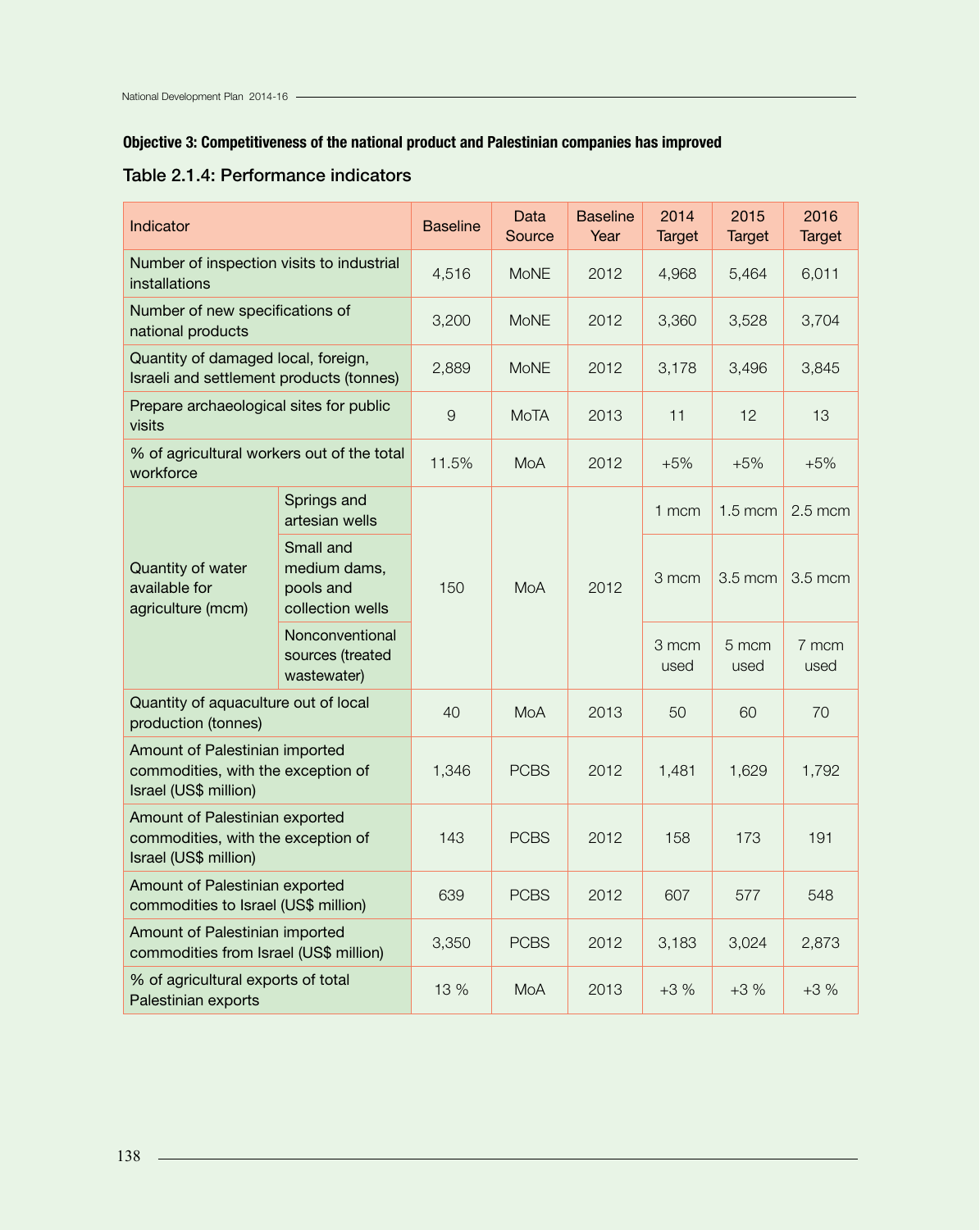Objective 4: Entrepreneurial and innovative initiatives among the youth and women in the economy sector have expanded, both quantitatively and qualitatively

### Table 2.1.5: Performance indicators

| Indicator                                                                                 |              | <b>Baseline</b> | Data<br>Source | <b>Baseline</b><br>Year | 2014<br>Target | 2015<br>Target | 2016<br><b>Target</b>    |
|-------------------------------------------------------------------------------------------|--------------|-----------------|----------------|-------------------------|----------------|----------------|--------------------------|
| Enrolment in TVET courses <sup>13</sup>                                                   |              | 1390            | MoL.           | 2013                    | 1590           | 1790           | 1990                     |
| Number of graduates from TVET<br>courses                                                  |              | 1241            | <b>MoL</b>     | 2013                    | 1441           | 1650           | 1850                     |
| Percentage of employed<br>graduates from TVET<br>courses                                  | <b>Males</b> | 83%             | <b>MoL</b>     | 2013                    | 88%            | 88%            | 88%                      |
|                                                                                           | Female       | 41%             | <b>MoL</b>     | 2013                    | 46%            | 46%            | 46%                      |
| Percentage associations that realised<br>revenues out of total associations <sup>14</sup> |              | 54%             | MoL            | 2013                    | $+69%$         | $\overline{a}$ | $\overline{\phantom{0}}$ |
| Number of employees at cooperative<br>societies                                           |              | 46,791          | <b>MoL</b>     | 2013                    | 47.393         | 48.111         | 48.968                   |
| Number of cooperative societies whose<br>registration was cancelled <sup>15</sup>         |              | 17              | MoL            | 2013                    | 20             | 30             | 35                       |

<sup>14.</sup> TVET data are adjustable preliminary estimates.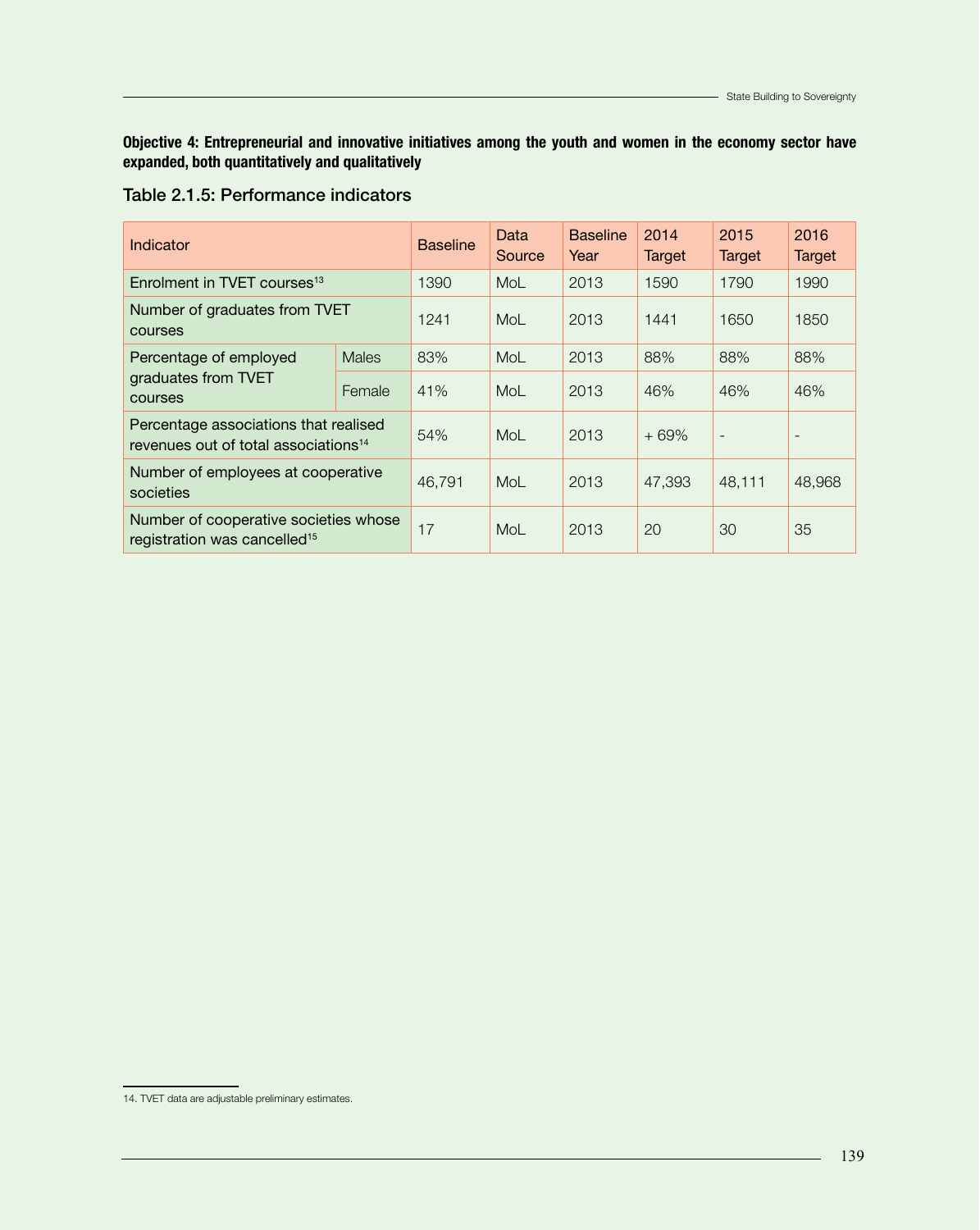### 2.2 Good Governance and Institutions Building

### Sector Strategic Objectives

These strategic objectives summarise strategies and reviews in the following national sectors: Justice and Rule of Law, Security, International Relation, Public Financial Management and Monetary, Banking and Financing Policies, Local and Administrative Government, and Administrative Development.

### Table 2.2.1: Good Governance and Institutions Building Sector Strategic Objectives 2014-16

- 1. More effective, efficient and transparent management, allocation and use of public finance
- 2. LGUs throughout governorates are capable of a better public service delivery
- 3. Effective delivery and equitable access to public services have improved and increased
- 4. Ability to provide security and administer justice under the rule of law litigants' capability of accessing justice have s enhanced
- 5. More effective and better Palestinian presence in Arab and international forums as well as within Palestinian communities in the Diaspora

### Performance indicators

The tables below show the M&E framework of sector strategic objectives in the Governance and Institutions Building Sector

### Objective 1: More effective, efficient and transparent allocation and use of public finance

### Table 2.2.2: Performance indicators

| Indicator                                                                                     | <b>Baseline</b> | Data<br>Source | <b>Baseline</b><br>Year | 2014<br>Target | 2015<br>Target | 2016<br>Target |
|-----------------------------------------------------------------------------------------------|-----------------|----------------|-------------------------|----------------|----------------|----------------|
| % of rise in revenues compared to the<br>previous year                                        | 4.5%            | MoF            | 2013                    | 11.5%          | 4.8%           | 5.3%           |
| Public sector wage bill (as % of GDP)                                                         | 17%             | MoF            | 2013                    | 17.1%          | 17%            | 17%            |
| Net lending (ILS million)                                                                     | 760             | MoF            | 2013                    | 600            | 550            | 500            |
| % of projected trade balance<br>(commitment basis) of GDP (excluding<br>development projects) | $-12.2\%$       | MoF            | 2013                    | $-10.9%$       | $-10.1\%$      | $-9.4\%$       |
| % of recurrent expenditures covered by<br>net revenues                                        | 62.6            | MoF            | 2013                    | 67%            | 69%            | 71%            |
| Public recurrent expenditures as % of GDP                                                     | 32.7%           | <b>MoF</b>     | 2013                    | 32.8%          | 32.3%          | 32.1%          |
| % of development budget of GDP                                                                | 1.7%            | <b>MoF</b>     | 2013                    | 3.0%           | 2.9%           | 2.8%           |

<sup>15.</sup> This includes cooperative societies in the West Bank only.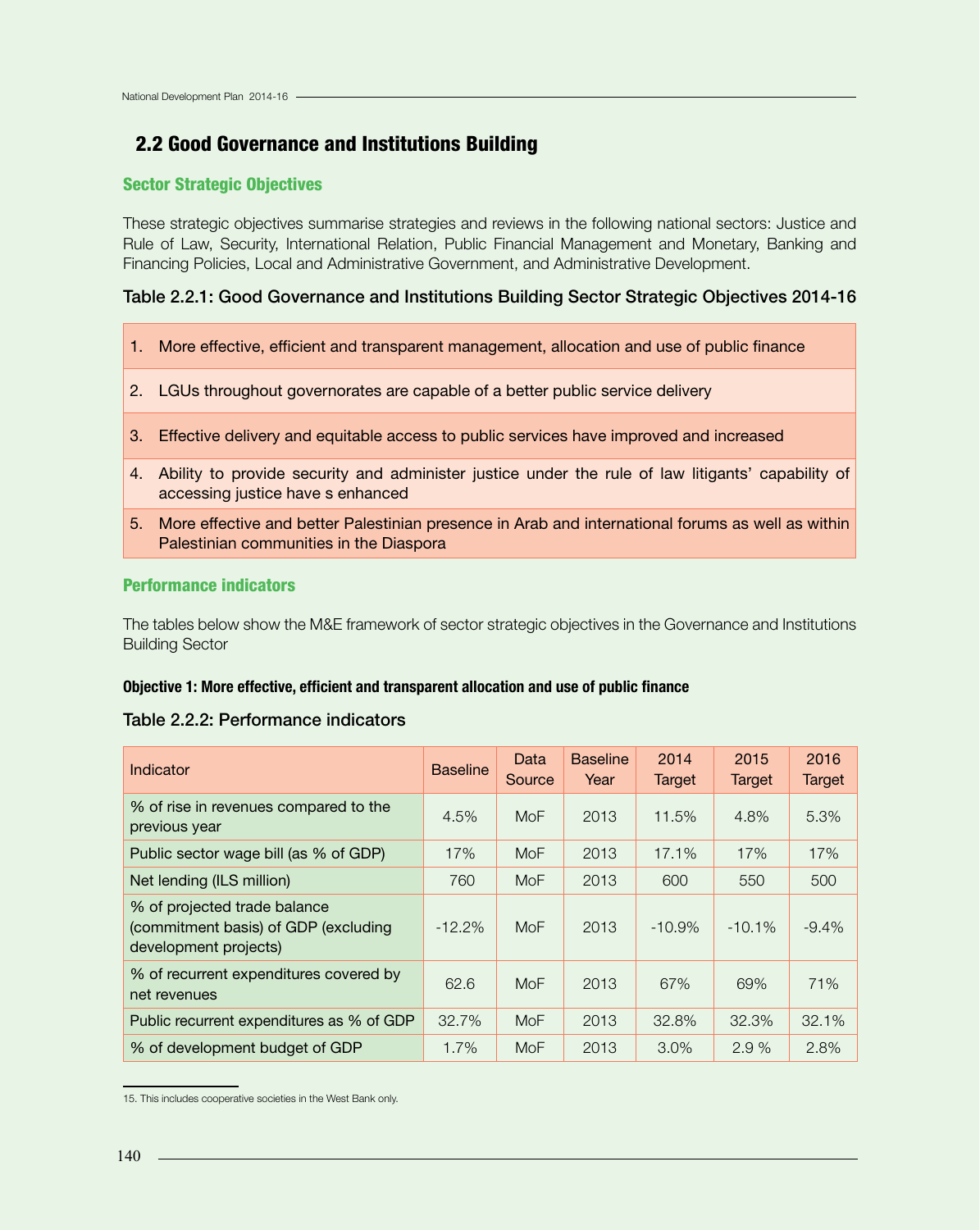### Objective 2: LGUs throughout governorates are capable of a better public service delivery

| Indicator                                                                         | <b>Baseline</b> | Data<br>Source | <b>Baseline</b><br>Year | 2014<br>Target | 2015<br><b>Target</b> | 2016<br>Target |
|-----------------------------------------------------------------------------------|-----------------|----------------|-------------------------|----------------|-----------------------|----------------|
| Number of cases (items) in which LGUs<br>refer to the line ministry for approvals | 28              | MoLG           | 2013                    | 24             | 20                    | 16             |
| Number of outline plans completed in Area C                                       | 5               | MoLG           | 2013                    | 26             | 28                    | 28             |
| Volume of debt owned by LGUs (ILS million)                                        | 1,182           | MoLG           | 2013                    | 1,063          | 957                   | 861            |
| Building development-oriented<br>partnerships throughout 30 LGUs                  | $\Omega$        | $Mol$ G        | 2013                    | 10             | 20                    | 30             |
| % of LGUs not committed to the annual<br>budget                                   | 25%             | MoLG           | 2013                    | 20%            | 15%                   | 8%             |

### Table 2.2.3: Performance indicators

### Objective 3: Effective delivery and equitable access to public services have improved and increased

### Table 2.2.4: Performance indicators

| Indicator                                                                                  | <b>Baseline</b> | Data Source                         | <b>Baseline</b><br>Year | 2014<br>Target | 2015<br>Target | 2016<br>Target |
|--------------------------------------------------------------------------------------------|-----------------|-------------------------------------|-------------------------|----------------|----------------|----------------|
| % of citizens who are satisfied with<br>services delivered by the government <sup>16</sup> |                 | Statistical<br>monitoring<br>system |                         |                |                |                |
| % citizens rating govt. performance in<br>fighting corruption as 'good' <sup>17</sup>      |                 | Statistical<br>monitoring<br>system |                         |                |                |                |
| Number of govt. services delivered<br>electronically                                       | 8               | MoTIT                               | 2013                    | 14             | 18             | 23             |
| Number of implemented national electronic<br>initiatives                                   | $\Omega$        | MoTIT                               | 2013                    |                | 2              | 3              |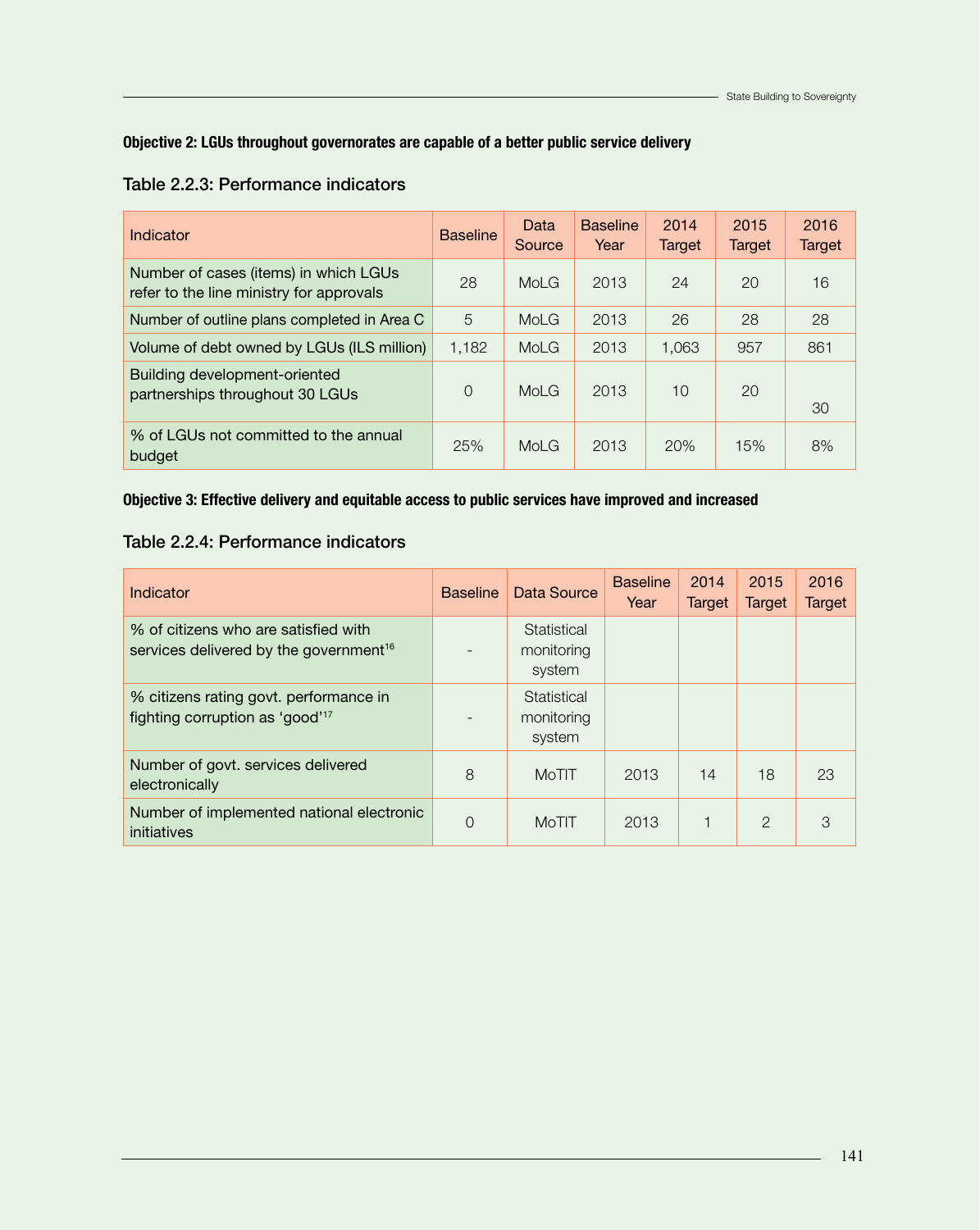### Objective 4: Ability to provide security and administer justice under the rule of law litigants' capability of accessing justice have s enhanced

### Table 2.2.5: Performance indicators

| Indicator                                                                                                                                                                                                                      | <b>Baseline</b>  | <b>Baseline</b><br>Data<br>Source   |      | 2014<br><b>Target</b>     | 2015<br><b>Target</b> | 2016<br><b>Target</b> |
|--------------------------------------------------------------------------------------------------------------------------------------------------------------------------------------------------------------------------------|------------------|-------------------------------------|------|---------------------------|-----------------------|-----------------------|
| Crime rate per 100,000 people                                                                                                                                                                                                  | 670              | Police                              | 2012 | $-1%$                     | $-1%$                 | $-1%$                 |
| Average response time of Police to<br>incidents                                                                                                                                                                                | 7.2 minutes      | Police                              | 2012 | $\overline{7}$<br>minutes | 6.8<br>minutes        | 6.5<br>minutes        |
| Average response time of Civil<br>Defence to incidents                                                                                                                                                                         | 15 minutes       | Civil<br>Defence                    | 2012 | 14<br>minutes             | 13.5<br>minutes       | 13<br>minutes         |
| Number of complaints filed against<br>the security sector and personnel                                                                                                                                                        | 1,455            | Military<br>Intelligence            | 2012 | 1,400                     | 1,350                 | 1,300                 |
| Number of cases referred to military<br>courts                                                                                                                                                                                 | 797              | Military<br>Justice<br>Authority    | 2012 | 800                       | 850                   | 900                   |
| % of citizens who are satisfied<br>with services delivered by the Mol<br>(passports, birth certificates, death<br>certificates, and ID cards.)                                                                                 | 73 %             | Mol                                 | 2012 | 75 %                      | 76 %                  | 77 %                  |
| % of citizens who report 'feeling<br>secure and safe'                                                                                                                                                                          |                  | Statistical<br>Monitoring<br>System |      | $+2%$                     | $+2%$                 | $+2%$                 |
| % of public trust in the security<br>establishment (General Intelligence,<br><b>Preventive Security, Military</b><br>Intelligence, National Security, Police,<br>Presidential Guard, Civil Defence,<br>and Political Guidance) | NA <sup>18</sup> | Statistical<br>Monitoring<br>System |      | $+3%$                     | $+3%$                 | $+3%$                 |
| Number of judges per 100,000<br>people                                                                                                                                                                                         | 5.1              | <b>HJC</b>                          | 2011 | 5.7                       | 6                     | 6.7                   |
| Number of courts per 100,000 people                                                                                                                                                                                            | 0.8              | <b>HJC</b>                          | 2011 | 0.8                       | 0.9                   | 0.9                   |
| % of cases at Courts of Appeal out<br>of the total caseload                                                                                                                                                                    | 4.5 %            | <b>HJC</b>                          | 2011 | 4 %                       | 3.8%                  | 3.7%                  |
| % of cases annulled or with rulings<br>changed based on appeals (West<br>Bank only)                                                                                                                                            | 15.2%            | <b>HJC</b>                          | 2011 | 15%                       | 14.5 %                | 14%                   |
| % of case dispositions                                                                                                                                                                                                         | 45.4 %           | <b>HJC</b>                          | 2011 | 50 %                      | 60 %                  | 70 %                  |

<sup>16.</sup> Data currently not available, but will be provided by PCBS survey.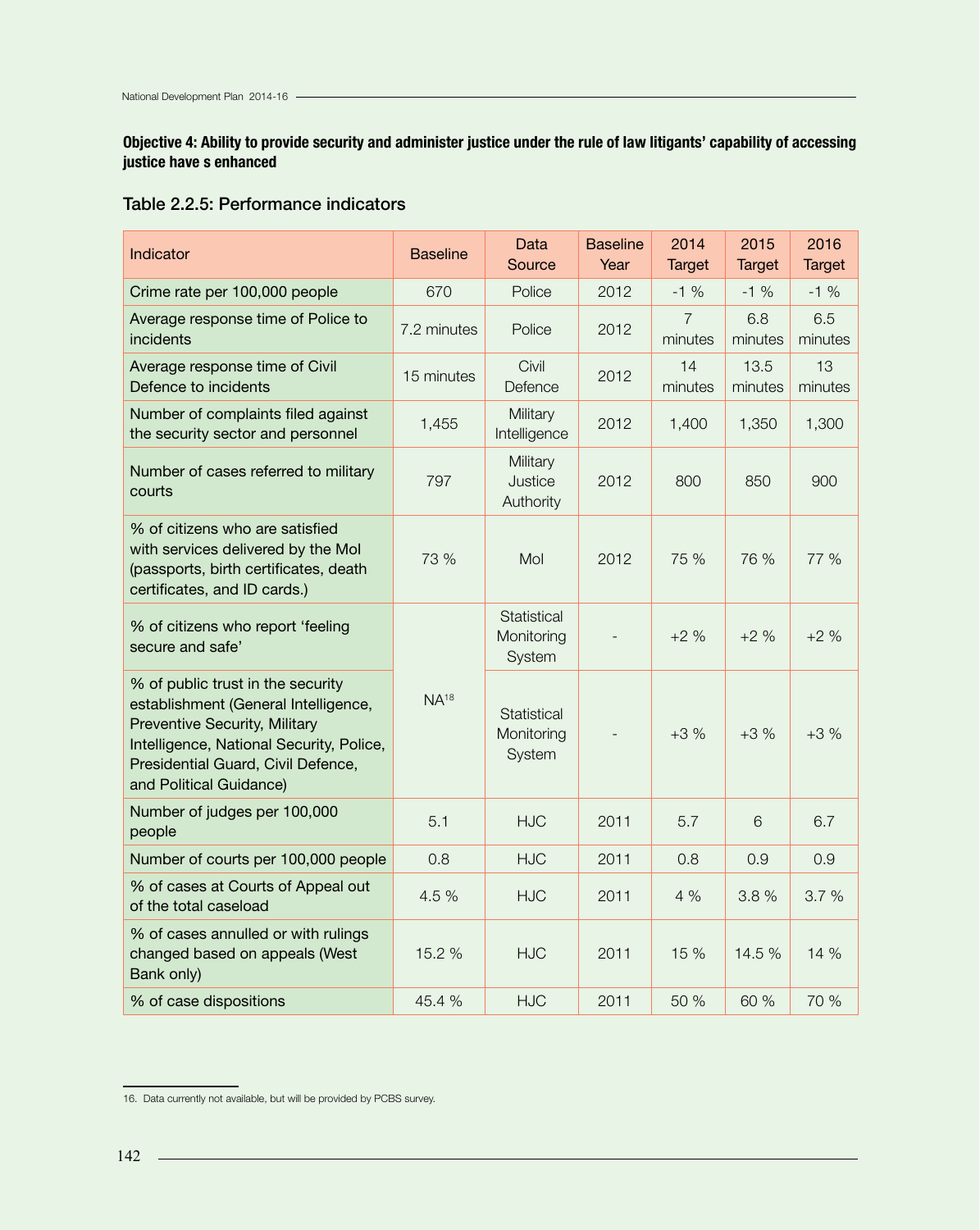| Indicator                                                                                                                     |                                                      | <b>Baseline</b> | Data<br>Source        | <b>Baseline</b><br>Year | 2014<br><b>Target</b> | 2015<br><b>Target</b> | 2016<br><b>Target</b> |
|-------------------------------------------------------------------------------------------------------------------------------|------------------------------------------------------|-----------------|-----------------------|-------------------------|-----------------------|-----------------------|-----------------------|
| % of cases executed out of total<br>decisions issued and filed to civil<br>judgement departments (civil and<br>family courts) |                                                      | 18.1 %          | <b>HJC</b>            | 2011                    | 22%                   | 25%                   | 30%                   |
| Number of prosecutors                                                                                                         |                                                      | 110             | Public<br>Prosecution | 2013                    | 120                   | 130                   | 140                   |
| Number of pending cases                                                                                                       |                                                      | 3,693           | Public<br>Prosecution | 2013                    | 2,800                 | 2,000                 | 1,200                 |
| Number of filed cases                                                                                                         |                                                      | 36,232          | Public<br>Prosecution | 2013                    | 37,318                | 38,437                | 39,590                |
| Number of<br>disposed cases                                                                                                   | Interlocutory<br>judgements /<br>retained for ruling | 1,107           | Public<br>Prosecution | 2013                    | 1,140                 | 1,174                 | 1,214                 |
|                                                                                                                               | Referred to courts                                   | 3,6440          | Public<br>Prosecution | 2013                    | 3,7535                | 3,8645                | 3,9754                |
|                                                                                                                               | Filed                                                | 9,254           | Public<br>Prosecution | 2013                    | 9,531                 | 9,816                 | 10,110                |
| Number of<br>executed penal<br>cases                                                                                          | <b>Disposed</b>                                      | 8,803           | Public<br>Prosecution | 2013                    | 9,076                 | 9,348                 | 9,628                 |
|                                                                                                                               | Pending                                              | 23,239          | Public<br>Prosecution | 2013                    | 23,936                | 24,654                | 25,393                |
| Number of training courses targeting<br>prosecutors                                                                           |                                                      | 40              | Public<br>Prosecution | 2013                    | 46                    | 52                    | 58                    |
| Number of beneficiaries from training<br>courses                                                                              |                                                      | 109             | Public<br>Prosecution | 2013                    | 120                   | 130                   | 140                   |

 $\overline{a}$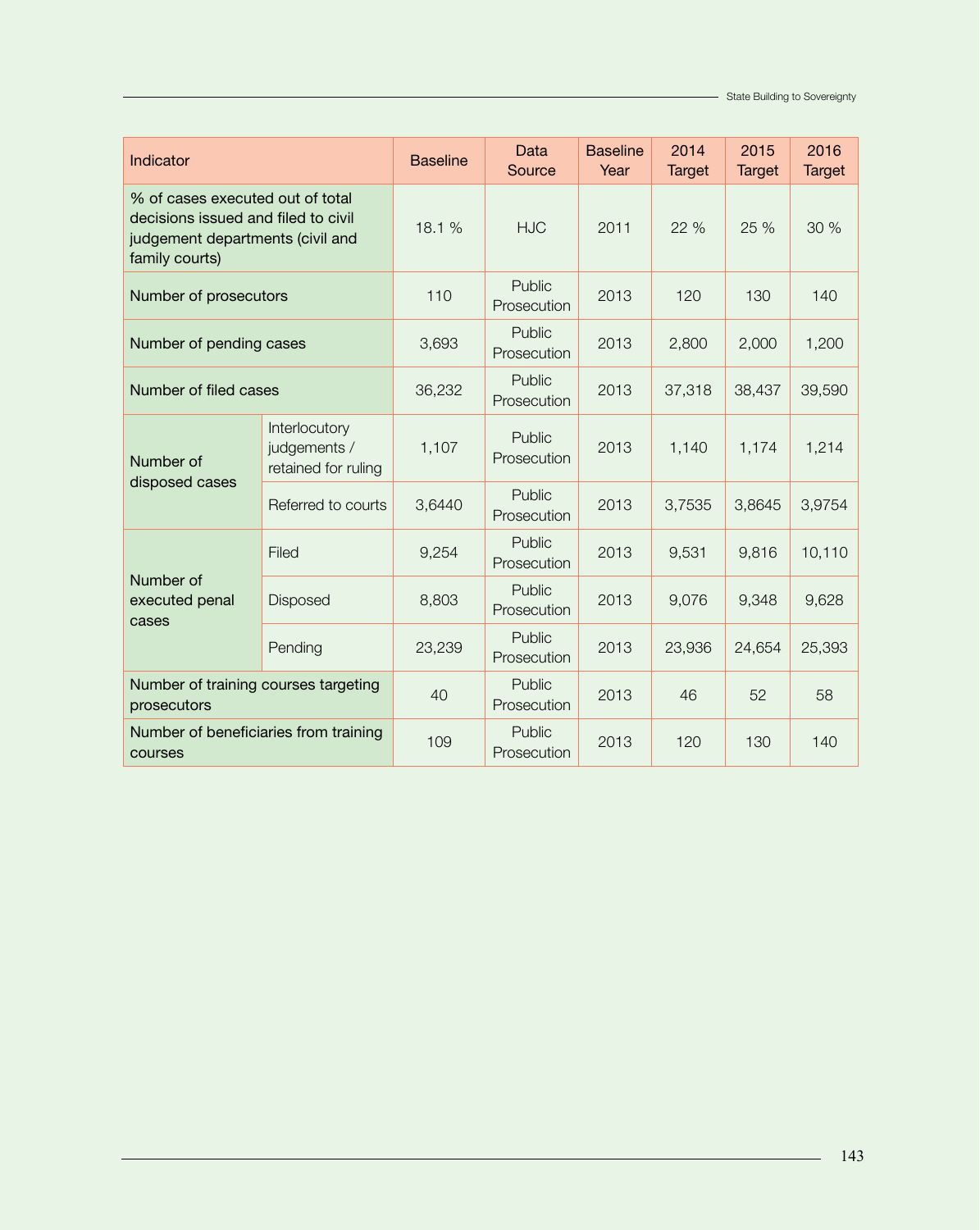### Objective 5: More effective and better Palestinian presence in Arab and international forums as well as within Palestinian communities in the Diaspora

### Table 2.2.6: Performance indicators

| Indicator                                                                                              | <b>Baseline</b> | Data<br>Source | <b>Baseline</b><br>Year | 2014<br><b>Target</b>                                                                                                                                                             | 2015<br><b>Target</b> | 2016<br>Target |
|--------------------------------------------------------------------------------------------------------|-----------------|----------------|-------------------------|-----------------------------------------------------------------------------------------------------------------------------------------------------------------------------------|-----------------------|----------------|
| Number of international<br>organisations, in which Palestine<br>is an active member                    | 6               | <b>MoFA</b>    | 2013                    |                                                                                                                                                                                   |                       |                |
| Number of international<br>organisations, in which Palestine<br>is an observer                         | 19              | <b>MoFA</b>    | 2013                    |                                                                                                                                                                                   |                       |                |
| Number of agreements<br>signed between Palestine and<br>international organisations                    | 14              | <b>MoFA</b>    | 2013                    |                                                                                                                                                                                   |                       |                |
| Number of agreements signed<br>between Palestine and other<br>countries in various fields              | 107             | <b>MoFA</b>    | 2013                    | $65+$                                                                                                                                                                             |                       |                |
| Number of memorandums of<br>understanding/protocols signed<br>between Palestine and other<br>countries | 88              | <b>MoFA</b>    | 2013                    | MoFA works towards<br>enhancing bilateral relations<br>between Palestine and<br>other countries through<br>diplomatic channels, political<br>consultations, MoUs and<br>protocols |                       |                |
| Number of countries with<br>diplomatic relations with<br>Palestine                                     | 137             | <b>MoFA</b>    | 2013                    | Remaining countries                                                                                                                                                               |                       |                |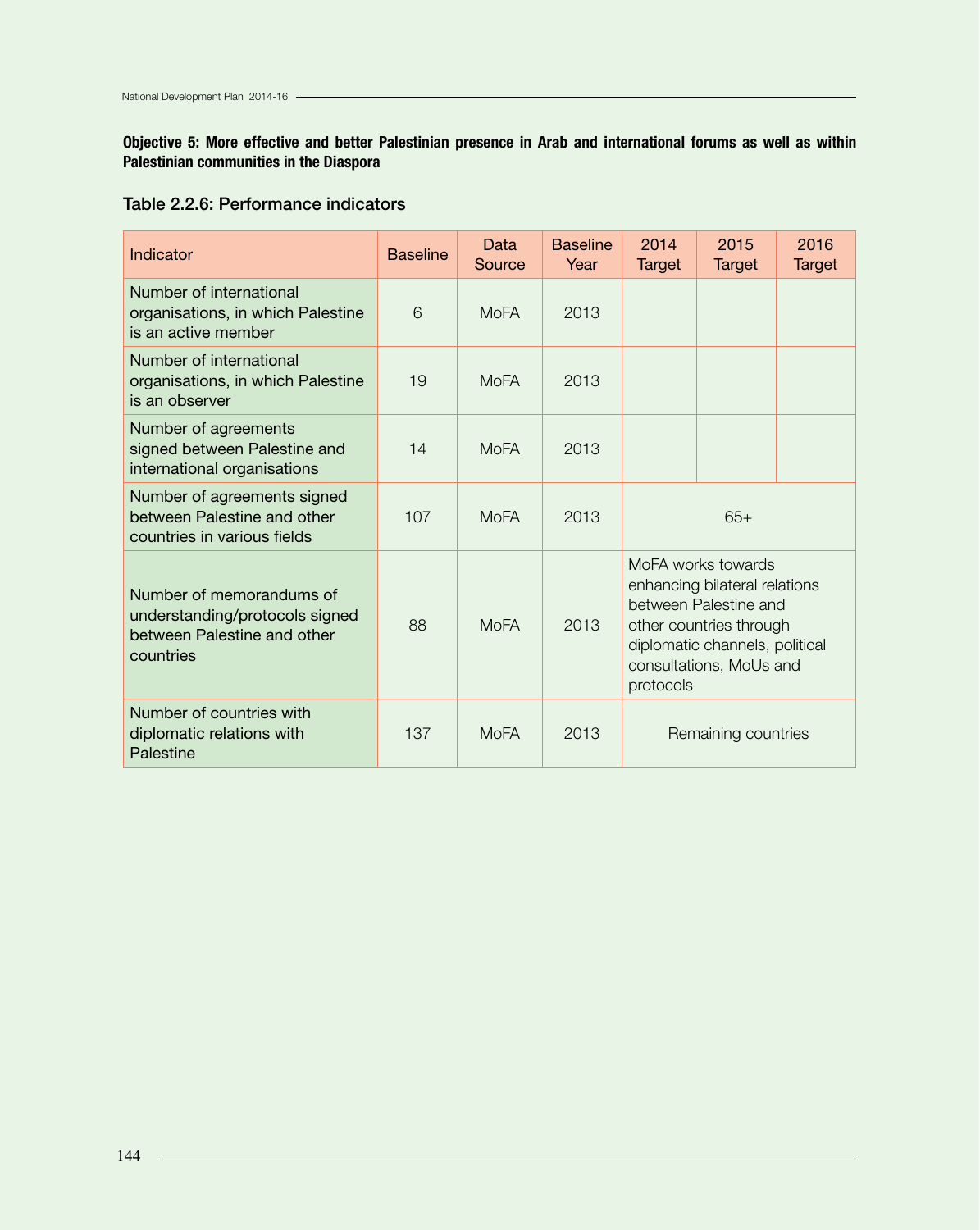# 2.3 Social Protection and Development

# Sector Strategic Objectives

These strategic objectives summarise strategies and reviews in the following national sectors: Social Protection, Education and Higher Education, TVET, Health, Culture and Heritage, Youth and Sports, and Gender.

# Table 2.3.1: Social Protection and Development Sector Strategic Objectives 2014-16

- 1. A rights-based, gender-sensitive, and a more inclusive, integrated and sustainable social protection system to alleviate poverty, marginalisation and social exclusion
- 2. Education, higher education, and TVET systems ensure high-quality education for all without discrimination, linked to the labour market and society needs, and keep track of scientific and academic advancements
- 3. A more integrated healthcare system, providing high-quality public health and care services for all both equitably and justly
- 4. More accessible cultural activities to Palestinians, promoting a pluralistic, open and innovative national culture, which denounces all forms of discrimination, as well as preserves and renews cultural heritage.
- 5. Palestinian youth, including males and females, are more capable of participation in the labour market and social, political, cultural and sports events, and contribute more effectively to the development process
- 6. An empowered Palestinian woman who enjoys more protection and better participation in the labour market and public life, with an easier access to all basic services and with equitable opportunities without discrimination

## Performance indicators

The tables below show the M&E framework of sector strategic objectives in the Social Protection and Development Sector.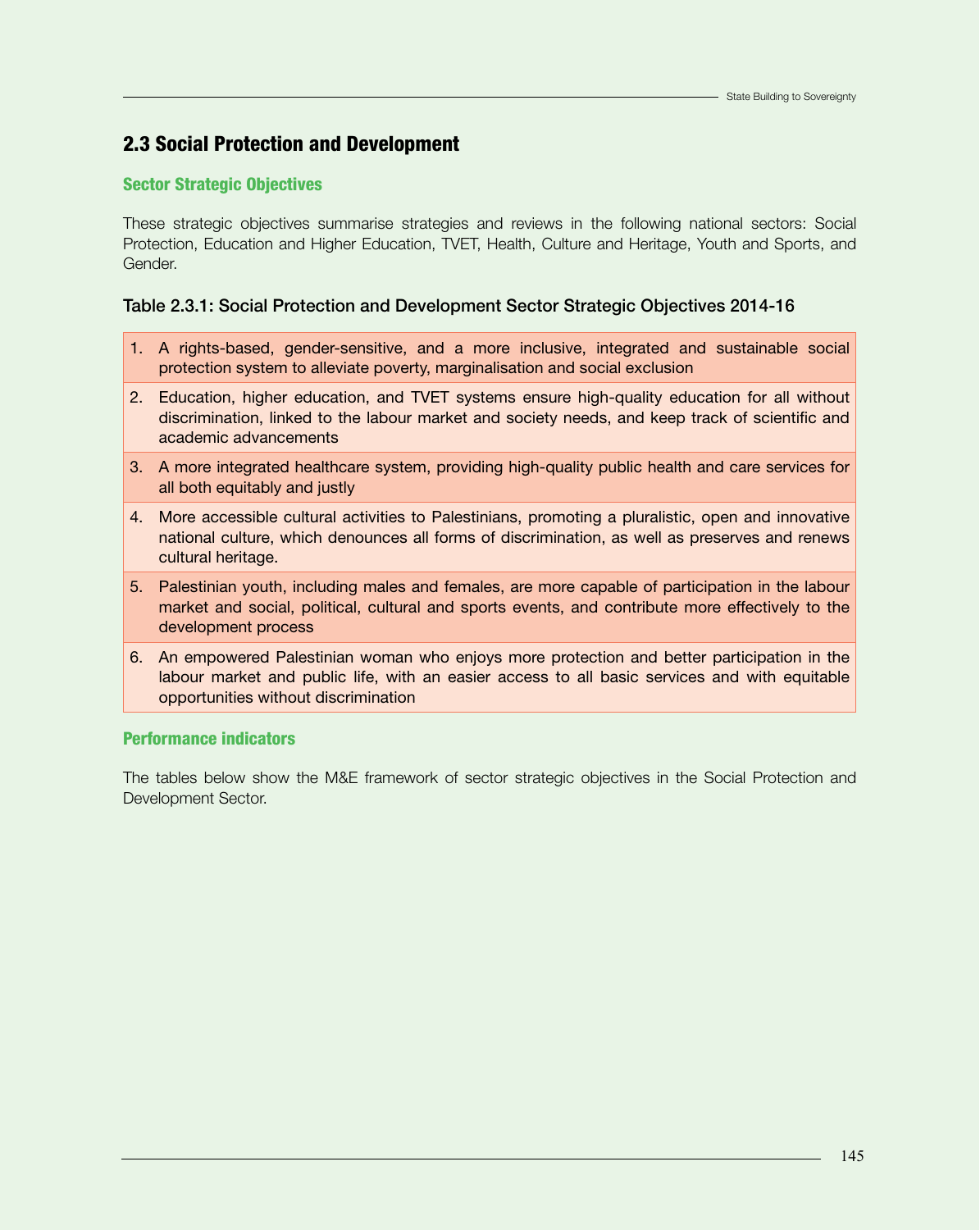# Objective 1: A rights-based, gender-sensitive, and a more inclusive, integrated and sustainable social protection system to alleviate poverty, marginalisation and social exclusion

|  | Table 2.3.2: Performance indicators |  |
|--|-------------------------------------|--|
|--|-------------------------------------|--|

| Indicator                                                                           | <b>Baseline</b>           | Data<br>Source | <b>Baseline</b><br>Year | 2014 Target                                                                                     | 2015<br><b>Target</b>              | 2016<br><b>Target</b>     |
|-------------------------------------------------------------------------------------|---------------------------|----------------|-------------------------|-------------------------------------------------------------------------------------------------|------------------------------------|---------------------------|
| National database of poverty and<br>marginalisation                                 | database<br>not ready     | <b>MoSA</b>    | 2013                    | $30\%$ of the<br>database<br>ready                                                              | $60\%$ of the<br>database<br>ready | Database<br>100%<br>ready |
| Number of poor households, who<br>are no longer poor (accumulative)                 | $\Omega$                  | <b>MoSA</b>    | 2013                    | 1,700                                                                                           | 4,500                              | 5,800                     |
| Increasing number of poor<br>households, who receive regular<br>cash assistance     | 109,000                   | <b>MoSA</b>    | 2013                    | $5,000+$                                                                                        | $3,000+$                           | $3,000+$                  |
| Number of individuals, who<br>receive food assistance                               | 600,000                   | <b>MoSA</b>    | 2013                    | $+(0)$                                                                                          | $+(0)$                             | $+(0)$                    |
| Number of NGOs participating in<br>the national pension system                      | 45                        | <b>MoSA</b>    | 2013                    | 50                                                                                              | 58                                 | 68                        |
| Process of building an integrated<br>national social security system for<br>workers | System<br>not in<br>place | MoL            | 2013                    | Preparations<br>to set an<br>integrated<br>national<br>social security<br>system for<br>workers | 50% to be<br>built                 | 100 %                     |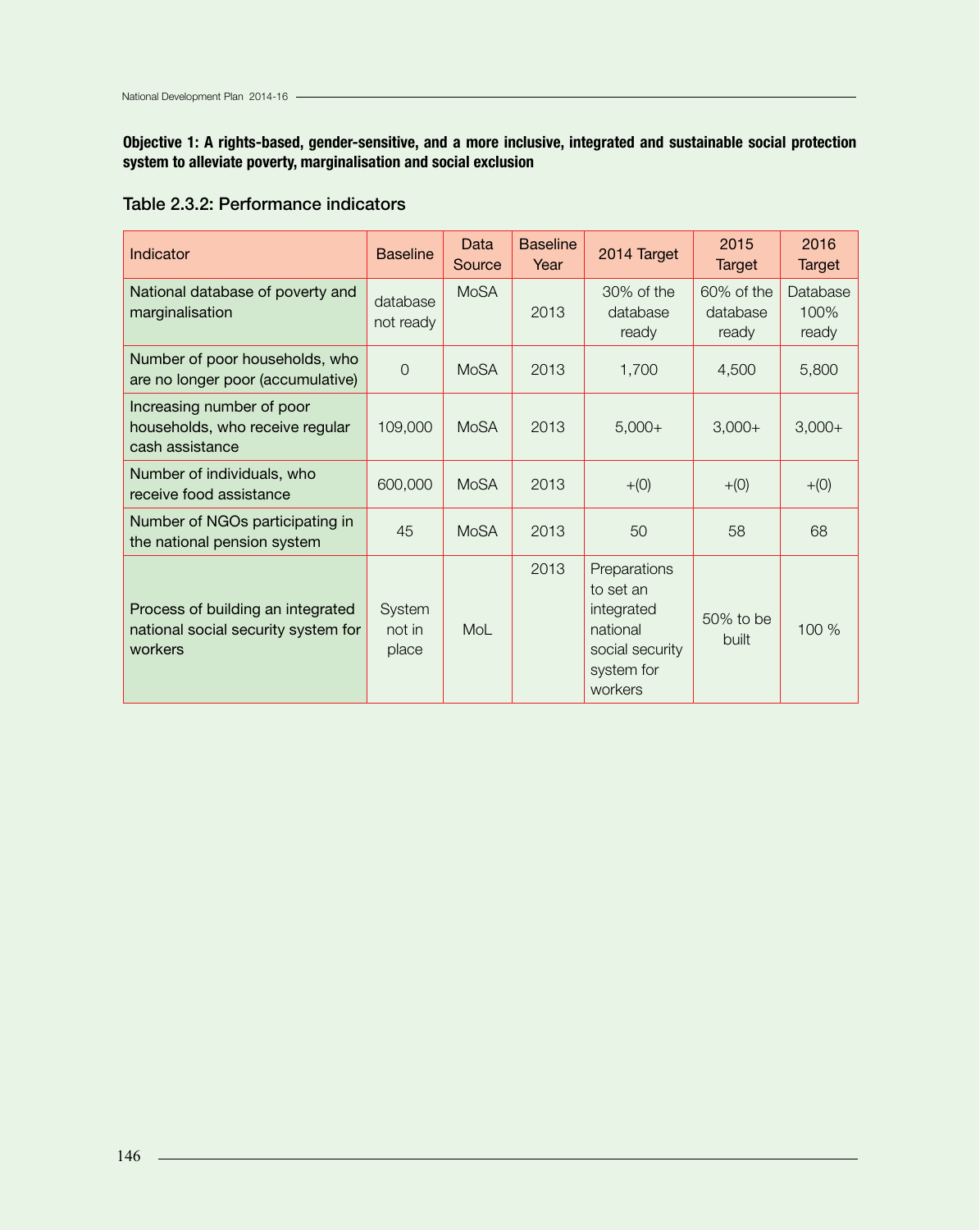Objective 2: Education, higher education, and TVET systems that ensure high-quality education for all without discrimination, linked to the labour market and society needs, and keeping track of scientific and academic advancements

| <b>Indicator</b>                                                                                                                           |              | <b>Baseline</b> | Data<br>Source | <b>Baseline</b><br>Year | 2014<br><b>Target</b>                                                                       | 2015<br><b>Target</b>                                                                       | 2016 Target |  |
|--------------------------------------------------------------------------------------------------------------------------------------------|--------------|-----------------|----------------|-------------------------|---------------------------------------------------------------------------------------------|---------------------------------------------------------------------------------------------|-------------|--|
|                                                                                                                                            | <b>Boys</b>  | 47.6 %          |                |                         | Target data not available by sex                                                            |                                                                                             |             |  |
| Kindergarten net<br>enrolment rate                                                                                                         | Girls        | 46.9 %          | <b>MoE</b>     | 2013                    |                                                                                             |                                                                                             |             |  |
|                                                                                                                                            | <b>Total</b> | 47.2 %          |                |                         | 49.1%                                                                                       | 51.1%                                                                                       | 53.2%       |  |
| Rate of students' achievement in<br>high school examinations (maths,<br>science and Arabic language)                                       |              |                 | <b>MoE</b>     | 2014                    |                                                                                             | Target data will be set once the M%E<br>report of the new MoE Strategic Plan<br>is released |             |  |
| % of students in<br>vocational streams who                                                                                                 | <b>Boys</b>  | 3.7%            | MoE            | 2013                    | 4.5 %                                                                                       | 5.1%                                                                                        | 5.6 %       |  |
| enrol and pass to the<br>11th grade                                                                                                        | <b>Girls</b> | 0.4%            | MoE            | 2013                    | 0.4%                                                                                        | 0.5%                                                                                        | 0.5%        |  |
| Cost per student (US\$)                                                                                                                    |              | 823             | MoE            | 2012                    | Target data will be set once the M%E<br>report of the new MoE Strategic Plan<br>is released |                                                                                             |             |  |
| % of students benefiting from<br>the Student Fund out of total<br>needy students                                                           |              | %80             | <b>MoE</b>     | 2012                    | %90<br>%94                                                                                  |                                                                                             | %97         |  |
| % of students with special needs<br>enrolled in higher education out<br>of total enrolled students                                         |              | %0.3            | <b>MoE</b>     | 2012                    | %0.35                                                                                       | %0.36                                                                                       | %0.37       |  |
| Number of new open<br>programmes aligned with<br>community as well as with local<br>and regional labour market needs                       |              | 350             | <b>MoE</b>     | 2012                    | $+40$<br>$+50$                                                                              |                                                                                             | $+60$       |  |
| % of unemployment among<br>higher education graduates                                                                                      |              | %25             | <b>MoE</b>     | 2012                    | 24 %                                                                                        | 23 %                                                                                        | 22 %        |  |
| % of financial deficit at public<br>higher education institutions                                                                          |              | %30             | <b>MoE</b>     | 2012                    | %27                                                                                         | %25                                                                                         | %23         |  |
| % of research papers refereed<br>and published in international<br>periodicals by local universities<br>and institutes per researcher/year |              | 1:1             | <b>MoE</b>     | 2012                    | 1:1.3                                                                                       | 1:1.4                                                                                       | 1:1.5       |  |
| % of research papers jointly<br>developed with the industry<br>sector out of the total research<br>activity                                |              | %0.12           | MoE            | 2012                    | %0.15                                                                                       | %0.18                                                                                       | %0.20       |  |

# Table 2.3.3: Performance Indicators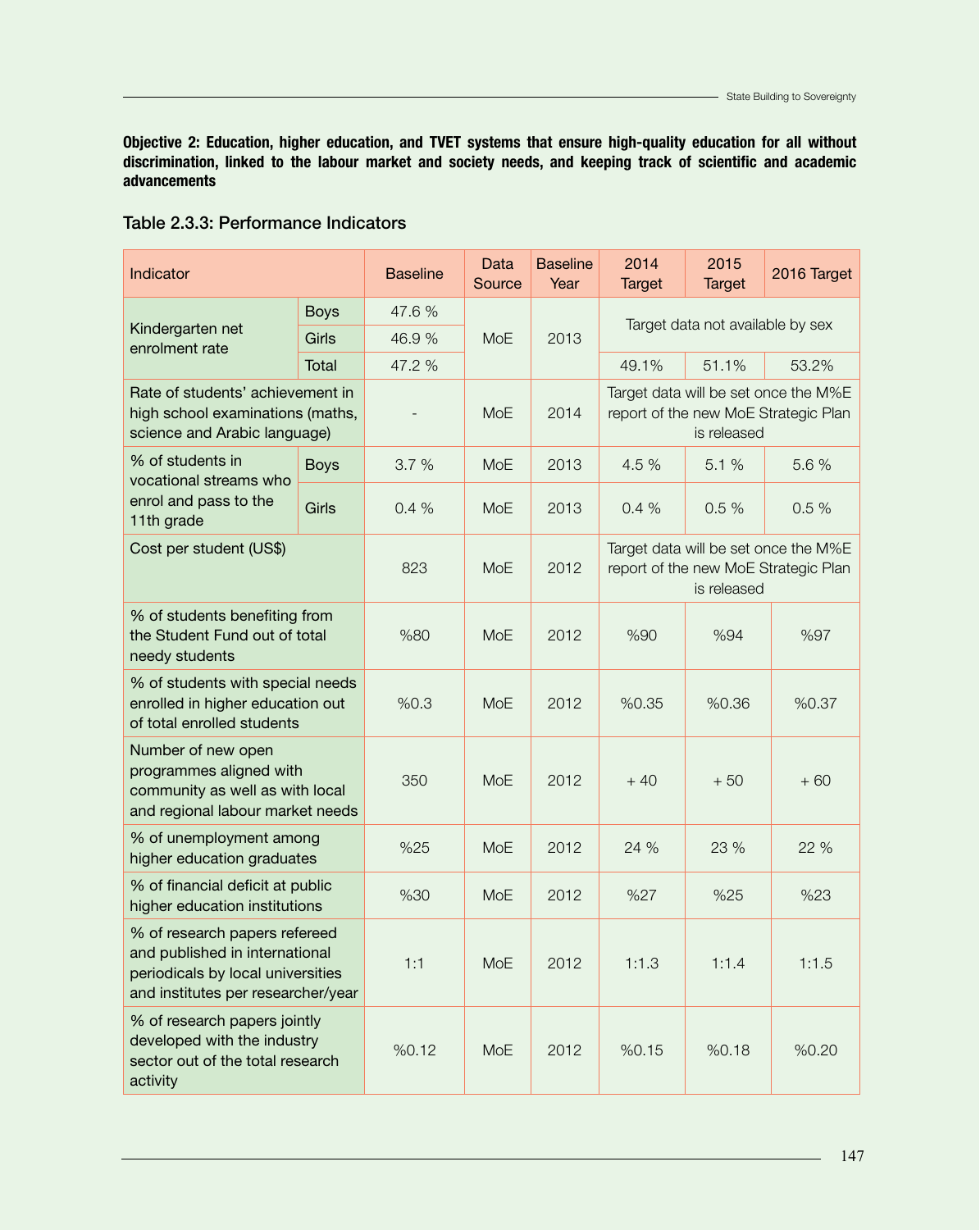#### National Development Plan 2014-16

| Indicator                                                                                                          | <b>Baseline</b>            | Data<br>Source | <b>Baseline</b><br>Year | 2014<br>Target | 2015<br>Target | 2016 Target |
|--------------------------------------------------------------------------------------------------------------------|----------------------------|----------------|-------------------------|----------------|----------------|-------------|
| % of research expenditure of<br>university budgets                                                                 | %3                         | MoE            | 2012                    | 3%             | %3.2           | %3.3        |
| A higher education council with<br>a strong organisational structure<br>and representing all production<br>centres | Unrepresented<br>structure | <b>MoE</b>     | 2012                    | Represented    | Represented    | Represented |
| % of resident programmes<br>approved by the Accreditation<br>and Quality Assurance<br>Commission (AQAC)            | %82                        | <b>MoE</b>     | 2012                    | 85%            | 90%            | 92%         |
| Student-teacher ratio                                                                                              | 1:32                       | <b>MoE</b>     | 2012                    | 1:31           | 1:30           | 1:28        |
| % of university dropouts for<br>academic reasons                                                                   | %8                         | <b>MoE</b>     | 2012                    | 8%             | 8%             | 8%          |

 $\overline{\phantom{a}}$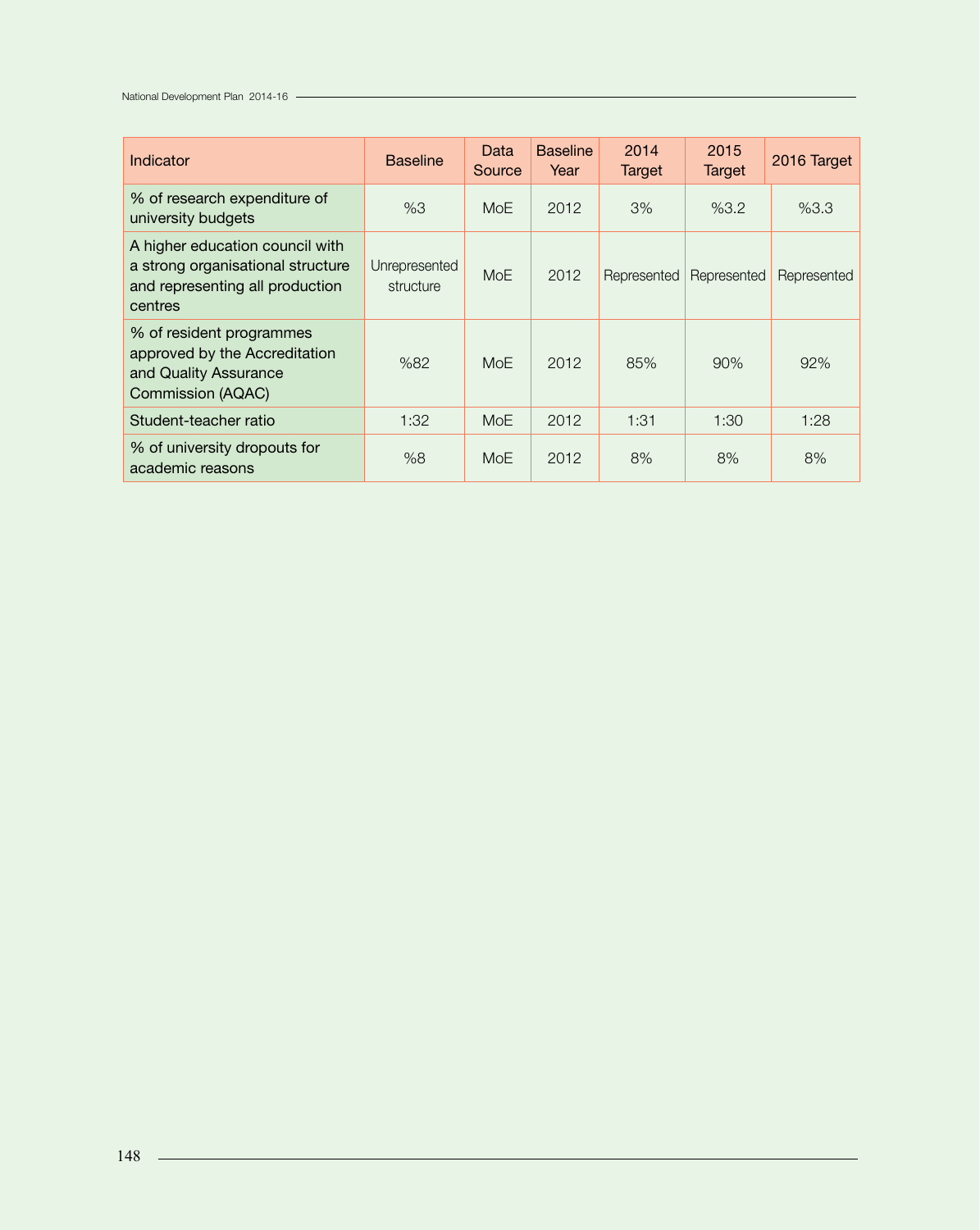## Objective 3: A more integrated healthcare system, providing high-quality public health and care services for all both equitably and justly

# Table 2.3.4: Performance indicators

| Indicator                                                                                                                                                                         | <b>Baseline</b> | Data<br>Source | <b>Baseline</b><br>Year | 2014<br><b>Target</b> | 2015<br><b>Target</b> | 2016<br><b>Target</b> |
|-----------------------------------------------------------------------------------------------------------------------------------------------------------------------------------|-----------------|----------------|-------------------------|-----------------------|-----------------------|-----------------------|
| Number of population per primary<br>healthcare centre                                                                                                                             | 5,467           | <b>MoH</b>     | 2012                    | 5,000                 | 4,800                 | 4,600                 |
| Number of physicians per 10,000<br>people                                                                                                                                         | 20              | <b>MoH</b>     | 2012                    | 20                    | 20.1                  | 20.2                  |
| Number of nurses per 10,000<br>people                                                                                                                                             | 19.7            | <b>MoH</b>     | 2012                    | 20                    | 20.3                  | 20.5                  |
| Number of beds per 10,000 people                                                                                                                                                  | 13              | MoH            | 2012                    | 13                    | 13.1                  | 13.3                  |
| Rate of new diabetic patients (per<br>100,000 people)                                                                                                                             | 222.2           | <b>MoH</b>     | 2012                    | 222                   | 222                   | 222                   |
| Rate of new cancer patients (per<br>100,000 people)                                                                                                                               | 74              | MoH            | 2012                    | 72                    | 70                    | 68                    |
| Rate of occupancy at secondary<br>healthcare facilities                                                                                                                           | %83             | MoH            | 2012                    | 83%                   | 80-83%                | 75-83%                |
| % of purchased health services<br>from local hospitals and private<br>sector inside Palestine (compared<br>to services purchased from<br>healthcare centres outside<br>Palestine) | %82             | <b>MoH</b>     | 2012                    | %85                   | %87                   | %90                   |
| Number of medicines (of the list of<br>primary medicines) with a balance<br>lower than emergency demand<br>limit                                                                  | 134             | MoH            | 2012                    | 80                    | 60                    | 40                    |
| Number of MoH directorates/<br>hospitals operating the<br>Computerised Health Information<br>System                                                                               | $\overline{4}$  | <b>MoH</b>     | 2012                    | 6                     | $\overline{9}$        | 12                    |
| % of healthcare expenditure of<br><b>GDP</b>                                                                                                                                      | 12.3%           | MoH            | 2012                    | 13%                   | 14%                   | 15%                   |
| Number of hospitals applying<br>quality and patient safety<br>standards                                                                                                           | $\overline{2}$  | MoH            | 2012                    | $\overline{4}$        | 6                     | 8                     |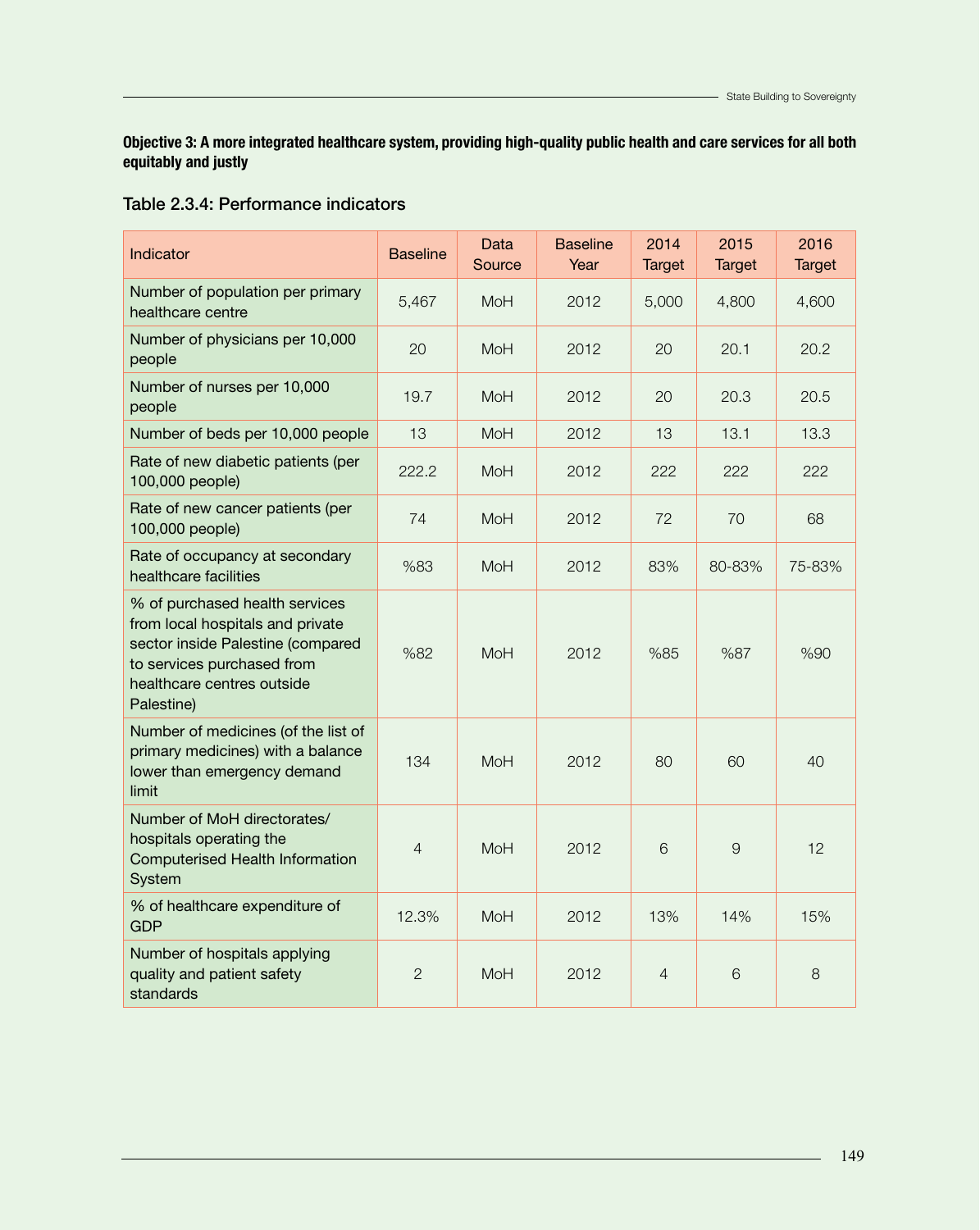Objective 4: More accessible cultural activities to Palestinians, promoting a pluralistic, open and innovative national culture, which denounces all forms of discrimination, as well as preserves and renews cultural heritage.

|  | Table 2.3.5: Performance indicators |  |
|--|-------------------------------------|--|
|--|-------------------------------------|--|

| Indicator                                                                                     | <b>Baseline</b> | Data<br>Source | <b>Baseline</b><br>Year | 2014<br>Target | 2015<br><b>Target</b> | 2016<br>Target |
|-----------------------------------------------------------------------------------------------|-----------------|----------------|-------------------------|----------------|-----------------------|----------------|
| Number of cultural activities<br>implemented by the MoC at public<br>and children's libraries | $\overline{7}$  | <b>MoC</b>     | 2012                    | 12             | 15                    | 17             |
| Number of cultural centres<br>provided with books through the<br><b>MoC</b>                   | 300             | <b>MoC</b>     | 2013                    | 350            | 350                   | 400            |
| Number of cultural centres and<br>institutions                                                | 646             | <b>PCBS</b>    | 2012                    | 700            | 730                   | 750            |
| Number of active museums                                                                      | 14              | <b>PCBS</b>    | 2012                    | 16             | 20                    | 25             |
| Number of active theatres                                                                     | 10              | <b>PCBS</b>    | 2012                    | 14             | 18                    | 20             |
| Number of cultural and heritage<br>festivals supported by the MoC                             | 8               | <b>MoC</b>     | 2012                    | 10             | 12                    | 15             |
| Number of books published by the<br><b>MoC</b>                                                | 18              | <b>MoC</b>     | 2012                    | 30             | 35                    | 40             |
| Number of local book fairs                                                                    | 11              | <b>MoC</b>     | 2012                    | 15             | 20                    | 25             |
| Number of external books fairs in<br>which Palestine participates                             | 3               | <b>MoC</b>     | 2012                    | 12             | 12                    | 15             |
| Number of training courses on<br>traditional artefacts and industries<br>implemented          | $\overline{7}$  | <b>MoC</b>     | 2012                    | 10             | 15                    | 20             |
| Number of participants in training<br>courses on traditional artefacts and<br>industries      | 70              | <b>MoC</b>     | 2012                    | 100            | 150                   | 200            |
| Number of local fairs of traditional<br>industries                                            | 10              | <b>MoC</b>     | 2012                    | 15             | 20                    | 25             |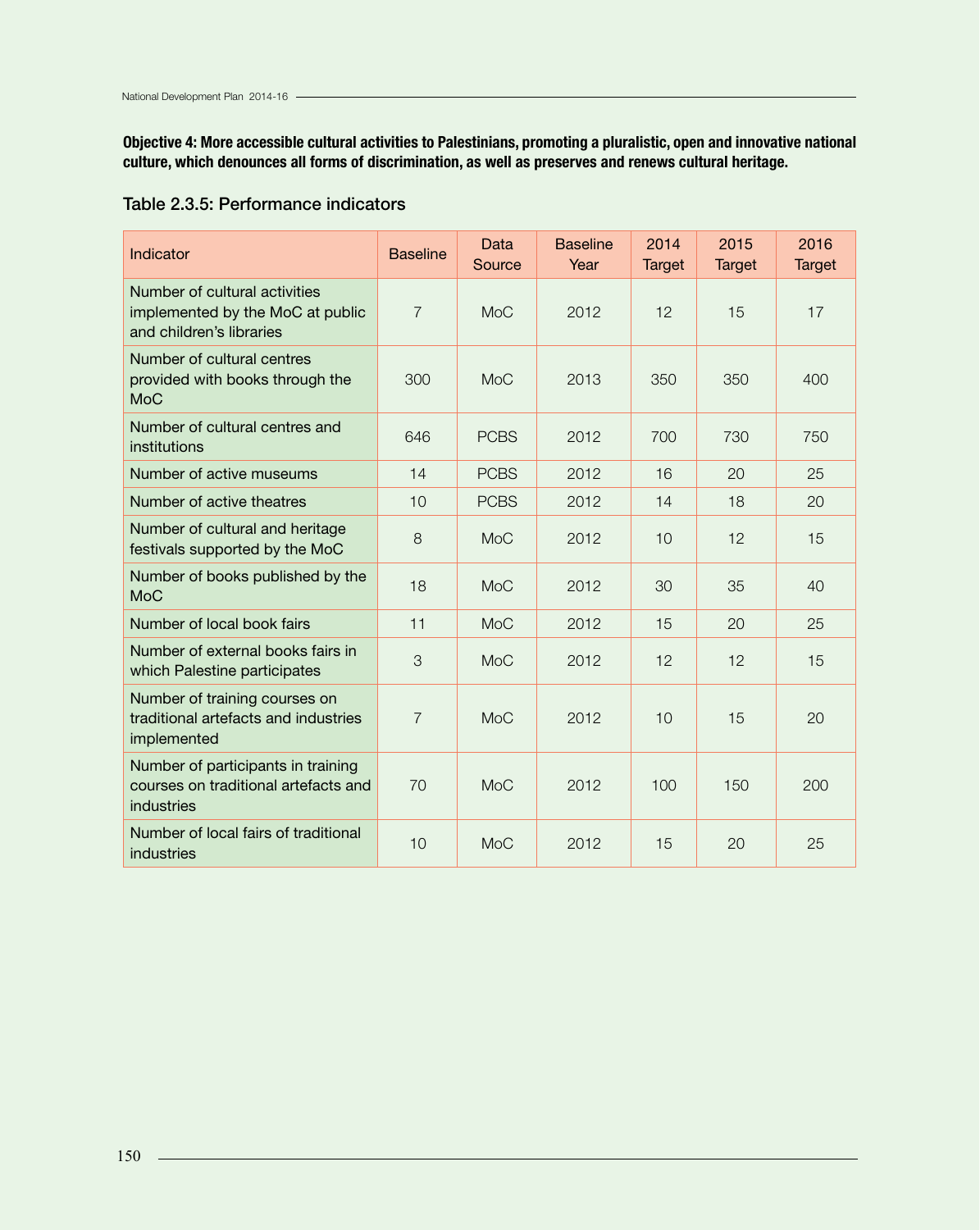Objective 5: Palestinian youth, including males and females, are more capable of participation in the labour market and social, political, cultural and sports events, and contribute more effectively to the development process

| Indicator                                                                                                    | <b>Baseline</b>                  | Data Source                                                      | <b>Baseline</b><br>Year | 2014<br><b>Target</b> | 2015<br>Target | 2016<br><b>Target</b> |
|--------------------------------------------------------------------------------------------------------------|----------------------------------|------------------------------------------------------------------|-------------------------|-----------------------|----------------|-----------------------|
| % of youth unemployment                                                                                      | 37%                              | <b>PCBS</b>                                                      | 2013                    | %36.5                 | %35            | %34                   |
| % of students participating<br>in student council elections<br>in Palestinian universities and<br>institutes | 69%                              | Election report<br>of the Union<br>of Student<br><b>Councils</b> | 2013                    | 70%                   | 71%            | 72%                   |
| <b>FIFA classification of Palestine</b>                                                                      | 142                              | <b>FIFA</b>                                                      | 2013                    | 136                   | 133            | 130                   |
| Number of medals and rankings in<br>sport games                                                              | 37                               | Olympic<br>Committee                                             | 2013                    | 42                    | 48             | 54                    |
| Legal framework of sport<br>federations                                                                      | 43<br>federations<br>are illegal | Olympic<br>Committee                                             | 2013                    | 33                    | 23             | 13                    |

## Table 2.3.6: Performance indicators

Objective 6: An empowered Palestinian woman who enjoys more protection and better participation in the labour market and public life, with an easier access to all basic services and with equitable opportunities without discrimination

# Table 2.3.7: Performance indicators

| Indicator                                                                                   | <b>Baseline</b> | Data<br>Source | <b>Baseline</b><br>Year | 2014<br>Target | 2015<br>Target | 2016<br>Target |
|---------------------------------------------------------------------------------------------|-----------------|----------------|-------------------------|----------------|----------------|----------------|
| % of previously married women<br>who were exposed to all forms of<br>violence at least once | 37%             | <b>PCBS</b>    | 2012                    | %36            | %35            | %34            |
| % of unmarried women who were<br>exposed to violence by a family<br>member at least once    | 16.1%           | <b>PCBS</b>    | 2012                    | %15.5          | %15            | %14.5          |
| % of battered women who<br>resort to women's centres or<br>organisations for advice         | 0.7%            | <b>PCBS</b>    | 2012                    | %1             | %2             | %3             |
| % of PLC female members                                                                     | 12.7%           | <b>PCBS</b>    | 2012                    | %15            | %15            | %15            |
| % of female members on LGUs                                                                 | 20%             | <b>PCBS</b>    | 2012                    | %22            | %22            | %22            |
| % of women in the grade C or<br>higher in the public sector                                 | 20.5%           | <b>GPC</b>     | 2012                    | %21            | %24            | %26            |
| % of female members on labour<br>unions                                                     | 8.5%            | <b>PCBS</b>    | 2012                    | %9             | %9.5           | %10            |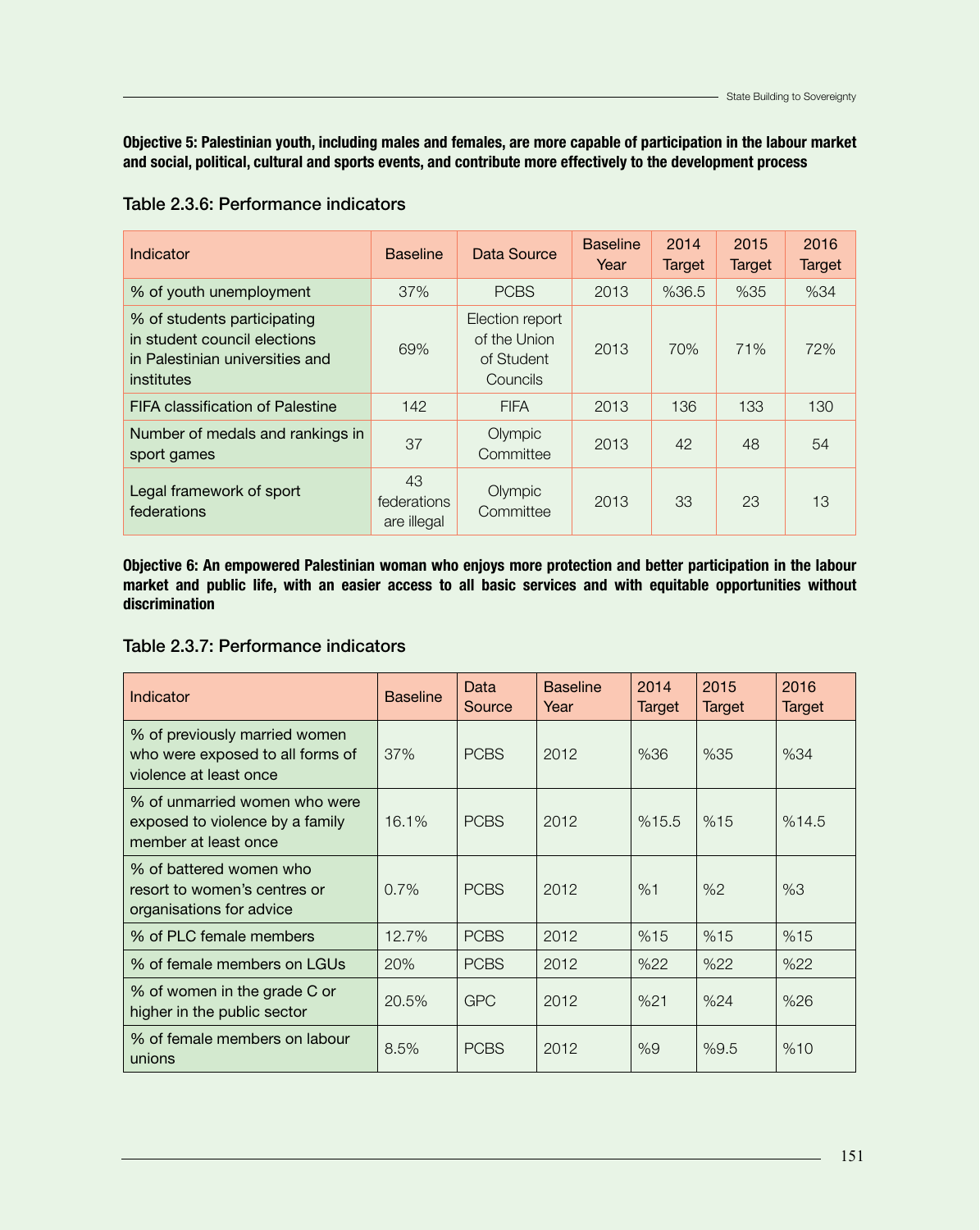#### National Development Plan 2014-16

| Indicator                                    | <b>Baseline</b> | Data<br>Source | <b>Baseline</b><br>Year | 2014<br><b>Target</b> | 2015<br><b>Target</b> | 2016<br><b>Target</b> |
|----------------------------------------------|-----------------|----------------|-------------------------|-----------------------|-----------------------|-----------------------|
| % of female members on the<br>Police command | 2.5%            | <b>PCBS</b>    | 2011                    | %3                    | %3.5                  | %4                    |
| % of female public servants                  | 40.5%           | <b>GPC</b>     | 2012                    | %41                   | %42                   | %43                   |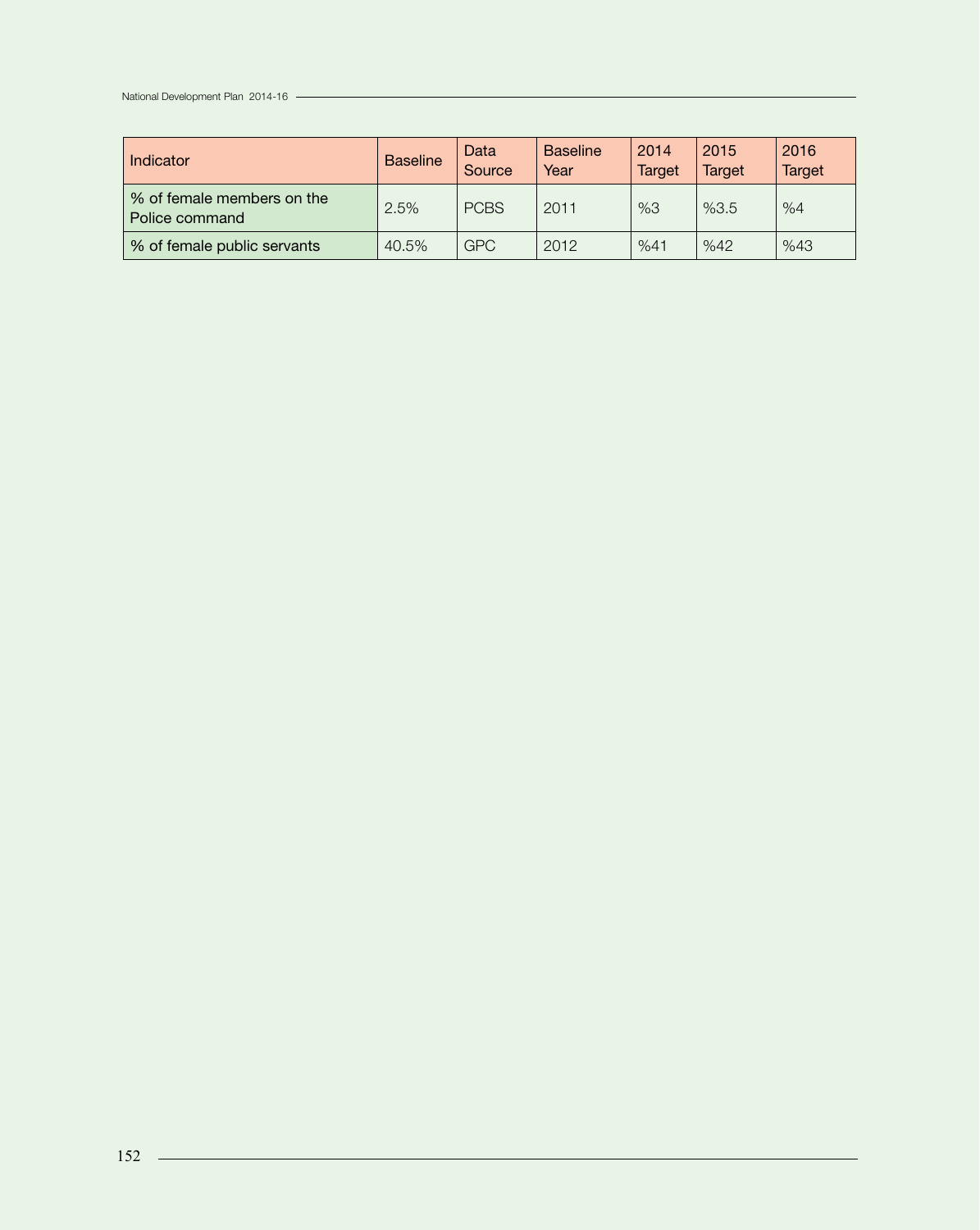# 2.4 Infrastructure

# Sector Strategic Objectives

These strategic objectives summarise strategies and reviews in the following national sectors: Transportation, Energy, Water and Wastewater Management, Environment, and Housing

# Table 21: Infrastructure Sector Strategic Objectives 2014-16

- 1. Safer and more effective and efficient transportation system and road networks in line with international standards and integrated with Arab and international networks
- 2. Energy secured and supplied to consumers in sufficient quantities, at reasonable prices, and in line with technical and environmental specifications that meet international standards
- 3. A Palestinian water and wastewater management sector that is more organised and more capable of securing water rights to citizens and materialising a fair distribution for all purposes
- 4. A less contaminated Palestinian environment and safeguarded civilised heritage and natural environment, which are managed in a more sustainable manner
- 5. An adequate, affordable and culturally appropriate housing sector, which ensures secure tenure, allows access to public services, and meets citizens' needs more effectively and efficiently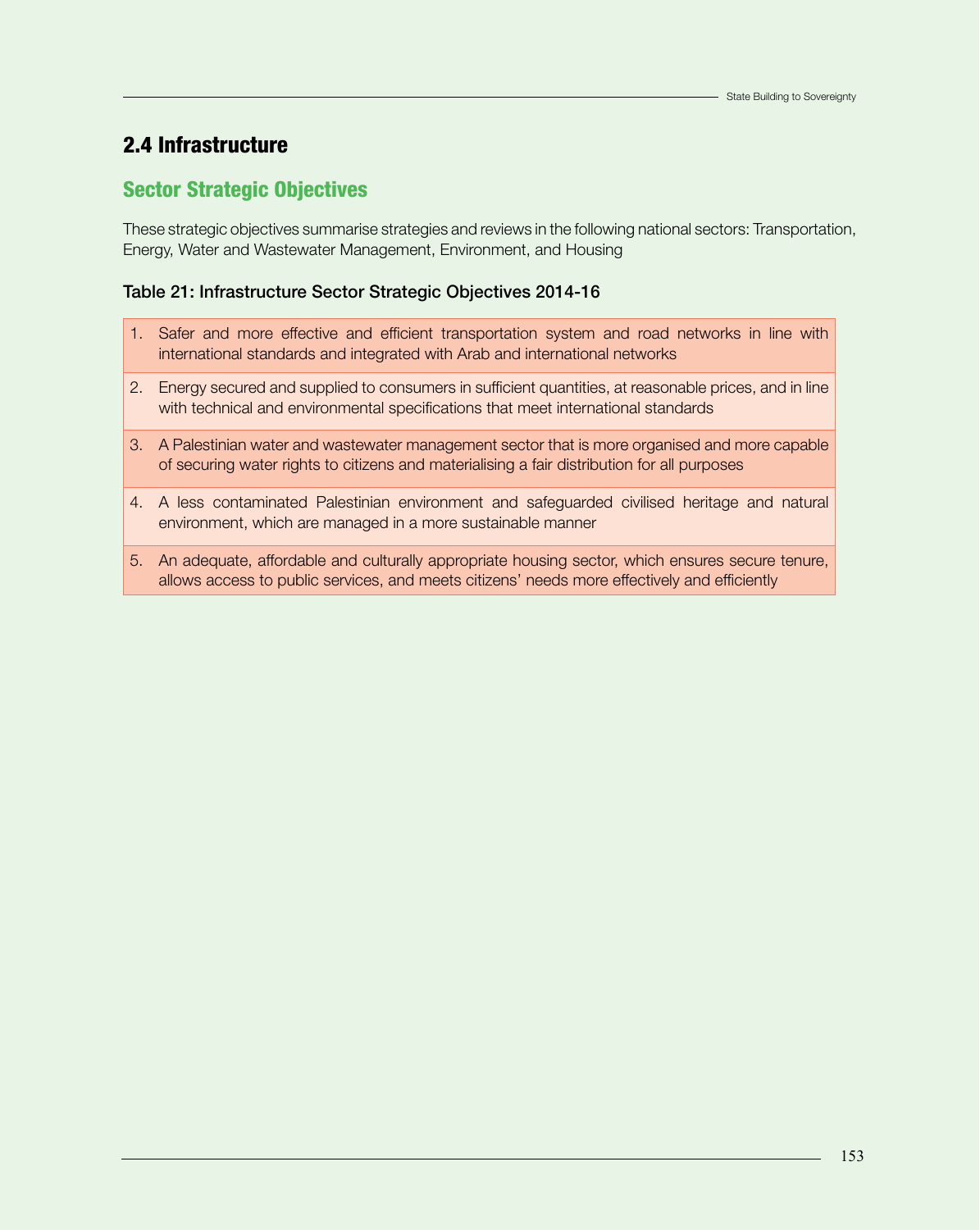# Performance indicators

The tables below show the M&E framework of sector strategic objectives in the Infrastructure Sector.

### Objective 1: Safer and more effective and efficient transportation system and road networks in line with international standards and integrated with Arab and international networks

| Table 2.4.1: Performance indicators |
|-------------------------------------|
|-------------------------------------|

| Indicator                                                                      |                                     | <b>Baseline</b> | Data<br>Source                 | <b>Baseline</b><br>Year | 2014 Target                          | 2015 Target                          | 2016 Target                          |
|--------------------------------------------------------------------------------|-------------------------------------|-----------------|--------------------------------|-------------------------|--------------------------------------|--------------------------------------|--------------------------------------|
| Kilometres of roads rehabilitated<br>and repaired annually (West Bank)         |                                     |                 | M <sub>0</sub><br><b>MoPWH</b> | 2012                    | 100 km                               | 100 km                               | 100 km                               |
| Number of kilometres                                                           | Local                               | 0.55            | MoT                            | 2013                    | $+1%$                                | $+2%$                                | $+3%$                                |
| of surfaced roads (per<br>1,000 people)                                        | Main                                | 0.28            | MoT                            | 2013                    | $+1%$                                | $+2%$                                | $+3%$                                |
| % of vehicles (per 1,000 people)                                               |                                     | 87              | MoT                            | 2013                    | $+5%$                                | $+10%$                               | $+15%$                               |
| Number of deaths in<br>traffic accidents (per<br>annum)                        | West<br><b>Bank</b>                 | 136             | MoT                            | 2013                    | $-5%$                                | $-10%$                               | $-15%$                               |
| Number of injuries in<br>traffic accidents (per<br>annum)                      | West<br><b>Bank</b>                 | 7.602           | MoT                            | 2013                    | $-10%$                               | $-15%$                               | $-20%$                               |
|                                                                                | <b>Bus</b><br>companies             | 89              | MoT                            | 2013                    | Merged in 3<br>companies             | Merged in 3<br>companies             | Merged in 3<br>companies             |
| Number of<br>transportation                                                    | Taxi<br>offices                     | 372             | MoT                            | 2013                    | 450                                  |                                      |                                      |
| companies (bus<br>companies, taxi                                              | Car<br>rentals                      | 229             | MoT                            | 2013                    | 250                                  | 450                                  | 455                                  |
| offices, car rentals)                                                          | <b>Number</b><br>driving<br>schools | 279             | MoT                            | 2013                    | $+1%$                                | $+2%$                                | $+3%$                                |
| Number of drivers' licences<br>issued                                          |                                     | 25076           | MoT                            | 2013                    | $+5%$                                | $+10%$                               | $+15%$                               |
| Number of electronically<br>processed transactions (number<br>of transactions) |                                     | 85%             | MoT                            | 2013                    | Increase<br>e-transactions<br>by 10% | Increase<br>e-transactions<br>by 15% | Increase<br>e-transactions<br>by 20% |
| Time needed to process<br>transportation transactions and<br>services          |                                     | 4.93 minutes    | MoT                            | 2013                    | $-30%$                               | $-40%$                               | $-50%$                               |
| Number of transportation laws<br>and regulations                               |                                     | 3               | MoT                            | 2013                    | $\overline{4}$                       | 6                                    | 8                                    |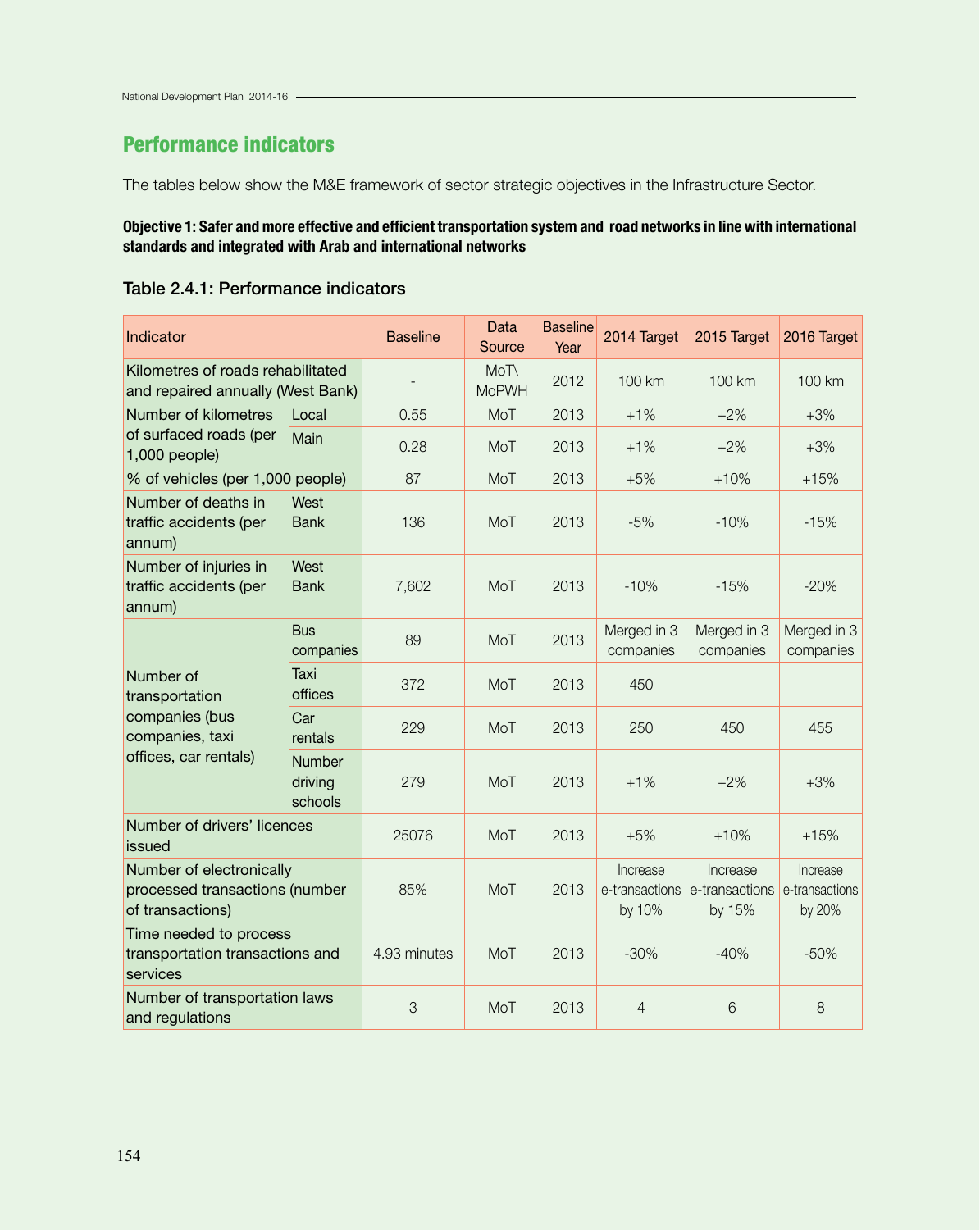| Indicator                                                                                              | <b>Baseline</b>         | Data<br>Source                              | <b>Baseline</b><br>Year | 2014 Target                                                                 | 2015 Target                                                                 | 2016 Target                                                                  |
|--------------------------------------------------------------------------------------------------------|-------------------------|---------------------------------------------|-------------------------|-----------------------------------------------------------------------------|-----------------------------------------------------------------------------|------------------------------------------------------------------------------|
| % of achievement in rehabilitation<br>of Yasser Arafat International<br>Airport compared to set plan   | Airport is<br>destroyed | MoT                                         | 2013                    | Develop<br>technical<br>studies to<br>rehabilitate<br>75% of the<br>airport | Develop<br>technical<br>studies to<br>rehabilitate<br>90% of the<br>airport | Develop<br>technical<br>studies to<br>rehabilitate<br>100% of the<br>airport |
| % of achievement in Gaza Port<br>project compared to set plan                                          | Port is<br>destroyed    | MoT                                         | 2013                    | Upgrade<br>technical<br>studies to<br>construct<br>50% of the<br>airport    | Upgrade<br>technical<br>studies to<br>construct<br>75% of the<br>airport    | Upgrade<br>technical<br>studies to<br>construct<br>90% of the<br>airport     |
| % of achievement in Palestine<br>International Airport (Al Buqei'a,<br>Jerusalem) compared to set plan | Preliminary<br>study    | MoT                                         | 2012                    | Develop<br>necessary<br>studies to<br>construct<br>20% of the<br>airport    | Develop<br>necessary<br>studies to<br>construct<br>25% of the<br>airport    | Develop<br>necessary<br>studies to<br>construct<br>30% of the<br>airport     |
| Number of regional connection<br>agreements concluded                                                  | 6                       | MoT                                         | 2013                    | 8                                                                           | 9                                                                           | 10                                                                           |
| % of achievement in the M40<br>project compared to set plan                                            | Under<br>examination    | MoT                                         | 2013                    | Achieve 2%<br>of the plan                                                   | Achieve 5% of<br>the plan                                                   | Achieve<br>10% of the<br>plan                                                |
| % of achievement in Safe<br>Passage project compared to set<br>plan                                    | Under<br>examination    | MoT                                         | 2012                    | Finalise 1%<br>of technical<br>studies                                      | Finalise 5%<br>of technical<br>studies                                      | Finalise 10%<br>of technical<br>studies                                      |
| % of achievement in the<br>Comprehensive Road and<br><b>Transportation Plan</b>                        | Under<br>implementation | MoT/<br>MoPWH/<br>MoLG                      | 2013                    | 75%                                                                         | 100%                                                                        |                                                                              |
| % of achievement in passenger<br>bus upgrading project                                                 | Under<br>implementation | MoT/ Union<br>of Bus<br>Companies<br>(UOBC) | 2013                    | 40%                                                                         | 50%                                                                         | 75%                                                                          |

 $\overline{a}$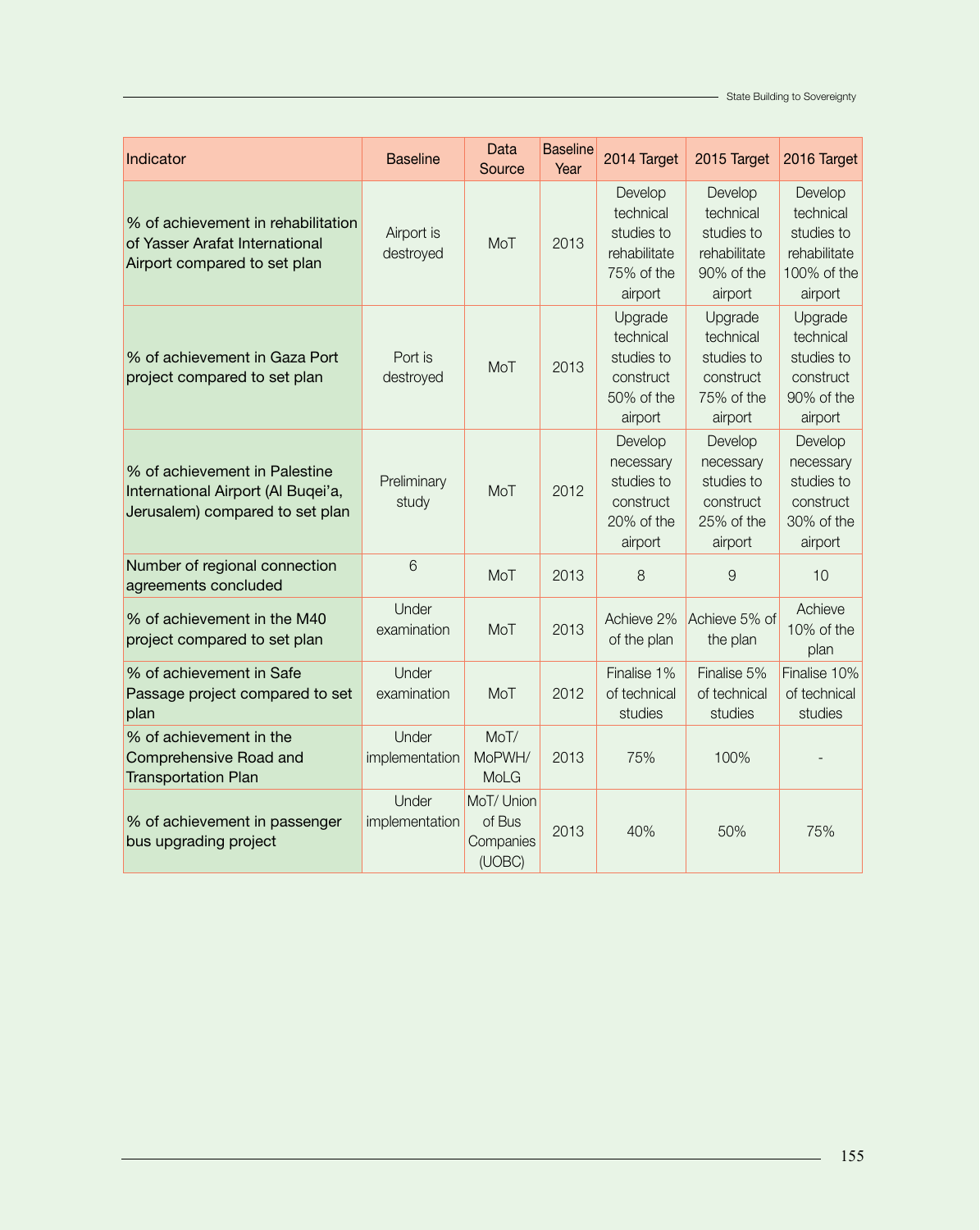## Objective 2: Energy secured and supplied to consumers in sufficient quantities, at reasonable prices and in line with technical and environmental specifications that meet international standards

| Indicator                                                                                          |                       | <b>Baseline</b>                                                        | Data<br>Source     | <b>Baseline</b><br>Year | 2014<br><b>Target</b> | 2015<br><b>Target</b> | 2016<br><b>Target</b> |
|----------------------------------------------------------------------------------------------------|-----------------------|------------------------------------------------------------------------|--------------------|-------------------------|-----------------------|-----------------------|-----------------------|
| % of locally produced electric power out of<br>consumed electricity                                |                       | 9.5%                                                                   | <b>PEA</b>         | 2012                    | 9.5%                  | 15%                   | 20%                   |
| % of solar power                                                                                   |                       | 0.7%                                                                   | <b>PEA</b>         | 2012                    | 2.2%                  | 4.5%                  | 6.5%                  |
| % of electric power imported or<br>purchased from non-Palestinian<br>sources (GWH)                 | From<br>Jordan        | 1.8%                                                                   | <b>PEA</b>         | 2012                    | 1.8%                  | 1.8%                  | 1.8%                  |
|                                                                                                    | From<br>Egypt         | 2.5%                                                                   | <b>PEA</b>         | 2012                    | 2.5%                  | 2.5%                  | 2.5%                  |
|                                                                                                    | From<br><b>Israel</b> | 87 %                                                                   | <b>PEA</b>         | 2012                    | 84 %                  | 76.2 %                | 69.2 %                |
| Petroleum reserve compared to daily local<br>consumption needs<br>2 days for petroleum derivatives |                       | Storage<br>capacity<br>of 1 day<br>only of<br>petroleum<br>derivatives | <b>PEA</b>         | 2013                    | 30 days               | 30 days               | 30 days               |
|                                                                                                    |                       | <b>PFA</b>                                                             | 2013               | $\mathcal{P}$           | $\overline{2}$        | $\mathcal{P}$         |                       |
| Kilometres of transmission lines (161kv)                                                           |                       | $\Omega$                                                               | <b>PEA</b>         | 2013                    | 15 km                 | <b>15 km</b>          | <b>15 km</b>          |
| Rate of per capita consumption of<br>electricity (kw/hour) per annum                               |                       | 921                                                                    | <b>PEA</b>         | 2012                    | 1100                  | 1200                  | 1250                  |
| Net lending (US\$ million)                                                                         |                       | 197                                                                    | PEA\<br><b>MoF</b> | 2012                    | 160                   | 140                   | 120                   |
| Maximum load (MGH)                                                                                 |                       | 1025                                                                   | <b>PEA</b>         | 2012                    | 1096                  | 1174                  | 1255                  |

# Table 2.4.3: Performance indicators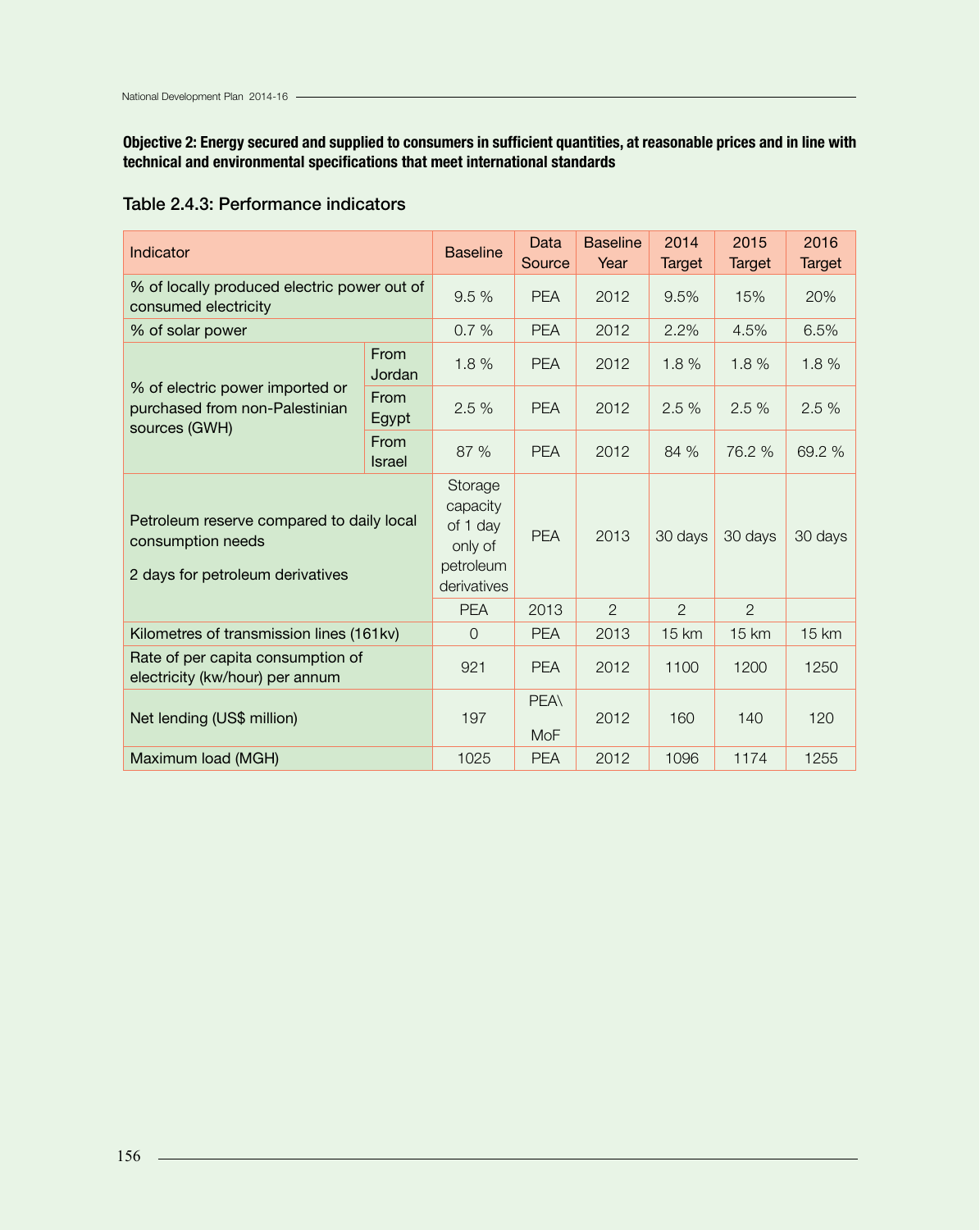## Objective 3: A Palestinian water and wastewater management sector that is more organised and more capable of securing water rights to citizens and materialising a fair distribution for all purposes

|  | Table 2.4.4: Performance indicators |  |
|--|-------------------------------------|--|
|--|-------------------------------------|--|

| Indicator                                                             |                     | <b>Baseline</b> | <b>Data</b><br>Source | <b>Baseline</b><br>Year | 2014<br><b>Target</b> | 2015<br><b>Target</b> | 2016<br><b>Target</b> |
|-----------------------------------------------------------------------|---------------------|-----------------|-----------------------|-------------------------|-----------------------|-----------------------|-----------------------|
| Percentage of households<br>connected to clean water supply           |                     | 96%             | <b>PWA</b>            | 2012                    | 96 %                  | 97 %                  | 97 %                  |
|                                                                       | Gaza                | 89.5            |                       | 2012                    | 94                    | 97                    | 100                   |
| Per capita water consumption<br>(litres/day)                          | West<br><b>Bank</b> | 76.4            | <b>PWA</b>            |                         | 76.4                  | 77                    | 77                    |
| Groundwater pumped for domestic<br>purposes (mcm)                     | West<br><b>Bank</b> | 35.8            | <b>PWA</b>            | 2012                    | 58                    | 64                    | 70                    |
|                                                                       | Gaza                | 106.0           |                       |                         | 83                    | 70                    | 58                    |
| Percentage of losses from leakage                                     | West<br><b>Bank</b> | 27.7%           | <b>PWA</b>            | 2012                    | 27 %                  | 27 %                  | 26%                   |
| from water network                                                    | Gaza                | 48.5%           |                       | 2012                    | 40 %                  | %39                   | 37 %                  |
| Desalinated water available (mcm)                                     | West<br><b>Bank</b> | $\mathsf O$     | <b>PWA</b>            | 2012                    | $\overline{0}$        | $\overline{O}$        | 0.5                   |
|                                                                       | Gaza                | $\overline{4}$  |                       |                         | 5                     | 6                     | 9                     |
| Quantity of water purchased from<br>Mekorot as well as imported water | West<br><b>Bank</b> | 52.6            | <b>PWA</b>            | 2012                    | 56                    | 60                    | 67                    |
| (mcm)                                                                 | Gaza                | $\overline{4}$  |                       |                         | 10                    | 10                    | 10                    |
| Rate of water bill collection                                         | West<br><b>Bank</b> | 65-75           | <b>PWA</b>            | 2012                    | 70%                   | 75%                   | 80%                   |
|                                                                       | Gaza                | $25 - 50$       |                       | 2012                    | $30 - 50$             | $35 - 55$             | 55-65                 |
| % of households connected to                                          | West<br><b>Bank</b> | 31 %            | <b>PWA</b>            | 2012                    | 33 %                  | 36 %                  | %40                   |
| sewerage networks                                                     | Gaza                | 70%             |                       | 2012                    | 72 %                  | 74 %                  | 78 %                  |
| % of wastewater treated in<br>wastewater treatment plants             | West<br><b>Bank</b> | 4 %             | <b>PWA</b>            | 2012                    | 5 %                   | 8 %                   | 12 %                  |
|                                                                       | Gaza                | 30%             |                       |                         | 35 %                  | 40 %                  | 50%                   |
| % of treated wastewater used in<br>irrigation                         |                     | 2%              | <b>PWA</b>            | 2012                    | 6 %                   | 10 %                  | 10%                   |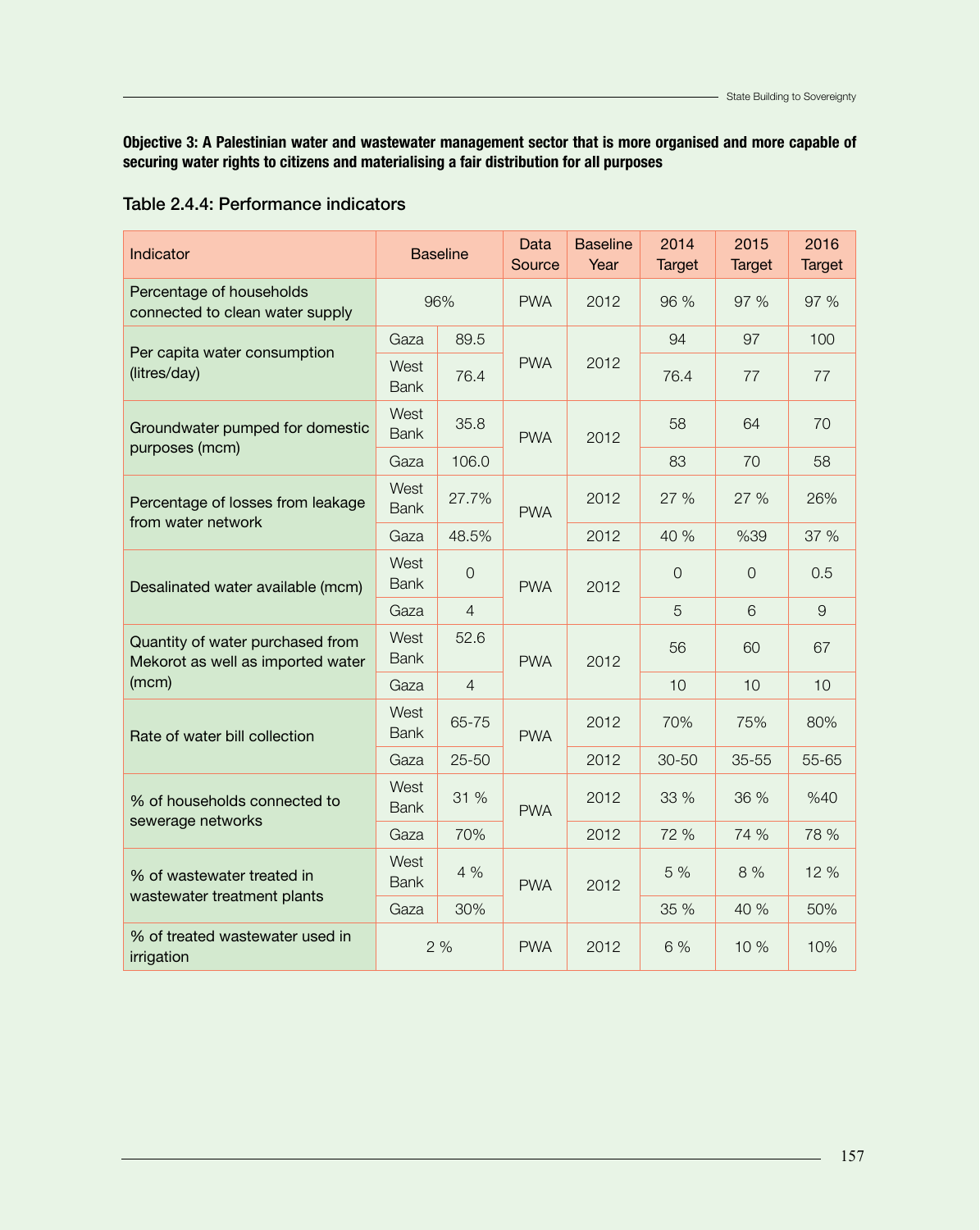# Objective 4: A less contaminated Palestinian environment and safeguarded civilised heritage and natural environment, which are managed in a more sustainable manner

# Table 2.4.5: Performance indicators

| Indicator                                                                                    |                                          | <b>Baseline</b> | Data<br>Source | <b>Baseline</b><br>Year | 2014<br>Target | 2015<br><b>Target</b> | 2016<br><b>Target</b> |
|----------------------------------------------------------------------------------------------|------------------------------------------|-----------------|----------------|-------------------------|----------------|-----------------------|-----------------------|
| % of households connected to solid<br>waste collection services                              |                                          | 95 %            | MoLG           | 2013                    | 95 %           | 95 %                  | 100 %                 |
| % of total solid waste disposed in                                                           | sanitary landfills out of produced waste | 40 %            | <b>MoLG</b>    | 2013                    | 45 %           | 50 %                  | 60 %                  |
| % of solid waste recycled out of<br>produced waste                                           |                                          | 12 %            | <b>MoLG</b>    | 2013                    | 15 %           | 20 %                  | 25 %                  |
| % of solid waste fee collection                                                              |                                          | 85 %            | <b>MoLG</b>    | 2013                    | 90 %           | 90 %                  | 90 %                  |
| Number of installations that treat<br>hazardous and medical waste                            |                                          | 30              | MoLG           | 2013                    | 35             | 40                    | 50                    |
| Number of private solid waste<br>management companies                                        |                                          | 3               | <b>MoLG</b>    | 2013                    | 5              | $\overline{7}$        | $\overline{9}$        |
| Average daily solid waste production<br>per capita                                           |                                          | 0.80 kg.        | MoLG           | 2013                    | 0.80<br>kg.    | 0.75 kg.              | 0.75<br>kg.           |
| Quantity of water saved by<br>unconventional means                                           |                                          | $4.5$ mm $3$    | <b>EQA</b>     | 2010                    | 4.7<br>mm3     | 4.8 mm3               | $5 \text{ mm}$        |
| % of forested land                                                                           |                                          | 1.63%           | <b>EQA</b>     | 2012                    | 1.75<br>$\%$   | 1.85 %                | 2.0%                  |
| Number of                                                                                    | <b>Plants</b>                            | <b>EQA</b>      | 636            | 2010                    |                |                       | 550                   |
| endangered<br>species                                                                        | Animals                                  | <b>EQA</b>      | 22             | 2010                    |                |                       | 18                    |
| Number of environmental cases<br>disposed by the Environment Law and<br>relevant regulations |                                          | $\mathbf{1}$    | <b>EQA</b>     | 2013                    | 10             | 20                    | 30                    |
| Number of conventions in which<br>Palestine is a party                                       |                                          | $\overline{O}$  | <b>EQA</b>     | 2013                    | 3              | $\overline{4}$        | 5                     |

÷.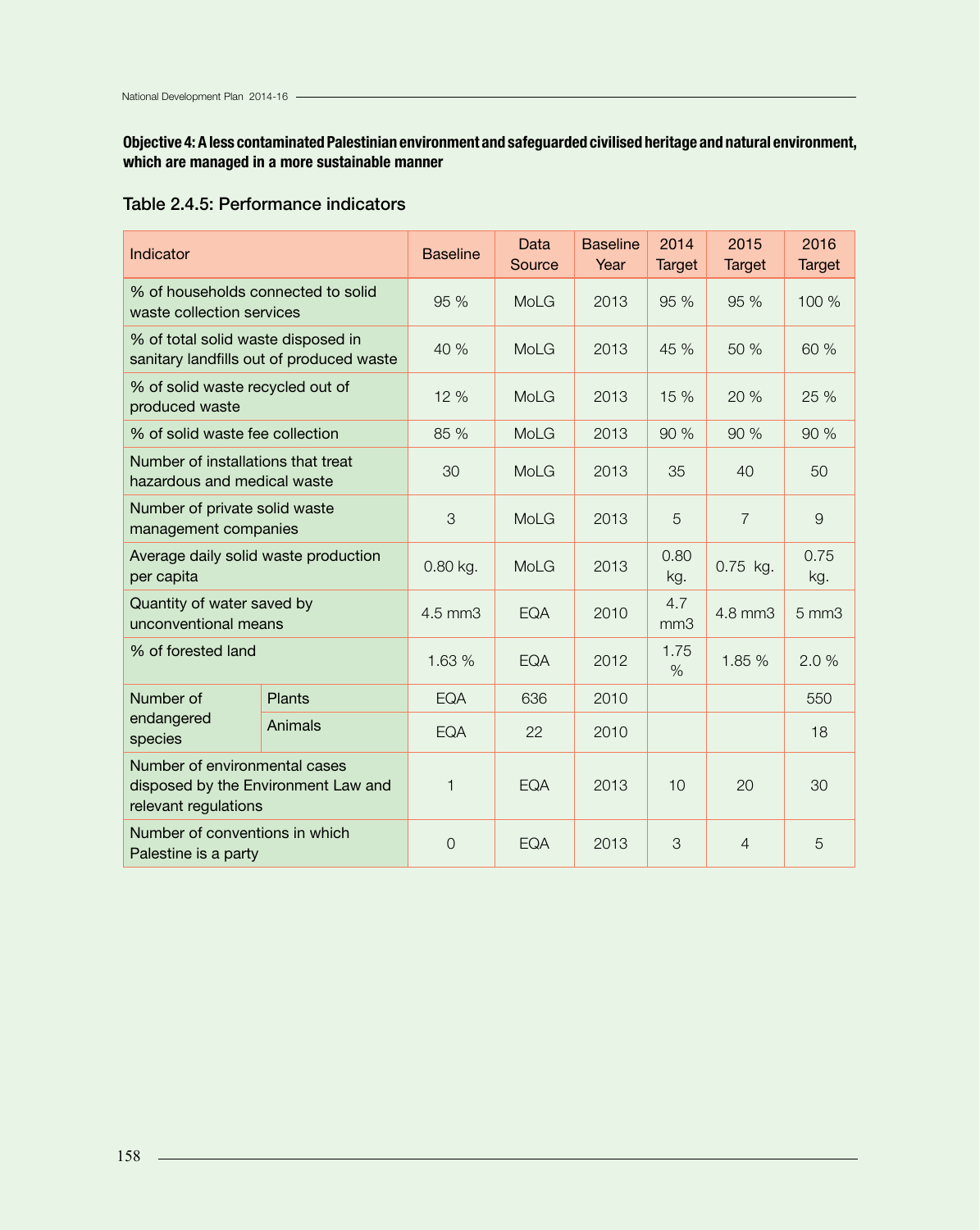## Objective 5: An adequate, affordable and culturally appropriate housing sector, which ensures secure tenure, allows access to public services, and meets citizens' needs more effectively and efficiently

|  | Table 2.4.6: Performance indicators |  |
|--|-------------------------------------|--|
|--|-------------------------------------|--|

| Indicator                                                                                                                                                                        | <b>Baseline</b>   | Data<br>Source                       | <b>Baseline</b><br>Year | 2014<br><b>Target</b> | 2015<br><b>Target</b> | 2016<br><b>Target</b> |
|----------------------------------------------------------------------------------------------------------------------------------------------------------------------------------|-------------------|--------------------------------------|-------------------------|-----------------------|-----------------------|-----------------------|
| House rent to income ratio                                                                                                                                                       | 30%               | <b>PCBS</b>                          | 2012                    | 30 %                  | 30 %                  | 30 %                  |
| Floor area per person                                                                                                                                                            | $31.2 \text{ m}2$ | <b>PCBS</b>                          | 2012                    | 31 m2                 | 30.5 m2               | 30 m2                 |
| Number of households benefiting<br>from government-funded residential<br>flat restoration and rehabilitation                                                                     | 3232              | <b>MoPWH</b>                         | 2013                    | 3482                  | 3732                  | 4232                  |
| Number of housing units produced<br>per annum in partnership with the<br>private sector                                                                                          | 0                 | <b>MoPWH</b>                         | 2013                    | 700                   | 700                   | 700                   |
| Number of partnership agreements<br>with the private sector                                                                                                                      | $\overline{2}$    | <b>MoPWH</b>                         | 2013                    | $\overline{2}$        | $\overline{2}$        | $\overline{2}$        |
| Number of newly licensed housing<br>units (per annum)                                                                                                                            | 13,566            | <b>PCBS</b>                          | 2013                    | 14,230                | 15,600                | 16,700                |
| Housing cooperatives ratio to total<br>cooperatives                                                                                                                              | 34 %              | <b>MoPWH</b>                         | 2013                    | 34 %                  | 35 %                  | 35 %                  |
| Number of new areas and<br>neighbourhoods, where infrastructure<br>requirements are available to<br>construct private investment projects<br>and cooperative housing initiatives | 3                 | <b>MoPWH</b>                         | 2013                    | 10                    | 10                    | 10                    |
| % of housing units with a density of 3<br>or more individuals per room                                                                                                           | 7.5%              | <b>PCBS</b>                          | 2013                    | 7.4%                  | 6.5 %                 | 6%                    |
| % of housing loans offered by banks<br>operating in Palestine out of total<br>loans                                                                                              | 10 %              | Palestinian<br>Monetary<br>Authority | 2013                    | 10.5%                 | $11\%$                | 11.7 %                |
| % of homemade construction<br>materials compared to imported<br>materials                                                                                                        | 25%               | <b>MoPWH</b>                         | 2013                    | 26%                   | 26%                   | 27%                   |